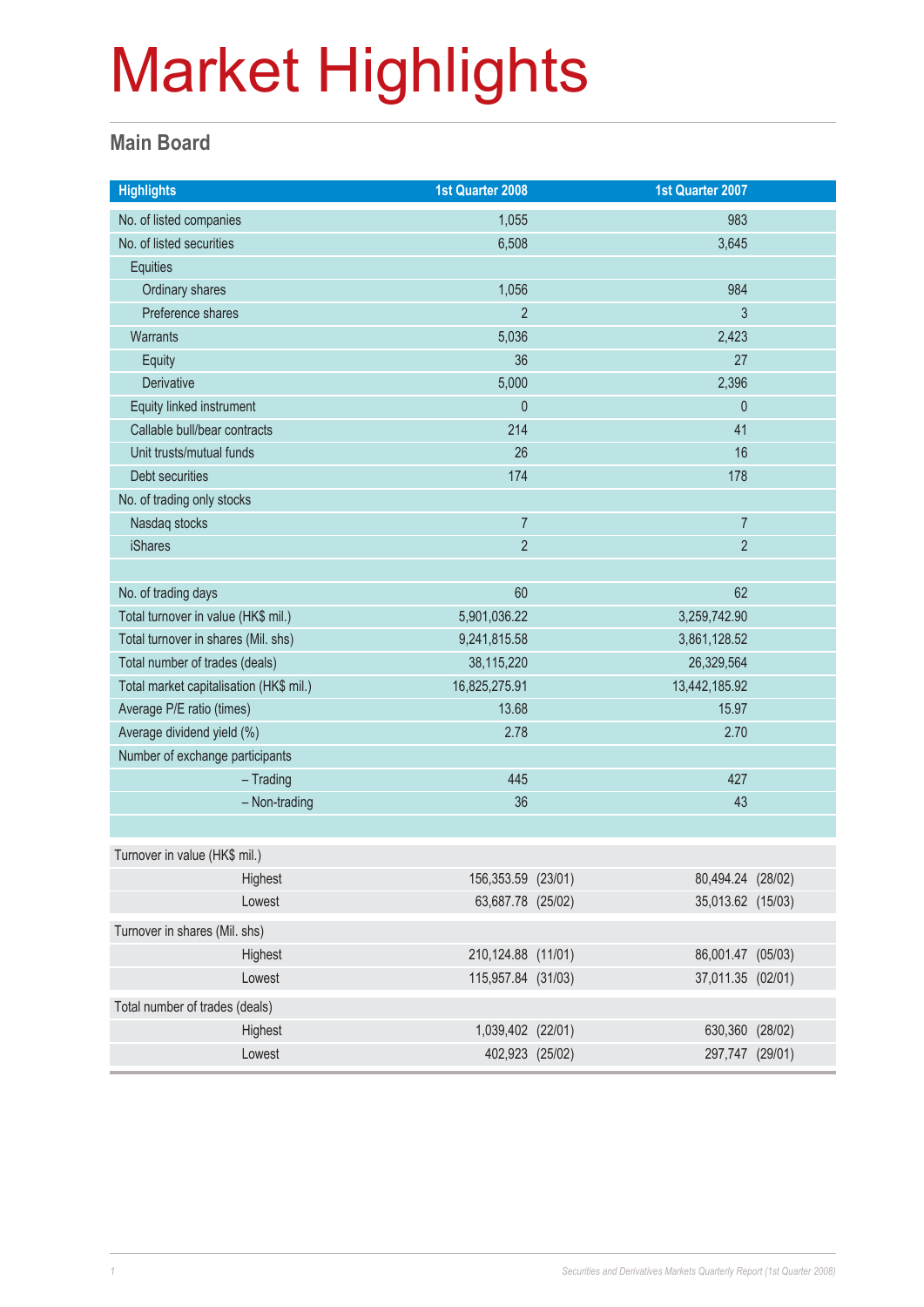### **Growth Enterprise Market (GEM)**

| <b>Highlights</b>                       | <b>1st Quarter 2008</b> |                | 1st Quarter 2007 |                |
|-----------------------------------------|-------------------------|----------------|------------------|----------------|
| No. of listed companies                 | 189                     |                | 197              |                |
| No. of listed securities                | 193                     |                | 199              |                |
| Equities                                | 189                     |                | 197              |                |
| Warrants                                | $\overline{4}$          |                | $\overline{2}$   |                |
|                                         |                         |                |                  |                |
| No. of trading days                     | 60                      |                | 62               |                |
| Total turnover in value (HK\$ mil.)     | 21,383.86               |                | 19,063.12        |                |
| Total turnover in shares (Mil. shs)     | 60,037.41               |                | 33,799.62        |                |
| Total number of trades (deals)          | 530,682                 |                | 436,290          |                |
| Total market capitalisation (HK\$ mil.) | 112,660.54              |                | 108,727.59       |                |
| Average P/E ratio (times)               | 17.18                   |                | 26.73            |                |
| Average dividend yield (%)              | 0.96                    |                | 1.81             |                |
| Turnover in value (HK\$ mil.)           |                         |                |                  |                |
| Highest                                 |                         | 801.99 (28/02) | 1,049.78 (23/03) |                |
| Lowest                                  |                         | 118.29 (11/02) |                  | 138.39 (08/01) |
| Turnover in shares (Mil. shs)           |                         |                |                  |                |
| Highest                                 | 2,301.00 (18/03)        |                | 1,351.12 (13/02) |                |
| Lowest                                  |                         | 293.25 (12/02) |                  | 196.89 (11/01) |
| Total number of trades (deals)          |                         |                |                  |                |
| Highest                                 |                         | 18,565 (28/02) |                  | 11,966 (02/03) |
| Lowest                                  |                         | 4,160 (11/02)  |                  | 3,325 (08/01)  |
|                                         |                         |                |                  |                |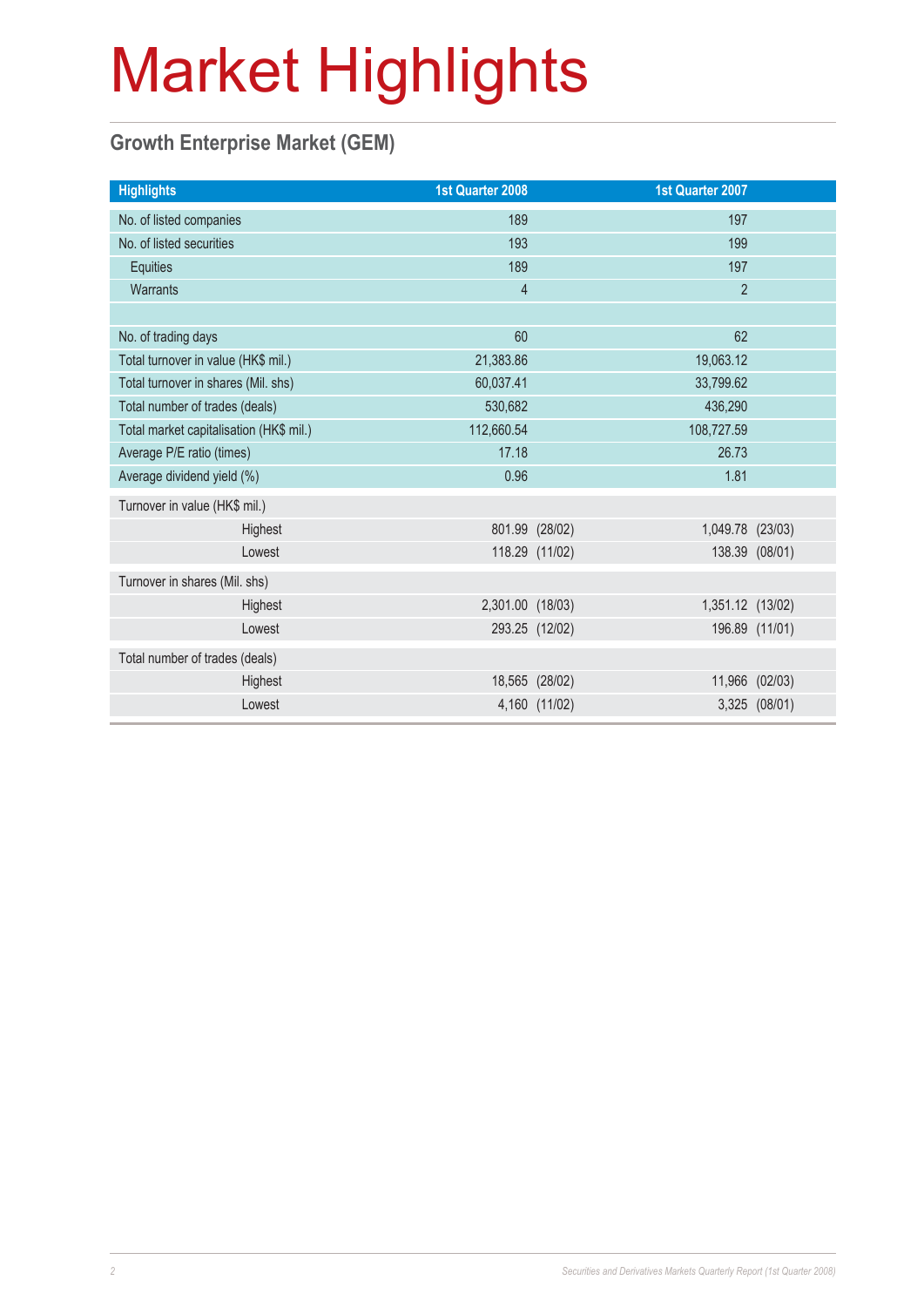### **Derivatives Market Highlights**

| <b>Highlights</b>                                          | 1st Quarter 2008 | 1st Quarter 2007 |
|------------------------------------------------------------|------------------|------------------|
| All futures and options products (excluding stock options) |                  |                  |
| No. of trading days                                        | 59.5             | 62.0             |
| Total contract volume                                      | 12,248,278       | 8,941,369        |
| Equity index products                                      | 12,200,986       | 8,779,087        |
| Equity products                                            | 39,376           | 151,769          |
| Interest rates products                                    | 7,916            | 10,513           |
| Average daily contract volume <sup>1</sup>                 | 205,853          | 144,216          |
| Total open interest as at the quarter end (contracts)      | 426,960          | 561,396          |
| Equity index products                                      | 419,457          | 531,579          |
| Equity products                                            | 5,443            | 20,782           |
| Interest rates products                                    | 2,060            | 9,035            |
| <b>Stock options</b>                                       |                  |                  |
| No. of newly introduced stock options classes              |                  | 3                |
| No. of stock options as at the quarter end                 |                  |                  |
| <b>Class</b>                                               | 47               | 45               |
| <b>Series</b>                                              | 6,406            | 3,878            |
| Total premium (HK\$ mil.)                                  | 45,158.26        | 11,404.52        |
| Call                                                       | 16,031.40        | 5,752.74         |
| Put                                                        | 29,126.86        | 5,651.78         |
| Average daily premium (HK\$ mil.)                          | 758.96           | 183.94           |
| Total contract volume                                      | 15,838,824       | 7,729,060        |
| Call                                                       | 7,879,815        | 3,504,556        |
| Put                                                        | 7,959,009        | 4,224,504        |
| Average daily contract volume                              | 266,199          | 124,662          |
| Total open interest as at the quarter end (contracts)      | 5,652,274        | 2,569,935        |
| Call                                                       | 2,557,891        | 1,190,204        |
| Put                                                        | 3,094,383        | 1,379,731        |
| Total number of trades                                     | 376,117          | 167,885          |
| Average daily number of trades                             | 6,321            | 2,708            |
| Total contracts exercised                                  | 2,081,759        | 1,131,550        |
| Average premium per contract (HK\$)                        | 2,851            | 1,476            |
| Average contract per trade (contracts)                     | 42               | 46               |
| Put volume/call volume                                     | 1.01             | 1.21             |
| Average daily contract volume/open interest                | 4.7%             | 4.9%             |
| All futures and options products                           |                  |                  |
| Total contract volume                                      | 28,087,102       | 16,670,429       |
| Total open interest as at the quarter end (contracts)      | 6,079,234        | 3,131,331        |

1 Average daily contract volume is calculated based on the number of trading days of the Hong Kong Market.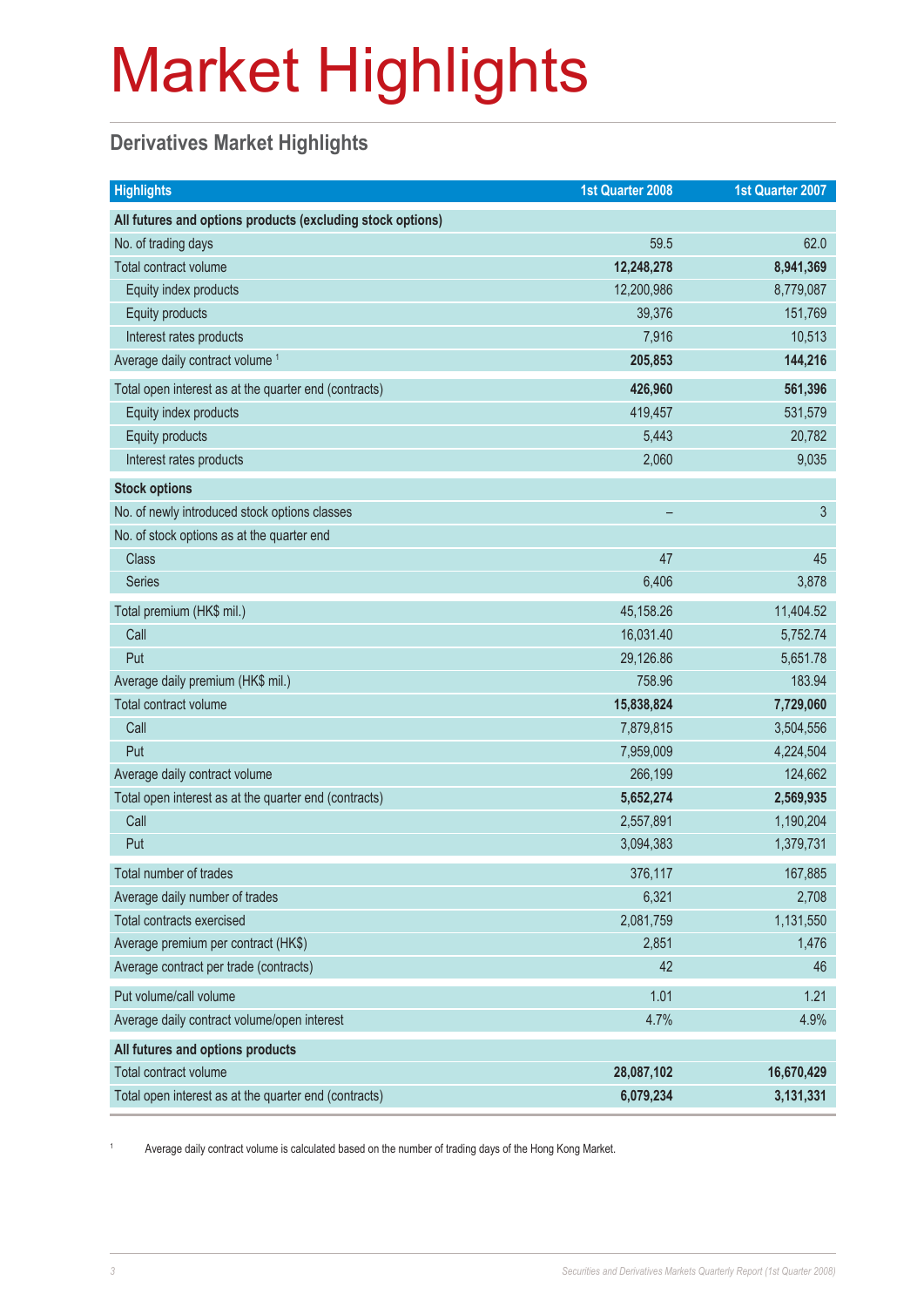#### **Clearing and Settlement Statistics**

| <b>Securities Market</b>                                                                                                                                                                                                                                   | 1st Quarter 2008                                  | 1st Quarter 2007                                   |
|------------------------------------------------------------------------------------------------------------------------------------------------------------------------------------------------------------------------------------------------------------|---------------------------------------------------|----------------------------------------------------|
| Average Daily Exchange Trades Handled by CCASS<br>- Number of trades<br>- Value of trades (HK\$bil.)<br>- Share quantity Involved (bil shares)                                                                                                             | 644,083<br>98.7<br>155.0                          | 431,701<br>52.9<br>62.8                            |
| Average Daily Settlement Instructions ("SIs") Settled by CCASS<br>- Number of SIs<br>- Value of SIs (HK\$bil.)<br>- Share quantity involved (bil. Shares)                                                                                                  | 70,212<br>240.2<br>61.5                           | 50,130<br>128.9<br>28.8                            |
| Average Daily Investor SIs ("ISIs") Settled by CCASS<br>- Number of ISIs<br>- Value of ISIs (HK\$mil.)<br>- Share quantity involved (mil. shares)                                                                                                          | 624<br>211.1<br>92.9                              | 782<br>207.3<br>88.8                               |
| Average Daily Settlement Efficiency of CNS Stock Positions on Due Day (T+2) (%)<br>Average Daily Settlement Efficiency of CNS Stock Positions on the Day<br>following the Due Day (T+3) (%)                                                                | 99.84<br>99.98                                    | 99.76<br>99.97                                     |
| Average Daily Buy-ins Executed on T+3<br>- Number of brokers involved<br>- Number of buy-ins<br>- Value of buy-ins (HK\$mil)                                                                                                                               | 11<br>13<br>6.3                                   | 15<br>18<br>6.3                                    |
| Shares Deposited in the CCASS Depository<br>- Number of shares (bil shares)<br>- Percentage of total issued shares of the admitted securities<br>- Value of shares (HK\$bil)<br>- Percentage of the total market capitalisation of the admitted securities | 4,089.7<br>77.13<br>8,061.4<br>44.86              | 1,811.1<br>61.51<br>5,787.5<br>40.05               |
| <b>Derivatives Market</b>                                                                                                                                                                                                                                  | 1st Quarter 2008                                  | 1st Quarter 2007                                   |
| Open Interest<br>- Equity Index Futures<br>- Stock Futures<br>- Interest Rates Futures<br>- Equity Index Options<br>- Stock Options                                                                                                                        | 224,838<br>5,443<br>2,060<br>194,619<br>5,652,274 | 191,266<br>20,782<br>9,035<br>340,313<br>2,569,935 |
| <b>Cumulative Stock Options Exercised</b><br>- Share quantity involved (mil. shs)<br>- Value of shares (HK\$bil.)                                                                                                                                          | 1,985<br>67                                       | 966<br>30                                          |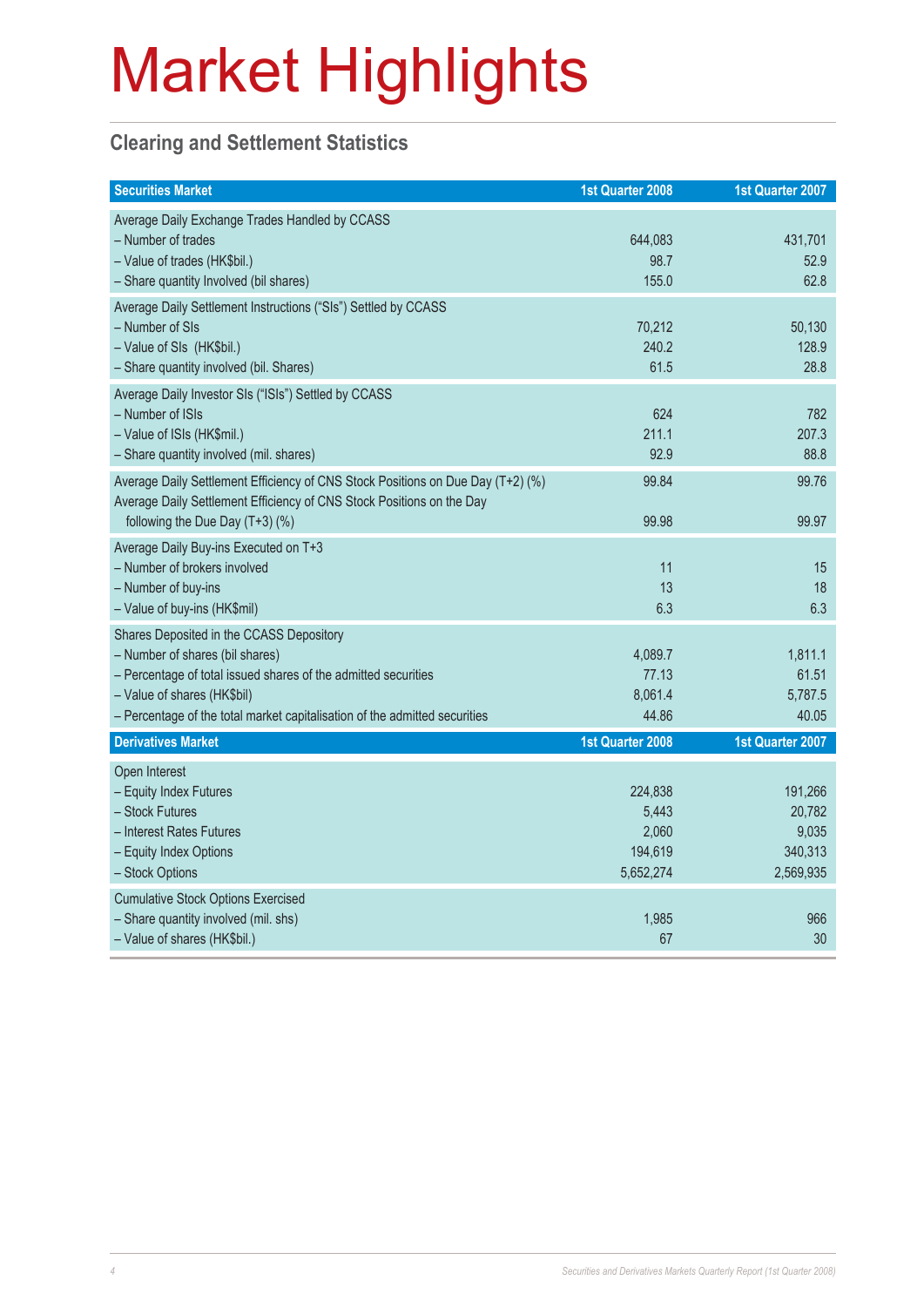#### **Equity Turnover**

|      |                | <b>Share</b> | <b>Value</b> |              |
|------|----------------|--------------|--------------|--------------|
|      |                | (Mil. shs)   | (HK\$ mil.)  | No. of deals |
| 2007 | Q <sub>1</sub> | 935,083.58   | 2,537,962.63 | 20,382,757   |
|      | Q <sub>2</sub> | 1,577,785.42 | 3,097,018.37 | 26,195,005   |
|      | Q <sub>3</sub> | 1,058,315.84 | 4,831,375.67 | 33,825,488   |
|      | Q4             | 878,390.04   | 6,044,981.78 | 35,765,560   |
| 2008 | Q <sub>1</sub> | 564,762.03   | 4,141,772.67 | 28,938,227   |

### **Equity Trading Statistics**

|      |                | No. of<br>trading days | <b>Average daily</b><br>turnover (HK\$ mil.) | Average<br>value per deal |
|------|----------------|------------------------|----------------------------------------------|---------------------------|
| 2007 | Q <sub>1</sub> | 62                     | 40,934.88                                    | 124,515                   |
|      | Q2             | 59                     | 52,491.84                                    | 118,229                   |
|      | Q <sub>3</sub> | 63                     | 76,688.50                                    | 142,832                   |
|      | Q4             | 62                     | 97,499.71                                    | 169,017                   |
| 2008 | Q <sub>1</sub> | 60                     | 69,029.54                                    | 143,125                   |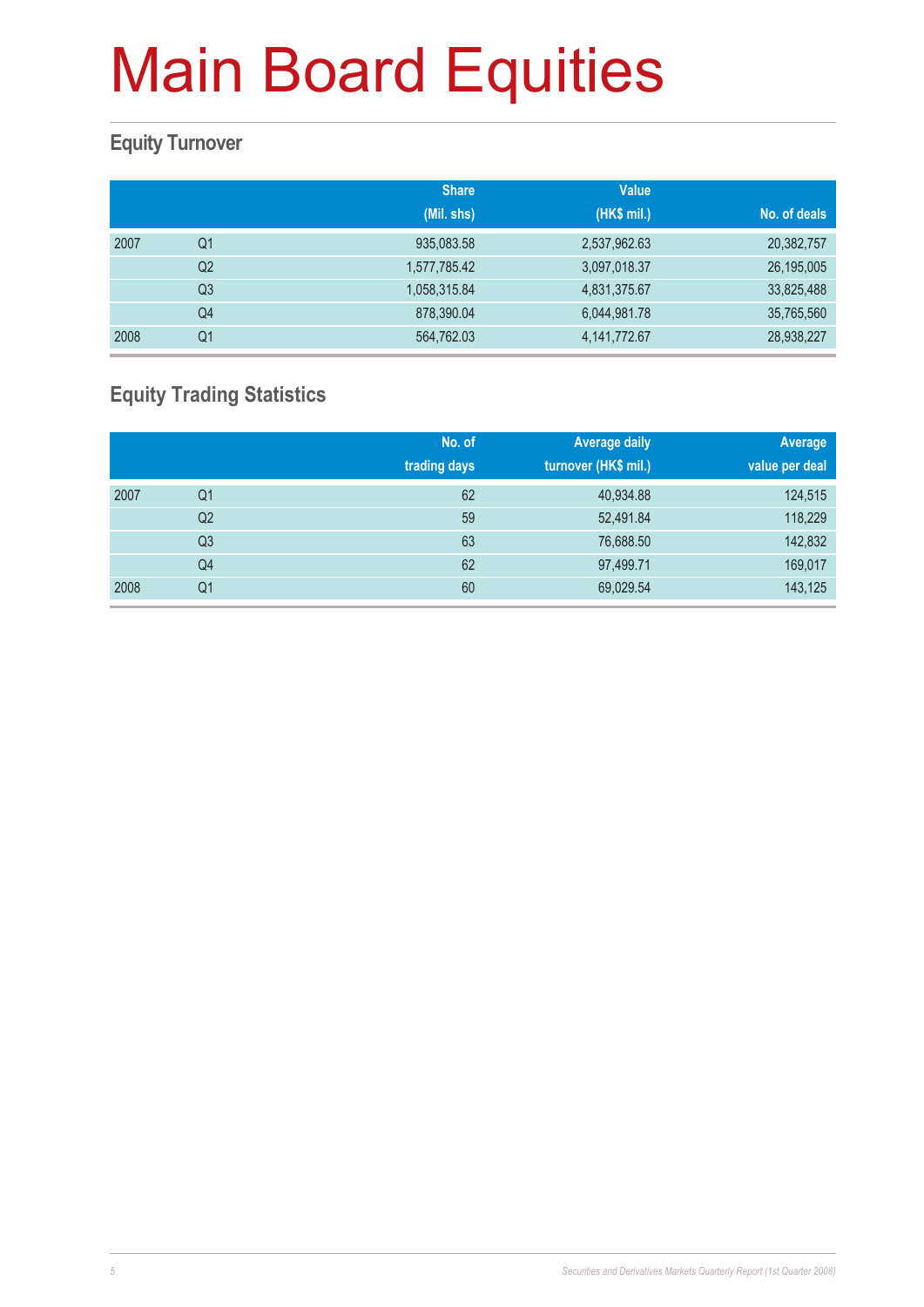#### **20 Most Advanced Stocks**

for 1st quarter 2008

|                |       |                        | <b>Closing price</b> |                 |                         |
|----------------|-------|------------------------|----------------------|-----------------|-------------------------|
| <b>Rank</b>    | Code  | <b>Stock</b>           | End of Mar 2008      | End of Dec 2007 | $%$ up                  |
| 1              | 00931 | <b>ARTEL GROUP</b>     | 0.340                | 0.037           | 818.92                  |
| $\overline{2}$ | 02371 | <b>ZZNODE TECH</b>     | 1.900                | 0.700           | 171.43                  |
| 3              | 00987 | J.I.C. TECH            | 1.370                | 0.530           | 158.49                  |
| 4              | 01178 | <b>VITOP BIOENERGY</b> | 0.265                | 0.132           | 100.76                  |
| $\overline{5}$ | 01161 | <b>WATER OASIS GP</b>  | 1.860                | 0.970           | 91.75                   |
| 6              | 00371 | <b>SHANG HUA HOLD</b>  | 1.500                | 0.800           | 87.50                   |
| $\overline{7}$ | 02302 | UNITED METALS          | 1.320                | 0.760           | 73.68                   |
| 8              | 00657 | <b>G-VISION INT'L</b>  | 0.680                | 0.415           | 63.86                   |
| 9              | 01188 | FE GOLDEN RES          | 0.189                | 0.122           | $\overline{A}$<br>54.92 |
| 10             | 00111 | <b>HANTEC INV HOLD</b> | 1.390                | 0.910           | 52.75                   |
| 11             | 02028 | <b>JOLIMARK</b>        | 0.910                | 0.600           | 51.67                   |
| 12             | 00516 | <b>PYXIS GROUP</b>     | 0.240                | 0.162           | 48.15                   |
| 13             | 00340 | <b>CHINA MINING</b>    | 0.930                | 0.640           | 45.31                   |
| 14             | 00933 | <b>FIRST SIGN INTL</b> | 0.870                | 0.600           | 45.00                   |
| 15             | 00109 | <b>WONDERFUL WORLD</b> | 0.138                | 0.097           | 42.27                   |
| 16             | 00096 | <b>WING LUNG BANK</b>  | 135.700              | 95.500          | 42.09                   |
| 17             | 00036 | FE HLDGS INTL          | 2.470                | 1.750           | 41.14                   |
| 18             | 01228 | <b>SUPERB SUMMIT</b>   | 0.138                | 0.101           | 36.63                   |
| 19             | 00653 | <b>BONJOUR HOLD</b>    | 1.870                | 1.380           | 35.51                   |
| 20             | 00978 | TONIC IND HOLD         | 0.340                | 0.255           | 33.33                   |

A Adjusted

#### **20 Most Declined Stocks**

for 1st quarter 2008

|                |             |                        |                 | <b>Closing price</b> |                            |  |
|----------------|-------------|------------------------|-----------------|----------------------|----------------------------|--|
| <b>Rank</b>    | <b>Code</b> | <b>Stock</b>           | End of Mar 2008 | End of Dec 2007      | % down                     |  |
| 1              | 00745       | <b>WING HONG</b>       | 0.660           | 2.380                | $-72.27$                   |  |
| $\overline{2}$ | 01060       | <b>SAC CEMENT</b>      | 0.750           | 2.700                | $-72.22$                   |  |
| 3              | 00254       | <b>ECYBERCHINA</b>     | 0.237           | 0.800                | $-70.38$                   |  |
| 4              | 00263       | POLY INV HOLD          | 0.345           | 1.090                | $-68.35$                   |  |
| $\overline{5}$ | 02689       | <b>ND PAPER</b>        | 6.330           | 19.720               | $-67.90$                   |  |
| 6              | 00082       | <b>VODONE</b>          | 0.700           | 1.980                | $-64.65$                   |  |
| $\overline{7}$ | 02314       | LEE & MAN PAPER        | 12.460          | 34.250               | $-63.62$                   |  |
| 8              | 00985       | CHINA SCI-TECH         | 0.122           | 0.325                | $-62.46$                   |  |
| 9              | 01386       | <b>WALKER GROUP</b>    | 1.380           | 3.620                | $-61.88$                   |  |
| 10             | 00818       | <b>HI SUN TECH</b>     | 0.990           | 2.520                | $-60.71$                   |  |
| 11             | 00464       | <b>KENFORD GROUP</b>   | 0.260           | 0.660                | $-60.61$                   |  |
| 12             | 00024       | <b>BURWILL</b>         | 0.390           | 0.990                | $-60.61$                   |  |
| 13             | 02307       | <b>KAM HING INT'L</b>  | 1.190           | 2.910                | $-59.11$                   |  |
| 14             | 03800       | <b>GCL-POLY ENERGY</b> | 1.560           | 3.740                | $-58.29$                   |  |
| 15             | 00752       | PICO FAR EAST          | 0.920           | 2.170                | $-57.60$                   |  |
| 16             | 01094       | <b>SUNNY GLOBAL</b>    | 0.350           | 0.810                | $\overline{A}$<br>$-56.79$ |  |
| 17             | 00764       | <b>RICHE M-MEDIA</b>   | 0.105           | 0.238                | $-55.88$                   |  |
| 18             | 00735       | C P NEW ENERGY         | 0.600           | 1.340                | $-55.22$                   |  |
| 19             | 01383       | HONG I ONG HI DGS      | 1.170           | 2.600                | $-55.00$                   |  |
| 20             | 00505       | <b>XINGYE COPPER</b>   | 1.830           | 4.010                | $-54.36$                   |  |
|                |             |                        |                 |                      |                            |  |

A Adjusted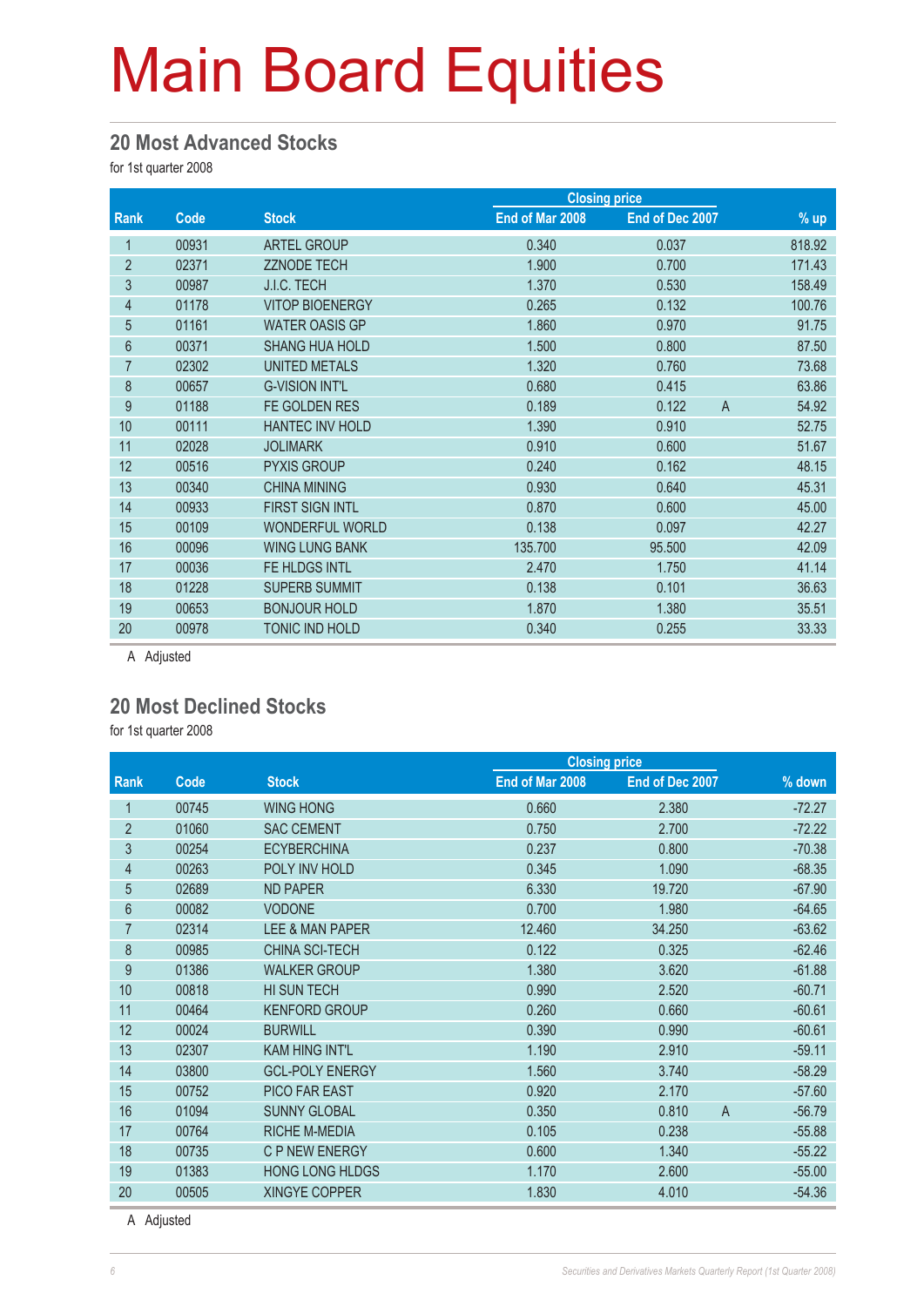#### **20 Most Active Stocks by Value**

for 1st quarter 2008

| Rank             | Code  | <b>Stock</b>         | Turnover (HK\$ mil.) | % of total |
|------------------|-------|----------------------|----------------------|------------|
| 1                | 00941 | <b>CHINA MOBILE</b>  | 259,809.70           | 6.27       |
| $\overline{2}$   | 02628 | <b>CHINA LIFE</b>    | 246,368.51           | 5.95       |
| 3                | 00005 | <b>HSBC HOLDINGS</b> | 234,381.48           | 5.66       |
| $\overline{4}$   | 00857 | <b>PETROCHINA</b>    | 181,838.44           | 4.39       |
| $\overline{5}$   | 01398 | <b>ICBC</b>          | 149,450.27           | 3.61       |
| $6\phantom{.}$   | 00939 | <b>CCB</b>           | 143,629.64           | 3.47       |
| $\overline{7}$   | 00388 | <b>HKEX</b>          | 142,020.07           | 3.43       |
| 8                | 00883 | <b>CNOOC</b>         | 114,966.69           | 2.78       |
| $\boldsymbol{9}$ | 00016 | <b>SHK PPT</b>       | 111,956.32           | 2.70       |
| 10               | 00386 | SINOPEC CORP         | 102,087.14           | 2.46       |
| 11               | 00728 | CHINA TELECOM        | 97,853.80            | 2.36       |
| 12               | 01800 | CHINA COMM CONS      | 84,008.96            | 2.03       |
| 13               | 03988 | <b>BANK OF CHINA</b> | 80,556.02            | 1.94       |
| 14               | 01088 | <b>CHINA SHENHUA</b> | 75,723.46            | 1.83       |
| 15               | 02318 | <b>PING AN</b>       | 73,581.38            | 1.78       |
| 16               | 00390 | <b>CHINA RAILWAY</b> | 67, 157.42           | 1.62       |
| 17               | 00001 | <b>CHEUNG KONG</b>   | 67,058.83            | 1.62       |
| 18               | 03968 | <b>CM BANK</b>       | 62,615.39            | 1.51       |
| 19               | 03328 | <b>BANKCOMM</b>      | 56,005.17            | 1.35       |
| 20               | 01898 | <b>CHINA COAL</b>    | 49,494.16            | 1.19       |
| <b>Total</b>     |       |                      | 2,400,562.85         | 57.96      |

#### **20 Most Active Stock by Shares**

for 1st quarter 2008

| Rank           | Code  | <b>Stock</b>           | <b>Turnover (Mil. shs)</b> | % of total |
|----------------|-------|------------------------|----------------------------|------------|
| 1              | 01398 | <b>ICBC</b>            | 29,374.33                  | 5.20       |
| $\overline{2}$ | 00939 | <b>CCB</b>             | 24,884.26                  | 4.41       |
| 3              | 03988 | <b>BANK OF CHINA</b>   | 24,406.15                  | 4.32       |
| $\overline{4}$ | 00728 | CHINA TELECOM          | 16,577.35                  | 2.94       |
| 5              | 00857 | <b>PETROCHINA</b>      | 16,013.59                  | 2.84       |
| 6              | 00959 | A-MAX                  | 15,366.60                  | 2.72       |
| $\overline{7}$ | 00261 | <b>CCT TECH INT'L</b>  | 12,454.69                  | 2.21       |
| 8              | 00386 | SINOPEC CORP           | 11,955.14                  | 2.12       |
| 9              | 01222 | <b>WANG ON GROUP</b>   | 11,934.36                  | 2.11       |
| 10             | 00985 | CHINA SCI-TECH         | 10,553.05                  | 1.87       |
| 11             | 00883 | <b>CNOOC</b>           | 9,510.21                   | 1.68       |
| 12             | 02628 | <b>CHINA LIFE</b>      | 8,078.42                   | 1.43       |
| 13             | 00390 | <b>CHINA RAILWAY</b>   | 7,020.43                   | 1.24       |
| 14             | 00419 | <b>ASIAN UNION</b>     | 6,959.42                   | 1.23       |
| 15             | 00397 | HK HEALTH CHECK        | 6,939.48                   | 1.23       |
| 16             | 00202 | <b>INTERCHINA HOLD</b> | 6,784.64                   | 1.20       |
| 17             | 03328 | <b>BANKCOMM</b>        | 6,124.41                   | 1.08       |
| 18             | 00616 | <b>EASYKNIT ENT</b>    | 5,749.62                   | 1.02       |
| 19             | 00355 | CENTURY C INT'L        | 4,998.72                   | 0.89       |
| 20             | 01228 | <b>SUPERB SUMMIT</b>   | 4,684.85                   | 0.83       |
| <b>Total</b>   |       |                        | 240,369.71                 | 42.56      |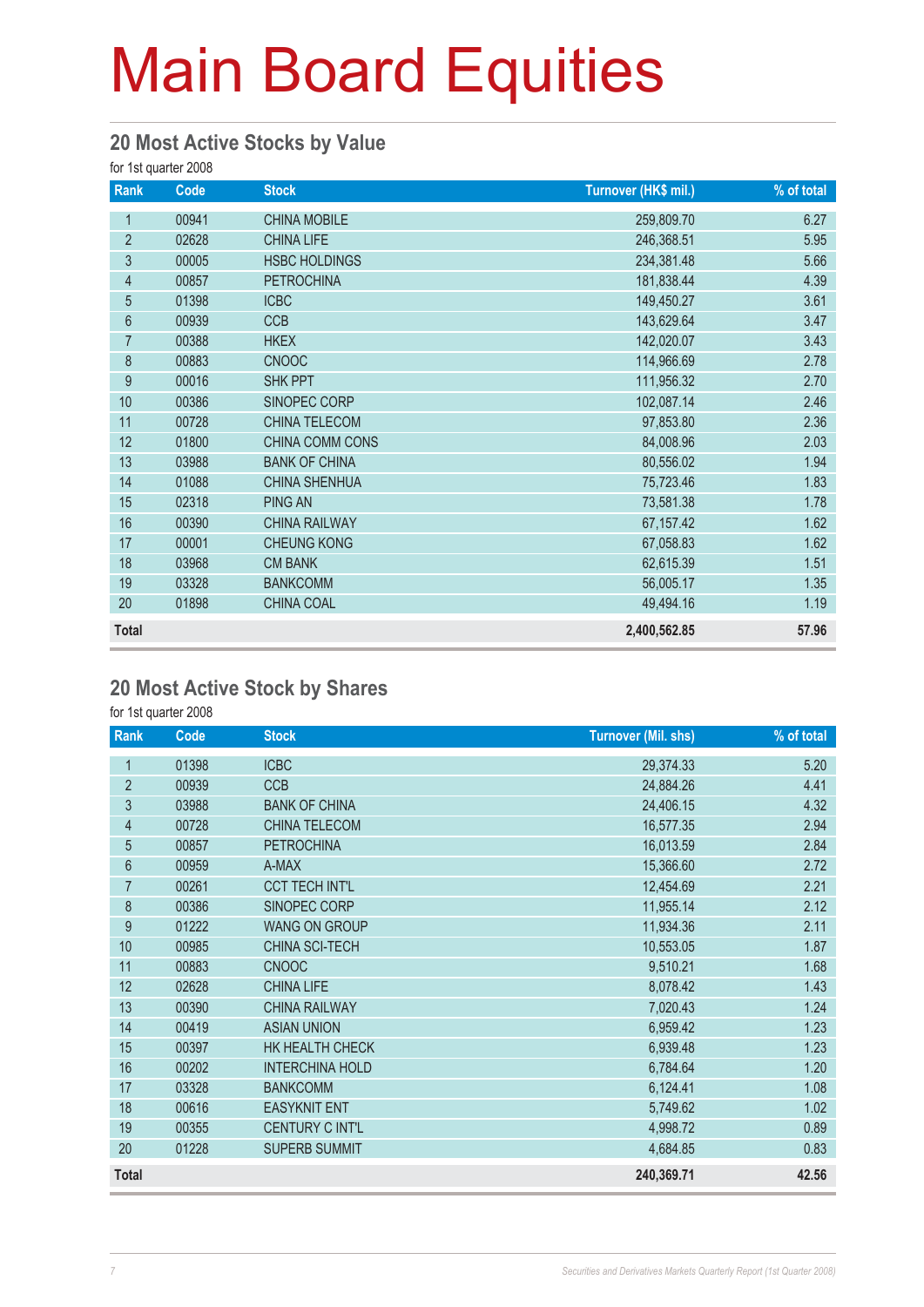#### **Market Capitalisation of listed companies for Main Board**

|      |    | HK\$ mil.     |
|------|----|---------------|
| 2007 | Q1 | 13,442,185.92 |
|      | Q2 | 15,704,493.89 |
|      | Q3 | 19,904,015.04 |
|      | Q4 | 20,536,462.82 |
| 2008 | Q1 | 16,825,275.91 |

### **Market Capitalisation by Hang Seng Industry Classification System\***

Quarter-end figures



Hang Seng Industry Classification System (HSICS) is provided by Hang Seng Indexes Company Limited.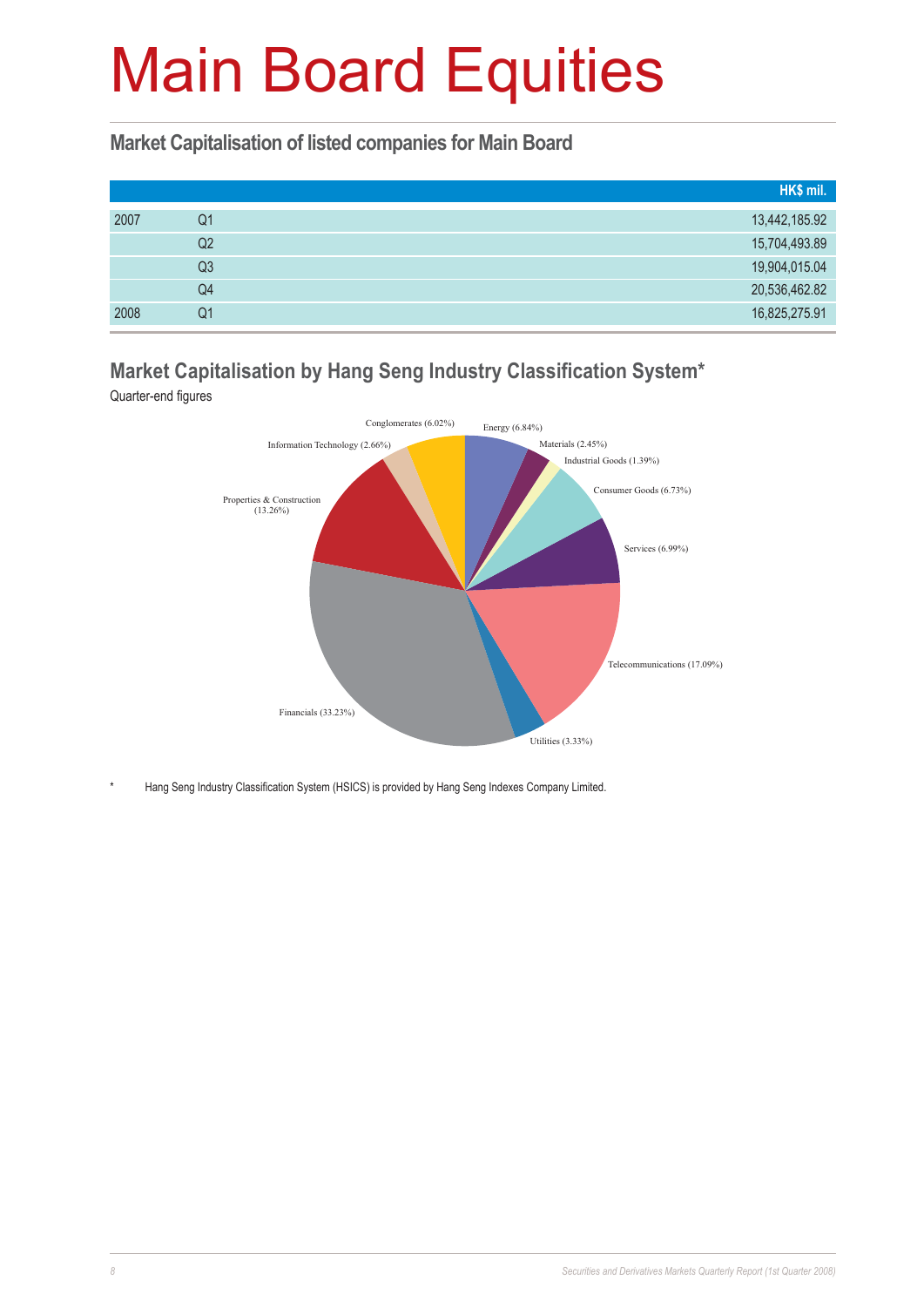#### **50 Leading Companies by Market Capitalisation**

as at the 1st quarter end 2008

| <b>Rank</b>         | Code  | <b>Company</b>                                          | Market capitalisation (HK\$ mil.) | % of market total |
|---------------------|-------|---------------------------------------------------------|-----------------------------------|-------------------|
| $\mathbf{1}$        | 00941 | China Mobile Ltd.                                       | 2,320,022.99                      | 13.79             |
| $\overline{2}$      | 00005 | <b>HSBC Holdings plc</b>                                | 1,504,692.86                      | 8.94              |
| 3                   | 00939 | China Construction Bank Corporation - H Shares          | 1,305,443.58                      | 7.76              |
| 4                   | 00883 | CNOOC Ltd.                                              | 513,682.57                        | 3.05              |
| $\overline{5}$      | 01398 | Industrial and Commercial Bank of China Ltd. - H Shares | 450,166.24                        | 2.68              |
| $6\,$               | 02888 | <b>Standard Chartered PLC</b>                           | 375,254.94                        | 2.23              |
| $\overline{7}$      | 00013 | Hutchison Whampoa Ltd.                                  | 313,997.26                        | 1.87              |
| 8                   | 00016 | Sun Hung Kai Properties Ltd.                            | 311,310.07                        | 1.85              |
| 9                   | 00011 | Hang Seng Bank Ltd.                                     | 269,378.64                        | 1.60              |
| 10                  | 00001 | Cheung Kong (Holdings) Ltd.                             | 255,936.16                        | 1.52              |
| 11                  | 03988 | Bank of China Ltd. - H Shares                           | 252,387.23                        | 1.50              |
| 12                  | 00762 | China Unicom Ltd.                                       | 223,636.76                        | 1.33              |
| 13                  | 03328 | Bank of Communications Co., Ltd. - H Shares             | 209,656.02                        | 1.25              |
| 14                  | 00857 | PetroChina Co. Ltd. - H Shares                          | 205,081.31                        | 1.22              |
| 15                  | 02628 | China Life Insurance Co. Ltd. - H Shares                | 199,051.43                        | 1.18              |
| 16                  | 02388 | BOC Hong Kong (Holdings) Ltd.                           | 198,133.90                        | 1.18              |
| 17                  | 00002 | CLP Holdings Ltd.                                       | 154,248.15                        | 0.92              |
| 18                  | 00066 | MTR Corporation Ltd.                                    | 149,819.07                        | 0.89              |
| 19                  | 00906 | China Netcom Group Corporation (Hong Kong) Ltd.         | 149,722.61                        | 0.89              |
| 20                  | 00388 | Hong Kong Exchanges and Clearing Ltd.                   | 143,110.76                        | 0.85              |
| 21                  | 00003 | Hong Kong and China Gas Co. Ltd., The                   | 141,795.48                        | 0.84              |
| 22                  | 02318 | Ping An Insurance (Group) Co. of China Ltd. - H Shares  | 141,109.20                        | 0.84              |
| 23                  | 00019 | Swire Pacific Ltd.                                      | 132,467.02                        | 0.79              |
| 24                  | 00012 | Henderson Land Development Co. Ltd.                     | 118,714.85                        | 0.71              |
| 25                  | 00330 | Esprit Holdings Ltd.                                    | 116,092.04                        | 0.69              |
| 26                  | 00101 | Hang Lung Properties Ltd.                               | 114,193.45                        | 0.68              |
| 27                  | 00386 | China Petroleum & Chemical Corporation - H Shares       | 111,758.05                        | 0.66              |
| 28                  | 00688 | China Overseas Land & Investment Ltd.                   | 111,223.22                        | 0.66              |
| 29                  | 02007 | Country Garden Holdings Co. Ltd.                        | 109,775.60                        | 0.65              |
| 30                  | 01088 | China Shenhua Energy Co. Ltd. - H Shares                | 105,695.92                        | 0.63              |
| 31                  | 00006 | Hongkong Electric Holdings Ltd.                         | 104,898.96                        | 0.62              |
| 32                  | 00004 | Wharf (Holdings) Ltd., The                              | 100,929.01                        | 0.60              |
| 33                  | 00494 | Li & Fung Ltd.                                          | 99,616.34                         | 0.59              |
| 34                  | 00144 | China Merchants Holdings (International) Co. Ltd.       | 88,914.16                         | 0.53              |
| 35                  | 00083 | Sino Land Co. Ltd.                                      | 81,604.50                         | 0.49              |
| 36                  | 01688 | Alibaba.com Ltd.                                        | 81,443.99                         | 0.48              |
| 37                  | 00700 | Tencent Holdings Ltd.                                   | 79,575.78                         | 0.47              |
| 38                  | 01800 | China Communications Construction Co. Ltd. - H Shares   | 76,153.00                         | 0.45              |
| 39                  | 02038 | Foxconn International Holdings Ltd.                     | 74,072.06                         | 0.44              |
| 40                  | 00267 | CITIC Pacific Ltd.                                      | 72,498.13                         | 0.43              |
| 41                  | 03968 | China Merchants Bank Co., Ltd. - H Shares               | 71,740.90                         | 0.43              |
| 42                  | 00017 | New World Development Co. Ltd.                          | 70,453.99                         | 0.42              |
| 43                  | 01038 | Cheung Kong Infrastructure Holdings Ltd.                | 70,444.06                         | 0.42              |
| 44                  | 01880 | Belle International Holdings Ltd.                       | 68,121.56                         | 0.40              |
| 45                  | 00728 | China Telecom Corporation Ltd. - H Shares               | 67,721.76                         | 0.40              |
| 46                  | 00683 | Kerry Properties Ltd.                                   | 66,815.06                         | 0.40              |
| 47                  | 00023 | Bank of East Asia, Ltd., The                            | 64,436.63                         | 0.38              |
| 48                  | 00836 | China Resources Power Holdings Co. Ltd.                 | 63,416.68                         | 0.38              |
| 49                  | 00069 | Shangri-La Asia Ltd.                                    | 60,518.78                         | 0.36              |
| 50                  | 00293 | Cathay Pacific Airways Ltd.                             | 60,285.12                         | 0.36              |
| <b>Total</b>        |       |                                                         | 12,231,217.86                     | 72.70             |
| <b>Market Total</b> |       |                                                         | 16,825,275.91                     | 100.00            |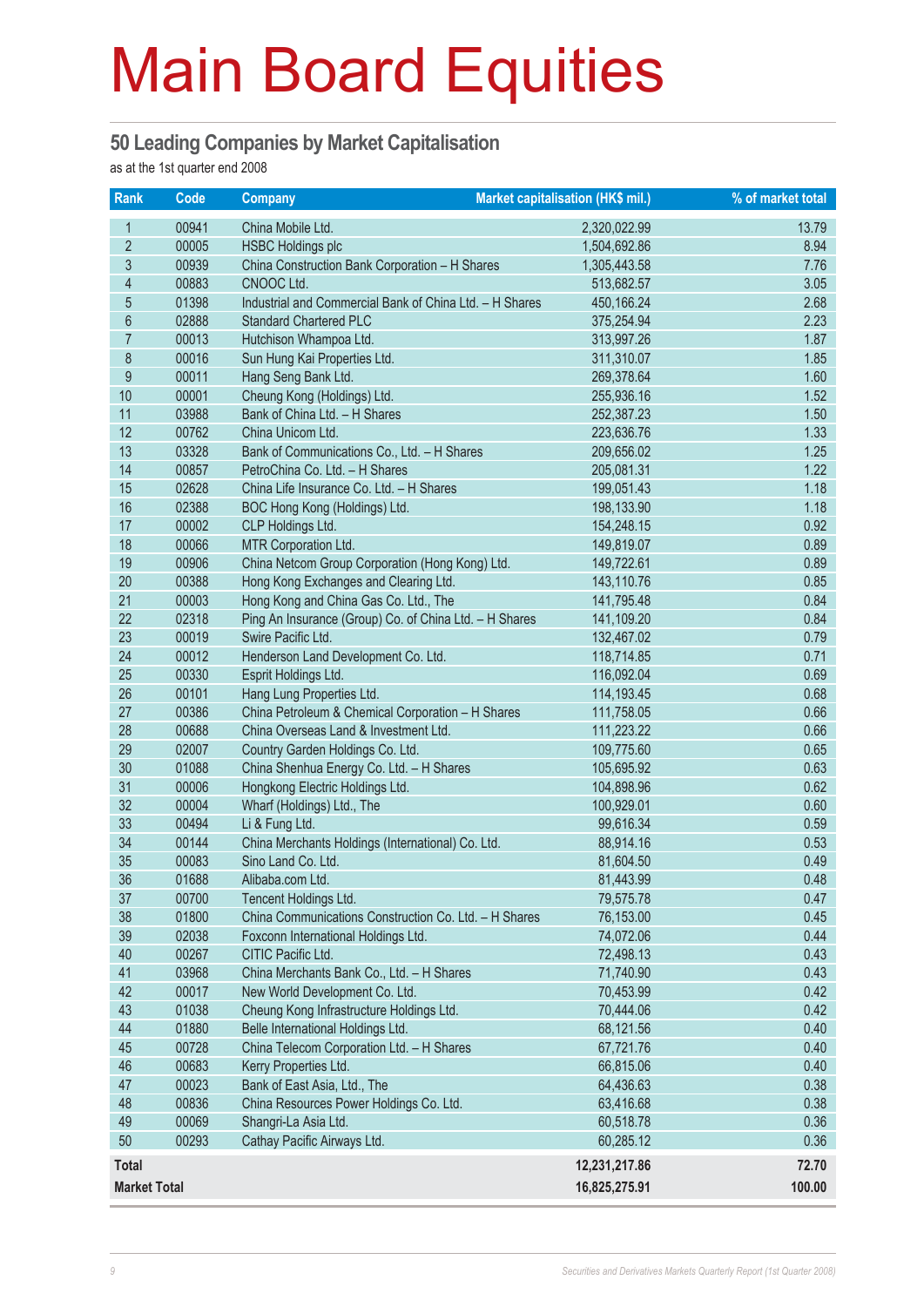### **Short Selling (value)**

|      |    | Short selling turnover (HK\$ mil.) | Equity turnover (HK\$ mil.)* | % of equity total |
|------|----|------------------------------------|------------------------------|-------------------|
| 2007 | O1 | 173,109.51                         | 2,557,016.51                 | 6.77              |
|      | Q2 | 181,661.61                         | 3,149,502.82                 | 5.77              |
|      | Q3 | 385,530.24                         | 4,885,927.33                 | 7.89              |
|      | Q4 | 569,658.22                         | 6,078,123.87                 | 9.37              |
| 2008 | Ο1 | 439,273.23                         | 4, 163, 154. 65              | 10.55             |

include Main Board and GEM figures

### **Short Selling (share)**

|      |    | <b>Short selling turnover (Mil. shs)</b> | Equity turnover (Mil. shs)* | % of equity total |
|------|----|------------------------------------------|-----------------------------|-------------------|
| 2007 | Q1 | 15,217.70                                | 968,810.35                  | 1.57              |
|      | Q2 | 16,158.38                                | 1,655,012.40                | 0.98              |
|      | Q3 | 27,629.12                                | 1,140,498.01                | 2.42              |
|      | Q4 | 34,333.59                                | 935,266.06                  | 3.67              |
| 2008 | Q1 | 30,556.34                                | 624,769.65                  | 4.89              |

\* include Main Board and GEM figures

#### **New Listing Companies Statistics**

|      |    | No. of newly listed companies Funds raised (HK\$ mil.) |            |
|------|----|--------------------------------------------------------|------------|
| 2007 | Q1 | 13                                                     | 20,003.97  |
|      | Q2 | 19                                                     | 78,065.11  |
|      | Q3 | 20                                                     | 60,917.74  |
|      | Q4 | 30                                                     | 131,456.50 |
| 2008 | Q1 | 10                                                     | 32,990.02  |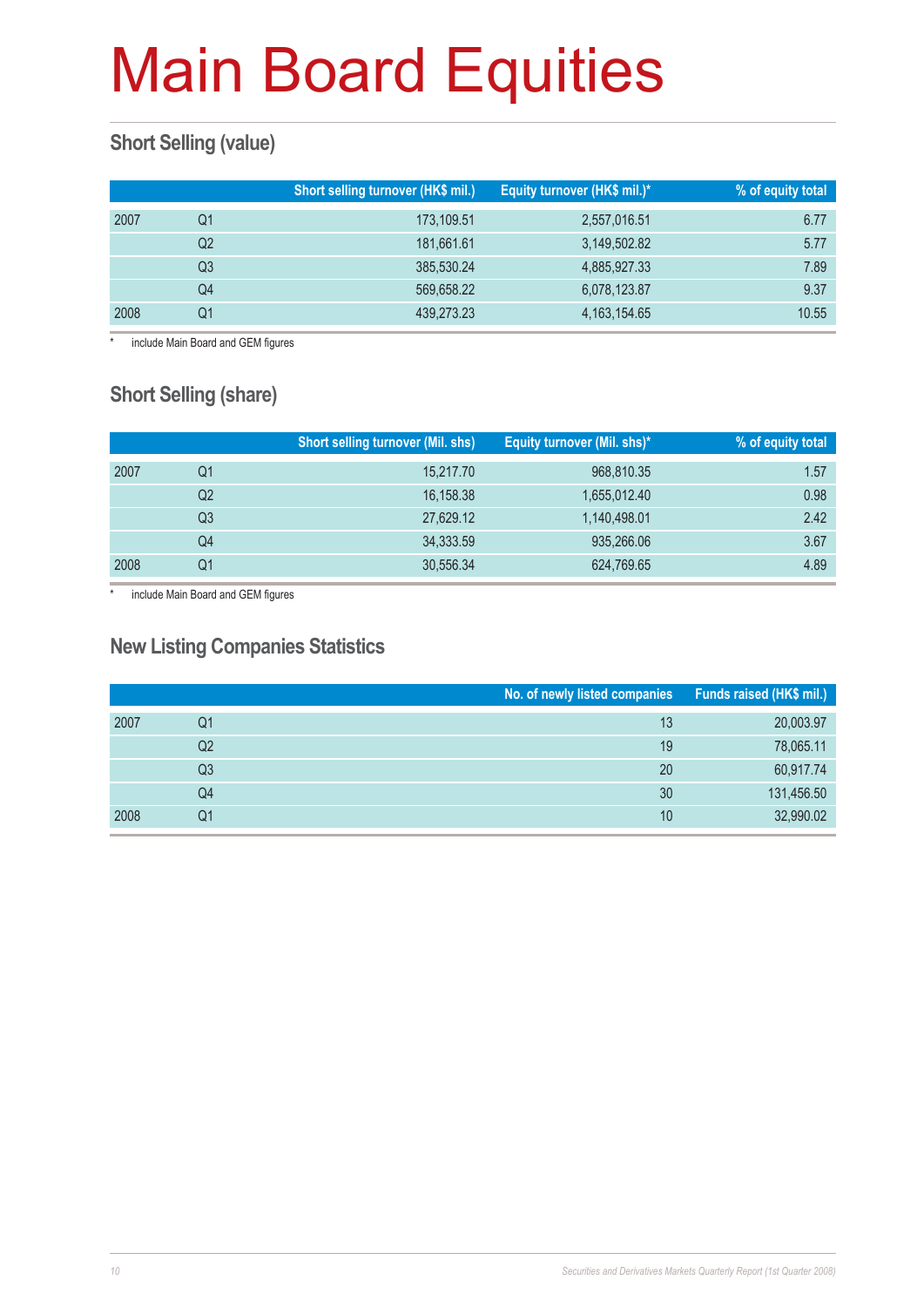#### **Newly Listed Companies**

for 1st quarter 2008

| Code         | <b>Company name</b>                                           |            |                | Listing date No. of issued shares Funds raised (HK\$ mil.) |
|--------------|---------------------------------------------------------------|------------|----------------|------------------------------------------------------------|
| 00840        | Xinjiang Tianye Water Saving Irrigation System Co Ltd - H Shs | 2008/01/24 | 202,400,000    |                                                            |
| 00869        | Playmates Toys Ltd.                                           | 2008/02/01 | 495,000,000    |                                                            |
| 00708        | New Media Group Holdings Ltd.                                 | 2008/02/12 | 600,000,000    | 102.00                                                     |
| 00814        | Beijing Jingkelong Co. Ltd. - H Shares                        | 2008/02/26 | 182,160,000    |                                                            |
| 00510        | <b>CASH Financial Services Group Ltd.</b>                     | 2008/03/03 | 2,076,972,027  |                                                            |
| 00196        | Honghua Group Ltd.                                            | 2008/03/07 | 3,333,360,000  | 3,191.77                                                   |
| 01186        | China Railway Construction Corporation Ltd. - H Shares        | 2008/03/13 | 2,076,296,000  | 20,196.69                                                  |
| 00151        | Want Want China Holdings Ltd.                                 | 2008/03/26 | 13,252,722,750 | 8,153.65                                                   |
| 00757        | Solargiga Energy Holdings Ltd.                                | 2008/03/31 | 1,690,766,500  | 1,060.00                                                   |
| 00098        | Xingfa Aluminium Holdings Ltd.                                | 2008/03/31 | 418,000,000    | 285.91                                                     |
| <b>Total</b> |                                                               |            |                | 32,990.02                                                  |

#### **Withrawal of Listed Companies**

for 1st quarter 2008

| <b>Code</b> | <b>Company name</b>                                | Last trading date | <b>Delisted date</b> |
|-------------|----------------------------------------------------|-------------------|----------------------|
| 00699       | Chia Hsin Cement Greater China Holding Corporation | 2007/10/30        | 2008/01/08           |
| 00615       | Orient Power Holdings Ltd.                         | 2006/04/27        | 2008/03/14           |
| 00238       | Lei Shing Hong Ltd.                                | 2007/11/02        | 2008/03/17           |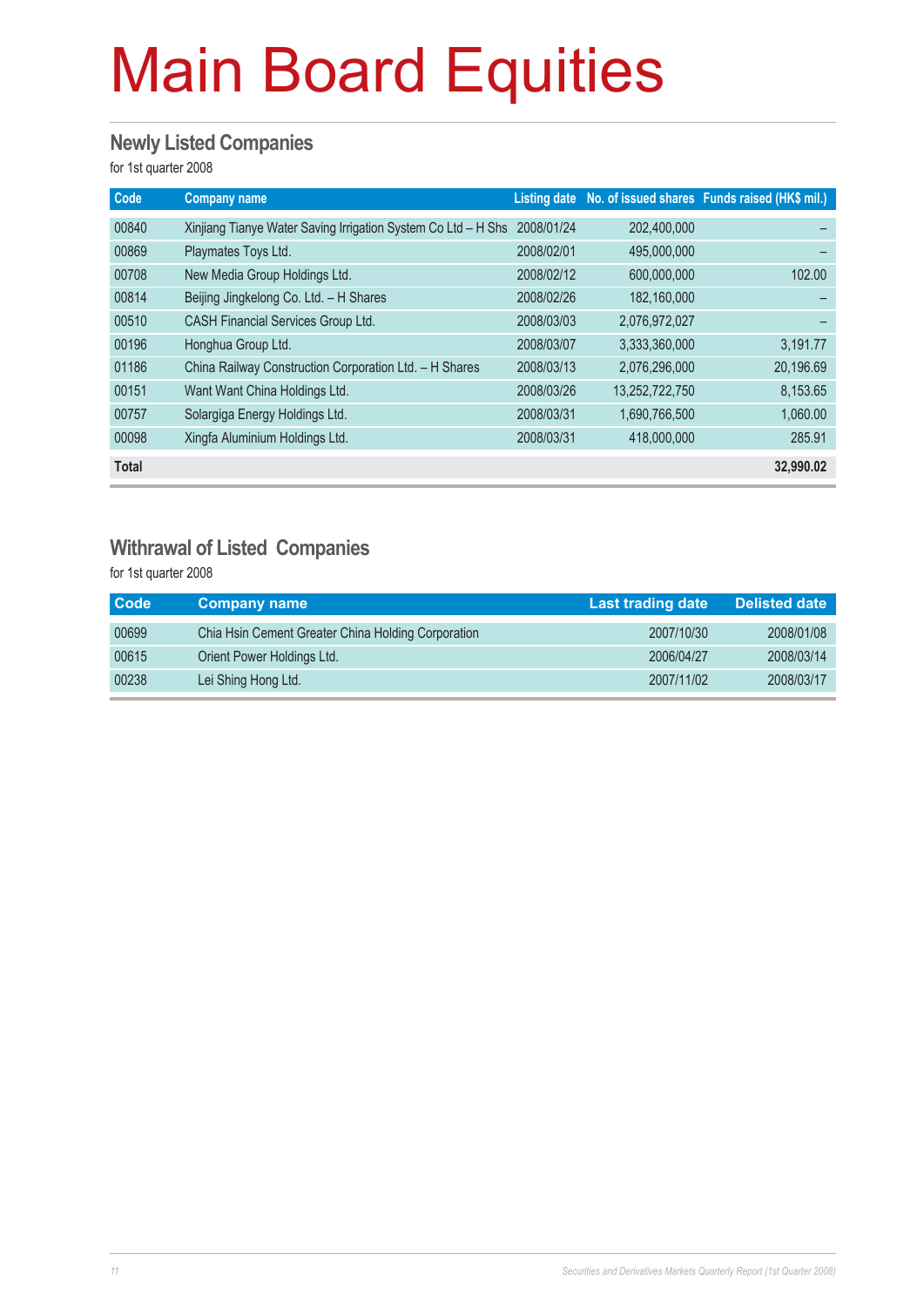#### **Company Name Changes**

for 1st quarter 2008

| Old name                                     | New name                                       | <b>Effective date</b> | <b>Adoption date</b> |
|----------------------------------------------|------------------------------------------------|-----------------------|----------------------|
| Yue Da Holdings Ltd.                         | Yue Da Mining Holdings Ltd.                    | 2007/11/27            | 2008/01/07           |
| Orient Resources Group Co. Ltd.              | United Energy Group Ltd.                       | 2007/12/04            | 2008/01/08           |
| Golden 21 Investment Holdings Ltd.           | China Financial Leasing Group Ltd.             | 2007/11/29            | 2008/01/10           |
| Dongfang Electric Co. Ltd. - H Shares*       | Dongfang Electric Corporation Ltd. - H Shares  | 2008/01/02            | 2008/01/10           |
| China Velocity Group Ltd.                    | China Agri-Products Exchange Ltd.              | 2007/12/07            | 2008/01/11           |
| Golden Dragon Group (Holdings) Ltd.          | Ruyan Group (Holdings) Ltd.                    | 2007/11/20            | 2008/01/15           |
| Swank International Manufacturing Co. Ltd.   | Yun Sky Chemical (International) Holdings Ltd. | 2008/01/02            | 2008/01/15           |
| Fortune Telecom Holdings Ltd                 | China Fortune Holdings Ltd.                    | 2007/10/18            | 2008/01/16           |
| MACRO-LINK International Holdings Ltd.       | JLF Investment Co. Ltd.                        | 2008/01/04            | 2008/01/16           |
| China Aerospace International Holdings Ltd.# | China Aerospace International Holdings LTd.    | 2008/01/23            | 2008/01/30           |
| China Elegance (Holdings) Ltd.               | Sinocop Resources (Holdings) Ltd.              | 2008/01/02            | 2008/02/01           |
| Sino Technology Investments Co. Ltd.*        | China Innovation Investment Ltd.               | 2007/12/21            | 2008/02/04           |
| Spread Prospect Holdings Ltd.                | China Packaging Group Co. Ltd.                 | 2008/01/02            | 2008/02/04           |
| Concepta Investments Ltd.                    | OP Financial Investments Ltd.                  | 2007/11/30            | 2008/02/12           |
| Honesty Treasure International Holdings Ltd. | China Infrastructure Investment Ltd.           | 2008/01/16            | 2008/02/25           |
| Compass Pacific Holdings Ltd.                | Far East Golden Resources Group Ltd.           | 2008/01/11            | 2008/03/03           |
| Aurora Global Investment Holdings Ltd.       | Xian Yuen Titanium Resources Holdings Ltd.     | 2008/02/01            | 2008/03/11           |
| <b>CSMC Technologies Corporation</b>         | China Resources Microelectronics Ltd.          | 2008/02/14            | 2008/03/11           |
| Neptune Group Ltd.#                          | Neptune Group Ltd.                             | 2008/03/17            | 2008/03/19           |
| Tak Shun Technology Group Ltd.               | Superb Summit International Timber Co. Ltd.    | 2008/01/25            | 2008/03/25           |
|                                              |                                                |                       |                      |

\* Change of English name only

# Change of Chinese name only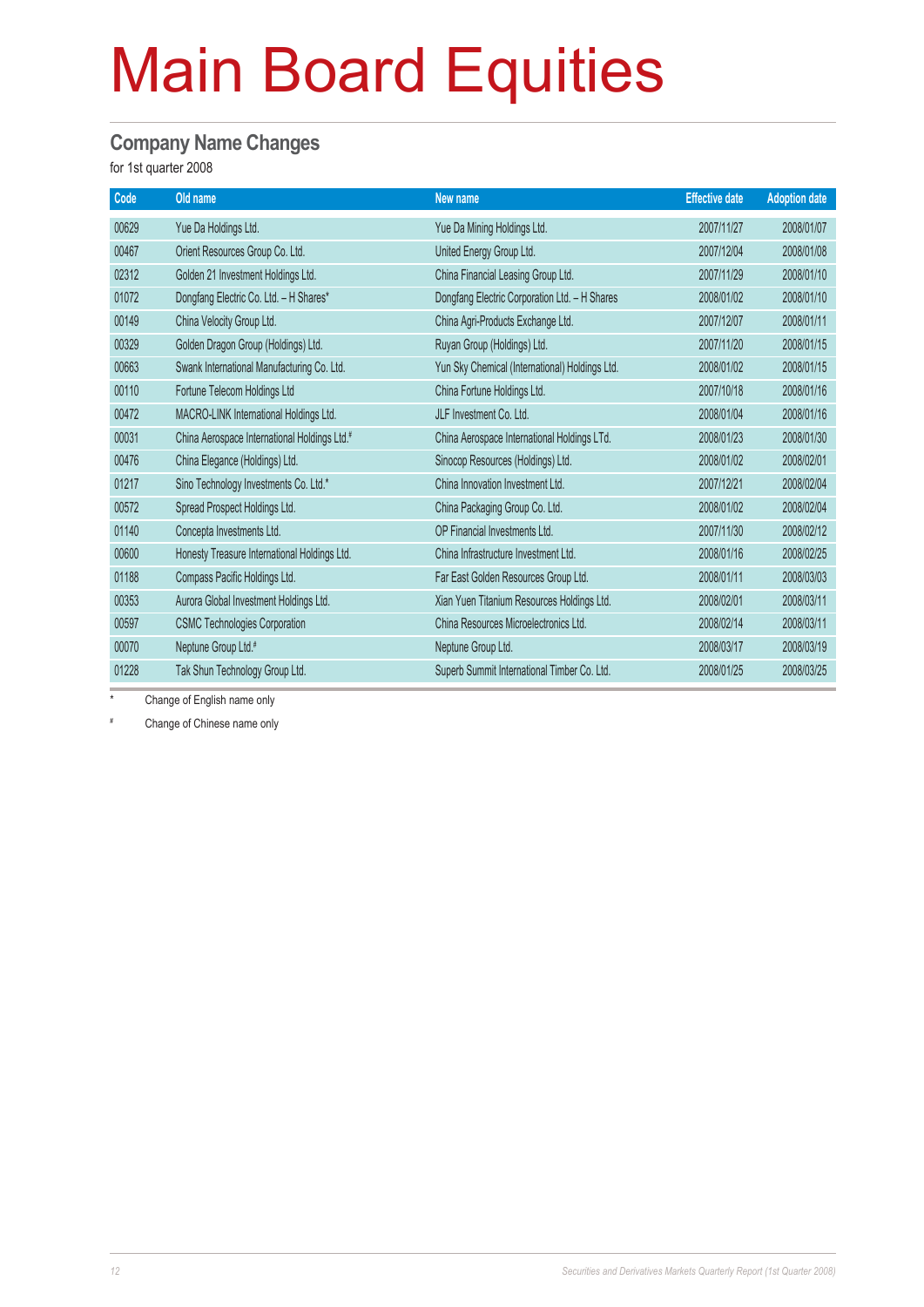#### **Bonus Issues / Bonus Warrants**

for 1st quarter 2008

| <b>Code</b> | <b>Company</b>                                       | <b>Particulars</b> | Ex-date    |
|-------------|------------------------------------------------------|--------------------|------------|
| 03311       | China State Construction International Holdings Ltd. | 1 2009 wt for 7    | 2008/02/11 |
| 01211       | BYD Co. Ltd. - H Shares                              | 28 for 10          | 2008/02/15 |
| 00364       | Huafeng Textile International Group Ltd.             | 1 for $20$         | 2008/03/10 |
| 00839       | Anhui Tianda Oil Pipe Co. Ltd. - H Shares            | 5 for 10           | 2008/03/25 |

#### **Share Split / Consolidation**

for 1st quarter 2008

| Code  | <b>Company</b>                          | <b>Particulars</b>      | <b>Effective date</b> |
|-------|-----------------------------------------|-------------------------|-----------------------|
| 00273 | Willie International Holdings Ltd.      | Consolidation 10 into 1 | 2008/01/02            |
| 00990 | Theme International Holdings Ltd.       | Consolidation 10 into 1 | 2008/01/04            |
| 01094 | Sunny Global Holdings Ltd.              | Consolidation 2 into 1  | 2008/01/08            |
| 02326 | BEP International Holdings Ltd.         | Split 1 into 20         | 2008/01/18            |
| 00635 | Playmates Holdings Ltd.                 | Consolidation 10 into 1 | 2008/01/28            |
| 00901 | Radford Capital Investment Ltd.         | Consolidation 5 into 1  | 2008/02/26            |
| 00922 | Vision Tech International Holdings Ltd. | Consolidation 10 into 1 | 2008/02/26            |
| 00310 | Prosperity Investment Holdings Ltd.     | Consolidation 10 into 1 | 2008/02/27            |
| 01193 | China Resources Logic Ltd.              | Consolidation 10 into 1 | 2008/03/07            |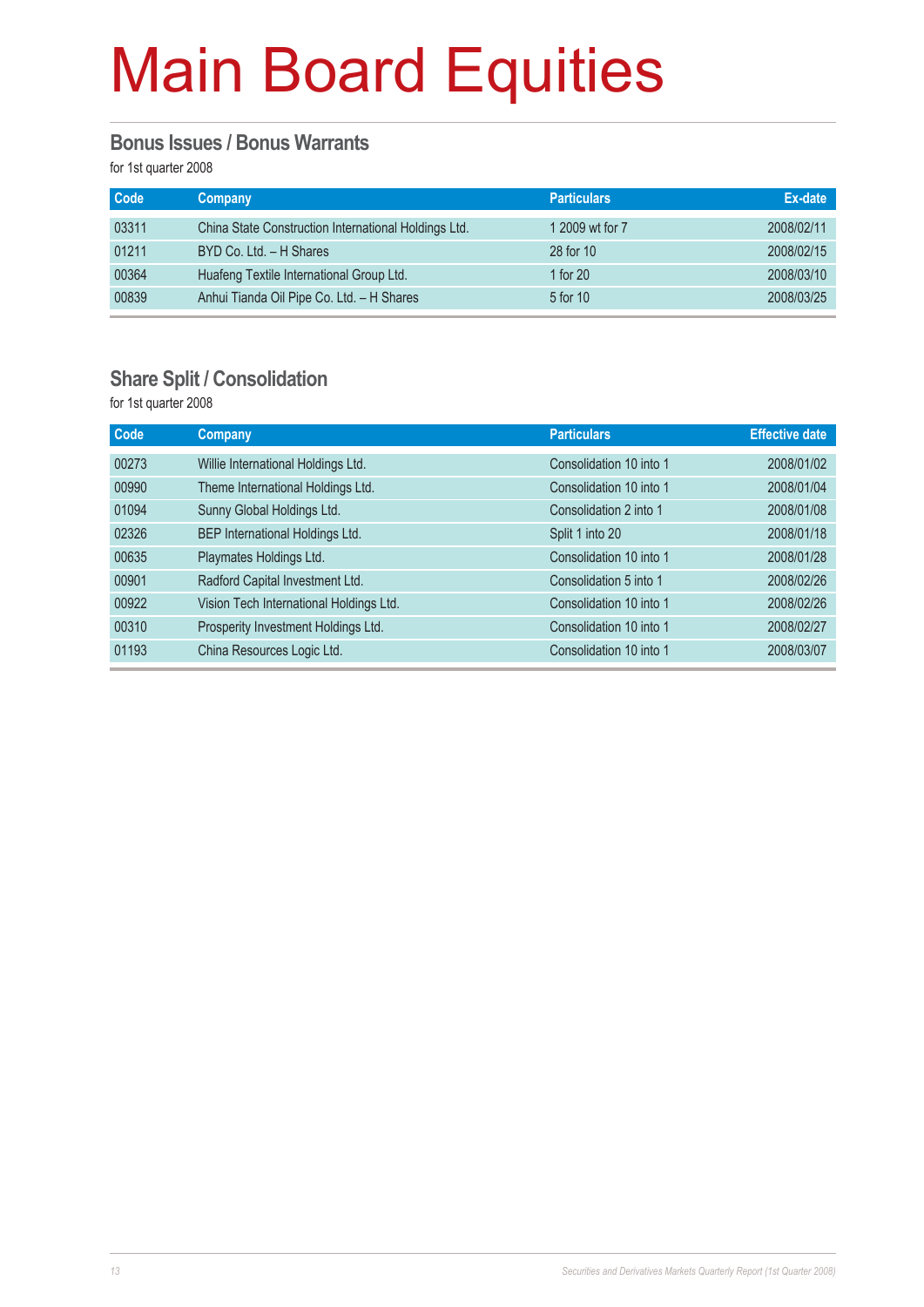#### **Rights Issues & Open Offers**

for 1st quarter 2008

| <b>Month</b> | Code  | <b>Company</b>                         | <b>Ratio</b>                    | Funds raised (HK\$ mil.) |
|--------------|-------|----------------------------------------|---------------------------------|--------------------------|
| Jan          | 00004 | Wharf (Holdings) Ltd., The             | Rts 1 for 8 @\$30               | 9,179.54                 |
|              | 00616 | Easyknit Enterprises Holdings Ltd.     | Rts 1 for 2 @\$0.052            | 102.10                   |
|              | 00885 | Forefront Group Ltd.                   | Rts 1 for 2 @\$0.20             | 178.58                   |
|              | 00273 | Willie International Holdings Ltd.     | Rts 1 for 1 @\$0.22             | 333.94                   |
|              |       |                                        | (after consolidation 10 into 1) |                          |
|              | 01188 | Far East Golden Resources Group Ltd.   | Rts 1 for 1 @\$0.10             | 272.40                   |
| Feb          | 00131 | Cheuk Nang (Holdings) Ltd.             | Rts 1 for 7 @\$5.6              | 179.18                   |
|              | 00129 | Asia Standard International Group Ltd. | Rts 1 for 2 @\$0.18             | 652.55                   |
| Mar          | 00310 | Prosperity Investment Holdings Ltd.    | Open offer 1 for 2 @\$1.00      | 34.90                    |
|              |       |                                        | (after consolidation 10 into 1) |                          |
|              | 00051 | Harbour Centre Development Ltd.        | Rts 1 for 2 @\$12.80            | 2,016.00                 |
| <b>Total</b> |       |                                        |                                 | 12,949.19                |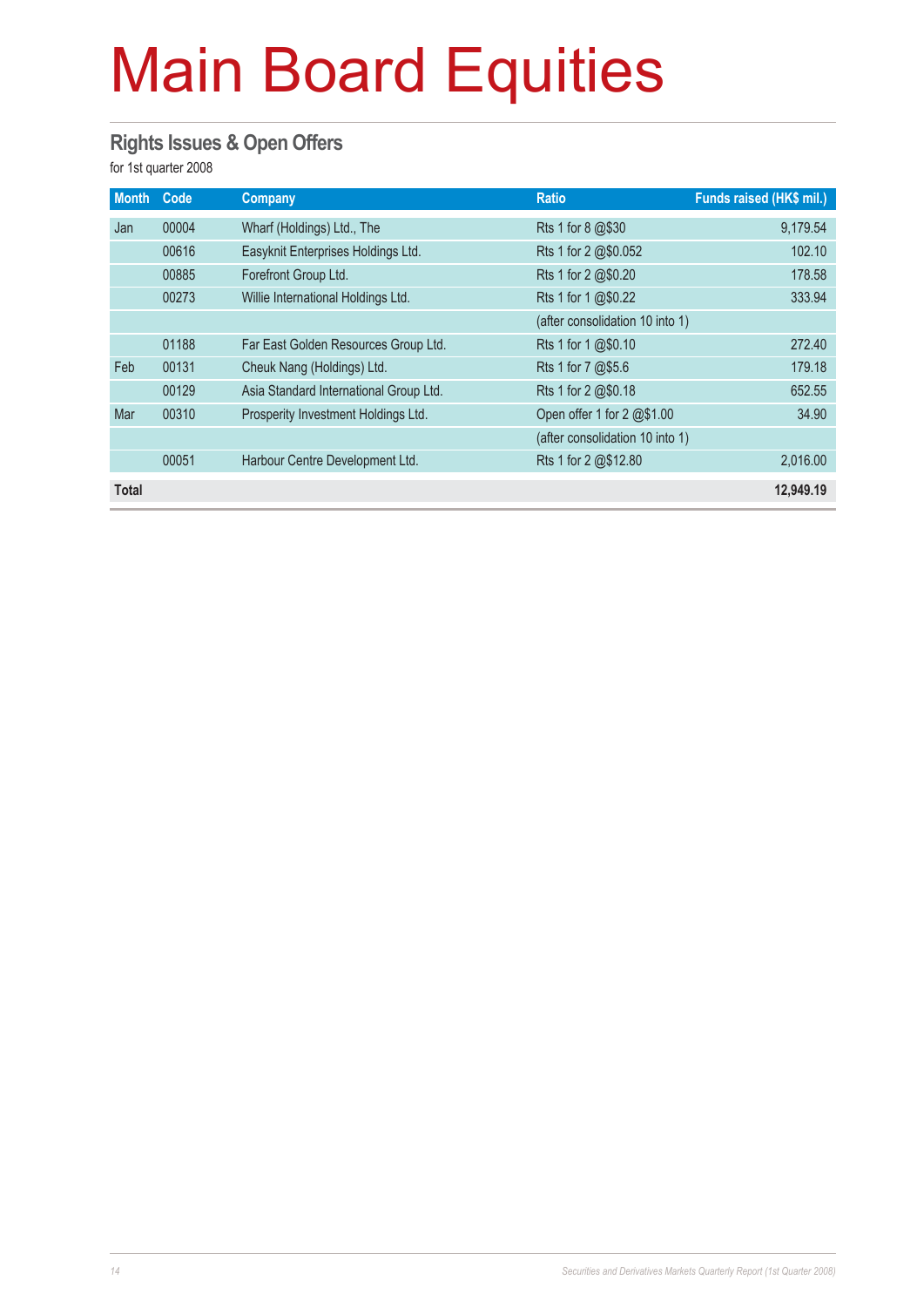#### **Placing\***

|                   |       |                        | No. of new           | <b>Placing price</b> | <b>Funds raised</b> |
|-------------------|-------|------------------------|----------------------|----------------------|---------------------|
| <b>Month</b>      | Code  | <b>Company</b>         | shares placed        | (HKS)                | (HK\$ mil.)         |
| 2007              |       |                        |                      |                      |                     |
| Aug <sup>**</sup> | 00070 | NEPTUNE GROUP          | 247,600,000          | 0.570                | 141.13              |
| Nov **            | 01176 | <b>NAM FONG INT'L</b>  | 272,000,000          | 0.100                | 27.20               |
|                   | 00472 | <b>JLF INVESTMENT</b>  | 70,000,000           | 0.756                | 52.92               |
| Dec**             | 00036 | FE HLDGS INTL          | 21,000,000           | 1.390                | 29.19               |
|                   | 01189 | <b>WING ON TRAVEL</b>  | 300,000,000          | 0.400                | 120.00              |
|                   | 00959 | A-MAX                  | 15,384,615,000       | 0.130                | 2,000.00            |
|                   | 00629 | YUE DA MINING          | 20,000,000           | 6.630                | 132.60              |
|                   | 01004 | RISING DEV HOLD        | 1.470<br>120,000,000 |                      | 176.40              |
|                   | 00433 | <b>SUN MAN TAI</b>     | 660,000,000<br>0.060 |                      | 39.60               |
|                   | 01862 | SINO GOLD              | 9,790,000            | 44.148               | 432.21              |
|                   | 00147 | <b>GRANEAGLE HOLD</b>  | 170,000,000          | 0.150                | 25.50               |
|                   | 00985 | CHINA SCI-TECH         | 2,000,000,000        |                      | 440.00              |
|                   | 00575 | <b>REGENT PACIFIC</b>  | 710,000,000<br>1.100 |                      | 781.00              |
| 2008              |       |                        |                      |                      |                     |
| Jan               | 00023 | <b>BANK OF E ASIA</b>  | 78,700,000           | 50.240               | 3,953.89            |
|                   | 01047 | <b>NGAI HING HONG</b>  | 6,000,000            | 0.500                | 3.00                |
|                   | 01130 | <b>BENEFUN INT'L</b>   | 320,000,000          | 0.072                | 23.04               |
|                   | 00093 | <b>TERMBRAY IND</b>    | 233,000,000          | 1.200                | 279.60              |
|                   | 00235 | <b>CHINA STRATEGIC</b> | 1,500,000,000        | 0.330                | 495.00              |
|                   | 00297 | <b>SINOFERT</b>        | 714,285,714          | 7.000                | 5,000.00            |
|                   | 00464 | <b>KENFORD GROUP</b>   | 30,000,000           | 0.600                | 18.00               |
|                   | 00600 | CHINA INFRA INV        | 430,000,000          | 0.410                | 176.30              |
|                   | 00103 | <b>SHOUGANG CENT</b>   | 500,000,000          | 1.030                | 515.00              |
|                   | 00901 | RADFORD CAPITAL        | 145,300,000          | 0.091                | 13.22               |
|                   | 00996 | <b>ORIENTAL GINZA</b>  | 2,000,000,000        | 0.150                | 300.00              |
|                   | 00231 | <b>DYNAMIC GLOBAL</b>  | 150,000,000          | 0.135                | 20.28               |
|                   | 00276 | MONGOLIA ENERGY        | 1,500,000,000        | 0.240                | 360.00              |
|                   | 00276 | MONGOLIA ENERGY        | 780,000,000          | 0.285                | 222.30              |
|                   | 01862 | SINO GOLD              | 16,669,459           | 45.676               | 761.39              |
| Feb               | 01159 | <b>KARCE INTL HOLD</b> | 108,000,000          | 0.300                | 32.40               |
|                   | 00273 | <b>WILLIE INT'L</b>    | 303,580,000          | 0.170                | 51.61               |
|                   | 00885 | <b>FOREFRONT GROUP</b> | 294,983,744          | 0.200                | 59.00               |
|                   | 00996 | <b>ORIENTAL GINZA</b>  | 3,000,000,000        | 0.150                | 450.00              |
|                   | 02324 | <b>SINO KATALYTICS</b> | 205,000,000          | 0.070                | 14.35               |
|                   | 00231 | DYNAMIC GLOBAL         | 137,734,000          | 0.135                | 18.62               |
|                   | 00326 | CHINA STAR ENT         | 1,400,000,000        | 0.120                | 168.00              |
| Mar               | 00569 | CH AUTOMATION          | 83,000,000           | 2.840                | 235.72              |
|                   | 00922 | <b>VISION TECH</b>     | 1,150,000,000        | 0.100                | 115.00              |
|                   | 00996 | <b>ORIENTAL GINZA</b>  | 3,000,000,000        | 0.150                | 450.00              |
|                   | 00721 | PRIME INVEST           | 110,427,808          | 0.187                | 20.65               |
| <b>Total</b>      |       |                        |                      |                      | 18,154.12           |

\* Due to the reporting time-lag, placing figures for the quarter are provisional.<br>Supplementary information undets for provising quarters

Supplementary information update for previous quarters.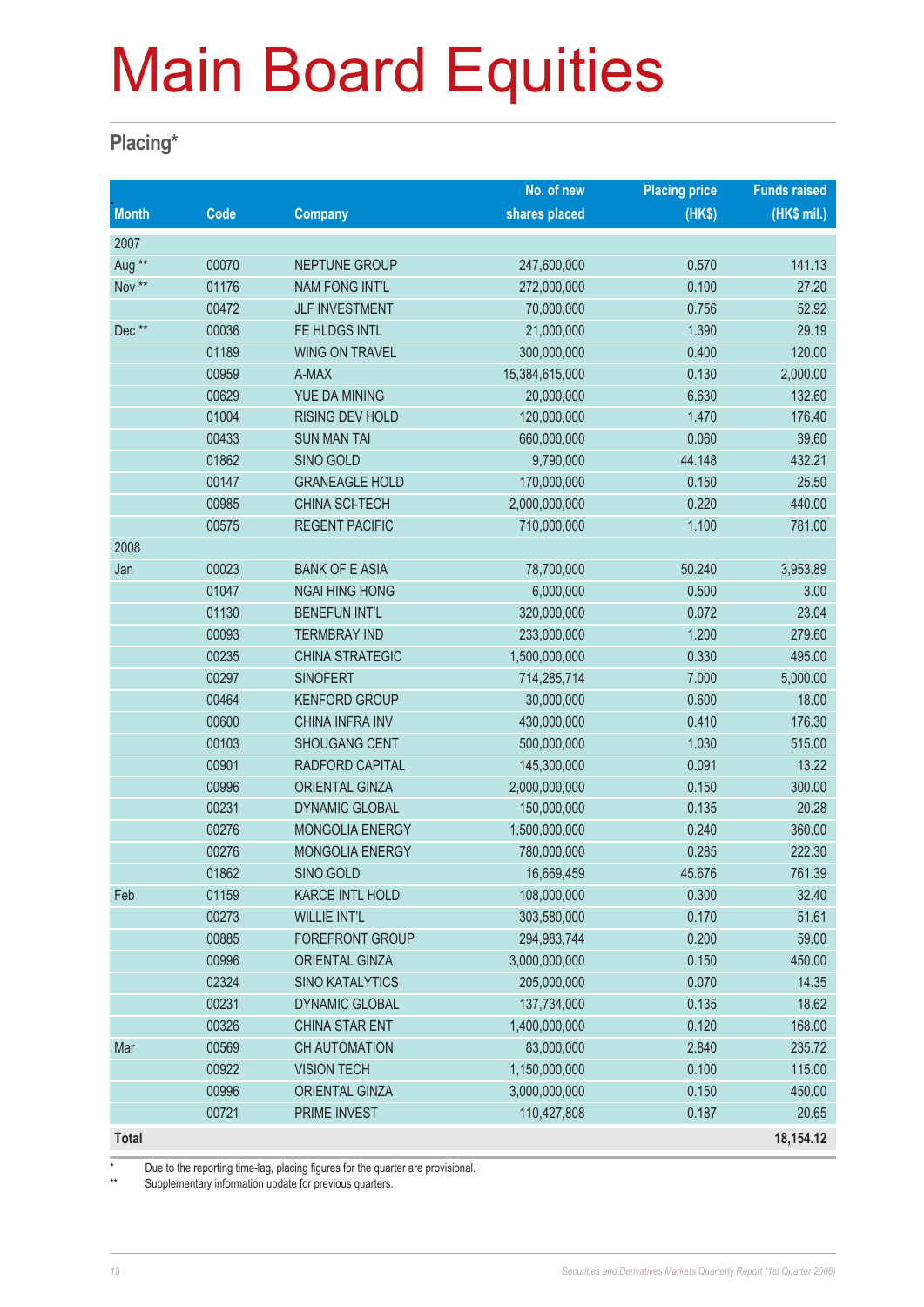#### **Warrant Trading Statistics**

|      |                | <b>Equity wts</b><br>(HK\$ mil.) | <b>Derivative wts</b><br>(HK\$ mil.) | <b>Total</b><br>(HK\$ mil.) |
|------|----------------|----------------------------------|--------------------------------------|-----------------------------|
| 2007 | Q <sub>1</sub> | 606.37                           | 671,882.53                           | 672,488.89                  |
|      | Q <sub>2</sub> | 1,280.41                         | 688,071.82                           | 689,352.23                  |
|      | Q <sub>3</sub> | 1,593.61                         | 1,185,059.06                         | 1,186,652.67                |
|      | Q <sub>4</sub> | 1,618.97                         | 2,148,846.16                         | 2,150,465.13                |
| 2008 | Q1             | 441.42                           | 1,611,079.67                         | 1,611,521.09                |

#### **Warrant Market Value**

|      |                |               | <b>Equity wts</b> |               | <b>Derivative wts</b> |           | <b>Total</b> |
|------|----------------|---------------|-------------------|---------------|-----------------------|-----------|--------------|
|      |                | <b>Number</b> | (HK\$ mil.)       | <b>Number</b> | (HK\$ mil.)           | Total no. | (HK\$ mil.)  |
| 2007 | Q1             | 27            | 3,689.16          | 2,396         | 253,156.66            | 2,423     | 256,845.82   |
|      | Q <sub>2</sub> | 28            | 4.204.08          | 2.681         | 330,479.53            | 2,709     | 334,683.61   |
|      | Q3             | 27            | 9.402.57          | 3.344         | 914.592.42            | 3.371     | 923.994.99   |
|      | Q4             | 30            | 6.873.37          | 4.483         | 696.995.85            | 4.513     | 703,869.22   |
| 2008 | Q1             | 36            | 3,489.26          | 5.000         | 336,368.73            | 5,036     | 339,857.99   |

### **New Listing Statistics – Warrants**

|      |    | No. of newly listed<br>equity wts | No. of newly listed<br>derivative wts | <b>Amount raised</b><br>(HK\$ mil.) |
|------|----|-----------------------------------|---------------------------------------|-------------------------------------|
| 2007 | Q1 | 4                                 | 1,107                                 | 105,701.98                          |
|      | Q2 | 4                                 | 1,198                                 | 105,479.84                          |
|      | Q3 | 3                                 | 1,743                                 | 210,451.83                          |
|      | Q4 | 6                                 | 2,264                                 | 369,803.02                          |
| 2008 | Q1 |                                   | 1,719                                 | 257,483.82                          |

#### **Newly Listed Equity Warrants**

for 1st quarter 2008

|              |                                                                    | <b>Initial issued</b> |                     |               | <b>Amount raised</b> |
|--------------|--------------------------------------------------------------------|-----------------------|---------------------|---------------|----------------------|
| Code         | <b>Equity warrants</b>                                             | amount (HK\$)         | <b>Listing date</b> | <b>Expiry</b> | (HK\$ mil.)          |
| 00843        | Tian An China Investments Co. Ltd. Warrants 2010                   | 2,518,539,830         | 2008/01/02          | 2010/01/02    |                      |
| 00652        | Heritage International Holdings Ltd. Warrants 2009                 | 213,200,150           | 2008/01/03          | 2009/06/30    |                      |
| 00453        | Culturecom Holdings Ltd. Warrants 2010                             | 157,320,000           | 2008/01/07          | 2010/01/06    | 25.08                |
| 00537        | Sino-Tech International Holdings Ltd. Warrants 2010                | 364,560,000           | 2008/01/07          | 2010/01/02    |                      |
| 00504        | Paliburg Holdings Ltd. Warrants 2010                               | 237,667,171           | 2008/02/13          | 2010/11/08    |                      |
| 00501        | China State Construction International Holdings Ltd. Warrants 2009 | 1,305,635,910         | 2008/02/28          | 2009/02/27    |                      |
| 00734        | Champion Technology Holdings Ltd. Warrants 2009                    | 540,217,498           | 2008/03/26          | 2009/04/16    |                      |
| <b>Total</b> |                                                                    |                       |                     |               | 25.08                |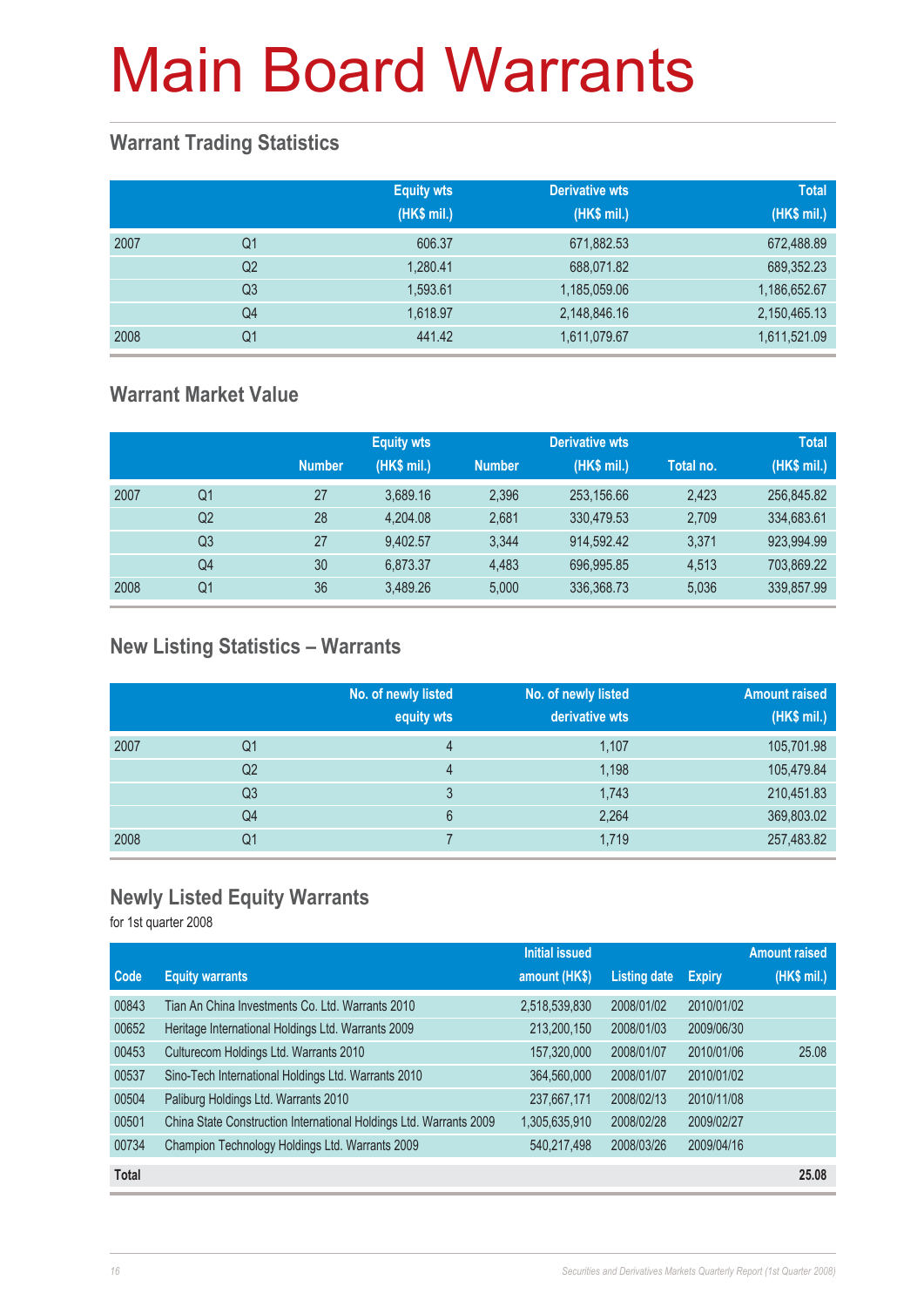### **Newly Listed Derivative Warrants**

for 1st quarter 2008

|        |                                                              |               |                            |                       | <b>Amount</b> |
|--------|--------------------------------------------------------------|---------------|----------------------------|-----------------------|---------------|
|        |                                                              | No. of        |                            |                       | raised        |
| Code   | <b>Derivative warrants</b>                                   | issue (units) | <b>Listing date Expiry</b> |                       | (HK\$ mil.)   |
| 09615  | ABN AMRO Bank N.V. - China Coal European Warrants May 2008 A | 358,000,000   | 2008/01/02 2008/05/26      |                       | 93.08         |
| 09619  | ABN AMRO Bank N.V. - China Shenhua European Wts May 2008     | 188,000,000   |                            | 2008/01/02 2008/05/23 | 125.96        |
| 07475  | Deutsche Bank AG - ICBC European Warrants Aug 2008 A         | 200,000,000   |                            | 2008/01/02 2008/08/18 | 232.00        |
| 07658  | Deutsche Bank AG - ICBC European Warrants Aug 2008 B         | 200,000,000   |                            | 2008/01/02 2008/08/25 | 154.00        |
| 04895  | Goldman Sachs SP (Asia) - China Life European Wts Jul 2008 A | 200,000,000   | 2008/01/02 2008/07/07      |                       | 108.00        |
| 04982  | Goldman Sachs SP (Asia) - China Life European Wts Jul 2008 B | 200,000,000   | 2008/01/02 2008/07/21      |                       | 156.00        |
| 04972  | Goldman Sachs SP (Asia) - China Life European Wts Sep 2008 A | 200,000,000   | 2008/01/02 2008/09/01      |                       | 218.00        |
| 06144  | Goldman Sachs SP (Asia) – HSBC European Warrants Jul 2008    | 500,000,000   | 2008/01/02 2008/07/21      |                       | 125.00        |
| 07351  | Goldman Sachs SP (Asia) - HSBC European Warrants Nov 2008    | 500,000,000   | 2008/01/02 2008/11/24      |                       | 125.00        |
| 04837  | KBC Fin Products Int'l Ltd. - China Tel Euro Wts Aug 2008    | 158,000,000   | 2008/01/02 2008/08/01      |                       | 197.50        |
| 04894  | KBC Fin Products Int'l Ltd. - China Tel Euro Wts Sep 2009 A  | 400,000,000   | 2008/01/02 2009/09/01      |                       | 100.00        |
| 04716  | KBC Fin Products Int'l Ltd. - CNOOC European Wts Aug 2008    | 398,000,000   | 2008/01/02 2008/08/15      |                       | 99.50         |
| 04735  | KBC Fin Products Int'l Ltd. - CNOOC European Wts Sep 2008 B  | 400,000,000   |                            | 2008/01/02 2008/09/16 | 100.00        |
| 04466  | KBC Fin Products Int'l Ltd. - CNOOC Euro Put Wts Jul 2008    | 298,000,000   | 2008/01/02 2008/07/15      |                       | 98.34         |
| 09699  | SGA Societe Generale Acceptance N.V. - BOCL Eur Wts Jan 2009 | 100,000,000   |                            | 2008/01/02 2009/01/13 | 72.00         |
| 09685  | SGA Societe Generale Acceptance N.V. - BOCL Eu Wt Dec 2008 B | 100,000,000   |                            | 2008/01/02 2008/12/10 | 91.00         |
| 09746  | SGA Societe Generale Acceptance N.V. - BOCom Eur Wt Dec 08 B | 200,000,000   | 2008/01/02 2008/12/23      |                       | 52.00         |
| 09843  | SGA Societe Generale Acceptance N.V. - BOCom Eur Wt Jan 2009 | 200,000,000   | 2008/01/02 2009/01/23      |                       | 50.00         |
| 09884  | SGA Societe Generale Acceptance N.V. - CMob Eu Put Wt Dec 08 | 200,000,000   |                            | 2008/01/02 2008/12/19 | 256.00        |
| 09858  | SGA Societe Generale Acceptance N.V. - CCB Euro Wts Dec 2008 | 100,000,000   |                            | 2008/01/02 2008/12/15 | 157.00        |
| 09861  | SGA Societe Generale Acceptance N.V. - CCB Euro Wts Jan 2009 | 100,000,000   | 2008/01/02 2009/01/29      |                       | 127.00        |
| 09857  | SGA Societe Generale Acceptance N.V. - CCCCL Eur Wt Dec 2008 | 200,000,000   |                            | 2008/01/02 2008/12/08 | 114.00        |
| 09883  | SGA Societe Generale Acceptance N.V. - CLife Eur Wt Dec 08 A | 300,000,000   |                            | 2008/01/02 2008/12/23 | 312.00        |
| 09916  | SGA Societe Generale Acceptance N.V. - CNOOC Eur Wt Jul 08 B | 500,000,000   | 2008/01/02 2008/07/07      |                       | 135.00        |
| 01340  | SGA Societe Generale Acceptance N.V. - CNOOC Eur Wt Sep 08 A | 500,000,000   | 2008/01/02 2008/09/29      |                       | 125.00        |
| 03632  | SGA Societe Generale Acceptance N.V. - CNOOC Eur Wt Dec 08 B | 200,000,000   |                            | 2008/01/02 2008/12/22 | 70.00         |
| 03638  | SGA Societe Generale Acceptance N.V. - CNOOC Eur Wt Jan 2009 | 200,000,000   |                            | 2008/01/02 2009/01/19 | 58.00         |
| 03768  | SGA Societe Generale Acceptance N.V. - HKEx Eu Wt Dec 2008   | 500,000,000   |                            | 2008/01/02 2008/12/22 | 280.00        |
| 03772  | SGA Societe Generale Acceptance N.V. - Ping An Eur Wt Dec 08 | 500,000,000   |                            | 2008/01/02 2008/12/12 | 125.00        |
| 03783  | SGA Societe Generale Acceptance N.V. - Ping An Eur Wt Jan 09 | 200,000,000   | 2008/01/02 2009/01/19      |                       | 442.00        |
| 07667  | BNP Paribas Arbit Issu B.V. - Ch Railway Euro Wts Sep 2008 B | 1,000,000,000 | 2008/01/03                 | 2008/09/22            | 290.00        |
| 07773  | BNP Paribas Arbit Issu B.V. - Ch Railway Euro Wts Dec 2008   | 1,000,000,000 |                            | 2008/01/03 2008/12/22 | 340.00        |
| 09137  | Goldman Sachs SP (Asia) - CLP European Warrants Dec 2008     | 200,000,000   | 2008/01/03 2008/12/15      |                       | 100.00        |
| 09061  | KBC Fin Products Int'l Ltd. - Ch Railway Euro Wts Jul 2008 C | 400,000,000   | 2008/01/03 2008/07/03      |                       | 100.00        |
| 09079  | KBC Fin Products Int'l Ltd. - Ch Railway Euro Wts Jul 2008 D | 400,000,000   | 2008/01/03                 | 2008/07/10            | 100.00        |
| 09084  | KBC Fin Products Int'l Ltd. - Ch Railway Euro Wts Jul 2008 E | 400,000,000   | 2008/01/03 2008/07/17      |                       | 100.00        |
| 07795  | KBC Fin Products Int'l Ltd. - CC Bank Euro Put Wts Oct 2008  | 400,000,000   | 2008/01/03                 | 2008/10/02            | 100.00        |
| 07999  | KBC Fin Products Int'l Ltd. - Sinopec Euro Wts Jul 2008 C    | 400,000,000   | 2008/01/03                 | 2008/07/15            | 100.00        |
| 09094  | CC Rabobank B.A. - China Railway European Wts Aug 2008 A     | 1,000,000,000 | 2008/01/03                 | 2008/08/08            | 250.00        |
| 09136  | CC Rabobank B.A. - China Railway European Wts Aug 2008 B     | 1,000,000,000 | 2008/01/03                 | 2008/08/28            | 250.00        |
| 09885# | Deutsche Bank AG - PetroChina European Warrants May 2008     | 1,000,000,000 | 2008/01/03                 | 2008/05/20            | 101.00        |
| 06065# | Macquarie Bank Ltd. - Datang European Warrants Aug 2008      | 200,000,000   | 2008/01/03 2008/08/28      |                       | 17.80         |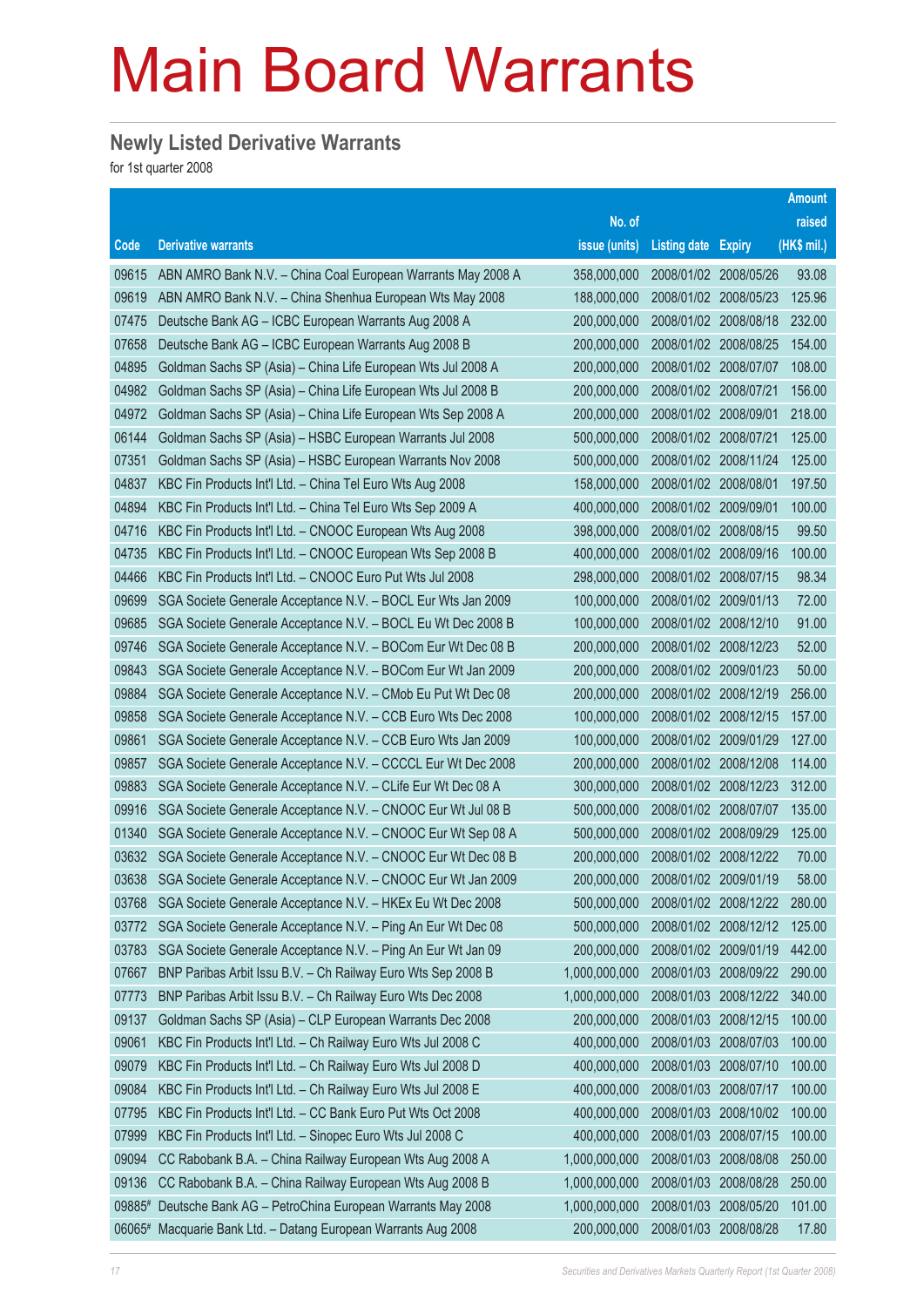|       |                                                              |               |                            |            | <b>Amount</b> |
|-------|--------------------------------------------------------------|---------------|----------------------------|------------|---------------|
|       |                                                              | No. of        |                            |            | raised        |
| Code  | <b>Derivative warrants</b>                                   | issue (units) | <b>Listing date Expiry</b> |            | (HK\$ mil.)   |
| 09579 | ABN AMRO Bank N.V. - BOCL European Warrants Jun 2008 C       | 268,000,000   | 2008/01/04 2008/06/11      |            | 163.48        |
| 09690 | ABN AMRO Bank N.V. - CM Bank European Warrants Jul 2008      | 288,000,000   | 2008/01/04                 | 2008/07/07 | 132.48        |
| 09784 | ABN AMRO Bank N.V. - China Railway European Wts Jul 2008 A   | 888,000,000   | 2008/01/04                 | 2008/07/07 | 230.88        |
| 09796 | ABN AMRO Bank N.V. - China Railway European Wts Jul 2008 B   | 888,000,000   | 2008/01/04                 | 2008/07/21 | 222.00        |
| 09839 | ABN AMRO Bank N.V. - China Railway European Put Wts Jul 2008 | 788,000,000   | 2008/01/04 2008/07/07      |            | 197.00        |
| 09852 | ABN AMRO Bank N.V. - PetroChina European Warrants Jul 2008 C | 588,000,000   | 2008/01/04                 | 2008/07/07 | 158.76        |
| 09141 | Credit Suisse - China Railway European Warrants Aug 2008 A   | 388,000,000   | 2008/01/04                 | 2008/08/12 | 97.00         |
| 09167 | Credit Suisse - China Railway European Warrants Aug 2008 B   | 388,000,000   | 2008/01/04                 | 2008/08/25 | 97.00         |
| 09893 | Deutsche Bank AG - China Railway European Wts Jul 2008 B     | 1,000,000,000 | 2008/01/04 2008/07/07      |            | 280.00        |
| 09975 | Deutsche Bank AG - China Railway European Wts Jul 2008 C     | 1,000,000,000 | 2008/01/04                 | 2008/07/14 | 320.00        |
| 02285 | Deutsche Bank AG - China Railway European Wts Jul 2008 D     | 1,000,000,000 | 2008/01/04                 | 2008/07/14 | 250.00        |
| 02287 | Deutsche Bank AG - Zijin Mining European Warrants Jul 2008 A | 1,000,000,000 | 2008/01/04                 | 2008/07/14 | 300.00        |
| 03642 | KBC Fin Products Int'l Ltd. - Ch Mobile Eu Put Wt Oct 2008 D | 400,000,000   | 2008/01/04                 | 2008/10/02 | 200.00        |
| 03518 | KBC Fin Products Int'l Ltd. - Ch Mobile Euro Wts Aug 2008 C  | 800,000,000   | 2008/01/04                 | 2008/08/15 | 200.00        |
| 03565 | KBC Fin Products Int'l Ltd. - Ch Mobile Euro Wts Oct 2008 B  | 800,000,000   | 2008/01/04                 | 2008/10/03 | 200.00        |
| 03647 | KBC Fin Products Int'l Ltd. - Sinopec Euro Wts Aug 2008 D    | 400,000,000   | 2008/01/04                 | 2008/08/15 | 100.00        |
| 03681 | KBC Fin Products Int'l Ltd. - Ch Railway Euro Wts Aug 2008 C | 400,000,000   | 2008/01/04                 | 2008/08/05 | 100.00        |
| 03502 | Macquarie Bank Ltd. - China Railway European Wts Jul 2008 C  | 400,000,000   | 2008/01/04                 | 2008/07/30 | 102.40        |
| 09223 | UBS AG - China Railway European Warrants Jul 2008 B          | 500,000,000   | 2008/01/04                 | 2008/07/28 | 140.00        |
| 09225 | UBS AG - China Railway European Warrants Jul 2008 C          | 500,000,000   | 2008/01/04                 | 2008/07/28 | 125.00        |
| 09295 | UBS AG - China Railway European Warrants Sep 2008 B          | 500,000,000   | 2008/01/04                 | 2008/09/22 | 125.00        |
| 09549 | UBS AG - ICBC European Warrants Mar 2009                     | 500,000,000   | 2008/01/04                 | 2009/03/23 | 125.00        |
| 09458 | UBS AG - ICBC European Warrants Nov 2008 B                   | 500,000,000   | 2008/01/04                 | 2008/11/24 | 125.00        |
| 09577 | UBS AG - ICBC European Warrants Nov 2009 B                   | 500,000,000   | 2008/01/04                 | 2009/11/23 | 125.00        |
| 09229 | ABN AMRO Bank N.V. - China Railway European Wts Jul 2008 C   | 1,088,000,000 | 2008/01/07                 | 2008/07/14 | 272.00        |
| 09237 | ABN AMRO Bank N.V. - China Tel European Warrants Oct 2008 C  | 1,288,000,000 | 2008/01/07                 | 2008/10/15 | 193.20        |
| 03787 | BNP Paribas Arbit Issu B.V. - China Coal Euro Wts Sep 2008   | 500,000,000   | 2008/01/07 2008/09/22      |            | 295.00        |
| 04579 | BNP Paribas Arbit Issu B.V. - Ch Mobile Eu Put Wt Oct 2008 B | 800,000,000   | 2008/01/07                 | 2008/10/02 | 200.00        |
| 04608 | BNP Paribas Arbit Issu B.V. - Ch Shenhua Euro Wts Dec 2008   | 500,000,000   | 2008/01/07                 | 2008/12/29 | 75.00         |
| 04746 | BNP Paribas Arbit Issu B.V. - MTRC European Wts Aug 2008 A   | 300,000,000   | 2008/01/07                 | 2008/08/11 | 123.00        |
| 04920 | Calyon Fin P (G) Ltd. - China Mobile Euro Put Wts Aug 2008   | 250,000,000   | 2008/01/07                 | 2008/08/04 | 64.50         |
| 04925 | Calyon Fin P (G) Ltd. - China Netcom European Wts Nov 2008   | 200,000,000   | 2008/01/07                 | 2008/11/17 | 67.80         |
| 04760 | Calyon Fin P (G) Ltd. - Ch Comm Cons European Wts Oct 2008 A | 200,000,000   | 2008/01/07                 | 2008/10/03 | 75.20         |
| 04988 | Calyon Fin P (G) Ltd. - China Tel European Warrants Jul 2008 | 150,000,000   | 2008/01/07                 | 2008/07/14 | 123.00        |
| 07391 | Calyon Fin P (G) Ltd. - CNOOC European Warrants Nov 2008 A   | 200,000,000   | 2008/01/07                 | 2008/11/03 | 51.20         |
| 04839 | Calyon Fin P (G) Ltd. - CC Bank European Warrants Jul 2008   | 100,000,000   | 2008/01/07                 | 2008/07/08 | 66.00         |
| 04918 | Calyon Fin P (G) Ltd. - CC Bank European Warrants Oct 2008   | 100,000,000   | 2008/01/07                 | 2008/10/06 | 56.00         |
| 04986 | Calyon Fin P (G) Ltd. - China Railway Euro Wts Jul 2008 B    | 200,000,000   | 2008/01/07                 | 2008/07/08 | 51.20         |
| 07521 | Calyon Fin P (G) Ltd. - CNOOC European Warrants Jan 2009     | 200,000,000   | 2008/01/07                 | 2009/01/05 | 52.00         |
| 09156 | Deutsche Bank AG - CC Bank European Warrants Sep 2008 B      | 1,000,000,000 | 2008/01/07                 | 2008/09/08 | 150.00        |
| 09190 | Deutsche Bank AG - HSBC European Warrants Sep 2008           | 1,000,000,000 | 2008/01/07                 | 2008/09/01 | 170.00        |
| 09174 | Deutsche Bank AG - CC Bank European Put Warrants Jul 2008 B  | 600,000,000   | 2008/01/07                 | 2008/07/14 | 420.00        |
| 09171 | Deutsche Bank AG - CC Bank European Put Warrants Jul 2008 A  | 600,000,000   | 2008/01/07                 | 2008/07/07 | 738.00        |
| 09202 | Deutsche Bank AG - HSBC European Put Warrants Jul 2008       | 600,000,000   | 2008/01/07                 | 2008/07/07 | 552.00        |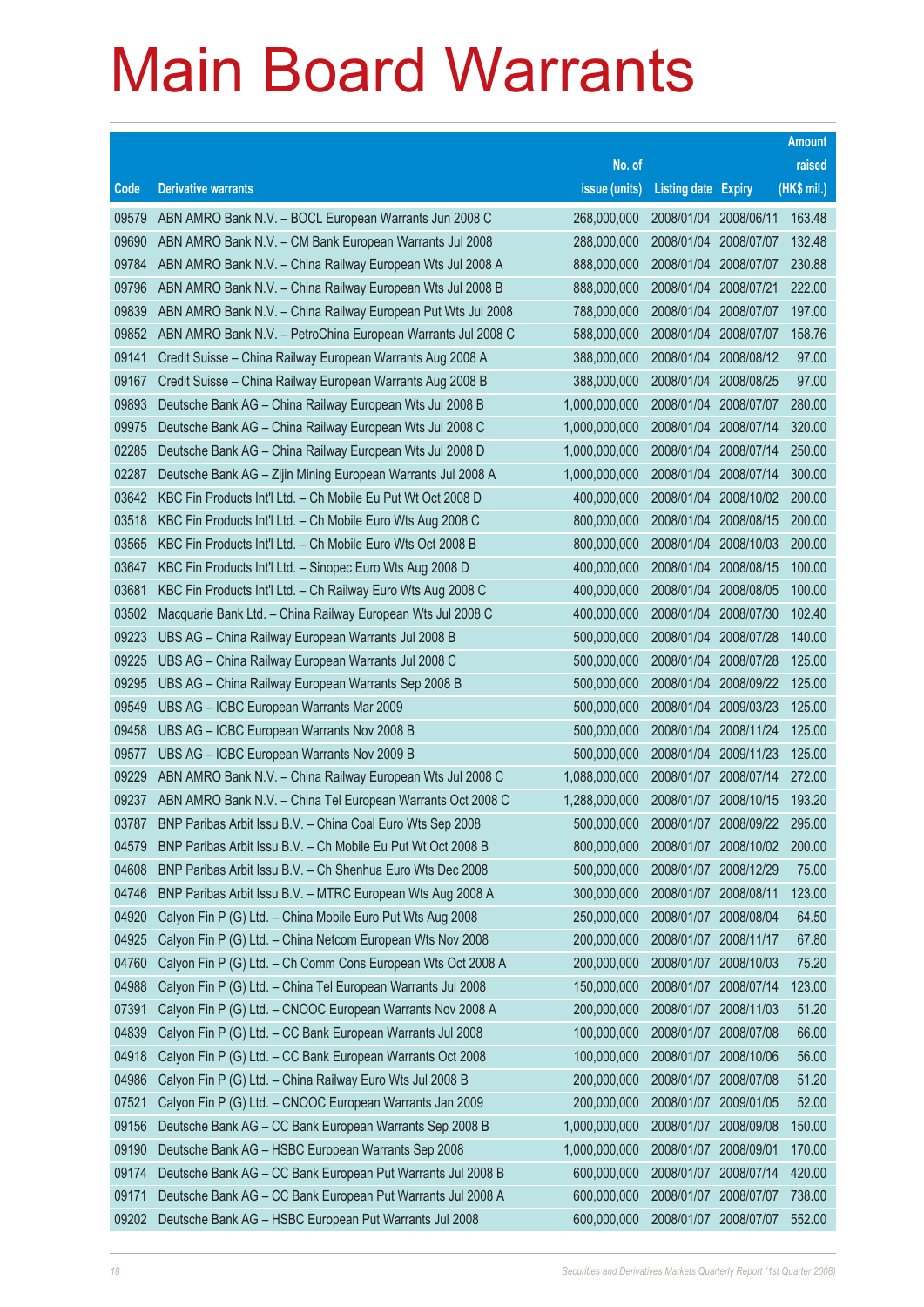|        |                                                              |               |                            |            | <b>Amount</b> |
|--------|--------------------------------------------------------------|---------------|----------------------------|------------|---------------|
|        |                                                              | No. of        |                            |            | raised        |
| Code   | <b>Derivative warrants</b>                                   | issue (units) | <b>Listing date Expiry</b> |            | $(HK$$ mil.)  |
| 07861  | Deutsche Bank AG - Sinopec Corp European Put Wts Dec 2008    | 600,000,000   | 2008/01/07 2008/12/01      |            | 150.00        |
| 07911  | Deutsche Bank AG - Jiangxi Copper European Wts Jul 2008 A    | 1,000,000,000 | 2008/01/07                 | 2008/07/14 | 380.00        |
| 07974  | Deutsche Bank AG - Jiangxi Copper European Wts Jul 2008 B    | 1,000,000,000 | 2008/01/07                 | 2008/07/28 | 310.00        |
| 09045  | Deutsche Bank AG - PetroChina European Warrants Jul 2008 C   | 1,000,000,000 | 2008/01/07                 | 2008/07/07 | 300.00        |
| 09087  | Deutsche Bank AG - PetroChina European Put Warrants Aug 2008 | 1,000,000,000 | 2008/01/07                 | 2008/08/04 | 250.00        |
| 09210  | Goldman Sachs SP (Asia) - China Railway Euro Wts Jul 2008    | 200,000,000   | 2008/01/07                 | 2008/07/14 | 56.00         |
| 09226  | Goldman Sachs SP (Asia) - China Railway Euro Wts Aug 2008 B  | 200,000,000   | 2008/01/07                 | 2008/08/04 | 50.00         |
| 07740  | KBC Fin Products Int'l Ltd. - Ch Railway Euro Wts Aug 2008 D | 400,000,000   | 2008/01/07                 | 2008/08/04 | 100.00        |
| 07591  | KBC Fin Products Int'l Ltd. - Ch Railway Eur Put Wt Jul 2008 | 400,000,000   | 2008/01/07 2008/07/07      |            | 100.00        |
| 07743  | KBC Fin Products Int'l Ltd. - HSBC Euro Put Wts Oct 2008 D   | 400,000,000   | 2008/01/07 2008/10/03      |            | 100.00        |
| 07859  | KBC Fin Products Int'l Ltd. - Hutchison Eur Put Wts Oct 2008 | 400,000,000   | 2008/01/07                 | 2008/10/20 | 76.00         |
| 04392# | KBC Fin Products Int'l Ltd. - Ch Railway Euro Wts Jun 2008 C | 438,000,000   | 2008/01/07                 | 2008/06/19 | 97.24         |
| 09240  | Deutsche Bank AG - China Life European Put Wts Aug 2008 B    | 600,000,000   | 2008/01/08                 | 2008/08/11 | 564.00        |
| 09242  | Deutsche Bank AG - CM Bank European Warrants Jul 2008 A      | 800,000,000   | 2008/01/08 2008/07/14      |            | 336.00        |
| 09244  | Deutsche Bank AG - Hutchison European Put Warrants Jul 2008  | 600,000,000   | 2008/01/08                 | 2008/07/14 | 546.00        |
| 09297  | Deutsche Bank AG - ICBC European Put Warrants Aug 2008       | 600,000,000   | 2008/01/08                 | 2008/08/04 | 306.00        |
| 03695  | KBC Fin Products Int'l Ltd. - Ch Railway Euro Wts Aug 2008 E | 400,000,000   | 2008/01/08                 | 2008/08/11 | 100.00        |
| 03708  | KBC Fin Products Int'l Ltd. - N225 Idx Euro Wts Dec 2008 A   | 400,000,000   | 2008/01/08                 | 2008/12/12 | 100.00        |
| 03709  | KBC Fin Products Int'l Ltd. - N225 Idx Euro Wts Dec 2008 B   | 400,000,000   | 2008/01/08                 | 2008/12/12 | 100.00        |
| 03711  | KBC Fin Products Int'l Ltd. - N225 Idx Eur Put Wt Dec 2008 C | 400,000,000   | 2008/01/08                 | 2008/12/12 | 100.00        |
| 03732  | KBC Fin Products Int'l Ltd. - N225 Idx Eur Put Wt Dec 2008 D | 400,000,000   | 2008/01/08                 | 2008/12/12 | 100.00        |
| 09429  | UBS AG - Angang Steel European Warrantts Jul 2008            | 500,000,000   | 2008/01/08                 | 2008/07/21 | 125.00        |
| 09442  | UBS AG - BOC HK European Warrants Jul 2008                   | 500,000,000   | 2008/01/08                 | 2008/07/21 | 125.00        |
| 09469  | UBS AG - Ch Grand Forestry European Warrants Jul 2008        | 500,000,000   | 2008/01/08                 | 2008/07/21 | 125.00        |
| 09777  | UBS AG - Ch Grand Forestry European Warrants Sep 2008        | 500,000,000   | 2008/01/08                 | 2008/09/08 | 125.00        |
| 09987  | UBS AG - Ch Molybdenum European Warrants Jul 2008            | 500,000,000   | 2008/01/08                 | 2008/07/21 | 125.00        |
| 01711  | UBS AG - China Railway European Warrants Sep 2008 C          | 500,000,000   | 2008/01/08                 | 2008/09/08 | 125.00        |
| 03556  | UBS AG - Zhuzhou CSR European Warrants Sep 2008              | 500,000,000   | 2008/01/08 2008/09/08      |            | 125.00        |
| 02290  | UBS AG - HSBC European Warrants Feb 2009 B                   | 500,000,000   | 2008/01/08                 | 2009/02/16 | 125.00        |
| 02403  | UBS AG - Shimao Ppt European Warrants Jul 2008               | 500,000,000   | 2008/01/08                 | 2008/07/21 | 125.00        |
| 04665# | ABN AMRO Bank N.V. - Ch Comm Cons European Wts Apr 2008 G    | 500,000,000   | 2008/01/08                 | 2008/04/07 | 120.00        |
| 06165# | ABN AMRO Bank N.V. - Ch Comm Cons European Wts Apr 2008 H    | 500,000,000   | 2008/01/08                 | 2008/04/07 | 91.00         |
| 04898  | Calyon Fin P (G) Ltd. - Ch Overseas European Wts Jul 2008    | 200,000,000   | 2008/01/09                 | 2008/07/21 | 52.80         |
| 04914  | Calyon Fin P (G) Ltd. - New World Dev European Wts Jul 2008  | 200,000,000   | 2008/01/09                 | 2008/07/09 | 68.60         |
| 04978  | Calyon Fin P (G) Ltd. - SHK Ppt European Warrants Oct 2008 A | 300,000,000   | 2008/01/09                 | 2008/10/06 | 81.00         |
| 04933  | Calyon Fin P (G) Ltd. - SHK Ppt European Warrants Jul 2008 B | 300,000,000   | 2008/01/09                 | 2008/07/21 | 80.70         |
| 04632  | Calyon Fin P (G) Ltd. - Ch Comm Cons European Wts Oct 2008 B | 200,000,000   | 2008/01/09                 | 2008/10/03 | 110.60        |
| 04757  | Calyon Fin P (G) Ltd. - Ch Comm Cons European Wts Nov 2008 A | 200,000,000   | 2008/01/09                 | 2008/11/07 | 97.00         |
| 04847  | Calyon Fin P (G) Ltd. - Ch Comm Cons European Wts Jan 2009   | 200,000,000   | 2008/01/09                 | 2009/01/07 | 78.60         |
| 03795  | Deutsche Bank AG - MTRC European Warrants Aug 2008 B         | 800,000,000   | 2008/01/09                 | 2008/08/04 | 312.00        |
| 03734  | SGA Societe Generale Acceptance N.V. - CITBK Eur Wt Jul 08 A | 100,000,000   | 2008/01/09                 | 2008/07/14 | 62.00         |
| 03737  | SGA Societe Generale Acceptance N.V. - CRail Eur Wt Jul 08 C | 500,000,000   | 2008/01/09                 | 2008/07/14 | 135.00        |
| 03742  | SGA Societe Generale Acceptance N.V. - CRail Eur Wt Jul 08 D | 500,000,000   | 2008/01/09                 | 2008/07/28 | 125.00        |
| 03745  | SGA Societe Generale Acceptance N.V. - CRail Eur Wt Aug 08 B | 500,000,000   | 2008/01/09                 | 2008/08/11 | 125.00        |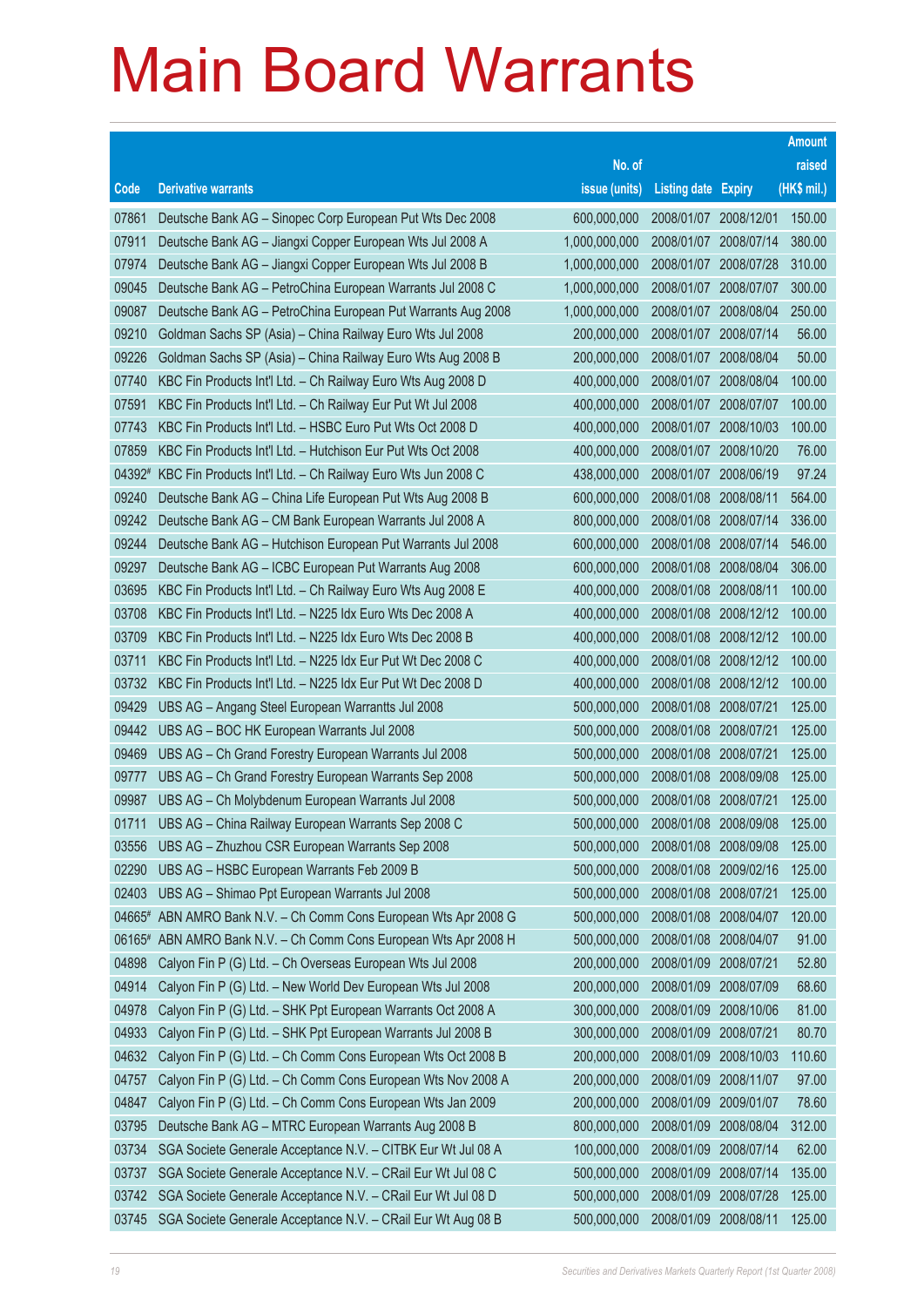|          |                                                                     |                            |                            |            | <b>Amount</b> |
|----------|---------------------------------------------------------------------|----------------------------|----------------------------|------------|---------------|
|          |                                                                     | No. of                     |                            |            | raised        |
| Code     | <b>Derivative warrants</b>                                          | issue (units)              | <b>Listing date Expiry</b> |            | $(HK$$ mil.)  |
| 03749    | SGA Societe Generale Acceptance N.V. - CRail Eur Wt Aug 08 C        | 500,000,000                | 2008/01/09                 | 2008/08/25 | 130.00        |
| 03751    | UBS AG - MTRC European Warrants Sep 2008 B                          | 500,000,000                | 2008/01/09                 | 2008/09/22 | 150.00        |
| 03766    | UBS AG - MTRC European Warrants Sep 2008 C                          | 500,000,000                | 2008/01/09                 | 2008/09/22 | 125.00        |
|          | 03572# ABN AMRO Bank N.V. - China Mobile European Wts May 2008 C    | 562,000,000                | 2008/01/09                 | 2008/05/02 | 65.19         |
|          | 02860# ABN AMRO Bank N.V. - SHK Ppt European Warrants Jun 2008 B    | 512,000,000                | 2008/01/09                 | 2008/06/10 | 91.65         |
| $03633*$ | BNP Paribas Arbit Issu B.V. - Ch Comm Cons Eur Wt Jun 2008 A        | 400,000,000                | 2008/01/09                 | 2008/06/02 | 102.00        |
|          | 07836# Deutsche Bank AG - CC Bank European Warrants Dec 2008 A      | 1,000,000,000              | 2008/01/09                 | 2008/12/31 | 71.00         |
| 07357#   | Deutsche Bank AG - Sinopec Corp European Warrants Jul 2008 B        | 1,000,000,000              | 2008/01/09                 | 2008/07/14 | 71.00         |
|          | 06797# KBC Fin Products Int'l Ltd. - China Life Euro Wts Apr 2008 B | 468,000,000                | 2008/01/09                 | 2008/04/01 | 99.22         |
| 03936#   | KBC Fin Products Int'l Ltd. - Ch Mobile Euro Wts May 2008 J         | 708,000,000                | 2008/01/09                 | 2008/05/22 | 99.83         |
| 02026#   | KBC Fin Products Int'l Ltd. - PetroChina Euro Wts May 2008 J        | 698,000,000                | 2008/01/09                 | 2008/05/27 | 99.81         |
| 07899    | ABN AMRO Bank N.V. - CC Bank European Warrants Jul 2008 C           | 138,000,000                | 2008/01/10 2008/07/14      |            | 131.10        |
| 09147    | ABN AMRO Bank N.V. - Cheung Kong European Wts Jul 2008 A            | 588,000,000                | 2008/01/10 2008/07/14      |            | 152.88        |
| 07906    | ABN AMRO Bank N.V. - ICBC European Warrants Jul 2008 A              | 168,000,000                | 2008/01/10 2008/07/14      |            | 122.64        |
| 07913    | ABN AMRO Bank N.V. - MTRC European Warrants Jul 2008 A              | 288,000,000                | 2008/01/10                 | 2008/07/14 | 138.24        |
| 07914    | ABN AMRO Bank N.V. - MTRC European Warrants Jul 2008 B              | 288,000,000                | 2008/01/10 2008/07/21      |            | 126.72        |
| 07912    | ABN AMRO Bank N.V. - SHK Ppt European Put Warrants Jul 2008         | 488,000,000                | 2008/01/10 2008/07/14      |            | 122.00        |
| 04992    | BOCI Asia Ltd. - China Tel European Warrants Jul 2008               | 300,000,000                | 2008/01/10 2008/07/09      |            | 240.00        |
| 04985    | BOCI Asia Ltd. - Sinopec Corp European Warrants Aug 2008            | 200,000,000                | 2008/01/10                 | 2008/08/09 | 50.00         |
| 06006    | BOCI Asia Ltd. - HK Gas European Warrants Jul 2008                  | 40,000,000                 | 2008/01/10 2008/07/16      |            | 12.00         |
| 07472    | BOCI Asia Ltd. - MTRC European Warrants Jul 2008 B                  | 200,000,000                | 2008/01/10 2008/07/23      |            | 100.00        |
| 07609    | BNP Paribas Arbit Issu B.V. - Air China Euro Wts Sep 2008           | 400,000,000                | 2008/01/10                 | 2008/09/29 | 116.00        |
| 07610    | BNP Paribas Arbit Issu B.V. - CHALCO European Wts Jan 2009          | 400,000,000                | 2008/01/10                 | 2009/01/09 | 168.00        |
| 07705    | BNP Paribas Arbit Issu B.V. - BOCL European Wts Aug 2008 A          | 600,000,000                | 2008/01/10                 | 2008/08/04 | 390.00        |
| 07715    | BNP Paribas Arbit Issu B.V. - BOCL European Wts Aug 2008 B          | 600,000,000                | 2008/01/10 2008/08/28      |            | 234.00        |
| 07731    | BNP Paribas Arbit Issu B.V. - CC Bank Euro Wts Oct 2008 B           | 600,000,000                | 2008/01/10                 | 2008/10/10 | 90.00         |
| 07718    | BNP Paribas Arbit Issu B.V. - Ch Comm Cons Eur Wt Jul 2008 A        | 800,000,000                | 2008/01/10 2008/07/10      |            | 216.00        |
| 07755    | BNP Paribas Arbit Issu B.V. - Ch Railway Euro Wts Jul 2008 C        | 800,000,000                | 2008/01/10 2008/07/14      |            | 208.00        |
| 07797    | BNP Paribas Arbit Issu B.V. - ICBC European Wts Oct 2008 B          | 600,000,000                | 2008/01/10                 | 2008/10/03 | 600.00        |
| 09691    | Calyon Fin P (G) Ltd. - China Life European Wts Jul 2008 B          | 150,000,000                | 2008/01/10                 | 2008/07/10 | 116.25        |
| 09941    | Calyon Fin P (G) Ltd. - HSBC European Warrants Nov 2008             | 300,000,000                | 2008/01/10                 | 2008/11/17 | 76.20         |
| 09980    | Calyon Fin P (G) Ltd. - MTRC European Warrants Aug 2008 A           | 200,000,000                | 2008/01/10                 | 2008/08/04 | 53.40         |
| 03739    | Deutsche Bank AG - MTRC European Warrants Jul 2008 A                | 800,000,000<br>800,000,000 | 2008/01/10<br>2008/01/10   | 2008/07/21 | 312.00        |
| 04891    | Deutsche Bank AG - MTRC European Warrants Jul 2008 B                |                            |                            | 2008/07/28 | 256.00        |
| 04908    | Deutsche Bank AG - Zijin Mining European Warrants Aug 2008          | 800,000,000                | 2008/01/10                 | 2008/08/04 | 224.00        |
| 09241    | Fortis Bank S.A./N.V. - China Life European Put Wts Feb 2009        | 165,000,000                | 2008/01/10                 | 2009/02/13 | 58.25         |
| 09282    | Fortis Bank S.A./N.V. - China Railway European Wts Jun 2009         | 295,000,000                | 2008/01/10                 | 2009/06/30 | 82.90         |
| 09283    | Fortis Bank S.A./N.V. - Ch Ship Cont European Wts Jun 2009          | 700,000,000                | 2008/01/10                 | 2009/06/30 | 175.00        |
| 09307    | Fortis Bank S.A./N.V. - Ch Ship Dev Euro Wts Oct 2008               | 165,000,000                | 2008/01/10                 | 2008/10/28 | 66.66         |
| 09344    | Fortis Bank S.A./N.V. - Henderson Land European Wts Sep 2008        | 55,000,000                 | 2008/01/10                 | 2008/09/30 | 53.57         |
| 09366    | Fortis Bank S.A./N.V. - Johnson Elect European Wts Aug 2008         | 90,000,000                 | 2008/01/10                 | 2008/08/27 | 57.33         |
| 09367    | Fortis Bank S.A./N.V. - Johnson Elect European Wts Dec 2008         | 70,000,000                 | 2008/01/10                 | 2008/12/09 | 41.23         |
| 09564    | Fortis Bank S.A./N.V. - SHK Ppt European Warrants Mar 2009          | 250,000,000                | 2008/01/10                 | 2009/03/06 | 72.50         |
| 09677    | Fortis Bank S.A./N.V. - Wharf European Warrants Sep 2008            | 100,000,000                | 2008/01/10                 | 2008/09/30 | 55.00         |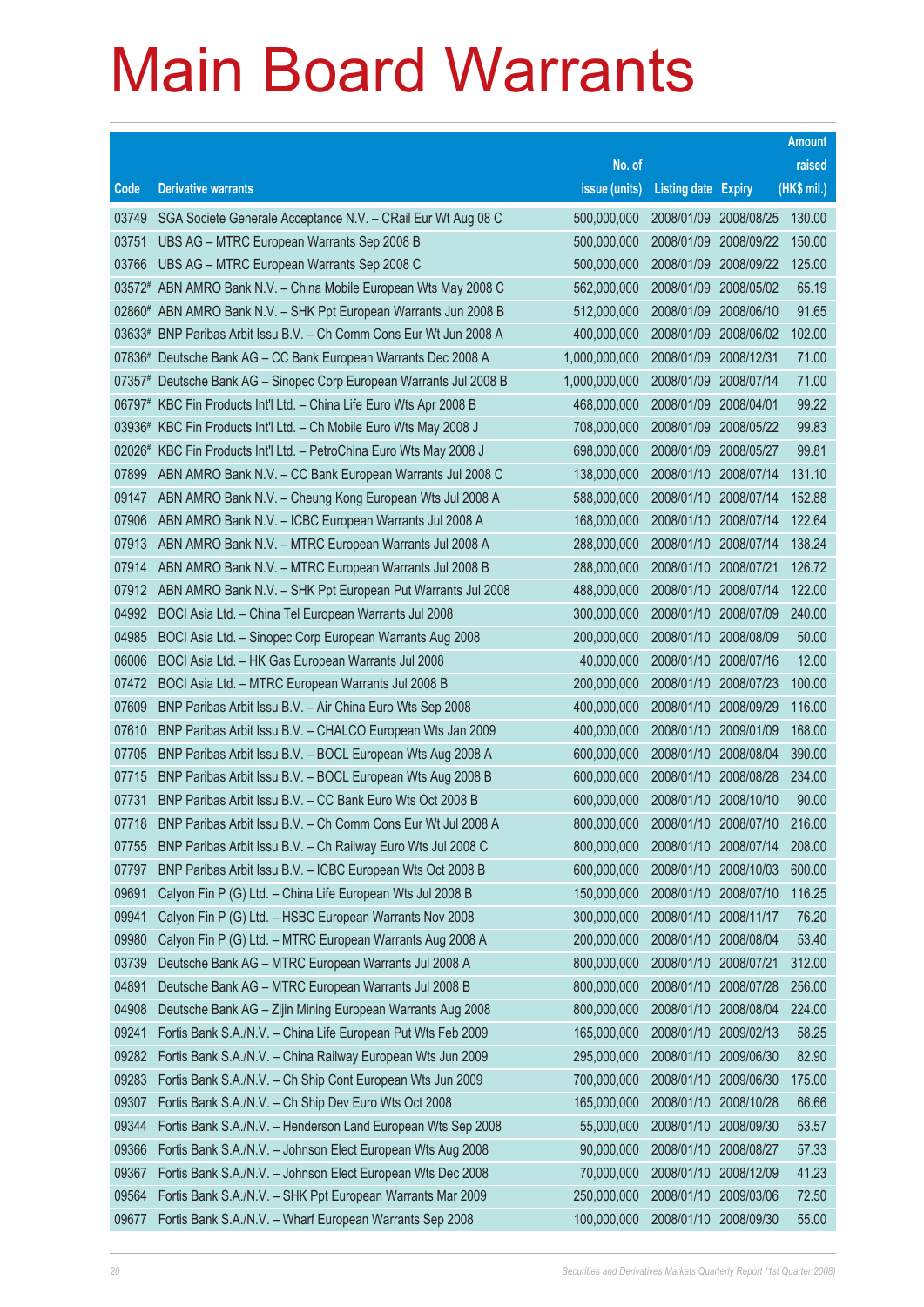|        |                                                                     |               |                            |            | <b>Amount</b> |
|--------|---------------------------------------------------------------------|---------------|----------------------------|------------|---------------|
|        |                                                                     | No. of        |                            |            | raised        |
| Code   | <b>Derivative warrants</b>                                          | issue (units) | <b>Listing date Expiry</b> |            | (HK\$ mil.)   |
| 07827  | HK Bank - Air China European Warrants Aug 2008 B                    | 280,000,000   | 2008/01/10 2008/08/29      |            | 78.40         |
| 07994  | HK Bank - Air China European Warrants Aug 2008 C                    | 280,000,000   | 2008/01/10 2008/08/29      |            | 70.00         |
| 07996  | HK Bank - Angang Steel European Warrants Aug 2008                   | 280,000,000   | 2008/01/10                 | 2008/08/29 | 84.00         |
| 09172  | HK Bank - China Travel European Warrants Aug 2008                   | 280,000,000   | 2008/01/10                 | 2008/08/29 | 305.20        |
| 09130  | HK Bank - China Life European Warrants Sep 2008                     | 280,000,000   | 2008/01/10 2008/09/12      |            | 109.20        |
| 09175  | HK Bank - CNPC European Warrants Aug 2008                           | 280,000,000   | 2008/01/10                 | 2008/08/29 | 204.40        |
| 09129  | HK Bank - Cathay Pac European Warrants Aug 2008                     | 280,000,000   | 2008/01/10                 | 2008/08/29 | 70.00         |
| 09177  | HK Bank - Esprit European Warrants Aug 2008                         | 280,000,000   | 2008/01/10                 | 2008/08/29 | 341.60        |
| 09204  | HK Bank - Jiangxi Copper European Warrants Aug 2008 A               | 280,000,000   | 2008/01/10 2008/08/29      |            | 106.40        |
| 09231  | HK Bank - Jiangxi Copper European Warrants Aug 2008 B               | 280,000,000   | 2008/01/10                 | 2008/08/29 | 84.00         |
| 09238  | HK Bank - Shimao Ppt European Warrants Aug 2008                     | 280,000,000   | 2008/01/10                 | 2008/08/29 | 75.60         |
| 07579  | KBC Fin Products Int'l Ltd. - CC Bank Euro Wts Jul 2008 B           | 268,000,000   | 2008/01/10                 | 2008/07/10 | 198.32        |
| 07596  | KBC Fin Products Int'l Ltd. - CC Bank Euro Wts Jul 2008 C           | 328,000,000   | 2008/01/10 2008/07/10      |            | 196.80        |
| 07730  | KBC Fin Products Int'l Ltd. - ICBC European Wts Jul 2008 E          | 298,000,000   | 2008/01/10                 | 2008/07/10 | 196.68        |
| 07753  | KBC Fin Products Int'l Ltd. - ICBC European Wts Jul 2008 F          | 388,000,000   | 2008/01/10                 | 2008/07/10 | 197.88        |
| 07520  | Macquarie Bank Ltd. - China Mobile European Wts Sep 2008 B          | 388,000,000   | 2008/01/10                 | 2008/09/29 | 97.39         |
| 07522  | Macquarie Bank Ltd. - Ch Molybdenum European Wts Jul 2008 B         | 188,000,000   | 2008/01/10 2008/07/30      |            | 47.56         |
| 07518  | Macquarie Bank Ltd. - Cathay Pacific European Wts Jul 2008          | 150,000,000   | 2008/01/10                 | 2008/07/30 | 37.50         |
| 07530  | Macquarie Bank Ltd. - Henderson Land Dev Euro Wts Jul 2008          | 150,000,000   | 2008/01/10                 | 2008/07/30 | 110.25        |
| 07531  | Macquarie Bank Ltd. - Zijin Mining European Wts Jul 2008            | 400,000,000   | 2008/01/10                 | 2008/07/30 | 124.40        |
| 01319  | CC Rabobank B.A. - MTRC European Warrants Oct 2008                  | 300,000,000   | 2008/01/10                 | 2008/10/10 | 174.00        |
| 01729  | SGA Societe Generale Acceptance N.V. - BOCL Eu Wt Aug 2008 B        | 150,000,000   | 2008/01/10                 | 2008/08/04 | 82.50         |
| 07532  | SGA Societe Generale Acceptance N.V. - BOCom Eur Wt Aug 08 B        | 200,000,000   | 2008/01/10                 | 2008/08/11 | 36.00         |
| 07533  | SGA Societe Generale Acceptance N.V. - BOCom Eur Wt Sep 2008        | 200,000,000   | 2008/01/10                 | 2008/09/01 | 32.00         |
| 03583  | SGA Societe Generale Acceptance N.V. - CCCCL Eur Wt Jul 08 B        | 300,000,000   | 2008/01/10 2008/07/21      |            | 120.00        |
| 07560  | SGA Societe Generale Acceptance N.V. - CITBK Eur Wt Jul 08 B        | 100,000,000   | 2008/01/10                 | 2008/07/28 | 95.00         |
| 03636  | SGA Societe Generale Acceptance N.V. - CLife Eur Wt Aug 08 C        | 300,000,000   | 2008/01/10 2008/08/21      |            | 225.00        |
|        | 07608 SGA Societe Generale Acceptance N.V. - ZIJIN Eur Wt Sep 2008  | 150,000,000   | 2008/01/10 2008/09/01      |            | 52.50         |
|        | 01555# Calyon Fin P (G) Ltd. - Sinopec Corp European Wts Apr 2008 C | 300,000,000   | 2008/01/10                 | 2008/04/18 | 41.40         |
|        | 06074# KBC Fin Products Int'l Ltd. - China Life Euro Wts Apr 2008 D | 275,000,000   | 2008/01/10                 | 2008/04/15 | 148.50        |
|        | 09532# KBC Fin Products Int'l Ltd. - PetroChina Euro Wts Jun 2008 B | 570,000,000   | 2008/01/10 2008/06/02      |            | 99.18         |
| 04798# | CC Rabobank B.A. - Sinopec Corp European Warrants Jul 2008          | 500,000,000   | 2008/01/10                 | 2008/07/10 | 96.00         |
| 02179  | ABN AMRO Bank N.V. - CNOOC European Warrants Jul 2008 C             | 588,000,000   | 2008/01/11                 | 2008/07/14 | 199.92        |
| 09043  | BOCI Asia Ltd. - China Life European Warrants Jul 2008              | 300,000,000   | 2008/01/11                 | 2008/07/16 | 138.00        |
| 07987  | BOCI Asia Ltd. - BankComm European Warrants Aug 2008                | 200,000,000   | 2008/01/11                 | 2008/08/19 | 50.00         |
| 09046  | BOCI Asia Ltd. - CM Bank European Warrants Jul 2008                 | 200,000,000   | 2008/01/11                 | 2008/07/14 | 76.00         |
| 07945  | BOCI Asia Ltd. - BOCL European Warrants Jul 2008                    | 300,000,000   | 2008/01/11                 | 2008/07/16 | 120.00        |
| 09054  | BNP Paribas Arbit Issu B.V. - HSCEI European Wts Jul 2008 A         | 600,000,000   | 2008/01/11                 | 2008/07/30 | 150.00        |
| 09072  | BNP Paribas Arbit Issu B.V. - HSCEI European Wts Jul 2008 B         | 600,000,000   | 2008/01/11                 | 2008/07/30 | 150.00        |
| 09127  | BNP Paribas Arbit Issu B.V. - HSCEI Euro Put Wts Jul 2008 C         | 600,000,000   | 2008/01/11                 | 2008/07/30 | 156.00        |
| 09128  | BNP Paribas Arbit Issu B.V. - HSCEI Euro Put Wts Jul 2008 D         | 600,000,000   | 2008/01/11                 | 2008/07/30 | 156.00        |
| 09170  | BNP Paribas Arbit Issu B.V. - HSI European Wts Jul 2008 E           | 600,000,000   | 2008/01/11                 | 2008/07/30 | 150.00        |
| 09176  | BNP Paribas Arbit Issu B.V. - HSI European Wts Jul 2008 F           | 600,000,000   | 2008/01/11                 | 2008/07/30 | 150.00        |
| 09178  | BNP Paribas Arbit Issu B.V. - HSI Euro Put Wts Jul 2008 G           | 600,000,000   | 2008/01/11                 | 2008/07/30 | 156.00        |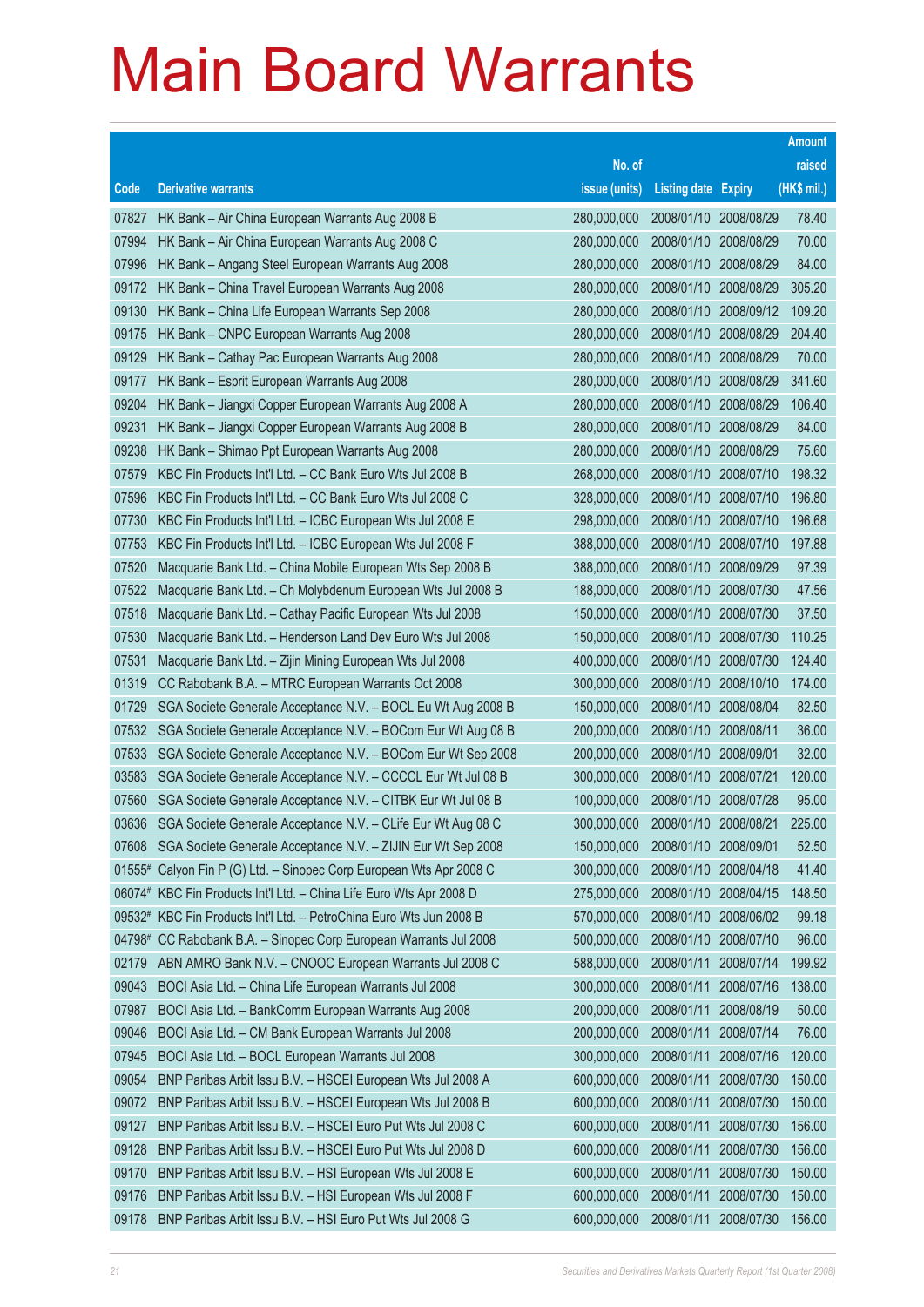|        |                                                                                                                                     |                                |                            |                          | <b>Amount</b>    |
|--------|-------------------------------------------------------------------------------------------------------------------------------------|--------------------------------|----------------------------|--------------------------|------------------|
|        |                                                                                                                                     | No. of                         |                            |                          | raised           |
| Code   | <b>Derivative warrants</b>                                                                                                          | issue (units)                  | <b>Listing date Expiry</b> |                          | (HK\$ mil.)      |
| 09602  | Deutsche Bank AG - China Railway European Put Wts Jul 2008                                                                          | 800,000,000                    | 2008/01/11                 | 2008/07/14               | 200.00           |
| 09675  | Deutsche Bank AG - Zijin Mining European Warrants Jul 2008 B                                                                        | 1,000,000,000                  | 2008/01/11                 | 2008/07/21               | 280.00           |
| 09603  | Deutsche Bank AG - HSCEI European Warrants Jul 2008                                                                                 | 1,000,000,000                  | 2008/01/11                 | 2008/07/30               | 250.00           |
| 09976  | Deutsche Bank AG - HSCEI European Put Warrants Jul 2008                                                                             | 1,000,000,000                  | 2008/01/11                 | 2008/07/30               | 260.00           |
| 09182  | Goldman Sachs SP (Asia) - China Life Euro Put Wts Aug 2008                                                                          | 200,000,000                    | 2008/01/11                 | 2008/08/25               | 108.00           |
| 09197  | HK Bank - CHALCO European Warrants Sep 2008 A                                                                                       | 280,000,000                    | 2008/01/11                 | 2008/09/05               | 75.60            |
| 09203  | HK Bank - CHALCO European Warrants Sep 2008 B                                                                                       | 280,000,000                    | 2008/01/11                 | 2008/09/05               | 86.80            |
| 09212  | HK Bank - BOC HK European Warrants Sep 2008 A                                                                                       | 280,000,000                    | 2008/01/11                 | 2008/09/05               | 70.00            |
| 09381  | HK Bank - CITIC Bank European Warrants Sep 2008                                                                                     | 280,000,000                    | 2008/01/11                 | 2008/09/05               | 179.20           |
| 09394  | HK Bank - Ch Comm Cons European Warrants Sep 2008                                                                                   | 280,000,000                    | 2008/01/11                 | 2008/09/05               | 92.40            |
| 09396  | HK Bank - CC Bank European Warrants Sep 2008                                                                                        | 280,000,000                    | 2008/01/11                 | 2008/09/05               | 173.60           |
| 09420  | HK Bank - Foxconn European Warrants Sep 2008 A                                                                                      | 280,000,000                    | 2008/01/11                 | 2008/09/05               | 403.20           |
| 09425  | HK Bank - Huaneng Power European Warrants Sep 2008 A                                                                                | 280,000,000                    | 2008/01/11                 | 2008/09/05               | 364.00           |
| 09431  | HK Bank - ICBC European Warrants Sep 2008                                                                                           | 280,000,000                    | 2008/01/11                 | 2008/09/05               | 165.20           |
| 09434  | HK Bank - Lenovo European Warrants Sep 2008                                                                                         | 280,000,000                    | 2008/01/11                 | 2008/09/05               | 425.60           |
| 09459  | HK Bank - PICC European Warrants Sep 2008                                                                                           | 280,000,000                    | 2008/01/11                 | 2008/09/05               | 70.00            |
| 07915  | Macquarie Bank Ltd. - BOCL European Warrants Jul 2008 E                                                                             | 388,000,000                    | 2008/01/11                 | 2008/07/30               | 116.40           |
| 09050  | SGA Societe Generale Acceptance N.V. - CCB Eur Wt Jul 2008 B                                                                        | 100,000,000                    | 2008/01/11                 | 2008/07/14               | 83.00            |
| 09052  | SGA Societe Generale Acceptance N.V. - ICBC Eu Wt Jul 2008 E                                                                        | 200,000,000                    | 2008/01/11                 | 2008/07/14               | 174.00           |
| 04729# | Credit Suisse - CC Bank European Warrants Oct 2008 A                                                                                | 310,000,000                    | 2008/01/11                 | 2008/10/20               | 25.42            |
|        | 09712# Deutsche Bank AG - Cheung Kong European Warrants Aug 2008 A                                                                  | 1,000,000,000                  | 2008/01/11<br>2008/01/11   | 2008/08/04               | 235.00<br>152.40 |
|        | 03341# Deutsche Bank AG - China Mobile European Warrants Jun 2008 D<br>04838# Deutsche Bank AG - CNOOC European Warrants Jun 2008 A | 1,200,000,000<br>1,000,000,000 | 2008/01/11                 | 2008/06/25<br>2008/06/30 | 242.00           |
|        | 03342# Deutsche Bank AG - China Tel European Warrants Oct 2008 A                                                                    | 1,000,000,000                  | 2008/01/11                 | 2008/10/20               | 135.00           |
|        | 06025# Deutsche Bank AG - HSBC European Warrants Nov 2010                                                                           | 1,000,000,000                  | 2008/01/11                 | 2010/11/01               | 96.00            |
|        | 07510# Fortis Bank S.A./N.V. - China Life European Wts Jul 2008                                                                     | 165,000,000                    | 2008/01/11                 | 2008/07/08               | 191.40           |
|        | 07630# KBC Fin Products Int'l Ltd. - HSI European Wts Apr 2008 F                                                                    | 600,000,000                    | 2008/01/11                 | 2008/04/29               | 46.20            |
|        | 07358# SGA Societe Generale Acceptance N.V. - CNOOC Eur Wt May 08 A                                                                 | 500,000,000                    | 2008/01/11                 | 2008/05/26               | 115.00           |
| 04649  | ABN AMRO Bank N.V. - HSBC European Put Warrants Jul 2008 C                                                                          | 600,000,000                    | 2008/01/14                 | 2008/07/14               | 294.00           |
| 07553  | ABN AMRO Bank N.V. - BOCL European Warrants Jun 2008 D                                                                              | 228,000,000                    | 2008/01/14                 | 2008/06/02               | 109.44           |
| 07783  | ABN AMRO Bank N.V. - ICBC European Warrants Jul 2008 B                                                                              | 168,000,000                    | 2008/01/14                 | 2008/07/21               | 80.64            |
| 07920  | ABN AMRO Bank N.V. - SHK Ppt European Warrants Jun 2008 F                                                                           | 488,000,000                    | 2008/01/14                 | 2008/06/27               | 112.24           |
| 07632  | ABN AMRO Bank N.V. - HKEx European Warrants Jul 2008 B                                                                              | 388,000,000                    | 2008/01/14                 | 2008/07/14               | 112.52           |
| 07756  | ABN AMRO Bank N.V. - HKEx European Warrants Jul 2008 C                                                                              | 388,000,000                    | 2008/01/14                 | 2008/07/21               | 97.00            |
| 04981  | Calyon Fin P (G) Ltd. - China Railway Euro Wts Jul 2008 C                                                                           | 300,000,000                    | 2008/01/14                 | 2008/07/14               | 78.90            |
| 07524  | Calyon Fin P (G) Ltd. - PetroChina European Wts Jul 2008 D                                                                          | 300,000,000                    | 2008/01/14                 | 2008/07/14               | 76.20            |
| 07496  | Calyon Fin P (G) Ltd. - MTRC European Warrants Aug 2008 B                                                                           | 300,000,000                    | 2008/01/14                 | 2008/08/04               | 99.30            |
| 09704  | Credit Suisse - PetroChina European Warrants Sep 2008 B                                                                             | 388,000,000                    | 2008/01/14                 | 2008/09/29               | 97.00            |
| 03296  | Deutsche Bank AG - CHALCO European Warrants Jul 2008                                                                                | 1,000,000,000                  | 2008/01/14                 | 2008/07/14               | 250.00           |
| 03401  | Deutsche Bank AG - BankComm European Warrants Jun 2008 C                                                                            | 1,000,000,000                  | 2008/01/14                 | 2008/06/16               | 150.00           |
| 03715  | Deutsche Bank AG - CC Bank European Warrants Jul 2008                                                                               | 1,000,000,000                  | 2008/01/14                 | 2008/07/14               | 930.00           |
| 03782  | Deutsche Bank AG - Jiangxi Copper European Wts Jul 2008 C                                                                           | 1,000,000,000                  | 2008/01/14                 | 2008/07/14               | 320.00           |
| 04574  | Deutsche Bank AG - SHK Ppt European Warrants Jul 2008 A                                                                             | 1,000,000,000                  | 2008/01/14                 | 2008/07/14               | 300.00           |
| 04575  | Deutsche Bank AG - SHK Ppt European Warrants Jul 2008 B                                                                             | 1,000,000,000                  | 2008/01/14                 | 2008/07/14               | 250.00           |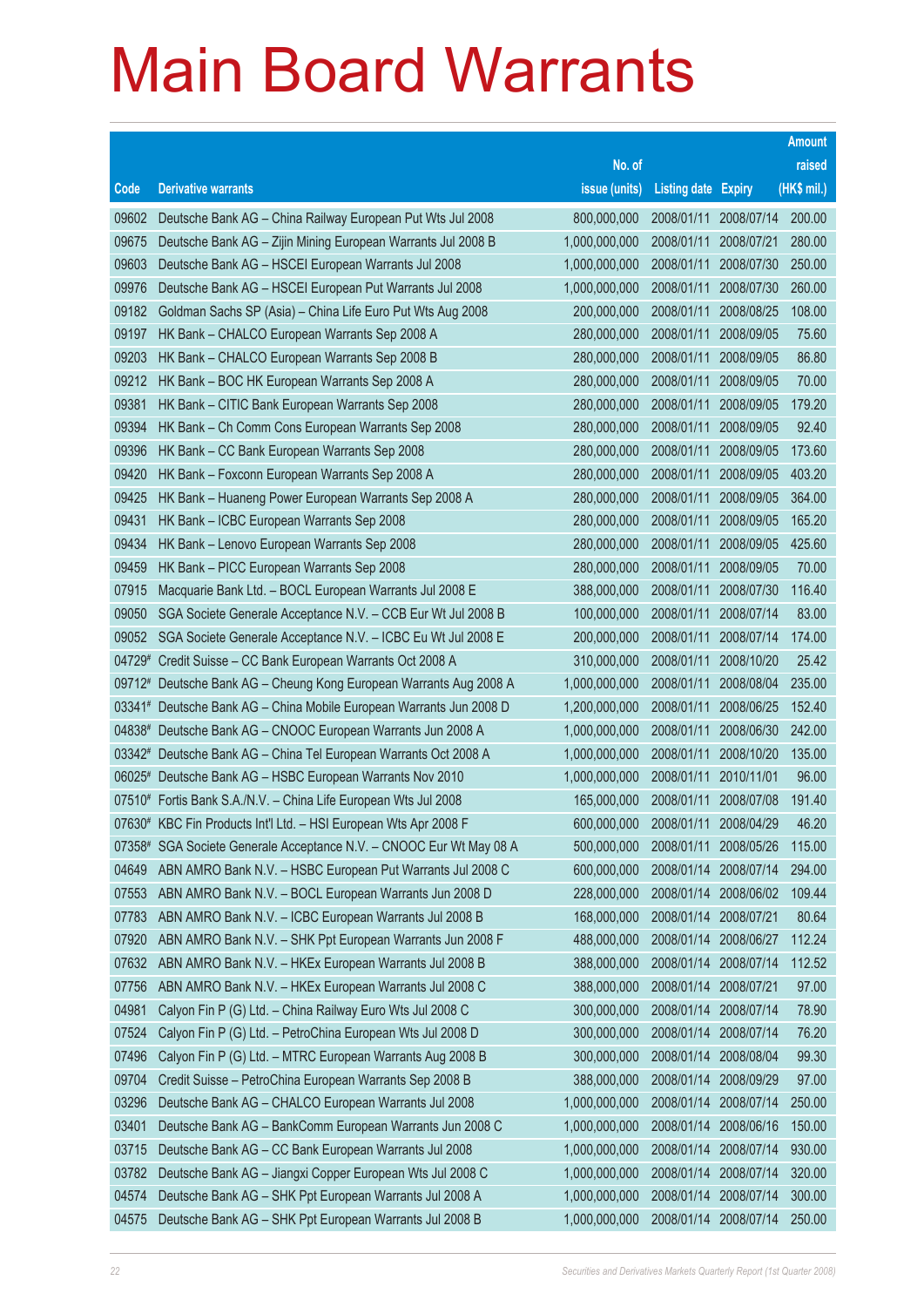|       |                                                              |               |                            |            | <b>Amount</b> |
|-------|--------------------------------------------------------------|---------------|----------------------------|------------|---------------|
|       |                                                              | No. of        |                            |            | raised        |
| Code  | <b>Derivative warrants</b>                                   | issue (units) | <b>Listing date Expiry</b> |            | (HK\$ mil.)   |
| 07633 | HK Bank - BOCL European Warrants Sep 2008 A                  | 280,000,000   | 2008/01/14                 | 2008/09/12 | 114.80        |
| 07678 | HK Bank - BOCL European Warrants Sep 2008 B                  | 280,000,000   | 2008/01/14                 | 2008/09/12 | 72.80         |
| 07723 | HK Bank - Belle Int'l European Warrants Sep 2008             | 280,000,000   | 2008/01/14                 | 2008/09/12 | 70.00         |
| 07951 | HK Bank - Huiyuan Juice European Warrants Sep 2008           | 280,000,000   | 2008/01/14                 | 2008/09/12 | 243.60        |
| 07991 | HK Bank - Huiyuan Juice European Warrants Nov 2008 A         | 280,000,000   | 2008/01/14                 | 2008/11/14 | 226.80        |
| 09017 | HK Bank - Mengniu European Warrants Sep 2008 A               | 280,000,000   | 2008/01/14                 | 2008/09/12 | 98.00         |
| 09039 | HK Bank - CM Bank European Warrants Sep 2008 A               | 280,000,000   | 2008/01/14                 | 2008/09/12 | 114.80        |
| 09053 | HK Bank - CM Bank European Warrants Sep 2008 B               | 280,000,000   | 2008/01/14                 | 2008/09/12 | 78.40         |
| 09180 | HK Bank - China Overseas European Warrants Sep 2008          | 280,000,000   | 2008/01/14                 | 2008/09/12 | 518.00        |
| 09200 | HK Bank - China Railway European Warrants Sep 2008 A         | 280,000,000   | 2008/01/14                 | 2008/09/12 | 84.00         |
| 09235 | HK Bank - China Railway European Warrants Sep 2008 B         | 280,000,000   | 2008/01/14                 | 2008/09/12 | 70.00         |
| 09236 | HK Bank - Ch Ship Dev European Warrants Sep 2008             | 280,000,000   | 2008/01/14                 | 2008/09/12 | 109.20        |
| 09239 | HK Bank - R&F Ppt European Warrants Sep 2008 A               | 280,000,000   | 2008/01/14                 | 2008/09/12 | 142.80        |
| 09256 | HK Bank - R&F Ppt European Warrants Sep 2008 B               | 280,000,000   | 2008/01/14                 | 2008/09/12 | 123.20        |
| 09288 | HK Bank – Shanghai Electric European Warrants Sep 2008       | 280,000,000   | 2008/01/14                 | 2008/09/12 | 394.80        |
| 09320 | HK Bank - Sino Land European Warrants Sep 2008               | 280,000,000   | 2008/01/14                 | 2008/09/12 | 154.00        |
| 09398 | HK Bank - Zijin Mining European Warrants Sep 2008 A          | 280,000,000   | 2008/01/14                 | 2008/09/12 | 92.40         |
| 09402 | HK Bank - Zijin Mining European Warrants Sep 2008 B          | 280,000,000   | 2008/01/14                 | 2008/09/12 | 81.20         |
| 04651 | J P Morgan SP BV - CITIC Bank European Warrants Jul 2008     | 150,000,000   | 2008/01/14                 | 2008/07/15 | 81.00         |
| 04866 | J P Morgan SP BV - MTRC European Warrants Jul 2008           | 150,000,000   | 2008/01/14                 | 2008/07/15 | 47.70         |
| 04888 | J P Morgan SP BV - SHK Ppt European Warrants Jul 2008 B      | 300,000,000   | 2008/01/14                 | 2008/07/15 | 80.40         |
| 04973 | J P Morgan SP BV - Swire Pac A European Warrants Jan 2009    | 200,000,000   | 2008/01/14                 | 2009/01/29 | 50.40         |
| 04747 | J P Morgan SP BV - HKEx European Warrants Jul 2008           | 300,000,000   | 2008/01/14                 | 2008/07/15 | 75.00         |
| 04597 | KBC Fin Products Int'l Ltd. - China Life Euro Wts Jul 2008 G | 400,000,000   | 2008/01/14                 | 2008/07/21 | 296.00        |
| 04645 | KBC Fin Products Int'l Ltd. - China Life Euro Wts Jul 2008 H | 488,000,000   | 2008/01/14                 | 2008/07/14 | 297.68        |
| 04577 | KBC Fin Products Int'l Ltd. - CC Bank Euro Wts Jul 2008 D    | 400,000,000   | 2008/01/14                 | 2008/07/14 | 332.00        |
| 09695 | KBC Fin Products Int'l Ltd. - BOCL European Wts Jul 2008 C   | 458,000,000   | 2008/01/14 2008/07/15      |            | 196.94        |
| 03295 | Macquarie Bank Ltd. - China Overseas European Wts Jul 2008 B | 288,000,000   | 2008/01/14 2008/07/30      |            | 72.86         |
| 09708 | CC Rabobank B.A. - Cheung Kong European Warrants Jul 2008    | 600,000,000   | 2008/01/14                 | 2008/07/14 | 150.00        |
| 09717 | CC Rabobank B.A. - CNOOC European Warrants Aug 2008          | 688,000,000   | 2008/01/14                 | 2008/08/11 | 172.00        |
| 09742 | CC Rabobank B.A. - CNOOC European Warrants Oct 2008          | 688,000,000   | 2008/01/14                 | 2008/10/13 | 172.00        |
| 09744 | CC Rabobank B.A. - MTRC European Warrants Jul 2008 B         | 300,000,000   | 2008/01/14                 | 2008/07/21 | 90.00         |
| 09745 | CC Rabobank B.A. - New World Dev European Warrants Jul 2008  | 280,000,000   | 2008/01/14                 | 2008/07/31 | 123.20        |
| 09747 | CC Rabobank B.A. - Sino Land European Warrants Jul 2008      | 280,000,000   | 2008/01/14                 | 2008/07/17 | 156.80        |
| 01375 | CC Rabobank B.A. - SHK Ppt European Warrants Jul 2008        | 388,000,000   | 2008/01/14                 | 2008/07/31 | 97.00         |
| 02400 | CC Rabobank B.A. - Zijin Mining European Warrants Jul 2008 B | 688,000,000   | 2008/01/14                 | 2008/07/14 | 233.92        |
| 04921 | SGA Societe Generale Acceptance N.V. - N225 Eu Wt Sep 2008 A | 100,000,000   | 2008/01/14                 | 2008/09/11 | 39.00         |
| 04935 | SGA Societe Generale Acceptance N.V. - N225 Eu Wt Sep 2008 B | 100,000,000   | 2008/01/14                 | 2008/09/11 | 27.00         |
| 07377 | SGA Societe Generale Acceptance N.V. - N225 Eu Put Wt Sep08C | 100,000,000   | 2008/01/14                 | 2008/09/11 | 32.00         |
| 07378 | SGA Societe Generale Acceptance N.V. - N225 Eu Put Wt Sep08D | 100,000,000   | 2008/01/14                 | 2008/09/11 | 50.00         |
| 09421 | UBS AG - CHALCO European Warrants Jul 2008 C                 | 500,000,000   | 2008/01/14                 | 2008/07/14 | 125.00        |
| 09423 | UBS AG - CHALCO European Warrants Jul 2008 D                 | 500,000,000   | 2008/01/14                 | 2008/07/14 | 125.00        |
| 09430 | UBS AG - BOCL European Warrants Dec 2010 D                   | 500,000,000   | 2008/01/14                 | 2010/12/13 | 125.00        |
| 09462 | UBS AG - CNOOC European Warrants Jul 2008 B                  | 500,000,000   | 2008/01/14                 | 2008/07/14 | 125.00        |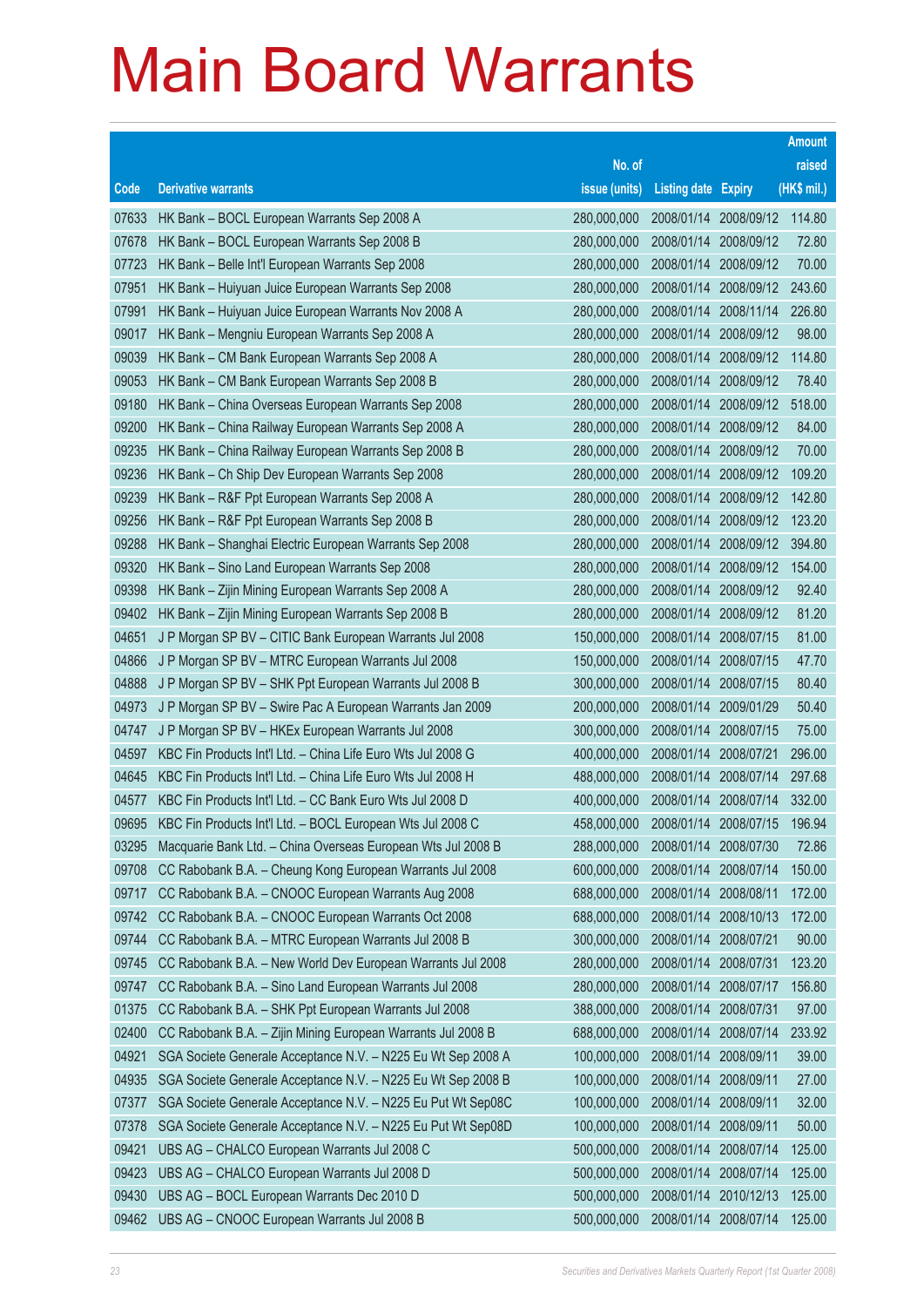|        |                                                              |               |                            |            | <b>Amount</b> |
|--------|--------------------------------------------------------------|---------------|----------------------------|------------|---------------|
|        |                                                              | No. of        |                            |            | raised        |
| Code   | <b>Derivative warrants</b>                                   | issue (units) | <b>Listing date Expiry</b> |            | (HK\$ mil.)   |
| 09452  | UBS AG - CLP European Warrants Jul 2008                      | 500,000,000   | 2008/01/14 2008/07/14      |            | 180.00        |
| 09473  | UBS AG - Foxconn European Warrants Jul 2008 A                | 500,000,000   | 2008/01/14 2008/07/14      |            | 140.00        |
| 09480  | UBS AG - Foxconn European Warrants Jul 2008 B                | 500,000,000   | 2008/01/14                 | 2008/07/14 | 125.00        |
| 09563  | UBS AG - Jiangxi Copper European Warrants Jul 2008 B         | 500,000,000   | 2008/01/14 2008/07/14      |            | 140.00        |
| 09565  | UBS AG - Henderson Land European Warrants Jul 2008           | 500,000,000   | 2008/01/14                 | 2008/07/14 | 160.00        |
| 09621  | UBS AG - MTRC European Warrants Sep 2008 D                   | 500,000,000   | 2008/01/14 2008/09/22      |            | 125.00        |
| 09624  | UBS AG - PetroChina European Warrants Jul 2008 B             | 500,000,000   | 2008/01/14                 | 2008/07/14 | 125.00        |
| 09627  | UBS AG - SHK Ppt European Warrants Jul 2008                  | 500,000,000   | 2008/01/14 2008/07/14      |            | 125.00        |
| 09647  | UBS AG - Swire Pac A European Warrants Dec 2008              | 500,000,000   | 2008/01/14 2008/12/15      |            | 125.00        |
| 02283# | Citigroup Global Mkt H Inc. - CC Bank Euro Wts Apr 2008 A    | 200,000,000   | 2008/01/14 2008/04/21      |            | 98.00         |
| 01406# | Deutsche Bank AG - ICBC European Warrants Dec 2008           | 1,400,000,000 | 2008/01/14                 | 2008/12/15 | 98.00         |
| 04650# | Macquarie Bank Ltd. - CM Bank European Warrants Mar 2008 C   | 300,000,000   | 2008/01/14 2008/03/28      |            | 61.50         |
| 09441  | ABN AMRO Bank N.V. - CC Bank European Warrants Jun 2008      | 138,000,000   | 2008/01/15                 | 2008/06/17 | 97.98         |
| 09345  | BNP Paribas Arbit Issu B.V. - Ch Mobile Euro Wts Oct 2008 D  | 400,000,000   | 2008/01/15 2008/10/15      |            | 120.00        |
| 09355  | BNP Paribas Arbit Issu B.V. - Ch Mobile Eu Put Wt Aug 2008 D | 400,000,000   | 2008/01/15                 | 2008/08/18 | 172.00        |
| 09359  | BNP Paribas Arbit Issu B.V. - Ch Railway Euro Wts Jul 2008 D | 300,000,000   | 2008/01/15 2008/07/09      |            | 45.00         |
| 09372  | BNP Paribas Arbit Issu B.V. - Ch Railway Euro Wts Sep 2008 C | 300,000,000   | 2008/01/15                 | 2008/09/16 | 75.00         |
| 09373  | BNP Paribas Arbit Issu B.V. - MTRC European Wts Jul 2008 B   | 300,000,000   | 2008/01/15 2008/07/28      |            | 150.00        |
| 09374  | BNP Paribas Arbit Issu B.V. - MTRC European Wts Oct 2008     | 300,000,000   | 2008/01/15                 | 2008/10/06 | 129.00        |
| 09376  | BNP Paribas Arbit Issu B.V. - SHK Ppt Euro Wts Aug 2008 B    | 400,000,000   | 2008/01/15                 | 2008/08/18 | 112.00        |
| 09377  | BNP Paribas Arbit Issu B.V. - SHK Ppt European Wts Oct 2008  | 400,000,000   | 2008/01/15                 | 2008/10/24 | 108.00        |
| 09385  | Deutsche Bank AG - BOC HK European Warrants Aug 2008         | 800,000,000   | 2008/01/15                 | 2008/08/04 | 240.00        |
| 09417  | Deutsche Bank AG - BOC HK European Warrants Oct 2008         | 800,000,000   | 2008/01/15                 | 2008/10/20 | 200.00        |
| 09436  | Deutsche Bank AG - Bank of EA European Warrants Jul 2008     | 800,000,000   | 2008/01/15 2008/07/21      |            | 624.00        |
| 09439  | Deutsche Bank AG - Bank of EA European Warrants Sep 2008     | 800,000,000   | 2008/01/15 2008/09/16      |            | 528.00        |
| 09312  | HK Bank - Agile Ppt European Warrants Sep 2008               | 280,000,000   | 2008/01/15 2008/09/19      |            | 86.80         |
| 09316  | HK Bank - Agile Ppt European Warrants Nov 2008               | 280,000,000   | 2008/01/15 2008/11/21      |            | 81.20         |
| 09331  | HK Bank - Bank of EA European Warrants Sep 2008              | 280,000,000   | 2008/01/15 2008/09/19      |            | 218.40        |
| 09332  | HK Bank - Bank of EA European Warrants Nov 2008              | 280,000,000   | 2008/01/15 2008/11/21      |            | 196.00        |
| 09333  | HK Bank - Denway Motors European Warrants Sep 2008           | 280,000,000   | 2008/01/15 2008/09/19      |            | 271.60        |
| 09334  | HK Bank - Denway Motors European Warrants Nov 2008           | 280,000,000   | 2008/01/15 2008/11/21      |            | 218.40        |
| 09335  | HK Bank - Nine Dragons European Warrants Sep 2008            | 280,000,000   | 2008/01/15 2008/09/19      |            | 81.20         |
| 09343  | HK Bank - Nine Dragons European Warrants Nov 2008            | 280,000,000   | 2008/01/15 2008/11/21      |            | 72.80         |
| 09440  | J P Morgan SP BV - Cheung Kong European Warrants Jul 2008 B  | 300,000,000   | 2008/01/15 2008/07/16      |            | 75.30         |
| 07921  | Macquarie Bank Ltd. - Ch Comm Cons European Wts Jul 2008 A   | 388,000,000   | 2008/01/15 2008/07/30      |            | 98.94         |
| 07925  | Macquarie Bank Ltd. - CC Bank European Warrants Jul 2008 B   | 388,000,000   | 2008/01/15 2008/07/30      |            | 182.36        |
| 09131  | Macquarie Bank Ltd. - China Life European Wts Jul 2008 B     | 388,000,000   | 2008/01/15                 | 2008/07/30 | 173.44        |
| 09148  | Macquarie Bank Ltd. - China Life European Put Wts Jul 2008 C | 388,000,000   | 2008/01/15                 | 2008/07/30 | 124.55        |
| 09149  | Macquarie Bank Ltd. - CITIC Pacific Eurpean Wts Jul 2008     | 388,000,000   | 2008/01/15 2008/07/30      |            | 114.85        |
| 09173  | Macquarie Bank Ltd. - HSBC European Warrants Aug 2008        | 388,000,000   | 2008/01/15 2008/08/28      |            | 213.01        |
| 09179  | Macquarie Bank Ltd. - Jiangxi Copper European Wts Jul 2008 B | 388,000,000   | 2008/01/15 2008/07/30      |            | 116.40        |
| 09224  | Macquarie Bank Ltd. - MTRC European Warrants Jul 2008        | 388,000,000   | 2008/01/15 2008/07/30      |            | 100.10        |
| 09246  | SGA Societe Generale Acceptance N.V. - BOCL Eu Wt Jul 2008 B | 150,000,000   | 2008/01/15 2008/07/21      |            | 103.50        |
| 09257  | SGA Societe Generale Acceptance N.V. - BOCL Eu Wt Sep 2008 A | 150,000,000   | 2008/01/15 2008/09/22      |            | 91.50         |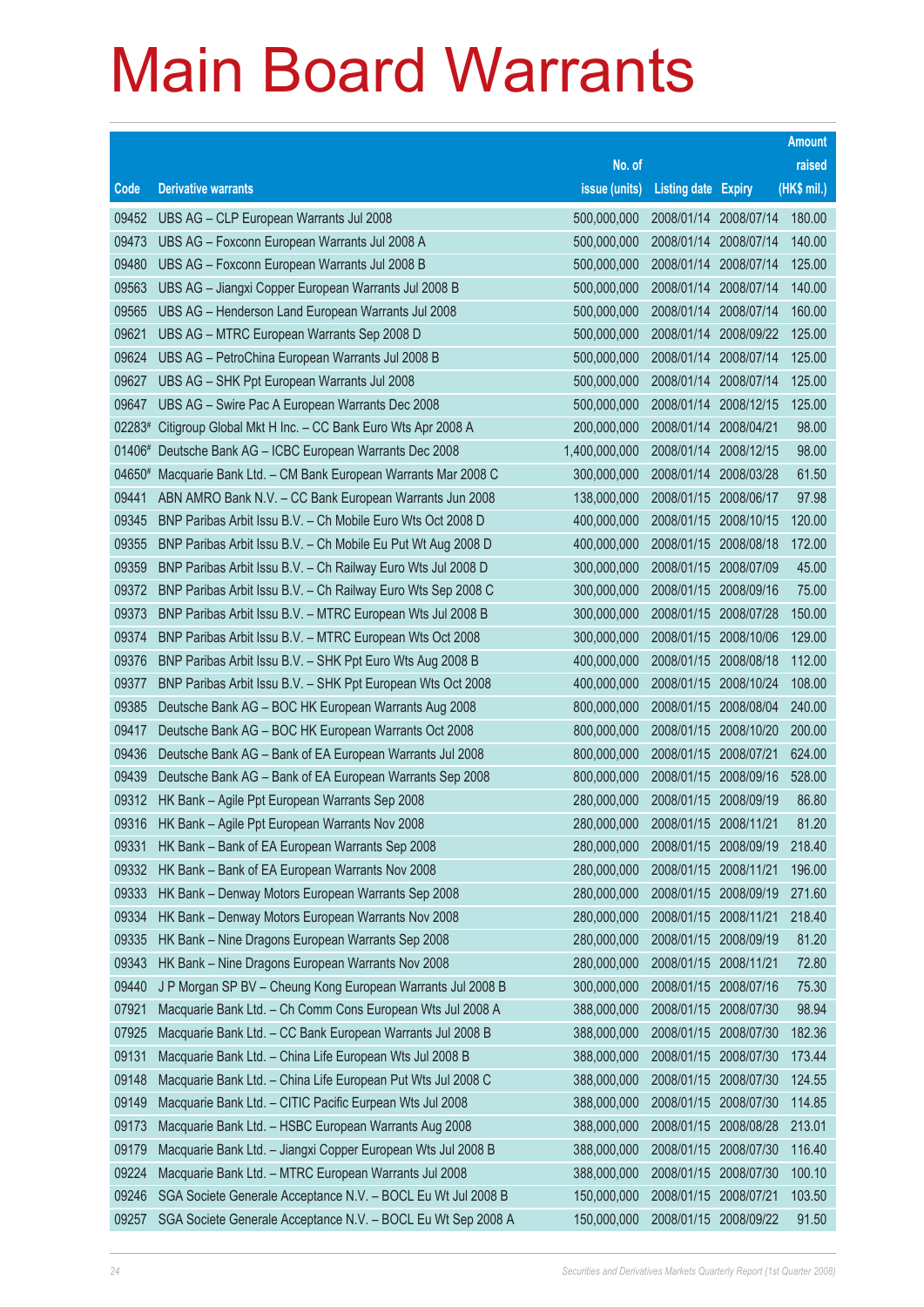|        |                                                                     |               |                            |            | <b>Amount</b> |
|--------|---------------------------------------------------------------------|---------------|----------------------------|------------|---------------|
|        |                                                                     | No. of        |                            |            | raised        |
| Code   | <b>Derivative warrants</b>                                          | issue (units) | <b>Listing date Expiry</b> |            | (HK\$ mil.)   |
| 09260  | SGA Societe Generale Acceptance N.V. - CLife Eur Wt Aug 08 D        | 300,000,000   | 2008/01/15 2008/08/14      |            | 243.00        |
| 09261  | SGA Societe Generale Acceptance N.V. - CLife Eur Wt Sep 08 B        | 300,000,000   | 2008/01/15                 | 2008/09/22 | 231.00        |
| 09284  | UBS AG - China Coal European Warrants Jul 2008 A                    | 500,000,000   | 2008/01/15                 | 2008/07/21 | 160.00        |
| 09299  | UBS AG - China Coal European Warrants Jul 2008 B                    | 500,000,000   | 2008/01/15                 | 2008/07/21 | 137.50        |
| 09303  | UBS AG - China Coal European Warrants Jul 2008 C                    | 500,000,000   | 2008/01/15                 | 2008/07/21 | 125.00        |
| 09269  | UBS AG - Cheung Kong European Warrants Jul 2008                     | 500,000,000   | 2008/01/15                 | 2008/07/21 | 125.00        |
| 09304  | UBS AG - R&F Ppt European Warrants Jul 2008                         | 500,000,000   | 2008/01/15                 | 2008/07/21 | 140.00        |
| 09308  | UBS AG - Sh Petrochem European Warrants Aug 2009                    | 500,000,000   | 2008/01/15                 | 2009/08/17 | 125.00        |
|        | 02010# ABN AMRO Bank N.V. - HSBC European Warrants Oct 2008 B       | 600,000,000   | 2008/01/15                 | 2008/10/14 | 62.40         |
|        | 02321# ABN AMRO Bank N.V. - ICBC European Warrants Jun 2008 A       | 150,000,000   | 2008/01/15                 | 2008/06/30 | 100.50        |
|        | 06168# HK Bank - China Coal European Warrants Jun 2008 A            | 100,000,000   | 2008/01/15                 | 2008/06/06 | 51.00         |
|        | 01642# HK Bank - Ch Ship Cont European Warrants Aug 2008            | 250,000,000   | 2008/01/15                 | 2008/08/04 | 10.00         |
|        | 02051# HK Bank - R&F Ppt European Wts Jul 2008                      | 100,000,000   | 2008/01/15                 | 2008/07/04 | 14.90         |
|        | 09086# HK Bank - Zijin Mining European Warrants May 2008 C          | 100,000,000   | 2008/01/15                 | 2008/05/16 | 17.50         |
|        | 03736# KBC Fin Products Int'l Ltd. - China Tel Euro Wts Jun 2008    | 600,000,000   | 2008/01/15                 | 2008/06/16 | 792.00        |
|        | 02015# KBC Fin Products Int'l Ltd. - CNOOC European Wts Jun 2008 E  | 868,000,000   | 2008/01/15                 | 2008/06/02 | 197.90        |
|        | 04923# KBC Fin Products Int'l Ltd. - Hutchison Euro Wts Aug 2008    | 848,000,000   | 2008/01/15                 | 2008/08/01 | 99.22         |
| 09544  | ABN AMRO Bank N.V. - China Coal European Warrants May 2008 B        | 358,000,000   | 2008/01/16                 | 2008/05/26 | 89.50         |
| 09545  | ABN AMRO Bank N.V. - China Life European Warrants Jul 2008 C        | 228,000,000   | 2008/01/16                 | 2008/07/21 | 139.08        |
| 09552  | ABN AMRO Bank N.V. - China Life European Warrants May 2008          | 228,000,000   | 2008/01/16                 | 2008/05/05 | 102.60        |
| 09553  | ABN AMRO Bank N.V. - HSBC European Warrants Jul 2008 D              | 688,000,000   | 2008/01/16                 | 2008/07/21 | 103.20        |
| 09570  | ABN AMRO Bank N.V. - PetroChina European Warrants Jul 2008 D        | 588,000,000   | 2008/01/16                 | 2008/07/28 | 205.80        |
| 09571  | Calyon Fin P (G) Ltd. - CC Bank European Warrants Sep 2008          | 400,000,000   | 2008/01/16                 | 2008/09/03 | 68.80         |
| 09572  | Calyon Fin P (G) Ltd. - ICBC European Warrants Mar 2009 A           | 400,000,000   | 2008/01/16                 | 2009/03/24 | 61.60         |
| 09472  | Credit Suisse - PetroChina European Warrants Sep 2008 C             | 388,000,000   | 2008/01/16                 | 2008/09/08 | 97.00         |
| 09519  | Credit Suisse - PetroChina European Warrants Oct 2008               | 388,000,000   | 2008/01/16                 | 2008/10/15 | 97.00         |
| 09471  | HK Bank - Angang Steel European Warrants Sep 2008                   | 280,000,000   | 2008/01/16                 | 2008/09/19 | 92.40         |
| 09444  | Macquarie Bank Ltd. - Wharf European Warrants Jul 2008              | 150,000,000   | 2008/01/16 2008/07/30      |            | 67.20         |
| 09468  | Macquarie Bank Ltd. - HSBC European Put Warrants Jun 2009 D         | 388,000,000   | 2008/01/16                 | 2009/06/29 | 97.39         |
| 09521  | Standard Bank PLC - HSBC European Warrants Jul 2009                 | 500,000,000   | 2008/01/16 2009/07/06      |            | 98.00         |
| 09525  | Standard Bank PLC - MTRC European Warrants Jul 2008                 | 300,000,000   | 2008/01/16                 | 2008/07/21 | 135.00        |
| 09542  | Standard Bank PLC - China Travel European Warrants Nov 2009         | 200,000,000   | 2008/01/16                 | 2009/11/30 | 60.00         |
| 09520  | UBS AG - Cathay Pac European Warrants Aug 2008                      | 500,000,000   | 2008/01/16                 | 2008/08/18 | 125.00        |
| 04696# | Deutsche Bank AG - China Tel European Warrants May 2008             | 600,000,000   | 2008/01/16                 | 2008/05/26 | 648.00        |
|        | 02635# Deutsche Bank AG - Cheung Kong European Warrants Aug 2008 B  | 1,200,000,000 | 2008/01/16                 | 2008/08/04 | 189.60        |
|        | 02102# Goldman Sachs SP (Asia) - BOCL European Warrants Jun 2008 B  | 80,000,000    | 2008/01/16                 | 2008/06/23 | 22.40         |
|        | 06162# HK Bank - Angang Steel European Warrants May 2008 A          | 280,000,000   | 2008/01/16                 | 2008/05/09 | 29.40         |
|        | 01311# HK Bank - Jiangxi Copper European Warrants Apr 2008 A        | 200,000,000   | 2008/01/16                 | 2008/04/01 | 40.40         |
|        | 07893# KBC Fin Products Int'l Ltd. - China Life Euro Wts May 2008 D | 740,000,000   | 2008/01/16                 | 2008/05/13 | 196.10        |
| 09410# | Macquarie Bank Ltd. - HKEx European Warrants Apr 2008 F             | 500,000,000   | 2008/01/16                 | 2008/04/29 | 36.00         |
| 04583  | ABN AMRO Bank N.V. - China Tel European Warrants May 2008           | 128,000,000   | 2008/01/17                 | 2008/05/22 | 133.12        |
| 07620  | ABN AMRO Bank N.V. - China Tel European Warrants Nov 2008 B         | 1,288,000,000 | 2008/01/17                 | 2008/11/18 | 231.84        |
| 07758  | ABN AMRO Bank N.V. - China Tel European Warrants Jul 2008 A         | 128,000,000   | 2008/01/17 2008/07/21      |            | 98.56         |
| 09078  | ABN AMRO Bank N.V. - China Tel European Warrants Jul 2008 B         | 128,000,000   | 2008/01/17                 | 2008/07/28 | 90.88         |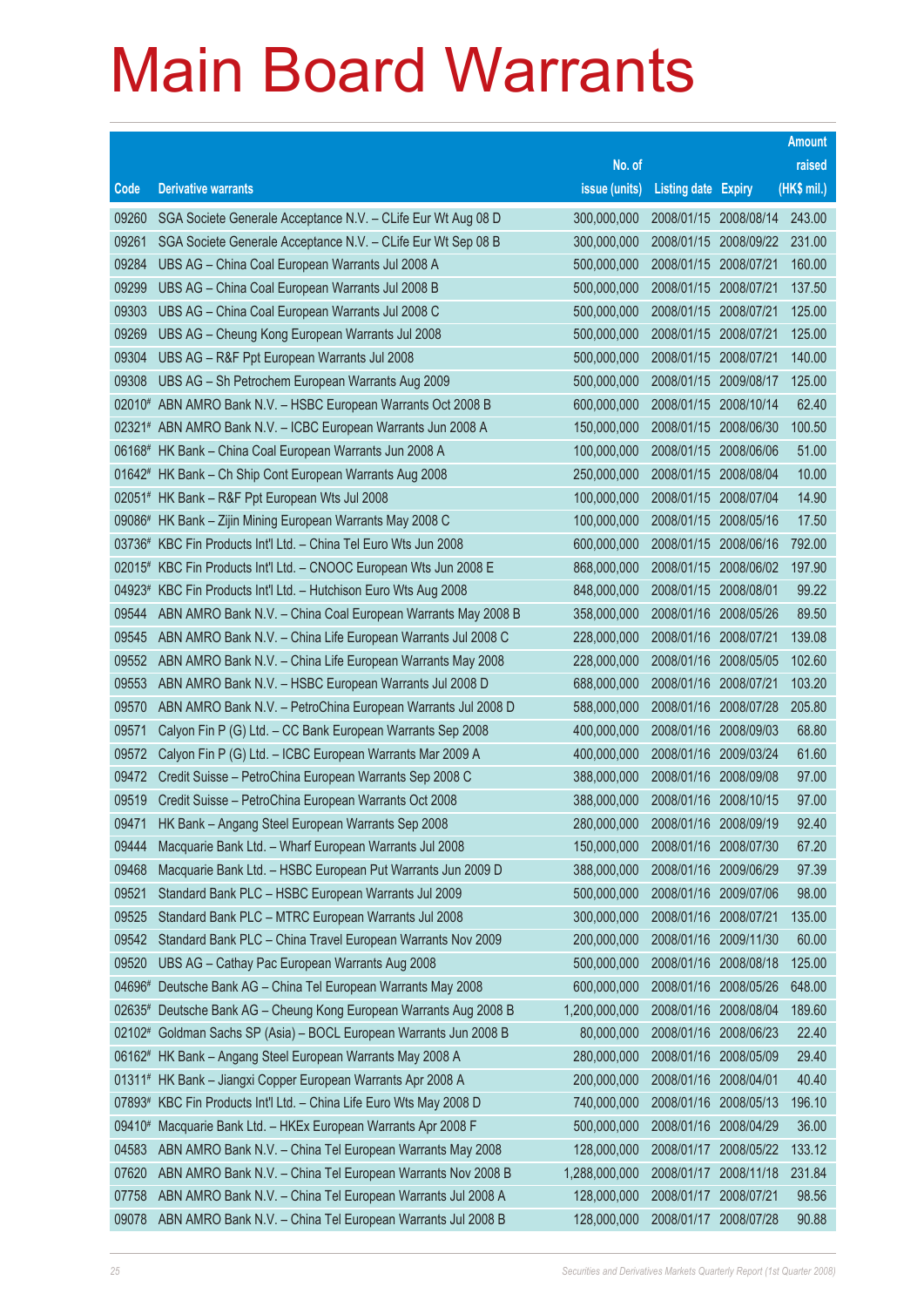|       |                                                                     |               |                            |            | <b>Amount</b> |
|-------|---------------------------------------------------------------------|---------------|----------------------------|------------|---------------|
|       |                                                                     | No. of        |                            |            | raised        |
| Code  | <b>Derivative warrants</b>                                          | issue (units) | <b>Listing date Expiry</b> |            | (HK\$ mil.)   |
| 09228 | ABN AMRO Bank N.V. - ICBC European Warrants May 2008 D              | 168,000,000   | 2008/01/17 2008/05/02      |            | 105.84        |
| 09637 | BNP Paribas Arbit Issu B.V. - CC Bank Euro Wts Sep 2008 B           | 600,000,000   | 2008/01/17 2008/09/01      |            | 90.00         |
| 09645 | BNP Paribas Arbit Issu B.V. - Sinopec Corp Eur Wt Jul 2008 B        | 600,000,000   | 2008/01/17 2008/07/21      |            | 96.00         |
| 09648 | BNP Paribas Arbit Issu B.V. - Sinopec Corp Eur Wt Aug 2008 C        | 600,000,000   | 2008/01/17 2008/08/11      |            | 162.00        |
| 09636 | BNP Paribas Arbit Issu B.V. - Ch Comm Cons Eur Wt Jul 2008 B        | 500,000,000   | 2008/01/17 2008/07/21      |            | 290.00        |
| 09640 | BNP Paribas Arbit Issu B.V. - China Life Euro Wts Jul 2008 B        | 400,000,000   | 2008/01/17 2008/07/21      |            | 244.00        |
| 09644 | BNP Paribas Arbit Issu B.V. - China Life Euro Wts Sep 2008 A        | 500,000,000   | 2008/01/17                 | 2008/09/08 | 200.00        |
| 09667 | Deutsche Bank AG - CC Bank European Warrants Jun 2008 B             | 800,000,000   | 2008/01/17 2008/06/17      |            | 568.00        |
| 09676 | Deutsche Bank AG - CM Bank European Warrants Jul 2008 B             | 800,000,000   | 2008/01/17 2008/07/21      |            | 440.00        |
| 09683 | Goldman Sachs SP (Asia) - CM Bank European Wts Oct 2008 A           | 100,000,000   | 2008/01/17 2008/10/06      |            | 59.00         |
| 09793 | Goldman Sachs SP (Asia) - China Railway Euro Wts Dec 2008           | 200,000,000   | 2008/01/17                 | 2008/12/08 | 50.00         |
| 09898 | Goldman Sachs SP (Asia) - PetroChina European Wts Aug 2008 A        | 200,000,000   | 2008/01/17 2008/08/04      |            | 50.00         |
| 09248 | Goldman Sachs SP (Asia) - A50 China European Wts Oct 2008 A         | 200,000,000   | 2008/01/17 2008/10/13      |            | 74.00         |
| 09631 | HK Bank - SMIC European Warrants Nov 2008                           | 200,000,000   | 2008/01/17 2008/11/19      |            | 50.00         |
| 04530 | J P Morgan SP BV - CHALCO European Warrants Jul 2008 B              | 228,000,000   | 2008/01/17                 | 2008/07/18 | 65.44         |
| 07779 | J P Morgan SP BV - CM Bank European Warrants Aug 2008               | 200,000,000   | 2008/01/17 2008/08/08      |            | 63.20         |
| 09515 | J P Morgan SP BV - China Shenhua European Wts Sep 2008              | 228,000,000   | 2008/01/17 2008/09/09      |            | 169.40        |
| 02231 | J P Morgan SP BV - CNOOC European Warrants Aug 2008                 | 300,000,000   | 2008/01/17                 | 2008/08/08 | 75.00         |
| 09942 | KBC Fin Products Int'l Ltd. - HSBC European Wts Apr 2009 B          | 400,000,000   | 2008/01/17                 | 2009/04/01 | 100.00        |
| 09929 | KBC Fin Products Int'l Ltd. - HSBC European Put Wts Jul 2009        | 400,000,000   | 2008/01/17 2009/07/02      |            | 100.00        |
| 09656 | KBC Fin Products Int'l Ltd. - CC Bank Euro Wts Jul 2008 E           | 338,000,000   | 2008/01/17 2008/07/17      |            | 199.42        |
| 09853 | KBC Fin Products Int'l Ltd. - CC Bank Euro Wts Jul 2008 F           | 408,000,000   | 2008/01/17 2008/07/17      |            | 199.92        |
| 09575 | Macquarie Bank Ltd. - China Mengniu European Wts Nov 2008           | 150,000,000   | 2008/01/17 2008/11/28      |            | 73.35         |
| 09605 | Macquarie Bank Ltd. - Foxconn European Warrants Nov 2008            | 100,000,000   | 2008/01/17 2008/11/27      |            | 25.60         |
| 09614 | Macquarie Bank Ltd. - Sino Land European Warrants Jul 2008          | 100,000,000   | 2008/01/17 2008/07/21      |            | 58.60         |
| 09618 | Macquarie Bank Ltd. - SHK Ppt European Warrants Oct 2008 A          | 100,000,000   | 2008/01/17                 | 2008/10/30 | 25.60         |
| 02233 | Standard Bank PLC - CHALCO European Warrants Jul 2008               | 300,000,000   | 2008/01/17                 | 2008/07/21 | 99.00         |
| 02281 | Standard Bank PLC - PetroChina European Warrants Jun 2008           | 200,000,000   | 2008/01/17 2008/06/30      |            | 31.40         |
| 03750 | Standard Bank PLC - Zijin Mining European Warrants Jul 2008         | 300,000,000   | 2008/01/17                 | 2008/07/21 | 81.00         |
| 09649 | SGA Societe Generale Acceptance N.V. - CP&CC Eur Wt Jun 08 E        | 500,000,000   | 2008/01/17                 | 2008/06/30 | 75.00         |
| 09651 | SGA Societe Generale Acceptance N.V. - MTRC Eu Wt Jul 2008 D        | 200,000,000   | 2008/01/17                 | 2008/07/31 | 110.00        |
|       | 01869# ABN AMRO Bank N.V. - ICBC European Warrants Sep 2008 A       | 1,000,000,000 | 2008/01/17                 | 2008/09/16 | 37.00         |
|       | 03617# Deutsche Bank AG - China Life European Warrants Apr 2008 A   | 1,000,000,000 | 2008/01/17                 | 2008/04/07 | 102.00        |
|       | 05614# HK Bank - BOC HK European Warrants Mar 2008                  | 200,000,000   | 2008/01/17                 | 2008/03/14 | 71.00         |
|       | 01437# KBC Fin Products Int'l Ltd. - CC Bank Euro Wts Sep 2008 A    | 600,000,000   | 2008/01/17                 | 2008/09/03 | 42.60         |
|       | 03937# KBC Fin Products Int'l Ltd. - Sinopec Euro Wts Jun 2008 C    | 600,000,000   | 2008/01/17                 | 2008/06/16 | 49.20         |
|       | 09689# KBC Fin Products Int'l Ltd. - HSI European Wts Apr 2008 B    | 600,000,000   | 2008/01/17                 | 2008/04/29 | 69.00         |
|       | 03690# SGA Societe Generale Acceptance N.V. - CTel Eu Wt Jun 2008 A | 100,000,000   | 2008/01/17                 | 2008/06/16 | 170.00        |
| 05012 | ABN AMRO Bank N.V. - HKEx European Warrants Jul 2008 D              | 388,000,000   | 2008/01/18                 | 2008/07/28 | 143.56        |
| 05013 | ABN AMRO Bank N.V. - China Mobile European Wts Jun 2008 L           | 608,000,000   | 2008/01/18                 | 2008/06/30 | 91.20         |
| 05014 | ABN AMRO Bank N.V. - HSBC European Warrants Jul 2008 E              | 68,000,000    | 2008/01/18                 | 2008/07/28 | 108.80        |
| 05015 | ABN AMRO Bank N.V. - MTRC European Warrants Jun 2008                | 268,000,000   | 2008/01/18                 | 2008/06/23 | 192.96        |
| 05016 | ABN AMRO Bank N.V. - HKEx European Put Warrants Jul 2008 E          | 388,000,000   | 2008/01/18                 | 2008/07/21 | 97.00         |
| 05000 | ABN AMRO Bank N.V. - HSBC European Warrants Jun 2008                | 70,000,000    | 2008/01/18 2008/06/02      |            | 35.00         |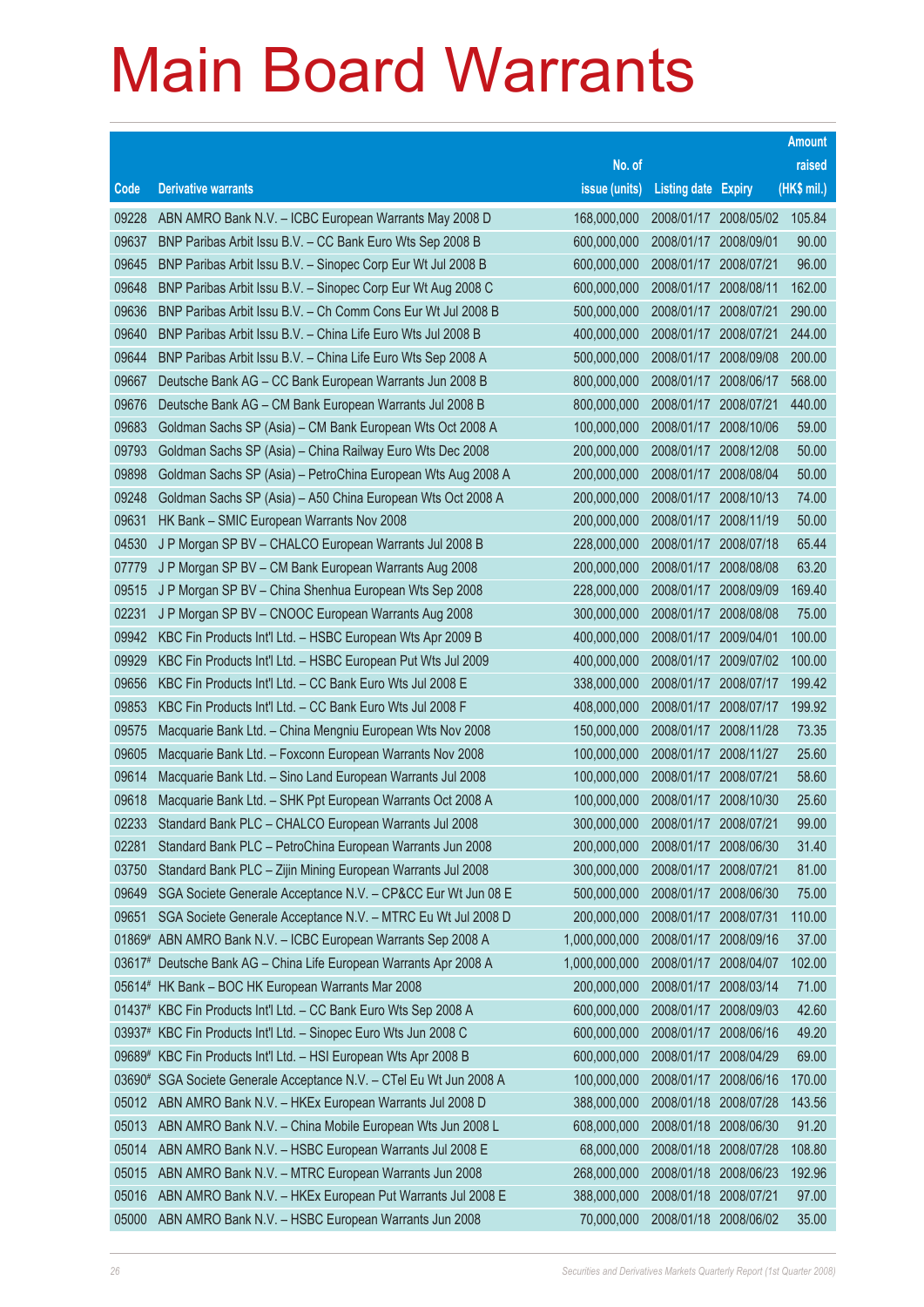|          |                                                                  |               |                            |            | <b>Amount</b> |
|----------|------------------------------------------------------------------|---------------|----------------------------|------------|---------------|
|          |                                                                  | No. of        |                            |            | raised        |
| Code     | <b>Derivative warrants</b>                                       | issue (units) | <b>Listing date Expiry</b> |            | (HK\$ mil.)   |
| 05007    | Calyon Fin P (G) Ltd. - China Tel European Wts Apr 2009 C        | 300,000,000   | 2008/01/18 2009/04/07      |            | 76.50         |
| 05008    | Calyon Fin P (G) Ltd. - China Tel European Wts Apr 2009 D        | 300,000,000   | 2008/01/18 2009/04/07      |            | 75.90         |
| 05009    | Calyon Fin P (G) Ltd. - China Coal European Wts Jul 2008 C       | 300,000,000   | 2008/01/18                 | 2008/07/21 | 93.00         |
| 05010    | Calyon Fin P (G) Ltd. - HKEx European Warrants Jan 2009          | 500,000,000   | 2008/01/18 2009/01/06      |            | 212.50        |
| 05011    | Calyon Fin P (G) Ltd. - HSBC European Warrants Jan 2009          | 300,000,000   | 2008/01/18 2009/01/06      |            | 79.20         |
| 05003    | Deutsche Bank AG - China Netcom European Warrants Jul 2008       | 800,000,000   | 2008/01/18 2008/07/28      |            | 320.00        |
| 05004    | Deutsche Bank AG - China Unicom European Warrants Jul 2008       | 800,000,000   | 2008/01/18                 | 2008/07/28 | 232.00        |
| 05006    | KBC Fin Products Int'l Ltd. - China Tel Euro Wts Mar 2009        | 658,000,000   | 2008/01/18 2009/03/05      |            | 98.70         |
| 05005    | KBC Fin Products Int'l Ltd. - China Tel Euro Wts Jul 2008 B      | 518,000,000   | 2008/01/18 2008/07/18      |            | 196.84        |
| 05001    | UBS AG - CITIC Bank European Warrants Jul 2008                   | 500,000,000   | 2008/01/18 2008/07/28      |            | 200.00        |
| 05002    | UBS AG - China Tel European Warrants Nov 2008                    | 500,000,000   | 2008/01/18                 | 2008/11/17 | 125.00        |
| $02261*$ | SGA Societe Generale Acceptance N.V. - BOCL Eu Wt Aug 2008 A     | 200,000,000   | 2008/01/18 2008/08/29      |            | 39.20         |
| 04625#   | SGA Societe Generale Acceptance N.V. - CLife Eur Wt May 08 A     | 300,000,000   | 2008/01/18 2008/05/05      |            | 124.50        |
| 05022    | ABN AMRO Bank N.V. - China Mobile European Wts Jul 2008 C        | 608,000,000   | 2008/01/21                 | 2008/07/21 | 182.40        |
| 05023    | ABN AMRO Bank N.V. - BOCL European Warrants Jul 2008 A           | 228,000,000   | 2008/01/21                 | 2008/07/28 | 129.96        |
| 05024    | ABN AMRO Bank N.V. - CC Bank European Warrants Jul 2008 D        | 128,000,000   | 2008/01/21                 | 2008/07/21 | 156.16        |
| 05025    | ABN AMRO Bank N.V. - PICC P&C European Warrants Jun 2008 C       | 708,000,000   | 2008/01/21                 | 2008/06/30 | 155.76        |
| 05026    | ABN AMRO Bank N.V. - China Mobile Euro Put Wts Jul 2008 D        | 608,000,000   | 2008/01/21                 | 2008/07/21 | 188.48        |
| 05027    | ABN AMRO Bank N.V. - HSBC European Put Warrants Jul 2008 F       | 68,000,000    | 2008/01/21                 | 2008/07/21 | 17.00         |
| 05028    | ABN AMRO Bank N.V. - Cheung Kong European Wts Jul 2008 B         | 588,000,000   | 2008/01/21                 | 2008/07/21 | 158.76        |
| 05042    | ABN AMRO Bank N.V. - China Tel European Warrants Jun 2008 B      | 128,000,000   | 2008/01/21                 | 2008/06/27 | 129.28        |
| 05017    | BOCI Asia Ltd. - BOC HK European Warrants Sep 2008               | 300,000,000   | 2008/01/21                 | 2008/09/24 | 75.00         |
| 05018    | BOCI Asia Ltd. - Ch Comm Cons European Warrants Aug 2008         | 300,000,000   | 2008/01/21                 | 2008/08/20 | 126.00        |
| 05019    | BOCI Asia Ltd. - China Railway European Warrants Aug 2008        | 300,000,000   | 2008/01/21                 | 2008/08/20 | 75.00         |
| 05020    | BOCI Asia Ltd. - HSBC European Warrants Jul 2008                 | 300,000,000   | 2008/01/21                 | 2008/07/30 | 120.00        |
| 05021    | BOCI Asia Ltd. - HS Bank European Warrants Sep 2008              | 200,000,000   | 2008/01/21                 | 2008/09/04 | 50.00         |
| 05031    | BNP Paribas Arbit Issu B.V. - BOCL European Wts Aug 2008 C       | 300,000,000   | 2008/01/21                 | 2008/08/04 | 120.00        |
|          | 05032 BNP Paribas Arbit Issu B.V. - HSBC European Wts Sep 2008 B | 800,000,000   | 2008/01/21                 | 2008/09/01 | 120.00        |
| 05033    | BNP Paribas Arbit Issu B.V. - HSBC European Wts Nov 2008         | 800,000,000   | 2008/01/21                 | 2008/11/10 | 120.00        |
| 05034    | BNP Paribas Arbit Issu B.V. - ICBC European Wts Aug 2008         | 300,000,000   | 2008/01/21                 | 2008/08/04 | 330.00        |
| 05035    | BNP Paribas Arbit Issu B.V. - MTRC European Wts Aug 2008 B       | 300,000,000   | 2008/01/21                 | 2008/08/04 | 120.00        |
| 05029    | HK Bank - Techtronic European Warrants Sep 2008 A                | 280,000,000   | 2008/01/21                 | 2008/09/26 | 422.80        |
| 05030    | HK Bank - Techtronic European Warrants Sep 2008 B                | 280,000,000   | 2008/01/21                 | 2008/09/26 | 344.40        |
| 05036    | CC Rabobank B.A. - Angang Steel European Warrants Jul 2008       | 380,000,000   | 2008/01/21                 | 2008/07/21 | 182.40        |
| 05037    | CC Rabobank B.A. - China Coal European Warrants Aug 2008         | 300,000,000   | 2008/01/21                 | 2008/08/18 | 132.00        |
| 05038    | CC Rabobank B.A. - China Shenhua European Warrants Jan 2010      | 700,000,000   | 2008/01/21                 | 2010/01/04 | 175.00        |
| 05039    | CC Rabobank B.A. - Jiangxi Copper European Warrants Aug 2008     | 380,000,000   | 2008/01/21                 | 2008/08/28 | 167.20        |
| 05040    | CC Rabobank B.A. - Maanshan Iron European Warrants Jul 2009      | 800,000,000   | 2008/01/21                 | 2009/07/20 | 200.00        |
| 05041    | Standard Bank PLC - BOC HK European Warrants Jul 2008            | 300,000,000   | 2008/01/21                 | 2008/07/21 | 78.00         |
| 04473#   | ABN AMRO Bank N.V. - HKEx European Put Warrants Apr 2008 B       | 500,000,000   | 2008/01/21                 | 2008/04/14 | 16.50         |
| $02652*$ | Macquarie Bank Ltd. - HSI European Warrants May 2008             | 1,000,000,000 | 2008/01/21                 | 2008/05/29 | 22.00         |
| 05072    | ABN AMRO Bank N.V. - China Life European Warrants Jul 2008 D     | 228,000,000   | 2008/01/22 2008/07/28      |            | 125.40        |
| 05073    | ABN AMRO Bank N.V. - PetroChina European Warrants Jul 2008 E     | 688,000,000   | 2008/01/22 2008/07/22      |            | 199.52        |
| 05062    | Calyon Fin P (G) Ltd. - Sinopec Corp European Wts Oct 2008 C     | 250,000,000   | 2008/01/22 2008/10/03      |            | 64.00         |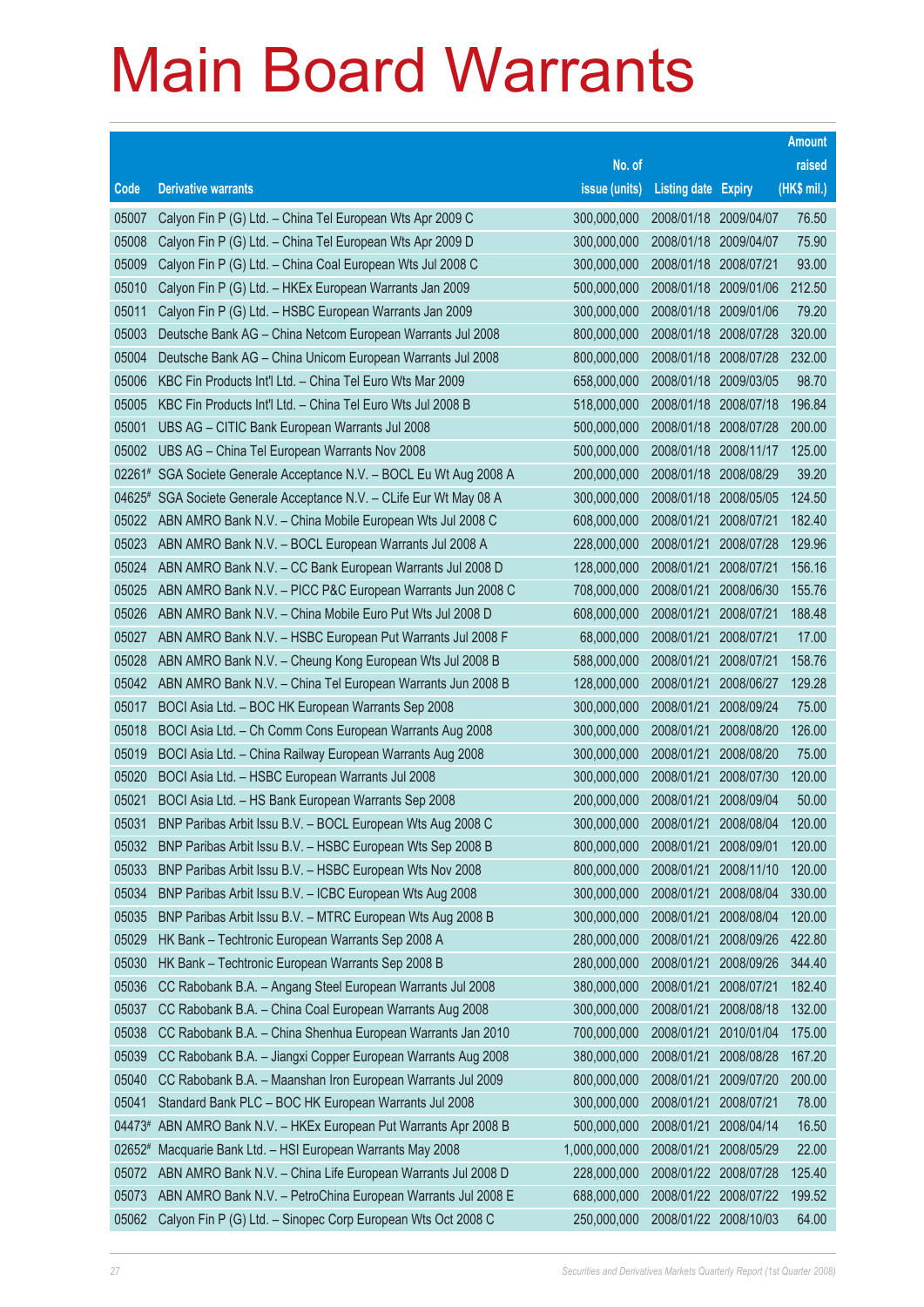|        |                                                                |               |                            |            | <b>Amount</b> |
|--------|----------------------------------------------------------------|---------------|----------------------------|------------|---------------|
|        |                                                                | No. of        |                            |            | raised        |
| Code   | <b>Derivative warrants</b>                                     | issue (units) | <b>Listing date Expiry</b> |            | (HK\$ mil.)   |
| 05063  | Calyon Fin P (G) Ltd. - Sinopec Corp European Wts Nov 2008     | 250,000,000   | 2008/01/22 2008/11/17      |            | 65.00         |
| 05064  | Calyon Fin P (G) Ltd. - HKEx European Warrants Sep 2008        | 400,000,000   | 2008/01/22                 | 2008/09/01 | 138.00        |
| 05071  | Calyon Fin P (G) Ltd. - HSBC European Put Warrants Aug 2008    | 300,000,000   | 2008/01/22                 | 2008/08/04 | 113.70        |
| 05048  | Deutsche Bank AG - HKEx European Warrants Jul 2008 E           | 1,000,000,000 | 2008/01/22                 | 2008/07/22 | 260.00        |
| 05052  | Deutsche Bank AG - HKEx European Put Warrants Jul 2008         | 1,000,000,000 | 2008/01/22 2008/07/22      |            | 250.00        |
| 05047  | Deutsche Bank AG - HSI European Warrants Jul 2008 A            | 1,000,000,000 | 2008/01/22                 | 2008/07/30 | 250.00        |
| 05051  | Deutsche Bank AG - HSI European Put Warrants Jul 2008 C        | 1,000,000,000 | 2008/01/22                 | 2008/07/30 | 200.00        |
| 05043  | HK Bank - Ch Molybdenum European Warrants Oct 2008 A           | 280,000,000   | 2008/01/22                 | 2008/10/03 | 100.80        |
| 05044  | HK Bank - Ch Molybdenum European Warrants Oct 2008 B           | 280,000,000   | 2008/01/22 2008/10/03      |            | 84.00         |
| 05068  | KBC Fin Products Int'l Ltd. - HSBC European Wts Aug 2008 A     | 400,000,000   | 2008/01/22                 | 2008/08/18 | 100.00        |
| 05069  | KBC Fin Products Int'l Ltd. - HSBC European Wts Oct 2008 A     | 400,000,000   | 2008/01/22                 | 2008/10/02 | 100.00        |
| 05066  | KBC Fin Products Int'l Ltd. - HSBC European Wts Jul 2008 C     | 148,000,000   | 2008/01/22                 | 2008/07/22 | 196.84        |
| 05067  | KBC Fin Products Int'l Ltd. - HSBC European Wts Jul 2008 D     | 208,000,000   | 2008/01/22 2008/07/22      |            | 195.52        |
| 05070  | KBC Fin Products Int'l Ltd. - HSBC European Put Wts Jul 2008   | 208,000,000   | 2008/01/22 2008/07/22      |            | 193.44        |
| 05065  | Macquarie Bank Ltd. - Ch Southern Air European Wts Jul 2008    | 200,000,000   | 2008/01/22 2008/07/30      |            | 61.60         |
| 05045  | Macquarie Bank Ltd. - Link REIT European Warrants Jan 2009     | 250,000,000   | 2008/01/22                 | 2009/01/29 | 62.75         |
| 05058  | CC Rabobank B.A. - CM Bank European Warrants Sep 2008          | 500,000,000   | 2008/01/22 2008/09/09      |            | 240.00        |
| 05059  | CC Rabobank B.A. - China Tel European Warrants Dec 2008        | 500,000,000   | 2008/01/22 2008/12/19      |            | 125.00        |
| 05060  | CC Rabobank B.A. - Hang Seng Bank European Warrants Oct 2008   | 100,000,000   | 2008/01/22                 | 2008/10/10 | 25.00         |
| 05061  | CC Rabobank B.A. - HSBC European Warrants Sep 2010             | 120,000,000   | 2008/01/22                 | 2010/09/08 | 30.00         |
| 05049  | SGA Societe Generale Acceptance N.V. - CP&CC Eur Wt Aug 08 B   | 500,000,000   | 2008/01/22 2008/08/08      |            | 125.00        |
| 05050  | SGA Societe Generale Acceptance N.V. - CTel Eu Wt Aug 2008 B   | 150,000,000   | 2008/01/22                 | 2008/08/04 | 166.50        |
| 05053  | SGA Societe Generale Acceptance N.V. - CTel Eu Wt Nov 2008 A   | 500,000,000   | 2008/01/22                 | 2008/11/17 | 75.00         |
| 05054  | SGA Societe Generale Acceptance N.V. - HSBC Eu Wt Jul 2008 A   | 300,000,000   | 2008/01/22                 | 2008/07/29 | 234.00        |
| 05055  | SGA Societe Generale Acceptance N.V. - HSBC Eu Put Wt Aug 08   | 300,000,000   | 2008/01/22 2008/08/08      |            | 258.00        |
| 05056  | SGA Societe Generale Acceptance N.V. - ICBC Eu Wt Aug 2008 C   | 200,000,000   | 2008/01/22                 | 2008/08/08 | 220.00        |
| 05057  | SGA Societe Generale Acceptance N.V. - Petch Eur Wt Aug 08 C   | 400,000,000   | 2008/01/22 2008/08/08      |            | 124.00        |
|        | 05046 UBS AG - China Comm Serv European Warrants Dec 2008      | 500,000,000   | 2008/01/22 2008/12/22      |            | 125.00        |
|        | 02615# Deutsche Bank AG - CC Bank European Warrants Oct 2008 B | 1,200,000,000 | 2008/01/22                 | 2008/10/06 | 68.40         |
| 09369# | Deutsche Bank AG - HSI European Warrants Apr 2008 F            | 1,000,000,000 | 2008/01/22                 | 2008/04/29 | 48.00         |
| 01272# | HK Bank - China Life European Warrants Apr 2008 B              | 200,000,000   | 2008/01/22 2008/04/22      |            | 19.40         |
| 02363# | KBC Fin Products Int'l Ltd. - HSBC European Wts Jun 2008 G     | 570,000,000   | 2008/01/22                 | 2008/06/02 | 196.65        |
| 05455  | ABN AMRO Bank N.V. - China Coal European Warrants Jun 2008 B   | 388,000,000   | 2008/01/23                 | 2008/06/10 | 147.44        |
| 05456  | ABN AMRO Bank N.V. - China Life European Warrants Jul 2008 E   | 288,000,000   | 2008/01/23                 | 2008/07/28 | 172.80        |
| 05457  | ABN AMRO Bank N.V. - China Life European Warrants Jul 2008 F   | 288,000,000   | 2008/01/23                 | 2008/07/23 | 120.96        |
| 05458  | ABN AMRO Bank N.V. - HSBC European Warrants Jul 2008 G         | 68,000,000    | 2008/01/23                 | 2008/07/23 | 103.36        |
| 05459  | ABN AMRO Bank N.V. - HKEx European Put Warrants Jul 2008 F     | 488,000,000   | 2008/01/23                 | 2008/07/28 | 122.00        |
| 05434  | ABN AMRO Bank N.V. - ICBC European Warrants Jun 2008 B         | 168,000,000   | 2008/01/23                 | 2008/06/10 | 168.00        |
| 05435  | ABN AMRO Bank N.V. - ICBC European Warrants Jun 2008 C         | 168,000,000   | 2008/01/23                 | 2008/06/02 | 119.28        |
| 05436  | ABN AMRO Bank N.V. - ICBC European Warrants Jul 2008 C         | 168,000,000   | 2008/01/23                 | 2008/07/07 | 95.76         |
| 05443  | BNP Paribas Arbit Issu B.V. - China Life Euro Wts Aug 2008 B   | 400,000,000   | 2008/01/23                 | 2008/08/25 | 324.00        |
| 05444  | BNP Paribas Arbit Issu B.V. - China Tel Euro Wts Jan 2009      | 600,000,000   | 2008/01/23                 | 2009/01/14 | 150.00        |
| 05445  | BNP Paribas Arbit Issu B.V. - CNOOC European Wts Sep 2008      | 600,000,000   | 2008/01/23                 | 2008/09/08 | 168.00        |
| 05446  | BNP Paribas Arbit Issu B.V. - HKEx European Wts Aug 2008       | 600,000,000   | 2008/01/23                 | 2008/08/11 | 180.00        |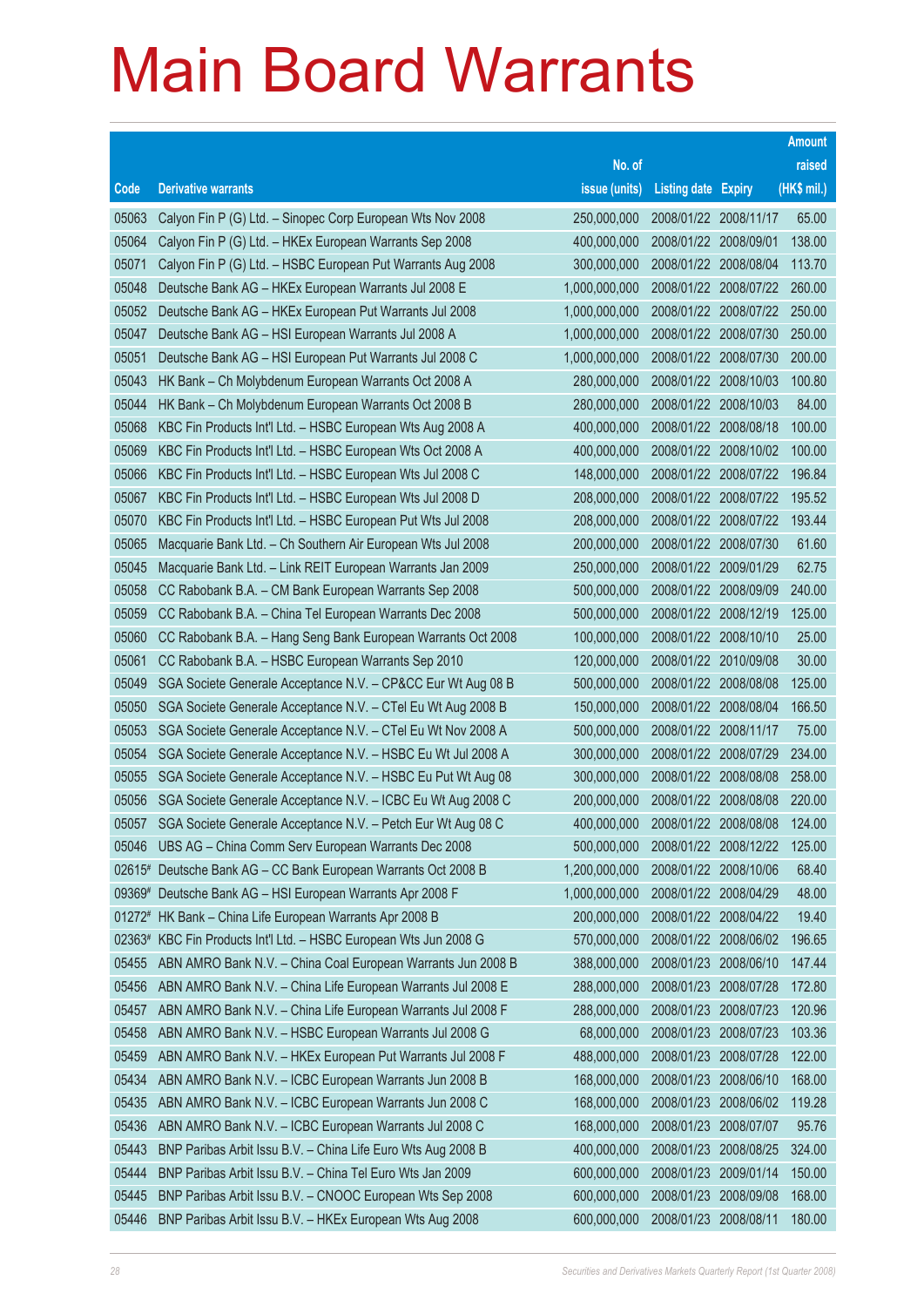|       |                                                              |               |                            |            | <b>Amount</b> |
|-------|--------------------------------------------------------------|---------------|----------------------------|------------|---------------|
|       |                                                              | No. of        |                            |            | raised        |
| Code  | <b>Derivative warrants</b>                                   | issue (units) | <b>Listing date Expiry</b> |            | (HK\$ mil.)   |
| 05447 | BNP Paribas Arbit Issu B.V. - HSBC European Put Wts Feb 2009 | 800,000,000   | 2008/01/23 2009/02/09      |            | 200.00        |
| 05087 | BNP Paribas Arbit Issu B.V. - HSBC European Wts Jul 2008 D   | 300,000,000   | 2008/01/23 2008/07/24      |            | 231.00        |
| 05089 | BNP Paribas Arbit Issu B.V. - HSBC European Wts Jun 2009     | 800,000,000   | 2008/01/23                 | 2009/06/15 | 200.00        |
| 05090 | BNP Paribas Arbit Issu B.V. - PetroChina Eur Put Wt Jul 2008 | 500,000,000   | 2008/01/23                 | 2008/07/28 | 125.00        |
| 05091 | BNP Paribas Arbit Issu B.V. - PetroChina Euro Wts Aug 2008 D | 800,000,000   | 2008/01/23                 | 2008/08/11 | 200.00        |
| 05092 | BNP Paribas Arbit Issu B.V. - PetroChina Euro Wts Oct 2008 C | 800,000,000   | 2008/01/23                 | 2008/10/20 | 200.00        |
| 05442 | BNP Paribas Arbit Issu B.V. - HSCEI Euro Put Wts Jul 2008 E  | 800,000,000   | 2008/01/23                 | 2008/07/30 | 200.00        |
| 05441 | BNP Paribas Arbit Issu B.V. - HSI Euro Put Wts Jul 2008 H    | 800,000,000   | 2008/01/23                 | 2008/07/30 | 200.00        |
| 05448 | BNP Paribas Arbit Issu B.V. - HSI European Wts Jul 2008 I    | 800,000,000   | 2008/01/23                 | 2008/07/30 | 200.00        |
| 05449 | BNP Paribas Arbit Issu B.V. - HSI European Wts Jul 2008 J    | 800,000,000   | 2008/01/23 2008/07/30      |            | 200.00        |
| 05460 | Calyon Fin P (G) Ltd. - China Coal European Wts Aug 2008     | 300,000,000   | 2008/01/23                 | 2008/08/25 | 121.50        |
| 05461 | Calyon Fin P (G) Ltd. - CC Bank European Warrants Aug 2008   | 500,000,000   | 2008/01/23 2008/08/11      |            | 75.00         |
| 05462 | Calyon Fin P (G) Ltd. - China Life European Wts Aug 2008 D   | 300,000,000   | 2008/01/23                 | 2008/08/25 | 198.90        |
| 05463 | Calyon Fin P (G) Ltd. - Foxconn European Warrants Aug 2008   | 300,000,000   | 2008/01/23 2008/08/25      |            | 76.80         |
| 05450 | Credit Suisse - Ch Comm Cons European Warrants Jul 2008      | 388,000,000   | 2008/01/23                 | 2008/07/28 | 97.00         |
| 05451 | Credit Suisse - China Tel European Warrants May 2009         | 388,000,000   | 2008/01/23                 | 2009/05/29 | 97.00         |
| 05452 | Credit Suisse - PetroChina European Warrants Nov 2008        | 388,000,000   | 2008/01/23                 | 2008/11/10 | 97.00         |
| 05453 | Credit Suisse - PetroChina European Warrants Dec 2008 B      | 388,000,000   | 2008/01/23 2008/12/23      |            | 97.00         |
| 05454 | Credit Suisse - Zijin Mining European Warrants Jul 2008      | 128,000,000   | 2008/01/23                 | 2008/07/28 | 32.00         |
| 05427 | Deutsche Bank AG - HSI European Warrants Jul 2008 B          | 1,000,000,000 | 2008/01/23                 | 2008/07/30 | 250.00        |
| 05437 | Deutsche Bank AG - HSI European Warrants Jul 2008 D          | 1,000,000,000 | 2008/01/23                 | 2008/07/30 | 250.00        |
| 05438 | Deutsche Bank AG - HSI European Warrants Jul 2008 E          | 1,000,000,000 | 2008/01/23                 | 2008/07/30 | 250.00        |
| 05439 | Deutsche Bank AG - HSI European Put Warrants Jul 2008 F      | 1,000,000,000 | 2008/01/23                 | 2008/07/30 | 250.00        |
| 05440 | Deutsche Bank AG - HSI European Put Warrants Jul 2008 G      | 1,000,000,000 | 2008/01/23                 | 2008/07/30 | 250.00        |
| 05428 | Deutsche Bank AG - HSI European Put Warrants Jun 2008 K      | 1,000,000,000 | 2008/01/23                 | 2008/06/27 | 160.00        |
| 05088 | HK Bank - Ch Ship Cont European Warrants Sep 2008 A          | 280,000,000   | 2008/01/23 2008/09/19      |            | 308.00        |
| 05414 | HK Bank - Ch Ship Cont European Warrants Sep 2008 B          | 280,000,000   | 2008/01/23 2008/09/26      |            | 238.00        |
| 05431 | KBC Fin Products Int'l Ltd. - China Life Euro Wts Jul 2008 I | 368,000,000   | 2008/01/23 2008/07/23      |            | 195.04        |
| 05430 | KBC Fin Products Int'l Ltd. - BOCL European Wts Jul 2008 D   | 268,000,000   | 2008/01/23                 | 2008/07/23 | 99.16         |
| 05432 | KBC Fin Products Int'l Ltd. - ICBC European Wts Jul 2008 G   | 328,000,000   | 2008/01/23 2008/07/23      |            | 196.80        |
| 05429 | KBC Fin Products Int'l Ltd. - Ch Mobile Euro Wts Jul 2008 C  | 708,000,000   | 2008/01/23                 | 2008/07/23 | 198.24        |
| 05433 | KBC Fin Products Int'l Ltd. - Ch Mobile Eur Put Wts Jul 08 E | 800,000,000   | 2008/01/23                 | 2008/07/23 | 200.00        |
| 05415 | Lehman Brothers Holdings Inc. - Cheung Kong Eu Wt Aug 2008 B | 200,000,000   | 2008/01/23                 | 2008/08/08 | 50.20         |
| 05416 | Lehman Brothers Holdings Inc. - Wharf Euro Wts Aug 2008 B    | 80,000,000    | 2008/01/23                 | 2008/08/08 | 39.04         |
| 05417 | Lehman Brothers Holdings Inc. - SHK Ppt Euro Wts Sep 2008 A  | 225,000,000   | 2008/01/23                 | 2008/09/30 | 57.38         |
| 05418 | Lehman Brothers Holdings Inc. - Ch Comm Cons Eur Wt Aug 08 A | 150,000,000   | 2008/01/23                 | 2008/08/08 | 37.65         |
| 05419 | Lehman Brothers Holdings Inc. - China COSCO Eur Wts Aug 2008 | 125,000,000   | 2008/01/23                 | 2008/08/08 | 54.88         |
| 05420 | Lehman Brothers Holdings Inc. - Ch Mobile Eur Wts Aug 2008 A | 50,000,000    | 2008/01/23                 | 2008/08/08 | 73.60         |
| 05421 | Lehman Brothers Holdings Inc. - Ch Mobile Eur Wts Aug 2008 B | 50,000,000    | 2008/01/23                 | 2008/08/08 | 54.10         |
| 05422 | Lehman Brothers Holdings Inc. - China Life Eur Wt Aug 2008 A | 175,000,000   | 2008/01/23                 | 2008/08/08 | 83.65         |
| 05423 | Lehman Brothers Holdings Inc. - China Life Eur Wt Aug 2008 B | 175,000,000   | 2008/01/23                 | 2008/08/08 | 45.33         |
| 05424 | Lehman Brothers Holdings Inc. - PICC European Wts Aug 2008 A | 200,000,000   | 2008/01/23                 | 2008/08/08 | 50.60         |
| 05425 | Lehman Brothers Holdings Inc. - Ping An Euro Wts Aug 2008 A  | 50,000,000    | 2008/01/23                 | 2008/08/08 | 50.45         |
| 05426 | Lehman Brothers Holdings Inc. - Ping An Euro Wts Aug 2008 B  | 50,000,000    | 2008/01/23                 | 2008/08/08 | 46.90         |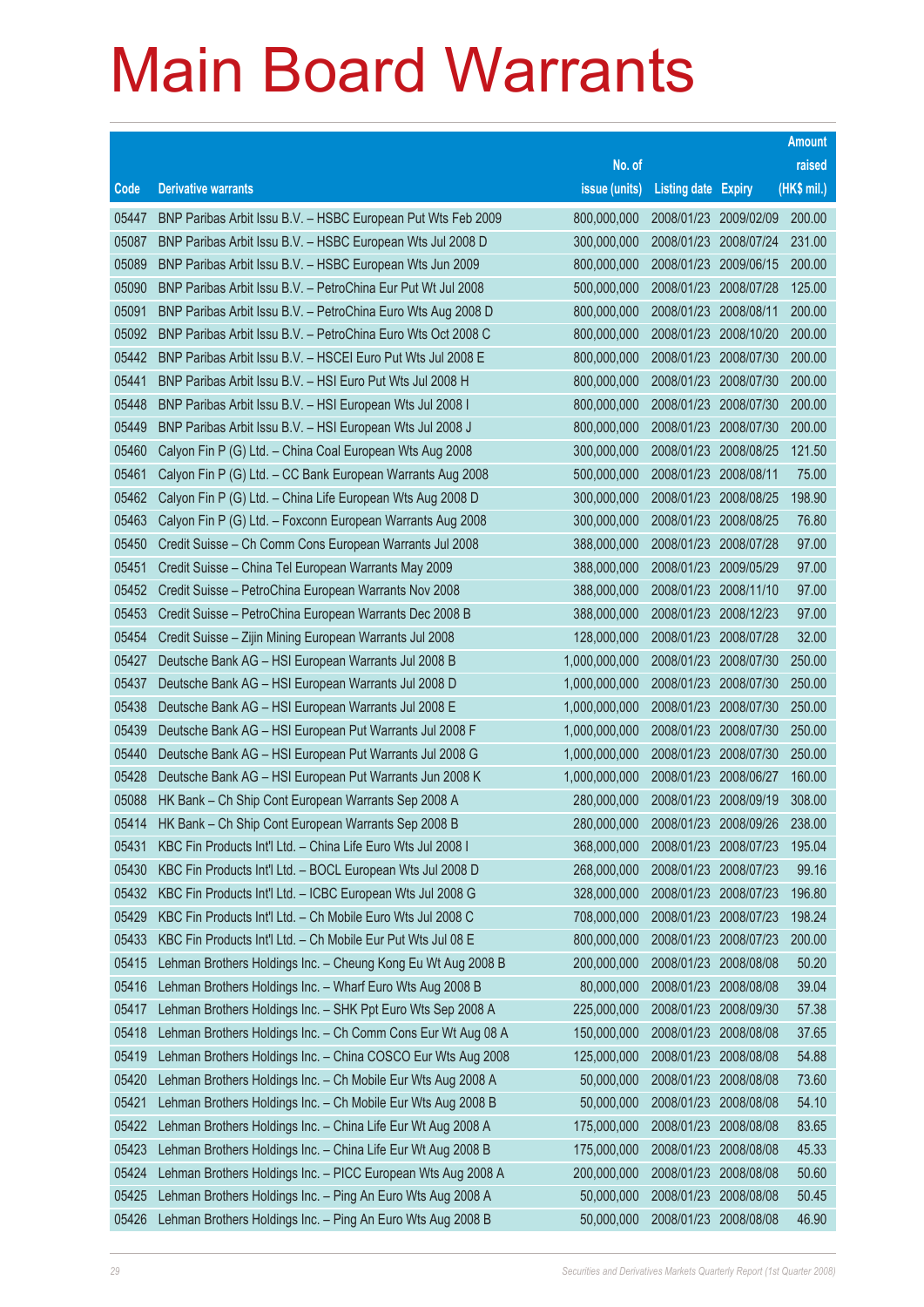|                |                                                                                                                              |                            |                                     |            | <b>Amount</b>   |
|----------------|------------------------------------------------------------------------------------------------------------------------------|----------------------------|-------------------------------------|------------|-----------------|
|                |                                                                                                                              | No. of                     |                                     |            | raised          |
| Code           | <b>Derivative warrants</b>                                                                                                   | issue (units)              | <b>Listing date Expiry</b>          |            | (HK\$ mil.)     |
| 05074          | Macquarie Bank Ltd. - HSBC European Warrants Aug 2009 A                                                                      | 388,000,000                | 2008/01/23                          | 2009/08/28 | 97.78           |
| 05075          | Macquarie Bank Ltd. - ICBC European Warrants Jul 2008 C                                                                      | 388,000,000                | 2008/01/23 2008/07/30               |            | 187.02          |
| 05076          | Macquarie Bank Ltd. - BOCL European Put Warrants Jul 2008 F                                                                  | 388,000,000                | 2008/01/23                          | 2008/07/30 | 97.78           |
| 05077          | Macquarie Bank Ltd. - HSBC European Put Warrants Aug 2009 B                                                                  | 388,000,000                | 2008/01/23 2009/08/28               |            | 97.00           |
| 05078          | Macquarie Bank Ltd. - ICBC European Put Warrants Jul 2008 D                                                                  | 388,000,000                | 2008/01/23                          | 2008/07/30 | 159.86          |
| 05081          | Macquarie Bank Ltd. - HSCEI European Warrants Jul 2008 A                                                                     | 388,000,000                | 2008/01/23 2008/07/30               |            | 97.00           |
| 05082          | Macquarie Bank Ltd. - HSCEI European Warrants Jul 2008 B                                                                     | 388,000,000                | 2008/01/23                          | 2008/07/30 | 97.00           |
| 05085          | Macquarie Bank Ltd. - HSCEI European Put Warrants Jul 2008 C                                                                 | 388,000,000                | 2008/01/23 2008/07/30               |            | 97.39           |
| 05086          | Macquarie Bank Ltd. - HSCEI European Put Warrants Jul 2008 D                                                                 | 388,000,000                | 2008/01/23                          | 2008/07/30 | 97.00           |
| 05079          | Macquarie Bank Ltd. - HSI European Warrants Jul 2008 A                                                                       | 688,000,000                | 2008/01/23 2008/07/30               |            | 172.69          |
| 05080          | Macquarie Bank Ltd. - HSI European Warrants Jul 2008 B                                                                       | 688,000,000                | 2008/01/23                          | 2008/07/30 | 172.69          |
| 05083          | Macquarie Bank Ltd. - HSI European Put Warrants Jul 2008 C                                                                   | 688,000,000                | 2008/01/23 2008/07/30               |            | 172.00          |
| 05084          | Macquarie Bank Ltd. - HSI European Put Warrants Jul 2008 D                                                                   | 688,000,000                | 2008/01/23                          | 2008/07/30 | 172.00          |
| 05405          | SGA Societe Generale Acceptance N.V. - BOCL Eu Wt Sep 2008 B                                                                 | 150,000,000                | 2008/01/23 2008/09/01               |            | 93.00           |
| 05406          | SGA Societe Generale Acceptance N.V. - BOCom Eur Wt Aug 08 C                                                                 | 500,000,000                | 2008/01/23                          | 2008/08/14 | 90.00           |
| 05407          | SGA Societe Generale Acceptance N.V. - CCB Eur Wt Aug 2008 A                                                                 | 150,000,000                | 2008/01/23 2008/08/04               |            | 150.00          |
| 05408          | SGA Societe Generale Acceptance N.V. - CCB Eur Wt Aug 2008 B                                                                 | 150,000,000                | 2008/01/23                          | 2008/08/25 | 111.00          |
| 05409          | SGA Societe Generale Acceptance N.V. - CLife Eur Wt Sep 08 C                                                                 | 300,000,000                | 2008/01/23 2008/09/01               |            | 225.00          |
| 05410          | SGA Societe Generale Acceptance N.V. - CMob Eu Wt Jun 2008 D                                                                 | 800,000,000                | 2008/01/23                          | 2008/06/30 | 196.00          |
| 05411          | SGA Societe Generale Acceptance N.V. - CTel Eu Wt Nov 2008 B                                                                 | 500,000,000                | 2008/01/23 2008/11/17               |            | 80.00           |
| 05412          | SGA Societe Generale Acceptance N.V. - HSBC Eu Wt Oct 2008 A                                                                 | 300,000,000                | 2008/01/23                          | 2008/10/24 | 480.00          |
| 05413          | SGA Societe Generale Acceptance N.V. - HWL Eur Wt Oct 2008 A                                                                 | 200,000,000                | 2008/01/23 2008/10/10               |            | 268.00<br>51.00 |
| 05093<br>05094 | SGA Societe Generale Acceptance N.V. - HSCEI Eur Wt Jul 08 C<br>SGA Societe Generale Acceptance N.V. - HSCEI Eur Wt Jul 08 D | 200,000,000<br>200,000,000 | 2008/01/23<br>2008/01/23 2008/07/30 | 2008/07/30 | 50.00           |
| 05095          | SGA Societe Generale Acceptance N.V. - HSCEI Eur Wt Jul 08 E                                                                 | 200,000,000                | 2008/01/23                          | 2008/07/30 | 50.00           |
| 05096          | SGA Societe Generale Acceptance N.V. - HSCEI Eu Put Wt Jul08F                                                                | 200,000,000                | 2008/01/23 2008/07/30               |            | 50.00           |
| 05097          | SGA Societe Generale Acceptance N.V. - HSI Eur Wt Jul 2008 A                                                                 | 500,000,000                | 2008/01/23 2008/07/30               |            | 125.00          |
| 05098          | SGA Societe Generale Acceptance N.V. - HSI Eur Wt Jul 2008 B                                                                 | 500,000,000                | 2008/01/23 2008/07/30               |            | 125.00          |
| 05099          | SGA Societe Generale Acceptance N.V. - HSI Eur Wt Jul 2008 C                                                                 | 500,000,000                | 2008/01/23                          | 2008/07/30 | 125.00          |
| 05400          | SGA Societe Generale Acceptance N.V. - HSI Eur Wt Jul 2008 D                                                                 | 500,000,000                | 2008/01/23 2008/07/30               |            | 125.00          |
| 05401          | SGA Societe Generale Acceptance N.V. - HSI Eu Put Wt Jun 081                                                                 | 500,000,000                | 2008/01/23 2008/06/27               |            | 75.00           |
| 05402          | SGA Societe Generale Acceptance N.V. - HSI Eu Put Wt Jul 08E                                                                 | 500,000,000                | 2008/01/23 2008/07/30               |            | 112.50          |
| 05403          | SGA Societe Generale Acceptance N.V. - HSI Eu Put Wt Jul 08F                                                                 | 500,000,000                | 2008/01/23                          | 2008/07/30 | 125.00          |
| 05404          | SGA Societe Generale Acceptance N.V. - HSI Eu Put Wt Jul 08G                                                                 | 500,000,000                | 2008/01/23                          | 2008/07/30 | 125.00          |
|                | 03893# BNP Paribas Arbit Issu B.V. - HSI European Wts Jun 2008 A                                                             | 600,000,000                | 2008/01/23                          | 2008/06/27 | 55.80           |
| 09176#         | BNP Paribas Arbit Issu B.V. - HSI European Wts Jul 2008 F                                                                    | 400,000,000                | 2008/01/23 2008/07/30               |            | 38.80           |
| 07488#         | Deutsche Bank AG - CITIC Bank European Warrants Aug 2008                                                                     | 1,000,000,000              | 2008/01/23                          | 2008/08/28 | 37.00           |
|                | 07838# Deutsche Bank AG - HKEx European Warrants May 2008 C                                                                  | 1,000,000,000              | 2008/01/23                          | 2008/05/26 | 34.00           |
| 05472          | ABN AMRO Bank N.V. - BOCL European Warrants Jul 2008 B                                                                       | 288,000,000                | 2008/01/24                          | 2008/07/28 | 120.96          |
| 05464          | BOCI Asia Ltd. - CC Bank European Warrants Aug 2008                                                                          | 300,000,000                | 2008/01/24                          | 2008/08/20 | 240.00          |
| 05465          | BOCI Asia Ltd. - China Mobile European Warrants Aug 2008                                                                     | 400,000,000                | 2008/01/24                          | 2008/08/18 | 100.00          |
| 05466          | BOCI Asia Ltd. - SHK Ppt European Warrants Aug 2008                                                                          | 400,000,000                | 2008/01/24                          | 2008/08/06 | 100.00          |
| 05467          | BOCI Asia Ltd. - Tracker Fund European Put Warrants Jul 2008                                                                 | 300,000,000                | 2008/01/24                          | 2008/07/28 | 102.00          |
| 07032          | Calyon Fin P (G) Ltd. - PetroChina European Wts Aug 2008 B                                                                   | 300,000,000                | 2008/01/24                          | 2008/08/11 | 78.00           |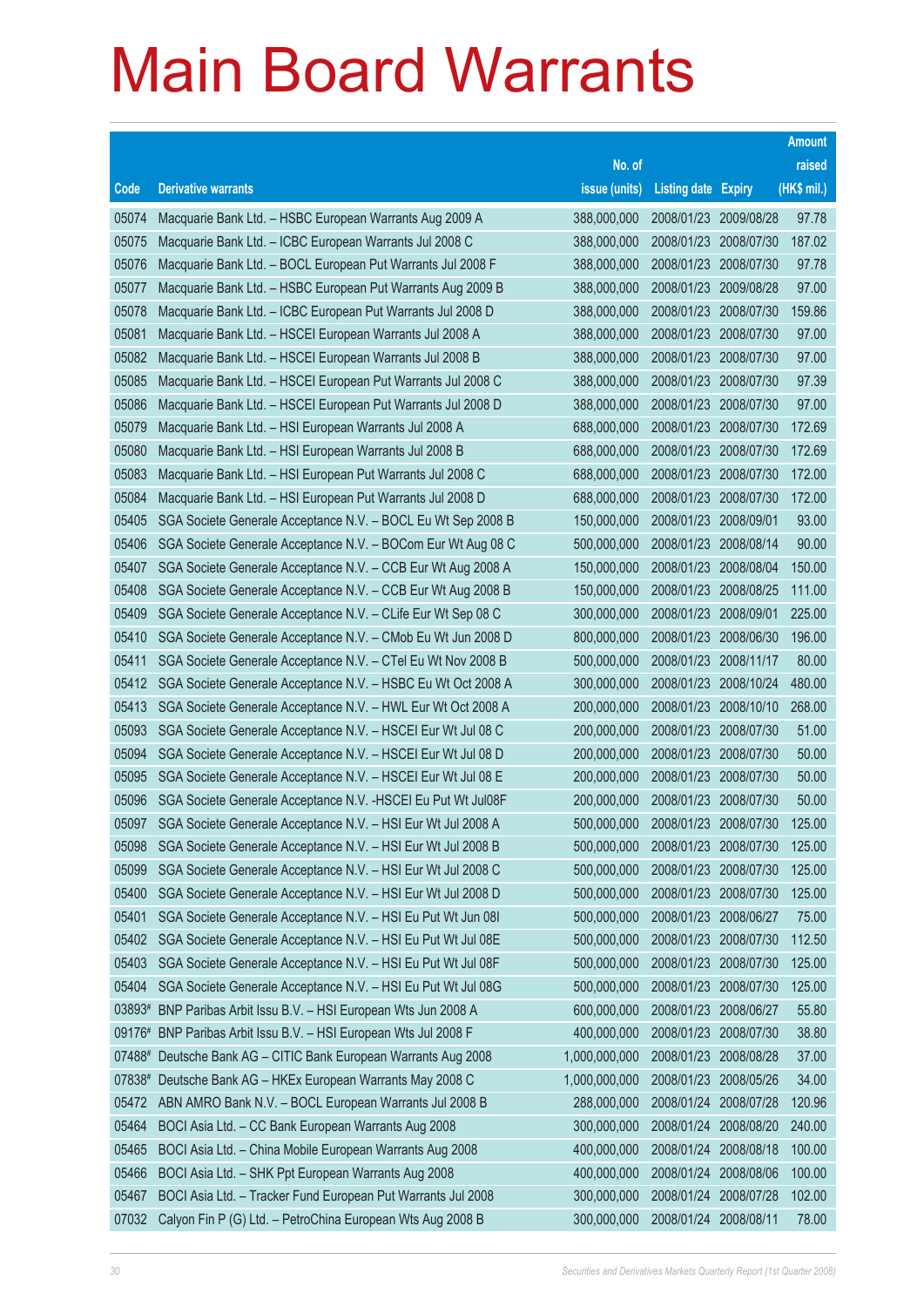|        |                                                               |               |                            |            | <b>Amount</b> |
|--------|---------------------------------------------------------------|---------------|----------------------------|------------|---------------|
|        |                                                               | No. of        |                            |            | raised        |
| Code   | <b>Derivative warrants</b>                                    | issue (units) | <b>Listing date Expiry</b> |            | (HK\$ mil.)   |
| 07033  | Calyon Fin P (G) Ltd. - PetroChina European Wts Sep 2008      | 300,000,000   | 2008/01/24                 | 2008/09/11 | 78.90         |
| 07034  | Calyon Fin P (G) Ltd. - PetroChina European Wts Oct 2008 A    | 300,000,000   | 2008/01/24                 | 2008/10/13 | 78.30         |
| 05496  | Deutsche Bank AG - China Life European Warrants Jun 2008 E    | 800,000,000   | 2008/01/24                 | 2008/06/10 | 376.00        |
| 05497  | Deutsche Bank AG - China Life European Warrants Jul 2008 D    | 800,000,000   | 2008/01/24                 | 2008/07/08 | 496.00        |
| 05498  | Deutsche Bank AG - HSBC European Warrants Jun 2008 E          | 800,000,000   | 2008/01/24                 | 2008/06/02 | 272.00        |
| 05499  | Deutsche Bank AG - HSBC European Warrants Jul 2008 B          | 600,000,000   | 2008/01/24                 | 2008/07/28 | 492.00        |
| 07031  | Deutsche Bank AG - HSBC European Warrants Oct 2008 B          | 600,000,000   | 2008/01/24                 | 2008/10/28 | 726.00        |
| 05495  | Deutsche Bank AG - HSI European Put Warrants Aug 2008 A       | 1,000,000,000 | 2008/01/24                 | 2008/08/28 | 250.00        |
| 05493  | Deutsche Bank AG - HSI European Warrants Jul 2008 H           | 1,000,000,000 | 2008/01/24                 | 2008/07/30 | 250.00        |
| 05494  | Deutsche Bank AG - HSI European Warrants Jul 2008 I           | 1,000,000,000 | 2008/01/24                 | 2008/07/30 | 250.00        |
| 07039  | Goldman Sachs SP (Asia) - BOCL European Warrants Sep 2008     | 100,000,000   | 2008/01/24                 | 2008/09/08 | 52.00         |
| 07040  | Goldman Sachs SP (Asia) - CC Bank European Warrants Sep 2008  | 100,000,000   | 2008/01/24                 | 2008/09/08 | 125.00        |
| 07041  | Goldman Sachs SP (Asia) - HSBC European Warrants Sep 2008     | 100,000,000   | 2008/01/24                 | 2008/09/22 | 172.00        |
| 07042  | Goldman Sachs SP (Asia) - PetroChina European Wts Sep 2008    | 200,000,000   | 2008/01/24                 | 2008/09/08 | 50.00         |
| 05473  | HK Bank - BOC HK European Warrants Sep 2008 B                 | 280,000,000   | 2008/01/24                 | 2008/09/19 | 70.00         |
| 05474  | HK Bank - Mengniu European Warrants Sep 2008 B                | 280,000,000   | 2008/01/24                 | 2008/09/19 | 95.20         |
| 05475  | HK Bank - Sinopec Corp European Warrants Sep 2008             | 280,000,000   | 2008/01/24                 | 2008/09/19 | 350.00        |
| 05476  | HK Bank - Datang Power European Warrants Sep 2008             | 280,000,000   | 2008/01/24                 | 2008/09/19 | 280.00        |
| 05477  | HK Bank - Esprit European Warrants Sep 2008                   | 280,000,000   | 2008/01/24                 | 2008/09/19 | 389.20        |
| 05478  | HK Bank - Foxconn European Warrants Sep 2008 B                | 280,000,000   | 2008/01/24                 | 2008/09/19 | 70.00         |
| 05479  | HK Bank - Huaneng Power European Warrants Sep 2008 B          | 280,000,000   | 2008/01/24                 | 2008/09/19 | 310.80        |
| 05480  | HK Bank - PetroChina European Warrants Sep 2008 B             | 280,000,000   | 2008/01/24                 | 2008/09/19 | 411.60        |
| 05481  | HK Bank - Sh Petrochem European Warrants Sep 2008             | 280,000,000   | 2008/01/24                 | 2008/09/19 | 173.60        |
| 07037  | KBC Fin Products Int'l Ltd. - Hutchison Euro Wts Jul 2008 B   | 198,000,000   | 2008/01/24                 | 2008/07/24 | 97.02         |
| 07036  | KBC Fin Products Int'l Ltd. - Hutchison Euro Wts Jul 2008 A   | 148,000,000   | 2008/01/24                 | 2008/07/24 | 97.68         |
| 07038  | KBC Fin Products Int'l Ltd. - PetroChina Euro Wts Jul 2008 F  | 800,000,000   | 2008/01/24 2008/07/24      |            | 200.00        |
| 05468  | Macquarie Bank Ltd. - China Life European Wts Jul 2008 D      | 388,000,000   | 2008/01/24 2008/07/30      |            | 139.29        |
| 05471  | Macquarie Bank Ltd. - R&F Ppt European Warrants Jul 2008      | 100,000,000   | 2008/01/24 2008/07/28      |            | 42.40         |
| 05482  | Macquarie Bank Ltd. - China COSCO European Warrants Jul 2008  | 288,000,000   | 2008/01/24                 | 2008/07/30 | 72.58         |
| 05469  | Macquarie Bank Ltd. - China Mobile European Put Wts Oct 2008  | 388,000,000   | 2008/01/24                 | 2008/10/30 | 98.16         |
| 05470  | Macquarie Bank Ltd. - China Life European Put Wts Jul 2008 E  | 388,000,000   | 2008/01/24                 | 2008/07/30 | 121.44        |
| 07035  | Standard Bank PLC - HSBC European Warrants Jul 2008           | 300,000,000   | 2008/01/24                 | 2008/07/28 | 273.00        |
| 05483  | SGA Societe Generale Acceptance N.V. - HSCEI Eur Wt Jul 08 G  | 200,000,000   | 2008/01/24                 | 2008/07/30 | 50.00         |
| 05488  | SGA Societe Generale Acceptance N.V. - HSCEI Eu Put Wt Jul08H | 200,000,000   | 2008/01/24                 | 2008/07/30 | 51.00         |
| 05484  | SGA Societe Generale Acceptance N.V. - HSI Eur Wt Jul 2008 H  | 500,000,000   | 2008/01/24                 | 2008/07/30 | 125.00        |
| 05485  | SGA Societe Generale Acceptance N.V. - HSI Eur Wt Jul 2008 I  | 500,000,000   | 2008/01/24                 | 2008/07/30 | 125.00        |
| 05486  | SGA Societe Generale Acceptance N.V. - HSI Eur Wt Jul 2008 J  | 500,000,000   | 2008/01/24                 | 2008/07/30 | 125.00        |
| 05487  | SGA Societe Generale Acceptance N.V. - HSI Eur Wt Jul 2008 K  | 500,000,000   | 2008/01/24                 | 2008/07/30 | 125.00        |
| 05489  | SGA Societe Generale Acceptance N.V. - HSI Eu Put Wt Jul 08L  | 500,000,000   | 2008/01/24                 | 2008/07/30 | 125.00        |
| 05490  | SGA Societe Generale Acceptance N.V. - HSI Eu Put Wt Jul 08M  | 500,000,000   | 2008/01/24                 | 2008/07/30 | 125.00        |
| 05491  | SGA Societe Generale Acceptance N.V. - HSI Eu Put Wt Jul 08N  | 500,000,000   | 2008/01/24                 | 2008/07/30 | 125.00        |
| 05492  | SGA Societe Generale Acceptance N.V. - HSI Eu Put Wt Jul 08O  | 500,000,000   | 2008/01/24                 | 2008/07/30 | 125.00        |
| 09545# | ABN AMRO Bank N.V. - China Life European Warrants Jul 2008 C  | 272,000,000   | 2008/01/24                 | 2008/07/21 | 134.64        |
| 02207# | ABN AMRO Bank N.V. - China Tel European Warrants Nov 2008 A   | 1,200,000,000 | 2008/01/24 2008/11/11      |            | 183.60        |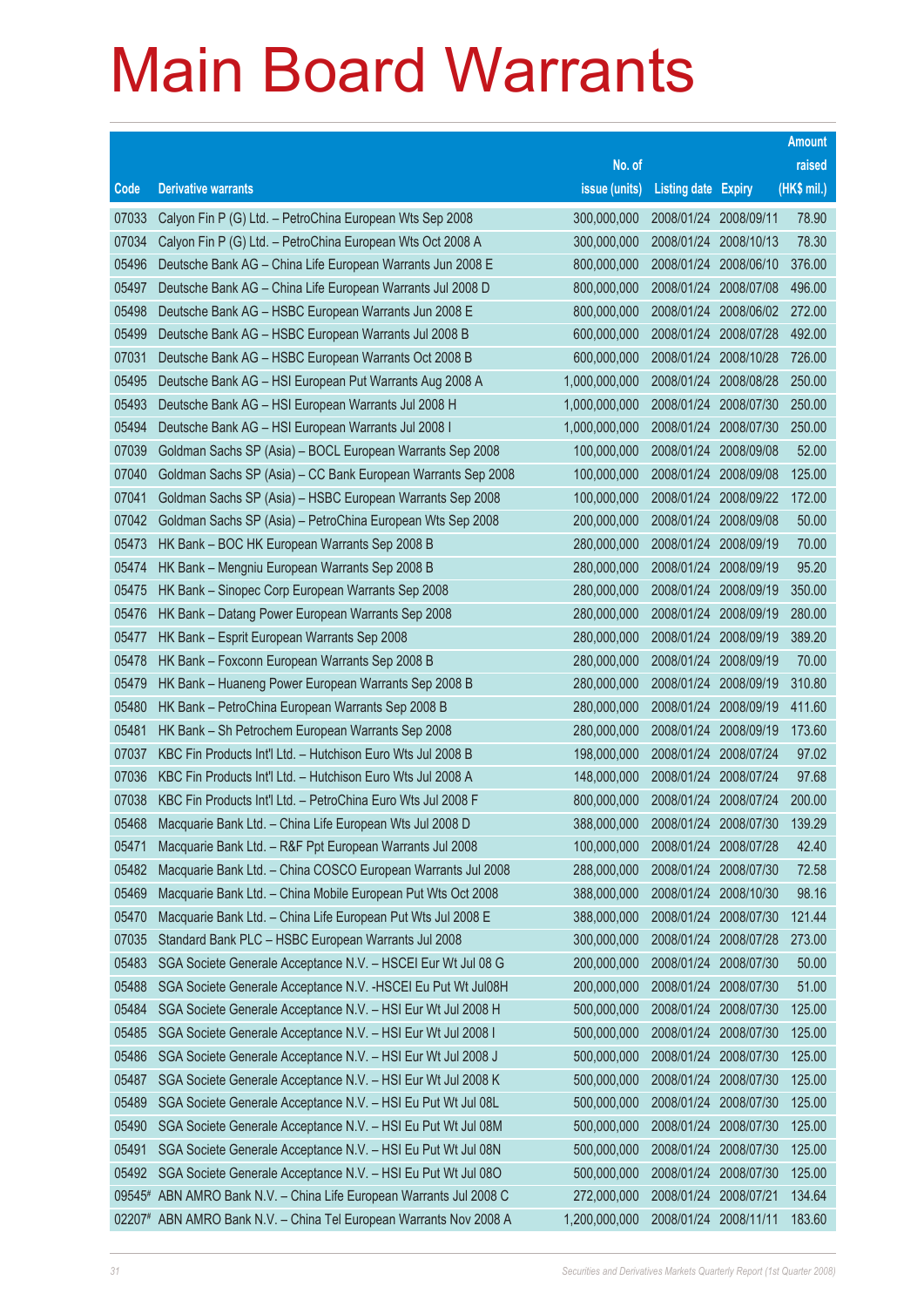|        |                                                                    |               |                            |            | <b>Amount</b> |
|--------|--------------------------------------------------------------------|---------------|----------------------------|------------|---------------|
|        |                                                                    | No. of        |                            |            | raised        |
| Code   | <b>Derivative warrants</b>                                         | issue (units) | <b>Listing date Expiry</b> |            | (HK\$ mil.)   |
|        | 04541# KBC Fin Products Int'l Ltd. - Ch Mobile Euro Wts Jun 2008 C | 600,000,000   | 2008/01/24 2008/06/02      |            | 92.40         |
| 07067  | Deutsche Bank AG - Cheung Kong European Warrants Jul 2008 B        | 800,000,000   | 2008/01/25                 | 2008/07/28 | 200.00        |
| 07068  | Deutsche Bank AG - Sinopec Corp European Warrants Aug 2008 B       | 1,000,000,000 | 2008/01/25                 | 2008/08/11 | 150.00        |
| 07069  | Deutsche Bank AG - Hutchison European Warrants Jul 2008 B          | 600,000,000   | 2008/01/25                 | 2008/07/28 | 798.00        |
| 07066  | Deutsche Bank AG - Nikkei 225 Index European Wts Sep 2008 E        | 600,000,000   | 2008/01/25                 | 2008/09/12 | 150.00        |
| 07070  | Deutsche Bank AG - Nikkei 225 Index Euro Put Wts Sep 2008 F        | 600,000,000   | 2008/01/25                 | 2008/09/12 | 156.00        |
| 07043  | HK Bank - China COSCO European Warrants Sep 2008 A                 | 280,000,000   | 2008/01/25                 | 2008/09/26 | 109.20        |
| 07044  | HK Bank - China COSCO European Warrants Sep 2008 B                 | 280,000,000   | 2008/01/25                 | 2008/09/26 | 86.80         |
| 07061  | KBC Fin Products Int'l Ltd. - BOCL European Wts Aug 2008           | 628,000,000   | 2008/01/25                 | 2008/08/04 | 194.68        |
| 07064  | KBC Fin Products Int'l Ltd. - China Life Euro Wts Aug 2008 C       | 900,000,000   | 2008/01/25                 | 2008/08/01 | 288.00        |
| 07062  | KBC Fin Products Int'l Ltd. - Ch Mobile Euro Wts Aug 2008 D        | 800,000,000   | 2008/01/25                 | 2008/08/05 | 200.00        |
| 07063  | KBC Fin Products Int'l Ltd. - Sinopec European Wts Oct 2008        | 800,000,000   | 2008/01/25                 | 2008/10/03 | 200.00        |
| 07065  | KBC Fin Products Int'l Ltd. - HS Bank European Wts Sep 2008        | 400,000,000   | 2008/01/25                 | 2008/09/01 | 100.00        |
| 07047  | Macquarie Bank Ltd. - CHALCO European Warrants Jul 2008 A          | 388,000,000   | 2008/01/25                 | 2008/07/30 | 97.78         |
| 07048  | Macquarie Bank Ltd. - China Coal European Wts Jul 2008 B           | 400,000,000   | 2008/01/25                 | 2008/07/30 | 226.40        |
| 07050  | Macquarie Bank Ltd. - CITIC Bank European Wts Jul 2008 A           | 200,000,000   | 2008/01/25                 | 2008/07/30 | 141.20        |
| 07051  | Macquarie Bank Ltd. - Huaneng Power European Wts Jul 2009          | 150,000,000   | 2008/01/25                 | 2009/07/30 | 37.50         |
| 07045  | Macquarie Bank Ltd. - HSCEI European Warrants Sep 2008 A           | 388,000,000   | 2008/01/25                 | 2008/09/29 | 103.60        |
| 07049  | Macquarie Bank Ltd. - HSCEI European Put Warrants Sep 2008 B       | 388,000,000   | 2008/01/25                 | 2008/09/29 | 97.39         |
| 07046  | Macquarie Bank Ltd. - HSI European Put Warrants Sep 2008 A         | 688,000,000   | 2008/01/25                 | 2008/09/29 | 174.06        |
| 07059  | Standard Bank PLC - Datang European Warrants Jul 2009              | 300,000,000   | 2008/01/25                 | 2009/07/13 | 75.60         |
| 07060  | Standard Bank PLC - ICBC European Warrants Sep 2008                | 300,000,000   | 2008/01/25                 | 2008/09/01 | 210.00        |
| 07058  | SGA Societe Generale Acceptance N.V. - HSBC Eur Wts Aug 2008       | 300,000,000   | 2008/01/25                 | 2008/08/25 | 270.00        |
| 07052  | UBS AG - BankComm European Warrants Aug 2008 C                     | 500,000,000   | 2008/01/25                 | 2008/08/28 | 125.00        |
| 07053  | UBS AG - CC Bank European Warrants Jul 2008                        | 500,000,000   | 2008/01/25                 | 2008/07/28 | 350.00        |
| 07054  | UBS AG - China Life European Warrants Aug 2008 D                   | 500,000,000   | 2008/01/25                 | 2008/08/28 | 250.00        |
| 07055  | UBS AG - Hutchison European Warrants Jan 2009                      | 500,000,000   | 2008/01/25                 | 2009/01/12 | 125.00        |
| 07056  | UBS AG - PetroChina European Warrants Jul 2008 C                   | 500,000,000   | 2008/01/25                 | 2008/07/28 | 125.00        |
| 07057  | UBS AG - Ping An European Warrants Dec 2008 C                      | 500,000,000   | 2008/01/25                 | 2008/12/22 | 125.00        |
|        | 04481# ABN AMRO Bank N.V. - China Mobile European Wts Jun 2008 B   | 700,000,000   | 2008/01/25                 | 2008/06/30 | 110.60        |
|        | 03841# Deutsche Bank AG - HSI European Warrants May 2008 H         | 1,200,000,000 | 2008/01/25                 | 2008/05/29 | 63.60         |
|        | 06521# HK Bank - CHALCO European Warrants Apr 2008 B               | 200,000,000   | 2008/01/25                 | 2008/04/16 | 13.20         |
|        | 01583# HK Bank - CHALCO European Warrants Jun 2008                 | 500,000,000   | 2008/01/25                 | 2008/06/16 | 11.00         |
|        | 02048# HK Bank - China COSCO European Warrants Jul 2008 A          | 280,000,000   | 2008/01/25                 | 2008/07/04 | 11.20         |
|        | 03659# HK Bank - Esprit European Warrants Jun 2008                 | 500,000,000   | 2008/01/25                 | 2008/06/20 | 28.00         |
| 06738# | HK Bank - Shimao Ppt European Warrants Mar 2008                    | 400,000,000   | 2008/01/25                 | 2008/03/31 | 12.40         |
| 07096  | ABN AMRO Bank N.V. - BOCL European Warrants Jul 2008 C             | 288,000,000   | 2008/01/28                 | 2008/07/28 | 152.64        |
| 07097  | ABN AMRO Bank N.V. - China Mobile European Wts Jul 2008 E          | 708,000,000   | 2008/01/28                 | 2008/07/28 | 184.08        |
| 07098  | ABN AMRO Bank N.V. - CNOOC European Warrants Jul 2008 D            | 788,000,000   | 2008/01/28                 | 2008/07/28 | 197.00        |
| 07099  | ABN AMRO Bank N.V. - China Coal European Warrants Jul 2008         | 388,000,000   | 2008/01/28                 | 2008/07/28 | 186.24        |
| 07300  | ABN AMRO Bank N.V. - China Mobile Euro Put Wts Jun 2008 M          | 708,000,000   | 2008/01/28                 | 2008/06/16 | 106.20        |
| 07077  | ABN AMRO Bank N.V. - HSBC European Warrants Jul 2008 H             | 688,000,000   | 2008/01/28                 | 2008/07/31 | 172.00        |
| 07078  | ABN AMRO Bank N.V. - HSBC European Warrants Sep 2008 B             | 688,000,000   | 2008/01/28                 | 2008/09/30 | 172.00        |
| 07093  | Barclays Bank plc - China Life European Warrants Oct 2009          | 80,000,000    | 2008/01/28                 | 2009/10/28 | 43.76         |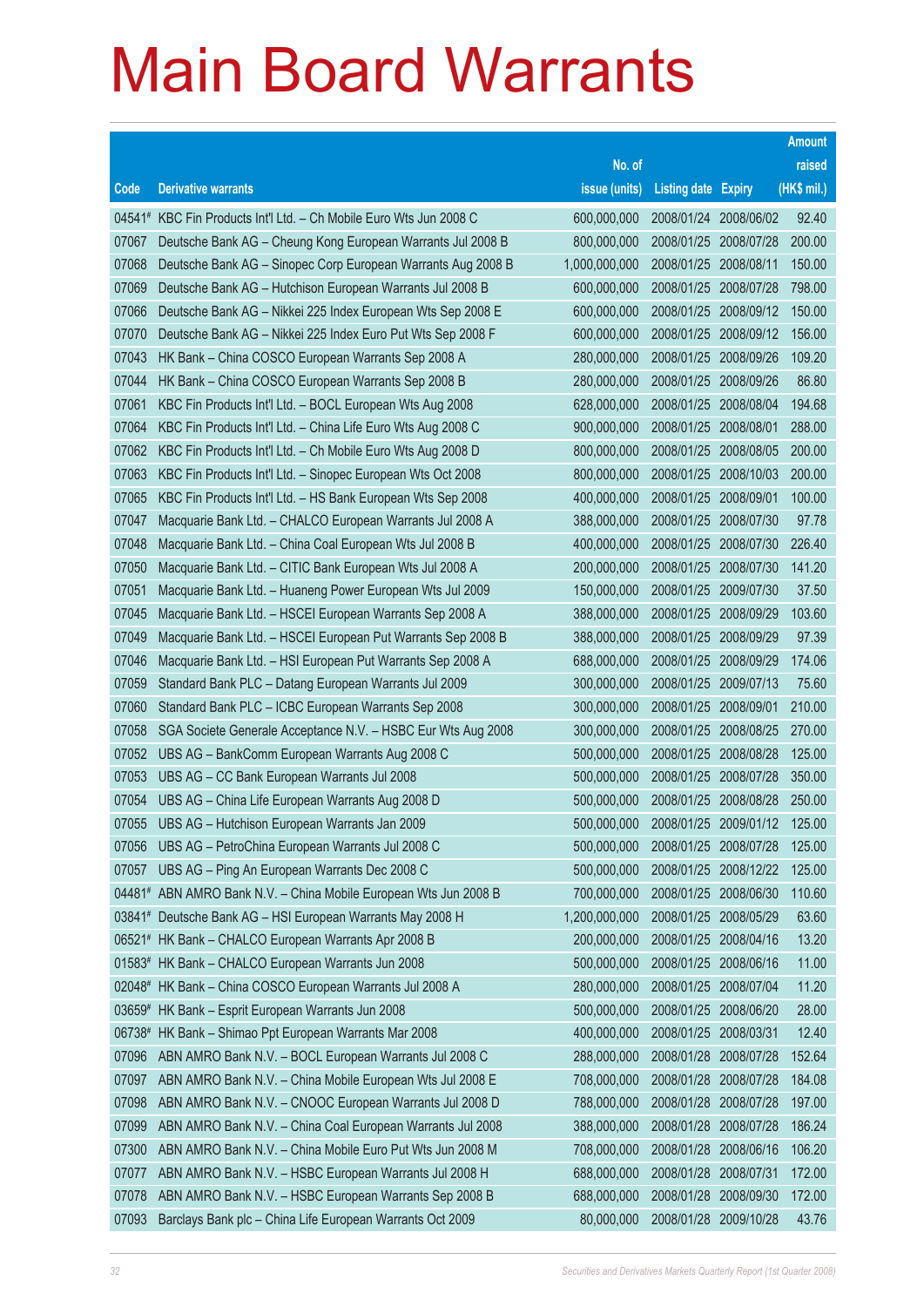|       |                                                                     |               |                            |            | <b>Amount</b> |
|-------|---------------------------------------------------------------------|---------------|----------------------------|------------|---------------|
|       |                                                                     | No. of        |                            |            | raised        |
| Code  | <b>Derivative warrants</b>                                          | issue (units) | <b>Listing date Expiry</b> |            | (HK\$ mil.)   |
| 07094 | Deutsche Bank AG - China Mobile European Warrants Aug 2008          | 1,000,000,000 | 2008/01/28 2008/08/11      |            | 250.00        |
| 07095 | Deutsche Bank AG - China Mobile European Put Wts Aug 2008           | 1,000,000,000 | 2008/01/28                 | 2008/08/25 | 190.00        |
| 07308 | Deutsche Bank AG - BOCL European Warrants Aug 2008                  | 800,000,000   | 2008/01/28                 | 2008/08/11 | 384.00        |
| 07309 | Deutsche Bank AG - CC Bank European Warrants Aug 2008               | 600,000,000   | 2008/01/28                 | 2008/08/11 | 660.00        |
| 07310 | Deutsche Bank AG - Sinopec Corp European Warrants Oct 2008          | 1,000,000,000 | 2008/01/28 2008/10/08      |            | 174.00        |
| 07311 | Deutsche Bank AG - ICBC European Warrants Jul 2008 B                | 600,000,000   | 2008/01/28                 | 2008/07/28 | 660.00        |
| 07312 | Deutsche Bank AG - ICBC European Warrants Aug 2008 C                | 600,000,000   | 2008/01/28                 | 2008/08/11 | 552.00        |
| 07081 | HK Bank - CHALCO European Warrants Sep 2008 C                       | 280,000,000   | 2008/01/28                 | 2008/09/26 | 70.00         |
| 07082 | HK Bank - Shimao Ppt European Warrants Sep 2008                     | 280,000,000   | 2008/01/28 2008/09/26      |            | 70.00         |
| 07087 | KBC Fin Products Int'l Ltd. - HSI European Wts Jul 2008 E           | 400,000,000   | 2008/01/28                 | 2008/07/30 | 100.00        |
| 07086 | KBC Fin Products Int'l Ltd. - HSI European Wts Jul 2008 D           | 400,000,000   | 2008/01/28                 | 2008/07/30 | 100.00        |
| 07085 | KBC Fin Products Int'l Ltd. - HSI European Wts Jul 2008 C           | 400,000,000   | 2008/01/28                 | 2008/07/30 | 100.00        |
| 07084 | KBC Fin Products Int'l Ltd. - HSI European Wts Jul 2008 B           | 400,000,000   | 2008/01/28 2008/07/30      |            | 100.00        |
| 07083 | KBC Fin Products Int'l Ltd. - HSI European Wts Jul 2008 A           | 400,000,000   | 2008/01/28                 | 2008/07/30 | 100.00        |
| 07092 | KBC Fin Products Int'l Ltd. - HSI Euro Put Wts Jul 2008 J           | 400,000,000   | 2008/01/28                 | 2008/07/30 | 100.00        |
| 07091 | KBC Fin Products Int'l Ltd. - HSI Euro Put Wts Jul 2008 I           | 400,000,000   | 2008/01/28                 | 2008/07/30 | 100.00        |
| 07090 | KBC Fin Products Int'l Ltd. - HSI Euro Put Wts Jul 2008 H           | 400,000,000   | 2008/01/28 2008/07/30      |            | 100.00        |
| 07089 | KBC Fin Products Int'l Ltd. - HSI Euro Put Wts Jul 2008 G           | 400,000,000   | 2008/01/28                 | 2008/07/30 | 100.00        |
| 07088 | KBC Fin Products Int'l Ltd. - HSI Euro Put Wts Jul 2008 F           | 400,000,000   | 2008/01/28                 | 2008/07/30 | 100.00        |
| 07071 | Merrill Lynch Int'l & Co. C.V. - CC Bank Euro Wts Aug 2008          | 500,000,000   | 2008/01/28                 | 2008/08/25 | 345.00        |
| 07072 | Merrill Lynch Int'l & Co. C.V. - Ch Mobile Eur Wt Mar 2009 A        | 800,000,000   | 2008/01/28 2009/03/23      |            | 212.00        |
| 07073 | Merrill Lynch Int'l & Co. C.V. - Ch Mobile Euro Wts Jun 2009        | 800,000,000   | 2008/01/28                 | 2009/06/22 | 204.00        |
| 07074 | Merrill Lynch Int'l & Co. C.V. - China Life Eu Wt Aug 2008 A        | 500,000,000   | 2008/01/28                 | 2008/08/25 | 245.00        |
| 07075 | Merrill Lynch Int'l & Co. C.V. - SHK Ppt Euro Wts Oct 2008 A        | 800,000,000   | 2008/01/28                 | 2008/10/27 | 252.00        |
| 07076 | Merrill Lynch Int'l & Co. C.V. - SHK Ppt Euro Wts Feb 2009          | 800,000,000   | 2008/01/28 2009/02/23      |            | 260.00        |
| 07079 | SGA Societe Generale Acceptance N.V. - CLife Eur Wt Oct 08 A        | 500,000,000   | 2008/01/28                 | 2008/10/20 | 315.00        |
| 07080 | SGA Societe Generale Acceptance N.V. - CLife Eur Wt Aug 2009        | 500,000,000   | 2008/01/28 2009/08/31      |            | 500.00        |
|       | 02311# ABN AMRO Bank N.V. - HSBC European Warrants Sep 2008 A       | 800,000,000   | 2008/01/28                 | 2008/09/01 | 39.20         |
|       | 02103# Goldman Sachs SP (Asia) – CC Bank European Warrants Jun 2008 | 140,000,000   | 2008/01/28                 | 2008/06/02 | 49.00         |
|       | 04987# KBC Fin Products Int'l Ltd. - China Life Euro Wts Jul 2008 B | 732,000,000   | 2008/01/28                 | 2008/07/02 | 93.70         |
|       | 02025# KBC Fin Products Int'l Ltd. - Ch Mobile Euro Wts Aug 2008 A  | 700,000,000   | 2008/01/28                 | 2008/08/08 | 99.40         |
|       | 04740# KBC Fin Products Int'l Ltd. - HSI European Wts Jun 2008 F    | 600,000,000   | 2008/01/28                 | 2008/06/27 | 60.00         |
|       | 03801# SGA Societe Generale Acceptance N.V. - SHK P Eur Wt Jun 2008 | 500,000,000   | 2008/01/28                 | 2008/06/02 | 116.00        |
| 04437 | ABN AMRO Bank N.V. - China Mobile European Wts Jul 2008 F           | 688,000,000   | 2008/01/29                 | 2008/07/31 | 192.64        |
| 04686 | ABN AMRO Bank N.V. - BOCL European Warrants Jul 2008 D              | 248,000,000   | 2008/01/29                 | 2008/07/31 | 119.04        |
| 04738 | ABN AMRO Bank N.V. - HSBC European Warrants Sep 2008 C              | 788,000,000   | 2008/01/29                 | 2008/09/22 | 197.00        |
| 04780 | ABN AMRO Bank N.V. - China Mobile Euro Put Wts Jul 2008 G           | 688,000,000   | 2008/01/29                 | 2008/07/21 | 110.08        |
| 04890 | ABN AMRO Bank N.V. - HKEx European Put Warrants Jun 2008 H          | 508,000,000   | 2008/01/29                 | 2008/06/23 | 91.44         |
| 07313 | ABN AMRO Bank N.V. - CC Bank European Warrants Jul 2008 E           | 148,000,000   | 2008/01/29                 | 2008/07/28 | 140.60        |
| 07314 | ABN AMRO Bank N.V. - HKEx European Warrants Jun 2008 F              | 488,000,000   | 2008/01/29                 | 2008/06/16 | 200.08        |
| 07315 | ABN AMRO Bank N.V. - HKEx European Warrants Jul 2008 G              | 488,000,000   | 2008/01/29                 | 2008/07/28 | 190.32        |
| 07316 | ABN AMRO Bank N.V. - HKEx European Warrants Jul 2008 H              | 488,000,000   | 2008/01/29                 | 2008/07/28 | 156.16        |
| 07317 | ABN AMRO Bank N.V. - PetroChina European Warrants Jul 2008 F        | 688,000,000   | 2008/01/29                 | 2008/07/28 | 172.00        |
| 07349 | Barclays Bank plc - China Life European Put Wts Sep 2009            | 80,000,000    | 2008/01/29                 | 2009/09/28 | 21.28         |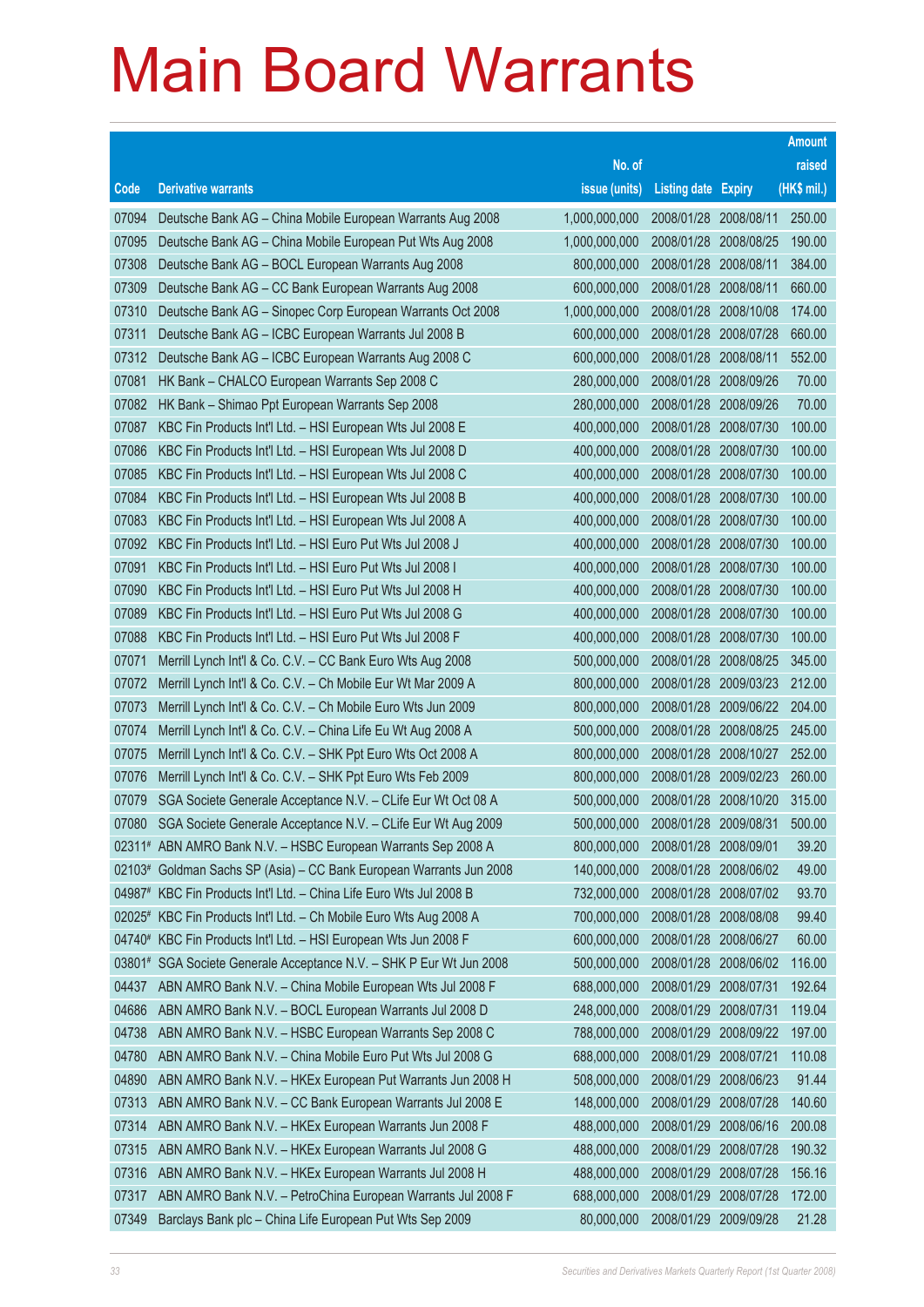|       |                                                              |               |                            |            | <b>Amount</b> |
|-------|--------------------------------------------------------------|---------------|----------------------------|------------|---------------|
|       |                                                              | No. of        |                            |            | raised        |
| Code  | <b>Derivative warrants</b>                                   | issue (units) | <b>Listing date Expiry</b> |            | (HK\$ mil.)   |
| 07324 | Deutsche Bank AG - HSI European Warrants Jul 2008 J          | 1,000,000,000 | 2008/01/29                 | 2008/07/30 | 250.00        |
| 07502 | Deutsche Bank AG - HSI European Warrants Jul 2008 K          | 1,000,000,000 | 2008/01/29                 | 2008/07/30 | 250.00        |
| 09000 | Deutsche Bank AG - HSI European Warrants Jul 2008 L          | 1,000,000,000 | 2008/01/29                 | 2008/07/30 | 250.00        |
| 09991 | Deutsche Bank AG - HSI European Put Warrants Jul 2008 M      | 1,000,000,000 | 2008/01/29                 | 2008/07/30 | 250.00        |
| 09992 | Deutsche Bank AG - HSI European Put Warrants Jul 2008 N      | 1,000,000,000 | 2008/01/29                 | 2008/07/30 | 250.00        |
| 07346 | Goldman Sachs SP (Asia) - China Mobile European Wts Aug 2008 | 200,000,000   | 2008/01/29                 | 2008/08/04 | 50.00         |
| 07345 | Goldman Sachs SP (Asia) - China Life European Wts Aug 2008 B | 100,000,000   | 2008/01/29                 | 2008/08/25 | 78.00         |
| 07347 | Goldman Sachs SP (Asia) - CM Bank European Wts Aug 2008 B    | 100,000,000   | 2008/01/29                 | 2008/08/11 | 73.00         |
| 07348 | Goldman Sachs SP (Asia) - CM Bank European Wts Aug 2008 C    | 100,000,000   | 2008/01/29                 | 2008/08/11 | 54.00         |
| 07344 | Goldman Sachs SP (Asia) - BOCL European Warrants Aug 2008 B  | 100,000,000   | 2008/01/29                 | 2008/08/04 | 79.00         |
| 07336 | Goldman Sachs SP (Asia) - HSBC European Warrants Aug 2008    | 100,000,000   | 2008/01/29                 | 2008/08/11 | 172.00        |
| 07339 | Goldman Sachs SP (Asia) - HSBC European Put Wts Aug 2008     | 100,000,000   | 2008/01/29                 | 2008/08/11 | 60.00         |
| 07338 | Goldman Sachs SP (Asia) - PetroChina European Wts Aug 2008 B | 200,000,000   | 2008/01/29                 | 2008/08/18 | 58.00         |
| 07337 | Goldman Sachs SP (Asia) - CC Bank European Warrants Aug 2008 | 100,000,000   | 2008/01/29                 | 2008/08/18 | 128.00        |
| 07343 | Goldman Sachs SP (Asia) - HSI European Put Warrants Apr 2008 | 100,000,000   | 2008/01/29                 | 2008/04/29 | 52.00         |
| 07335 | Goldman Sachs SP (Asia) - HSI European Warrants Apr 2008 B   | 200,000,000   | 2008/01/29                 | 2008/04/29 | 38.00         |
| 07332 | Goldman Sachs SP (Asia) - HSI European Warrants Jul 2008 A   | 200,000,000   | 2008/01/29                 | 2008/07/30 | 50.00         |
| 07333 | Goldman Sachs SP (Asia) - HSI European Warrants Jul 2008 B   | 200,000,000   | 2008/01/29                 | 2008/07/30 | 50.00         |
| 07334 | Goldman Sachs SP (Asia) - HSI European Warrants Jul 2008 C   | 200,000,000   | 2008/01/29                 | 2008/07/30 | 50.00         |
| 07340 | Goldman Sachs SP (Asia) - HSI European Put Wts Jul 2008 D    | 200,000,000   | 2008/01/29                 | 2008/07/30 | 50.00         |
| 07341 | Goldman Sachs SP (Asia) - HSI European Put Wts Jul 2008 E    | 200,000,000   | 2008/01/29                 | 2008/07/30 | 50.00         |
| 07342 | Goldman Sachs SP (Asia) - HSI European Put Wts Jul 2008 F    | 200,000,000   | 2008/01/29                 | 2008/07/30 | 50.00         |
| 07330 | Goldman Sachs SP (Asia) - Nintendo European Wts Aug 2008     | 10,000,000    | 2008/01/29                 | 2008/08/04 | 69.70         |
| 07331 | Goldman Sachs SP (Asia) - Sony European Warrants Aug 2008    | 50,000,000    | 2008/01/29                 | 2008/08/04 | 31.25         |
| 07323 | J P Morgan SP BV - PICC P&C European Warrants Nov 2008       | 200,000,000   | 2008/01/29                 | 2008/11/27 | 51.60         |
| 07322 | J P Morgan SP BV - PetroChina European Warrants Dec 2008 B   | 300,000,000   | 2008/01/29                 | 2008/12/30 | 76.80         |
| 07319 | J P Morgan SP BV - China Life European Warrants Jul 2008 C   | 300,000,000   | 2008/01/29                 | 2008/07/30 | 145.50        |
| 07318 | J P Morgan SP BV - BankComm European Warrants Oct 2008 D     | 388,000,000   | 2008/01/29 2008/10/28      |            | 68.29         |
| 07320 | J P Morgan SP BV - Ch Overseas European Warrants Dec 2008 B  | 120,000,000   | 2008/01/29                 | 2008/12/30 | 35.40         |
| 07321 | J P Morgan SP BV - Hutchison European Warrants Mar 2009      | 300,000,000   | 2008/01/29                 | 2009/03/13 | 75.00         |
| 03784 | KBC Fin Products Int'l Ltd. - Ch Mobile Euro Wts Aug 2008 F  | 800,000,000   | 2008/01/29                 | 2008/08/05 | 200.00        |
| 03778 | KBC Fin Products Int'l Ltd. - Ch Mobile Euro Wts Aug 2008 E  | 708,000,000   | 2008/01/29                 | 2008/08/12 | 198.24        |
| 03791 | KBC Fin Products Int'l Ltd. - Ch Mobile Eu Put Wt Jul 2008 G | 800,000,000   | 2008/01/29                 | 2008/07/29 | 200.00        |
| 09993 | KBC Fin Products Int'l Ltd. - BankComm Euro Wts Sep 2008 B   | 400,000,000   | 2008/01/29                 | 2008/09/26 | 100.00        |
| 09994 | KBC Fin Products Int'l Ltd. - CC Bank Euro Wts Jul 2008 G    | 458,000,000   | 2008/01/29                 | 2008/07/29 | 196.94        |
| 04434 | KBC Fin Products Int'l Ltd. - ICBC European Wts Aug 2008 B   | 388,000,000   | 2008/01/29                 | 2008/08/01 | 197.88        |
| 09995 | KBC Fin Products Int'l Ltd. - China Life Euro Wts Jul 2008 J | 800,000,000   | 2008/01/29                 | 2008/07/29 | 200.00        |
| 03575 | KBC Fin Products Int'l Ltd. - China Life Euro Wts Aug 2008 E | 568,000,000   | 2008/01/29                 | 2008/08/05 | 198.80        |
| 02443 | KBC Fin Products Int'l Ltd. - China Life Euro Wts Aug 2008 D | 428,000,000   | 2008/01/29                 | 2008/08/12 | 196.88        |
| 03774 | KBC Fin Products Int'l Ltd. - Ch Mobile Euro Wts Jul 2008 F  | 800,000,000   | 2008/01/29                 | 2008/07/29 | 200.00        |
| 07325 | Macquarie Bank Ltd. - CHALCO European Warrants Jul 2008 B    | 388,000,000   | 2008/01/29                 | 2008/07/30 | 97.39         |
| 07326 | Macquarie Bank Ltd. - BOCL European Warrants Aug 2008        | 388,000,000   | 2008/01/29                 | 2008/08/28 | 158.69        |
| 07327 | Macquarie Bank Ltd. - CC Bank European Warrants Jul 2008 C   | 300,000,000   | 2008/01/29                 | 2008/07/30 | 208.50        |
| 07328 | Macquarie Bank Ltd. - CM Bank European Warrants Jul 2008     | 388,000,000   | 2008/01/29 2008/07/30      |            | 150.16        |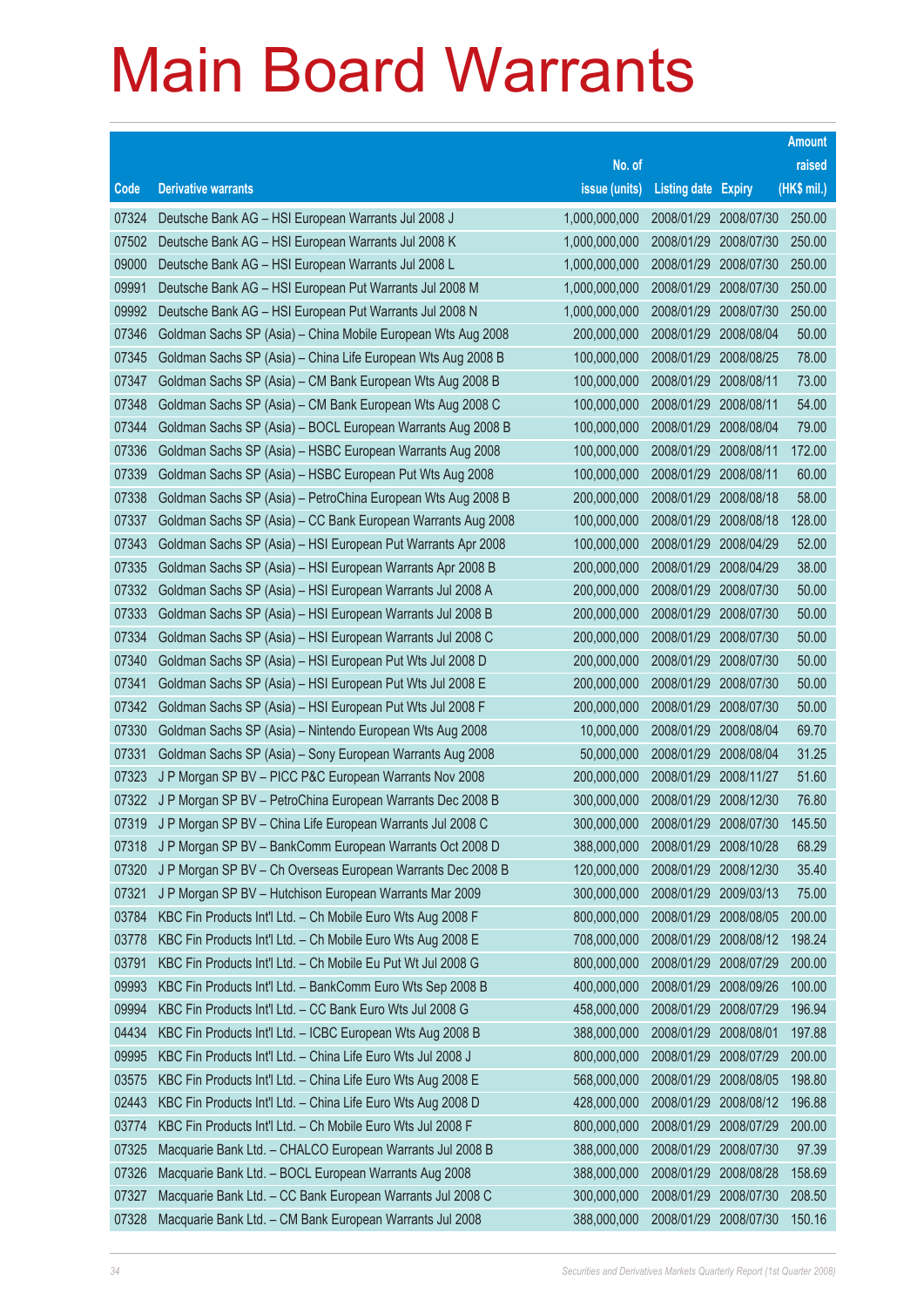|        |                                                              |               |                            |            | <b>Amount</b> |
|--------|--------------------------------------------------------------|---------------|----------------------------|------------|---------------|
|        |                                                              | No. of        |                            |            | raised        |
| Code   | <b>Derivative warrants</b>                                   | issue (units) | <b>Listing date Expiry</b> |            | (HK\$ mil.)   |
| 07329  | Macquarie Bank Ltd. - Denway Motors European Wts Jul 2008    | 200,000,000   | 2008/01/29 2008/07/30      |            | 87.40         |
| 09170# | BNP Paribas Arbit Issu B.V. - HSI European Wts Jul 2008 E    | 400,000,000   | 2008/01/29 2008/07/30      |            | 38.00         |
| 07452  | ABN AMRO Bank N.V. - China Life European Warrants Jul 2008 G | 288,000,000   | 2008/01/30                 | 2008/07/31 | 115.20        |
| 07455  | ABN AMRO Bank N.V. - HSBC European Warrants Sep 2008 D       | 788,000,000   | 2008/01/30 2008/09/01      |            | 197.00        |
| 07459  | ABN AMRO Bank N.V. - Hutchison European Warrants Jul 2008    | 108,000,000   | 2008/01/30 2008/07/31      |            | 125.28        |
| 07476  | ABN AMRO Bank N.V. - HKEx European Warrants Jul 2008 I       | 588,000,000   | 2008/01/30 2008/07/31      |            | 217.56        |
| 07561  | ABN AMRO Bank N.V. - ICBC European Warrants Jul 2008 D       | 188,000,000   | 2008/01/30 2008/07/31      |            | 146.64        |
| 09163  | ABN AMRO Bank N.V. - Gold European (LS) Warrants Jan 2011    | 100,000,000   | 2008/01/30 2011/01/21      |            | 341.30        |
| 03211  | ABN AMRO Bank N.V. - HSBC European Warrants Aug 2008         | 788,000,000   | 2008/01/30 2008/08/05      |            | 212.76        |
| 07860  | ABN AMRO Bank N.V. - SHK Ppt European Warrants Jul 2008 B    | 588,000,000   | 2008/01/30 2008/07/31      |            | 194.04        |
| 07944  | ABN AMRO Bank N.V. - HSBC European Put Warrants Jul 2008 I   | 78,000,000    | 2008/01/30 2008/07/31      |            | 61.62         |
| 09168  | ABN AMRO Bank N.V. - KLCI European (LS) Warrants Jan 2011    | 100,000,000   | 2008/01/30 2011/01/21      |            | 322.20        |
| 09164  | ABN AMRO Bank N.V. - KOSPI 200 European (LS) Wts Jan 2011    | 100,000,000   | 2008/01/30 2011/01/21      |            | 335.20        |
| 09201  | ABN AMRO Bank N.V. - Nikkei 225 European (LS) Wts Jan 2011   | 100,000,000   | 2008/01/30 2011/01/21      |            | 307.50        |
| 09181  | ABN AMRO Bank N.V. - NASDAQ 100 European (LS) Wts Jan 2011   | 100,000,000   | 2008/01/30 2011/01/21      |            | 280.40        |
| 09213  | ABN AMRO Bank N.V. - Thailand SET50 Euro (LS) Wts Jan 2011   | 100,000,000   | 2008/01/30 2011/01/21      |            | 250.50        |
| 09897  | Deutsche Bank AG - China Life European Warrants Oct 2008     | 1,000,000,000 | 2008/01/30 2008/10/30      |            | 790.00        |
| 09953  | Deutsche Bank AG - HSBC European Warrants Oct 2008 C         | 1,000,000,000 | 2008/01/30 2008/10/30      |            | 250.00        |
| 01268  | Deutsche Bank AG - HSBC European Warrants Dec 2010           | 1,000,000,000 | 2008/01/30                 | 2010/12/30 | 260.00        |
| 01270  | Deutsche Bank AG - HSBC European Put Warrants Sep 2008       | 1,000,000,000 | 2008/01/30 2008/09/16      |            | 250.00        |
| 09438  | HK Bank - Air China European Warrants Oct 2008               | 280,000,000   | 2008/01/30 2008/10/03      |            | 383.60        |
| 09446  | HK Bank - Angang Steel European Warrants Oct 2008 A          | 280,000,000   | 2008/01/30 2008/10/03      |            | 70.00         |
| 09460  | HK Bank - Bank of EA European Warrants Oct 2008              | 280,000,000   | 2008/01/30                 | 2008/10/03 | 173.60        |
| 09539  | HK Bank - Cheung Kong European Warrants Oct 2008             | 400,000,000   | 2008/01/30 2008/10/03      |            | 100.00        |
| 09560  | HK Bank - China Overseas European Warrants Oct 2008          | 280,000,000   | 2008/01/30                 | 2008/10/03 | 70.00         |
| 09567  | HK Bank - Sinopec Corp European Warrants Oct 2008            | 280,000,000   | 2008/01/30 2008/10/03      |            | 305.20        |
| 09569  | HK Bank - China Travel European Warrants Oct 2008            | 280,000,000   | 2008/01/30 2008/10/03      |            | 201.60        |
| 09593  | HK Bank - CNPC European Warrants Oct 2008                    | 280,000,000   | 2008/01/30 2008/10/03      |            | 145.60        |
| 09601  | HK Bank - Denway Motors European Warrants Oct 2008           | 280,000,000   | 2008/01/30                 | 2008/10/03 | 176.40        |
| 09604  | HK Bank - Esprit European Warrants Oct 2008 A                | 280,000,000   | 2008/01/30                 | 2008/10/03 | 344.40        |
| 09681  | HK Bank - HKEx European Warrants Oct 2008                    | 400,000,000   | 2008/01/30                 | 2008/10/03 | 100.00        |
| 09766  | HK Bank - Maanshan Iron European Warrants Oct 2008 A         | 280,000,000   | 2008/01/30                 | 2008/10/03 | 212.80        |
| 09771  | HK Bank - Shimao Ppt European Warrants Oct 2008              | 280,000,000   | 2008/01/30                 | 2008/10/03 | 70.00         |
| 09776  | HK Bank - Sino Land European Warrants Oct 2008               | 280,000,000   | 2008/01/30                 | 2008/10/03 | 128.80        |
| 07497  | HK Bank - HSI European Warrants Sep 2008 A                   | 1,000,000,000 | 2008/01/30                 | 2008/09/29 | 250.00        |
| 07498  | HK Bank - HSI European Warrants Sep 2008 B                   | 1,000,000,000 | 2008/01/30                 | 2008/09/29 | 250.00        |
| 07516  | HK Bank - HSI European Put Warrants Sep 2008 C               | 1,000,000,000 | 2008/01/30                 | 2008/09/29 | 250.00        |
| 09077  | HK Bank - HSI European Put Warrants Sep 2008 D               | 1,000,000,000 | 2008/01/30                 | 2008/09/29 | 250.00        |
| 09722  | KBC Fin Products Int'l Ltd. - HSCEI European Wts Jul 2008 I  | 400,000,000   | 2008/01/30                 | 2008/07/30 | 100.00        |
| 09718  | KBC Fin Products Int'l Ltd. - HSCEI European Wts Jul 2008 H  | 400,000,000   | 2008/01/30                 | 2008/07/30 | 100.00        |
| 09705  | KBC Fin Products Int'l Ltd. - HSCEI European Wts Jul 2008 G  | 400,000,000   | 2008/01/30                 | 2008/07/30 | 100.00        |
| 09701  | KBC Fin Products Int'l Ltd. - HSCEI European Wts Jul 2008 F  | 400,000,000   | 2008/01/30                 | 2008/07/30 | 100.00        |
| 09328  | KBC Fin Products Int'l Ltd. - HSCEI Euro Put Wts Jul 2008 E  | 400,000,000   | 2008/01/30                 | 2008/07/30 | 100.00        |
| 09208  | KBC Fin Products Int'l Ltd. - HSCEI Euro Put Wts Jul 2008 D  | 400,000,000   | 2008/01/30 2008/07/30      |            | 100.00        |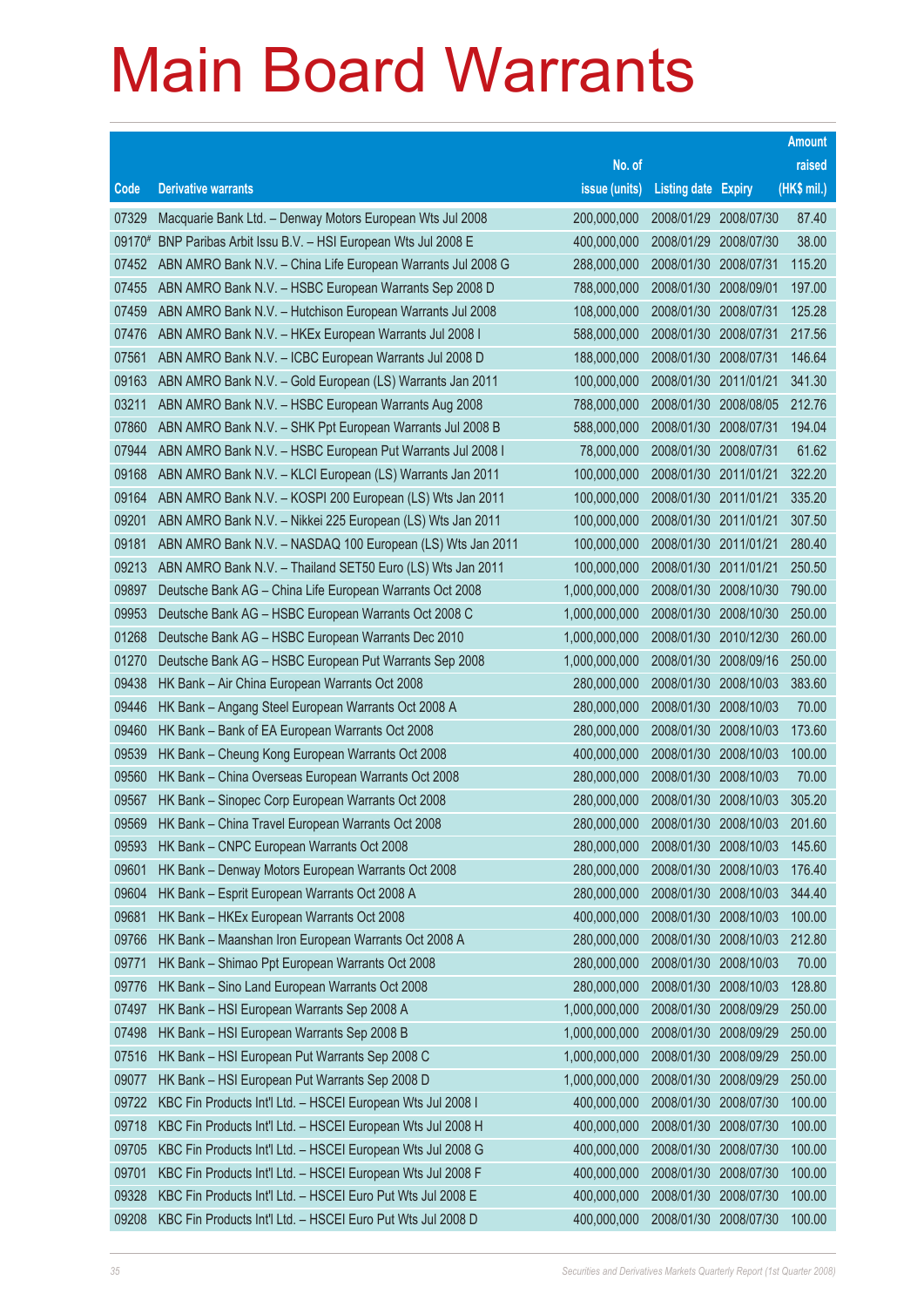|       |                                                              |               |                            |            | <b>Amount</b> |
|-------|--------------------------------------------------------------|---------------|----------------------------|------------|---------------|
|       |                                                              | No. of        |                            |            | raised        |
| Code  | <b>Derivative warrants</b>                                   | issue (units) | <b>Listing date Expiry</b> |            | (HK\$ mil.)   |
| 09184 | KBC Fin Products Int'l Ltd. - HSCEI Euro Put Wts Jul 2008 C  | 400,000,000   | 2008/01/30 2008/07/30      |            | 100.00        |
| 09160 | KBC Fin Products Int'l Ltd. - HSCEI Euro Put Wts Jul 2008 B  | 400,000,000   | 2008/01/30 2008/07/30      |            | 100.00        |
| 07997 | KBC Fin Products Int'l Ltd. - HSCEI Euro Put Wts Jul 2008 A  | 400,000,000   | 2008/01/30 2008/07/30      |            | 100.00        |
| 09723 | KBC Fin Products Int'l Ltd. - HSI European Wts Jul 2008 M    | 400,000,000   | 2008/01/30 2008/07/30      |            | 100.00        |
| 09399 | KBC Fin Products Int'l Ltd. - HSI Euro Put Wts Jul 2008 L    | 400,000,000   | 2008/01/30 2008/07/30      |            | 100.00        |
| 09386 | KBC Fin Products Int'l Ltd. - HSI Euro Put Wts Jul 2008 K    | 400,000,000   | 2008/01/30 2008/07/30      |            | 100.00        |
| 07474 | Macquarie Bank Ltd. - China Life European Warrants Aug 2008  | 388,000,000   | 2008/01/30                 | 2008/08/28 | 138.52        |
| 07477 | Macquarie Bank Ltd. - Ch Molybdenum European Wts Nov 2008    | 150,000,000   | 2008/01/30 2008/11/27      |            | 37.80         |
| 07478 | Macquarie Bank Ltd. - China Power European Warrants Jul 2008 | 100,000,000   | 2008/01/30 2008/07/30      |            | 25.00         |
| 07480 | Macquarie Bank Ltd. - China Resources European Wts Jul 2008  | 150,000,000   | 2008/01/30 2008/07/30      |            | 42.90         |
| 07491 | Macquarie Bank Ltd. - Nine Dragons European Wts Jan 2009     | 150,000,000   | 2008/01/30 2009/01/29      |            | 38.55         |
| 04832 | Macquarie Bank Ltd. - Ch Comm Cons European Wts Jul 2008 B   | 388,000,000   | 2008/01/30 2008/07/30      |            | 142.40        |
| 07456 | Macquarie Bank Ltd. - Ch Comm Cons European Wts Jul 2008 C   | 388,000,000   | 2008/01/30 2008/07/30      |            | 104.76        |
| 07457 | Macquarie Bank Ltd. - CM Bank European Warrants Sep 2008 A   | 388,000,000   | 2008/01/30 2008/09/29      |            | 162.96        |
| 07461 | Macquarie Bank Ltd. - CM Bank European Warrants Sep 2008 B   | 388,000,000   | 2008/01/30                 | 2008/09/29 | 133.47        |
| 07471 | Macquarie Bank Ltd. - HSBC European Warrants Aug 2009 C      | 400,000,000   | 2008/01/30 2009/08/28      |            | 102.00        |
| 07493 | Macquarie Bank Ltd. - Ch Comm Cons European Put Wts Jul 2008 | 388,000,000   | 2008/01/30 2008/07/30      |            | 123.00        |
| 07494 | Macquarie Bank Ltd. - China Life European Put Wts Aug 2008   | 388,000,000   | 2008/01/30 2008/08/28      |            | 130.76        |
| 07495 | Macquarie Bank Ltd. - HSBC European Put Warrants Aug 2009 D  | 400,000,000   | 2008/01/30                 | 2009/08/28 | 127.60        |
| 02424 | Macquarie Bank Ltd. - CITIC Bank European Wts Jul 2008 B     | 200,000,000   | 2008/01/30 2008/07/30      |            | 141.40        |
| 02439 | Macquarie Bank Ltd. - Cheung Kong European Warrants Aug 2008 | 388,000,000   | 2008/01/30 2008/08/28      |            | 97.78         |
| 02444 | Macquarie Bank Ltd. - Hutchison European Warrants Jul 2008   | 200,000,000   | 2008/01/30 2008/07/30      |            | 187.40        |
| 02461 | Macquarie Bank Ltd. - Jiangxi Copper European Wts Jul 2008 C | 400,000,000   | 2008/01/30                 | 2008/07/30 | 105.20        |
| 02465 | Macquarie Bank Ltd. - A50 China European Warrants Jul 2008   | 250,000,000   | 2008/01/30                 | 2008/07/30 | 95.75         |
| 04718 | Macquarie Bank Ltd. - HSCEI European Warrants Sep 2008 C     | 388,000,000   | 2008/01/30 2008/09/29      |            | 97.00         |
| 04804 | Macquarie Bank Ltd. - HSCEI European Put Warrants Sep 2008 D | 388,000,000   | 2008/01/30                 | 2008/09/29 | 97.39         |
| 02453 | Macquarie Bank Ltd. - HSI European Warrants Sep 2008 B       | 688,000,000   | 2008/01/30 2008/09/29      |            | 172.00        |
| 03481 | Macquarie Bank Ltd. - HSI European Warrants Sep 2008 C       | 688,000,000   | 2008/01/30 2008/09/29      |            | 173.38        |
| 04595 | Macquarie Bank Ltd. - HSI European Put Warrants Sep 2008 D   | 688,000,000   | 2008/01/30 2008/09/29      |            | 173.38        |
| 03210 | Standard Bank PLC - HSBC European Warrants Aug 2008          | 300,000,000   | 2008/01/30 2008/08/18      |            | 48.30         |
| 09736 | SGA Societe Generale Acceptance N.V. - BOCL Eu Wt Sep 2008 C | 150,000,000   | 2008/01/30 2008/09/29      |            | 99.00         |
| 09748 | SGA Societe Generale Acceptance N.V. - BOCL Eu Wt Dec 2008 C | 150,000,000   | 2008/01/30                 | 2008/12/01 | 91.50         |
| 09285 | SGA Societe Generale Acceptance N.V. - CK(H) Eur Wt Sep 08 C | 500,000,000   | 2008/01/30                 | 2008/09/08 | 130.00        |
| 09290 | SGA Societe Generale Acceptance N.V. - CK(H) Eur Wt Sep 08 D | 500,000,000   | 2008/01/30                 | 2008/09/29 | 125.00        |
| 09763 | SGA Societe Generale Acceptance N.V. - CCCCL Eur Wt Sep 08 B | 500,000,000   | 2008/01/30 2008/09/16      |            | 185.00        |
| 09370 | SGA Societe Generale Acceptance N.V. - CMob Eur Wts Nov 2008 | 800,000,000   | 2008/01/30                 | 2008/11/28 | 200.00        |
| 09862 | SGA Societe Generale Acceptance N.V. - CMob Eur Wts Oct 2008 | 800,000,000   | 2008/01/30                 | 2008/10/06 | 200.00        |
| 09371 | SGA Societe Generale Acceptance N.V. - CP&CC Eur Wt Jul 08 D | 100,000,000   | 2008/01/30                 | 2008/07/31 | 160.00        |
| 09419 | SGA Societe Generale Acceptance N.V. - CP&CC Eur Wt Jul 08 E | 100,000,000   | 2008/01/30 2008/07/31      |            | 139.00        |
| 09427 | SGA Societe Generale Acceptance N.V. - CP&CC Eur Wt Sep 08 B | 100,000,000   | 2008/01/30                 | 2008/09/08 | 190.00        |
| 01266 | SGA Societe Generale Acceptance N.V. - CMob Eu Put Wt Nov 08 | 800,000,000   | 2008/01/30                 | 2008/11/24 | 200.00        |
| 02404 | SGA Societe Generale Acceptance N.V. - HSBC Eu Put Wt Jul08D | 300,000,000   | 2008/01/30                 | 2008/07/30 | 492.00        |
| 02408 | SGA Societe Generale Acceptance N.V. - HSBC Eu Put Wt Dec 08 | 1,500,000,000 | 2008/01/30 2008/12/22      |            | 382.50        |
| 09540 | SGA Societe Generale Acceptance N.V. - HWL Eur Wt Oct 2008 B | 200,000,000   | 2008/01/30 2008/10/13      |            | 212.00        |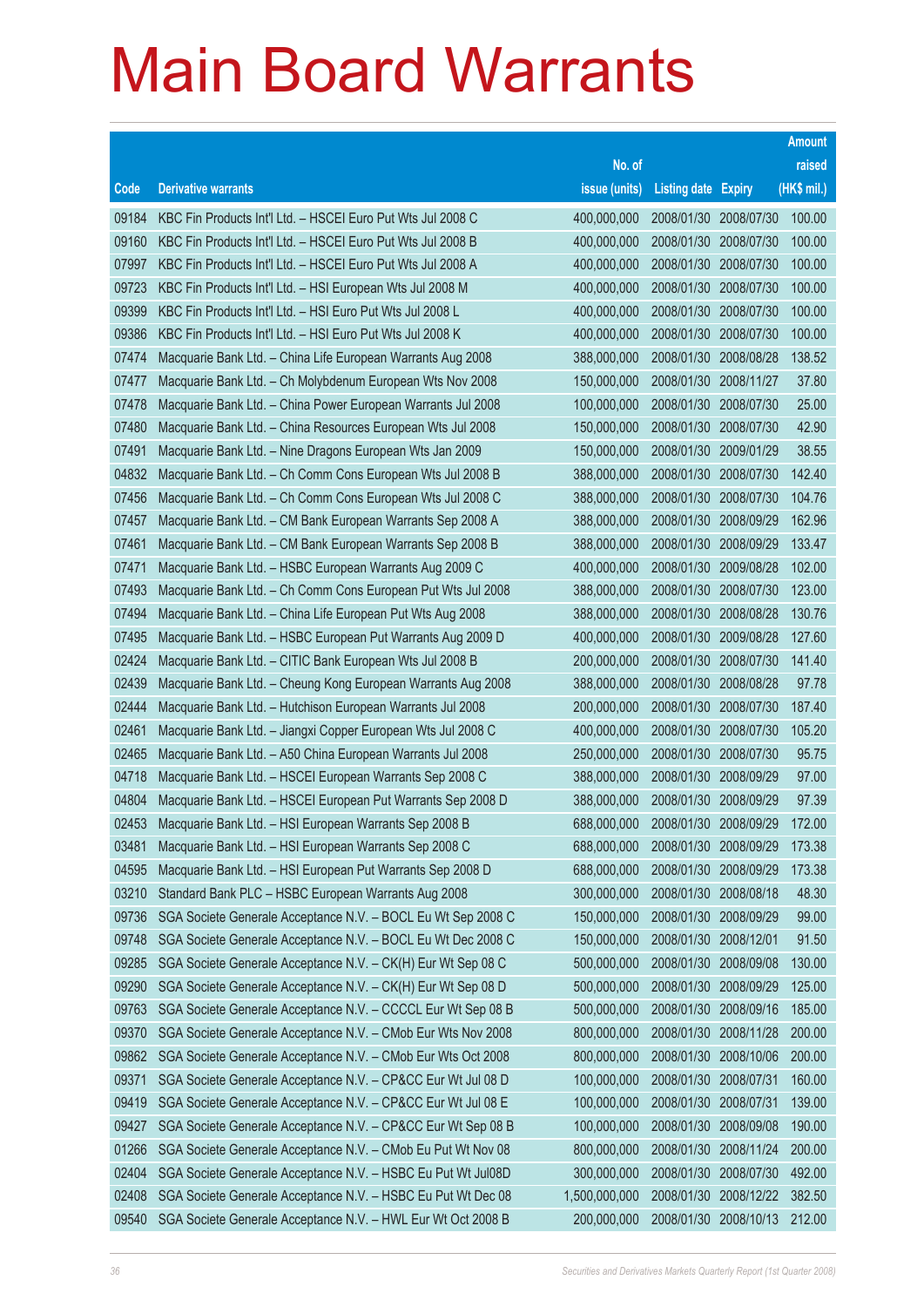|        |                                                                    |               |                            |            | <b>Amount</b> |
|--------|--------------------------------------------------------------------|---------------|----------------------------|------------|---------------|
|        |                                                                    | No. of        |                            |            | raised        |
| Code   | <b>Derivative warrants</b>                                         | issue (units) | <b>Listing date Expiry</b> |            | (HK\$ mil.)   |
| 09568  | SGA Societe Generale Acceptance N.V. - HWL Eur Wt Oct 2008 C       | 200,000,000   | 2008/01/30                 | 2008/10/30 | 264.00        |
| 09767  | SGA Societe Generale Acceptance N.V. - CCCCL Eur Wt Sep 08 C       | 500,000,000   | 2008/01/30                 | 2008/09/29 | 250.00        |
| 09294  | SGA Societe Generale Acceptance N.V. - CCB Eur Wt Aug 2008 C       | 100,000,000   | 2008/01/30                 | 2008/08/04 | 65.00         |
| 09298  | SGA Societe Generale Acceptance N.V. - CLife Eur Wt Sep 08 D       | 500,000,000   | 2008/01/30                 | 2008/09/16 | 285.00        |
| 09302  | SGA Societe Generale Acceptance N.V. - CLife Eur Wt Sep 08 E       | 500,000,000   | 2008/01/30 2008/09/29      |            | 345.00        |
| 09354  | SGA Societe Generale Acceptance N.V. - CLife Eur Wt Dec 08 B       | 500,000,000   | 2008/01/30                 | 2008/12/01 | 310.00        |
| 09528  | SGA Societe Generale Acceptance N.V. - CP&CC Eur Wt Oct 08 B       | 100,000,000   | 2008/01/30                 | 2008/10/20 | 152.00        |
| 09537  | SGA Societe Generale Acceptance N.V. - CNOOC Eur Wt Sep 08 B       | 500,000,000   | 2008/01/30                 | 2008/09/29 | 125.00        |
| 02236  | SGA Societe Generale Acceptance N.V. - HSBC Eu Wt Jul 2008 C       | 300,000,000   | 2008/01/30 2008/07/30      |            | 336.00        |
| 09780  | SGA Societe Generale Acceptance N.V. - HSCEI Eur Wt Jul 08 I       | 200,000,000   | 2008/01/30                 | 2008/07/30 | 50.00         |
| 09785  | SGA Societe Generale Acceptance N.V. - HSCEI Eur Wt Jul 08 J       | 200,000,000   | 2008/01/30                 | 2008/07/30 | 50.00         |
| 09787  | SGA Societe Generale Acceptance N.V. - HSCEI Eu Put Wt Jul08K      | 200,000,000   | 2008/01/30                 | 2008/07/30 | 50.00         |
| 09789  | SGA Societe Generale Acceptance N.V. - HSCEI Eu Put Wt Jul08L      | 200,000,000   | 2008/01/30                 | 2008/07/30 | 50.00         |
| 09794  | SGA Societe Generale Acceptance N.V. - HSCEI Eu Put Wt Jul08M      | 200,000,000   | 2008/01/30                 | 2008/07/30 | 50.00         |
| 09823  | SGA Societe Generale Acceptance N.V. - HSI Eur Wt Jul 2008 O       | 500,000,000   | 2008/01/30                 | 2008/07/30 | 125.00        |
| 09829  | SGA Societe Generale Acceptance N.V. - HSI Eur Wt Jul 2008 P       | 500,000,000   | 2008/01/30                 | 2008/07/30 | 125.00        |
| 09831  | SGA Societe Generale Acceptance N.V. - HSI Eur Wt Jul 2008 Q       | 500,000,000   | 2008/01/30                 | 2008/07/30 | 125.00        |
| 09842  | SGA Societe Generale Acceptance N.V. - HSI Eur Wt Jul 2008 R       | 500,000,000   | 2008/01/30                 | 2008/07/30 | 125.00        |
| 09845  | SGA Societe Generale Acceptance N.V. - HSI Eu Put Wt Jul 08S       | 500,000,000   | 2008/01/30                 | 2008/07/30 | 125.00        |
| 09854  | SGA Societe Generale Acceptance N.V. - HSI Eu Put Wt Jul 08T       | 500,000,000   | 2008/01/30                 | 2008/07/30 | 125.00        |
| 09856  | SGA Societe Generale Acceptance N.V. - HSI Eu Put Wt Jul 08U       | 500,000,000   | 2008/01/30                 | 2008/07/30 | 125.00        |
| 09870  | SGA Societe Generale Acceptance N.V. - HSI Eu Put Wt Jul 08V       | 500,000,000   | 2008/01/30                 | 2008/07/30 | 125.00        |
| 09634  | SGA Societe Generale Acceptance N.V. - ICBC Eu Wt Aug 2008 D       | 200,000,000   | 2008/01/30                 | 2008/08/15 | 172.00        |
| 09635  | SGA Societe Generale Acceptance N.V. - ICBC Eu Wt Sep 2008 A       | 200,000,000   | 2008/01/30                 | 2008/09/29 | 208.00        |
| 09678  | SGA Societe Generale Acceptance N.V. - Petch Eur Wt Jul 08 F       | 100,000,000   | 2008/01/30                 | 2008/07/30 | 183.00        |
| 09684  | SGA Societe Generale Acceptance N.V. - Petch Eur Wt Oct 08 B       | 400,000,000   | 2008/01/30                 | 2008/10/13 | 100.00        |
| 09686  | SGA Societe Generale Acceptance N.V. - SHK P Eur Wt Oct 08 C       | 800,000,000   | 2008/01/30 2008/10/13      |            | 256.00        |
|        | 09345# BNP Paribas Arbit Issu B.V. - Ch Mobile Euro Wts Oct 2008 D | 600,000,000   | 2008/01/30                 | 2008/10/15 | 129.00        |
| 09190# | Deutsche Bank AG - HSBC European Warrants Sep 2008                 | 1,000,000,000 | 2008/01/30                 | 2008/09/01 | 86.00         |
| 02473# | Macquarie Bank Ltd. - PetroChina European Warrants Jun 2008        | 400,000,000   | 2008/01/30                 | 2008/06/27 | 67.60         |
| 03220  | BOCI Asia Ltd. - HSBC European Put Warrants Oct 2008               | 300,000,000   | 2008/01/31                 | 2008/10/23 | 75.00         |
| 03214  | BOCI Asia Ltd. - Tracker Fund European Warrants Sep 2008           | 300,000,000   | 2008/01/31                 | 2008/09/24 | 75.00         |
| 03218  | BOCI Asia Ltd. - Tracker Fund European Put Warrants Sep 2008       | 300,000,000   | 2008/01/31                 | 2008/09/24 | 75.00         |
| 09162  | BNP Paribas Arbit Issu B.V. - HSI European Wts Aug 2008 A          | 800,000,000   | 2008/01/31                 | 2008/08/28 | 248.00        |
| 09183  | BNP Paribas Arbit Issu B.V. - HSI Euro Put Wts Aug 2008 F          | 800,000,000   | 2008/01/31                 | 2008/08/28 | 208.00        |
| 09042  | Citigroup Global Mkt H Inc. - China Tel Euro Wts Sep 2008 C        | 200,000,000   | 2008/01/31                 | 2008/09/08 | 108.00        |
| 09044  | Citigroup Global Mkt H Inc. - China Tel Euro Wts Sep 2008 D        | 200,000,000   | 2008/01/31                 | 2008/09/08 | 100.00        |
| 09073  | Citigroup Global Mkt H Inc. - Link REIT Euro Wts Nov 2008          | 330,000,000   | 2008/01/31                 | 2008/11/17 | 89.10         |
| 09080  | Citigroup Global Mkt H Inc. - Link REIT Euro Wts Dec 2008 B        | 330,000,000   | 2008/01/31                 | 2008/12/22 | 92.40         |
| 09133  | Citigroup Global Mkt H Inc. - MTRC European Wts Dec 2008           | 200,000,000   | 2008/01/31                 | 2008/12/08 | 90.00         |
| 03253  | Credit Suisse - HKEx European Warrants Oct 2008                    | 388,000,000   | 2008/01/31                 | 2008/10/20 | 97.00         |
| 03237  | Credit Suisse - CNOOC European Warrants Sep 2008                   | 388,000,000   | 2008/01/31                 | 2008/09/22 | 97.00         |
| 03240  | Credit Suisse - HKEx European Warrants Sep 2008                    | 388,000,000   | 2008/01/31                 | 2008/09/12 | 97.00         |
| 03645  | Credit Suisse - HSBC European Warrants Jul 2009 B                  | 228,000,000   | 2008/01/31                 | 2009/07/13 | 57.00         |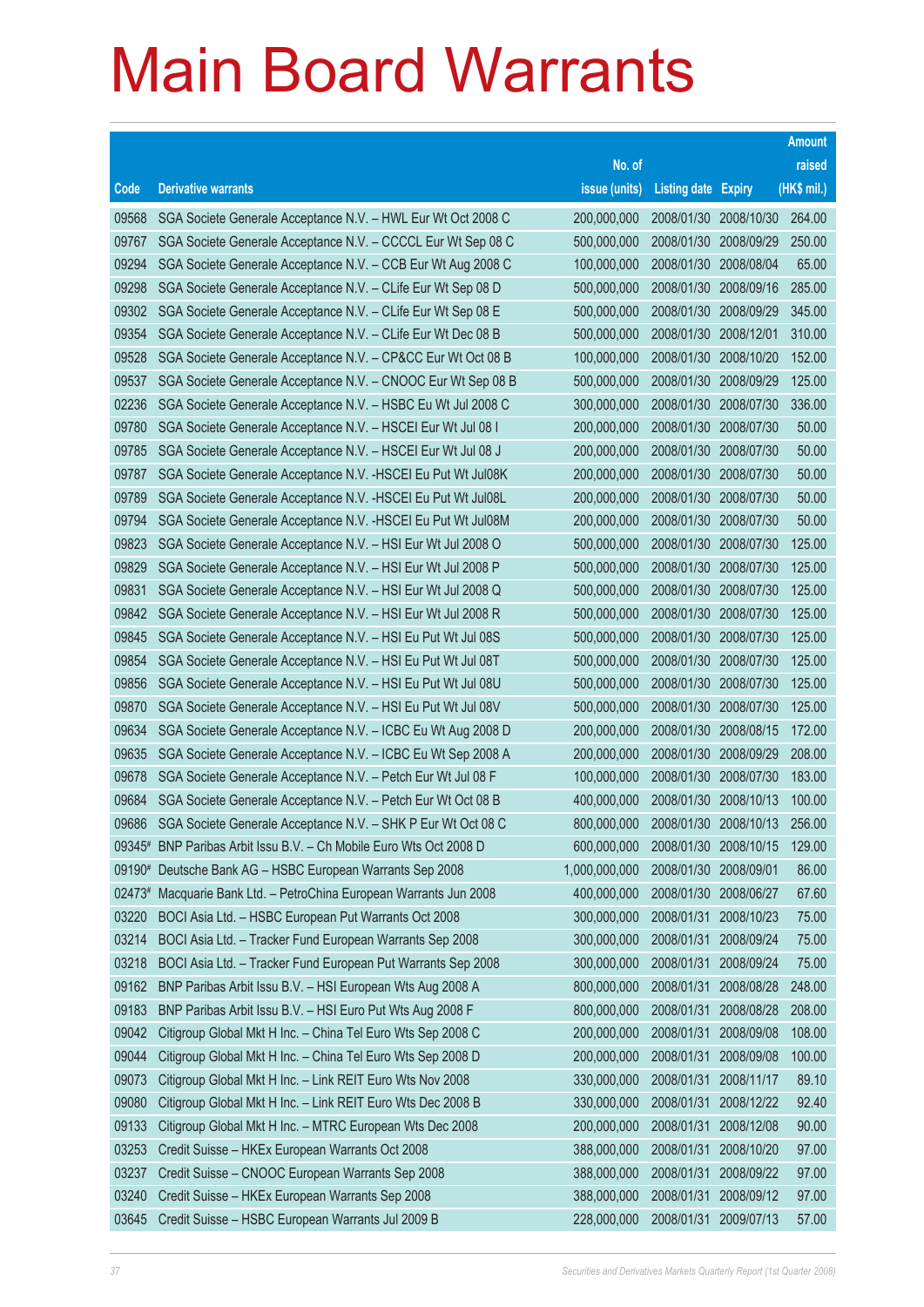|          |                                                              |               |                            |            | <b>Amount</b> |
|----------|--------------------------------------------------------------|---------------|----------------------------|------------|---------------|
|          |                                                              | No. of        |                            |            | raised        |
| Code     | <b>Derivative warrants</b>                                   | issue (units) | <b>Listing date Expiry</b> |            | (HK\$ mil.)   |
| 09134    | Deutsche Bank AG - HSCEI European Warrants Aug 2008 A        | 600,000,000   | 2008/01/31 2008/08/28      |            | 150.00        |
| 09135    | Deutsche Bank AG - HSCEI European Put Warrants Aug 2008 B    | 600,000,000   | 2008/01/31                 | 2008/08/28 | 150.00        |
| 07479    | HK Bank – China Coal European Warrants Oct 2008              | 280,000,000   | 2008/01/31                 | 2008/10/08 | 89.60         |
| 07481    | HK Bank - CITIC Bank European Warrants Oct 2008              | 280,000,000   | 2008/01/31                 | 2008/10/08 | 201.60        |
| 07499    | HK Bank - Ch Comm Cons European Warrants Oct 2008            | 280,000,000   | 2008/01/31                 | 2008/10/08 | 81.20         |
| 07534    | HK Bank - CC Bank European Warrants Oct 2008                 | 280,000,000   | 2008/01/31                 | 2008/10/08 | 179.20        |
| 07668    | HK Bank - Ch Grand Forestry European Warrants Oct 2008 A     | 280,000,000   | 2008/01/31                 | 2008/10/08 | 70.00         |
| 07694    | HK Bank - Ch Ship Dev European Warrants Oct 2008             | 280,000,000   | 2008/01/31                 | 2008/10/08 | 106.40        |
| 07732    | HK Bank - Datang Power European Warrants Oct 2008            | 280,000,000   | 2008/01/31                 | 2008/10/08 | 176.40        |
| 07739    | HK Bank - ICBC European Warrants Oct 2008                    | 280,000,000   | 2008/01/31                 | 2008/10/08 | 173.60        |
| 07749    | HK Bank - Lenovo European Warrants Oct 2008                  | 280,000,000   | 2008/01/31                 | 2008/10/08 | 249.20        |
| 07995    | HK Bank - PetroChina European Warrants Oct 2008 A            | 280,000,000   | 2008/01/31                 | 2008/10/08 | 439.60        |
| 09041    | HK Bank - PetroChina European Warrants Oct 2008 B            | 280,000,000   | 2008/01/31                 | 2008/10/08 | 361.20        |
| 09362    | J P Morgan SP BV - China Life European Warrants Sep 2008     | 250,000,000   | 2008/01/31                 | 2008/09/29 | 127.25        |
| 09361    | J P Morgan SP BV - Ch Comm Cons European Warrants Sep 2008   | 150,000,000   | 2008/01/31                 | 2008/09/29 | 42.00         |
| 09422    | J P Morgan SP BV - CC Bank European Warrants Aug 2008        | 400,000,000   | 2008/01/31                 | 2008/08/11 | 65.20         |
| 09233    | J P Morgan SP BV - Wharf European Warrants Jul 2008          | 80,000,000    | 2008/01/31                 | 2008/07/31 | 44.24         |
| 09232    | J P Morgan SP BV - SHK Ppt European Warrants Jul 2008 C      | 300,000,000   | 2008/01/31                 | 2008/07/31 | 84.00         |
| 09380    | J P Morgan SP BV - CNOOC European Warrants Oct 2008 B        | 300,000,000   | 2008/01/31                 | 2008/10/30 | 77.10         |
| 09395    | J P Morgan SP BV - Cheung Kong European Warrants Aug 2008    | 300,000,000   | 2008/01/31                 | 2008/08/04 | 53.40         |
| 09450    | J P Morgan SP BV - HKEx European Warrants Jun 2008           | 200,000,000   | 2008/01/31                 | 2008/06/16 | 53.80         |
| 09185    | J P Morgan SP BV - CLP European Warrants Sep 2008            | 80,000,000    | 2008/01/31                 | 2008/09/29 | 32.24         |
| 09188    | J P Morgan SP BV - HSBC European Warrants Feb 2009 B         | 400,000,000   | 2008/01/31                 | 2009/02/26 | 102.40        |
| 09186    | J P Morgan SP BV - HSBC European Warrants Sep 2008           | 400,000,000   | 2008/01/31                 | 2008/09/09 | 108.00        |
| 09207    | J P Morgan SP BV - HSBC European Put Warrants Apr 2009       | 400,000,000   | 2008/01/31                 | 2009/04/03 | 100.00        |
| 04593    | SGA Societe Generale Acceptance N.V. - CLife Eur Wt Nov 08 B | 500,000,000   | 2008/01/31                 | 2008/11/10 | 385.00        |
| 04748    | SGA Societe Generale Acceptance N.V. - HSBC Eur Wts Nov 2008 | 1,500,000,000 | 2008/01/31                 | 2008/11/17 | 375.00        |
| 04868    | SGA Societe Generale Acceptance N.V. - JIANC Eur Wt Aug 2008 | 150,000,000   | 2008/01/31                 | 2008/08/18 | 73.50         |
| 03223    | UBS AG - China Life European Warrants Aug 2008 E             | 500,000,000   | 2008/01/31                 | 2008/08/28 | 180.00        |
| 03225    | UBS AG - HSBC European Warrants Feb 2009 C                   | 500,000,000   | 2008/01/31                 | 2009/02/16 | 125.00        |
| 09657    | Deutsche Bank AG - CNOOC European Warrants Aug 2008 A        | 800,000,000   | 2008/02/01                 | 2008/08/04 | 200.00        |
| 09453    | Merrill Lynch Int'l & Co. C.V. - China Coal Eur Wts Oct 2008 | 500,000,000   | 2008/02/01                 | 2008/10/27 | 175.00        |
| 09451    | Merrill Lynch Int'l & Co. C.V. - CK(H) European Wts Dec 2008 | 800,000,000   | 2008/02/01                 | 2008/12/29 | 200.00        |
| 09550    | Merrill Lynch Int'l & Co. C.V. - MTRC European Wts Aug 2008  | 500,000,000   | 2008/02/01                 | 2008/08/25 | 207.50        |
| 09529    | Merrill Lynch Int'l & Co. C.V. - HS Bank Euro Wts Feb 2009   | 800,000,000   | 2008/02/01                 | 2009/02/23 | 200.00        |
| 09454    | Merrill Lynch Int'l & Co. C.V. - HS Bank Euro Wts Dec 2008   | 800,000,000   | 2008/02/01                 | 2008/12/15 | 200.00        |
| 09588    | Merrill Lynch Int'l & Co. C.V. - SPA European Wts Jun 2009   | 800,000,000   | 2008/02/01                 | 2009/06/22 | 204.00        |
| 09670    | Standard Bank PLC - ICBC European Warrants Mar 2009          | 300,000,000   | 2008/02/01                 | 2009/03/31 | 49.20         |
| 09205#   | KBC Fin Products Int'l Ltd. - BOCL European Wts Sep 2009 A   | 300,000,000   | 2008/02/01                 | 2009/09/09 | 180.00        |
| 09757    | Deutsche Bank AG - HSI European Warrants Aug 2008 C          | 1,000,000,000 | 2008/02/04                 | 2008/08/28 | 250.00        |
| 09761    | KBC Fin Products Int'l Ltd. - BOCL European Wts Sep 2008 A   | 318,000,000   | 2008/02/04                 | 2008/09/01 | 197.16        |
| 09868    | KBC Fin Products Int'l Ltd. - China Life Euro Wts Oct 2008 A | 518,000,000   | 2008/02/04                 | 2008/10/06 | 196.84        |
| 01710    | KBC Fin Products Int'l Ltd. - China Life Euro Wts Nov 2008 A | 568,000,000   | 2008/02/04                 | 2008/11/03 | 198.80        |
| $05713*$ | SGA Societe Generale Acceptance N.V. - CLife Eur Wt Nov 08 A | 300,000,000   | 2008/02/04 2008/11/03      |            | 123.00        |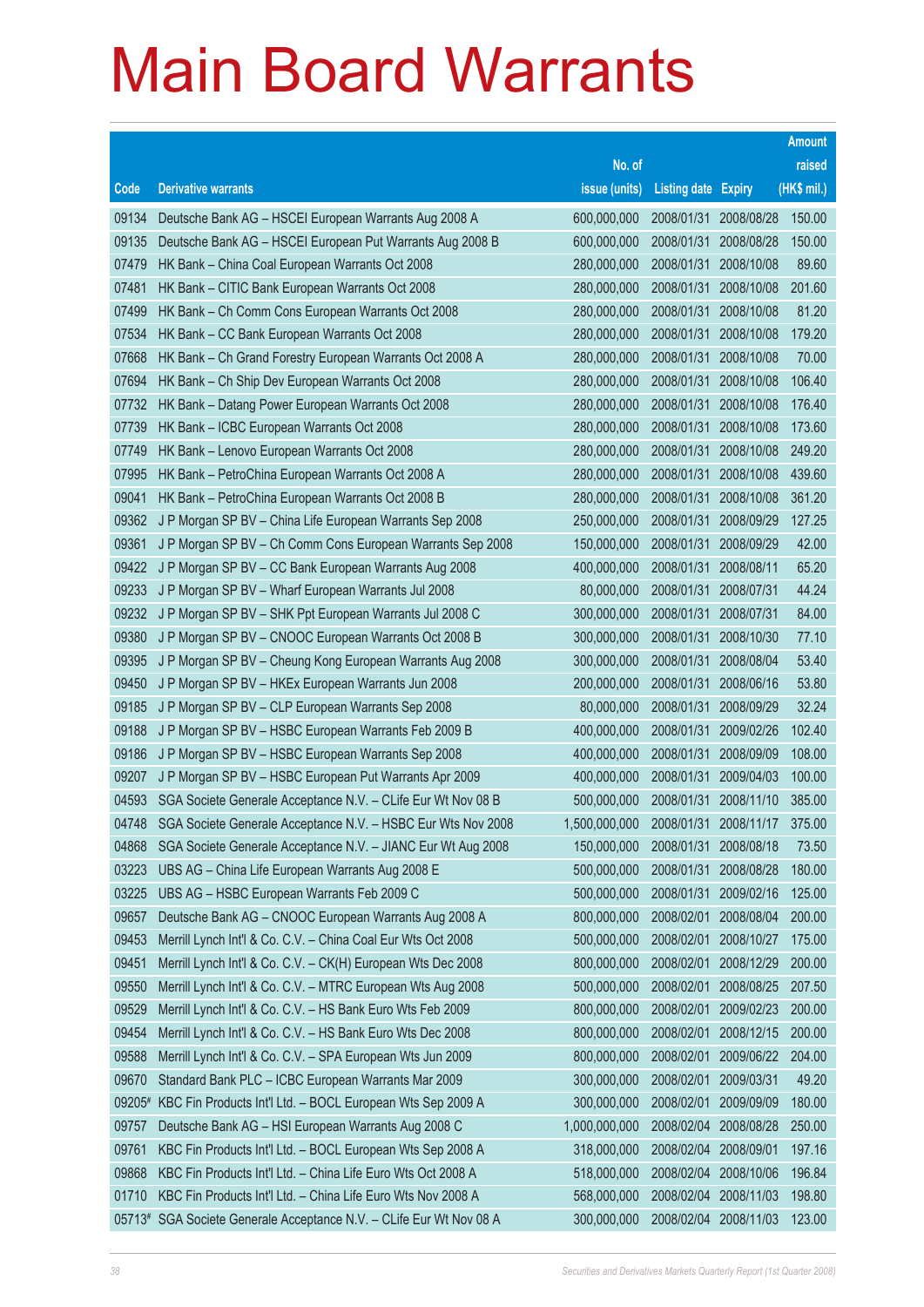|       |                                                              |               |                            |            | <b>Amount</b> |
|-------|--------------------------------------------------------------|---------------|----------------------------|------------|---------------|
|       |                                                              | No. of        |                            |            | raised        |
| Code  | <b>Derivative warrants</b>                                   | issue (units) | <b>Listing date Expiry</b> |            | (HK\$ mil.)   |
| 01735 | BNP Paribas Arbit Issu B.V. - China Life Euro Wts Aug 2008 C | 400,000,000   | 2008/02/05 2008/08/18      |            | 192.00        |
| 01739 | BNP Paribas Arbit Issu B.V. - HSI European Wts Aug 2008 B    | 600,000,000   | 2008/02/05 2008/08/28      |            | 162.00        |
| 02402 | BNP Paribas Arbit Issu B.V. - HSI European Wts Aug 2008 C    | 600,000,000   | 2008/02/05 2008/08/28      |            | 150.00        |
| 02410 | BNP Paribas Arbit Issu B.V. - HSI Euro Put Wts Aug 2008 G    | 600,000,000   | 2008/02/05 2008/08/28      |            | 150.00        |
| 02411 | BNP Paribas Arbit Issu B.V. - HSI Euro Put Wts Aug 2008 H    | 600,000,000   | 2008/02/05 2008/08/28      |            | 162.00        |
| 02407 | BNP Paribas Arbit Issu B.V. - HSI European Wts Aug 2008 D    | 600,000,000   | 2008/02/05 2008/08/28      |            | 162.00        |
| 02409 | BNP Paribas Arbit Issu B.V. - HSI European Wts Aug 2008 E    | 600,000,000   | 2008/02/05                 | 2008/08/28 | 156.00        |
| 02415 | BNP Paribas Arbit Issu B.V. - HSI Euro Put Wts Aug 2008 I    | 600,000,000   | 2008/02/05 2008/08/28      |            | 156.00        |
| 02417 | BNP Paribas Arbit Issu B.V. - HSI Euro Put Wts Aug 2008 J    | 600,000,000   | 2008/02/05 2008/08/28      |            | 156.00        |
| 02419 | Lehman Brothers Holdings Inc. - BEA European Wts Aug 2008 B  | 80,000,000    | 2008/02/05 2008/08/08      |            | 47.52         |
| 02442 | Lehman Brothers Holdings Inc. - Lenovo European Wts Aug 2008 | 30,000,000    | 2008/02/05                 | 2008/08/08 | 28.47         |
| 02423 | Lehman Brothers Holdings Inc. - PetroChina Eur Wt Aug 2008 A | 30,000,000    | 2008/02/05 2008/08/08      |            | 54.33         |
| 02426 | Lehman Brothers Holdings Inc. - PetroChina Eur Wt Aug 2008 B | 30,000,000    | 2008/02/05 2008/08/08      |            | 35.10         |
| 02427 | Lehman Brothers Holdings Inc. - CNOOC European Wts Aug 2008  | 30,000,000    | 2008/02/05 2008/08/08      |            | 56.40         |
| 02422 | Lehman Brothers Holdings Inc. - Sinopec Corp Eur Wt Aug 2008 | 30,000,000    | 2008/02/05                 | 2008/08/08 | 46.23         |
| 02449 | Lehman Brothers Holdings Inc. - ICBC European Wts Aug 2008   | 100,000,000   | 2008/02/05 2008/08/08      |            | 63.50         |
| 02450 | Lehman Brothers Holdings Inc. - Ch Comm Cons Eur Wt Aug 08 B | 150,000,000   | 2008/02/05 2008/08/08      |            | 51.00         |
| 02478 | Lehman Brothers Holdings Inc. - China Coal Euro Wts Aug 2008 | 100,000,000   | 2008/02/05 2008/08/08      |            | 43.90         |
| 02498 | Lehman Brothers Holdings Inc. - Ping An Euro Wts Aug 2008 C  | 50,000,000    | 2008/02/05                 | 2008/08/08 | 51.60         |
| 03212 | Lehman Brothers Holdings Inc. - PICC European Wts Aug 2008 B | 20,000,000    | 2008/02/05 2008/08/08      |            | 33.02         |
| 03227 | Lehman Brothers Holdings Inc. - China Life Eur Wt Aug 2008 C | 175,000,000   | 2008/02/05                 | 2008/08/08 | 64.75         |
| 03405 | Calyon Fin P (G) Ltd. - China Life European Put Wts Aug 2008 | 300,000,000   | 2008/02/06 2008/08/06      |            | 133.50        |
| 03275 | Citigroup Global Mkt H Inc. - China Coal Euro Wts Aug 2008   | 220,000,000   | 2008/02/06                 | 2008/08/11 | 96.80         |
| 03276 | Citigroup Global Mkt H Inc. - Ch Comm Cons Eur Wt Oct 2008 B | 250,000,000   | 2008/02/06 2008/10/27      |            | 95.00         |
| 03277 | Citigroup Global Mkt H Inc. - China Life Euro Wts Aug 2008 C | 180,000,000   | 2008/02/06 2008/08/26      |            | 95.40         |
| 03284 | Citigroup Global Mkt H Inc. - HKEx European Wts Aug 2008     | 400,000,000   | 2008/02/06 2008/08/18      |            | 120.00        |
| 03272 | Bank of China (HK) Ltd. - HSBC European Warrants Nov 2008    | 128,000,000   | 2008/02/06                 | 2008/11/03 | 60.67         |
| 03273 | Bank of China (HK) Ltd. - Hutchison European Wts Aug 2008    | 85,000,000    | 2008/02/06 2008/08/05      |            | 60.27         |
| 03274 | Bank of China (HK) Ltd. - MTRC European Warrants Aug 2008    | 110,000,000   | 2008/02/06 2008/08/05      |            | 60.39         |
| 03294 | Credit Suisse - China Mobile European Warrants Jan 2009      | 228,000,000   | 2008/02/06 2009/01/30      |            | 57.00         |
| 03402 | Credit Suisse - China Life European Warrants Aug 2008        | 388,000,000   | 2008/02/06 2008/08/18      |            | 139.68        |
| 03403 | Credit Suisse - China Mobile European Put Warrants Jan 2009  | 228,000,000   | 2008/02/06 2009/01/30      |            | 57.00         |
| 03297 | Credit Suisse - HSI European Warrants Aug 2008               | 100,000,000   | 2008/02/06                 | 2008/08/28 | 36.00         |
| 03404 | Credit Suisse - HSI European Put Warrants Aug 2008           | 100,000,000   | 2008/02/06 2008/08/28      |            | 30.00         |
| 03288 | Deutsche Bank AG - Ch Comm Cons European Warrants Aug 2008 B | 600,000,000   | 2008/02/06 2008/08/11      |            | 300.00        |
| 03289 | Deutsche Bank AG - Ch Comm Cons European Warrants Sep 2008   | 600,000,000   | 2008/02/06 2008/09/08      |            | 261.00        |
| 03290 | Deutsche Bank AG - CNOOC European Warrants Aug 2008 B        | 800,000,000   | 2008/02/06                 | 2008/08/25 | 200.00        |
| 03287 | Deutsche Bank AG - HSCEI European Warrants Aug 2008 C        | 600,000,000   | 2008/02/06 2008/08/28      |            | 156.00        |
| 03291 | Deutsche Bank AG - HSCEI European Put Warrants Aug 2008 D    | 600,000,000   | 2008/02/06 2008/08/28      |            | 150.00        |
| 03410 | Deutsche Bank AG - HSI European Put Warrants Aug 2008 B      | 800,000,000   | 2008/02/06 2008/08/28      |            | 200.00        |
| 03408 | KBC Fin Products Int'l Ltd. - China Life Euro Wts Aug 2008 F | 468,000,000   | 2008/02/06                 | 2008/08/06 | 191.88        |
| 03409 | KBC Fin Products Int'l Ltd. - China Life Euro Wts Aug 2008 G | 368,000,000   | 2008/02/06                 | 2008/08/06 | 99.36         |
| 03246 | Merrill Lynch Int'l & Co. C.V. - Ch Comm Cons Eu Wt Dec 2008 | 500,000,000   | 2008/02/06 2008/12/15      |            | 207.50        |
| 03254 | Merrill Lynch Int'l & Co. C.V. - Ch Shenhua Eur Wts Nov 2008 | 500,000,000   | 2008/02/06 2008/11/24      |            | 350.00        |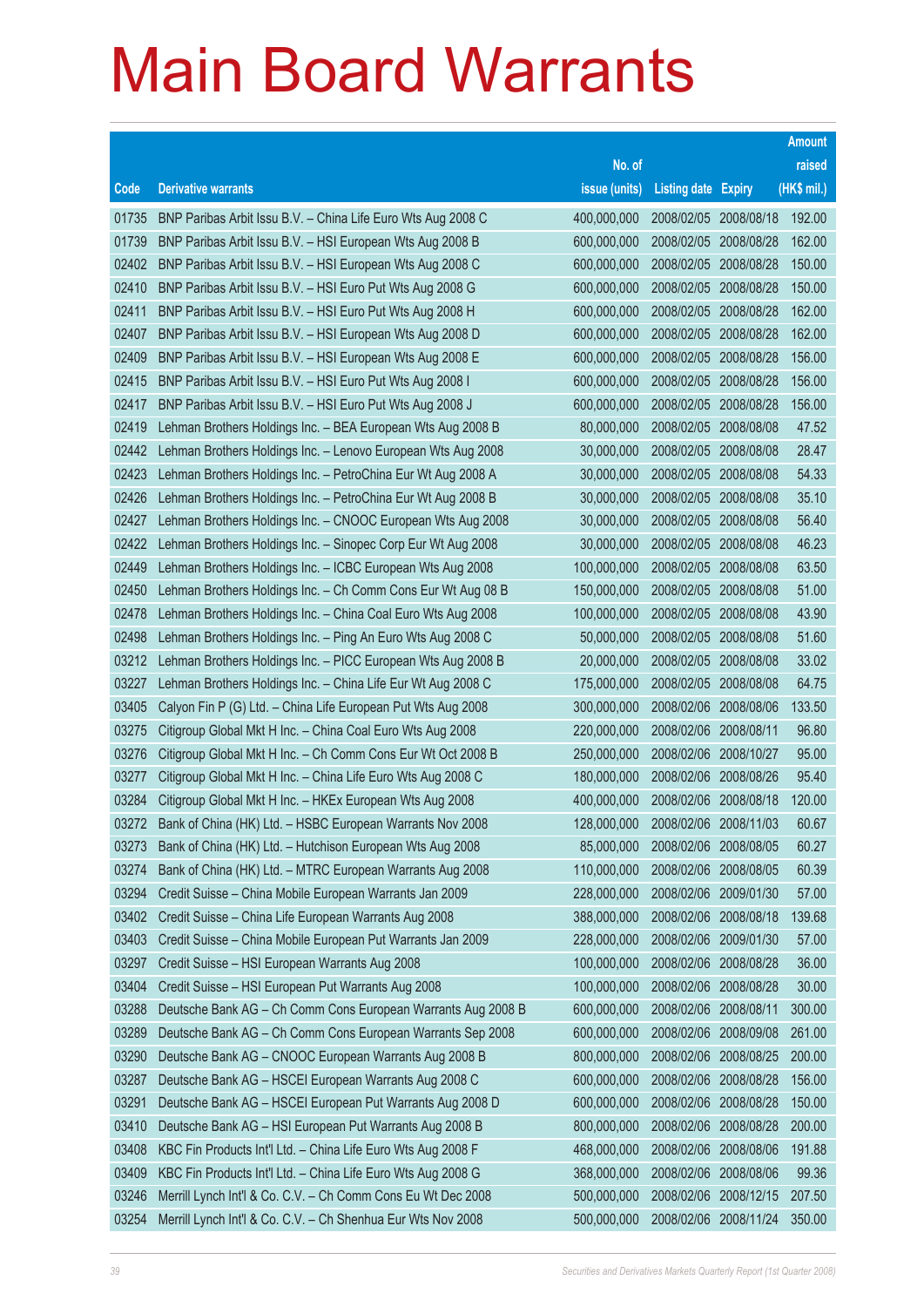|          |                                                              |               |                            |            | <b>Amount</b> |
|----------|--------------------------------------------------------------|---------------|----------------------------|------------|---------------|
|          |                                                              | No. of        |                            |            | raised        |
| Code     | <b>Derivative warrants</b>                                   | issue (units) | <b>Listing date Expiry</b> |            | (HK\$ mil.)   |
| 03255    | Merrill Lynch Int'l & Co. C.V. - HSBC Euro Wts Aug 2008 B    | 500,000,000   | 2008/02/06 2008/08/25      |            | 445.00        |
| 03257    | Merrill Lynch Int'l & Co. C.V. - ICBC European Wts Aug 2008  | 500,000,000   | 2008/02/06                 | 2008/08/25 | 315.00        |
| 03258    | Merrill Lynch Int'l & Co. C.V. - Ping An Euro Wts Apr 2010   | 800,000,000   | 2008/02/06                 | 2010/04/26 | 200.00        |
| 06051#   | Deutsche Bank AG - China Mobile European Warrants Sep 2008 A | 500,000,000   | 2008/02/06                 | 2008/09/29 | 78.00         |
| $06551*$ | Deutsche Bank AG - PetroChina European Warrants Aug 2008 A   | 600,000,000   | 2008/02/06                 | 2008/08/25 | 109.20        |
| 04835    | Calyon Fin P (G) Ltd. - China Coal European Wts Oct 2008 C   | 300,000,000   | 2008/02/11                 | 2008/10/06 | 131.40        |
| 04867    | Calyon Fin P (G) Ltd. - Ch Comm Cons European Wts Aug 2008   | 300,000,000   | 2008/02/11                 | 2008/08/11 | 121.80        |
| 04889    | Calyon Fin P (G) Ltd. - China Life European Wts Aug 2008 E   | 300,000,000   | 2008/02/11                 | 2008/08/11 | 153.00        |
| 07380    | Calyon Fin P (G) Ltd. - China Mobile Euro Put Wts Oct 2008 A | 300,000,000   | 2008/02/11                 | 2008/10/13 | 50.10         |
| 04807    | HK Bank - HSI European Warrants Aug 2008 A                   | 1,000,000,000 | 2008/02/11                 | 2008/08/28 | 250.00        |
| 04815    | HK Bank - HSI European Put Warrants Aug 2008 I               | 1,000,000,000 | 2008/02/11                 | 2008/08/28 | 250.00        |
| 04809    | HK Bank - Jiangxi Copper European Warrants Oct 2008 A        | 280,000,000   | 2008/02/11                 | 2008/10/08 | 81.20         |
| 04814    | HK Bank - Jiangxi Copper European Warrants Oct 2008 B        | 280,000,000   | 2008/02/11                 | 2008/10/08 | 72.80         |
| 07919    | KBC Fin Products Int'l Ltd. - China Life Eur Put Wt Aug 08 H | 338,000,000   | 2008/02/11                 | 2008/08/11 | 141.96        |
| 09009    | KBC Fin Products Int'l Ltd. - China Life Eur Put Wt Aug 08 I | 208,000,000   | 2008/02/11                 | 2008/08/11 | 143.52        |
| 03467    | Macquarie Bank Ltd. - Angang Steel European Wts Aug 2008     | 300,000,000   | 2008/02/11                 | 2008/08/28 | 90.90         |
| 03792    | Macquarie Bank Ltd. - Ping An European Warrants Aug 2008     | 300,000,000   | 2008/02/11                 | 2008/08/28 | 208.50        |
| 04501    | Macquarie Bank Ltd. - Ping An European Put Warrants Aug 2008 | 300,000,000   | 2008/02/11                 | 2008/08/28 | 234.30        |
| 04758    | SGA Societe Generale Acceptance N.V. - CLife Eu Put Wt Oct08 | 300,000,000   | 2008/02/11                 | 2008/10/20 | 204.00        |
| 04833    | SGA Societe Generale Acceptance N.V. - CLife Eur Wt Aug 08 E | 500,000,000   | 2008/02/11                 | 2008/08/25 | 305.00        |
| 09286    | Deutsche Bank AG - China Life European Warrants Aug 2008 C   | 800,000,000   | 2008/02/12 2008/08/11      |            | 552.00        |
| 09315    | Deutsche Bank AG - China Tel European Warrants Dec 2008 B    | 800,000,000   | 2008/02/12 2008/12/29      |            | 128.00        |
| 07451    | HK Bank - HSI European Warrants Aug 2008 B                   | 1,000,000,000 | 2008/02/12 2008/08/28      |            | 250.00        |
| 07693    | HK Bank - HSI European Warrants Aug 2008 C                   | 1,000,000,000 | 2008/02/12 2008/08/28      |            | 250.00        |
| 09030    | HK Bank - HSI European Warrants Aug 2008 D                   | 1,000,000,000 | 2008/02/12 2008/08/28      |            | 250.00        |
| 09033    | HK Bank - HSI European Warrants Aug 2008 E                   | 1,000,000,000 | 2008/02/12 2008/08/28      |            | 250.00        |
| 09057    | HK Bank - HSI European Warrants Aug 2008 F                   | 1,000,000,000 | 2008/02/12 2008/08/28      |            | 250.00        |
| 09060    | HK Bank - HSI European Warrants Aug 2008 G                   | 1,000,000,000 | 2008/02/12 2008/08/28      |            | 250.00        |
| 09064    | HK Bank - HSI European Warrants Aug 2008 H                   | 1,000,000,000 | 2008/02/12 2008/08/28      |            | 250.00        |
| 09118    | HK Bank - HSI European Put Warrants Aug 2008 J               | 1,000,000,000 | 2008/02/12 2008/08/28      |            | 290.00        |
| 09119    | HK Bank - HSI European Put Warrants Aug 2008 K               | 1,000,000,000 | 2008/02/12 2008/08/28      |            | 250.00        |
| 09124    | HK Bank - HSI European Put Warrants Aug 2008 L               | 1,000,000,000 | 2008/02/12 2008/08/28      |            | 250.00        |
| 09126    | HK Bank - HSI European Put Warrants Aug 2008 M               | 1,000,000,000 | 2008/02/12 2008/08/28      |            | 250.00        |
| 09166    | HK Bank - HSI European Put Warrants Aug 2008 N               | 1,000,000,000 | 2008/02/12 2008/08/28      |            | 250.00        |
| 09215    | HK Bank - HSI European Put Warrants Aug 2008 O               | 1,000,000,000 | 2008/02/12 2008/08/28      |            | 250.00        |
| 09230    | HK Bank - HSI European Put Warrants Aug 2008 P               | 1,000,000,000 | 2008/02/12 2008/08/28      |            | 250.00        |
| 09250    | SGA Societe Generale Acceptance N.V. - CTel Eur Wts Sep 2008 | 100,000,000   | 2008/02/12 2008/09/08      |            | 131.00        |
| 09262    | SGA Societe Generale Acceptance N.V. - CNOOC Eur Wt Sep 08 C | 500,000,000   | 2008/02/12 2008/09/29      |            | 125.00        |
| 09280    | SGA Societe Generale Acceptance N.V. - Petch Eur Wt Sep 08 C | 400,000,000   | 2008/02/12 2008/09/01      |            | 62.80         |
| 09448    | ABN AMRO Bank N.V. - CC Bank European Warrants Aug 2008 B    | 988,000,000   | 2008/02/13                 | 2008/08/11 | 148.20        |
| 09449    | ABN AMRO Bank N.V. - Ch Comm Cons European Wts Aug 2008 B    | 368,000,000   | 2008/02/13                 | 2008/08/18 | 95.68         |
| 09455    | ABN AMRO Bank N.V. - China Mobile European Wts Oct 2008 B    | 688,000,000   | 2008/02/13                 | 2008/10/20 | 185.76        |
| 09465    | ABN AMRO Bank N.V. - China Tel European Warrants Nov 2008 C  | 988,000,000   | 2008/02/13                 | 2008/11/10 | 148.20        |
| 09474    | ABN AMRO Bank N.V. - Hutchison European Warrants Jan 2009    | 888,000,000   | 2008/02/13 2009/01/05      |            | 142.08        |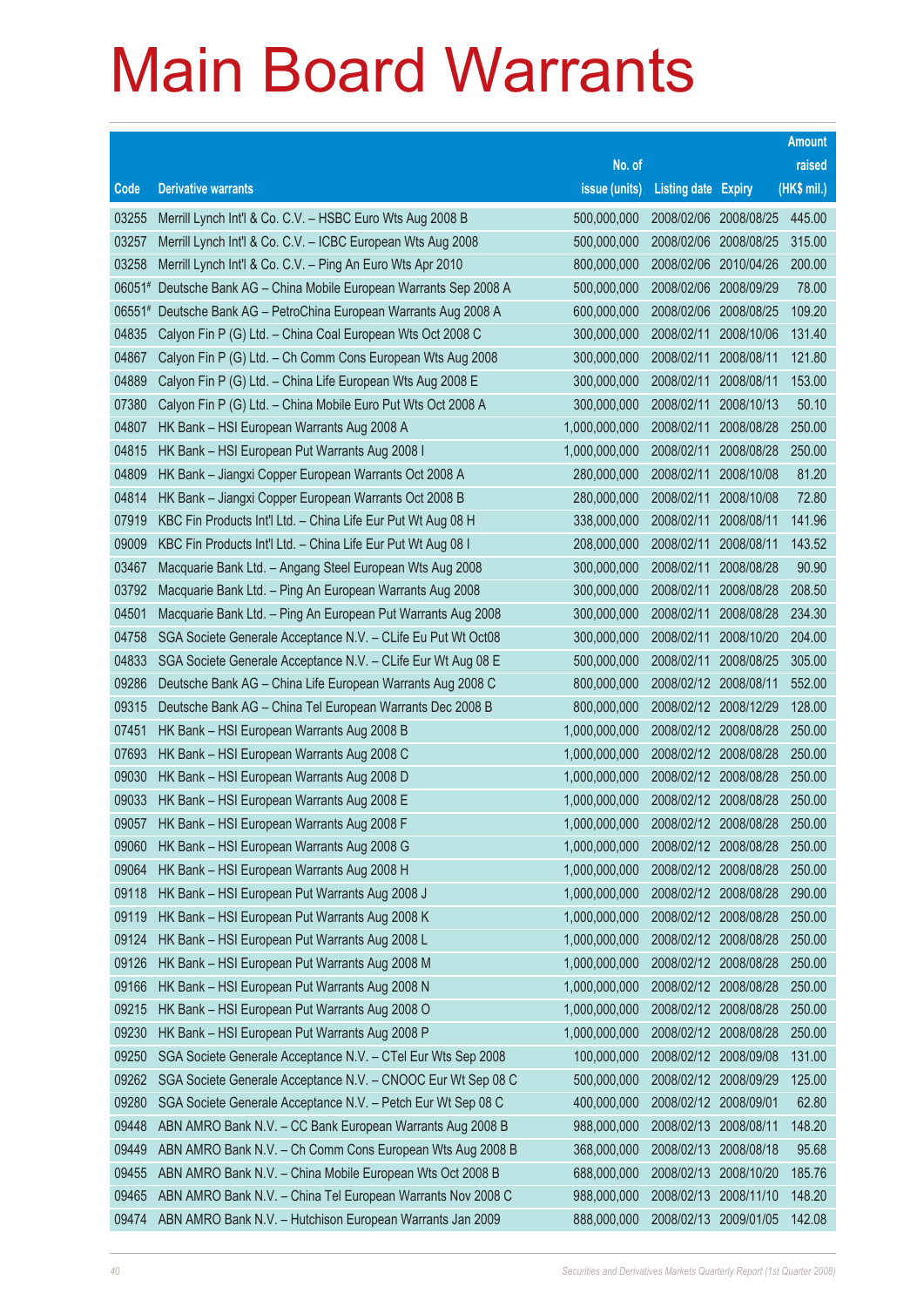|        |                                                              |               |                            |            | <b>Amount</b> |
|--------|--------------------------------------------------------------|---------------|----------------------------|------------|---------------|
|        |                                                              | No. of        |                            |            | raised        |
| Code   | <b>Derivative warrants</b>                                   | issue (units) | <b>Listing date Expiry</b> |            | (HK\$ mil.)   |
| 09475  | ABN AMRO Bank N.V. - HKEx European Warrants Nov 2008 B       | 488,000,000   | 2008/02/13 2008/11/10      |            | 131.76        |
| 09476  | ABN AMRO Bank N.V. - Ping An European Warrants Dec 2008 A    | 988,000,000   | 2008/02/13 2008/12/19      |            | 148.20        |
| 09479  | ABN AMRO Bank N.V. - SHK Ppt European Warrants Oct 2008 A    | 588,000,000   | 2008/02/13                 | 2008/10/20 | 147.00        |
| 09511  | ABN AMRO Bank N.V. - China Life European Put Wts Oct 2008 A  | 288,000,000   | 2008/02/13 2008/10/13      |            | 120.96        |
| 09513  | ABN AMRO Bank N.V. - HSBC European Put Warrants Dec 2008 C   | 688,000,000   | 2008/02/13                 | 2008/12/29 | 172.00        |
| 09346  | BNP Paribas Arbit Issu B.V. - CC Bank Euro Wts Mar 2009 B    | 600,000,000   | 2008/02/13 2009/03/30      |            | 90.00         |
| 09348  | BNP Paribas Arbit Issu B.V. - China Life Euro Wts Sep 2008 B | 300,000,000   | 2008/02/13                 | 2008/09/01 | 120.00        |
| 09350  | BNP Paribas Arbit Issu B.V. - Ch Mobile Eu Put Wt Aug 2008 E | 600,000,000   | 2008/02/13 2008/08/18      |            | 156.00        |
| 09356  | CC Rabobank B.A. - BOCL European Warrants Sep 2008 B         | 200,000,000   | 2008/02/13                 | 2008/09/29 | 100.00        |
| 09357  | CC Rabobank B.A. - Cheung Kong European Warrants Dec 2008 B  | 500,000,000   | 2008/02/13 2008/12/19      |            | 140.00        |
| 09358  | CC Rabobank B.A. - Ch Mobile European Warrants Dec 2008      | 500,000,000   | 2008/02/13                 | 2008/12/30 | 125.00        |
| 09364  | CC Rabobank B.A. - Ch Mobile European Put Warrants Dec 2008  | 300,000,000   | 2008/02/13 2008/12/30      |            | 78.00         |
| 09375  | CC Rabobank B.A. - CNOOC European Warrants Nov 2008          | 500,000,000   | 2008/02/13                 | 2008/11/28 | 150.00        |
| 09378  | CC Rabobank B.A. - HKEx European Warrants Nov 2008 B         | 500,000,000   | 2008/02/13 2008/11/28      |            | 150.00        |
| 09393  | CC Rabobank B.A. - HSBC European Warrants Dec 2009           | 800,000,000   | 2008/02/13                 | 2009/12/22 | 200.00        |
| 09401  | CC Rabobank B.A. - HSBC European Put Warrants Dec 2009       | 500,000,000   | 2008/02/13 2009/12/22      |            | 160.00        |
| 09445  | CC Rabobank B.A. - Ping An European Warrants Feb 2009        | 800,000,000   | 2008/02/13 2009/02/27      |            | 200.00        |
| 09447  | CC Rabobank B.A. - SHK Ppt European Warrants Dec 2008        | 500,000,000   | 2008/02/13 2008/12/22      |            | 165.00        |
| 09324  | SGA Societe Generale Acceptance N.V. - N225 Eu Wt Sep 2008 E | 100,000,000   | 2008/02/13                 | 2008/09/11 | 42.00         |
| 09340  | SGA Societe Generale Acceptance N.V. - N225 Eu Put Wt Sep08F | 100,000,000   | 2008/02/13 2008/09/11      |            | 41.00         |
| 09548  | Deutsche Bank AG - Ping An European Warrants Oct 2008 B      | 800,000,000   | 2008/02/14                 | 2008/10/20 | 128.00        |
| 09554  | Deutsche Bank AG - Ping An European Warrants Dec 2008        | 800,000,000   | 2008/02/14                 | 2008/12/22 | 120.00        |
| 09598  | HK Bank - China Life European Warrants Oct 2008              | 280,000,000   | 2008/02/14                 | 2008/10/14 | 92.40         |
| 09606  | HK Bank - Hunan Nonferrous European Warrants Oct 2008 A      | 280,000,000   | 2008/02/14                 | 2008/10/14 | 263.20        |
| 09633  | HK Bank - Hunan Nonferrous European Warrants Oct 2008 B      | 280,000,000   | 2008/02/14                 | 2008/10/14 | 235.20        |
| 09558  | Macquarie Bank Ltd. - China Netcom European Wts Sep 2008     | 200,000,000   | 2008/02/14                 | 2008/09/29 | 72.00         |
| 09559  | Macquarie Bank Ltd. - CM Bank European Warrants Aug 2008     | 388,000,000   | 2008/02/14 2008/08/28      |            | 148.22        |
| 09562  | Macquarie Bank Ltd. - China Unicom European Wts Sep 2008 B   | 200,000,000   | 2008/02/14                 | 2008/09/29 | 54.60         |
| 09585  | Macquarie Bank Ltd. - Shimao Ppt European Warrants Oct 2008  | 100,000,000   | 2008/02/14                 | 2008/10/08 | 29.90         |
| 09638  | CC Rabobank B.A. - BankComm European Warrants Dec 2008 B     | 300,000,000   | 2008/02/14                 | 2008/12/19 | 75.00         |
| 09641  | CC Rabobank B.A. - CC Bank European Warrants Mar 2009 A      | 500,000,000   | 2008/02/14                 | 2009/03/30 | 125.00        |
| 09639  | CC Rabobank B.A. - CC Bank European Warrants Feb 2009 B      | 500,000,000   | 2008/02/14                 | 2009/02/05 | 125.00        |
| 09652  | CC Rabobank B.A. - China Life European Warrants Nov 2008 A   | 300,000,000   | 2008/02/14                 | 2008/11/11 | 210.00        |
| 09653  | CC Rabobank B.A. - CM Bank European Warrants Dec 2008        | 300,000,000   | 2008/02/14                 | 2008/12/12 | 240.00        |
| 09527  | SGA Societe Generale Acceptance N.V. - CMob Eu Wt Aug 2008 C | 800,000,000   | 2008/02/14                 | 2008/08/22 | 200.00        |
| 09536  | SGA Societe Generale Acceptance N.V. - HSI Euro Wts Aug 2008 | 500,000,000   | 2008/02/14                 | 2008/08/28 | 125.00        |
| 09685# | SGA Societe Generale Acceptance N.V. - BOCL Eu Wt Dec 2008 B | 100,000,000   | 2008/02/14                 | 2008/12/10 | 54.00         |
| 09727  | Fortis Bank S.A./N.V. - CHALCO European Put Wts Dec 2008     | 438,000,000   | 2008/02/15                 | 2008/12/29 | 109.50        |
| 09711  | Fortis Bank S.A./N.A. - BOCL European Put Warrants Jan 2009  | 170,000,000   | 2008/02/15                 | 2009/01/29 | 66.81         |
| 09702  | Fortis Bank S.A./N.V. - Country Garden European Wts Jun 2009 | 550,000,000   | 2008/02/15                 | 2009/06/24 | 147.95        |
| 09725  | Fortis Bank S.A./N.V. - China COSCO European Wts Dec 2008    | 200,000,000   | 2008/02/15                 | 2008/12/01 | 122.60        |
| 09709  | Fortis Bank S.A./N.A. - Huaneng Power European Wts Sep 2008  | 60,000,000    | 2008/02/15                 | 2008/09/29 | 63.54         |
| 09726  | Fortis Bank S.A./N.V. - Hutchison European Put Wts Sep 2008  | 70,000,000    | 2008/02/15                 | 2008/09/08 | 45.92         |
| 09721  | Fortis Bank S.A./N.A. - Yanzhou Coal European Wts Dec 2008   | 290,000,000   | 2008/02/15 2008/12/29      |            | 94.25         |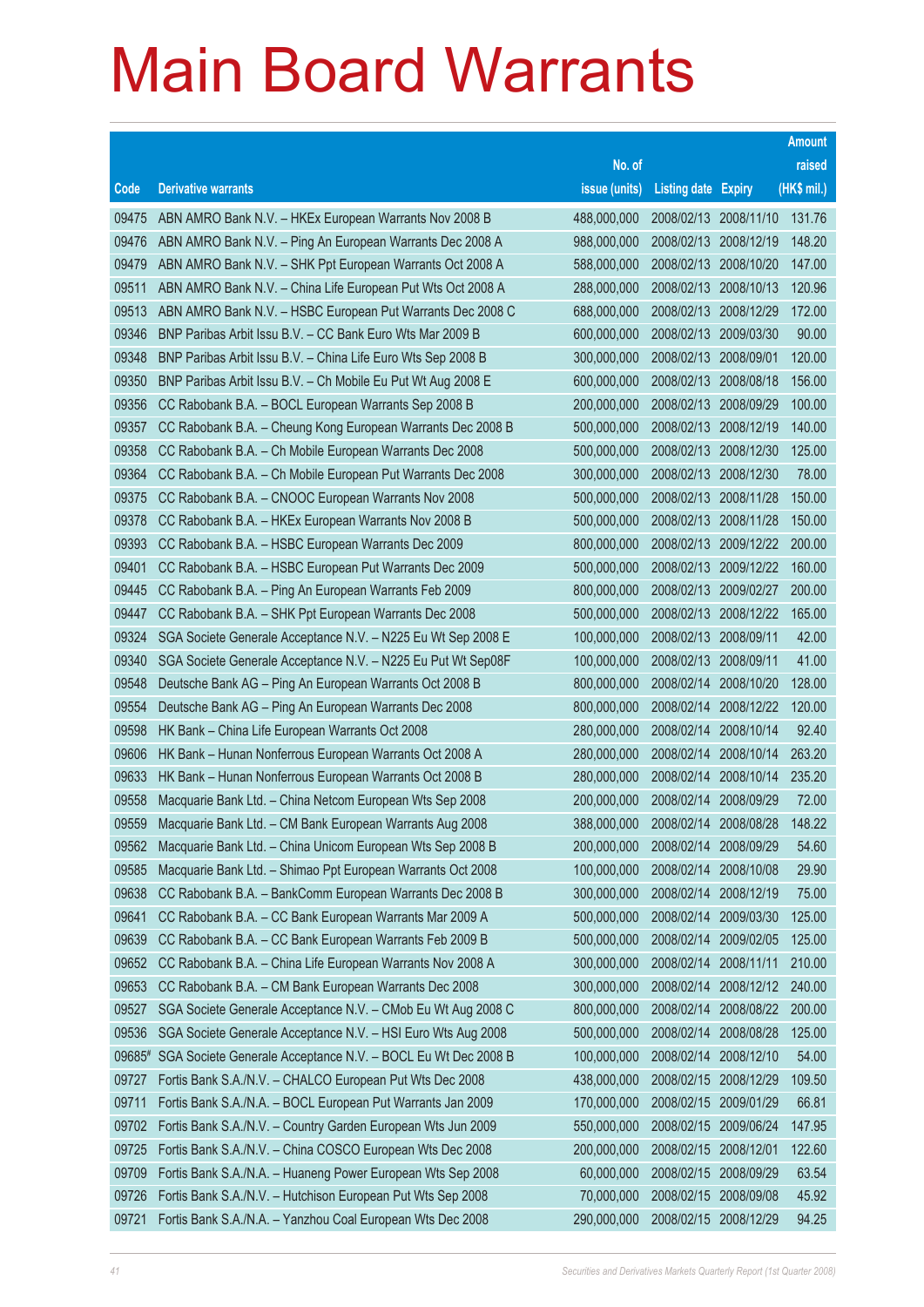|        |                                                              |               |                            |            | <b>Amount</b> |
|--------|--------------------------------------------------------------|---------------|----------------------------|------------|---------------|
|        |                                                              | No. of        |                            |            | raised        |
| Code   | <b>Derivative warrants</b>                                   | issue (units) | <b>Listing date Expiry</b> |            | (HK\$ mil.)   |
| 02296# | Citigroup Global Mkt H Inc. - Ping An Euro Wts Sep 2008 A    | 280,000,000   | 2008/02/15 2008/09/24      |            | 20.72         |
| 01830# | KBC Fin Products Int'l Ltd. - Ch Railway Euro Wts Jun 2008 B | 600,000,000   | 2008/02/15 2008/06/17      |            | 80.40         |
| 09749  | Calyon Fin P (G) Ltd. - CNOOC European Warrants Sep 2008 C   | 300,000,000   | 2008/02/18                 | 2008/09/08 | 81.30         |
| 09755  | Calyon Fin P (G) Ltd. - MTRC European Warrants Aug 2008 C    | 300,000,000   | 2008/02/18                 | 2008/08/18 | 147.90        |
| 09765  | Calyon Fin P (G) Ltd. - PetroChina European Wts Oct 2008 B   | 300,000,000   | 2008/02/18                 | 2008/10/20 | 75.00         |
| 09774  | Calyon Fin P (G) Ltd. - SHK Ppt European Warrants Oct 2008 B | 400,000,000   | 2008/02/18                 | 2008/10/02 | 108.80        |
| 09741  | Deutsche Bank AG - Sinopec Corp European Put Wts Sep 2008    | 600,000,000   | 2008/02/18                 | 2008/09/29 | 102.00        |
| 09743  | Deutsche Bank AG - CNOOC European Put Warrants Nov 2008      | 600,000,000   | 2008/02/18                 | 2008/11/03 | 150.00        |
| 09730  | HK Bank - HSCEI European Warrants Aug 2008 A                 | 1,000,000,000 | 2008/02/18                 | 2008/08/28 | 250.00        |
| 09731  | UBS AG - BOCL European Warrants Dec 2010 E                   | 500,000,000   | 2008/02/18 2010/12/13      |            | 125.00        |
| 09733  | UBS AG - China Life European Warrants Aug 2008 F             | 500,000,000   | 2008/02/18                 | 2008/08/28 | 175.00        |
| 09734  | UBS AG - ICBC European Warrants Nov 2009 C                   | 500,000,000   | 2008/02/18 2009/11/23      |            | 125.00        |
| 09740  | UBS AG - Ping An European Warrants Dec 2008 D                | 500,000,000   | 2008/02/18                 | 2008/12/22 | 125.00        |
| 03493  | ABN AMRO Bank N.V. - SHK Ppt European Warrants Oct 2008 B    | 588,000,000   | 2008/02/19                 | 2008/10/27 | 152.88        |
| 09795  | BOCI Asia Ltd. - BOCL European Warrants Oct 2008 A           | 300,000,000   | 2008/02/19                 | 2008/10/15 | 150.00        |
| 09798  | BOCI Asia Ltd. - BOCL European Warrants Oct 2008 B           | 300,000,000   | 2008/02/19                 | 2008/10/22 | 114.00        |
| 09799  | BOCI Asia Ltd. - China Life European Warrants Sep 2008       | 300,000,000   | 2008/02/19                 | 2008/09/24 | 165.00        |
| 09822  | BOCI Asia Ltd. - China Life European Warrants Oct 2008       | 300,000,000   | 2008/02/19                 | 2008/10/02 | 174.00        |
| 03490  | Credit Suisse - China Life European Warrants Sep 2008        | 228,000,000   | 2008/02/19                 | 2008/09/01 | 84.36         |
| 03491  | Credit Suisse - HSBC European Warrants Feb 2010              | 228,000,000   | 2008/02/19                 | 2010/02/02 | 57.00         |
| 03209  | HK Bank - Angang Steel European Warrants Oct 2008 B          | 280,000,000   | 2008/02/19                 | 2008/10/17 | 70.00         |
| 03213  | HK Bank - Ch Grand Forestry European Warrants Oct 2008 B     | 280,000,000   | 2008/02/19                 | 2008/10/17 | 81.20         |
| 03219  | HK Bank - China Mobile European Warrants Oct 2008            | 280,000,000   | 2008/02/19                 | 2008/10/17 | 330.40        |
| 03293  | HK Bank - Esprit European Warrants Oct 2008 B                | 280,000,000   | 2008/02/19                 | 2008/10/17 | 411.60        |
| 03299  | HK Bank - Maanshan Iron European Warrants Oct 2008 B         | 280,000,000   | 2008/02/19                 | 2008/10/17 | 221.20        |
| 03435  | HK Bank - Sh Petrochem European Warrants Oct 2008            | 280,000,000   | 2008/02/19                 | 2008/10/17 | 170.80        |
| 03487  | KBC Fin Products Int'l Ltd. - HSBC European Wts Dec 2010 A   | 568,000,000   | 2008/02/19                 | 2010/12/01 | 186.87        |
| 03489  | KBC Fin Products Int'l Ltd. - HSBC European Wts Dec 2010 B   | 518,000,000   | 2008/02/19 2010/12/06      |            | 196.84        |
| 03453  | KBC Fin Products Int'l Ltd. - Hutchison Euro Wts Jul 2009    | 400,000,000   | 2008/02/19                 | 2009/07/23 | 100.00        |
| 09825  | Macquarie Bank Ltd. - China Railway European Wts Oct 2008    | 488,000,000   | 2008/02/19                 | 2008/10/30 | 122.00        |
| 09838  | Macquarie Bank Ltd. - Hang Seng Bank European Wts Jan 2009 B | 288,000,000   | 2008/02/19                 | 2009/01/29 | 73.44         |
| 09867  | Macquarie Bank Ltd. - HKEx European Warrants Sep 2008 A      | 388,000,000   | 2008/02/19                 | 2008/09/29 | 121.06        |
| 09872  | Macquarie Bank Ltd. - HKEx European Warrants Sep 2008 B      | 388,000,000   | 2008/02/19                 | 2008/09/29 | 97.78         |
| 09890  | Macquarie Bank Ltd. - Jiangxi Copper European Wts Aug 2008   | 388,000,000   | 2008/02/19                 | 2008/08/28 | 110.97        |
| 09906  | Macquarie Bank Ltd. - Maanshan Iron European Wts Aug 2008    | 200,000,000   | 2008/02/19                 | 2008/08/28 | 84.80         |
| 09977  | Macquarie Bank Ltd. - New World Dev European Wts Aug 2008    | 388,000,000   | 2008/02/19                 | 2008/08/28 | 148.22        |
| 02441  | Macquarie Bank Ltd. - New World Dev European Wts Sep 2008 B  | 388,000,000   | 2008/02/19                 | 2008/09/29 | 101.27        |
| 02445  | Macquarie Bank Ltd. - PCCW European Warrants Oct 2008        | 200,000,000   | 2008/02/19                 | 2008/10/30 | 105.60        |
| 02455  | Macquarie Bank Ltd. - Zijin Mining European Wts Sep 2008     | 388,000,000   | 2008/02/19                 | 2008/09/29 | 101.66        |
| 06119# | ABN AMRO Bank N.V. - CC Bank European Warrants Sep 2008 A    | 900,000,000   | 2008/02/19                 | 2008/09/08 | 52.20         |
| 06617# | Goldman Sachs SP (Asia) - China Life European Wts Apr 2008   | 92,000,000    | 2008/02/19                 | 2008/04/21 | 33.12         |
| 03494  | ABN AMRO Bank N.V. - China Mobile Euro Put Wts Oct 2008 D    | 688,000,000   | 2008/02/20                 | 2008/10/27 | 137.60        |
| 02437  | Citigroup Global Mkt H Inc. - SHK Ppt Euro Wts Nov 2008 B    | 380,000,000   | 2008/02/20                 | 2008/11/10 | 106.40        |
| 02462  | Citigroup Global Mkt H Inc. - Swire Pac A Eur Wts Feb 2009 B | 380,000,000   | 2008/02/20                 | 2009/02/12 | 96.90         |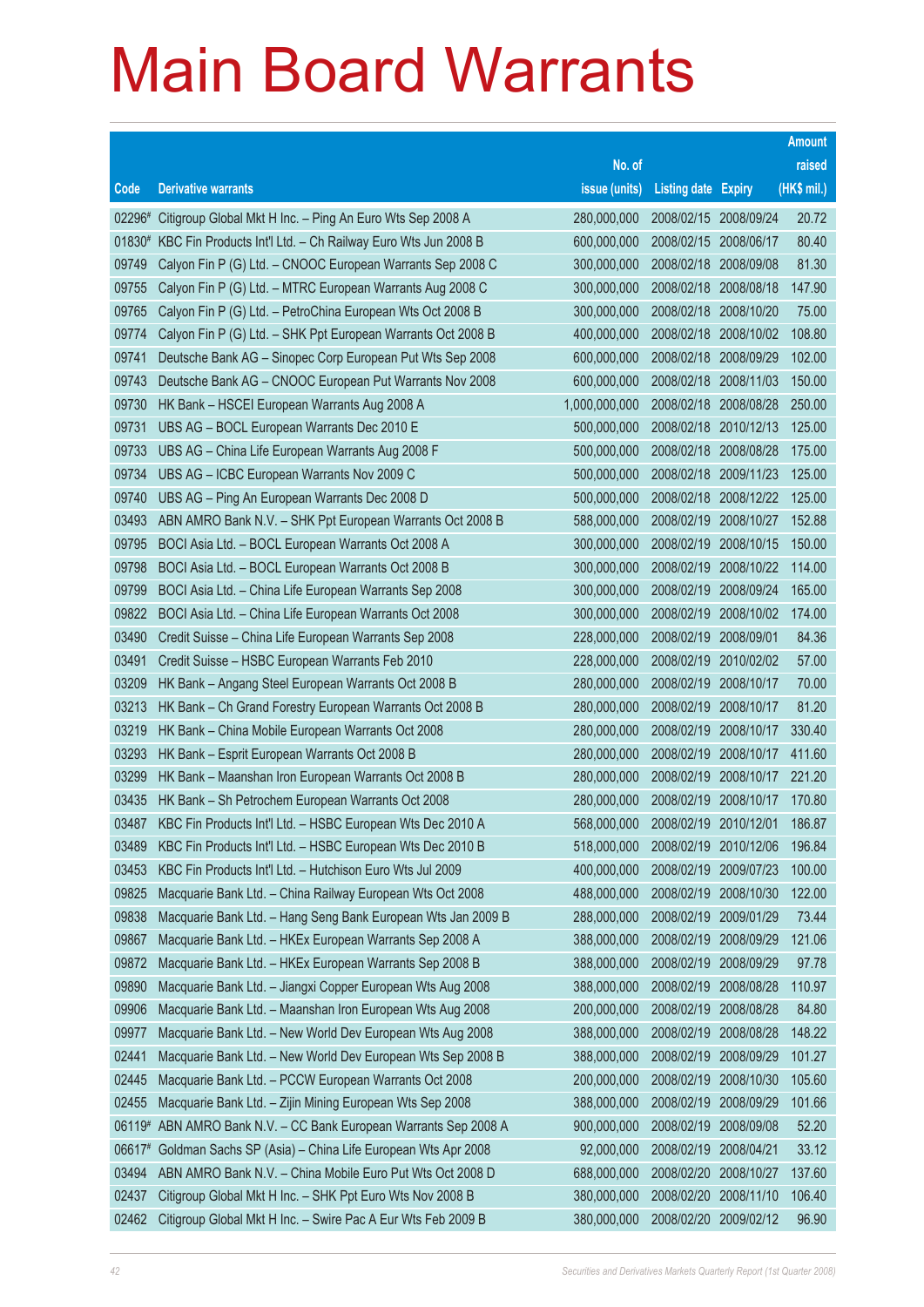|       |                                                              |               |                            |            | <b>Amount</b> |
|-------|--------------------------------------------------------------|---------------|----------------------------|------------|---------------|
|       |                                                              | No. of        |                            |            | raised        |
| Code  | <b>Derivative warrants</b>                                   | issue (units) | <b>Listing date Expiry</b> |            | (HK\$ mil.)   |
| 09706 | Citigroup Global Mkt H Inc. - BOCL European Wts Dec 2008 A   | 280,000,000   | 2008/02/20                 | 2008/12/08 | 117.60        |
| 09735 | Citigroup Global Mkt H Inc. - BOCL European Wts Dec 2008 B   | 360,000,000   | 2008/02/20                 | 2008/12/08 | 100.80        |
| 09737 | Citigroup Global Mkt H Inc. - Bank of EA Euro Wts Sep 2008 B | 180,000,000   | 2008/02/20                 | 2008/09/22 | 118.80        |
| 09756 | Citigroup Global Mkt H Inc. - China Shenhua Eur Wts Jan 2009 | 180,000,000   | 2008/02/20                 | 2009/01/19 | 113.40        |
| 09844 | Citigroup Global Mkt H Inc. - China Tel Euro Wts Feb 2009    | 380,000,000   | 2008/02/20                 | 2009/02/16 | 96.90         |
| 09864 | Citigroup Global Mkt H Inc. - CNOOC European Wts Nov 2008 C  | 330,000,000   | 2008/02/20                 | 2008/11/10 | 105.60        |
| 09892 | Citigroup Global Mkt H Inc. - Henderson Land Eur Wt Sep 2008 | 180,000,000   | 2008/02/20                 | 2008/09/22 | 111.60        |
| 09895 | Citigroup Global Mkt H Inc. - HK Gas European Wts Nov 2008 B | 200,000,000   | 2008/02/20                 | 2008/11/17 | 101.00        |
| 01247 | Citigroup Global Mkt H Inc. - HSBC European Wts Nov 2008 D   | 450,000,000   | 2008/02/20                 | 2008/11/17 | 114.75        |
| 01267 | Citigroup Global Mkt H Inc. - HSBC European Wts Jan 2009     | 450,000,000   | 2008/02/20                 | 2009/01/12 | 112.50        |
| 02116 | Citigroup Global Mkt H Inc. - ICBC European Wts Sep 2008 C   | 180,000,000   | 2008/02/20                 | 2008/09/02 | 113.40        |
| 02128 | Citigroup Global Mkt H Inc. - PetroChina Euro Wts Nov 2008 A | 380,000,000   | 2008/02/20                 | 2008/11/24 | 114.00        |
| 02436 | Citigroup Global Mkt H Inc. - Ping An Euro Wts Sep 2008 C    | 130,000,000   | 2008/02/20                 | 2008/09/02 | 104.00        |
| 03498 | Deutsche Bank AG - Nikkei 225 Index European Wts Dec 2008 A  | 600,000,000   | 2008/02/20                 | 2008/12/12 | 150.00        |
| 03499 | Deutsche Bank AG - Nikkei 225 Index Euro Put Wts Dec 2008 B  | 600,000,000   | 2008/02/20                 | 2008/12/12 | 168.00        |
| 09158 | HK Bank - Mengniu European Warrants Oct 2008                 | 280,000,000   | 2008/02/20                 | 2008/10/24 | 72.80         |
| 09330 | HK Bank - China National Building European Warrants Oct 2008 | 280,000,000   | 2008/02/20                 | 2008/10/24 | 148.40        |
| 09418 | HK Bank - Ch Ship Cont European Warrants Oct 2008            | 280,000,000   | 2008/02/20                 | 2008/10/24 | 198.80        |
| 09541 | HK Bank - Foxconn European Warrants Oct 2008                 | 280,000,000   | 2008/02/20                 | 2008/10/24 | 70.00         |
| 09566 | HK Bank - R&F Ppt European Warrants Oct 2008                 | 280,000,000   | 2008/02/20                 | 2008/10/24 | 103.60        |
| 09626 | HK Bank - PICC European Warrants Oct 2008                    | 280,000,000   | 2008/02/20                 | 2008/10/24 | 464.80        |
| 09696 | HK Bank - Zijin Mining European Warrants Oct 2008            | 280,000,000   | 2008/02/20                 | 2008/10/24 | 70.00         |
| 03500 | HK Bank - HSCEI European Warrants Aug 2008 B                 | 1,000,000,000 | 2008/02/20                 | 2008/08/28 | 250.00        |
| 03626 | HK Bank - HSCEI European Warrants Aug 2008 C                 | 1,000,000,000 | 2008/02/20                 | 2008/08/28 | 250.00        |
| 03629 | HK Bank - HSCEI European Warrants Aug 2008 D                 | 1,000,000,000 | 2008/02/20                 | 2008/08/28 | 250.00        |
| 03650 | HK Bank - HSCEI European Warrants Aug 2008 E                 | 1,000,000,000 | 2008/02/20                 | 2008/08/28 | 250.00        |
| 03769 | HK Bank - HSCEI European Warrants Aug 2008 F                 | 1,000,000,000 | 2008/02/20                 | 2008/08/28 | 250.00        |
| 04674 | HK Bank - HSCEI European Warrants Aug 2008 G                 | 1,000,000,000 | 2008/02/20                 | 2008/08/28 | 250.00        |
| 04739 | HK Bank - HSCEI European Warrants Aug 2008 H                 | 1,000,000,000 | 2008/02/20                 | 2008/08/28 | 260.00        |
| 06033 | HK Bank - HSCEI European Put Warrants Aug 2008 I             | 1,000,000,000 | 2008/02/20                 | 2008/08/28 | 260.00        |
| 07395 | HK Bank - HSCEI European Put Warrants Aug 2008 J             | 1,000,000,000 | 2008/02/20                 | 2008/08/28 | 250.00        |
| 07500 | HK Bank - HSCEI European Put Warrants Aug 2008 K             | 1,000,000,000 | 2008/02/20                 | 2008/08/28 | 250.00        |
| 07574 | HK Bank - HSCEI European Put Warrants Aug 2008 L             | 1,000,000,000 | 2008/02/20                 | 2008/08/28 | 250.00        |
| 09074 | HK Bank - HSCEI European Put Warrants Aug 2008 M             | 1,000,000,000 | 2008/02/20                 | 2008/08/28 | 250.00        |
| 09132 | HK Bank - HSCEI European Put Warrants Aug 2008 N             | 1,000,000,000 | 2008/02/20                 | 2008/08/28 | 250.00        |
| 03495 | SGA Societe Generale Acceptance N.V. - HSBC Eu Wt Oct 2008 B | 400,000,000   | 2008/02/20                 | 2008/10/31 | 560.00        |
| 03496 | SGA Societe Generale Acceptance N.V. - MTRC Eur Wts Oct 2008 | 200,000,000   | 2008/02/20                 | 2008/10/30 | 108.00        |
| 03765 | ABN AMRO Bank N.V. - Gold European Warrants Sep 2008         | 500,000,000   | 2008/02/21                 | 2008/09/16 | 126.00        |
| 03770 | ABN AMRO Bank N.V. - Silver European Warrants Sep 2008       | 500,000,000   | 2008/02/21                 | 2008/09/16 | 127.00        |
| 03222 | BOCI Asia Ltd. - Ch Comm Cons European Warrants Oct 2008     | 300,000,000   | 2008/02/21                 | 2008/10/15 | 120.00        |
| 03230 | BOCI Asia Ltd. - HSBC European Warrants Sep 2008             | 100,000,000   | 2008/02/21                 | 2008/09/22 | 150.00        |
| 03270 | BOCI Asia Ltd. - HSBC European Warrants Oct 2009             | 500,000,000   | 2008/02/21                 | 2009/10/13 | 125.00        |
| 03271 | BOCI Asia Ltd. - Nine Dragons European Warrants Sep 2008     | 300,000,000   | 2008/02/21                 | 2008/09/08 | 75.00         |
| 03486 | BNP Paribas Arbit Issu B.V. - BOCL European Wts Sep 2008 B   | 300,000,000   | 2008/02/21                 | 2008/09/01 | 132.00        |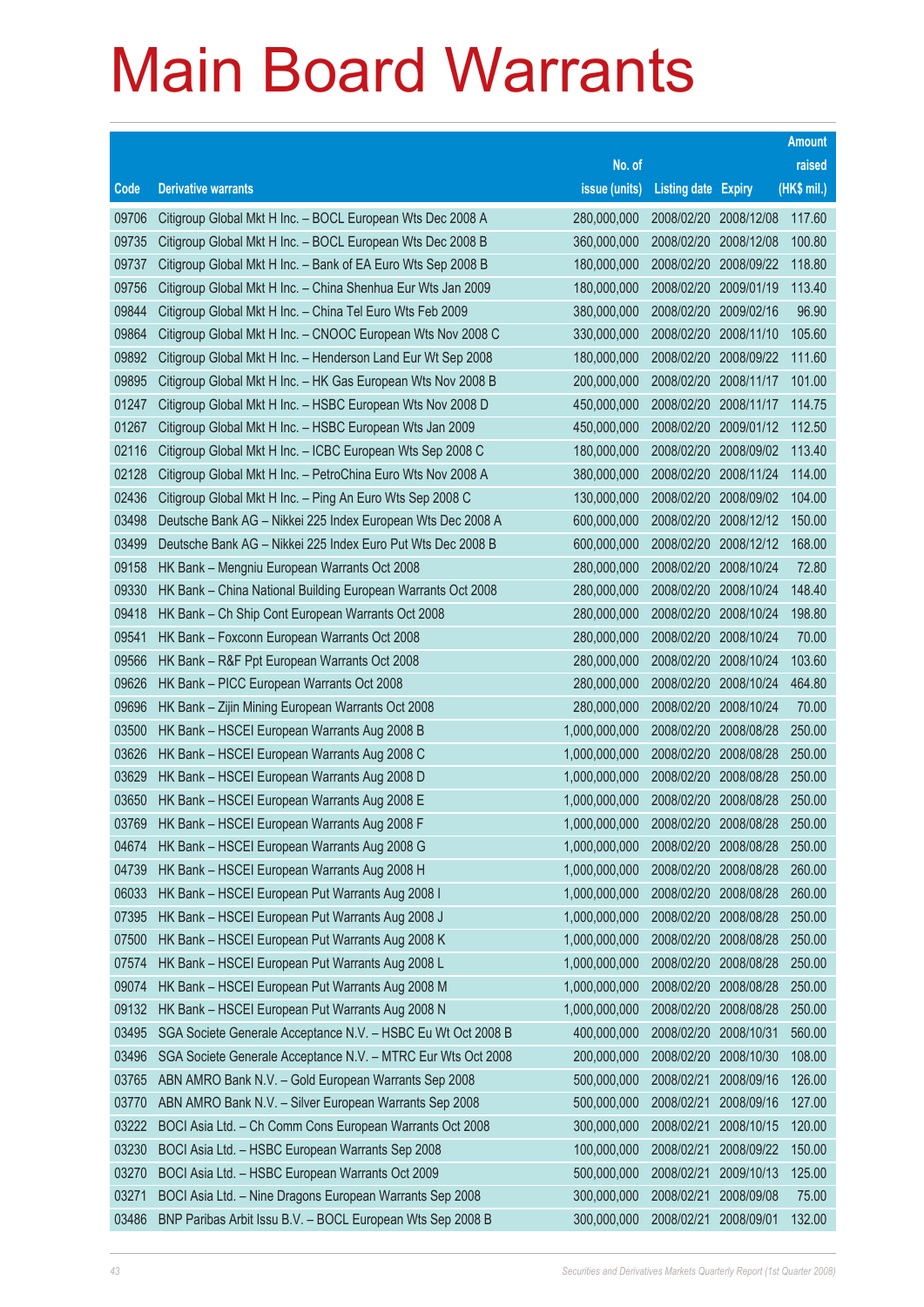|        |                                                              |               |                            |            | <b>Amount</b> |
|--------|--------------------------------------------------------------|---------------|----------------------------|------------|---------------|
|        |                                                              | No. of        |                            |            | raised        |
| Code   | <b>Derivative warrants</b>                                   | issue (units) | <b>Listing date Expiry</b> |            | (HK\$ mil.)   |
| 03521  | BNP Paribas Arbit Issu B.V. - Ch Comm Cons Eur Wt Sep 2008 B | 500,000,000   | 2008/02/21                 | 2008/09/16 | 185.00        |
| 03644  | BNP Paribas Arbit Issu B.V. - CC Bank European Wts Feb 2010  | 600,000,000   | 2008/02/21                 | 2010/02/22 | 150.00        |
| 03747  | BNP Paribas Arbit Issu B.V. - Sinopec Corp Eur Wt Dec 2008 B | 500,000,000   | 2008/02/21                 | 2008/12/22 | 90.00         |
| 04528  | BNP Paribas Arbit Issu B.V. - ICBC European Wts Mar 2009 B   | 400,000,000   | 2008/02/21                 | 2009/03/24 | 64.00         |
| 03480  | Deutsche Bank AG - HSBC European Warrants Oct 2008 D         | 800,000,000   | 2008/02/21                 | 2008/10/02 | 120.00        |
| 03473  | Deutsche Bank AG - CC Bank European Put Warrants Sep 2008    | 600,000,000   | 2008/02/21                 | 2008/09/01 | 408.00        |
| 03477  | Deutsche Bank AG - China Life European Put Warrants Sep 2008 | 600,000,000   | 2008/02/21                 | 2008/09/16 | 264.00        |
| 03483  | Deutsche Bank AG - ICBC European Put Warrants Sep 2008       | 600,000,000   | 2008/02/21                 | 2008/09/08 | 330.00        |
| 04784  | Lehman Brothers Holdings Inc. - Ch Overseas Eu Wt Sep 2008 A | 200,000,000   | 2008/02/21                 | 2008/09/30 | 51.20         |
| 04790  | Lehman Brothers Holdings Inc. - China Tel Eur Wts Sep 2008 A | 75,000,000    | 2008/02/21                 | 2008/09/30 | 84.00         |
| 04615  | Lehman Brothers Holdings Inc. - CC Bank Euro Wts Sep 2008 A  | 100,000,000   | 2008/02/21                 | 2008/09/30 | 82.70         |
| 04774  | Lehman Brothers Holdings Inc. - Ch Mobile Eur Wts Sep 2008 A | 50,000,000    | 2008/02/21                 | 2008/09/30 | 75.80         |
| 04596  | Lehman Brothers Holdings Inc. - China Coal Eur Wt Sep 2008 A | 150,000,000   | 2008/02/21                 | 2008/09/30 | 59.25         |
| 04875  | Lehman Brothers Holdings Inc. - Ping An Euro Wts Sep 2008 A  | 65,000,000    | 2008/02/21                 | 2008/09/30 | 65.85         |
| 04865  | Lehman Brothers Holdings Inc. - PICC European Wts Sep 2008 A | 30,000,000    | 2008/02/21                 | 2008/09/30 | 48.03         |
| 04633  | Lehman Brothers Holdings Inc. - China Life Eur Wt Sep 2008 A | 175,000,000   | 2008/02/21                 | 2008/09/30 | 89.25         |
| 04830  | Lehman Brothers Holdings Inc. - HSBC European Wts Sep 2008   | 100,000,000   | 2008/02/21                 | 2008/09/30 | 82.20         |
| 07460  | Lehman Brothers Holdings Inc. - Hutchison Eur Wts Sep 2008 A | 100,000,000   | 2008/02/21                 | 2008/09/30 | 88.30         |
| 07490  | Lehman Brothers Holdings Inc. - SHK Ppt Euro Wts Sep 2008 B  | 200,000,000   | 2008/02/21                 | 2008/09/30 | 53.20         |
| 04808  | Lehman Brothers Holdings Inc. - CITIC Pac Eur Wts Sep 2008 A | 125,000,000   | 2008/02/21                 | 2008/09/30 | 70.00         |
| 03419  | Macquarie Bank Ltd. - China Shenhua European Wts Aug 2008    | 400,000,000   | 2008/02/21                 | 2008/08/28 | 184.40        |
| 03437  | Macquarie Bank Ltd. - CITIC Pacific Eurpean Wts Oct 2008 A   | 400,000,000   | 2008/02/21                 | 2008/10/30 | 200.00        |
| 03458  | Macquarie Bank Ltd. - Esprit European Warrants Dec 2008 B    | 288,000,000   | 2008/02/21                 | 2008/12/30 | 72.29         |
| 03470  | Macquarie Bank Ltd. - HK Gas European Warrants Aug 2008 B    | 128,000,000   | 2008/02/21                 | 2008/08/28 | 32.26         |
| 03472  | Macquarie Bank Ltd. - Lenovo European Warrants Oct 2009      | 188,000,000   | 2008/02/21                 | 2009/10/29 | 47.00         |
| 09026  | ABN AMRO Bank N.V. - HSBC European Put Warrants Sep 2008     | 688,000,000   | 2008/02/22                 | 2008/09/16 | 103.20        |
| 07900  | Merrill Lynch Int'l & Co. C.V. - Ch Mobile Euro Wts Dec 2008 | 800,000,000   | 2008/02/22                 | 2008/12/15 | 200.00        |
| 07504  | Merrill Lynch Int'l & Co. C.V. - BOC HK Euro Wts Sep 2008    | 500,000,000   | 2008/02/22 2008/09/22      |            | 127.50        |
| 07597  | Merrill Lynch Int'l & Co. C.V. - BOC HK Euro Wts Dec 2008    | 500,000,000   | 2008/02/22 2008/12/15      |            | 125.00        |
| 09005  | Merrill Lynch Int'l & Co. C.V. - Ch Shenhua Eur Wts Aug 2008 | 500,000,000   | 2008/02/22 2008/08/25      |            | 282.50        |
| 07748  | Merrill Lynch Int'l & Co. C.V. - CK(H) European Wts Feb 2009 | 800,000,000   | 2008/02/22 2009/02/23      |            | 232.00        |
| 07766  | Merrill Lynch Int'l & Co. C.V. - China Life Eu Wt Aug 2008 B | 500,000,000   | 2008/02/22 2008/08/25      |            | 247.50        |
| 09024  | Merrill Lynch Int'l & Co. C.V. - SHK Ppt Euro Wts Oct 2008 B | 800,000,000   | 2008/02/22 2008/10/27      |            | 204.00        |
| 06051# | Deutsche Bank AG - China Mobile European Warrants Sep 2008 A | 500,000,000   | 2008/02/22 2008/09/29      |            | 75.00         |
| 06108# | Deutsche Bank AG - HKEx European Warrants Jun 2008 B         | 600,000,000   | 2008/02/22 2008/06/16      |            | 99.00         |
| 09729  | Deutsche Bank AG - Cheung Kong European Warrants Nov 2008    | 600,000,000   | 2008/02/25                 | 2008/11/03 | 162.00        |
| 09027  | UBS AG - Bank of EA European Warrants Sep 2008               | 500,000,000   | 2008/02/25                 | 2008/09/22 | 200.00        |
| 09075  | UBS AG - Country Garden European Warrants Oct 2008           | 500,000,000   | 2008/02/25                 | 2008/10/20 | 125.00        |
| 09036  | UBS AG - China Tel European Warrants Jan 2009                | 500,000,000   | 2008/02/25                 | 2009/01/12 | 125.00        |
| 09029  | UBS AG - China National Building European Warrants Sep 2008  | 500,000,000   | 2008/02/25                 | 2008/09/22 | 175.00        |
| 09104  | UBS AG - HK Electric European Warrants Oct 2008              | 500,000,000   | 2008/02/25                 | 2008/10/20 | 200.00        |
| 09123  | UBS AG - HS Bank European Warrants Sep 2008                  | 500,000,000   | 2008/02/25                 | 2008/09/22 | 125.00        |
| 09392  | UBS AG - HSI European Warrants Aug 2008 A                    | 500,000,000   | 2008/02/25                 | 2008/08/28 | 140.00        |
| 09424  | UBS AG - HSI European Warrants Aug 2008 B                    | 500,000,000   | 2008/02/25                 | 2008/08/28 | 135.00        |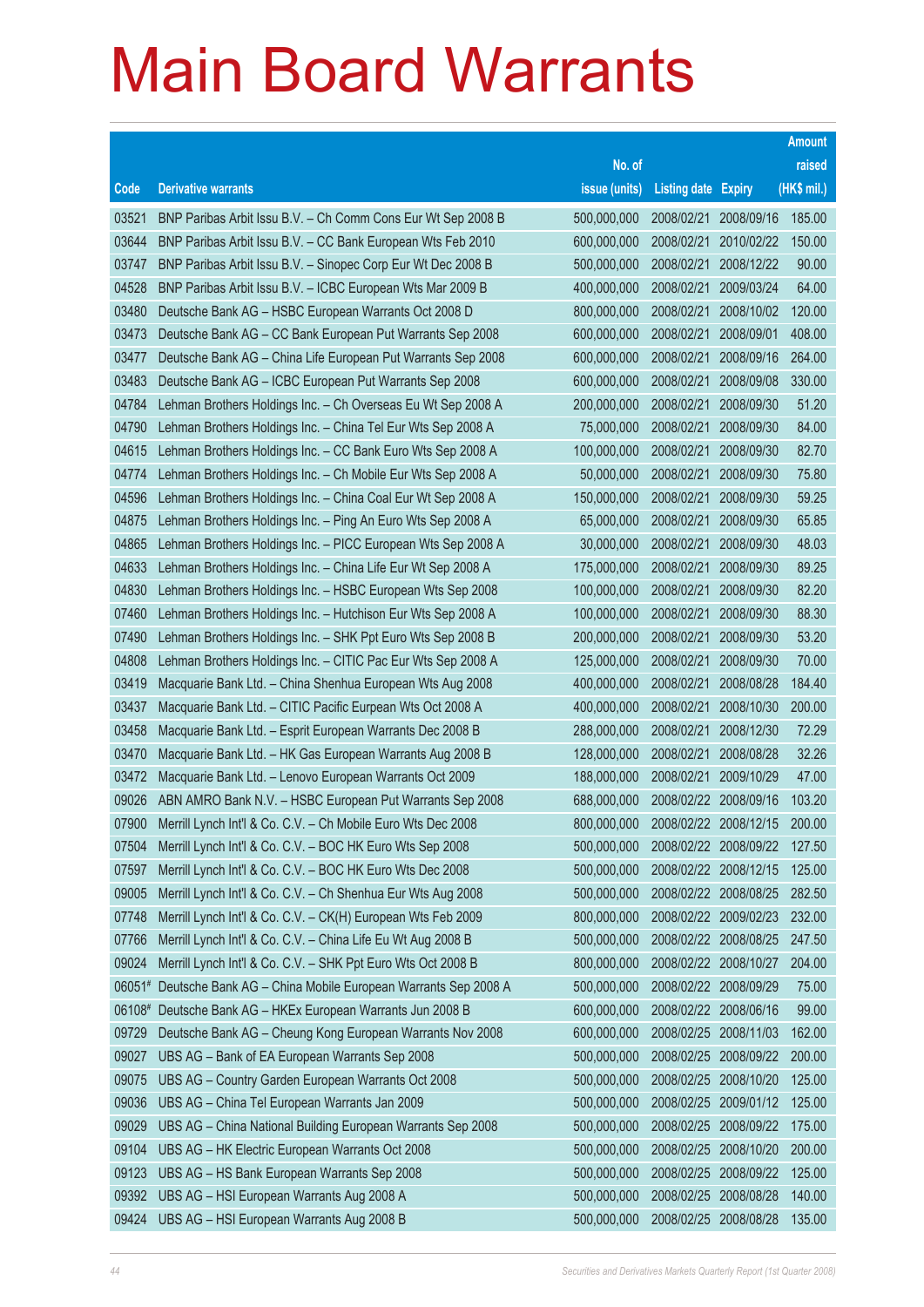|        |                                                                  |               |                            |            | <b>Amount</b> |
|--------|------------------------------------------------------------------|---------------|----------------------------|------------|---------------|
|        |                                                                  | No. of        |                            |            | raised        |
| Code   | <b>Derivative warrants</b>                                       | issue (units) | <b>Listing date Expiry</b> |            | (HK\$ mil.)   |
| 09526  | UBS AG - HSI European Warrants Aug 2008 C                        | 500,000,000   | 2008/02/25 2008/08/28      |            | 130.00        |
| 09589  | UBS AG - HSI European Warrants Aug 2008 D                        | 500,000,000   | 2008/02/25 2008/08/28      |            | 125.00        |
| 09600  | UBS AG - HSI European Put Warrants Aug 2008 E                    | 500,000,000   | 2008/02/25                 | 2008/08/28 | 125.00        |
| 09680  | UBS AG - HSI European Put Warrants Aug 2008 F                    | 500,000,000   | 2008/02/25 2008/08/28      |            | 130.00        |
| 09715  | UBS AG - HSI European Put Warrants Aug 2008 G                    | 500,000,000   | 2008/02/25                 | 2008/08/28 | 135.00        |
| 09716  | UBS AG - HSI European Put Warrants Aug 2008 H                    | 500,000,000   | 2008/02/25 2008/08/28      |            | 140.00        |
| 09313  | UBS AG - Nine Dragons European Warrants Sep 2008                 | 500,000,000   | 2008/02/25                 | 2008/09/22 | 125.00        |
| 02273# | Citigroup Global Mkt H Inc. - BOCL European Wts Apr 2008         | 240,000,000   | 2008/02/25 2008/04/21      |            | 16.56         |
| 07103  | ABN AMRO Bank N.V. - BOCL European Warrants Sep 2008             | 248,000,000   | 2008/02/26                 | 2008/09/08 | 62.00         |
| 07104  | ABN AMRO Bank N.V. - CC Bank European Warrants Oct 2008 D        | 148,000,000   | 2008/02/26 2008/10/13      |            | 99.16         |
| 07105  | ABN AMRO Bank N.V. - China Railway European Wts Sep 2008 B       | 888,000,000   | 2008/02/26                 | 2008/09/22 | 222.00        |
| 07106  | ABN AMRO Bank N.V. - HKEx European Warrants Nov 2008 C           | 488,000,000   | 2008/02/26 2008/11/24      |            | 141.52        |
| 07107  | ABN AMRO Bank N.V. - ICBC European Warrants Sep 2008 B           | 188,000,000   | 2008/02/26                 | 2008/09/16 | 122.20        |
| 09739  | Deutsche Bank AG - DJIA European Warrants Dec 2008               | 300,000,000   | 2008/02/26 2008/12/22      |            | 78.00         |
| 09762  | Deutsche Bank AG - DJIA European Put Warrants Dec 2008           | 300,000,000   | 2008/02/26                 | 2008/12/22 | 78.00         |
| 09896  | Dresdner Bank AG - China Coal European Warrants Nov 2008         | 288,000,000   | 2008/02/26 2008/11/18      |            | 89.28         |
| 07102  | Goldman Sachs SP (Asia) - HSI European Warrants Jun 2008 B       | 200,000,000   | 2008/02/26 2008/06/27      |            | 30.00         |
| 09732  | HK Bank - CNOOC European Warrants Nov 2008 A                     | 280,000,000   | 2008/02/26 2008/11/05      |            | 78.40         |
| 09738  | HK Bank - CNOOC European Warrants Nov 2008 B                     | 280,000,000   | 2008/02/26                 | 2008/11/05 | 70.00         |
| 09907  | KBC Fin Products Int'l Ltd. - BOCL Euro (CC) Wts Sep 2008 B      | 268,000,000   | 2008/02/26                 | 2008/09/05 | 99.16         |
| 09910  | KBC Fin Products Int'l Ltd. - CC Bank Euro (CC) Wts Aug 2008     | 138,000,000   | 2008/02/26                 | 2008/08/26 | 97.98         |
| 09911  | KBC Fin Products Int'l Ltd. - China Life Eu (CC) Wt Oct 08 B     | 238,000,000   | 2008/02/26                 | 2008/10/15 | 97.58         |
| 09930  | KBC Fin Products Int'l Ltd. - CNOOC Euro (CC) Wts Dec 2008 E     | 400,000,000   | 2008/02/26                 | 2008/12/15 | 100.00        |
| 09912  | KBC Fin Products Int'l Ltd. - China Tel Eur (CC) Wt Sep 08 B     | 128,000,000   | 2008/02/26                 | 2008/09/02 | 97.28         |
| 09931  | KBC Fin Products Int'l Ltd. - HKEx Euro (CC) Wts Sep 2008        | 378,000,000   | 2008/02/26 2008/09/16      |            | 98.28         |
| 07100  | KBC Fin Products Int'l Ltd. - HSBC Euro (CC) Wts Aug 2008 B      | 128,000,000   | 2008/02/26 2008/08/26      |            | 97.28         |
| 07101  | KBC Fin Products Int'l Ltd. - ICBC Euro (CC) Wts Aug 2008 C      | 158,000,000   | 2008/02/26 2008/08/26      |            | 97.96         |
|        | 04585# ABN AMRO Bank N.V. - China Tel European Warrants Dec 2008 | 800,000,000   | 2008/02/26 2008/12/29      |            | 146.40        |
| 07124  | ABN AMRO Bank N.V. - Cheung Kong European Warrants Sep 2008      | 688,000,000   | 2008/02/27 2008/09/22      |            | 172.00        |
| 07119  | ABN AMRO Bank N.V. - Platinum European (LS) Wts Feb 2011         | 100,000,000   | 2008/02/27 2011/02/18      |            | 167.40        |
| 07120  | ABN AMRO Bank N.V. - Silver European (LS) Warrants Feb 2011      | 100,000,000   | 2008/02/27                 | 2011/02/18 | 269.20        |
| 07118  | Deutsche Bank AG - CNOOC European Warrants Sep 2008 C            | 600,000,000   | 2008/02/27                 | 2008/09/16 | 108.00        |
| 07121  | Deutsche Bank AG - HKEx European Warrants Jul 2008 F             | 600,000,000   | 2008/02/27                 | 2008/07/28 | 180.00        |
| 07128  | Goldman Sachs SP (Asia) - HSBC European Warrants Dec 2009        | 400,000,000   | 2008/02/27                 | 2009/12/28 | 100.00        |
| 07129  | Goldman Sachs SP (Asia) - HSBC European Warrants Dec 2010        | 400,000,000   | 2008/02/27                 | 2010/12/28 | 100.00        |
| 07127  | Goldman Sachs SP (Asia) - China Mobile Euro Wts Dec 2008 B       | 200,000,000   | 2008/02/27                 | 2008/12/22 | 50.00         |
| 07126  | Goldman Sachs SP (Asia) - China Life European Wts Sep 2008 B     | 100,000,000   | 2008/02/27                 | 2008/09/16 | 55.00         |
| 07125  | Goldman Sachs SP (Asia) - BankComm European Wts Nov 2008         | 300,000,000   | 2008/02/27                 | 2008/11/24 | 57.00         |
| 07130  | Goldman Sachs SP (Asia) - HSI European Put Warrants Aug 2008     | 200,000,000   | 2008/02/27                 | 2008/08/28 | 50.00         |
| 07115  | J P Morgan SP BV - China Life European Warrants Aug 2008         | 200,000,000   | 2008/02/27                 | 2008/08/27 | 103.20        |
| 07117  | J P Morgan SP BV - China Tel European Warrants Oct 2008          | 300,000,000   | 2008/02/27                 | 2008/10/15 | 45.00         |
| 07114  | J P Morgan SP BV - CC Bank European Warrants Nov 2008            | 80,000,000    | 2008/02/27                 | 2008/11/19 | 68.48         |
| 07116  | J P Morgan SP BV - China Shenhua European Wts Nov 2008           | 80,000,000    | 2008/02/27                 | 2008/11/25 | 60.48         |
| 07111  | SGA Societe Generale Acceptance N.V. - CP&CC Eur Wt Sep 08 C     | 400,000,000   | 2008/02/27                 | 2008/09/04 | 60.80         |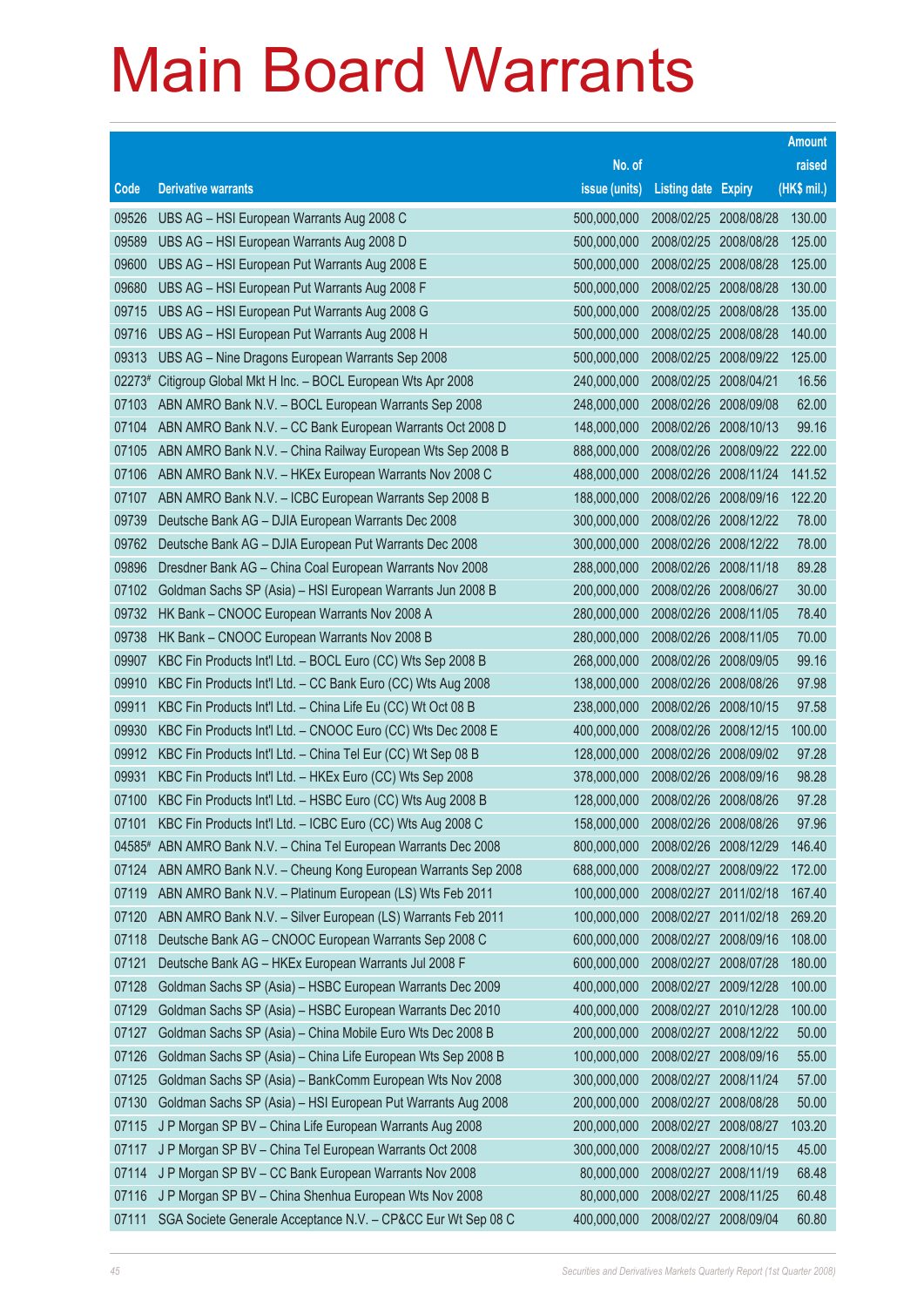|        |                                                                  |               |                            |            | <b>Amount</b> |
|--------|------------------------------------------------------------------|---------------|----------------------------|------------|---------------|
|        |                                                                  | No. of        |                            |            | raised        |
| Code   | <b>Derivative warrants</b>                                       | issue (units) | <b>Listing date Expiry</b> |            | (HK\$ mil.)   |
| 07112  | SGA Societe Generale Acceptance N.V. - ICBC Eu Wt Sep 2008 B     | 100,000,000   | 2008/02/27                 | 2008/09/08 | 84.00         |
| 07113  | SGA Societe Generale Acceptance N.V. - Petch Eur Wt Oct 08 C     | 400,000,000   | 2008/02/27                 | 2008/10/08 | 61.20         |
| 07108  | UBS AG - China Mobile European Put Warrants Oct 2008             | 500,000,000   | 2008/02/27                 | 2008/10/20 | 125.00        |
| 07109  | UBS AG - HKEx European Put Warrants Oct 2008                     | 500,000,000   | 2008/02/27                 | 2008/10/13 | 125.00        |
| 07110  | UBS AG - HSBC European Put Warrants Oct 2008                     | 500,000,000   | 2008/02/27                 | 2008/10/20 | 125.00        |
| 07123  | UBS AG - BOCL European Warrants Aug 2008 E                       | 500,000,000   | 2008/02/27                 | 2008/08/28 | 125.00        |
| 07122  | UBS AG - BOCL European Warrants Aug 2008 D                       | 500,000,000   | 2008/02/27                 | 2008/08/28 | 140.00        |
| 09246# | SGA Societe Generale Acceptance N.V. - BOCL Eu Wt Jul 2008 B     | 150,000,000   | 2008/02/27 2008/07/21      |            | 58.50         |
| 07137  | ABN AMRO Bank N.V. - HKEx European Put Warrants Oct 2008 A       | 528,000,000   | 2008/02/28                 | 2008/10/08 | 132.00        |
| 07134  | Deutsche Bank AG - HSI European Warrants Aug 2008 D              | 800,000,000   | 2008/02/28                 | 2008/08/28 | 200.00        |
| 07135  | Deutsche Bank AG - HSI European Put Warrants Aug 2008 E          | 800,000,000   | 2008/02/28                 | 2008/08/28 | 200.00        |
| 07136  | Deutsche Bank AG - HSI European Put Warrants Aug 2008 F          | 800,000,000   | 2008/02/28 2008/08/28      |            | 208.00        |
| 07131  | HK Bank - HSCEI European Warrants Aug 2008 O                     | 1,000,000,000 | 2008/02/28                 | 2008/08/28 | 250.00        |
| 07132  | HK Bank - HSCEI European Warrants Aug 2008 P                     | 1,000,000,000 | 2008/02/28                 | 2008/08/28 | 250.00        |
| 07133  | HK Bank - HSCEI European Warrants Aug 2008 Q                     | 1,000,000,000 | 2008/02/28                 | 2008/08/28 | 250.00        |
|        | 02274# Goldman Sachs SP (Asia) - A50 China European Wts Aug 2008 | 400,000,000   | 2008/02/28 2008/08/25      |            | 30.80         |
| 07160  | Calyon Fin P (G) Ltd. - HKEx European Warrants Oct 2008          | 300,000,000   | 2008/02/29                 | 2008/10/27 | 84.00         |
| 07155  | Fortis Bank S.A./N.V. - Esprit European Warrants Feb 2009        | 420,000,000   | 2008/02/29                 | 2009/02/09 | 108.78        |
| 07156  | Fortis Bank S.A./N.V. - R&F Ppt European Warrants Apr 2009       | 170,000,000   | 2008/02/29                 | 2009/04/15 | 100.30        |
| 07157  | Fortis Bank S.A./N.V. - BOC HK European Put Wts Oct 2008         | 290,000,000   | 2008/02/29                 | 2008/10/31 | 72.50         |
| 07158  | Fortis Bank S.A./N.V. - HK Electric European Wts Jun 2009        | 100,000,000   | 2008/02/29                 | 2009/06/29 | 49.30         |
| 07152  | Fortis Bank S.A./N.V. - China Shenhua Euro Put Wts Nov 2008      | 145,000,000   | 2008/02/29                 | 2008/11/20 | 81.49         |
| 07153  | Fortis Bank S.A./N.V. - China Netcom Euro Put Wts Jan 2009       | 248,000,000   | 2008/02/29                 | 2009/01/02 | 117.55        |
| 07154  | Fortis Bank S.A./N.V. - Foxconn European Warrants Jun 2009       | 280,000,000   | 2008/02/29                 | 2009/06/29 | 72.80         |
| 07159  | Goldman Sachs SP (Asia) - Ch Comm Cons European Wts Sep 2008     | 200,000,000   | 2008/02/29                 | 2008/09/01 | 66.00         |
| 07138  | HK Bank - HSCEI European Warrants Mar 2009 A                     | 1,000,000,000 | 2008/02/29                 | 2009/03/30 | 250.00        |
| 07139  | HK Bank - HSCEI European Warrants Mar 2009 B                     | 1,000,000,000 | 2008/02/29 2009/03/30      |            | 250.00        |
| 07142  | HK Bank - HSCEI European Put Warrants Mar 2009 C                 | 1,000,000,000 | 2008/02/29                 | 2009/03/30 | 250.00        |
| 07143  | HK Bank - HSCEI European Put Warrants Mar 2009 D                 | 1,000,000,000 | 2008/02/29                 | 2009/03/30 | 250.00        |
| 07140  | HK Bank - HSI European Warrants Mar 2009 A                       | 1,000,000,000 | 2008/02/29                 | 2009/03/30 | 250.00        |
| 07141  | HK Bank - HSI European Warrants Mar 2009 B                       | 1,000,000,000 | 2008/02/29                 | 2009/03/30 | 250.00        |
| 07144  | HK Bank - HSI European Put Warrants Mar 2009 C                   | 1,000,000,000 | 2008/02/29                 | 2009/03/30 | 250.00        |
| 07145  | HK Bank - HSI European Put Warrants Mar 2009 D                   | 1,000,000,000 | 2008/02/29                 | 2009/03/30 | 250.00        |
| 07164  | KBC Fin Products Int'l Ltd. - Ch Railway Euro Wts Oct 2008 A     | 400,000,000   | 2008/02/29                 | 2008/10/02 | 100.00        |
| 07165  | KBC Fin Products Int'l Ltd. - Ch Railway Euro Wts Oct 2008 B     | 400,000,000   | 2008/02/29                 | 2008/10/20 | 100.00        |
| 07162  | KBC Fin Products Int'l Ltd. - Ch Comm Cons Euro Wts Mar 2009     | 338,000,000   | 2008/02/29                 | 2009/03/03 | 98.02         |
| 07163  | KBC Fin Products Int'l Ltd. - CC Bank Euro Wts Sep 2009 C        | 400,000,000   | 2008/02/29                 | 2009/09/29 | 100.00        |
| 07146  | SGA Societe Generale Acceptance N.V. - HSBC Eu Wt Oct 2008 C     | 400,000,000   | 2008/02/29                 | 2008/10/06 | 348.00        |
| 07147  | UBS AG - Agile Ppt European Warrants Sep 2008                    | 500,000,000   | 2008/02/29                 | 2008/09/08 | 125.00        |
| 07148  | UBS AG - China Mengniu European Warrants Sep 2008                | 500,000,000   | 2008/02/29                 | 2008/09/08 | 125.00        |
| 07149  | UBS AG - China Overseas European Warrants Oct 2008               | 500,000,000   | 2008/02/29                 | 2008/10/27 | 125.00        |
| 07150  | UBS AG - China Unicom European Warrants Oct 2008                 | 500,000,000   | 2008/02/29                 | 2008/10/27 | 125.00        |
| 07151  | UBS AG - Maanshan Iron European Warrants Jun 2010                | 500,000,000   | 2008/02/29                 | 2010/06/28 | 125.00        |
| 07171  | J P Morgan SP BV - BOCL European Warrants Dec 2008               | 120,000,000   | 2008/03/03 2008/12/30      |            | 46.44         |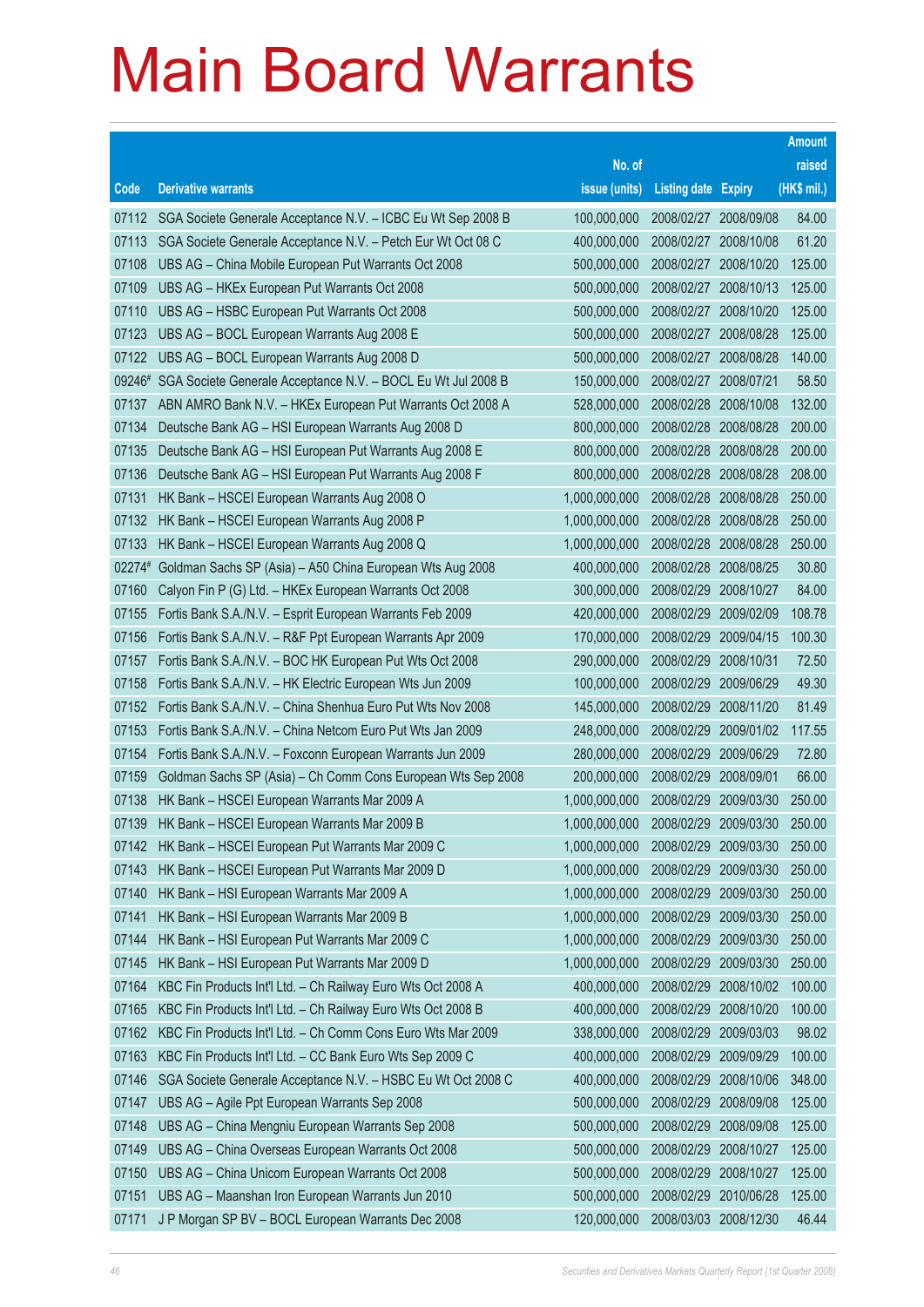|        |                                                              |               |                            |            | <b>Amount</b> |
|--------|--------------------------------------------------------------|---------------|----------------------------|------------|---------------|
|        |                                                              | No. of        |                            |            | raised        |
| Code   | <b>Derivative warrants</b>                                   | issue (units) | <b>Listing date Expiry</b> |            | (HK\$ mil.)   |
| 07170  | J P Morgan SP BV - BOCL European Warrants Sep 2008           | 120,000,000   | 2008/03/03                 | 2008/09/29 | 47.76         |
| 07175  | J P Morgan SP BV - ICBC European Warrants Mar 2009           | 300,000,000   | 2008/03/03 2009/03/24      |            | 45.00         |
| 07172  | J P Morgan SP BV - China Tel European Warrants Nov 2008      | 300,000,000   | 2008/03/03                 | 2008/11/17 | 45.00         |
| 07176  | J P Morgan SP BV - A50 China European Warrants Nov 2008      | 100,000,000   | 2008/03/03 2008/11/24      |            | 27.90         |
| 07173  | J P Morgan SP BV - HKEx European Warrants Oct 2008           | 200,000,000   | 2008/03/03 2008/10/30      |            | 60.00         |
| 07174  | J P Morgan SP BV - HKEx European Warrants Nov 2008           | 200,000,000   | 2008/03/03 2008/11/25      |            | 62.40         |
| 07161  | Merrill Lynch Int'l & Co. C.V. - BEA European Wts Sep 2008   | 300,000,000   | 2008/03/03                 | 2008/09/08 | 166.50        |
| 07168  | Merrill Lynch Int'l & Co. C.V. - PetroChina Eur Wts Jan 2009 | 300,000,000   | 2008/03/03 2009/01/19      |            | 75.00         |
| 07166  | Merrill Lynch Int'l & Co. C.V. - China Coal Eur Wts Sep 2008 | 300,000,000   | 2008/03/03 2008/09/22      |            | 102.00        |
| 07167  | Merrill Lynch Int'l & Co. C.V. - HS Bank Euro Wts Jan 2009   | 500,000,000   | 2008/03/03 2009/01/19      |            | 127.50        |
| 07169  | Merrill Lynch Int'l & Co. C.V. - Sinopec Euro Wts Sep 2009   | 300,000,000   | 2008/03/03                 | 2009/09/21 | 76.50         |
| 07178  | Standard Bank PLC - HSBC European Warrants Feb 2009          | 300,000,000   | 2008/03/03 2009/02/16      |            | 52.20         |
| 07177  | UBS AG - China Railway European Put Warrants Sep 2008        | 500,000,000   | 2008/03/03 2008/09/22      |            | 125.00        |
| 07179  | ABN AMRO Bank N.V. - HKEx European Put Warrants Oct 2008 B   | 528,000,000   | 2008/03/04 2008/10/20      |            | 132.00        |
| 07188  | Citigroup Global Mkt H Inc. - CHALCO European Wts Dec 2008   | 380,000,000   | 2008/03/04                 | 2008/12/03 | 117.80        |
| 07189  | Citigroup Global Mkt H Inc. - China Coal Euro Wts Jan 2009   | 200,000,000   | 2008/03/04 2009/01/19      |            | 116.00        |
| 07190  | Citigroup Global Mkt H Inc. - China Life Euro Wts Oct 2008 B | 200,000,000   | 2008/03/04                 | 2008/10/20 | 144.00        |
| 07191  | Citigroup Global Mkt H Inc. - Sinopec Corp Euro Wts Dec 2008 | 450,000,000   | 2008/03/04                 | 2008/12/22 | 117.00        |
| 07192  | Citigroup Global Mkt H Inc. - CLP European Warrants Oct 2008 | 180,000,000   | 2008/03/04                 | 2008/10/22 | 194.40        |
| 07193  | Citigroup Global Mkt H Inc. - SHK Ppt European Wts Sep 2008  | 380,000,000   | 2008/03/04 2008/09/22      |            | 98.80         |
| 07180  | Deutsche Bank AG - HKEx European Put Warrants Sep 2008       | 600,000,000   | 2008/03/04                 | 2008/09/29 | 168.00        |
| 07194  | KBC Fin Products Int'l Ltd. - Sinopec Eur (CC) Wt Dec 2008 C | 400,000,000   | 2008/03/04                 | 2008/12/10 | 100.00        |
| 07195  | KBC Fin Products Int'l Ltd. - PetroChina Eu (CC) Wt Dec 08 A | 348,000,000   | 2008/03/04                 | 2008/12/18 | 97.44         |
| 07196  | Lehman Brothers Holdings Inc. - Cheung Kong Eur Wts Jul 2008 | 200,000,000   | 2008/03/04 2008/07/21      |            | 30.40         |
| 07197  | Lehman Brothers Holdings Inc. - Sinopec Euro Wts Jun 2008 E  | 35,000,000    | 2008/03/04                 | 2008/06/27 | 28.84         |
| 07198  | Lehman Brothers Holdings Inc. - CC Bank Euro Wts Jul 2008    | 100,000,000   | 2008/03/04                 | 2008/07/03 | 59.60         |
| 07199  | Lehman Brothers Holdings Inc. - Ch Mobile Eur Wts Jun 2008 D | 300,000,000   | 2008/03/04 2008/06/27      |            | 45.30         |
| 01271  | Lehman Brothers Holdings Inc. - ICBC European Wts Jun 2008 C | 100,000,000   | 2008/03/04 2008/06/27      |            | 45.50         |
| 01297  | Lehman Brothers Holdings Inc. - China Coal Euro Wts Jul 2008 | 150,000,000   | 2008/03/04                 | 2008/07/23 | 28.50         |
| 01322  | Lehman Brothers Holdings Inc. - China Life Eur Wt Jun 2008 C | 175,000,000   | 2008/03/04                 | 2008/06/30 | 60.73         |
| 07181  | Macquarie Bank Ltd. - BOCHK European Warrants Oct 2008       | 388,000,000   | 2008/03/04                 | 2008/10/30 | 103.60        |
| 07182  | Macquarie Bank Ltd. - CC Bank European Warrants Oct 2008 C   | 138,000,000   | 2008/03/04                 | 2008/10/30 | 98.95         |
| 07183  | Macquarie Bank Ltd. - China Tel European Warrants Sep 2009   | 388,000,000   | 2008/03/04                 | 2009/09/29 | 98.55         |
| 07184  | Macquarie Bank Ltd. - Country Garden European Wts Dec 2008   | 100,000,000   | 2008/03/04                 | 2008/12/31 | 25.00         |
| 07185  | Macquarie Bank Ltd. - HKEx European Warrants Sep 2008 C      | 388,000,000   | 2008/03/04                 | 2008/09/29 | 103.98        |
| 07186  | Macquarie Bank Ltd. - CC Bank European Put Warrants Oct 2008 | 168,000,000   | 2008/03/04                 | 2008/10/30 | 102.48        |
| 07187  | Macquarie Bank Ltd. - HKEx European Put Warrants Sep 2008 D  | 388,000,000   | 2008/03/04                 | 2008/09/29 | 98.16         |
| 06617# | Goldman Sachs SP (Asia) - China Life European Wts Apr 2008   | 200,000,000   | 2008/03/04                 | 2008/04/21 | 77.00         |
|        | 02051# HK Bank - R&F Ppt European Wts Jul 2008               | 220,000,000   | 2008/03/04                 | 2008/07/04 | 10.56         |
| 01325  | ABN AMRO Bank N.V. - PetroChina European Warrants Sep 2008   | 688,000,000   | 2008/03/05                 | 2008/09/22 | 172.00        |
| 01370  | ABN AMRO Bank N.V. - China Mobile Euro Put Wts Sep 2008 B    | 688,000,000   | 2008/03/05                 | 2008/09/22 | 172.00        |
| 01331  | Calyon Fin P (G) Ltd. - ICBC European Warrants Mar 2009 B    | 300,000,000   | 2008/03/05                 | 2009/03/23 | 45.30         |
| 01351  | Calyon Fin P (G) Ltd. - Sinopec Corp European Wts Apr 2009   | 300,000,000   | 2008/03/05                 | 2009/04/21 | 76.80         |
| 09190# | Deutsche Bank AG - HSBC European Warrants Sep 2008           | 1,000,000,000 | 2008/03/05                 | 2008/09/01 | 94.00         |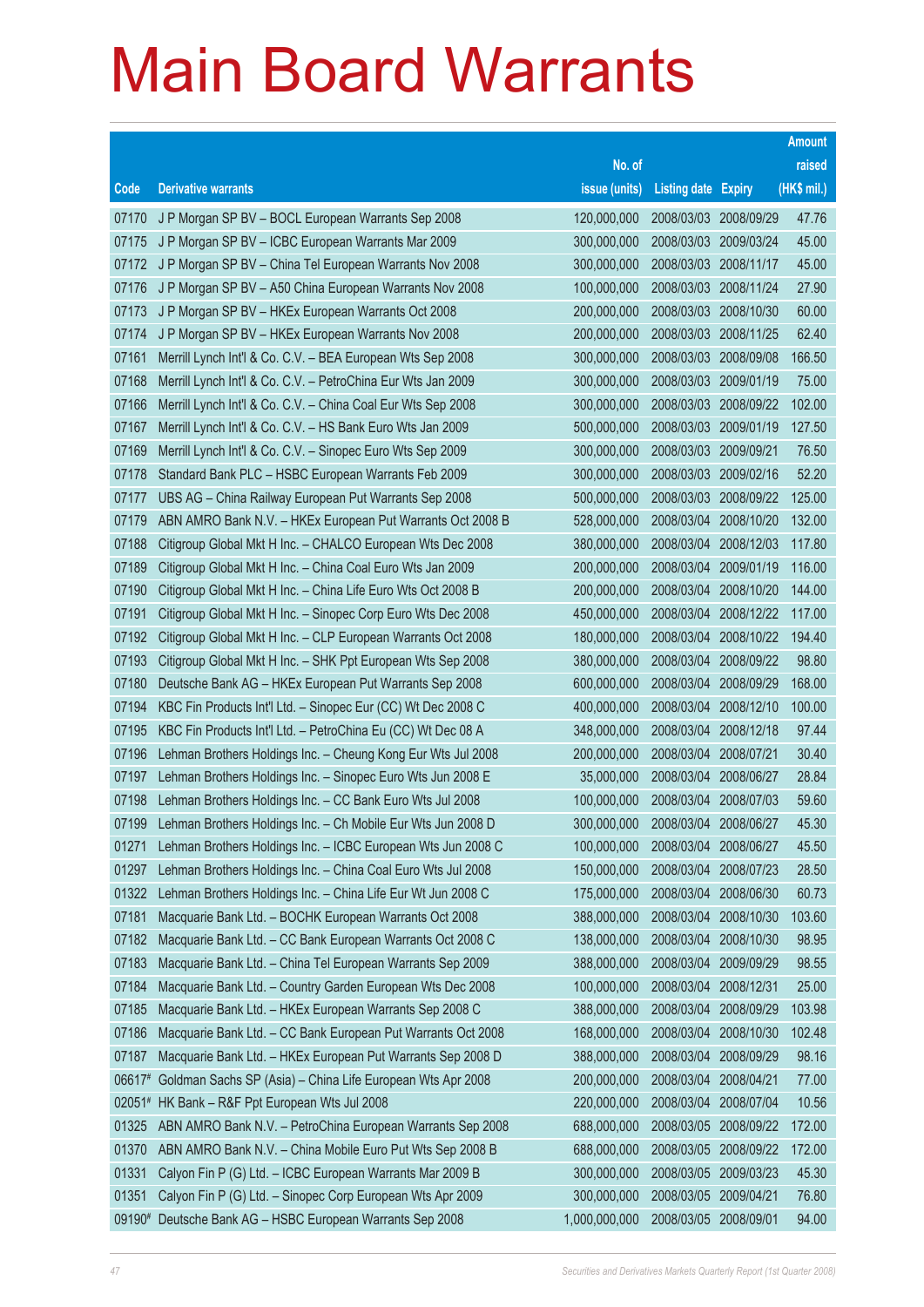|        |                                                                     |               |                            |            | <b>Amount</b> |
|--------|---------------------------------------------------------------------|---------------|----------------------------|------------|---------------|
|        |                                                                     | No. of        |                            |            | raised        |
| Code   | <b>Derivative warrants</b>                                          | issue (units) | <b>Listing date Expiry</b> |            | (HK\$ mil.)   |
|        | 05401# SGA Societe Generale Acceptance N.V. - HSI Eu Put Wt Jun 08I | 500,000,000   | 2008/03/05 2008/06/27      |            | 89.50         |
| 01373  | ABN AMRO Bank N.V. - HSBC European Warrants Nov 2008 B              | 688,000,000   | 2008/03/06 2008/11/10      |            | 103.20        |
| 01378  | ABN AMRO Bank N.V. - HSBC European Put Warrants Oct 2008            | 688,000,000   | 2008/03/06 2008/10/20      |            | 103.20        |
| 01380  | BOCI Asia Ltd. - Air China European Warrants Oct 2008               | 300,000,000   | 2008/03/06 2008/10/22      |            | 75.00         |
| 01700  | BOCI Asia Ltd. - BankComm European Warrants Dec 2008                | 300,000,000   | 2008/03/06 2008/12/03      |            | 75.00         |
| 02114  | BOCI Asia Ltd. - Foxconn European Warrants Sep 2008                 | 400,000,000   | 2008/03/06 2008/09/10      |            | 100.00        |
| 03221  | BNP Paribas Arbit Issu B.V. - BOCL European Wts Nov 2008            | 300,000,000   | 2008/03/06                 | 2008/11/03 | 177.00        |
| 03224  | BNP Paribas Arbit Issu B.V. - China Life Euro Wts Dec 2008 A        | 300,000,000   | 2008/03/06 2008/12/01      |            | 114.00        |
| 03229  | BNP Paribas Arbit Issu B.V. - HSI European Wts Dec 2008             | 800,000,000   | 2008/03/06 2008/12/30      |            | 200.00        |
| 03233  | BNP Paribas Arbit Issu B.V. - HSI European Put Wts Dec 2008         | 800,000,000   | 2008/03/06 2008/12/30      |            | 200.00        |
| 03250  | Calyon Fin P (G) Ltd. - HKEx European Put Warrants Sep 2008         | 500,000,000   | 2008/03/06                 | 2008/09/16 | 126.00        |
| 03244  | Deutsche Bank AG - HKEx European Warrants Sep 2008 A                | 600,000,000   | 2008/03/06 2008/09/29      |            | 150.00        |
| 02131  | SGA Societe Generale Acceptance N.V. - CMob Eu Wt Sep 2008 D        | 800,000,000   | 2008/03/06 2008/09/29      |            | 120.00        |
| 02175  | SGA Societe Generale Acceptance N.V. - CRail Eur Wt Sep 08 B        | 500,000,000   | 2008/03/06 2008/09/22      |            | 105.00        |
| 02180  | SGA Societe Generale Acceptance N.V. - CNOOC Eur Wt Nov 2008        | 500,000,000   | 2008/03/06                 | 2008/11/03 | 105.00        |
| 03207  | SGA Societe Generale Acceptance N.V. - HSBC Eur Wts Sep 2008        | 400,000,000   | 2008/03/06 2008/09/08      |            | 248.00        |
| 03215  | SGA Societe Generale Acceptance N.V. - ICBC Eu Wt Sep 2008 C        | 100,000,000   | 2008/03/06 2008/09/29      |            | 67.00         |
| 09553# | ABN AMRO Bank N.V. - HSBC European Warrants Jul 2008 D              | 700,000,000   | 2008/03/06 2008/07/21      |            | 58.10         |
| 06101# | KBC Fin Products Int'l Ltd. - PetroChina Euro Wts Jul 2008 B        | 915,000,000   | 2008/03/06                 | 2008/07/11 | 92.42         |
| 03426  | ABN AMRO Bank N.V. - Silver European Warrants Oct 2008              | 500,000,000   | 2008/03/07 2008/10/13      |            | 125.00        |
| 03425  | KBC Fin Products Int'l Ltd. - HSI European Wts Sep 2008 A           | 400,000,000   | 2008/03/07 2008/09/29      |            | 100.00        |
| 03464  | KBC Fin Products Int'l Ltd. - HSI Euro Put Wts Sep 2008 D           | 400,000,000   | 2008/03/07 2008/09/29      |            | 100.00        |
| 03251  | SGA Societe Generale Acceptance N.V. - HSCEI Eur Wt Sep 2008        | 200,000,000   | 2008/03/07                 | 2008/09/29 | 50.00         |
| 03278  | SGA Societe Generale Acceptance N.V. - HSCEI Eu Put Wt Sep08A       | 200,000,000   | 2008/03/07 2008/09/29      |            | 50.00         |
| 03414  | SGA Societe Generale Acceptance N.V. - ZIJIN Eur Wt Nov 2008        | 100,000,000   | 2008/03/07 2008/11/03      |            | 30.00         |
| 03465  | BOCI Asia Ltd. - Cheung Kong European Warrants Dec 2008             | 600,000,000   | 2008/03/10 2008/12/17      |            | 150.00        |
| 03466  | BOCI Asia Ltd. - Ch Agri-Ind European Warrants Dec 2008             | 300,000,000   | 2008/03/10 2008/12/17      |            | 75.00         |
| 03469  | BOCI Asia Ltd. - CNOOC European Warrants Nov 2008                   | 300,000,000   | 2008/03/10 2008/11/19      |            | 75.00         |
| 04612  | Deutsche Bank AG - HSI European Warrants Sep 2008 A                 | 600,000,000   | 2008/03/10                 | 2008/09/29 | 150.00        |
| 04813  | Deutsche Bank AG - HSI European Put Warrants Sep 2008 B             | 600,000,000   | 2008/03/10                 | 2008/09/29 | 150.00        |
| 04537  | J P Morgan SP BV - BOC HK European Warrants Oct 2008                | 150,000,000   | 2008/03/10                 | 2008/10/03 | 38.10         |
| 03478  | UBS AG - Cheung Kong European Warrants Nov 2008 B                   | 500,000,000   | 2008/03/10                 | 2008/11/17 | 125.00        |
| 04523  | UBS AG - SHK Ppt European Warrants Nov 2008 B                       | 500,000,000   | 2008/03/10                 | 2008/11/17 | 125.00        |
| 06551# | Deutsche Bank AG - PetroChina European Warrants Aug 2008 A          | 2,000,000,000 | 2008/03/10                 | 2008/08/25 | 294.00        |
| 07729  | ABN AMRO Bank N.V. - Oil Futures European Warrants Oct 2008         | 500,000,000   | 2008/03/11                 | 2008/10/08 | 125.00        |
| 09013  | ABN AMRO Bank N.V. - Platinum European Warrants Oct 2008            | 500,000,000   | 2008/03/11                 | 2008/10/27 | 125.00        |
| 07960  | KBC Fin Products Int'l Ltd. - Ch Mobile Euro Wts Oct 2008 C         | 800,000,000   | 2008/03/11                 | 2008/10/15 | 200.00        |
| 07986  | KBC Fin Products Int'l Ltd. - Ch Mobile Euro Wts Nov 2008 D         | 800,000,000   | 2008/03/11                 | 2008/11/04 | 200.00        |
| 09006  | KBC Fin Products Int'l Ltd. - Ch Mobile Eu Put Wt Oct 2008 E        | 708,000,000   | 2008/03/11                 | 2008/10/24 | 198.24        |
| 09012  | KBC Fin Products Int'l Ltd. - HSBC European Wts Oct 2008 B          | 278,000,000   | 2008/03/11                 | 2008/10/03 | 194.60        |
| 07555  | SGA Societe Generale Acceptance N.V. - AUD/USD Eur Wt Dec 08        | 100,000,000   | 2008/03/11                 | 2008/12/15 | 26.00         |
| 07566  | SGA Societe Generale Acceptance N.V.-AUD/USD Eu Put Wt Dec08        | 100,000,000   | 2008/03/11                 | 2008/12/15 | 47.00         |
| 04831  | SGA Societe Generale Acceptance N.V. - HS Bk Eur Wt Dec 2008        | 300,000,000   | 2008/03/11                 | 2008/12/19 | 78.00         |
| 03446# | Macquarie Bank Ltd. - Sinopec Corp European Wts Jun 2008 A          | 300,000,000   | 2008/03/11                 | 2008/06/27 | 32.40         |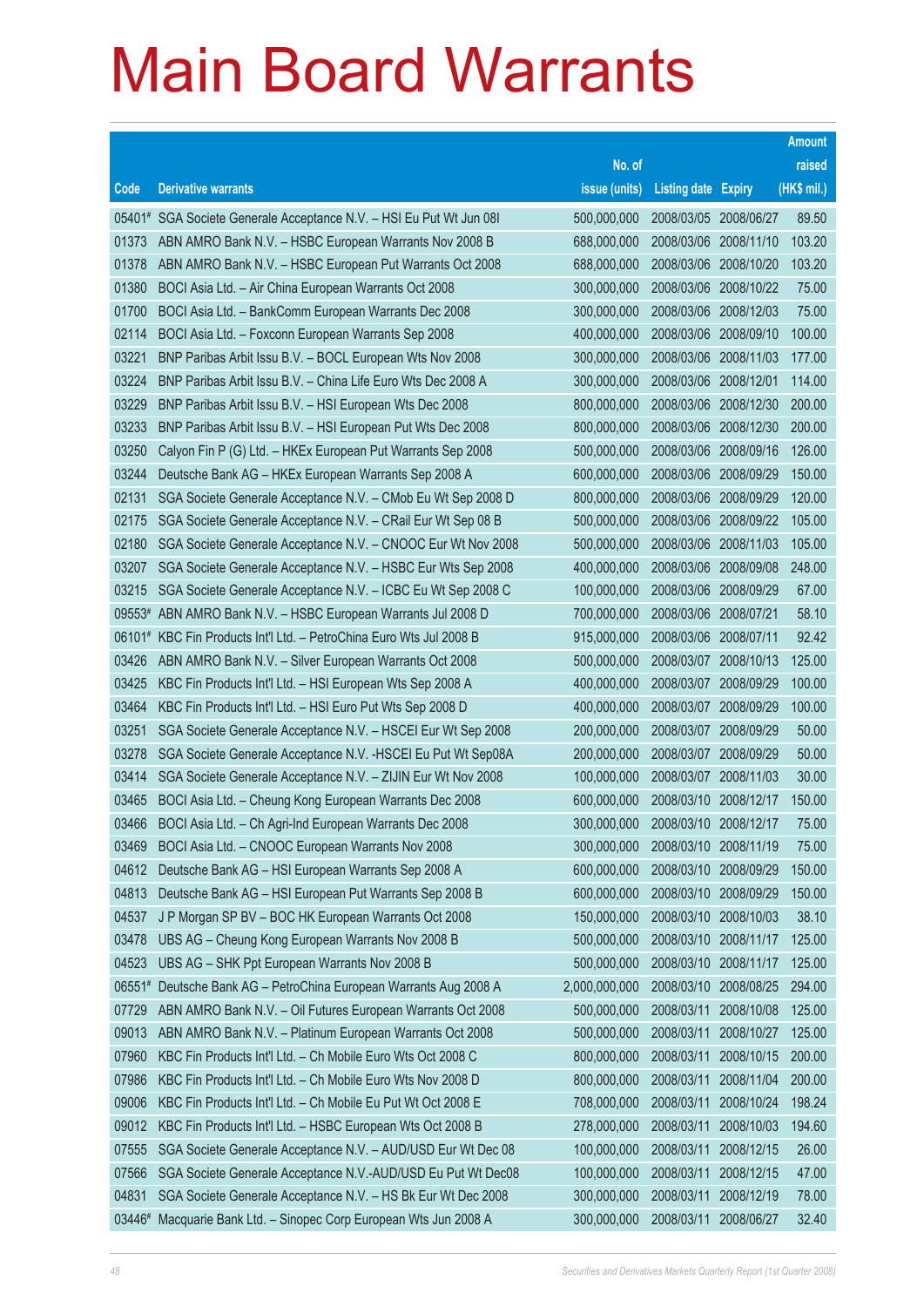|       |                                                              |               |                            |            | <b>Amount</b> |
|-------|--------------------------------------------------------------|---------------|----------------------------|------------|---------------|
|       |                                                              | No. of        |                            |            | raised        |
| Code  | <b>Derivative warrants</b>                                   | issue (units) | <b>Listing date Expiry</b> |            | (HK\$ mil.)   |
| 09408 | ABN AMRO Bank N.V. - HSCEI European (LS) Warrants Feb 2011   | 100,000,000   | 2008/03/12 2011/02/25      |            | 257.00        |
| 09021 | HK Bank - CC Bank European Warrants Nov 2008                 | 280,000,000   | 2008/03/12 2008/11/05      |            | 210.00        |
| 09023 | HK Bank - China Mobile European Warrants Nov 2008            | 280,000,000   | 2008/03/12 2008/11/05      |            | 414.40        |
| 09047 | HK Bank - China Netcom European Warrants Nov 2008            | 280,000,000   | 2008/03/12 2008/11/05      |            | 103.60        |
| 09051 | HK Bank - China Overseas European Warrants Nov 2008          | 280,000,000   | 2008/03/12 2008/11/05      |            | 70.00         |
| 09056 | HK Bank - China Railway European Warrants Nov 2008 A         | 280,000,000   | 2008/03/12 2008/11/05      |            | 453.60        |
| 09058 | HK Bank - China Tel European Warrants Nov 2008               | 280,000,000   | 2008/03/12 2008/11/05      |            | 254.80        |
| 09081 | HK Bank - China Unicom European Warrants Nov 2008            | 280,000,000   | 2008/03/12 2008/11/05      |            | 89.60         |
| 09083 | HK Bank - Datang Power European Warrants Nov 2008            | 280,000,000   | 2008/03/12 2008/11/05      |            | 226.80        |
| 09100 | HK Bank - HKEx European Warrants Nov 2008                    | 280,000,000   | 2008/03/12 2008/11/05      |            | 70.00         |
| 09102 | HK Bank - Lenovo European Warrants Nov 2008                  | 280,000,000   | 2008/03/12 2008/11/05      |            | 352.80        |
| 09211 | KBC Fin Products Int'l Ltd. - CCCCL Euro (CC) Wts Mar 2010   | 248,000,000   | 2008/03/12 2010/03/08      |            | 96.72         |
| 09291 | KBC Fin Products Int'l Ltd. - China Life Eu (CC) Wt Mar 2010 | 168,000,000   | 2008/03/12 2010/03/10      |            | 97.44         |
| 09382 | KBC Fin Products Int'l Ltd. - Ch Railway Eu (CC) Wt Mar 2010 | 378,000,000   | 2008/03/12 2010/03/17      |            | 98.28         |
| 09383 | KBC Fin Products Int'l Ltd. - PetroChina Eu (CC) Wt Mar 2010 | 378,000,000   | 2008/03/12 2010/03/05      |            | 98.28         |
| 09390 | KBC Fin Products Int'l Ltd. - ZIJIN Euro (CC) Wts Sep 2008   | 400,000,000   | 2008/03/12 2008/09/19      |            | 100.00        |
| 09514 | KBC Fin Products Int'l Ltd. - Ch Railway Euro Wts Nov 2008   | 400,000,000   | 2008/03/12 2008/11/05      |            | 100.00        |
| 09523 | KBC Fin Products Int'l Ltd. - Ch Railway Euro Wts Dec 2008   | 400,000,000   | 2008/03/12 2008/12/08      |            | 82.80         |
| 09547 | KBC Fin Products Int'l Ltd. - CNOOC European Wts Dec 2008 F  | 400,000,000   | 2008/03/12 2008/12/01      |            | 100.00        |
| 09573 | KBC Fin Products Int'l Ltd. - CNOOC European Wts Dec 2008 G  | 400,000,000   | 2008/03/12 2008/12/10      |            | 100.00        |
| 09594 | KBC Fin Products Int'l Ltd. - CNOOC European Wts Dec 2008 H  | 400,000,000   | 2008/03/12 2008/12/18      |            | 100.00        |
| 09103 | SGA Societe Generale Acceptance N.V. - CMB Eur Wt Aug 2008 B | 100,000,000   | 2008/03/12 2008/08/11      |            | 31.30         |
| 09108 | SGA Societe Generale Acceptance N.V. - CMB Euro Wts Nov 2008 | 100,000,000   | 2008/03/12 2008/11/04      |            | 33.80         |
| 09140 | SGA Societe Generale Acceptance N.V. - Petch Eur Wt Sep 08 D | 100,000,000   | 2008/03/12 2008/09/29      |            | 127.00        |
| 09628 | Citigroup Global Mkt H Inc. - Angang Steel Euro Wts Sep 2008 | 380,000,000   | 2008/03/13 2008/09/16      |            | 106.40        |
| 09629 | Citigroup Global Mkt H Inc. - CC Bank Euro Wts Nov 2008 C    | 200,000,000   | 2008/03/13 2008/11/17      |            | 106.00        |
| 09630 | Citigroup Global Mkt H Inc. - China Netcom Euro Wts Nov 2008 | 180,000,000   | 2008/03/13 2008/11/03      |            | 108.00        |
| 09646 | Citigroup Global Mkt H Inc. - China Netcom Euro Wts Jan 2009 | 230,000,000   | 2008/03/13 2009/01/19      |            | 110.86        |
| 09713 | Citigroup Global Mkt H Inc. - China Unicom Euro Wts Oct 2008 | 400,000,000   | 2008/03/13                 | 2008/10/20 | 108.00        |
| 09720 | Citigroup Global Mkt H Inc. - R&F Ppt Euro Wts Nov 2008 B    | 250,000,000   | 2008/03/13 2008/11/24      |            | 100.00        |
| 09724 | Citigroup Global Mkt H Inc. - HKEx European Wts Dec 2008     | 450,000,000   | 2008/03/13 2008/12/15      |            | 117.00        |
| 09728 | Citigroup Global Mkt H Inc. - PetroChina Euro Wts Nov 2008 B | 450,000,000   | 2008/03/13 2008/11/10      |            | 112.50        |
| 09758 | Deutsche Bank AG - Cheung Kong European Warrants Aug 2008 D  | 600,000,000   | 2008/03/13                 | 2008/08/08 | 114.00        |
| 09828 | Deutsche Bank AG - China Mobile European Warrants Oct 2008 E | 600,000,000   | 2008/03/13                 | 2008/10/20 | 108.00        |
| 09832 | Deutsche Bank AG - Sinopec Corp European Warrants Nov 2008   | 600,000,000   | 2008/03/13                 | 2008/11/05 | 102.00        |
| 09932 | KBC Fin Products Int'l Ltd. - CHALCO Euro (CC) Wts Oct 2008  | 338,000,000   | 2008/03/13                 | 2008/10/08 | 98.02         |
| 09954 | KBC Fin Products Int'l Ltd. - China Coal Eu (CC) Wt Sep 2008 | 300,000,000   | 2008/03/13                 | 2008/09/16 | 99.00         |
| 09955 | KBC Fin Products Int'l Ltd. - Ch Mengniu Eu (CC) Wt Sep 2008 | 268,000,000   | 2008/03/13 2008/09/16      |            | 96.48         |
| 09956 | KBC Fin Products Int'l Ltd. - Ch Shenhua Eu (CC) Wt Oct 2008 | 150,000,000   | 2008/03/13                 | 2008/10/15 | 96.00         |
| 01298 | KBC Fin Products Int'l Ltd. - JX Copper Eur (CC) Wt Oct 2008 | 318,000,000   | 2008/03/13                 | 2008/10/03 | 98.58         |
| 01299 | KBC Fin Products Int'l Ltd. - BOCL European Wts Nov 2008 A   | 400,000,000   | 2008/03/13                 | 2008/11/03 | 100.00        |
| 01301 | KBC Fin Products Int'l Ltd. - BOCL European Wts Nov 2008 B   | 400,000,000   | 2008/03/13                 | 2008/11/10 | 100.00        |
| 09707 | ABN AMRO Bank N.V. - Ch Railway Cons European Wts Oct 2008 A | 1,088,000,000 | 2008/03/13 2008/10/02      |            | 348.16        |
| 09768 | ABN AMRO Bank N.V. - Ch Railway Cons European Wts Sep 2008 A | 1,088,000,000 | 2008/03/13 2008/09/16      |            | 304.64        |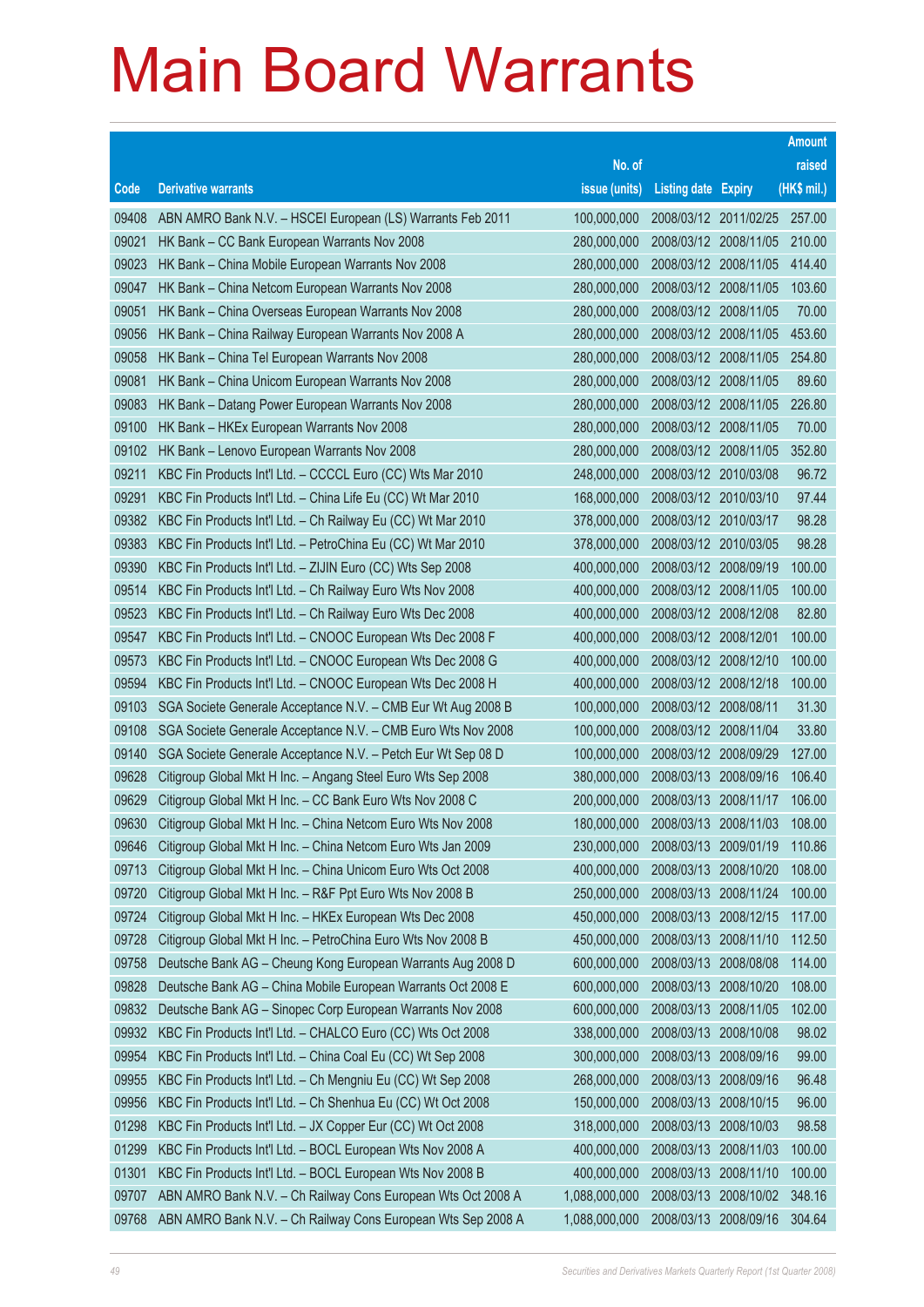|        |                                                              |               |                            |            | <b>Amount</b> |
|--------|--------------------------------------------------------------|---------------|----------------------------|------------|---------------|
|        |                                                              | No. of        |                            |            | raised        |
| Code   | <b>Derivative warrants</b>                                   | issue (units) | <b>Listing date Expiry</b> |            | (HK\$ mil.)   |
| 09775  | ABN AMRO Bank N.V. - Ch Railway Cons European Wts Sep 2008 B | 1,088,000,000 | 2008/03/13                 | 2008/09/22 | 293.76        |
| 09869  | ABN AMRO Bank N.V. - Ch Railway Cons European Wts Sep 2008 C | 1,088,000,000 | 2008/03/13                 | 2008/09/16 | 272.00        |
| 09881  | ABN AMRO Bank N.V. - Ch Railway Cons European Wts Oct 2008 B | 1,088,000,000 | 2008/03/13                 | 2008/10/02 | 272.00        |
| 09275  | BOCI Asia Ltd. - Ch Railway Cons European Wts Dec 2008 A     | 200,000,000   | 2008/03/13                 | 2008/12/22 | 50.00         |
| 09276  | BOCI Asia Ltd. - Ch Railway Cons European Wts Dec 2008 B     | 200,000,000   | 2008/03/13 2008/12/22      |            | 50.00         |
| 09325  | BOCI Asia Ltd. - Ch Railway Cons European Wts Dec 2008 C     | 200,000,000   | 2008/03/13                 | 2008/12/22 | 50.00         |
| 03779  | BNP Paribas Arbit Issu B.V. - CRCC European Wts Nov 2008 A   | 500,000,000   | 2008/03/13                 | 2008/11/03 | 135.00        |
| 04477  | BNP Paribas Arbit Issu B.V. - CRCC European Wts Nov 2008 B   | 500,000,000   | 2008/03/13                 | 2008/11/03 | 130.00        |
| 04522  | BNP Paribas Arbit Issu B.V. - CRCC European Wts Dec 2008     | 500,000,000   | 2008/03/13 2008/12/01      |            | 135.00        |
| 09337  | BNP Paribas Arbit Issu B.V. - CRCC European Wts Oct 2008 D   | 500,000,000   | 2008/03/13                 | 2008/10/28 | 195.00        |
| 03775  | BNP Paribas Arbit Issu B.V. - CRCC European Wts Oct 2008 A   | 500,000,000   | 2008/03/13                 | 2008/10/03 | 135.00        |
| 03776  | BNP Paribas Arbit Issu B.V. - CRCC European Wts Oct 2008 B   | 500,000,000   | 2008/03/13                 | 2008/10/03 | 135.00        |
| 03777  | BNP Paribas Arbit Issu B.V. - CRCC European Wts Oct 2008 C   | 500,000,000   | 2008/03/13                 | 2008/10/02 | 125.00        |
| 09109  | Calyon Fin P (G) Ltd. - Ch Railway Cons Euro Wts Sep 2008    | 300,000,000   | 2008/03/13                 | 2008/09/16 | 75.60         |
| 09349  | Citigroup Global Mkt H Inc. - CRCC European Wts Oct 2008     | 400,000,000   | 2008/03/13                 | 2008/10/20 | 100.00        |
| 04812  | Deutsche Bank AG - Ch Railway Cons European Wts Sep 2008     | 800,000,000   | 2008/03/13                 | 2008/09/16 | 224.00        |
| 04938  | Deutsche Bank AG - Ch Railway Cons European Wts Oct 2008     | 800,000,000   | 2008/03/13                 | 2008/10/20 | 200.00        |
| 04940  | Deutsche Bank AG - Ch Railway Cons European Wts Dec 2008     | 800,000,000   | 2008/03/13                 | 2008/12/22 | 200.00        |
| 09099  | Goldman Sachs SP (Asia) - CRCC European Warrants Dec 2008 B  | 200,000,000   | 2008/03/13                 | 2008/12/15 | 50.00         |
| 09089  | Goldman Sachs SP (Asia) - CRCC European Warrants Dec 2008 A  | 200,000,000   | 2008/03/13                 | 2008/12/15 | 50.00         |
| 04526  | HK Bank - Ch Railway Cons European Warrants Nov 2008 A       | 280,000,000   | 2008/03/13 2008/11/14      |            | 70.00         |
| 04594  | HK Bank - Ch Railway Cons European Warrants Nov 2008 B       | 280,000,000   | 2008/03/13                 | 2008/11/14 | 588.00        |
| 07463  | J P Morgan SP BV - Ch Railway Cons European Wts Dec 2008     | 200,000,000   | 2008/03/13                 | 2008/12/08 | 50.40         |
| 07453  | J P Morgan SP BV - Ch Railway Cons European Wts Sep 2008     | 200,000,000   | 2008/03/13                 | 2008/09/16 | 50.20         |
| 07454  | J P Morgan SP BV - Ch Railway Cons European Wts Nov 2008     | 200,000,000   | 2008/03/13 2008/11/07      |            | 50.60         |
| 07467  | KBC Fin Products Int'l Ltd. - CRCC European Wts Sep 2008 A   | 378,000,000   | 2008/03/13                 | 2008/09/16 | 98.28         |
| 07635  | KBC Fin Products Int'l Ltd. - CRCC European Wts Sep 2008 B   | 400,000,000   | 2008/03/13                 | 2008/09/16 | 100.00        |
| 07638  | KBC Fin Products Int'l Ltd. - CRCC European Wts Oct 2008 A   | 400,000,000   | 2008/03/13                 | 2008/10/03 | 100.00        |
| 07775  | KBC Fin Products Int'l Ltd. - CRCC European Wts Oct 2008 B   | 378,000,000   | 2008/03/13                 | 2008/10/16 | 98.28         |
| 09622  | Macquarie Bank Ltd. - CRCC European Warrants Sep 2008 A      | 388,000,000   | 2008/03/13                 | 2008/09/29 | 120.28        |
| 09623  | Macquarie Bank Ltd. - CRCC European Warrants Sep 2008 B      | 388,000,000   | 2008/03/13                 | 2008/09/29 | 97.00         |
| 09688  | Macquarie Bank Ltd. - CRCC European Warrants Nov 2008        | 388,000,000   | 2008/03/13                 | 2008/11/27 | 98.94         |
| 03701  | CC Rabobank B.A. - Ch Railway Cons European Wts Sep 2008     | 400,000,000   | 2008/03/13                 | 2008/09/16 | 100.00        |
| 04603  | SGA Societe Generale Acceptance N.V. - CRCC Eur Wts Sep 2008 | 500,000,000   | 2008/03/13                 | 2008/09/22 | 125.00        |
| 04761  | SGA Societe Generale Acceptance N.V. - CRCC Eur Wts Nov 2008 | 500,000,000   | 2008/03/13                 | 2008/11/03 | 125.00        |
| 04799  | SGA Societe Generale Acceptance N.V. - CRCC Eur Wts Dec 2008 | 500,000,000   | 2008/03/13                 | 2008/12/22 | 177.50        |
| 09110  | UBS AG - Ch Railway Cons European Warrants Sep 2008 A        | 500,000,000   | 2008/03/13                 | 2008/09/22 | 125.00        |
| 09116  | UBS AG - Ch Railway Cons European Warrants Oct 2008          | 500,000,000   | 2008/03/13                 | 2008/10/13 | 125.00        |
| 09120  | UBS AG - Ch Railway Cons European Warrants Nov 2008          | 500,000,000   | 2008/03/13                 | 2008/11/17 | 125.00        |
| 09121  | UBS AG - Ch Railway Cons European Warrants Jan 2009          | 500,000,000   | 2008/03/13                 | 2009/01/12 | 125.00        |
| 09155  | UBS AG - Ch Railway Cons European Warrants Apr 2009          | 500,000,000   | 2008/03/13                 | 2009/04/20 | 125.00        |
| 05540# | Deutsche Bank AG - BankComm European Warrants Sep 2008 A     | 600,000,000   | 2008/03/13                 | 2008/09/01 | 55.20         |
| 03228  | ABN AMRO Bank N.V. - Gold European Put Warrants Sep 2008     | 200,000,000   | 2008/03/14                 | 2008/09/23 | 52.00         |
| 03249  | ABN AMRO Bank N.V. - Silver European Put Warrants Oct 2008   | 500,000,000   | 2008/03/14                 | 2008/10/06 | 162.00        |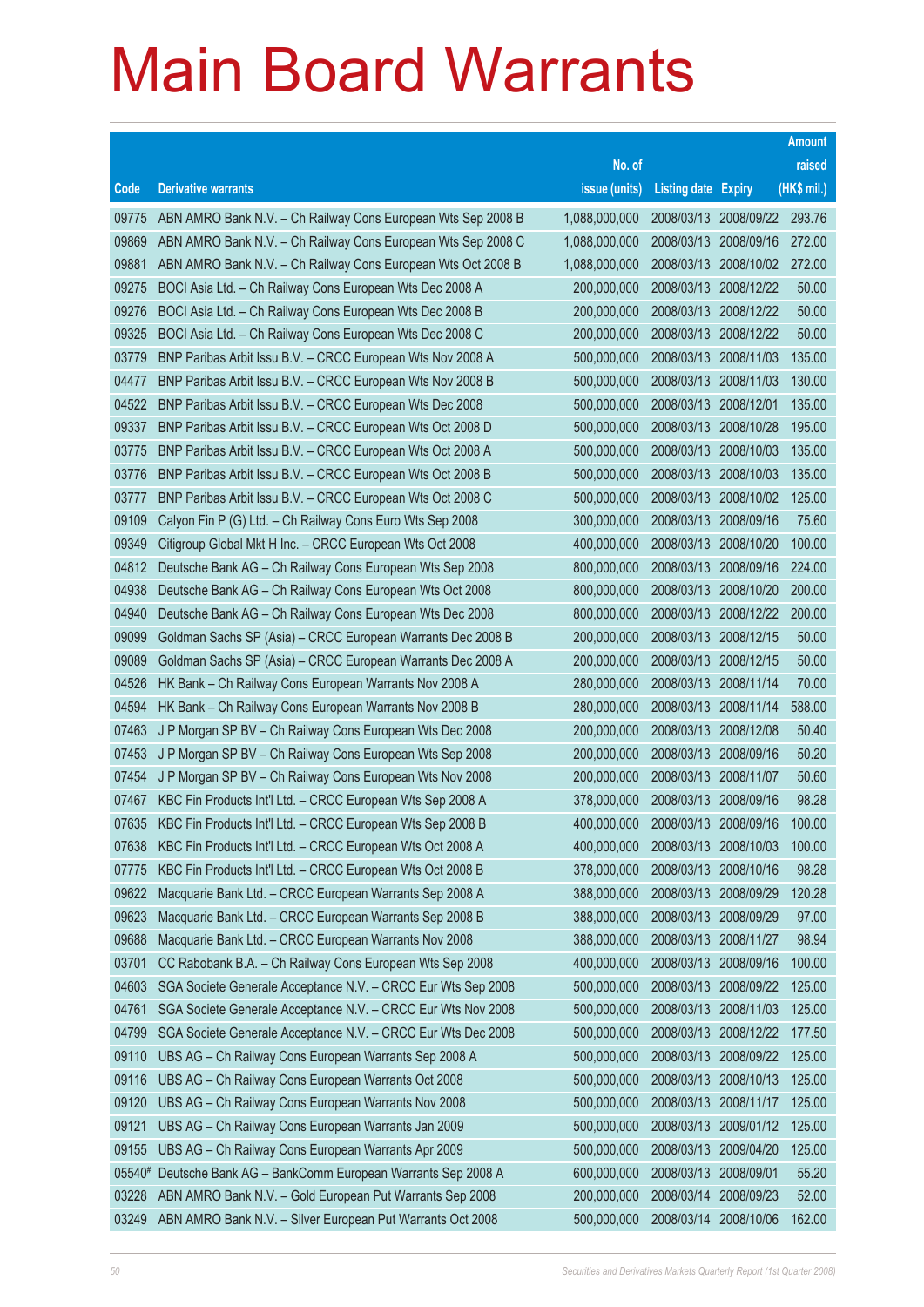|                |                                                                                                |                            |                            |                          | <b>Amount</b>    |
|----------------|------------------------------------------------------------------------------------------------|----------------------------|----------------------------|--------------------------|------------------|
|                |                                                                                                | No. of                     |                            |                          | raised           |
| Code           | <b>Derivative warrants</b>                                                                     | issue (units)              | <b>Listing date Expiry</b> |                          | (HK\$ mil.)      |
| 09406          | Calyon Fin P (G) Ltd. - China Coal European Wts Oct 2008 D                                     | 200,000,000                | 2008/03/14                 | 2008/10/03               | 50.40            |
| 01305          | HK Bank - BOC HK European Warrants Nov 2008                                                    | 280,000,000                | 2008/03/14                 | 2008/11/14               | 70.00            |
| 01302          | HK Bank - BOCL European Warrants Nov 2008                                                      | 280,000,000                | 2008/03/14                 | 2008/11/14               | 103.60           |
| 01716          | HK Bank - Ch Oilfield European Warrants Nov 2008                                               | 280,000,000                | 2008/03/14                 | 2008/11/14               | 204.40           |
| 01316          | HK Bank - China COSCO European Warrants Nov 2008                                               | 280,000,000                | 2008/03/14                 | 2008/11/14               | 165.20           |
| 01306          | HK Bank - China Coal European Warrants Nov 2008 A                                              | 280,000,000                | 2008/03/14                 | 2008/11/14               | 86.80            |
| 01308          | HK Bank - China Coal European Warrants Nov 2008 B                                              | 280,000,000                | 2008/03/14                 | 2008/11/21               | 75.60            |
| 01362          | HK Bank - China Life European Warrants Nov 2008 A                                              | 280,000,000                | 2008/03/14                 | 2008/11/14               | 131.60           |
| 01365          | HK Bank - China Life European Warrants Nov 2008 B                                              | 280,000,000                | 2008/03/14                 | 2008/11/21               | 106.40           |
| 01712          | HK Bank - CM Bank European Warrants Nov 2008                                                   | 280,000,000                | 2008/03/14                 | 2008/11/14               | 103.60           |
| 01722          | HK Bank - R&F Ppt European Warrants Nov 2008                                                   | 280,000,000                | 2008/03/14                 | 2008/11/14               | 123.20           |
| 01337          | HK Bank - Huiyuan Juice European Warrants Nov 2008 B                                           | 280,000,000                | 2008/03/14                 | 2008/11/14               | 338.80           |
| 02405          | HK Bank - PICC European Warrants Nov 2008                                                      | 280,000,000                | 2008/03/14                 | 2008/11/14               | 464.80           |
| 03226          | HK Bank - Zijin Mining European Warrants Nov 2008                                              | 280,000,000                | 2008/03/14                 | 2008/11/14               | 70.00            |
| 03298          | CC Rabobank B.A. - CC Bank European Warrants Mar 2009 B                                        | 400,000,000                | 2008/03/14                 | 2009/03/30               | 100.00           |
| 03283          | CC Rabobank B.A. - Ch Comm Cons European Warrants Oct 2008 B                                   | 200,000,000                | 2008/03/14                 | 2008/10/20               | 80.00            |
| 03452          | CC Rabobank B.A. - China Railway European Warrants Nov 2008                                    | 400,000,000                | 2008/03/14                 | 2008/11/24               | 100.00           |
| 03461          | CC Rabobank B.A. - HKEx European Put Warrants Sep 2008                                         | 300,000,000                | 2008/03/14                 | 2008/09/30               | 90.00            |
| 03468          | CC Rabobank B.A. - SHK Ppt European Warrants Oct 2008                                          | 300,000,000                | 2008/03/14                 | 2008/10/27               | 84.00            |
| 03476#         | KBC Fin Products Int'l Ltd. - PetroChina Euro Wts Nov 2008                                     | 800,000,000                | 2008/03/14                 | 2008/11/03               | 113.60           |
| 09889          | ABN AMRO Bank N.V. - China Mobile European Wts Nov 2008 A                                      | 788,000,000                | 2008/03/17 2008/11/24      |                          | 197.00           |
| 09902          | ABN AMRO Bank N.V. - CNOOC European Warrants Sep 2008 C                                        | 788,000,000                | 2008/03/17 2008/09/29      |                          | 197.00           |
| 01357          | Calyon Fin P (G) Ltd. - China Mobile European Wts Dec 2008                                     | 200,000,000                | 2008/03/17                 | 2008/12/08               | 32.40            |
| 01377          | Calyon Fin P (G) Ltd. - China Mobile Euro Put Wts Oct 2008 B                                   | 200,000,000                | 2008/03/17 2008/10/20      |                          | 51.20            |
| 01723          | KBC Fin Products Int'l Ltd. - CRCC European Wts Sep 2008 C                                     | 388,000,000                | 2008/03/17 2008/09/17      |                          | 98.94            |
| 01736          | KBC Fin Products Int'l Ltd. - HSBC European Wts Oct 2008 C                                     | 178,000,000                | 2008/03/17 2008/10/03      |                          | 99.68            |
| 01732          | KBC Fin Products Int'l Ltd. - China Tel Euro Wts Sep 2009 B                                    | 400,000,000                | 2008/03/17                 | 2009/09/04               | 100.00           |
| 01740          | KBC Fin Products Int'l Ltd. - PetroChina Euro Wts Dec 2008 B                                   | 400,000,000                | 2008/03/17 2008/12/15      |                          | 100.00           |
| 01720          | KBC Fin Products Int'l Ltd. - CC Bank European Wts Nov 2008                                    | 248,000,000                | 2008/03/17                 | 2008/11/03               | 195.92           |
| 09964          | UBS AG - CITIC Bank European Warrants Oct 2008                                                 | 500,000,000                | 2008/03/17                 | 2008/10/13               | 250.00           |
| 01240          | UBS AG - CC Bank European Warrants Nov 2008 A<br>UBS AG - CC Bank European Warrants Nov 2008 B | 500,000,000                | 2008/03/17 2008/11/17      |                          | 350.00           |
| 01241          |                                                                                                | 500,000,000<br>500,000,000 | 2008/03/17                 | 2008/11/17               | 300.00           |
| 01286<br>01289 | UBS AG - China Mobile European Warrants Oct 2008                                               | 500,000,000                | 2008/03/17                 | 2008/10/13               | 125.00<br>125.00 |
|                | UBS AG - Sinopec Corp European Warrants Mar 2009 A                                             |                            | 2008/03/17                 | 2009/03/23               |                  |
| 01291          | UBS AG - Sinopec Corp European Warrants Mar 2009 B                                             | 500,000,000<br>500,000,000 | 2008/03/17                 | 2009/03/23               | 125.00           |
| 01345          | UBS AG - ICBC European Warrants Oct 2008 A                                                     |                            | 2008/03/17                 | 2008/10/13<br>2008/10/13 | 290.00           |
| 01352          | UBS AG - ICBC European Warrants Oct 2008 B                                                     | 500,000,000                | 2008/03/17                 |                          | 200.00           |
| 01353          | UBS AG - PetroChina European Warrants Oct 2008                                                 | 500,000,000                | 2008/03/17                 | 2008/10/13               | 125.00           |
| 06619#         | Goldman Sachs SP (Asia) - HSBC European Warrants Jun 2008                                      | 95,000,000                 | 2008/03/17                 | 2008/06/16               | 17.01            |
| 07340#         | Goldman Sachs SP (Asia) - HSI European Put Wts Jul 2008 D                                      | 200,000,000                | 2008/03/17                 | 2008/07/30               | 38.80            |
| $07557*$       | KBC Fin Products Int'l Ltd. - CNOOC European Wts Jun 2008 B                                    | 440,000,000                | 2008/03/17                 | 2008/06/13               | 99.00            |
| 02435          | BNP Paribas Arbit Issu B.V. - CC Bank European Wts Dec 2009                                    | 600,000,000                | 2008/03/18                 | 2009/12/07               | 150.00           |
| 02446          | BNP Paribas Arbit Issu B.V. - Sinopec Corp Euro Wts Jan 2009                                   | 600,000,000                | 2008/03/18                 | 2009/01/12               | 150.00           |
| 03234          | BNP Paribas Arbit Issu B.V. - Sinopec Corp Euro Wts Mar 2009                                   | 600,000,000                | 2008/03/18 2009/03/23      |                          | 156.00           |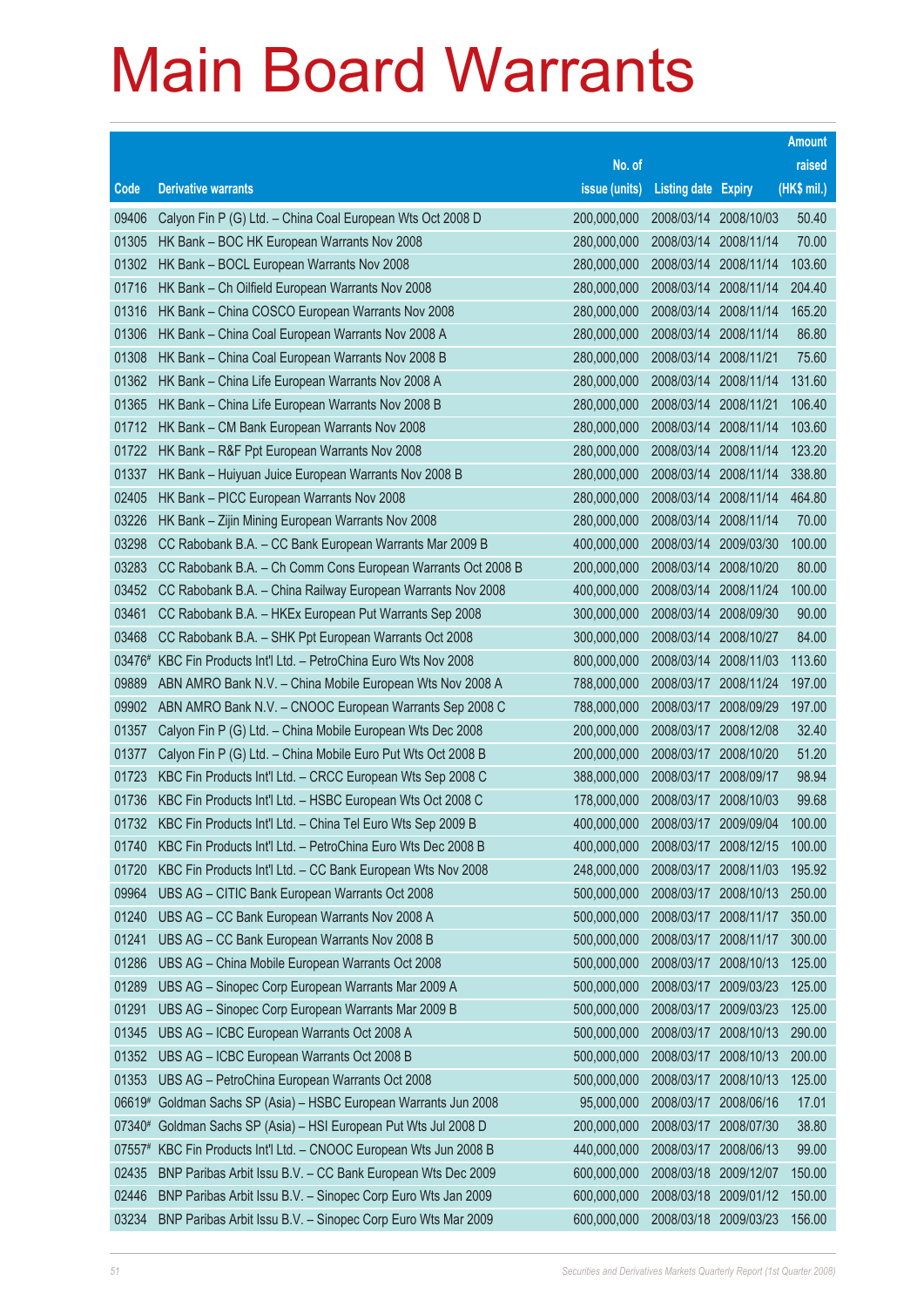|        |                                                               |               |                            |            | <b>Amount</b> |
|--------|---------------------------------------------------------------|---------------|----------------------------|------------|---------------|
|        |                                                               | No. of        |                            |            | raised        |
| Code   | <b>Derivative warrants</b>                                    | issue (units) | <b>Listing date Expiry</b> |            | (HK\$ mil.)   |
| 03280  | BNP Paribas Arbit Issu B.V. - PetroChina Euro Wts Nov 2008 B  | 600,000,000   | 2008/03/18 2008/11/03      |            | 156.00        |
| 02147  | Deutsche Bank AG - Cheung Kong European Put Wts Dec 2008 D    | 400,000,000   | 2008/03/18 2008/12/29      |            | 100.00        |
| 02149  | Deutsche Bank AG - HKEx European Put Warrants Nov 2008        | 400,000,000   | 2008/03/18                 | 2008/11/10 | 100.00        |
| 02150  | Deutsche Bank AG - China Life European Warrants Aug 2008 D    | 600,000,000   | 2008/03/18                 | 2008/08/06 | 150.00        |
| 02152  | Deutsche Bank AG - China Life European Warrants Sep 2008 A    | 600,000,000   | 2008/03/18                 | 2008/09/29 | 153.00        |
| 02154  | Deutsche Bank AG - HKEx European Warrants Jul 2008 G          | 600,000,000   | 2008/03/18                 | 2008/07/31 | 150.00        |
| 02155  | Deutsche Bank AG - HKEx European Warrants Sep 2008 B          | 600,000,000   | 2008/03/18                 | 2008/09/29 | 150.00        |
| 03580  | KBC Fin Products Int'l Ltd. - Ch Mobile Euro Wts Nov 2008 E   | 800,000,000   | 2008/03/18                 | 2008/11/14 | 200.00        |
| 03459  | KBC Fin Products Int'l Ltd. - CITIC Bank Euro Wts Jan 2009    | 198,000,000   | 2008/03/18                 | 2009/01/05 | 99.00         |
| 03462  | KBC Fin Products Int'l Ltd. - China Life Euro Wts Nov 2008 B  | 688,000,000   | 2008/03/18                 | 2008/11/18 | 199.52        |
| 03463  | KBC Fin Products Int'l Ltd. - China Life Euro Wts Dec 2008 A  | 568,000,000   | 2008/03/18                 | 2008/12/01 | 198.80        |
| 03503  | KBC Fin Products Int'l Ltd. - China Life Euro Wts Dec 2008 B  | 708,000,000   | 2008/03/18                 | 2008/12/15 | 198.24        |
| 02162  | Macquarie Bank Ltd. - Angang Steel European Wts Dec 2008      | 300,000,000   | 2008/03/18                 | 2008/12/30 | 99.00         |
| 02173  | Macquarie Bank Ltd. - Bank of EA European Warrants Oct 2008   | 200,000,000   | 2008/03/18                 | 2008/10/30 | 73.20         |
| 02177  | Macquarie Bank Ltd. - China Overseas European Wts Sep 2008    | 200,000,000   | 2008/03/18                 | 2008/09/29 | 50.40         |
| 02420  | Macquarie Bank Ltd. - Cheung Kong European Warrants Sep 2008  | 100,000,000   | 2008/03/18                 | 2008/09/29 | 133.70        |
| 02434  | Macquarie Bank Ltd. - Cheung Kong European Put Wts Sep 2008   | 100,000,000   | 2008/03/18                 | 2008/09/29 | 140.30        |
| 01797  | SGA Societe Generale Acceptance N.V. - CTel Eur Wts Oct 2008  | 100,000,000   | 2008/03/18                 | 2008/10/10 | 100.00        |
| 01798  | SGA Societe Generale Acceptance N.V. - HSCEI Eu Put Wt Sep08B | 200,000,000   | 2008/03/18                 | 2008/09/29 | 50.00         |
| 02110  | SGA Societe Generale Acceptance N.V. - HSI Eur Wt Sep 2008 A  | 500,000,000   | 2008/03/18                 | 2008/09/29 | 125.00        |
| 02113  | SGA Societe Generale Acceptance N.V. - HSI Eur Wt Sep 2008 B  | 500,000,000   | 2008/03/18                 | 2008/09/29 | 125.00        |
| 02117  | SGA Societe Generale Acceptance N.V. - HSI Eur Put Wt Sep08C  | 500,000,000   | 2008/03/18                 | 2008/09/29 | 125.00        |
| 02134  | SGA Societe Generale Acceptance N.V. - HSI Eur Put Wt Sep08D  | 500,000,000   | 2008/03/18                 | 2008/09/29 | 127.50        |
| 02145  | SGA Societe Generale Acceptance N.V. - HSI Eur Put Wt Sep08E  | 500,000,000   | 2008/03/18                 | 2008/09/29 | 130.00        |
| 02156  | UBS AG - China Life European Put Warrants Mar 2009            | 500,000,000   | 2008/03/18                 | 2009/03/30 | 150.00        |
| 02157  | UBS AG - Foxconn European Warrants Mar 2009                   | 500,000,000   | 2008/03/18                 | 2009/03/30 | 125.00        |
| 02159  | UBS AG - Hutchison European Warrants Jan 2010                 | 500,000,000   | 2008/03/18 2010/01/25      |            | 125.00        |
| 02161  | UBS AG - PICC European Warrants Mar 2009                      | 500,000,000   | 2008/03/18                 | 2009/03/30 | 125.00        |
| 03607  | SGA Societe Generale Acceptance N.V. - CK(H) Eur Wt Dec 2008  | 500,000,000   | 2008/03/19                 | 2008/12/22 | 97.00         |
| 03608  | SGA Societe Generale Acceptance N.V. - CLife Eur Wt Nov 08 C  | 500,000,000   | 2008/03/19                 | 2008/11/17 | 280.00        |
| 03619  | SGA Societe Generale Acceptance N.V. - CLife Eur Wt Mar 2009  | 500,000,000   | 2008/03/19                 | 2009/03/02 | 305.00        |
| 03639  | SGA Societe Generale Acceptance N.V. - NWD Euro Wts Jan 2009  | 100,000,000   | 2008/03/19                 | 2009/01/23 | 34.00         |
| 03643  | SGA Societe Generale Acceptance N.V. - Ping An Eu Wt Oct 08B  | 100,000,000   | 2008/03/19                 | 2008/10/20 | 109.00        |
| 03754  | SGA Societe Generale Acceptance N.V. - SHK P Eur Wt Jan 2009  | 600,000,000   | 2008/03/19                 | 2009/01/23 | 150.00        |
| 03799  | UBS AG - Ch Railway Cons European Warrants Sep 2008 B         | 500,000,000   | 2008/03/19                 | 2008/09/22 | 125.00        |
| 04519  | UBS AG - Ch Railway Cons European Warrants Sep 2008 C         | 500,000,000   | 2008/03/19                 | 2008/09/22 | 125.00        |
| 07559# | Deutsche Bank AG - CNOOC European Warrants Sep 2008 B         | 400,000,000   | 2008/03/19                 | 2008/09/29 | 57.60         |
| 09192  | Calyon Fin P (G) Ltd. - China Life European Wts Oct 2008      | 200,000,000   | 2008/03/20                 | 2008/10/27 | 128.00        |
| 09198  | Calyon Fin P (G) Ltd. - China Mobile European Wts Oct 2008 D  | 200,000,000   | 2008/03/20                 | 2008/10/20 | 51.40         |
| 09221  | Calyon Fin P (G) Ltd. - Sinopec Corp European Wts Oct 2008 D  | 200,000,000   | 2008/03/20                 | 2008/10/20 | 218.00        |
| 09259  | Calyon Fin P (G) Ltd. - Ch Railway Cons Euro Wts Oct 2008     | 200,000,000   | 2008/03/20                 | 2008/10/20 | 50.00         |
| 09271  | Calyon Fin P (G) Ltd. - CNOOC European Warrants Oct 2008      | 200,000,000   | 2008/03/20                 | 2008/10/27 | 50.20         |
| 09277  | Calyon Fin P (G) Ltd. - PetroChina European Wts Feb 2009      | 200,000,000   | 2008/03/20                 | 2009/02/09 | 51.40         |
| 03440  | Dresdner Bank AG - CHALCO European Warrants Oct 2008          | 388,000,000   | 2008/03/20                 | 2008/10/28 | 97.00         |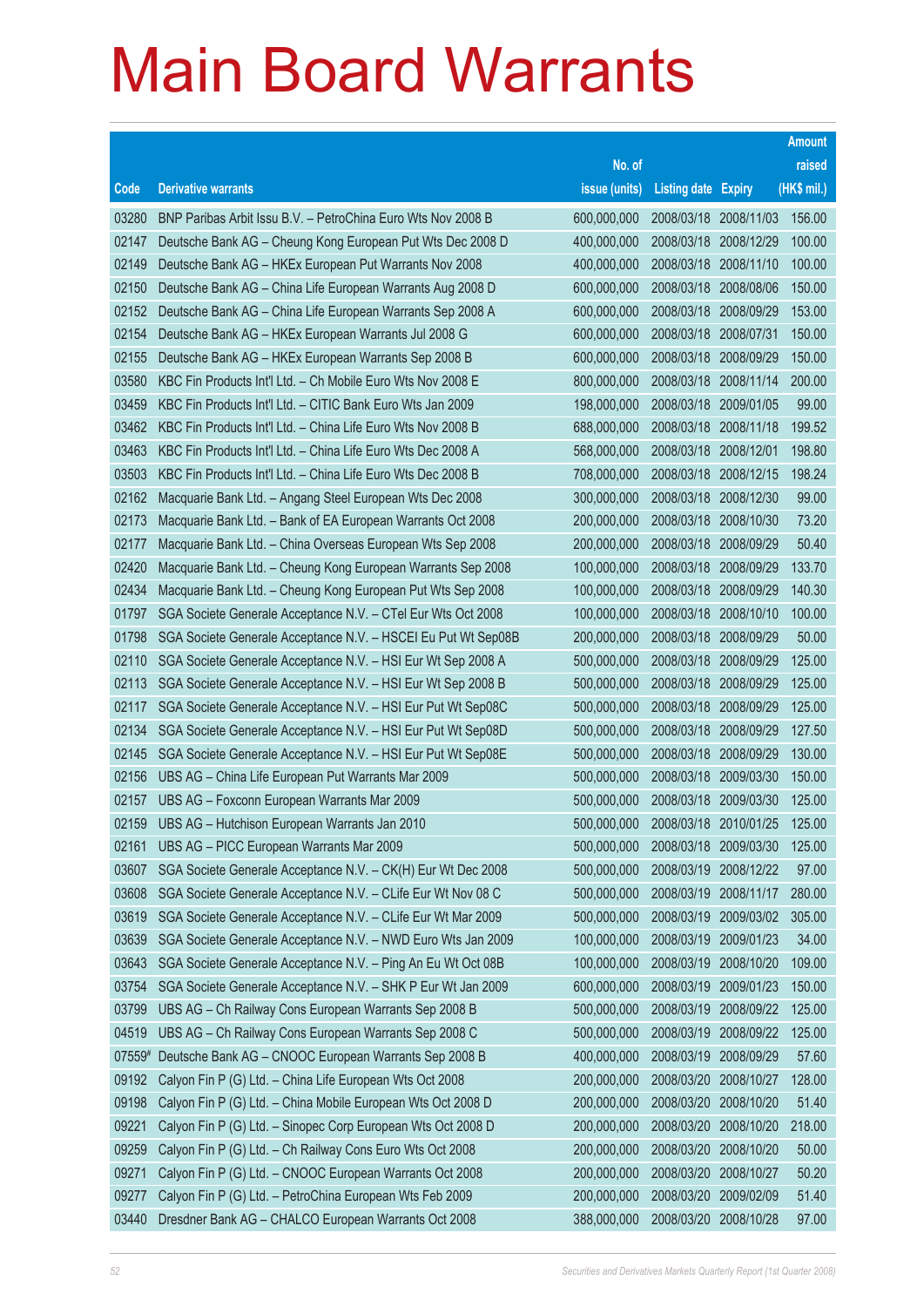|              |                                                                |               |                            |            | <b>Amount</b> |
|--------------|----------------------------------------------------------------|---------------|----------------------------|------------|---------------|
|              |                                                                | No. of        |                            |            | raised        |
| Code         | <b>Derivative warrants</b>                                     | issue (units) | <b>Listing date Expiry</b> |            | (HK\$ mil.)   |
| 09281        | Goldman Sachs SP (Asia) - MSCI Taiwan Idx Euro Wts Sep 2008    | 400,000,000   | 2008/03/20 2008/09/29      |            | 468.00        |
| 09287        | Goldman Sachs SP (Asia) - MSCI Taiwan Idx Euro Wts Dec 2008    | 400,000,000   | 2008/03/20 2008/12/30      |            | 508.00        |
| 09289        | Goldman Sachs SP (Asia) - MSCI Taiwan Idx Eur Put Wt Dec 08    | 400,000,000   | 2008/03/20                 | 2008/12/30 | 716.00        |
| 09143        | J P Morgan SP BV - BEA European Warrants Sep 2008              | 80,000,000    | 2008/03/20 2008/09/29      |            | 33.52         |
| 09070        | J P Morgan SP BV - HS Bank European Warrants Jan 2009          | 150,000,000   | 2008/03/20                 | 2009/01/29 | 37.65         |
| 09111        | J P Morgan SP BV - New World Dev European Warrants Dec 2008    | 200,000,000   | 2008/03/20 2008/12/12      |            | 64.20         |
| 09146        | J P Morgan SP BV - Ch Mobile European Warrants Oct 2008        | 300,000,000   | 2008/03/20                 | 2008/10/31 | 47.70         |
| 09065        | J P Morgan SP BV - CM Bank European Warrants Dec 2008 B        | 100,000,000   | 2008/03/20 2008/12/15      |            | 60.80         |
| 09139        | J P Morgan SP BV - PetroChina European Warrants Mar 2009       | 300,000,000   | 2008/03/20                 | 2009/03/13 | 76.20         |
| 09098        | J P Morgan SP BV - ICBC European Warrants Nov 2008             | 80,000,000    | 2008/03/20 2008/11/13      |            | 60.80         |
| 09062        | J P Morgan SP BV - Ch Comm Cons European Warrants Nov 2008     | 100,000,000   | 2008/03/20                 | 2008/11/13 | 30.90         |
| 09161        | J P Morgan SP BV - Sinopec Corp European Warrants Dec 2008 C   | 300,000,000   | 2008/03/20 2008/12/24      |            | 45.00         |
| 09048        | KBC Fin Products Int'l Ltd. - Sinopec European Wts Feb 2009    | 400,000,000   | 2008/03/20                 | 2009/02/02 | 100.00        |
| 09049        | KBC Fin Products Int'l Ltd. - Ch Railway Euro Wts Mar 2009     | 400,000,000   | 2008/03/20 2009/03/05      |            | 100.00        |
| 09191        | KBC Fin Products Int'l Ltd. - PetroChina Euro Wts Dec 2008 D   | 400,000,000   | 2008/03/20                 | 2008/12/01 | 100.00        |
| 09169        | KBC Fin Products Int'l Ltd. - PetroChina Euro Wts Dec 2008 C   | 368,000,000   | 2008/03/20 2008/12/01      |            | 99.36         |
| 09059        | KBC Fin Products Int'l Ltd. - CNOOC European Wts Dec 2008 I    | 308,000,000   | 2008/03/20                 | 2008/12/05 | 97.94         |
| 07529        | Lehman Brothers Holdings Inc. - CNOOC Euro Wts Sep 2008 A      | 200,000,000   | 2008/03/20 2008/09/30      |            | 50.00         |
| 07562        | Lehman Brothers Holdings Inc. - CNOOC Euro Wts Sep 2008 B      | 30,000,000    | 2008/03/20                 | 2008/09/30 | 35.52         |
| 07727        | Lehman Brothers Holdings Inc. - CC Bank Euro Wts Sep 2008 B    | 100,000,000   | 2008/03/20 2008/09/30      |            | 79.10         |
| 09008        | Lehman Brothers Holdings Inc. - Ch Mobile Eur Wts Sep 2008 B   | 50,000,000    | 2008/03/20                 | 2008/09/30 | 72.55         |
| 09031        | Lehman Brothers Holdings Inc. - ICBC European Wts Sep 2008 A   | 100,000,000   | 2008/03/20                 | 2008/09/30 | 68.80         |
| 09032        | Lehman Brothers Holdings Inc. - ICBC European Wts Sep 2008 B   | 100,000,000   | 2008/03/20                 | 2008/09/30 | 48.40         |
| 09034        | Lehman Brothers Holdings Inc. - China Coal Eur Wt Sep 2008 B   | 150,000,000   | 2008/03/20                 | 2008/09/30 | 39.00         |
| 09035        | Lehman Brothers Holdings Inc. - Ping An Euro Wts Sep 2008 B    | 65,000,000    | 2008/03/20                 | 2008/09/30 | 40.24         |
| 06673        | Lehman Brothers Holdings Inc. - Sinopec Corp Eur Wt Sep 08 A   | 35,000,000    | 2008/03/20                 | 2008/09/30 | 40.36         |
| 07354        | Lehman Brothers Holdings Inc. - Sinopec Corp Eur Wt Sep 08 B   | 35,000,000    | 2008/03/20 2008/09/30      |            | 27.06         |
| 07425        | Lehman Brothers Holdings Inc. - Ch Overseas Eu Wt Sep 2008 B   | 200,000,000   | 2008/03/20 2008/09/30      |            | 50.20         |
| 07464        | Lehman Brothers Holdings Inc. - China Tel Eur Wts Sep 2008 B   | 75,000,000    | 2008/03/20                 | 2008/09/30 | 66.60         |
| 04573        | Macquarie Bank Ltd. - BOCL European Warrants Nov 2008          | 300,000,000   | 2008/03/20                 | 2008/11/27 | 98.10         |
| 04581        | Macquarie Bank Ltd. - China Coal European Warrants Oct 2008    | 300,000,000   | 2008/03/20                 | 2008/10/30 | 99.60         |
| 04658        | Macquarie Bank Ltd. - ICBC European Warrants Nov 2008          | 300,000,000   | 2008/03/20                 | 2008/11/27 | 150.90        |
| 04682        | Macquarie Bank Ltd. - BOCL European Put Warrants Nov 2008      | 300,000,000   | 2008/03/20                 | 2008/11/27 | 95.70         |
| 03436        | Macquarie Bank Ltd. - ICBC European Put Warrants Nov 2008      | 300,000,000   | 2008/03/20                 | 2008/11/27 | 177.90        |
| 04805        | SGA Societe Generale Acceptance N.V. - EUR/USD Eu Wt Oct 08A   | 100,000,000   | 2008/03/20                 | 2008/10/02 | 26.00         |
| 04892        | SGA Societe Generale Acceptance N.V. - EUR/USD Eu Put Wt Oct08 | 100,000,000   | 2008/03/20                 | 2008/10/02 | 26.50         |
| 05864        | SGA Societe Generale Acceptance N.V. - USD/YEN Eu Wt Oct 08A   | 100,000,000   | 2008/03/20                 | 2008/10/02 | 25.00         |
| 06109        | SGA Societe Generale Acceptance N.V.-USD/YEN Eu Put WtOct08B   | 100,000,000   | 2008/03/20                 | 2008/10/02 | 26.00         |
| 07345#       | Goldman Sachs SP (Asia) - China Life European Wts Aug 2008 B   | 300,000,000   | 2008/03/20                 | 2008/08/25 | 115.50        |
| 06773#       | KBC Fin Products Int'l Ltd. - Sinopec Euro Wts Sep 2008 A      | 688,000,000   | 2008/03/20                 | 2008/09/02 | 63.98         |
| $01075^{\#}$ | SGA Societe Generale Acceptance N.V. - USD/YEN Eur Wt Sep 08   | 400,000,000   | 2008/03/20                 | 2008/09/01 | 10.00         |
| 09327        | BNP Paribas Arbit Issu B.V. - Ch Comm Cons Eur Wt Sep 2008 C   | 500,000,000   | 2008/03/25 2008/09/25      |            | 140.00        |
| 09329        | BNP Paribas Arbit Issu B.V. - Ch Mobile Euro Wts Oct 2008 E    | 600,000,000   | 2008/03/25                 | 2008/10/27 | 162.00        |
| 09336        | BNP Paribas Arbit Issu B.V. - Ch Mobile Euro Wts Nov 2008 B    | 600,000,000   | 2008/03/25 2008/11/10      |            | 150.00        |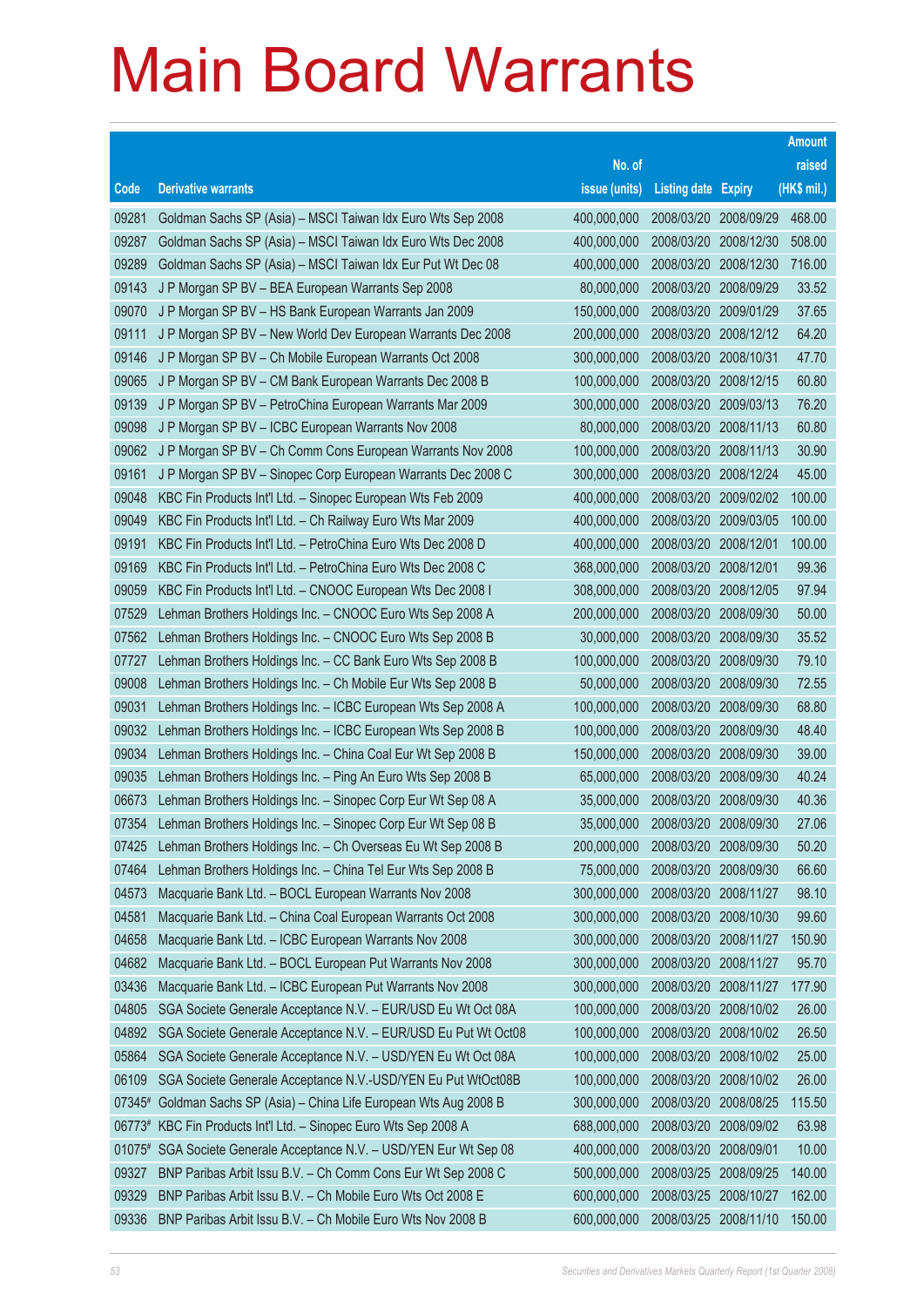|                |                                                                                                                          |                            |                            |                          | <b>Amount</b>    |
|----------------|--------------------------------------------------------------------------------------------------------------------------|----------------------------|----------------------------|--------------------------|------------------|
|                |                                                                                                                          | No. of                     |                            |                          | raised           |
| Code           | <b>Derivative warrants</b>                                                                                               | issue (units)              | <b>Listing date Expiry</b> |                          | (HK\$ mil.)      |
| 09338          | BNP Paribas Arbit Issu B.V. - Ch Mobile Eu Put Wt Oct 2008 F                                                             | 400,000,000                | 2008/03/25 2008/10/20      |                          | 100.00           |
| 09339          | BNP Paribas Arbit Issu B.V. - Sinopec Corp Eur Put Wt Feb 09                                                             | 300,000,000                | 2008/03/25 2009/02/18      |                          | 75.00            |
| 09353          | BNP Paribas Arbit Issu B.V. - Ch Railway Eur Put Wt Nov 2008                                                             | 300,000,000                | 2008/03/25 2008/11/17      |                          | 75.00            |
| 09388          | BNP Paribas Arbit Issu B.V. - CNOOC European Wts Oct 2008 D                                                              | 300,000,000                | 2008/03/25 2008/10/27      |                          | 75.00            |
| 09391          | BNP Paribas Arbit Issu B.V. - PetroChina Eur Put Wt Oct 2008                                                             | 300,000,000                | 2008/03/25 2008/10/20      |                          | 75.00            |
| 09407          | Deutsche Bank AG - Sinopec Corp European Put Wts Mar 2009                                                                | 400,000,000                | 2008/03/25 2009/03/23      |                          | 100.00           |
| 09300          | Dresdner Bank AG - HSBC European Warrants Sep 2008                                                                       | 68,000,000                 | 2008/03/25                 | 2008/09/25               | 39.44            |
| 09456          | KBC Fin Products Int'l Ltd. - Ch Mobile Euro Wts Nov 2008 F                                                              | 768,000,000                | 2008/03/25 2008/11/18      |                          | 199.68           |
| 09457          | KBC Fin Products Int'l Ltd. - Ch Mobile Euro Wts Nov 2008 G                                                              | 738,000,000                | 2008/03/25                 | 2008/11/03               | 199.26           |
| 09463          | KBC Fin Products Int'l Ltd. - Ch Mobile Eur Put Wts Nov 2008                                                             | 800,000,000                | 2008/03/25 2008/11/03      |                          | 200.00           |
| 09428          | KBC Fin Products Int'l Ltd. - Ch Comm Cons Euro Wts Dec 2008                                                             | 638,000,000                | 2008/03/25                 | 2008/12/05               | 199.06           |
| 09443          | KBC Fin Products Int'l Ltd. - China Life Euro Wts Nov 2008 C                                                             | 418,000,000                | 2008/03/25 2008/11/10      |                          | 196.46           |
| 09305          | SGA Societe Generale Acceptance N.V. - HSI Eur Wt Sep 2008 F                                                             | 500,000,000                | 2008/03/25                 | 2008/09/29               | 125.00           |
| 09309          | SGA Societe Generale Acceptance N.V. - HSI Eur Wt Sep 2008 G                                                             | 500,000,000                | 2008/03/25 2008/09/29      |                          | 125.00           |
| 09314          | SGA Societe Generale Acceptance N.V. - HSI Eu Put Wt Sep 08H                                                             | 500,000,000                | 2008/03/25                 | 2008/09/29               | 125.00           |
| 09404          | UBS AG - Ping An European Warrants Feb 2009                                                                              | 500,000,000                | 2008/03/25 2009/02/23      |                          | 125.00           |
| 09405          | UBS AG - SHK Ppt European Warrants Oct 2008                                                                              | 500,000,000                | 2008/03/25                 | 2008/10/20               | 125.00           |
| 09411          | UBS AG - Sinopec Corp European Warrants Mar 2009 C                                                                       | 500,000,000                | 2008/03/25 2009/03/23      |                          | 125.00           |
| 09412          | UBS AG - Sinopec Corp European Warrants Mar 2009 D                                                                       | 500,000,000                | 2008/03/25                 | 2009/03/23               | 125.00           |
| 09612          | ABN AMRO Bank N.V. - China Tel European Warrants Feb 2009                                                                | 1,288,000,000              | 2008/03/26 2009/02/09      |                          | 193.20           |
| 09561          | ABN AMRO Bank N.V. - CC Bank European Warrants Oct 2008 E                                                                | 148,000,000                | 2008/03/26                 | 2008/10/13               | 128.76           |
| 09574          | ABN AMRO Bank N.V. - CNOOC European Warrants Oct 2008 B                                                                  | 788,000,000                | 2008/03/26                 | 2008/10/13               | 236.40           |
| 09611          | ABN AMRO Bank N.V. - Sinopec Corp European Wts Dec 2008 E                                                                | 800,000,000                | 2008/03/26                 | 2008/12/29               | 200.00           |
| 09662          | ABN AMRO Bank N.V. - Sinopec Corp European Put Wts Dec 2008                                                              | 800,000,000                | 2008/03/26 2008/12/22      |                          | 200.00           |
| 09578          | ABN AMRO Bank N.V. - ICBC European Warrants Oct 2008 C                                                                   | 188,000,000                | 2008/03/26 2008/10/27      |                          | 161.68           |
| 09661          | ABN AMRO Bank N.V. - PetroChina European Warrants Aug 2008 C                                                             | 800,000,000                | 2008/03/26 2008/08/25      |                          | 160.00           |
| 09660          | ABN AMRO Bank N.V. - PetroChina European Warrants Oct 2008 C                                                             | 800,000,000                | 2008/03/26 2008/10/27      |                          | 200.00           |
| 09580          | ABN AMRO Bank N.V. - Ping An European Warrants Dec 2008 B                                                                | 988,000,000                | 2008/03/26 2008/12/15      |                          | 148.20           |
| 09581          | ABN AMRO Bank N.V. - SHK Ppt European Warrants Oct 2008 C                                                                | 588,000,000                | 2008/03/26                 | 2008/10/13               | 147.00           |
| 09583          | Deutsche Bank AG - HSI European Warrants Sep 2008 C                                                                      | 600,000,000                | 2008/03/26                 | 2008/09/29               | 156.00           |
| 09586          | Deutsche Bank AG - HSI European Warrants Sep 2008 D                                                                      | 600,000,000                | 2008/03/26                 | 2008/09/29               | 156.00           |
| 09587          | Deutsche Bank AG - HSI European Put Warrants Sep 2008 E                                                                  | 600,000,000<br>600,000,000 | 2008/03/26                 | 2008/09/29               | 150.00           |
| 09590          | Deutsche Bank AG - HSI European Put Warrants Sep 2008 F                                                                  | 400,000,000                | 2008/03/26                 | 2008/09/29               | 150.00<br>100.00 |
| 09597          | KBC Fin Products Int'l Ltd. - Ch Railway Euro Wts May 2009<br>KBC Fin Products Int'l Ltd. - ICBC European Wts Sep 2008   | 158,000,000                | 2008/03/26<br>2008/03/26   | 2009/05/06               | 99.54            |
| 09607<br>09608 |                                                                                                                          | 218,000,000                | 2008/03/26                 | 2008/09/26<br>2008/10/15 | 194.02           |
| 09609          | KBC Fin Products Int'l Ltd. - ICBC European Wts Oct 2008 D                                                               | 208,000,000                | 2008/03/26                 | 2008/10/03               | 97.76            |
| 09582          | KBC Fin Products Int'l Ltd. - ICBC European Wts Oct 2008 E                                                               | 388,000,000                |                            |                          | 98.55            |
| 09524          | Macquarie Bank Ltd. - Ch Comm Cons European Wts Sep 2008<br>SGA Societe Generale Acceptance N.V. - CP&CC Eur Wt Oct 08 C | 100,000,000                | 2008/03/26<br>2008/03/26   | 2008/09/29<br>2008/10/27 | 113.00           |
| 09530          | SGA Societe Generale Acceptance N.V. - CRCC Eur Wts Oct 2008                                                             | 500,000,000                | 2008/03/26                 | 2008/10/20               | 135.00           |
| 09591          | SGA Societe Generale Acceptance N.V. - EUR/USD Eu Wt Oct 08B                                                             | 100,000,000                | 2008/03/26                 | 2008/10/02               | 26.00            |
| 09557          | SGA Societe Generale Acceptance N.V. - Petch Eur Wt Oct 08 D                                                             | 100,000,000                | 2008/03/26                 | 2008/10/20               | 136.00           |
| 09592          | SGA Societe Generale Acceptance N.V. - USD/YEN Eu Wt Oct 08C                                                             | 100,000,000                | 2008/03/26                 | 2008/10/02               | 25.00            |
|                |                                                                                                                          |                            |                            |                          |                  |
| 09595          | SGA Societe Generale Acceptance N.V. - USD/YEN Eu Put WtOct08D                                                           | 100,000,000                | 2008/03/26 2008/10/02      |                          | 26.00            |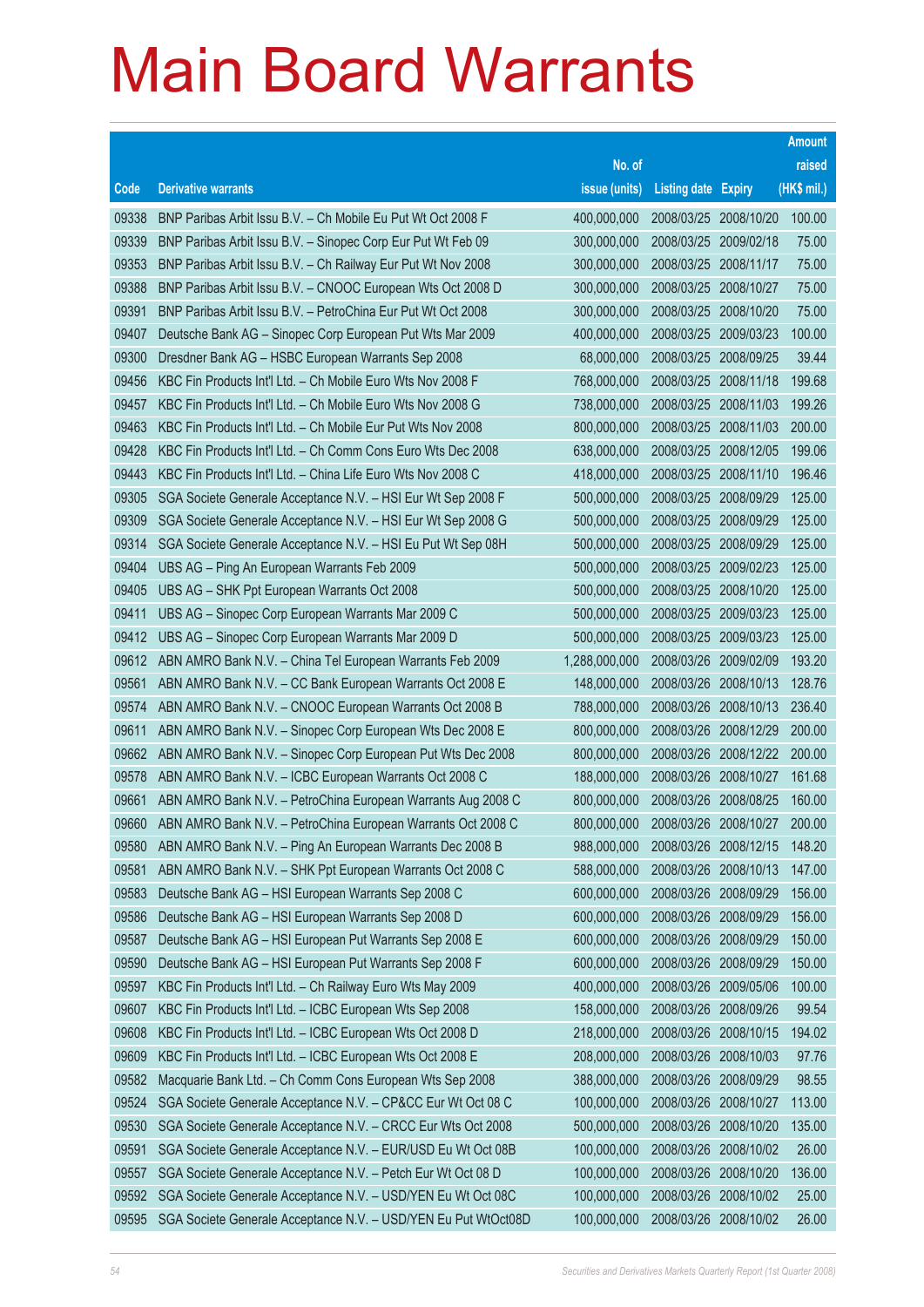|       |                                                              |               |                            |            | <b>Amount</b> |
|-------|--------------------------------------------------------------|---------------|----------------------------|------------|---------------|
|       |                                                              | No. of        |                            |            | raised        |
| Code  | <b>Derivative warrants</b>                                   | issue (units) | <b>Listing date Expiry</b> |            | (HK\$ mil.)   |
| 05916 | ABN AMRO Bank N.V. - China Life European Warrants Sep 2008   | 388,000,000   | 2008/03/27                 | 2008/09/29 | 111.36        |
| 05918 | ABN AMRO Bank N.V. - Ch Railway Cons European Wts Oct 2008 C | 1,088,000,000 | 2008/03/27                 | 2008/10/13 | 301.38        |
| 05920 | ABN AMRO Bank N.V. - HKEx European Warrants Sep 2008 B       | 600,000,000   | 2008/03/27                 | 2008/09/22 | 117.60        |
| 02256 | Calyon Fin P (G) Ltd. - Ch Comm Cons European Wts Nov 2008 B | 200,000,000   | 2008/03/27                 | 2008/11/24 | 63.40         |
| 01792 | Calyon Fin P (G) Ltd. - China Coal European Wts Nov 2008     | 200,000,000   | 2008/03/27                 | 2008/11/10 | 50.20         |
| 02263 | Calyon Fin P (G) Ltd. - Ch Railway Cons Euro Wts Nov 2008    | 200,000,000   | 2008/03/27                 | 2008/11/10 | 51.00         |
| 02288 | Calyon Fin P (G) Ltd. - HKEx European Warrants Nov 2008      | 200,000,000   | 2008/03/27                 | 2008/11/24 | 50.20         |
| 09671 | Deutsche Bank AG - BankComm European Warrants Sep 2008 B     | 600,000,000   | 2008/03/27                 | 2008/09/26 | 90.00         |
| 09673 | Deutsche Bank AG - China Tel European Warrants May 2009      | 600,000,000   | 2008/03/27                 | 2009/05/05 | 90.00         |
| 09672 | Deutsche Bank AG - CC Bank European Warrants Dec 2009        | 600,000,000   | 2008/03/27                 | 2009/12/10 | 90.00         |
| 09664 | Deutsche Bank AG – China Life European Warrants Sep 2008 B   | 600,000,000   | 2008/03/27                 | 2008/09/29 | 348.00        |
| 09665 | Deutsche Bank AG - China Mobile European Warrants Sep 2008 C | 600,000,000   | 2008/03/27                 | 2008/09/29 | 150.00        |
| 09674 | Deutsche Bank AG - PetroChina European Warrants Oct 2008 C   | 600,000,000   | 2008/03/27                 | 2008/10/20 | 114.00        |
| 05913 | Goldman Sachs SP (Asia) - A50 China European Wts Oct 2008 B  | 200,000,000   | 2008/03/27                 | 2008/10/13 | 72.00         |
| 05914 | Goldman Sachs SP (Asia) - A50 China European Wts Dec 2008    | 200,000,000   | 2008/03/27                 | 2008/12/15 | 60.00         |
| 09786 | Macquarie Bank Ltd. - Bank of EA European Warrants Sep 2008  | 200,000,000   | 2008/03/27                 | 2008/09/29 | 54.80         |
| 01724 | Macquarie Bank Ltd. - BOCHK European Put Warrants Oct 2008   | 200,000,000   | 2008/03/27                 | 2008/10/30 | 54.20         |
| 09791 | Macquarie Bank Ltd. - China Mobile European Wts Oct 2008     | 400,000,000   | 2008/03/27                 | 2008/10/30 | 101.20        |
| 09915 | Macquarie Bank Ltd. – Ch Oilfield European Warrants Nov 2008 | 100,000,000   | 2008/03/27                 | 2008/11/27 | 31.90         |
| 09826 | Macquarie Bank Ltd. - China Tel European Warrants Sep 2008   | 200,000,000   | 2008/03/27                 | 2008/09/29 | 139.40        |
| 09788 | Macquarie Bank Ltd. - CC Bank European Warrants Oct 2008 D   | 200,000,000   | 2008/03/27                 | 2008/10/30 | 156.00        |
| 01725 | Macquarie Bank Ltd. - Ch Comm Cons European Put Wts Sep 2008 | 388,000,000   | 2008/03/27                 | 2008/09/29 | 103.60        |
| 09792 | Macquarie Bank Ltd. - CITIC Bank European Warrants Sep 2008  | 188,000,000   | 2008/03/27                 | 2008/09/29 | 92.12         |
| 09850 | Macquarie Bank Ltd. - CITIC Pacific Eurpean Wts Oct 2008 B   | 288,000,000   | 2008/03/27                 | 2008/10/30 | 140.26        |
| 09824 | Macquarie Bank Ltd. - China Life European Warrants Oct 2008  | 388,000,000   | 2008/03/27                 | 2008/10/30 | 122.61        |
| 01745 | Macquarie Bank Ltd. - China Life European Put Wts Oct 2008   | 388,000,000   | 2008/03/27                 | 2008/10/30 | 117.18        |
| 01779 | Macquarie Bank Ltd. - CM Bank European Put Warrants Oct 2008 | 288,000,000   | 2008/03/27                 | 2008/10/30 | 86.98         |
| 09926 | Macquarie Bank Ltd. - CNOOC European Warrants Nov 2008       | 400,000,000   | 2008/03/27                 | 2008/11/27 | 100.80        |
| 09837 | Macquarie Bank Ltd. - Denway Motors European Wts Nov 2008    | 200,000,000   | 2008/03/27                 | 2008/11/27 | 76.60         |
| 09764 | Macquarie Bank Ltd. - A50 China European Warrants Sep 2008   | 250,000,000   | 2008/03/27                 | 2008/09/29 | 98.50         |
| 01790 | Macquarie Bank Ltd. - HKEx European Put Warrants Sep 2008 E  | 388,000,000   | 2008/03/27                 | 2008/09/29 | 97.78         |
| 09873 | Macquarie Bank Ltd. - Henderson Land Dev Euro Wts Dec 2008   | 200,000,000   | 2008/03/27                 | 2008/12/30 | 150.20        |
| 09871 | Macquarie Bank Ltd. - Hang Lung Ppt European Wts Mar 2009    | 100,000,000   | 2008/03/27                 | 2009/03/18 | 67.90         |
| 09812 | Macquarie Bank Ltd. - ICBC European Warrants Oct 2008        | 388,000,000   | 2008/03/27                 | 2008/10/30 | 200.60        |
| 01780 | Macquarie Bank Ltd. - ICBC European Put Warrants Oct 2008    | 388,000,000   | 2008/03/27                 | 2008/10/30 | 199.04        |
| 09781 | Macquarie Bank Ltd. - New World Dev European Wts Nov 2008    | 300,000,000   | 2008/03/27                 | 2008/11/27 | 83.10         |
| 09782 | Macquarie Bank Ltd. - New World Dev European Wts Jan 2009    | 300,000,000   | 2008/03/27                 | 2009/01/29 | 75.00         |
| 09928 | Macquarie Bank Ltd. - PetroChina European Warrants Dec 2008  | 400,000,000   | 2008/03/27                 | 2008/12/30 | 101.20        |
| 01376 | Macquarie Bank Ltd. - PetroChina European Warrants Mar 2009  | 400,000,000   | 2008/03/27                 | 2009/03/30 | 102.00        |
| 09841 | Macquarie Bank Ltd. - Sh Petrochem European Wts Nov 2008     | 100,000,000   | 2008/03/27                 | 2008/11/27 | 28.60         |
| 09778 | Macquarie Bank Ltd. - SHK Ppt European Warrants Jan 2009     | 300,000,000   | 2008/03/27                 | 2009/01/29 | 75.90         |
| 09770 | Macquarie Bank Ltd. - SHK Ppt European Warrants Oct 2008 B   | 300,000,000   | 2008/03/27                 | 2008/10/30 | 77.70         |
| 09779 | Macquarie Bank Ltd. - SHK Ppt European Warrants Apr 2009 B   | 300,000,000   | 2008/03/27                 | 2009/04/29 | 75.90         |
| 09846 | Macquarie Bank Ltd. - Shimao Ppt European Warrants Mar 2009  | 150,000,000   | 2008/03/27                 | 2009/03/30 | 40.50         |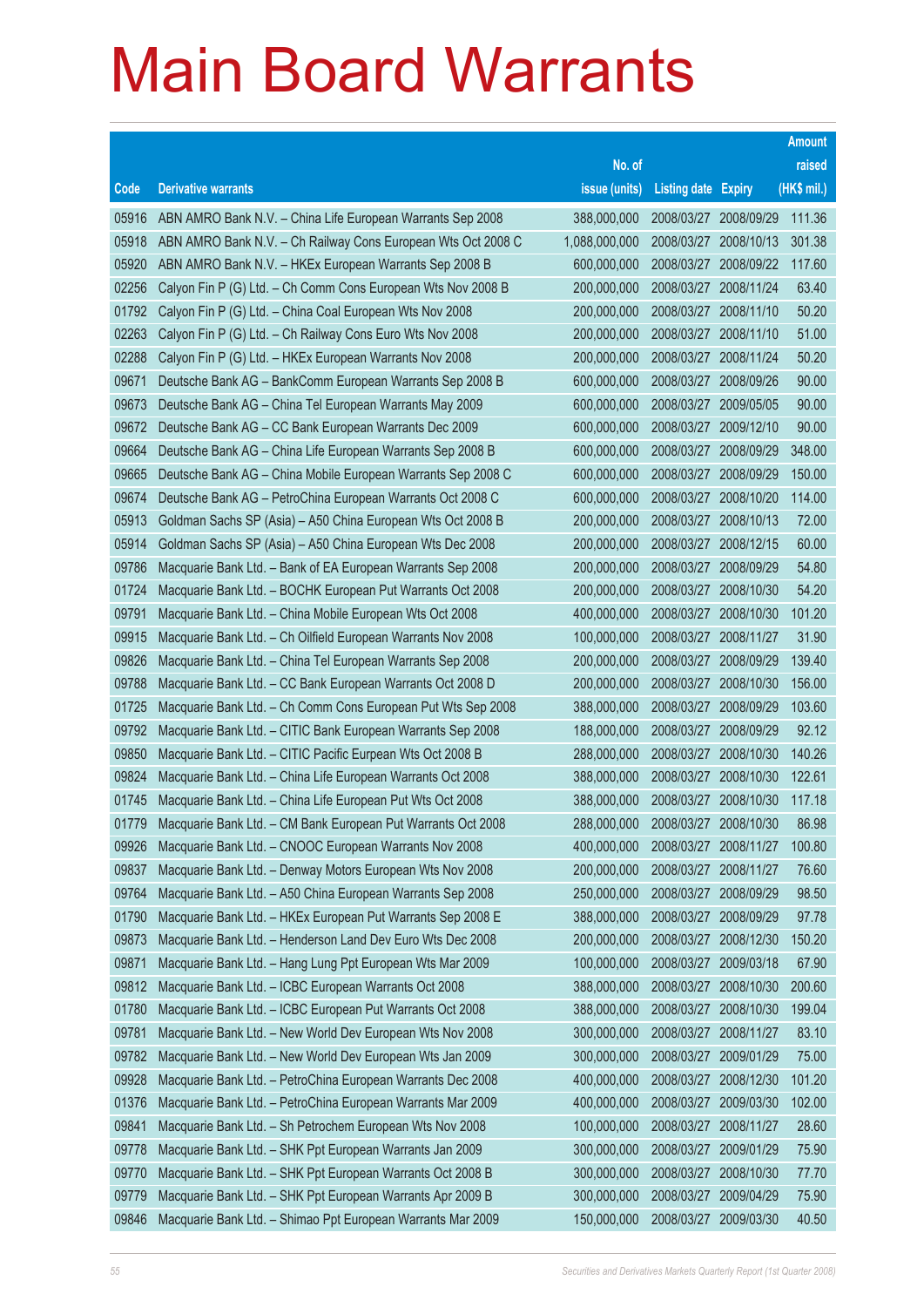|       |                                                              |               |                            |            | <b>Amount</b> |
|-------|--------------------------------------------------------------|---------------|----------------------------|------------|---------------|
|       |                                                              | No. of        |                            |            | raised        |
| Code  | <b>Derivative warrants</b>                                   | issue (units) | <b>Listing date Expiry</b> |            | (HK\$ mil.)   |
| 09903 | Macquarie Bank Ltd. - Sino Land European Warrants Dec 2008   | 100,000,000   | 2008/03/27                 | 2008/12/30 | 36.60         |
| 09909 | Macquarie Bank Ltd. - Wharf European Warrants Oct 2008       | 150,000,000   | 2008/03/27                 | 2008/10/30 | 71.10         |
| 01719 | Macquarie Bank Ltd. - Yanzhou Coal European Wts May 2009     | 150,000,000   | 2008/03/27                 | 2009/05/18 | 37.80         |
| 05929 | Standard Bank PLC - China Mobile European Warrants Dec 2008  | 200,000,000   | 2008/03/27                 | 2008/12/29 | 30.20         |
| 05934 | Standard Bank PLC - Ch Comm Cons European Warrants Dec 2008  | 200,000,000   | 2008/03/27                 | 2008/12/08 | 51.20         |
| 05949 | Standard Bank PLC - CNOOC European Warrants Dec 2008         | 200,000,000   | 2008/03/27                 | 2008/12/15 | 30.20         |
| 05931 | Standard Bank PLC - MTRC European Warrants Dec 2008          | 200,000,000   | 2008/03/27                 | 2008/12/29 | 83.00         |
| 09679 | SGA Societe Generale Acceptance N.V. - BOCom Eur Wt Nov 2008 | 200,000,000   | 2008/03/27                 | 2008/11/10 | 30.00         |
| 09693 | SGA Societe Generale Acceptance N.V. - CCCCL Eur Wt Nov 2008 | 300,000,000   | 2008/03/27                 | 2008/11/24 | 99.00         |
| 09692 | SGA Societe Generale Acceptance N.V. - CITBK Eur Wt Oct 2008 | 50,000,000    | 2008/03/27                 | 2008/10/27 | 46.00         |
| 09703 | SGA Societe Generale Acceptance N.V. - CLife Eur Wt Oct 08 B | 300,000,000   | 2008/03/27                 | 2008/10/27 | 156.00        |
| 09750 | SGA Societe Generale Acceptance N.V. - CLife Eur Wt Nov 08 D | 300,000,000   | 2008/03/27                 | 2008/11/17 | 147.00        |
| 09752 | SGA Societe Generale Acceptance N.V. - HSI Eur Wt Sep 2008 I | 500,000,000   | 2008/03/27                 | 2008/09/29 | 125.00        |
| 09753 | SGA Societe Generale Acceptance N.V. - HSI Eur Wt Sep 2008 J | 500,000,000   | 2008/03/27                 | 2008/09/29 | 125.00        |
| 09754 | SGA Societe Generale Acceptance N.V. - HSI Eu Put Wt Sep 08K | 500,000,000   | 2008/03/27                 | 2008/09/29 | 125.00        |
| 09759 | SGA Societe Generale Acceptance N.V. - HSI Eu Put Wt Sep 08L | 500,000,000   | 2008/03/27                 | 2008/09/29 | 125.00        |
| 09760 | SGA Societe Generale Acceptance N.V. - HSI Eu Put Wt Sep 08M | 500,000,000   | 2008/03/27                 | 2008/09/29 | 125.00        |
| 09751 | SGA Societe Generale Acceptance N.V. - JIANC Eur Wt Oct 2008 | 100,000,000   | 2008/03/27                 | 2008/10/27 | 38.00         |
| 02447 | UBS AG - CHALCO European Warrants Oct 2008                   | 500,000,000   | 2008/03/27                 | 2008/10/13 | 125.00        |
| 02488 | UBS AG - Bank of EA European Warrants Nov 2008               | 500,000,000   | 2008/03/27                 | 2008/11/17 | 125.00        |
| 02489 | UBS AG - BOC HK European Warrants Oct 2008                   | 500,000,000   | 2008/03/27                 | 2008/10/13 | 125.00        |
| 02479 | UBS AG - BankComm European Warrants Aug 2009 E               | 500,000,000   | 2008/03/27                 | 2009/08/28 | 125.00        |
| 02490 | UBS AG - Cheung Kong European Warrants Mar 2009              | 500,000,000   | 2008/03/27                 | 2009/03/16 | 125.00        |
| 03457 | UBS AG - China Life European Warrants Oct 2008 G             | 500,000,000   | 2008/03/27                 | 2008/10/13 | 125.00        |
| 04621 | UBS AG - China Mobile European Warrants Dec 2008 K           | 500,000,000   | 2008/03/27                 | 2008/12/18 | 125.00        |
| 04756 | UBS AG - China Shenhua European Warrants Nov 2008 D          | 500,000,000   | 2008/03/27                 | 2008/11/17 | 130.00        |
| 05501 | UBS AG - HKEx European Warrants Mar 2009                     | 500,000,000   | 2008/03/27 2009/03/23      |            | 125.00        |
| 05808 | UBS AG - ICBC European Warrants Oct 2008 C                   | 500,000,000   | 2008/03/27 2008/10/13      |            | 247.50        |
| 01309 | ABN AMRO Bank N.V. - BOCL European Warrants Oct 2008         | 200,000,000   | 2008/03/28                 | 2008/10/02 | 58.20         |
| 01355 | ABN AMRO Bank N.V. - CC Bank European Warrants Oct 2008 F    | 148,000,000   | 2008/03/28 2008/10/20      |            | 93.39         |
| 01715 | ABN AMRO Bank N.V. - Sinopec Corp European Wts Dec 2008 F    | 800,000,000   | 2008/03/28                 | 2008/12/22 | 200.00        |
| 01760 | ABN AMRO Bank N.V. - HKEx European Warrants Oct 2008 D       | 688,000,000   | 2008/03/28                 | 2008/10/27 | 133.47        |
| 01727 | ABN AMRO Bank N.V. - HSBC European Warrants Sep 2008 E       | 688,000,000   | 2008/03/28                 | 2008/09/29 | 118.34        |
| 01759 | ABN AMRO Bank N.V. - ICBC European Warrants Oct 2008 D       | 188,000,000   | 2008/03/28                 | 2008/10/02 | 109.60        |
| 01253 | BNP Paribas Arbit Issu B.V. - BOC HK European Wts Nov 2008   | 300,000,000   | 2008/03/28                 | 2008/11/17 | 75.00         |
| 03262 | BNP Paribas Arbit Issu B.V. - Ch Comm Cons Eur Wt Sep 2008 D | 400,000,000   | 2008/03/28                 | 2008/09/29 | 132.00        |
| 03265 | BNP Paribas Arbit Issu B.V. - China Life Euro Wts Oct 2008 B | 300,000,000   | 2008/03/28                 | 2008/10/10 | 189.00        |
| 03427 | BNP Paribas Arbit Issu B.V. - China Life Euro Wts Dec 2008 B | 300,000,000   | 2008/03/28                 | 2008/12/01 | 150.00        |
| 04566 | BNP Paribas Arbit Issu B.V. - HS Bank European Wts Feb 2009  | 300,000,000   | 2008/03/28                 | 2009/02/16 | 78.00         |
| 01248 | BNP Paribas Arbit Issu B.V. - HSI European Warrants Sep 2008 | 600,000,000   | 2008/03/28                 | 2008/09/29 | 156.00        |
| 01255 | BNP Paribas Arbit Issu B.V. - HSI European Warrants Oct 2008 | 600,000,000   | 2008/03/28                 | 2008/10/30 | 156.00        |
| 01259 | BNP Paribas Arbit Issu B.V. - HSI European Put Wts Sep 2008  | 600,000,000   | 2008/03/28                 | 2008/09/29 | 162.00        |
| 01287 | BNP Paribas Arbit Issu B.V. - HSI European Put Wts Oct 2008  | 600,000,000   | 2008/03/28                 | 2008/10/30 | 156.00        |
| 01791 | Deutsche Bank AG - HSI European Warrants Sep 2008 G          | 600,000,000   | 2008/03/28 2008/09/29      |            | 150.00        |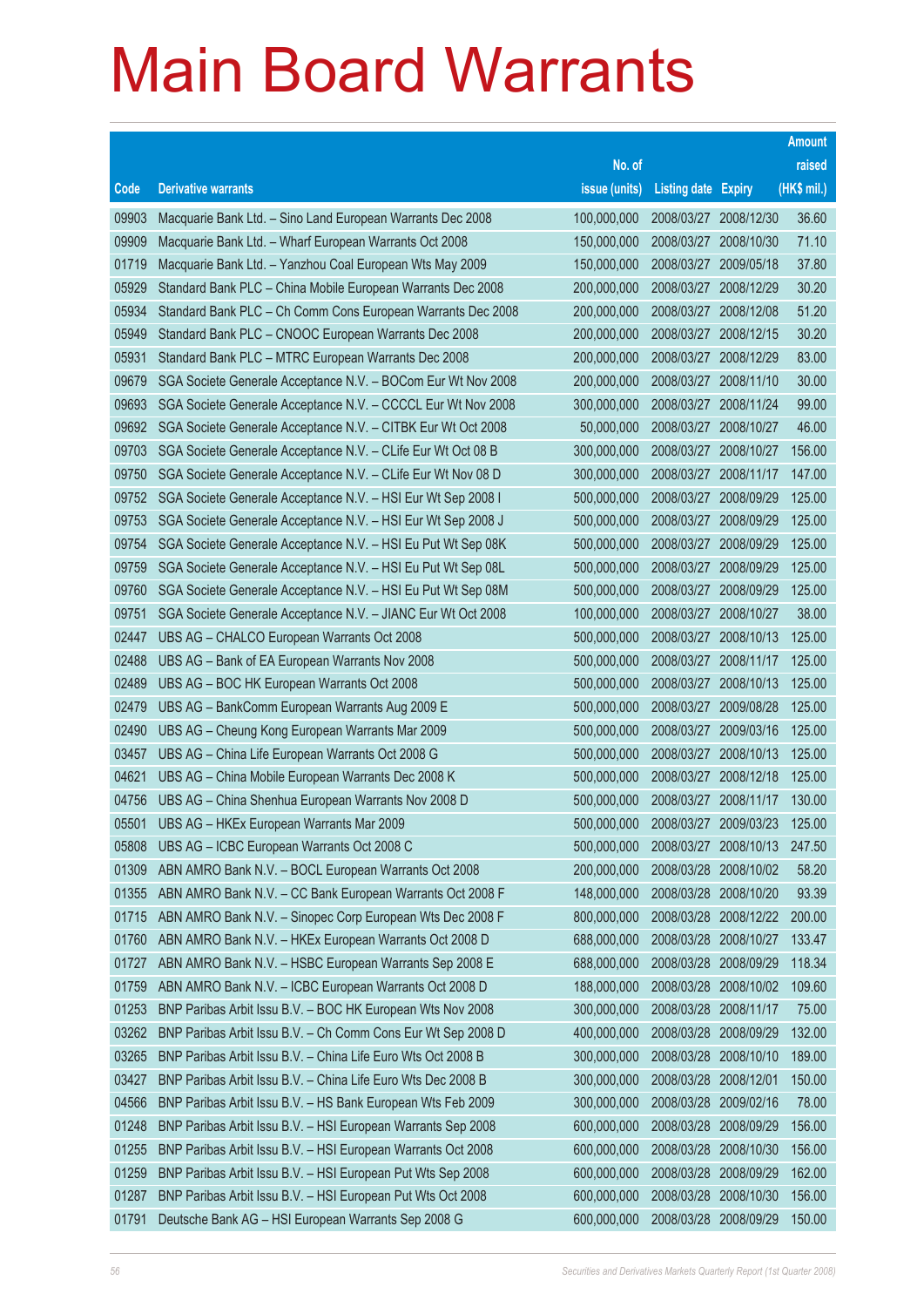|       |                                                              |               |                            |            | <b>Amount</b> |
|-------|--------------------------------------------------------------|---------------|----------------------------|------------|---------------|
|       |                                                              | No. of        |                            |            | raised        |
| Code  | <b>Derivative warrants</b>                                   | issue (units) | <b>Listing date Expiry</b> |            | (HK\$ mil.)   |
| 01793 | Deutsche Bank AG - HSI European Put Warrants Sep 2008 H      | 600,000,000   | 2008/03/28 2008/09/29      |            | 150.00        |
| 01795 | Deutsche Bank AG - HSI European Put Warrants Sep 2008 I      | 600,000,000   | 2008/03/28 2008/09/29      |            | 150.00        |
| 05641 | Dresdner Bank AG - CC Bank European Warrants Oct 2008 A      | 388,000,000   | 2008/03/28                 | 2008/10/14 | 294.88        |
| 05768 | Dresdner Bank AG - CC Bank European Warrants Oct 2008 B      | 388,000,000   | 2008/03/28 2008/10/14      |            | 151.32        |
| 05831 | Dresdner Bank AG - HKEx European Warrants Nov 2008           | 688,000,000   | 2008/03/28                 | 2008/11/18 | 172.00        |
| 05853 | Dresdner Bank AG - HKEx European Warrants Mar 2009           | 688,000,000   | 2008/03/28 2009/03/18      |            | 172.00        |
| 05855 | Dresdner Bank AG - HSBC European Warrants Oct 2008 A         | 68,000,000    | 2008/03/28                 | 2008/10/21 | 93.16         |
| 05942 | Dresdner Bank AG - HSBC European Warrants Oct 2008 B         | 68,000,000    | 2008/03/28 2008/10/21      |            | 58.48         |
| 05962 | Dresdner Bank AG - Ping An European Warrants Oct 2008 A      | 68,000,000    | 2008/03/28 2008/10/28      |            | 65.96         |
| 05964 | Dresdner Bank AG - Ping An European Warrants Oct 2008 B      | 68,000,000    | 2008/03/28 2008/10/28      |            | 36.72         |
| 04659 | Goldman Sachs SP (Asia) - BOCL European Put Wts Nov 2008     | 100,000,000   | 2008/03/28                 | 2008/11/03 | 49.00         |
| 04679 | Goldman Sachs SP (Asia) - CC Bank European Warrants Oct 2008 | 100,000,000   | 2008/03/28 2008/10/13      |            | 66.00         |
| 04680 | Goldman Sachs SP (Asia) - China Life European Wts Dec 2008   | 100,000,000   | 2008/03/28                 | 2008/12/08 | 66.00         |
| 04795 | Goldman Sachs SP (Asia) - CM Bank European Wts Oct 2008 B    | 100,000,000   | 2008/03/28 2008/10/06      |            | 47.00         |
| 04816 | Goldman Sachs SP (Asia) - China Railway Euro Wts Oct 2008    | 40,000,000    | 2008/03/28                 | 2008/10/06 | 57.60         |
| 05994 | Goldman Sachs SP (Asia) - HSCEI European Warrants Sep 2008   | 100,000,000   | 2008/03/28 2008/09/29      |            | 56.00         |
| 05996 | Goldman Sachs SP (Asia) - HSCEI European Put Wts Sep 2008    | 100,000,000   | 2008/03/28                 | 2008/09/29 | 46.00         |
| 05546 | Goldman Sachs SP (Asia) - PetroChina European Wts Dec 2008 B | 200,000,000   | 2008/03/28 2008/12/08      |            | 50.00         |
| 07509 | HK Bank - BOCL European Put Warrants Nov 2008                | 280,000,000   | 2008/03/28                 | 2008/11/18 | 148.40        |
| 07874 | HK Bank - China Mobile European Put Warrants Nov 2008        | 280,000,000   | 2008/03/28 2008/11/18      |            | 537.60        |
| 07873 | HK Bank - China Life European Put Warrants Nov 2008          | 280,000,000   | 2008/03/28                 | 2008/11/18 | 154.00        |
| 07875 | HK Bank - China Railway European Warrants Nov 2008 B         | 280,000,000   | 2008/03/28 2008/11/18      |            | 333.20        |
| 07876 | HK Bank - PetroChina European Warrants Nov 2008              | 280,000,000   | 2008/03/28                 | 2008/11/18 | 277.20        |
| 02107 | KBC Fin Products Int'l Ltd. - HSCEI European Wts Sep 2008 A  | 400,000,000   | 2008/03/28 2008/09/29      |            | 100.00        |
| 02178 | KBC Fin Products Int'l Ltd. - HSCEI European Wts Sep 2008 B  | 400,000,000   | 2008/03/28 2008/09/29      |            | 100.00        |
| 02181 | KBC Fin Products Int'l Ltd. - HSCEI European Wts Sep 2008 C  | 400,000,000   | 2008/03/28 2008/09/29      |            | 100.00        |
| 02182 | KBC Fin Products Int'l Ltd. - HSCEI Euro Put Wts Sep 2008 D  | 400,000,000   | 2008/03/28 2008/09/29      |            | 100.00        |
| 02183 | KBC Fin Products Int'l Ltd. - HSCEI Euro Put Wts Sep 2008 E  | 400,000,000   | 2008/03/28 2008/09/29      |            | 100.00        |
| 02184 | KBC Fin Products Int'l Ltd. - HSI European Wts Sep 2008 B    | 400,000,000   | 2008/03/28                 | 2008/09/29 | 100.00        |
| 02204 | KBC Fin Products Int'l Ltd. - HSI European Wts Sep 2008 C    | 400,000,000   | 2008/03/28 2008/09/29      |            | 100.00        |
| 02213 | KBC Fin Products Int'l Ltd. - HSI Euro Put Wts Sep 2008 E    | 400,000,000   | 2008/03/28                 | 2008/09/29 | 100.00        |
| 02262 | KBC Fin Products Int'l Ltd. - HSI Euro Put Wts Sep 2008 F    | 400,000,000   | 2008/03/28                 | 2008/09/29 | 100.00        |
| 02295 | KBC Fin Products Int'l Ltd. - HSI Euro Put Wts Sep 2008 G    | 400,000,000   | 2008/03/28                 | 2008/09/29 | 100.00        |
| 02298 | Lehman Brothers Holdings Inc. - BEA European Wts Nov 2008    | 100,000,000   | 2008/03/28 2008/11/10      |            | 39.40         |
| 04854 | Lehman Brothers Holdings Inc. - China COSCO Eur Wts Nov 2008 | 150,000,000   | 2008/03/28                 | 2008/11/10 | 46.20         |
| 06902 | Lehman Brothers Holdings Inc. - China Coal Eur Wt Sep 2008 C | 200,000,000   | 2008/03/28                 | 2008/09/30 | 52.40         |
| 06904 | Lehman Brothers Holdings Inc. - CITIC Pac Eur Wts Sep 2008 B | 75,000,000    | 2008/03/28                 | 2008/09/30 | 37.28         |
| 01703 | Lehman Brothers Holdings Inc. - Cheung Kong Eur Wts Nov 2008 | 35,000,000    | 2008/03/28                 | 2008/11/10 | 63.11         |
| 01281 | Lehman Brothers Holdings Inc. - China Life Eur Wt Sep 2008 B | 200,000,000   | 2008/03/28                 | 2008/09/30 | 66.00         |
| 05998 | Lehman Brothers Holdings Inc. - CNOOC Euro Wts Sep 2008 C    | 50,000,000    | 2008/03/28                 | 2008/09/30 | 82.50         |
| 06905 | Lehman Brothers Holdings Inc. - Sinopec Corp Eur Wt Sep 08 C | 75,000,000    | 2008/03/28                 | 2008/09/30 | 82.88         |
| 05685 | Lehman Brothers Holdings Inc. - Hutchison Eur Wts Sep 2008 B | 85,000,000    | 2008/03/28                 | 2008/09/30 | 53.13         |
| 05997 | Lehman Brothers Holdings Inc. - PetroChina Euro Wts Sep 2008 | 65,000,000    | 2008/03/28                 | 2008/09/30 | 90.03         |
| 01280 | Lehman Brothers Holdings Inc. - PICC European Wts Sep 2008 B | 30,000,000    | 2008/03/28 2008/09/30      |            | 46.29         |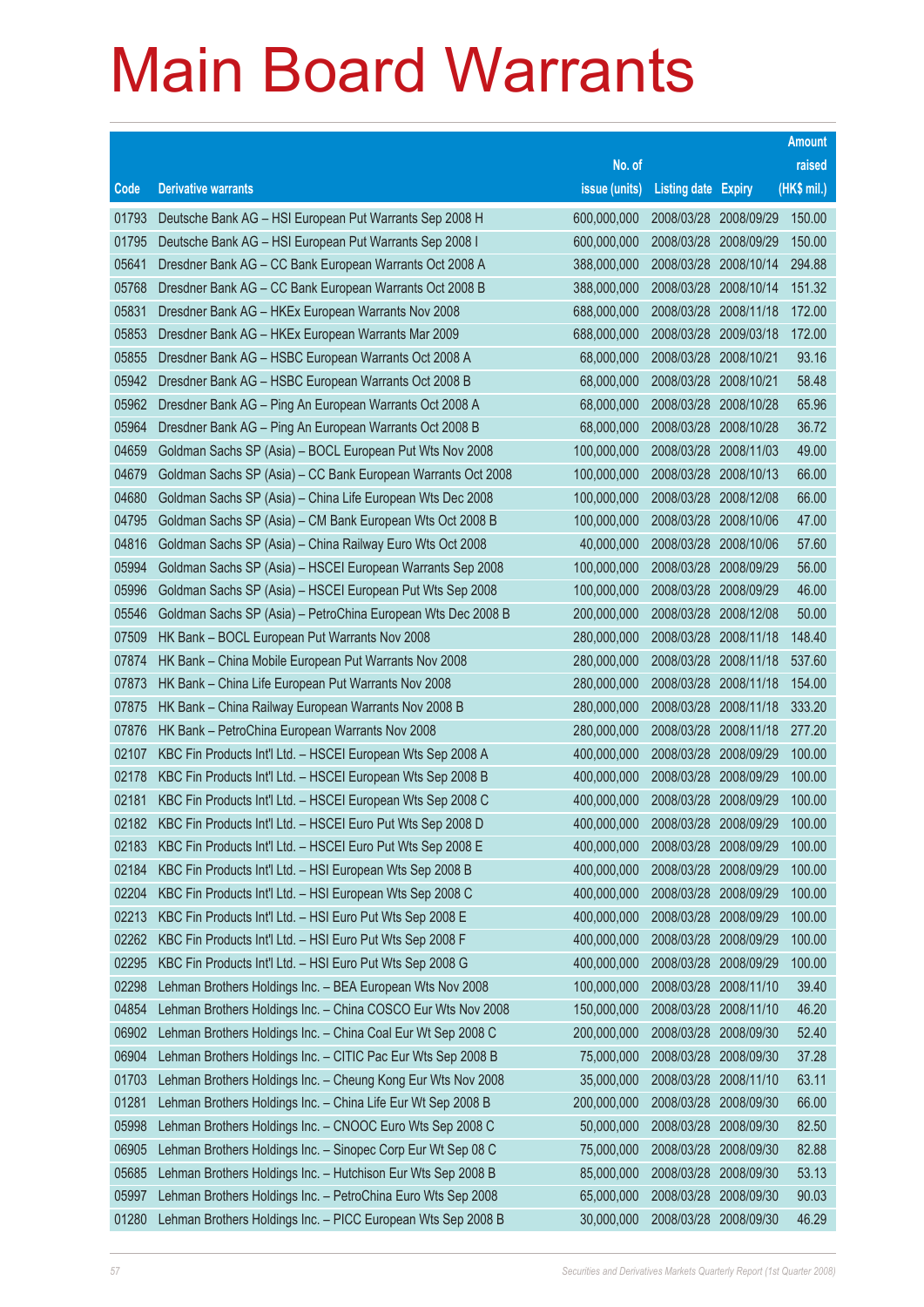|       |                                                              |               |                            |            | <b>Amount</b> |
|-------|--------------------------------------------------------------|---------------|----------------------------|------------|---------------|
|       |                                                              | No. of        |                            |            | raised        |
| Code  | <b>Derivative warrants</b>                                   | issue (units) | <b>Listing date Expiry</b> |            | $(HK$$ mil.)  |
| 07458 | Lehman Brothers Holdings Inc. - Ping An Euro Wts Sep 2008 C  | 65,000,000    | 2008/03/28                 | 2008/09/30 | 59.22         |
| 05922 | Lehman Brothers Holdings Inc. - SHK Ppt Euro Wts Sep 2008 C  | 50,000,000    | 2008/03/28                 | 2008/09/30 | 81.35         |
| 01775 | Lehman Brothers Holdings Inc. - Wharf European Wts Nov 2008  | 100,000,000   | 2008/03/28                 | 2008/11/10 | 51.20         |
| 02454 | CC Rabobank B.A. - CC Bank European Put Warrants Jun 2009    | 400,000,000   | 2008/03/28                 | 2009/06/30 | 100.00        |
| 02484 | CC Rabobank B.A. - China Life European Put Warrants Oct 2008 | 300,000,000   | 2008/03/28                 | 2008/10/02 | 132.00        |
| 04657 | CC Rabobank B.A. - Ch Railway Cons European Wts Oct 2008     | 300,000,000   | 2008/03/28                 | 2008/10/20 | 75.00         |
| 03264 | CC Rabobank B.A. - Hutchison European Warrants Jun 2009      | 400,000,000   | 2008/03/28                 | 2009/06/30 | 100.00        |
| 03525 | CC Rabobank B.A. - PetroChina European Put Warrants Dec 2008 | 300,000,000   | 2008/03/28                 | 2008/12/22 | 75.00         |
| 05969 | SGA Societe Generale Acceptance N.V. - Gold Eur Wts Dec 2008 | 500,000,000   | 2008/03/28                 | 2008/12/29 | 125.00        |
| 06998 | SGA Societe Generale Acceptance N.V. - Gold Eur Put Wt Sep08 | 500,000,000   | 2008/03/28                 | 2008/09/29 | 125.00        |
| 05966 | SGA Societe Generale Acceptance N.V. - Gold Eu Wt Sep 2008 A | 500,000,000   | 2008/03/28                 | 2008/09/29 | 125.00        |
| 05967 | SGA Societe Generale Acceptance N.V. - Gold Eu Wt Sep 2008 B | 500,000,000   | 2008/03/28                 | 2008/09/29 | 125.00        |
| 01750 | ABN AMRO Bank N.V. - China Mobile European Wts Nov 2008 B    | 788,000,000   | 2008/03/31                 | 2008/11/10 | 134.75        |
| 02127 | ABN AMRO Bank N.V. - Wheat European (LS) Warrants Nov 2008   | 100,000,000   | 2008/03/31                 | 2008/11/21 | 166.00        |
| 02121 | Calyon Fin P (G) Ltd. - China Netcom European Wts Jan 2009   | 150,000,000   | 2008/03/31                 | 2009/01/02 | 63.45         |
| 01781 | Calyon Fin P (G) Ltd. - China Mobile European Wts Oct 2008 E | 200,000,000   | 2008/03/31                 | 2008/10/14 | 50.40         |
| 01782 | Calyon Fin P (G) Ltd. - CNOOC European Warrants Nov 2008 B   | 200,000,000   | 2008/03/31                 | 2008/11/10 | 50.80         |
| 01738 | Deutsche Bank AG - Sinopec Corp European Warrants Jan 2009   | 600,000,000   | 2008/03/31                 | 2009/01/12 | 90.00         |
| 01721 | Deutsche Bank AG - HSCEI European Warrants Oct 2008          | 400,000,000   | 2008/03/31                 | 2008/10/30 | 100.00        |
| 01728 | Deutsche Bank AG - HSCEI European Put Warrants Oct 2008      | 400,000,000   | 2008/03/31                 | 2008/10/30 | 100.00        |
| 01230 | Fortis Bank S.A./N.V. - CHALCO European Warrants Jun 2009    | 390,000,000   | 2008/03/31                 | 2009/06/29 | 140.40        |
| 01295 | Fortis Bank S.A./N.V. - China Netcom European Wts Jun 2009   | 230,000,000   | 2008/03/31                 | 2009/06/29 | 124.20        |
| 01236 | Fortis Bank S.A./N.V. - China Life European Wts Dec 2009     | 135,000,000   | 2008/03/31                 | 2009/12/31 | 61.02         |
| 01294 | Fortis Bank S.A./N.V. - China Life European Wts Jul 2010     | 130,000,000   | 2008/03/31                 | 2010/07/30 | 65.00         |
| 01342 | Fortis Bank S.A./N.V. - CNOOC European Warrants Dec 2009     | 365,000,000   | 2008/03/31                 | 2009/12/31 | 96.73         |
| 01320 | Fortis Bank S.A./N.V. - Ch Railway Cons Euro Wts Feb 2009    | 295,000,000   | 2008/03/31                 | 2009/02/09 | 74.34         |
| 01326 | Fortis Bank S.A./N.V. - China Shenhua Euro Warrants Mar 2009 | 99,000,000    | 2008/03/31                 | 2009/03/30 | 25.05         |
| 01379 | Fortis Bank S.A./N.V. - HKEx Euro Warrants Sep 2010          | 20,000,000    | 2008/03/31                 | 2010/09/30 | 11.64         |
| 01718 | Fortis Bank S.A./N.V. - HSBC European Warrants Mar 2010      | 35,000,000    | 2008/03/31                 | 2010/03/31 | 44.42         |
| 07414 | Macquarie Bank Ltd. - Sinopec Corp European Wts Jan 2009     | 400,000,000   | 2008/03/31                 | 2009/01/29 | 100.40        |
| 06922 | Macquarie Bank Ltd. - Sinopec Corp European Wts May 2009     | 400,000,000   | 2008/03/31                 | 2009/05/27 | 100.00        |
| 05502 | Macquarie Bank Ltd. - China Shenhua European Wts Dec 2008    | 288,000,000   | 2008/03/31                 | 2008/12/30 | 102.24        |
| 06997 | Macquarie Bank Ltd. - Foxconn European Warrants Jan 2009     | 288,000,000   | 2008/03/31                 | 2009/01/29 | 73.44         |
| Total |                                                              |               |                            |            | 257,458.74    |

# Further issue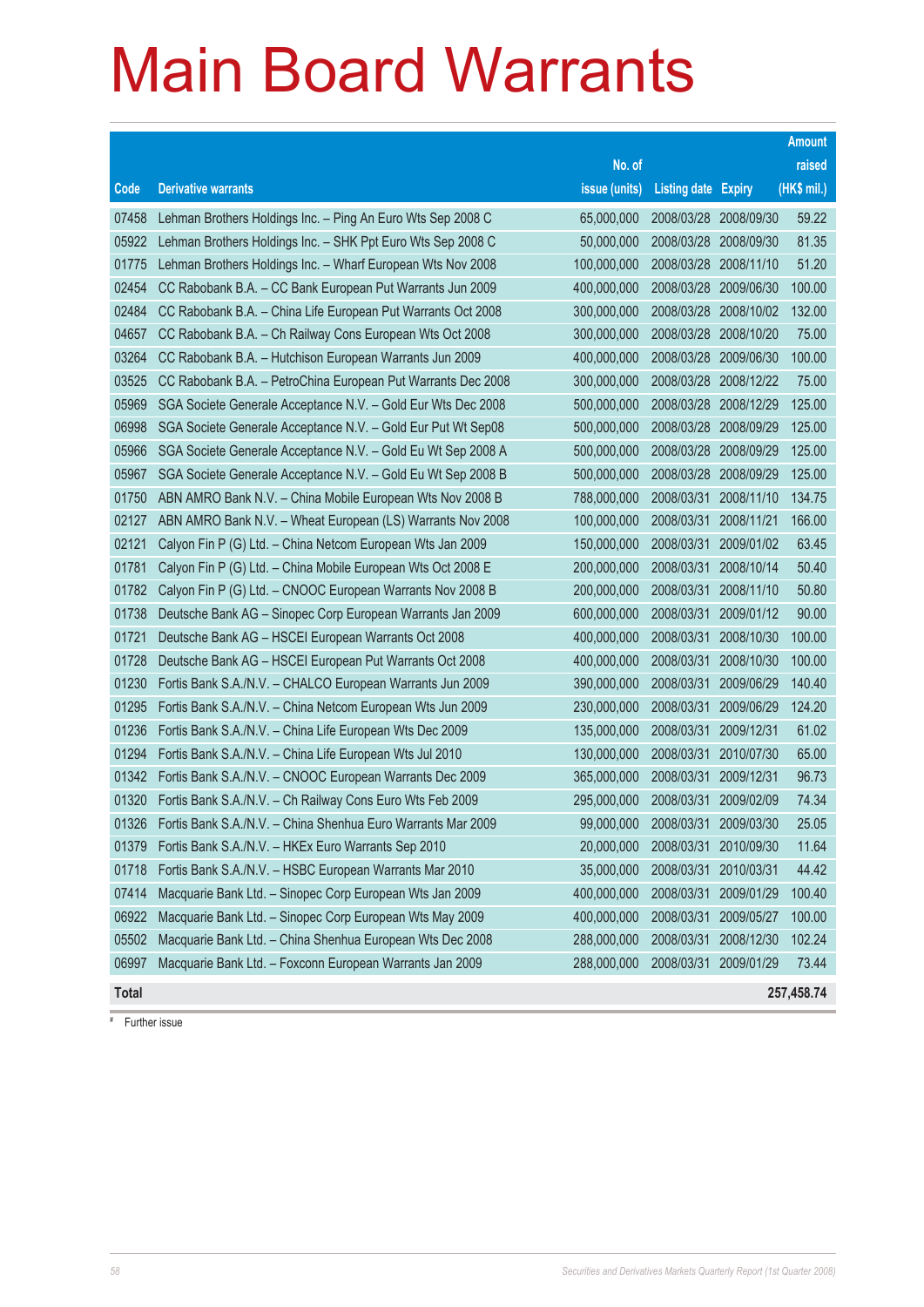# Main Board Debt Securities

#### **Debt Securities Trading Statistics**

|      |                |                                | <b>Turnover value</b>   |  |  |
|------|----------------|--------------------------------|-------------------------|--|--|
|      |                | Exchange fund notes (HK\$ mil) | Market total (HK\$ mil) |  |  |
| 2007 | Q1             | -                              | 3.54                    |  |  |
|      | Q <sub>2</sub> | -                              | 0.84                    |  |  |
|      | Q <sub>3</sub> | -                              | 1.28                    |  |  |
|      | Q <sub>4</sub> | -                              | 4.43                    |  |  |
| 2008 | Q1             | -                              | 2.43                    |  |  |

#### **Debt Securities Nominal Value**

|      |    | No. of issues | Nominal value (HK\$ mil.) |
|------|----|---------------|---------------------------|
| 2007 | Q1 | 178           | 433,125.66                |
|      | Q2 | 175           | 420,525.54                |
|      | Q3 | 175           | 419,591.14                |
|      | Q4 | 175           | 427,813.24                |
| 2008 | Q1 | 174           | 424,656.34                |

### **New Listing Statistics – Debt Securities**

|      |                | No. of newly listed debt securities | Amount raised (HK\$ mil.) |
|------|----------------|-------------------------------------|---------------------------|
| 2007 | Q1             | 6                                   | 9,325.99                  |
|      | Q <sub>2</sub> |                                     | 21,630.18                 |
|      | Q3             | 6                                   | 13,185.89                 |
|      | Q4             |                                     | 13,989.61                 |
| 2008 | Q1             | 4                                   | 8,355.96                  |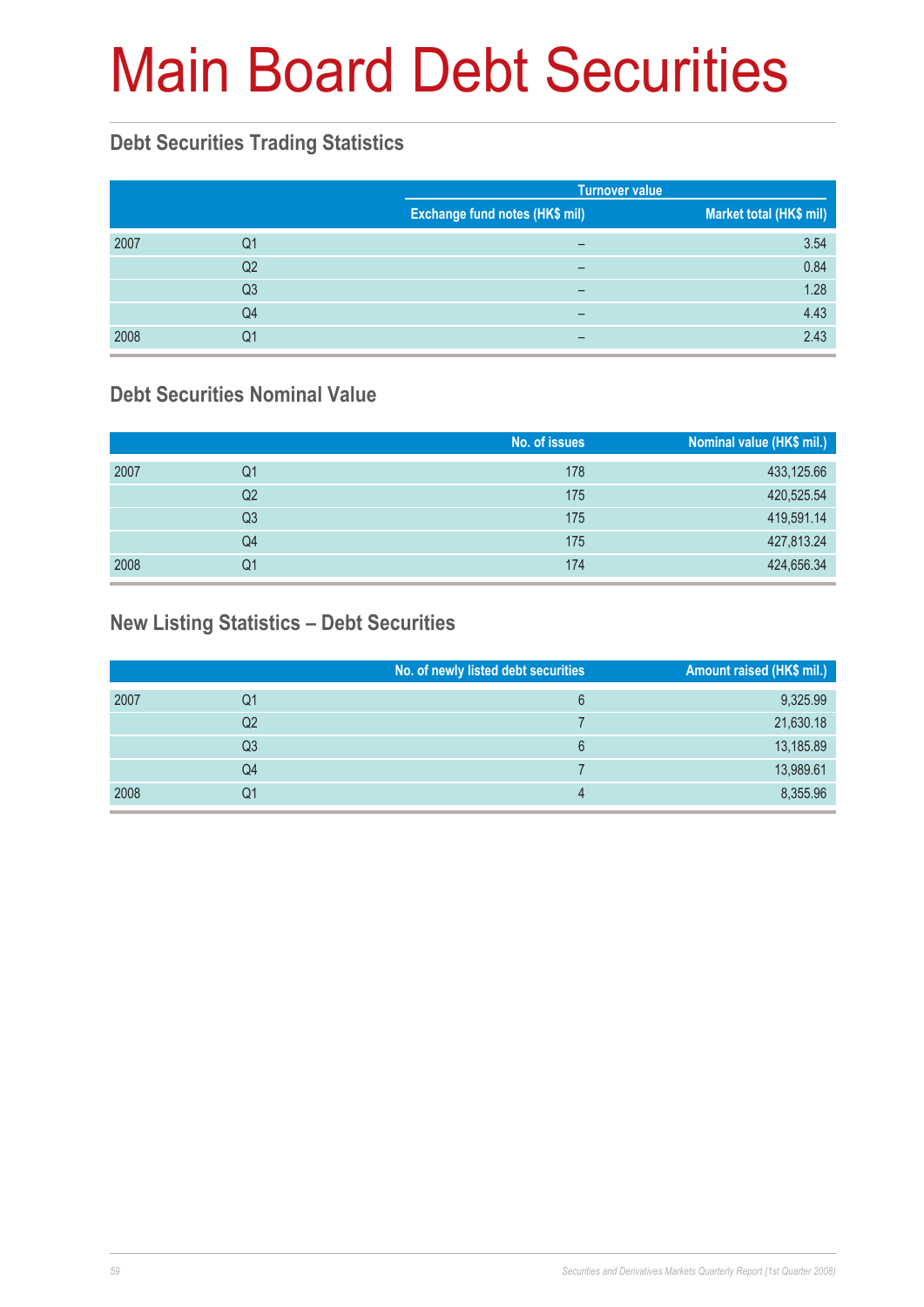# Main Board Debt Securities

#### **Newly Listed Debt Securities**

for 1st quarter 2008

|          |                                                                  |            |               |                     |                 | <b>Amount raised</b> |
|----------|------------------------------------------------------------------|------------|---------------|---------------------|-----------------|----------------------|
| Code     | <b>Debt securities</b>                                           | Principal  |               | <b>Listing date</b> | <b>Maturity</b> | (HK\$ mil.)          |
| 04174    | Hong Kong Monetary Authority 1.52%<br>Exchange Fund Notes 2010   | <b>HKD</b> | 1,200,000,000 | 2008/02/14          | 2010/02/15      | 1,200.00             |
| 04175    | Hong Kong Monetary Authority 2.71%<br>Exchange Fund Notes 2023   | <b>HKD</b> | 600.000.000   | 2008/02/21          | 2023/02/20      | 565.92               |
| 01608    | Paka Capital Ltd. Exchangeable<br><b>Trust Certificates 2013</b> | <b>USD</b> | 550,000,000   | 2008/03/14          | 2013/03/12      | 4.290.00             |
| $04149*$ | Hong Kong Monetary Authority 4.23%<br>Exchange Fund Notes 2011   | <b>HKD</b> | 1,200,000,000 | 2008/03/17          | 2011/03/21      | 1.296.84             |
| 04176    | Hong Kong Monetary Authority 2.03%<br>Exchange Fund Notes 2013   | <b>HKD</b> | 1,000,000,000 | 2008/03/18          | 2013/03/18      | 1.003.20             |
|          |                                                                  |            |               |                     |                 | 8,355.96             |

# Further issue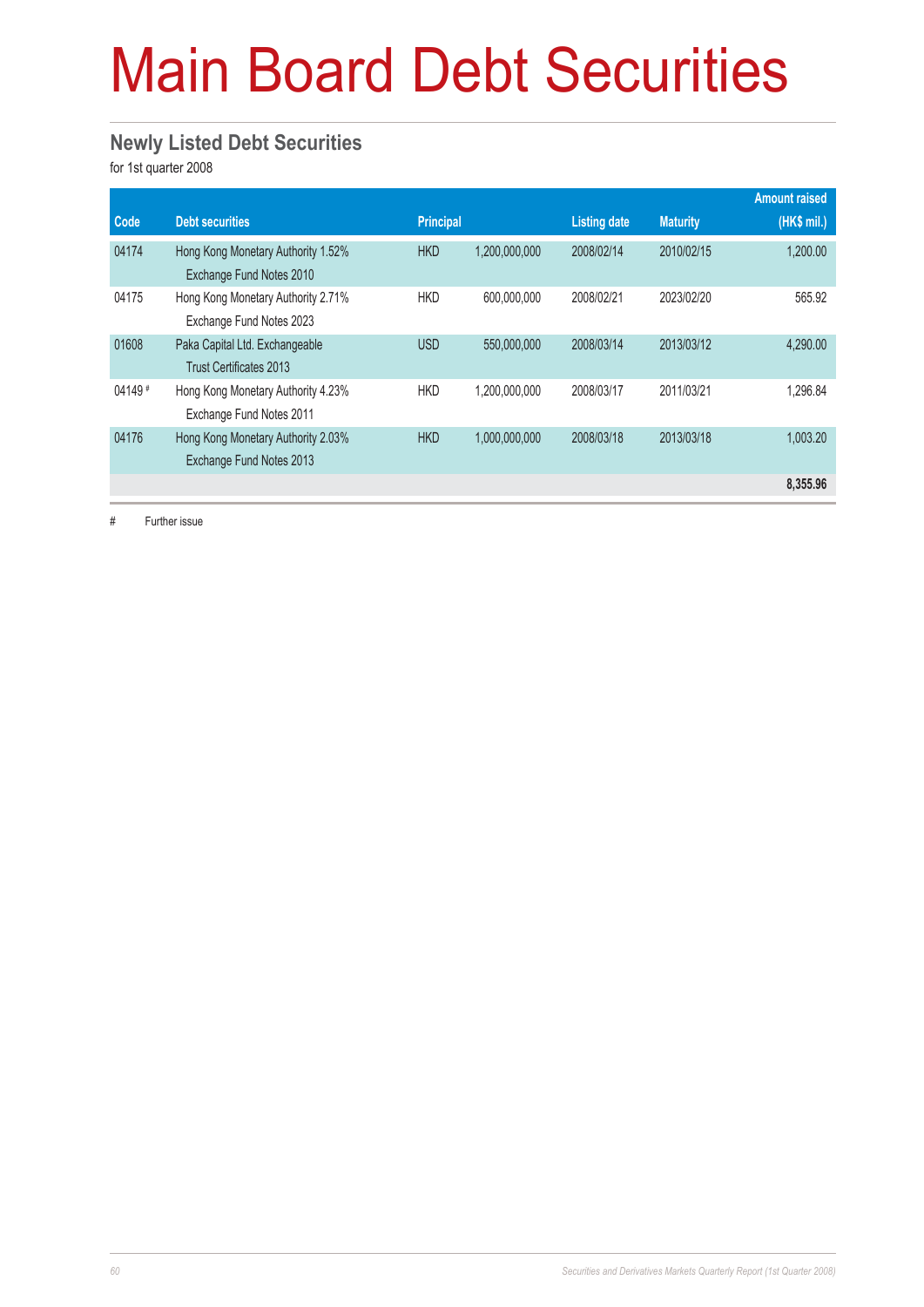# Main Board Unit Trusts and Mutual Funds

### **Unit Trusts and Mutual Funds Trading Statistics**

|      |                | <b>Exchange Traded</b><br>Fund (ETF)<br>(HK\$ mil.) | <b>Real Estate</b><br><b>Investment</b><br><b>Trusts (REITs)</b><br>(HK\$ mil.) | <b>Others</b><br>(HK\$ mil.) | <b>Total</b><br>(HK\$ mil.) | % of market total<br>(HK\$ mil.) |
|------|----------------|-----------------------------------------------------|---------------------------------------------------------------------------------|------------------------------|-----------------------------|----------------------------------|
| 2007 | Q <sub>1</sub> | 31,096.91                                           | 13,303.84                                                                       |                              | 44,400.75                   | 1.36                             |
|      | Q <sub>2</sub> | 35,370.10                                           | 10,725.14                                                                       |                              | 46,095.24                   | 1.20                             |
|      | Q <sub>3</sub> | 44,168.17                                           | 14,031.46                                                                       | 10,132.74                    | 68,332.38                   | 1.12                             |
|      | Q4             | 49,930.36                                           | 13,436.81                                                                       | 2,388.41                     | 65,755.59                   | 0.79                             |
| 2008 | Q <sub>1</sub> | 44,683.48                                           | 18,698.54                                                                       | 638.57                       | 64,020.59                   | 1.08                             |

Note: 1. Include turnover values in HKD only.

### **Unit Trusts and Mutual Funds Market Value**

|      |                | No. of<br><b>issues</b> | <b>Exchange</b><br><b>Traded Funds</b><br>(ETF)<br>(HK\$ mil.) | No. of<br>issues | <b>Real Estate</b><br><b>Investment</b><br><b>Trusts</b><br>(REITs)<br>(HK\$ mil.) | No. of<br><b>issues</b> | <b>Others</b><br>(HK\$ mil.) | No. of<br><b>issues</b> | <b>Total</b><br>(HK\$ mil.) |
|------|----------------|-------------------------|----------------------------------------------------------------|------------------|------------------------------------------------------------------------------------|-------------------------|------------------------------|-------------------------|-----------------------------|
| 2007 | Q <sub>1</sub> | 9                       | 74,975.96                                                      | $6\phantom{1}$   | 69,501.49                                                                          | 1                       | -                            | 16                      | 144,477.45                  |
|      | Q <sub>2</sub> | 16                      | 81,938.16                                                      | 7                | 68,468.86                                                                          | 1                       | -                            | 24                      | 150,407.02                  |
|      | Q <sub>3</sub> | 17                      | 99,014.35                                                      | 7                | 67,040.15                                                                          | $\overline{2}$          | 5,028.22                     | 26                      | 171,082.73                  |
|      | Q4             | 17                      | 105,623.36                                                     |                  | 66,089.08                                                                          | $\overline{2}$          | 4.098.45                     | 26                      | 175,810.89                  |
| 2008 | Q <sub>1</sub> | 17                      | 94,528.75                                                      |                  | 64,001.26                                                                          | $\overline{2}$          | 2,781.89                     | 26                      | 161,311.89                  |

#### **New Listing Unit Trust and Mutual Funds Statistics**

|      |                | No. of newly listed<br>unit trust and mutual funds | <b>Funds raised</b><br>(HK\$ mil.) |
|------|----------------|----------------------------------------------------|------------------------------------|
| 2007 | Q1             |                                                    | 2,450.75                           |
|      | Q2             | 8                                                  | 2,245.19                           |
|      | Q <sub>3</sub> | ົ                                                  | 3,719.10                           |
|      | Q4             | -                                                  |                                    |
| 2008 | Q1             | -                                                  | -                                  |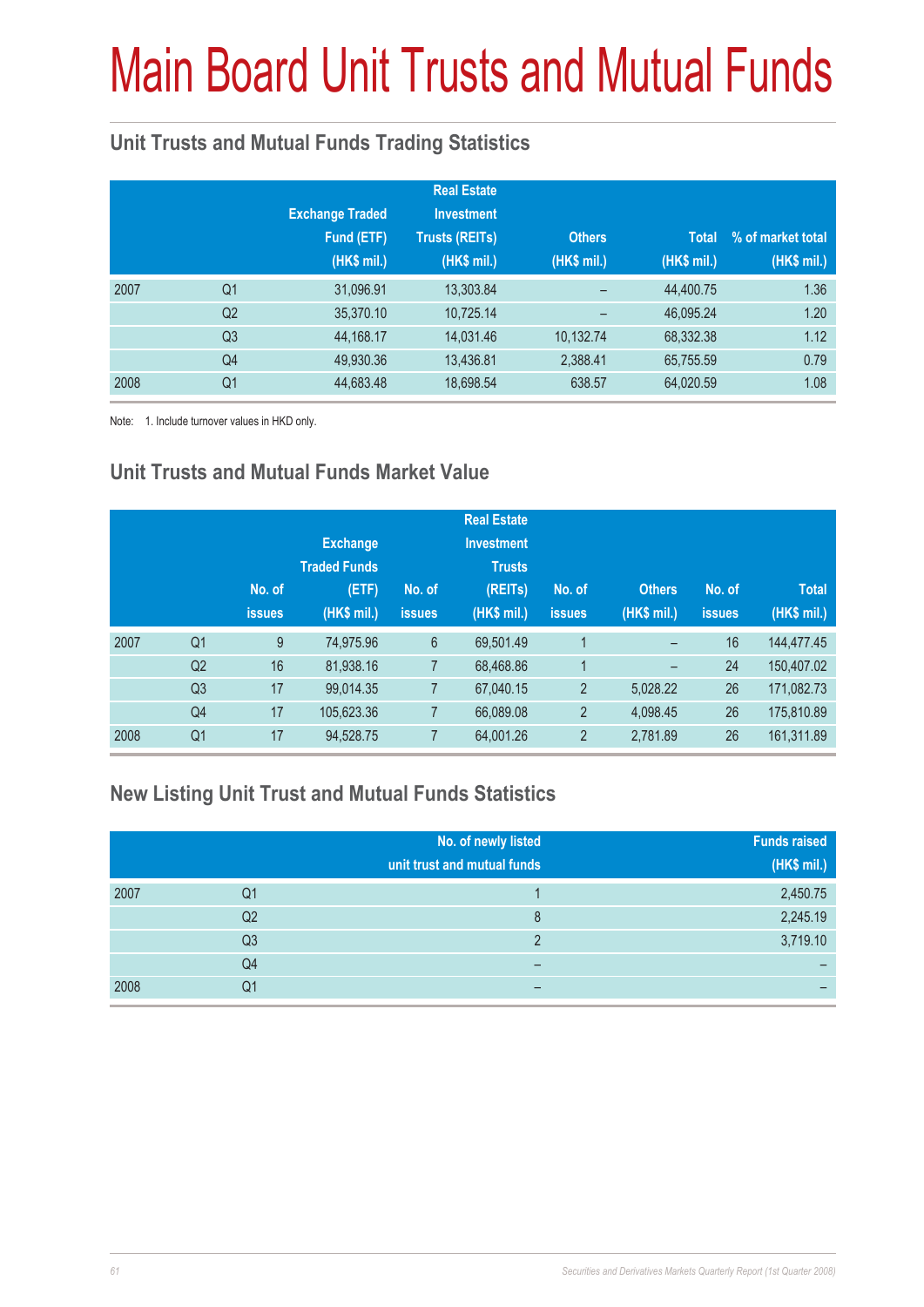# Main Board Unit Trusts and Mutual Funds

#### **Newly Listed Unit Trust and Mutual Funds**

for 1st quarter 2008

|            |                                          |        | <b>Issue price Amount raised</b> |                         |
|------------|------------------------------------------|--------|----------------------------------|-------------------------|
| Code       | Unit trust and Mutual funds Fund manager | $(HK\$ |                                  | (HK\$ mil) Listing date |
| <b>Nil</b> |                                          |        |                                  |                         |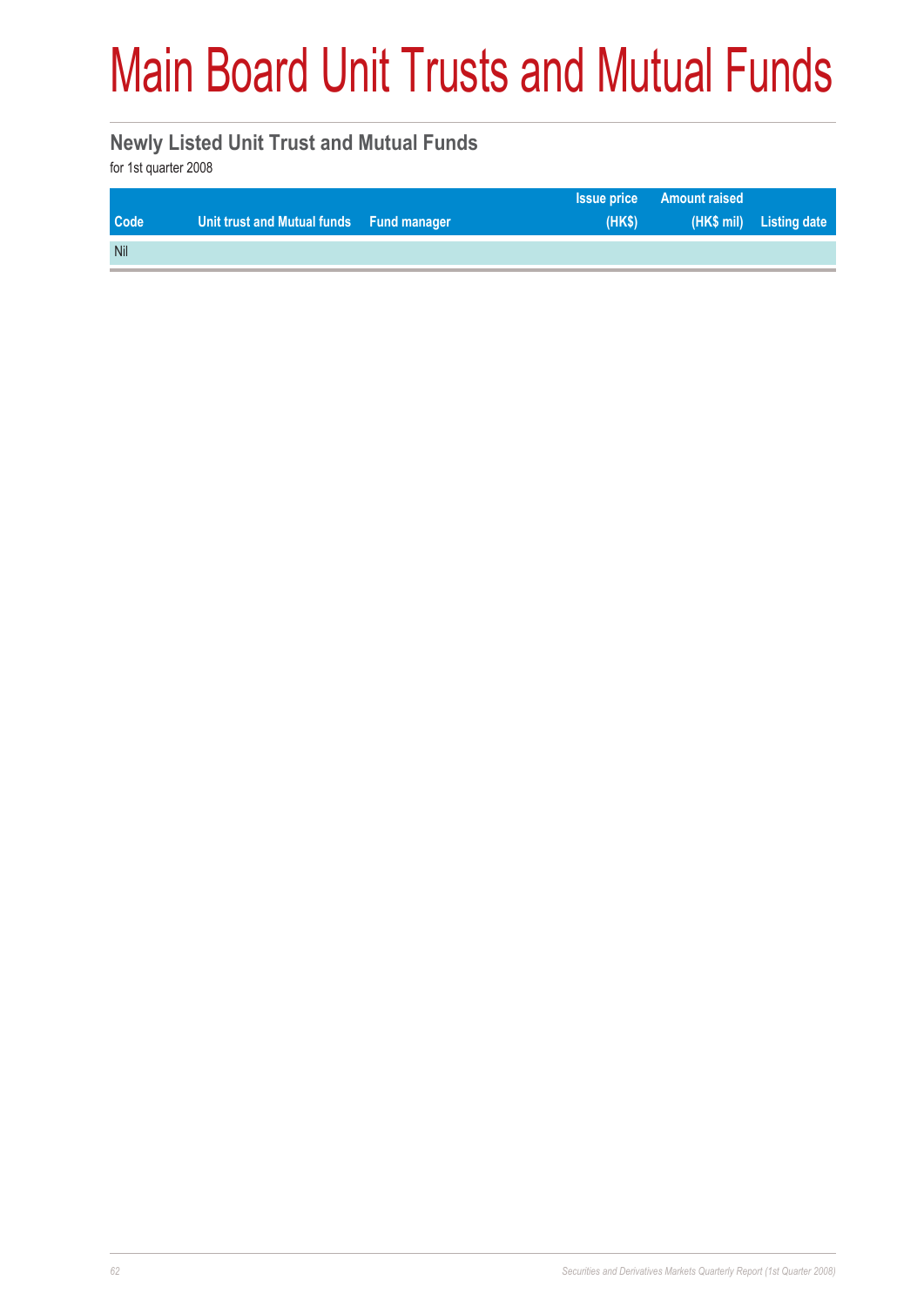### **Callable Bull/Bear Contracts Trading Statistics**

|      |    | <b>Number</b> | Market value (HK\$ mil.) | Turnover value (HK\$ mil.) |
|------|----|---------------|--------------------------|----------------------------|
| 2007 | Q1 | 41            | 2,510.75                 | 4,887.08                   |
|      | Q2 | 37            | 2,476.60                 | 5,381.01                   |
|      | Q3 | 62            | 8,911.10                 | 15,694.50                  |
|      | Q4 | 131           | 20,406.20                | 45,417.33                  |
| 2008 | Q1 | 214           | 52,370.20                | 83,719.44                  |

#### **New Listings Callable Bull/Bear Contracts Statistics**

|      |    | No. of newly listed CBBC | Amount raised (HK\$ mil.) |
|------|----|--------------------------|---------------------------|
| 2007 | Q1 | 45                       | 2,000.20                  |
|      | Q2 | 29                       | 1,367.20                  |
|      | Q3 | 111                      | 7,632.40                  |
|      | Q4 | 206                      | 20,480.60                 |
| 2008 | Q1 | 323                      | 45,053.80                 |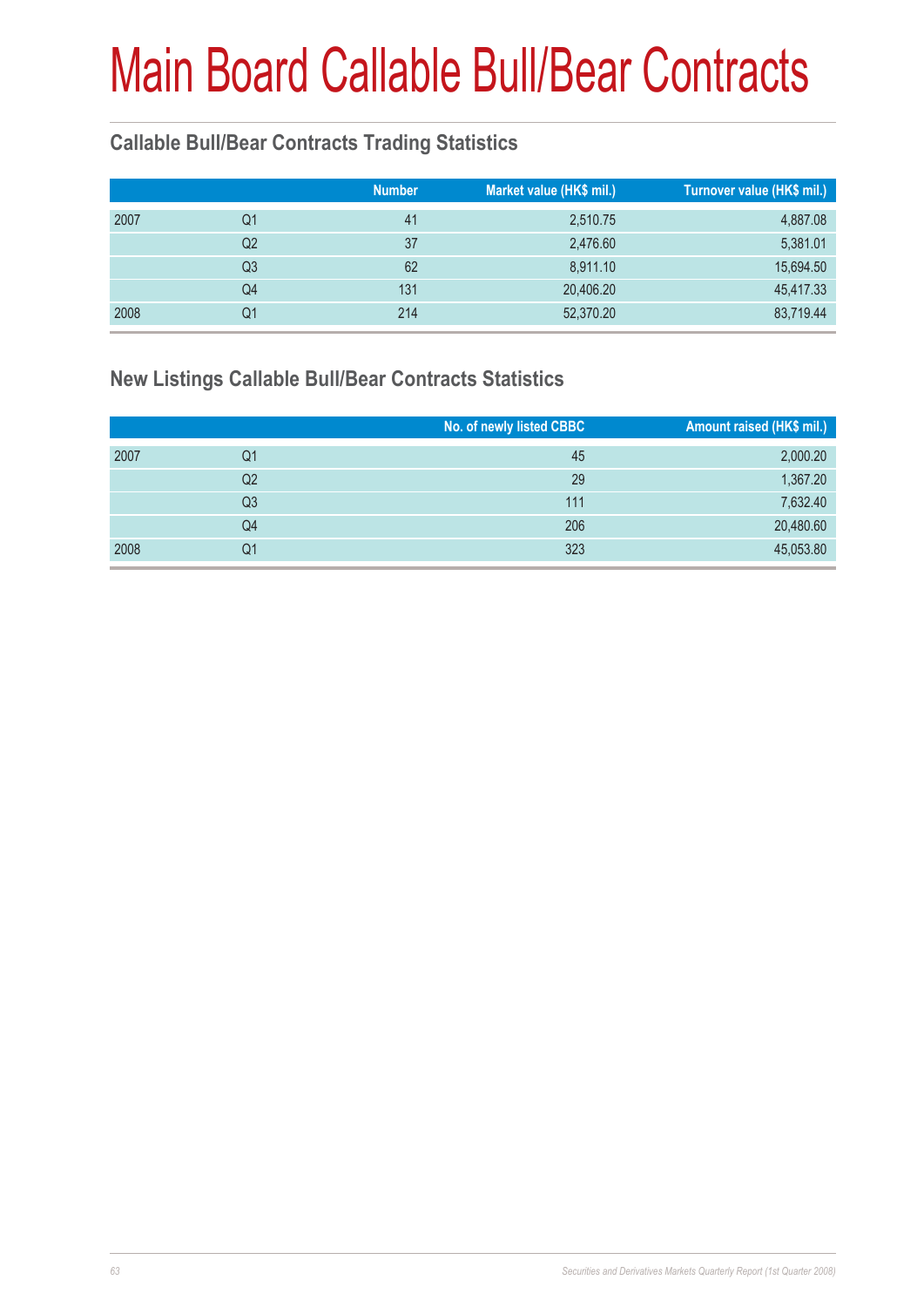#### **Newly Listed Callable Bull/Bear Contracts**

for 1st quarter 2008

|        |                                                   | No. of        |                     |               | <b>Amount raised</b> |
|--------|---------------------------------------------------|---------------|---------------------|---------------|----------------------|
| Code   | <b>Callable Bull/Bear Contracts</b>               | issue (units) | <b>Listing date</b> | <b>Expiry</b> | $(HK$$ mil.)         |
| 06433  | UBS AG - HSCEI R Bull CBBC Aug 2008 M             | 300,000,000   | 2008/01/03          | 2008/08/28    | 75.00                |
| 06434  | UBS AG - HSI R Bull CBBC Aug 2008 Q               | 500,000,000   | 2008/01/03          | 2008/08/28    | 130.00               |
| 06435  | UBS AG - HSI R Bull CBBC Aug 2008 R               | 500,000,000   | 2008/01/03          | 2008/08/28    | 125.00               |
| 06467# | ABN AMRO Bank N.V. - HSCEI R Bull CBBC Jul 2008 M | 100,000,000   | 2008/01/03          | 2008/07/30    | 39.00                |
| 06380# | ABN AMRO Bank N.V. - HSCEI R Bull CBBC Jul 2008 X | 100,000,000   | 2008/01/03          | 2008/07/30    | 24.30                |
| 06436  | UBS AG - HSCEI R Bull CBBC Aug 2008 N             | 300,000,000   | 2008/01/04          | 2008/08/28    | 75.00                |
| 06441  | UBS AG - HSI R Bull CBBC Aug 2008 S               | 500,000,000   | 2008/01/04          | 2008/08/28    | 125.00               |
| 06443  | UBS AG - HSI R Bear CBBC Aug 2008 T               | 500,000,000   | 2008/01/09          | 2008/08/28    | 125.00               |
| 06447  | ABN AMRO Bank N.V. - HSCEI R Bull CBBC Nov 2008 A | 100,000,000   | 2008/01/10          | 2008/11/27    | 27.90                |
| 06452  | ABN AMRO Bank N.V. - HSCEI R Bull CBBC Nov 2008 B | 100,000,000   | 2008/01/10          | 2008/11/27    | 45.40                |
| 06451  | ABN AMRO Bank N.V. - HSI R Bull CBBC Nov 2008 A   | 100,000,000   | 2008/01/10          | 2008/11/27    | 57.70                |
| 06446  | UBS AG - China Mobile R Bull CBBC Oct 2008 A      | 300,000,000   | 2008/01/10          | 2008/10/20    | 75.00                |
| 06449  | UBS AG - Sinopec Corp R Bull CBBC Oct 2008 A      | 300,000,000   | 2008/01/10          | 2008/10/06    | 84.00                |
| 06450  | UBS AG - Petrochina R Bull CBBC Oct 2008 A        | 300,000,000   | 2008/01/10          | 2008/10/06    | 75.00                |
| 06455  | ABN AMRO Bank N.V. - HSCEI R Bear CBBC Nov 2008 C | 100,000,000   | 2008/01/11          | 2008/11/27    | 30.50                |
| 06456  | ABN AMRO Bank N.V. - HSCEI R Bear CBBC Nov 2008 D | 100,000,000   | 2008/01/11          | 2008/11/27    | 42.00                |
| 06453  | ABN AMRO Bank N.V. - HSI R Bear CBBC Nov 2008 B   | 100,000,000   | 2008/01/11          | 2008/11/27    | 33.90                |
| 06454  | ABN AMRO Bank N.V. - HSI R Bear CBBC Nov 2008 C   | 100,000,000   | 2008/01/11          | 2008/11/27    | 50.20                |
| 06457  | Deutsche Bank AG - HSI R Bull CBBC Aug 2008 F     | 800,000,000   | 2008/01/11          | 2008/08/28    | 216.00               |
| 06460  | Deutsche Bank AG - HSI R Bear CBBC Aug 2008 G     | 800,000,000   | 2008/01/11          | 2008/08/28    | 200.00               |
| 06464  | UBS AG - HSBC R Bull CBBC Oct 2008 A              | 300,000,000   | 2008/01/14          | 2008/10/20    | 75.00                |
| 06474  | UBS AG - HSCEI R Bear CBBC Sep 2008 A             | 300,000,000   | 2008/01/14          | 2008/09/29    | 75.00                |
| 06477  | UBS AG - HSCEI R Bear CBBC Sep 2008 B             | 300,000,000   | 2008/01/14          | 2008/09/29    | 75.00                |
| 06461  | UBS AG - HSI R Bull CBBC Oct 2008 A               | 500,000,000   | 2008/01/14          | 2008/10/30    | 125.00               |
| 06481  | UBS AG - HSI R Bear CBBC Sep 2008 A               | 500,000,000   | 2008/01/14          | 2008/09/29    | 125.00               |
| 06484  | UBS AG - HSI R Bear CBBC Sep 2008 B               | 500,000,000   | 2008/01/14          | 2008/09/29    | 125.00               |
| 06472  | UBS AG - HSI R Bear CBBC Oct 2008 B               | 500,000,000   | 2008/01/14          | 2008/10/30    | 125.00               |
| 06465  | UBS AG - Hutchison R Bull CBBC Oct 2008 A         | 300,000,000   | 2008/01/14          | 2008/10/20    | 75.00                |
| 06470  | UBS AG - SHK Ppt R Bull CBBC Oct 2008 A           | 300,000,000   | 2008/01/14          | 2008/10/20    | 90.00                |
| 06201  | UBS AG - HSI R Bull CBBC Sep 2008 C               | 500,000,000   | 2008/01/15          | 2008/09/29    | 125.00               |
| 06202  | UBS AG - HSI R Bull CBBC Sep 2008 D               | 500,000,000   | 2008/01/15          | 2008/09/29    | 125.00               |
| 06487  | UBS AG - HSCEI R Bull CBBC Sep 2008 C             | 300,000,000   | 2008/01/15          | 2008/09/29    | 75.00                |
| 06203  | UBS AG - BankComm R Bull CBBC Oct 2008 A          | 300,000,000   | 2008/01/18          | 2008/10/06    | 75.00                |
| 06471  | UBS AG - China Tel R Bull CBBC Oct 2008 A         | 300,000,000   | 2008/01/18          | 2008/10/06    | 75.00                |
| 06204  | UBS AG - Ch Comm Cons R Bull CBBC Oct 2008 A      | 300,000,000   | 2008/01/18          | 2008/10/06    | 150.00               |
| 06205  | UBS AG - China Life R Bull CBBC Oct 2008 A        | 300,000,000   | 2008/01/18          | 2008/10/06    | 174.00               |
| 06462  | UBS AG - China Shenhua R Bull CBBC Oct 2008 A     | 300,000,000   | 2008/01/18          | 2008/10/06    | 225.00               |
| 06473  | UBS AG - Ping An R Bull CBBC Oct 2008 A           | 300,000,000   | 2008/01/18          | 2008/10/06    | 75.00                |
| 06478  | Deutsche Bank AG - HSI R Bear CBBC Oct 2008 A     | 800,000,000   | 2008/01/21          | 2008/10/30    | 200.00               |
| 06497  | Deutsche Bank AG - HSI R Bull CBBC Oct 2008 B     | 800,000,000   | 2008/01/22          | 2008/10/30    | 200.00               |
| 06215  | Deutsche Bank AG - HSI R Bear CBBC Oct 2008 C     | 800,000,000   | 2008/01/22          | 2008/10/30    | 200.00               |
| 06479  | UBS AG - China Mobile R Bull CBBC Oct 2008 B      | 300,000,000   | 2008/01/22          | 2008/10/20    | 75.00                |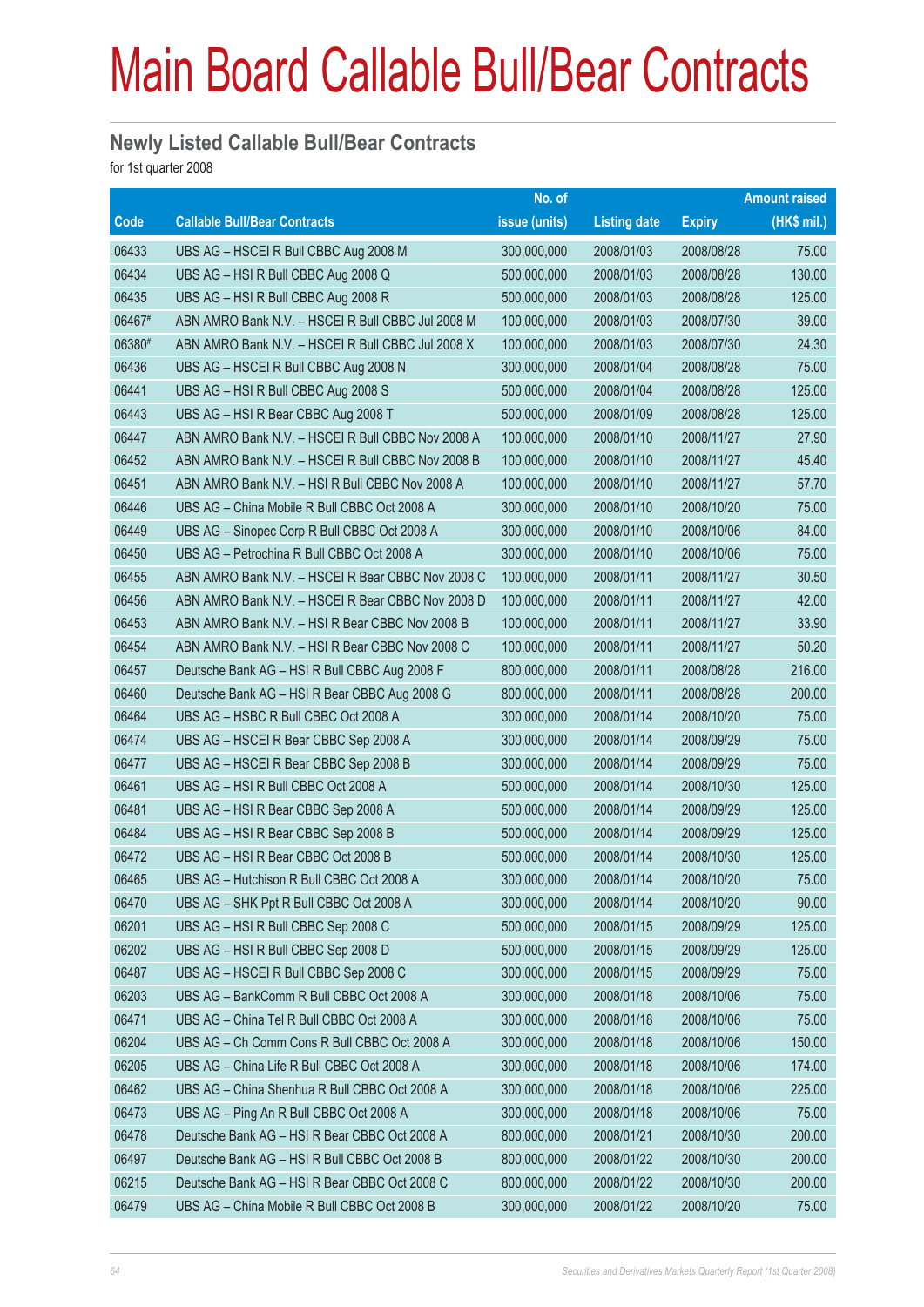|        |                                                          | No. of        |                     |               | <b>Amount raised</b> |
|--------|----------------------------------------------------------|---------------|---------------------|---------------|----------------------|
| Code   | <b>Callable Bull/Bear Contracts</b>                      | issue (units) | <b>Listing date</b> | <b>Expiry</b> | (HK\$ mil.)          |
| 06483  | UBS AG - Sinopec Corp R Bull CBBC Oct 2008 B             | 300,000,000   | 2008/01/22          | 2008/10/20    | 75.00                |
| 06485  | UBS AG - HKEx R Bull CBBC Oct 2008 A                     | 300,000,000   | 2008/01/22          | 2008/10/20    | 81.00                |
| 06488  | UBS AG - HSBC R Bull CBBC Oct 2008 B                     | 300,000,000   | 2008/01/22          | 2008/10/20    | 81.00                |
| 06490  | UBS AG - HSCEI R Bear CBBC Sep 2008 D                    | 300,000,000   | 2008/01/22          | 2008/09/29    | 75.00                |
| 06491  | UBS AG - HSI R Bear CBBC Sep 2008 E                      | 500,000,000   | 2008/01/22          | 2008/09/29    | 125.00               |
| 06496  | UBS AG - HSI R Bear CBBC Sep 2008 F                      | 500,000,000   | 2008/01/22          | 2008/09/29    | 125.00               |
| 06489  | UBS AG - Petrochina R Bull CBBC Oct 2008 B               | 300,000,000   | 2008/01/22          | 2008/10/20    | 75.00                |
| 06321  | ABN AMRO Bank N.V. - HSCEI R Bear CBBC Nov 2008 E        | 100,000,000   | 2008/01/23          | 2008/11/27    | 32.00                |
| 06326  | ABN AMRO Bank N.V. - HSCEI R Bear CBBC Nov 2008 F        | 100,000,000   | 2008/01/23          | 2008/11/27    | 30.40                |
| 06252  | ABN AMRO Bank N.V. - HSCEI R Bull CBBC Nov 2008 G        | 100,000,000   | 2008/01/23          | 2008/11/27    | 39.10                |
| 06253  | ABN AMRO Bank N.V. - HSCEI R Bull CBBC Nov 2008 H        | 100,000,000   | 2008/01/23          | 2008/11/27    | 43.00                |
| 06235  | ABN AMRO Bank N.V. - HSI R Bear CBBC Nov 2008 D          | 100,000,000   | 2008/01/23          | 2008/11/27    | 45.50                |
| 06249  | ABN AMRO Bank N.V. - HSI R Bear CBBC Nov 2008 E          | 100,000,000   | 2008/01/23          | 2008/11/27    | 48.60                |
| 06250  | ABN AMRO Bank N.V. - HSI R Bear CBBC Nov 2008 F          | 100,000,000   | 2008/01/23          | 2008/11/27    | 54.80                |
| 06227  | ABN AMRO Bank N.V. - HSI R Bull CBBC Nov 2008 G          | 100,000,000   | 2008/01/23          | 2008/11/27    | 51.90                |
| 06232  | ABN AMRO Bank N.V. - HSI R Bull CBBC Nov 2008 H          | 100,000,000   | 2008/01/23          | 2008/11/27    | 46.00                |
| 06327  | Deutsche Bank AG - HSI R Bull CBBC Oct 2008 D            | 800,000,000   | 2008/01/23          | 2008/10/30    | 200.00               |
| 06328  | Deutsche Bank AG - HSI R Bull CBBC Oct 2008 E            | 800,000,000   | 2008/01/23          | 2008/10/30    | 200.00               |
| 06329  | Deutsche Bank AG - HSI R Bear CBBC Oct 2008 F            | 800,000,000   | 2008/01/23          | 2008/10/30    | 200.00               |
| 06499  | Deutsche Bank AG - HSI R Bear CBBC Oct 2008 G            | 800,000,000   | 2008/01/23          | 2008/10/30    | 200.00               |
| 06463  | UBS AG - CC Bank R Bull CBBC Oct 2008 A                  | 300,000,000   | 2008/01/23          | 2008/10/20    | 75.00                |
| 06480  | UBS AG - China Life R Bull CBBC Oct 2008 B               | 300,000,000   | 2008/01/23          | 2008/10/20    | 171.00               |
| 06207  | UBS AG - CNOOC R Bull CBBC Oct 2008 A                    | 300,000,000   | 2008/01/23          | 2008/10/20    | 81.00                |
| 06248  | UBS AG - Hutchison R Bull CBBC Oct 2008 B                | 300,000,000   | 2008/01/23          | 2008/10/20    | 75.00                |
| 06498  | UBS AG - HSCEI R Bear CBBC Sep 2008 E                    | 300,000,000   | 2008/01/23          | 2008/09/29    | 75.00                |
| 06208# | UBS AG - HSI R Bear CBBC Sep 2008 G                      | 500,000,000   | 2008/01/23          | 2008/09/29    | 125.00               |
| 06209  | UBS AG - HSI R Bear CBBC Sep 2008 H                      | 500,000,000   | 2008/01/23          | 2008/09/29    | 135.00               |
| 06222  | UBS AG – HSI R Bear CBBC Oct 2008 D                      | 500,000,000   | 2008/01/23          | 2008/10/30    | 125.00               |
| 06200  | UBS AG - HSI R Bull CBBC Oct 2008 C                      | 500,000,000   | 2008/01/23          | 2008/10/30    | 125.00               |
| 06225  | UBS AG - HSCEI R Bear CBBC Sep 2008 G                    | 300,000,000   | 2008/01/23          | 2008/09/29    | 75.00                |
| 06223  | UBS AG - HSCEI R Bear CBBC Sep 2008 F                    | 300,000,000   | 2008/01/23          | 2008/09/29    | 75.00                |
| 06226  | UBS AG - HSI R Bear CBBC Sep 2008 I                      | 500,000,000   | 2008/01/23          | 2008/09/29    | 125.00               |
| 06270  | UBS AG - HSCEI R Bull CBBC Sep 2008 H                    | 300,000,000   | 2008/01/24          | 2008/09/29    | 75.00                |
| 06271  | UBS AG - HSI R Bull CBBC Sep 2008 J                      | 500,000,000   | 2008/01/24          | 2008/09/29    | 135.00               |
| 06273  | UBS AG - HSI R Bull CBBC Sep 2008 K                      | 500,000,000   | 2008/01/24          | 2008/09/29    | 125.00               |
| 06274  | ABN AMRO Bank N.V. - HSI R Bull CBBC Nov 2008 I          | 100,000,000   | 2008/01/25          | 2008/11/27    | 57.40                |
| 06275  | ABN AMRO Bank N.V. - HSI R Bull CBBC Nov 2008 J          | 100,000,000   | 2008/01/25          | 2008/11/27    | 50.70                |
| 06276  | ABN AMRO Bank N.V. - HSI R Bear CBBC Nov 2008 K          | 100,000,000   | 2008/01/25          | 2008/11/27    | 27.10                |
| 06277  | ABN AMRO Bank N.V. - HSI R Bear CBBC Nov 2008 L          | 100,000,000   | 2008/01/25          | 2008/11/27    | 32.90                |
| 06302  | ABN AMRO Bank N.V. - China Mobile R Bull CBBC Jan 2009 A | 100,000,000   | 2008/01/29          | 2009/01/21    | 31.70                |
| 06303  | ABN AMRO Bank N.V. - HKEx R Bull CBBC Jan 2009 A         | 100,000,000   | 2008/01/29          | 2009/01/21    | 83.60                |
| 06244  | Deutsche Bank AG - HSI R Bull CBBC Nov 2008 D            | 800,000,000   | 2008/01/29          | 2008/11/27    | 200.00               |
| 06291  | Deutsche Bank AG - HSI R Bull CBBC Nov 2008 A            | 800,000,000   | 2008/01/29          | 2008/11/27    | 200.00               |
| 06292  | Deutsche Bank AG - HSI R Bull CBBC Nov 2008 B            | 800,000,000   | 2008/01/29          | 2008/11/27    | 200.00               |
| 06301  | Deutsche Bank AG - HSI R Bull CBBC Nov 2008 E            | 800,000,000   | 2008/01/29          | 2008/11/27    | 200.00               |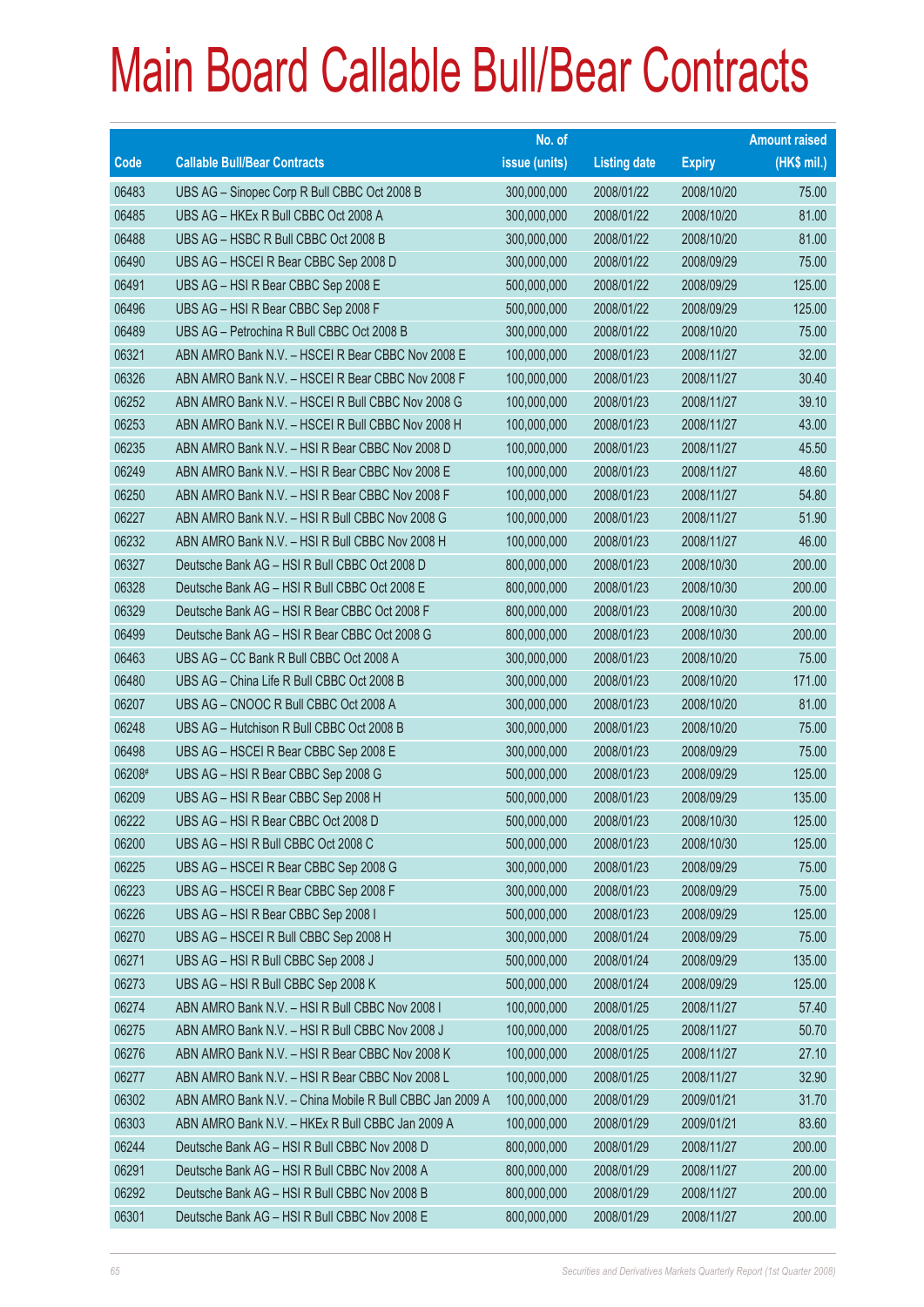|        |                                                 | No. of        |                     |               | <b>Amount raised</b> |
|--------|-------------------------------------------------|---------------|---------------------|---------------|----------------------|
| Code   | <b>Callable Bull/Bear Contracts</b>             | issue (units) | <b>Listing date</b> | <b>Expiry</b> | (HK\$ mil.)          |
| 06493  | Deutsche Bank AG - HSI R Bull CBBC Nov 2008 C   | 800,000,000   | 2008/01/29          | 2008/11/27    | 200.00               |
| 06278  | UBS AG - HSCEI R Bear CBBC Sep 2008 I           | 300,000,000   | 2008/01/29          | 2008/09/29    | 75.00                |
| 06216  | UBS AG - HSCEI R Bear CBBC Sep 2008 J           | 300,000,000   | 2008/01/29          | 2008/09/29    | 75.00                |
| 06217  | UBS AG - HSCEI R Bear CBBC Sep 2008 K           | 300,000,000   | 2008/01/29          | 2008/09/29    | 99.00                |
| 06218  | UBS AG - HSCEI R Bear CBBC Sep 2008 L           | 300,000,000   | 2008/01/29          | 2008/09/29    | 126.00               |
| 06224  | UBS AG - HSI R Bull CBBC Sep 2008 M             | 500,000,000   | 2008/01/29          | 2008/09/29    | 385.00               |
| 06231  | UBS AG - HSI R Bear CBBC Sep 2008 N             | 500,000,000   | 2008/01/29          | 2008/09/29    | 125.00               |
| 06245  | UBS AG - HSI R Bear CBBC Sep 2008 O             | 500,000,000   | 2008/01/29          | 2008/09/29    | 140.00               |
| 06219  | UBS AG - HSI R Bull CBBC Sep 2008 L             | 500,000,000   | 2008/01/29          | 2008/09/29    | 415.00               |
| 06246  | UBS AG - HSI R Bear CBBC Sep 2008 P             | 500,000,000   | 2008/01/29          | 2008/09/29    | 175.00               |
| 06247  | UBS AG - HSI R Bear CBBC Sep 2008 Q             | 500,000,000   | 2008/01/29          | 2008/09/29    | 210.00               |
| 06251  | UBS AG - HSI R Bear CBBC Sep 2008 R             | 500,000,000   | 2008/01/29          | 2008/09/29    | 250.00               |
| 06306  | Deutsche Bank AG - HSI R Bear CBBC Nov 2008 F   | 800,000,000   | 2008/01/30          | 2008/11/27    | 200.00               |
| 06336  | Deutsche Bank AG - HSI R Bear CBBC Nov 2008 G   | 800,000,000   | 2008/01/30          | 2008/11/27    | 200.00               |
| 06348  | UBS AG - HSCEI R Bull CBBC Sep 2008 M           | 300,000,000   | 2008/01/30          | 2008/09/29    | 225.00               |
| 06349  | UBS AG - HSCEI R Bull CBBC Sep 2008 N           | 300,000,000   | 2008/01/30          | 2008/09/29    | 204.00               |
| 06353  | UBS AG - HSCEI R Bull CBBC Sep 2008 O           | 300,000,000   | 2008/01/30          | 2008/09/29    | 75.00                |
| 06354  | UBS AG - HSI R Bull CBBC Sep 2008 S             | 300,000,000   | 2008/01/30          | 2008/09/29    | 345.00               |
| 06373  | UBS AG - HSI R Bull CBBC Sep 2008 T             | 500,000,000   | 2008/01/30          | 2008/09/29    | 525.00               |
| 06374  | UBS AG - HSI R Bull CBBC Sep 2008 U             | 500,000,000   | 2008/01/30          | 2008/09/29    | 130.00               |
| 06376  | UBS AG - HSI R Bull CBBC Sep 2008 V             | 500,000,000   | 2008/01/30          | 2008/09/29    | 125.00               |
| 06492  | UBS AG - HSCEI R Bull CBBC Sep 2008 P           | 300,000,000   | 2008/01/30          | 2008/09/29    | 75.00                |
| 06495  | UBS AG - HSI R Bull CBBC Sep 2008 W             | 500,000,000   | 2008/01/30          | 2008/09/29    | 135.00               |
| 06211  | UBS AG - HSI R Bull CBBC Sep 2008 X             | 500,000,000   | 2008/01/30          | 2008/09/29    | 125.00               |
| 06340  | UBS AG - HSCEI R Bull CBBC Sep 2008 Q           | 300,000,000   | 2008/01/31          | 2008/09/29    | 75.00                |
| 06341  | UBS AG - HSCEI R Bull CBBC Sep 2008 R           | 300,000,000   | 2008/01/31          | 2008/09/29    | 75.00                |
| 06469  | UBS AG - HSI R Bull CBBC Sep 2008 Y             | 500,000,000   | 2008/01/31          | 2008/09/29    | 125.00               |
| 06305  | Deutsche Bank AG - HSI R Bear CBBC Nov 2008 I   | 800,000,000   | 2008/02/01          | 2008/11/27    | 200.00               |
| 06494  | Deutsche Bank AG - HSI R Bear CBBC Nov 2008 H   | 800,000,000   | 2008/02/01          | 2008/11/27    | 200.00               |
| 06307  | UBS AG - HSI R Bull CBBC Sep 2008 Z             | 500,000,000   | 2008/02/01          | 2008/09/29    | 125.00               |
| 06227# | ABN AMRO Bank N.V. - HSI R Bull CBBC Nov 2008 G | 100,000,000   | 2008/02/01          | 2008/11/27    | 35.00                |
| 06311  | UBS AG - HSI R Bear CBBC Sep 2008 A             | 500,000,000   | 2008/02/04          | 2008/09/29    | 135.00               |
| 06357  | Deutsche Bank AG - HSCEI R Bull CBBC Sep 2008 A | 600,000,000   | 2008/02/05          | 2008/09/29    | 150.00               |
| 07200  | Deutsche Bank AG - HSCEI R Bear CBBC Sep 2008 B | 600,000,000   | 2008/02/05          | 2008/09/29    | 150.00               |
| 06403  | Deutsche Bank AG - HSI R Bull CBBC Nov 2008 J   | 800,000,000   | 2008/02/05          | 2008/11/27    | 200.00               |
| 06313  | UBS AG - China Mobile R Bull CBBC Oct 2008 C    | 300,000,000   | 2008/02/05          | 2008/10/20    | 75.00                |
| 06351  | UBS AG - China Tel R Bull CBBC Oct 2008 B       | 300,000,000   | 2008/02/05          | 2008/10/20    | 75.00                |
| 06312  | UBS AG - China Life R Bull CBBC Oct 2008 C      | 300,000,000   | 2008/02/05          | 2008/10/20    | 174.00               |
| 06355  | UBS AG - CNOOC R Bull CBBC Oct 2008 B           | 300,000,000   | 2008/02/05          | 2008/10/20    | 75.00                |
| 06343  | UBS AG - Sinopec Corp R Bull CBBC Oct 2008 C    | 300,000,000   | 2008/02/05          | 2008/10/20    | 75.00                |
| 06356  | UBS AG - HKEx R Bull CBBC Oct 2008 B            | 300,000,000   | 2008/02/05          | 2008/10/20    | 75.00                |
| 06288  | UBS AG - HSBC R Bull CBBC Oct 2008 C            | 300,000,000   | 2008/02/05          | 2008/10/20    | 75.00                |
| 06308  | UBS AG - Petrochina R Bull CBBC Oct 2008 C      | 300,000,000   | 2008/02/05          | 2008/10/20    | 75.00                |
| 07201  | UBS AG - HSI R Bull CBBC Oct 2008 E             | 500,000,000   | 2008/02/06          | 2008/10/30    | 125.00               |
| 07206  | ABN AMRO Bank N.V. - HSI R Bear CBBC Nov 2008 M | 100,000,000   | 2008/02/11          | 2008/11/27    | 36.00                |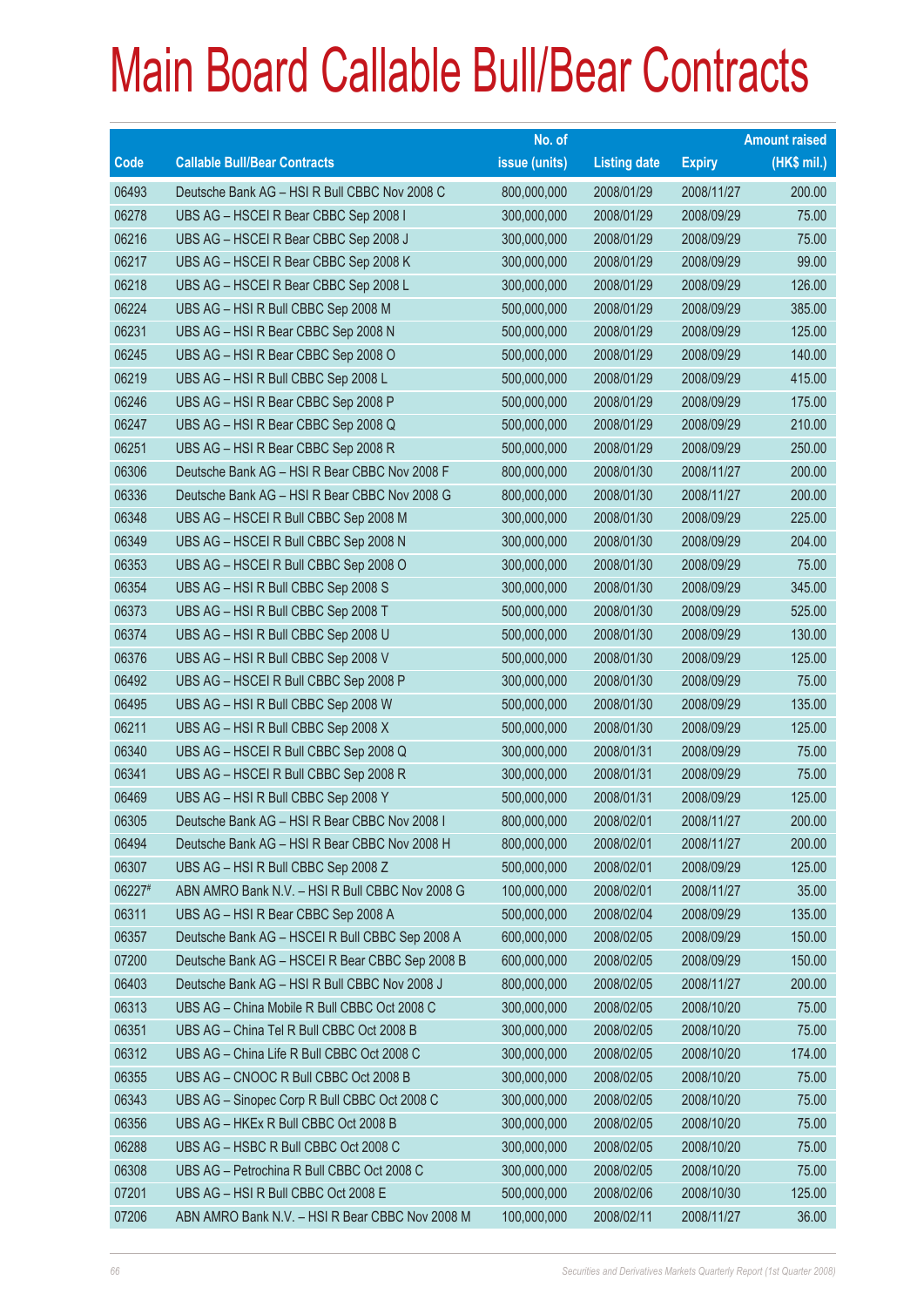|             |                                                  | No. of        |                     |               | <b>Amount raised</b> |
|-------------|--------------------------------------------------|---------------|---------------------|---------------|----------------------|
| <b>Code</b> | <b>Callable Bull/Bear Contracts</b>              | issue (units) | <b>Listing date</b> | <b>Expiry</b> | (HK\$ mil.)          |
| 07207       | ABN AMRO Bank N.V. - HSI R Bear CBBC Nov 2008 N  | 100,000,000   | 2008/02/11          | 2008/11/27    | 37.70                |
| 07202       | Deutsche Bank AG - HSI R Bull CBBC Nov 2008 K    | 400,000,000   | 2008/02/11          | 2008/11/27    | 220.00               |
| 07203       | Deutsche Bank AG - HSI R Bull CBBC Nov 2008 L    | 400,000,000   | 2008/02/11          | 2008/11/27    | 156.00               |
| 07204       | Deutsche Bank AG - HSI R Bear CBBC Nov 2008 M    | 400,000,000   | 2008/02/11          | 2008/11/27    | 156.00               |
| 07205       | Deutsche Bank AG - HSI R Bear CBBC Nov 2008 N    | 400,000,000   | 2008/02/11          | 2008/11/27    | 236.00               |
| 07208       | UBS AG - HSCEI R Bear CBBC Oct 2008 A            | 300,000,000   | 2008/02/11          | 2008/10/30    | 75.00                |
| 07209       | UBS AG - HSCEI R Bear CBBC Oct 2008 B            | 300,000,000   | 2008/02/11          | 2008/10/30    | 75.00                |
| 07210       | UBS AG - HSCEI R Bear CBBC Oct 2008 C            | 300,000,000   | 2008/02/11          | 2008/10/30    | 87.00                |
| 07211       | UBS AG - HSI R Bear CBBC Oct 2008 F              | 500,000,000   | 2008/02/11          | 2008/10/30    | 125.00               |
| 07212       | UBS AG - HSI R Bear CBBC Oct 2008 G              | 500,000,000   | 2008/02/11          | 2008/10/30    | 125.00               |
| 07213       | UBS AG - HSI R Bear CBBC Oct 2008 H              | 500,000,000   | 2008/02/11          | 2008/10/30    | 125.00               |
| 07214       | UBS AG - HSCEI R Bull CBBC Oct 2008 D            | 300,000,000   | 2008/02/12          | 2008/10/30    | 75.00                |
| 07216       | UBS AG - HSCEI R Bull CBBC Oct 2008 E            | 300,000,000   | 2008/02/12          | 2008/10/30    | 75.00                |
| 07217       | UBS AG - HSI R Bull CBBC Oct 2008 J              | 500,000,000   | 2008/02/12          | 2008/10/30    | 125.00               |
| 07215       | UBS AG - HSI R Bull CBBC Oct 2008 I              | 500,000,000   | 2008/02/12          | 2008/10/30    | 125.00               |
| 07220       | ABN AMRO Bank N.V. - DJIA R Bull CBBC Sep 2008 A | 100,000,000   | 2008/02/13          | 2008/09/19    | 215.80               |
| 07218       | UBS AG - HSCEI R Bull CBBC Oct 2008 F            | 300,000,000   | 2008/02/13          | 2008/10/30    | 75.00                |
| 07219       | UBS AG - HSI R Bull CBBC Oct 2008 K              | 500,000,000   | 2008/02/13          | 2008/10/30    | 125.00               |
| 07221       | Deutsche Bank AG - HSI R Bull CBBC Nov 2008 O    | 600,000,000   | 2008/02/14          | 2008/11/27    | 252.00               |
| 07222       | Deutsche Bank AG - HSI R Bull CBBC Nov 2008 P    | 600,000,000   | 2008/02/14          | 2008/11/27    | 204.00               |
| 07223       | ABN AMRO Bank N.V. - HSI R Bull CBBC Nov 2008 O  | 100,000,000   | 2008/02/18          | 2008/11/27    | 50.90                |
| 07224       | ABN AMRO Bank N.V. - HSI R Bull CBBC Nov 2008 P  | 100,000,000   | 2008/02/18          | 2008/11/27    | 56.50                |
| 07225       | ABN AMRO Bank N.V. - HSI R Bull CBBC Nov 2008 Q  | 100,000,000   | 2008/02/18          | 2008/11/27    | 47.00                |
| 07228       | UBS AG - China Life R Bull CBBC Oct 2008 D       | 300,000,000   | 2008/02/18          | 2008/10/20    | 174.00               |
| 07229       | UBS AG - HKEx R Bull CBBC Oct 2008 C             | 300,000,000   | 2008/02/18          | 2008/10/20    | 75.00                |
| 07226       | UBS AG - HSCEI R Bull CBBC Oct 2008 G            | 500,000,000   | 2008/02/18          | 2008/10/30    | 125.00               |
| 07230       | UBS AG - HSCEI R Bear CBBC Oct 2008 H            | 500,000,000   | 2008/02/18          | 2008/10/30    | 125.00               |
| 07227       | UBS AG - HSI R Bull CBBC Oct 2008 L              | 500,000,000   | 2008/02/18          | 2008/10/30    | 125.00               |
| 07231       | UBS AG - HSI R Bear CBBC Oct 2008 M              | 500,000,000   | 2008/02/18          | 2008/10/30    | 150.00               |
| 07232       | UBS AG - HSI R Bear CBBC Oct 2008 N              | 500,000,000   | 2008/02/18          | 2008/10/30    | 200.00               |
| 07233       | Deutsche Bank AG - HSI R Bear CBBC Nov 2008 Q    | 600,000,000   | 2008/02/19          | 2008/11/27    | 150.00               |
| 07234       | Deutsche Bank AG - HSI R Bear CBBC Dec 2008 A    | 600,000,000   | 2008/02/20          | 2008/12/30    | 222.00               |
| 07235       | UBS AG - HSI R Bull CBBC Oct 2008 O              | 500,000,000   | 2008/02/20          | 2008/10/30    | 125.00               |
| 07236       | UBS AG - HSI R Bear CBBC Oct 2008 P              | 500,000,000   | 2008/02/20          | 2008/10/30    | 125.00               |
| 07237       | UBS AG - HSI R Bear CBBC Oct 2008 Q              | 500,000,000   | 2008/02/20          | 2008/10/30    | 125.00               |
| 07238       | UBS AG - HSI R Bear CBBC Oct 2008 R              | 500,000,000   | 2008/02/20          | 2008/10/30    | 125.00               |
| 06208       | UBS AG - HSI R Bear CBBC Sep 2008 G              | 500,000,000   | 2008/02/20          | 2008/09/29    | 185.00               |
| 07239       | UBS AG - HSCEI R Bull CBBC Oct 2008 I            | 500,000,000   | 2008/02/21          | 2008/10/30    | 125.00               |
| 07240       | UBS AG - HSI R Bull CBBC Oct 2008 S              | 500,000,000   | 2008/02/21          | 2008/10/30    | 125.00               |
| 07241       | Deutsche Bank AG - HSCEI R Bull CBBC Sep 2008 C  | 400,000,000   | 2008/02/22          | 2008/09/29    | 152.00               |
| 07242       | Deutsche Bank AG - HSCEI R Bear CBBC Sep 2008 D  | 400,000,000   | 2008/02/22          | 2008/09/29    | 160.00               |
| 07256       | Deutsche Bank AG - HSI R Bear CBBC Oct 2008 H    | 600,000,000   | 2008/02/25          | 2008/10/30    | 366.00               |
| 07243       | UBS AG - HSCEI R Bull CBBC Oct 2008 J            | 500,000,000   | 2008/02/25          | 2008/10/30    | 370.00               |
| 07244       | UBS AG - HSCEI R Bull CBBC Oct 2008 K            | 500,000,000   | 2008/02/25          | 2008/10/30    | 335.00               |
| 07245       | UBS AG - HSCEI R Bull CBBC Oct 2008 L            | 500,000,000   | 2008/02/25          | 2008/10/30    | 295.00               |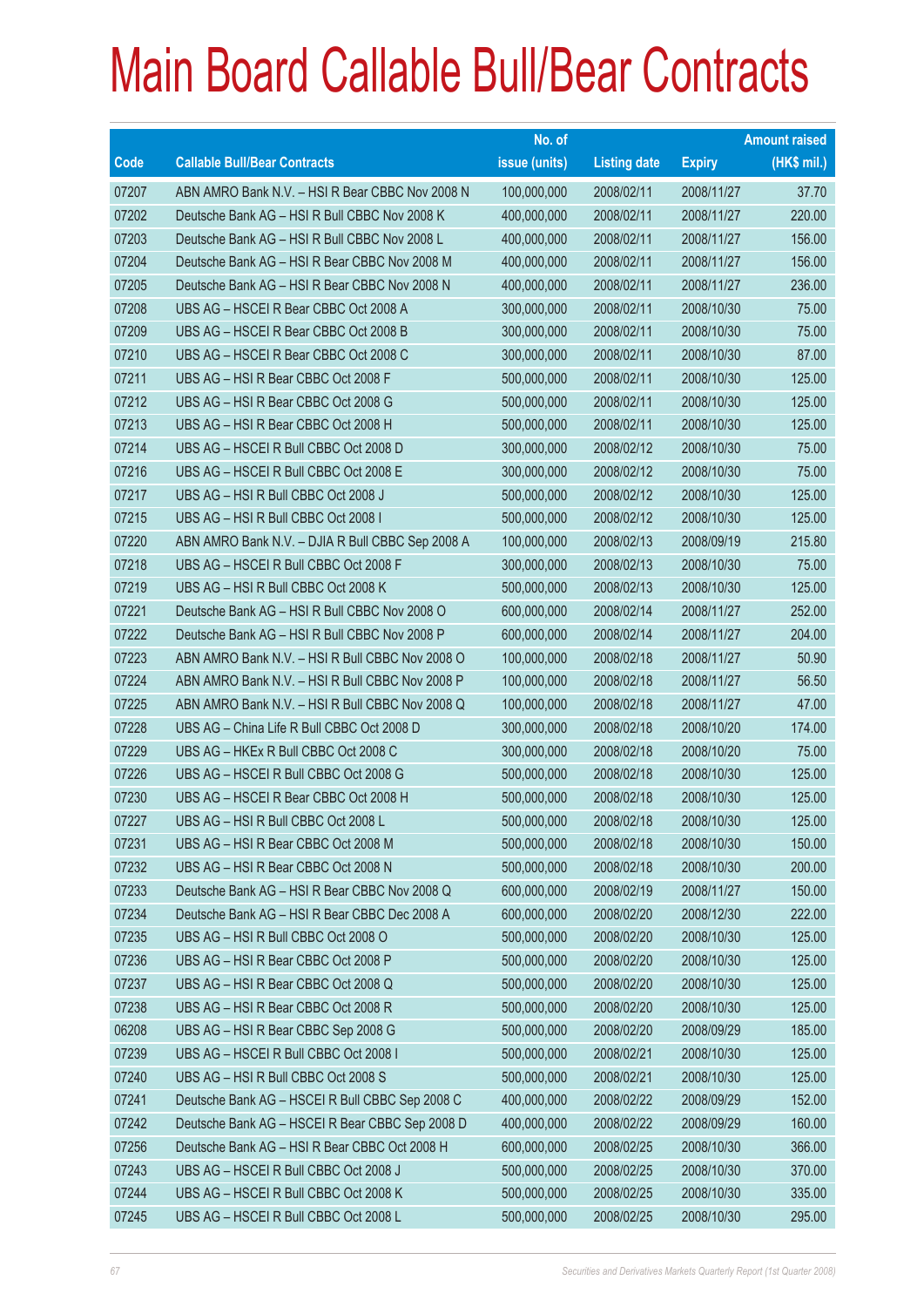|             |                                                 | No. of        |                     |               | <b>Amount raised</b> |
|-------------|-------------------------------------------------|---------------|---------------------|---------------|----------------------|
| <b>Code</b> | <b>Callable Bull/Bear Contracts</b>             | issue (units) | <b>Listing date</b> | <b>Expiry</b> | (HK\$ mil.)          |
| 07246       | UBS AG - HSCEI R Bull CBBC Oct 2008 M           | 500,000,000   | 2008/02/25          | 2008/10/30    | 260.00               |
| 07247       | UBS AG - HSCEI R Bull CBBC Oct 2008 N           | 500,000,000   | 2008/02/25          | 2008/10/30    | 225.00               |
| 07248       | UBS AG - HSCEI R Bull CBBC Oct 2008 O           | 500,000,000   | 2008/02/25          | 2008/10/30    | 125.00               |
| 07249       | UBS AG - HSI R Bull CBBC Oct 2008 T             | 500,000,000   | 2008/02/25          | 2008/10/30    | 355.00               |
| 07250       | UBS AG - HSI R Bull CBBC Oct 2008 U             | 500,000,000   | 2008/02/25          | 2008/10/30    | 320.00               |
| 07251       | UBS AG - HSI R Bull CBBC Oct 2008 V             | 500,000,000   | 2008/02/25          | 2008/10/30    | 290.00               |
| 07252       | UBS AG - HSI R Bull CBBC Oct 2008 W             | 500,000,000   | 2008/02/25          | 2008/10/30    | 260.00               |
| 07253       | UBS AG - HSI R Bull CBBC Oct 2008 X             | 500,000,000   | 2008/02/25          | 2008/10/30    | 230.00               |
| 07254       | UBS AG - HSI R Bull CBBC Oct 2008 Y             | 500,000,000   | 2008/02/25          | 2008/10/30    | 125.00               |
| 07255       | UBS AG - HSI R Bear CBBC Oct 2008 Z             | 500,000,000   | 2008/02/25          | 2008/10/30    | 125.00               |
| 07257       | UBS AG - BankComm R Bull CBBC Oct 2008 B        | 300,000,000   | 2008/02/27          | 2008/10/20    | 75.00                |
| 07259       | UBS AG - Ch Comm Cons R Bull CBBC Oct 2008 B    | 300,000,000   | 2008/02/27          | 2008/10/20    | 105.00               |
| 07258       | UBS AG - Cheung Kong R Bull CBBC Nov 2008 A     | 300,000,000   | 2008/02/27          | 2008/11/17    | 75.00                |
| 07260       | UBS AG - CM Bank R Bull CBBC Oct 2008 A         | 300,000,000   | 2008/02/27          | 2008/10/20    | 120.00               |
| 07261       | UBS AG - HKEx R Bull CBBC Oct 2008 D            | 300,000,000   | 2008/02/27          | 2008/10/20    | 75.00                |
| 07266       | UBS AG - HSCEI R Bear CBBC Oct 2008 P           | 500,000,000   | 2008/02/27          | 2008/10/30    | 125.00               |
| 07267       | UBS AG - HSI R Bear CBBC Oct 2008 A             | 500,000,000   | 2008/02/27          | 2008/10/30    | 125.00               |
| 07262       | UBS AG - ICBC R Bull CBBC Oct 2008 A            | 300,000,000   | 2008/02/27          | 2008/10/20    | 75.00                |
| 07263       | UBS AG - PICC R Bull CBBC Oct 2008 A            | 300,000,000   | 2008/02/27          | 2008/10/20    | 75.00                |
| 07264       | UBS AG - Ping An R Bull CBBC Oct 2008 B         | 300,000,000   | 2008/02/27          | 2008/10/20    | 75.00                |
| 07265       | UBS AG - SHK Ppt R Bull CBBC Oct 2008 B         | 300,000,000   | 2008/02/27          | 2008/10/20    | 75.00                |
| 07268       | Deutsche Bank AG - HSI R Bull CBBC Dec 2008 B   | 600,000,000   | 2008/02/28          | 2008/12/30    | 240.00               |
| 07269       | ABN AMRO Bank N.V. - HSI R Bear CBBC Nov 2008 R | 100,000,000   | 2008/02/29          | 2008/11/27    | 26.40                |
| 07270       | ABN AMRO Bank N.V. - HSI R Bear CBBC Nov 2008 S | 100,000,000   | 2008/02/29          | 2008/11/27    | 31.40                |
| 07271       | Deutsche Bank AG - HSI R Bull CBBC Dec 2008 C   | 600,000,000   | 2008/03/03          | 2008/12/30    | 270.00               |
| 07272       | Deutsche Bank AG - HSI R Bear CBBC Dec 2008 D   | 600,000,000   | 2008/03/03          | 2008/12/30    | 201.00               |
| 07273       | ABN AMRO Bank N.V. - HSI R Bull CBBC Nov 2008 T | 100,000,000   | 2008/03/04          | 2008/11/27    | 82.60                |
| 07274       | ABN AMRO Bank N.V. - HSI R Bull CBBC Nov 2008 U | 100,000,000   | 2008/03/04          | 2008/11/27    | 77.80                |
| 07275       | ABN AMRO Bank N.V. - HSI R Bull CBBC Nov 2008 V | 100,000,000   | 2008/03/04          | 2008/11/27    | 70.70                |
| 07276       | ABN AMRO Bank N.V. - HSI R Bull CBBC Nov 2008 W | 100,000,000   | 2008/03/04          | 2008/11/27    | 33.60                |
| 06208#      | UBS AG - HSI R Bear CBBC Sep 2008 G             | 1,000,000,000 | 2008/03/04          | 2008/09/29    | 265.00               |
| 07277       | UBS AG - HSCEI R Bull CBBC Oct 2008 Q           | 500,000,000   | 2008/03/05          | 2008/10/30    | 125.00               |
| 07278       | UBS AG - HSI R Bull CBBC Oct 2008 C             | 500,000,000   | 2008/03/05          | 2008/10/30    | 125.00               |
| 07279       | UBS AG - HSI R Bull CBBC Oct 2008 F             | 500,000,000   | 2008/03/05          | 2008/10/30    | 125.00               |
| 07282       | Deutsche Bank AG - HSI R Bull CBBC Dec 2008 E   | 600,000,000   | 2008/03/06          | 2008/12/30    | 150.00               |
| 07283       | Deutsche Bank AG - HSI R Bull CBBC Dec 2008 F   | 600,000,000   | 2008/03/06          | 2008/12/30    | 276.00               |
| 07284       | Deutsche Bank AG - HSI R Bull CBBC Dec 2008 G   | 600,000,000   | 2008/03/06          | 2008/12/30    | 228.00               |
| 07285       | Deutsche Bank AG - HSI R Bear CBBC Dec 2008 H   | 600,000,000   | 2008/03/06          | 2008/12/30    | 210.00               |
| 07280       | UBS AG - CM Bank R Bull CBBC Nov 2008 A         | 300,000,000   | 2008/03/06          | 2008/11/17    | 138.00               |
| 07281       | UBS AG - HKEx R Bull CBBC Oct 2008 E            | 300,000,000   | 2008/03/06          | 2008/10/20    | 75.00                |
| 07286       | UBS AG - HSCEI R Bull CBBC Oct 2008 R           | 500,000,000   | 2008/03/06          | 2008/10/30    | 125.00               |
| 07287       | UBS AG - HSI R Bull CBBC Oct 2008 J             | 500,000,000   | 2008/03/06          | 2008/10/30    | 125.00               |
| 07207#      | ABN AMRO Bank N.V. - HSI R Bear CBBC Nov 2008 N | 100,000,000   | 2008/03/06          | 2008/11/27    | 38.00                |
| 07288       | UBS AG - HSCEI R Bear CBBC Oct 2008 S           | 500,000,000   | 2008/03/07          | 2008/10/30    | 125.00               |
| 07289       | UBS AG - HSI R Bear CBBC Oct 2008 I             | 500,000,000   | 2008/03/07          | 2008/10/30    | 125.00               |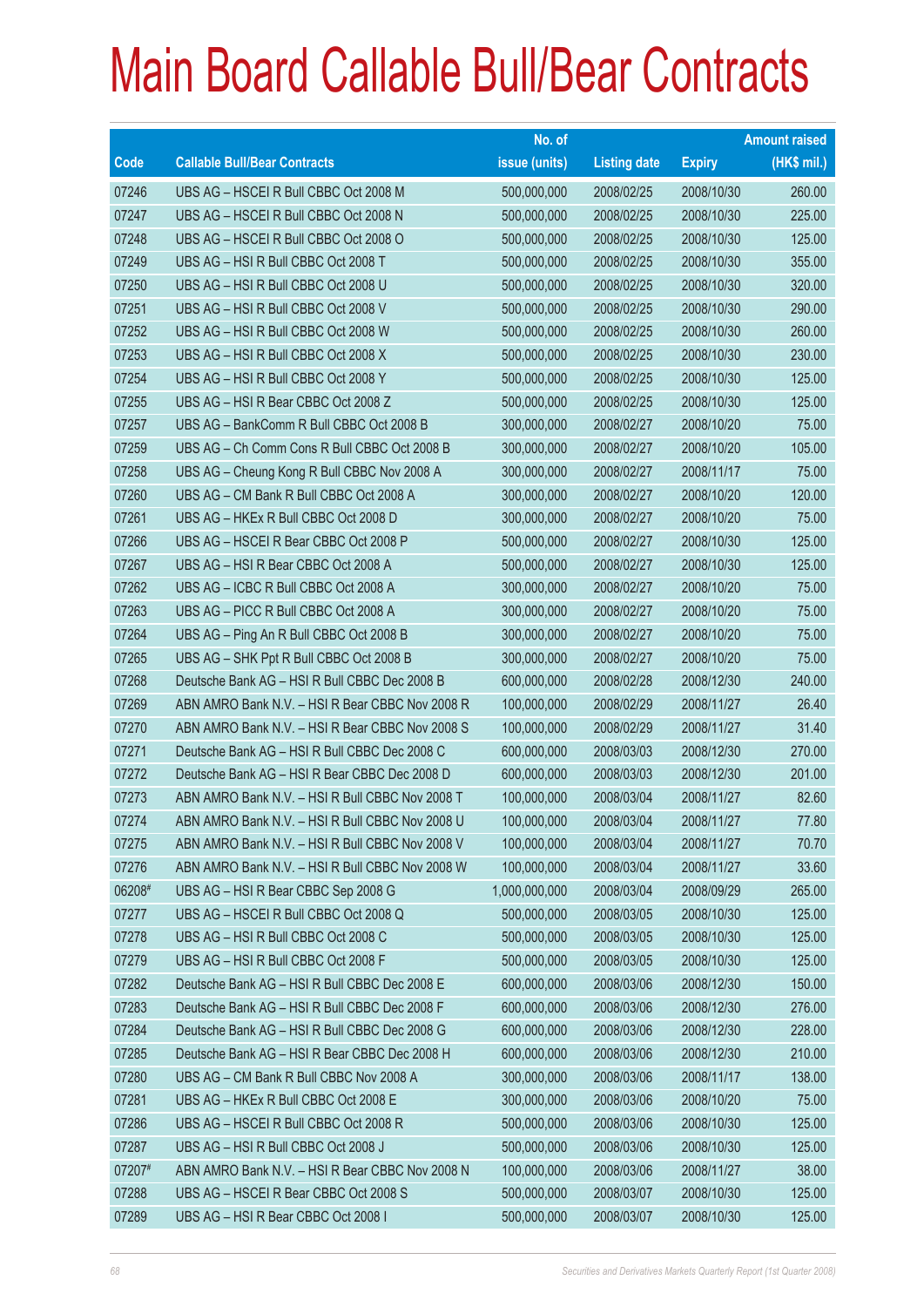|        |                                                          | No. of        |                     |               | <b>Amount raised</b> |
|--------|----------------------------------------------------------|---------------|---------------------|---------------|----------------------|
| Code   | <b>Callable Bull/Bear Contracts</b>                      | issue (units) | <b>Listing date</b> | <b>Expiry</b> | (HK\$ mil.)          |
| 07292  | Deutsche Bank AG - HSI R Bear CBBC Nov 2008 R            | 600,000,000   | 2008/03/10          | 2008/11/27    | 228.00               |
| 07293  | Deutsche Bank AG - HSI R Bear CBBC Nov 2008 S            | 600,000,000   | 2008/03/10          | 2008/11/27    | 264.00               |
| 07290  | UBS AG - HSCEI R Bear CBBC Oct 2008 T                    | 500,000,000   | 2008/03/10          | 2008/10/30    | 125.00               |
| 07291  | UBS AG - HSI R Bear CBBC Oct 2008 K                      | 500,000,000   | 2008/03/10          | 2008/10/30    | 125.00               |
| 06227# | ABN AMRO Bank N.V. - HSI R Bull CBBC Nov 2008 G          | 100,000,000   | 2008/03/10          | 2008/11/27    | 26.00                |
| 07294  | UBS AG - Ch Comm Cons R Bull CBBC Oct 2008 C             | 300,000,000   | 2008/03/11          | 2008/10/20    | 102.00               |
| 07295  | UBS AG - HSCEI R Bear CBBC Oct 2008 U                    | 500,000,000   | 2008/03/11          | 2008/10/30    | 125.00               |
| 07296  | UBS AG - HSI R Bear CBBC Oct 2008 G                      | 500,000,000   | 2008/03/11          | 2008/10/30    | 125.00               |
| 07298  | Deutsche Bank AG - China Coal R Bull CBBC Nov 2008 A     | 300,000,000   | 2008/03/12          | 2008/11/10    | 156.00               |
| 07299  | Deutsche Bank AG - China Shenhua R Bull CBBC Sep 2008 A  | 300,000,000   | 2008/03/12          | 2008/09/16    | 75.00                |
| 07297  | Deutsche Bank AG - HSI R Bear CBBC Dec 2008 I            | 600,000,000   | 2008/03/12          | 2008/12/30    | 150.00               |
| 06293  | UBS AG - SHK Ppt R Bull CBBC Oct 2008 C                  | 300,000,000   | 2008/03/12          | 2008/10/20    | 75.00                |
| 06297  | Deutsche Bank AG - CHALCO R Bull CBBC Oct 2008 A         | 300,000,000   | 2008/03/13          | 2008/10/20    | 174.00               |
| 06342  | Deutsche Bank AG - Jiangxi Copper R Bull CBBC Sep 2008 A | 300,000,000   | 2008/03/13          | 2008/09/16    | 192.00               |
| 06358  | UBS AG - HSCEI R Bull CBBC Oct 2008 V                    | 500,000,000   | 2008/03/13          | 2008/10/30    | 125.00               |
| 06363  | UBS AG - HSI R Bull CBBC Oct 2008 H                      | 500,000,000   | 2008/03/13          | 2008/10/30    | 125.00               |
| 06364  | UBS AG - HSI R Bull CBBC Oct 2008 P                      | 500,000,000   | 2008/03/13          | 2008/10/30    | 125.00               |
| 06368  | UBS AG - CHALCO R Bull CBBC Oct 2008 A                   | 200,000,000   | 2008/03/14          | 2008/10/20    | 86.00                |
| 06378  | UBS AG - BOC HK R Bull CBBC Oct 2008 A                   | 200,000,000   | 2008/03/14          | 2008/10/20    | 60.00                |
| 06382  | UBS AG - CM Bank R Bull CBBC Oct 2008 B                  | 200,000,000   | 2008/03/14          | 2008/10/20    | 66.00                |
| 06383  | UBS AG - Sinopec Corp R Bull CBBC Oct 2008 D             | 300,000,000   | 2008/03/14          | 2008/10/20    | 75.00                |
| 06384  | UBS AG - HKEx R Bull CBBC Oct 2008 F                     | 300,000,000   | 2008/03/14          | 2008/10/20    | 75.00                |
| 06385  | UBS AG - Jiangxi Copper R Bull CBBC Oct 2008 A           | 200,000,000   | 2008/03/14          | 2008/10/20    | 74.00                |
| 07269# | ABN AMRO Bank N.V. - HSI R Bear CBBC Nov 2008 R          | 200,000,000   | 2008/03/14          | 2008/11/27    | 96.00                |
| 06323  | Deutsche Bank AG - HSCEI R Bull CBBC Dec 2008 A          | 400,000,000   | 2008/03/17          | 2008/12/30    | 148.00               |
| 06380  | Deutsche Bank AG - HSCEI R Bull CBBC Dec 2008 B          | 400,000,000   | 2008/03/17          | 2008/12/30    | 124.00               |
| 06433  | Deutsche Bank AG - HSCEI R Bear CBBC Dec 2008 C          | 400,000,000   | 2008/03/17          | 2008/12/30    | 112.00               |
| 06434  | Deutsche Bank AG - HSCEI R Bear CBBC Dec 2008 D          | 400,000,000   | 2008/03/17          | 2008/12/30    | 152.00               |
| 06435  | Deutsche Bank AG - HSI R Bull CBBC Dec 2008 J            | 500,000,000   | 2008/03/17          | 2008/12/30    | 215.00               |
| 06436  | Deutsche Bank AG - HSI R Bear CBBC Dec 2008 K            | 500,000,000   | 2008/03/17          | 2008/12/30    | 165.00               |
| 06441  | Deutsche Bank AG - HSI R Bear CBBC Dec 2008 L            | 500,000,000   | 2008/03/17          | 2008/12/30    | 210.00               |
| 06272  | Deutsche Bank AG - HSI R Bear CBBC Dec 2008 M            | 500,000,000   | 2008/03/17          | 2008/12/30    | 125.00               |
| 06394  | UBS AG - BankComm R Bull CBBC Oct 2008 C                 | 300,000,000   | 2008/03/17          | 2008/10/20    | 75.00                |
| 06404  | UBS AG - China Mobile R Bull CBBC Oct 2008 D             | 300,000,000   | 2008/03/17          | 2008/10/20    | 75.00                |
| 06405  | UBS AG - Hutchison R Bull CBBC Oct 2008 C                | 300,000,000   | 2008/03/17          | 2008/10/20    | 75.00                |
| 06406  | UBS AG - HSCEI R Bull CBBC Oct 2008 W                    | 500,000,000   | 2008/03/17          | 2008/10/30    | 310.00               |
| 06486  | UBS AG - HSCEI R Bear CBBC Oct 2008 Y                    | 500,000,000   | 2008/03/17          | 2008/10/30    | 125.00               |
| 06468  | UBS AG - HSCEI R Bear CBBC Oct 2008 X                    | 500,000,000   | 2008/03/17          | 2008/10/30    | 125.00               |
| 06300  | UBS AG - HSI R Bull CBBC Oct 2008 S                      | 500,000,000   | 2008/03/17          | 2008/10/30    | 350.00               |
| 06316  | UBS AG - HSI R Bull CBBC Oct 2008 Y                      | 500,000,000   | 2008/03/17          | 2008/10/30    | 310.00               |
| 06438  | UBS AG - HSI R Bear CBBC Oct 2008 C                      | 500,000,000   | 2008/03/17          | 2008/10/30    | 125.00               |
| 06317  | UBS AG - HSI R Bull CBBC Oct 2008 A                      | 500,000,000   | 2008/03/17          | 2008/10/30    | 275.00               |
| 06418  | UBS AG - HSI R Bull CBBC Oct 2008 Z                      | 500,000,000   | 2008/03/17          | 2008/10/30    | 125.00               |
| 06298  | UBS AG - HSI R Bear CBBC Oct 2008 F                      | 500,000,000   | 2008/03/17          | 2008/10/30    | 125.00               |
| 07224# | ABN AMRO Bank N.V. - HSI R Bull CBBC Nov 2008 P          | 200,000,000   | 2008/03/17          | 2008/11/27    | 67.00                |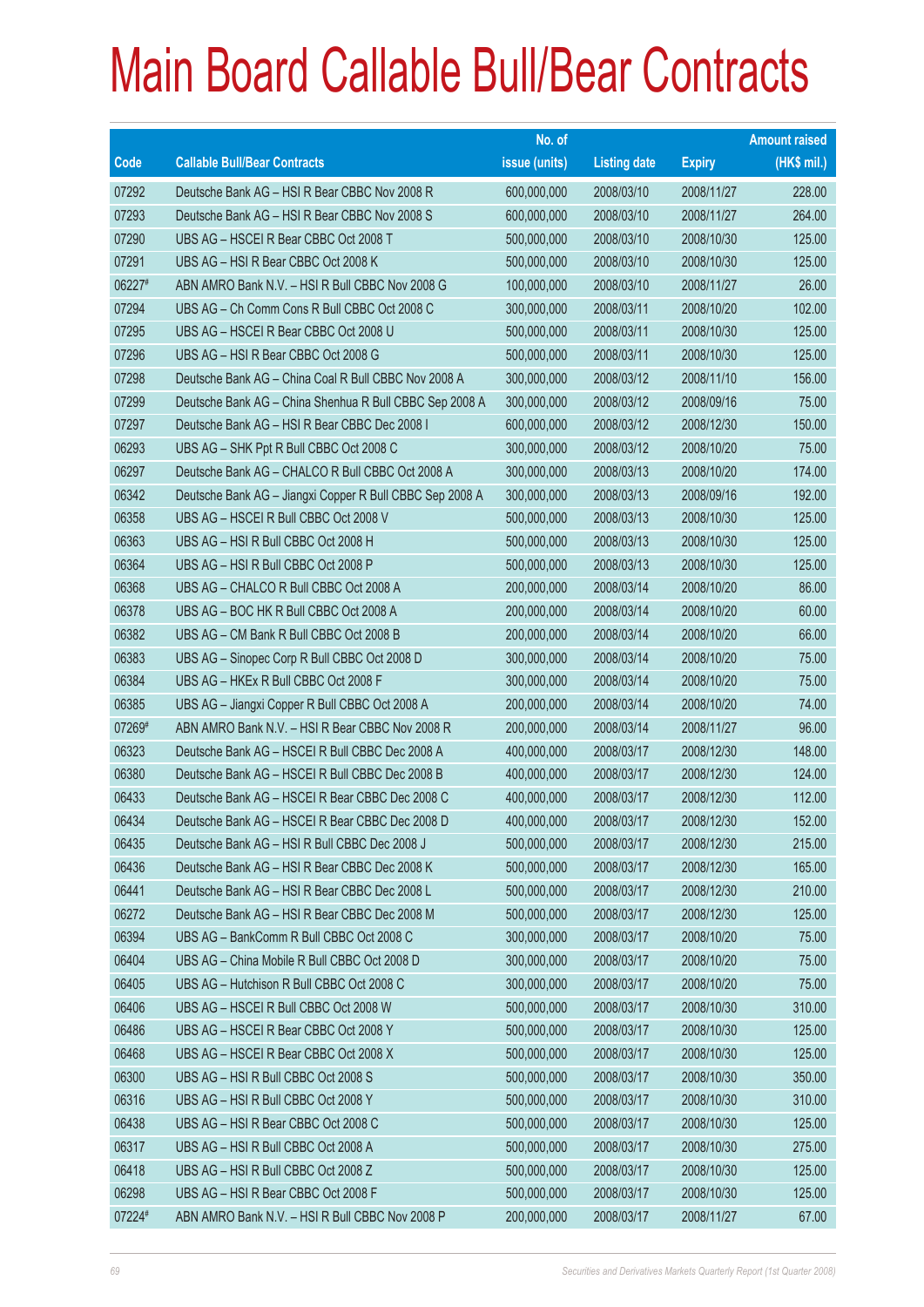|        |                                                 | No. of        |                     |               | <b>Amount raised</b> |
|--------|-------------------------------------------------|---------------|---------------------|---------------|----------------------|
| Code   | <b>Callable Bull/Bear Contracts</b>             | issue (units) | <b>Listing date</b> | <b>Expiry</b> | (HK\$ mil.)          |
| 07225# | ABN AMRO Bank N.V. - HSI R Bull CBBC Nov 2008 Q | 200,000,000   | 2008/03/17          | 2008/11/27    | 49.20                |
| 06415# | UBS AG - HSI R Bull CBBC Apr 2008 N             | 700,000,000   | 2008/03/17          | 2008/04/29    | 170.10               |
| 06481  | ABN AMRO Bank N.V. - HSI R Bear CBBC Nov 2008 X | 100,000,000   | 2008/03/18          | 2008/11/27    | 26.20                |
| 06446  | ABN AMRO Bank N.V. - HSI R Bear CBBC Nov 2008 Y | 100,000,000   | 2008/03/18          | 2008/11/27    | 30.00                |
| 06449  | ABN AMRO Bank N.V. - HSI R Bear CBBC Nov 2008 Z | 100,000,000   | 2008/03/18          | 2008/11/27    | 25.40                |
| 06377  | UBS AG - HSCEI R Bull CBBC Oct 2008 Z           | 500,000,000   | 2008/03/18          | 2008/10/30    | 125.00               |
| 06474  | UBS AG - HSI R Bull CBBC Oct 2008 O             | 500,000,000   | 2008/03/18          | 2008/10/30    | 125.00               |
| 06201  | UBS AG - China Coal R Bull CBBC Oct 2008 A      | 300,000,000   | 2008/03/19          | 2008/10/20    | 84.00                |
| 06450  | UBS AG - Cheung Kong R Bull CBBC Oct 2008 A     | 300,000,000   | 2008/03/19          | 2008/10/20    | 75.00                |
| 06202  | UBS AG - China Life R Bear CBBC Oct 2008 E      | 300,000,000   | 2008/03/19          | 2008/10/20    | 225.00               |
| 06322  | UBS AG - China Shenhua R Bull CBBC Oct 2008 B   | 300,000,000   | 2008/03/19          | 2008/10/20    | 108.00               |
| 06375  | UBS AG - HSBC R Bull CBBC Oct 2008 D            | 300,000,000   | 2008/03/19          | 2008/10/20    | 75.00                |
| 06427  | UBS AG - HSBC R Bear CBBC Oct 2008 E            | 300,000,000   | 2008/03/19          | 2008/10/20    | 84.00                |
| 06487  | UBS AG - HSI R Bear CBBC Oct 2008 J             | 500,000,000   | 2008/03/20          | 2008/10/30    | 125.00               |
| 06372  | UBS AG - SHK Ppt R Bull CBBC Oct 2008 D         | 300,000,000   | 2008/03/20          | 2008/10/20    | 75.00                |
| 07223# | ABN AMRO Bank N.V. - HSI R Bull CBBC Nov 2008 O | 200,000,000   | 2008/03/20          | 2008/11/27    | 43.20                |
| 07273# | ABN AMRO Bank N.V. - HSI R Bull CBBC Nov 2008 T | 200,000,000   | 2008/03/25          | 2008/11/27    | 73.00                |
| 07274# | ABN AMRO Bank N.V. - HSI R Bull CBBC Nov 2008 U | 200,000,000   | 2008/03/25          | 2008/11/27    | 64.00                |
| 07275# | ABN AMRO Bank N.V. - HSI R Bull CBBC Nov 2008 V | 200,000,000   | 2008/03/25          | 2008/11/27    | 49.60                |
| 06464  | UBS AG - CHALCO R Bull CBBC Oct 2008 B          | 200,000,000   | 2008/03/25          | 2008/10/20    | 72.00                |
| 06465  | UBS AG - BOC HK R Bull CBBC Oct 2008 B          | 200,000,000   | 2008/03/25          | 2008/10/20    | 66.00                |
| 06206  | UBS AG - CM Bank R Bull CBBC Oct 2008 C         | 200,000,000   | 2008/03/25          | 2008/10/20    | 56.00                |
| 06294  | UBS AG - Sinopec Corp R Bull CBBC Oct 2008 E    | 300,000,000   | 2008/03/25          | 2008/10/20    | 75.00                |
| 06320  | UBS AG - Jiangxi Copper R Bull CBBC Oct 2008 B  | 200,000,000   | 2008/03/25          | 2008/10/20    | 64.00                |
| 06205  | Deutsche Bank AG - HSI R Bull CBBC Dec 2008 N   | 600,000,000   | 2008/03/26          | 2008/12/30    | 150.00               |
| 06213  | Deutsche Bank AG - HSI R Bull CBBC Dec 2008 O   | 600,000,000   | 2008/03/26          | 2008/12/30    | 150.00               |
| 06370  | Deutsche Bank AG - HSI R Bull CBBC Dec 2008 P   | 600,000,000   | 2008/03/26          | 2008/12/30    | 330.00               |
| 06414  | Deutsche Bank AG - HSI R Bull CBBC Dec 2008 Q   | 600,000,000   | 2008/03/26          | 2008/12/30    | 264.00               |
| 06416  | Deutsche Bank AG - HSI R Bear CBBC Dec 2008 R   | 600,000,000   | 2008/03/26          | 2008/12/30    | 216.00               |
| 06421  | Deutsche Bank AG - HSI R Bear CBBC Dec 2008 S   | 600,000,000   | 2008/03/26          | 2008/12/30    | 150.00               |
| 06335  | UBS AG - CC Bank R Bull CBBC Oct 2008 B         | 300,000,000   | 2008/03/26          | 2008/10/20    | 75.00                |
| 06347  | UBS AG - China Life R Bull CBBC Oct 2008 F      | 300,000,000   | 2008/03/26          | 2008/10/20    | 186.00               |
| 06444  | UBS AG - HKEx R Bull CBBC Oct 2008 G            | 200,000,000   | 2008/03/26          | 2008/10/20    | 50.00                |
| 06458  | UBS AG - HSCEI R Bull CBBC Nov 2008 A           | 500,000,000   | 2008/03/26          | 2008/11/27    | 125.00               |
| 06459  | UBS AG - HSCEI R Bull CBBC Nov 2008 B           | 500,000,000   | 2008/03/26          | 2008/11/27    | 125.00               |
| 06475  | UBS AG - HSCEI R Bear CBBC Nov 2008 C           | 500,000,000   | 2008/03/26          | 2008/11/27    | 125.00               |
| 06476  | UBS AG - HSCEI R Bear CBBC Nov 2008 D           | 500,000,000   | 2008/03/26          | 2008/11/27    | 125.00               |
| 06461  | UBS AG - HSI R Bull CBBC Nov 2008 A             | 500,000,000   | 2008/03/26          | 2008/11/27    | 125.00               |
| 06467  | UBS AG - HSI R Bull CBBC Nov 2008 B             | 500,000,000   | 2008/03/26          | 2008/11/27    | 125.00               |
| 06482  | UBS AG - HSI R Bear CBBC Nov 2008 C             | 500,000,000   | 2008/03/26          | 2008/11/27    | 125.00               |
| 06203  | UBS AG - HSI R Bear CBBC Nov 2008 D             | 500,000,000   | 2008/03/26          | 2008/11/27    | 125.00               |
| 06204  | UBS AG - HSI R Bear CBBC Nov 2008 E             | 500,000,000   | 2008/03/26          | 2008/11/27    | 125.00               |
| 06447  | UBS AG - Petrochina R Bull CBBC Oct 2008 D      | 300,000,000   | 2008/03/26          | 2008/10/20    | 75.00                |
| 06451  | UBS AG - PICC R Bull CBBC Oct 2008 B            | 200,000,000   | 2008/03/26          | 2008/10/20    | 50.00                |
| 06423  | UBS AG - HSCEI R Bull CBBC Nov 2008 F           | 500,000,000   | 2008/03/27          | 2008/11/27    | 300.00               |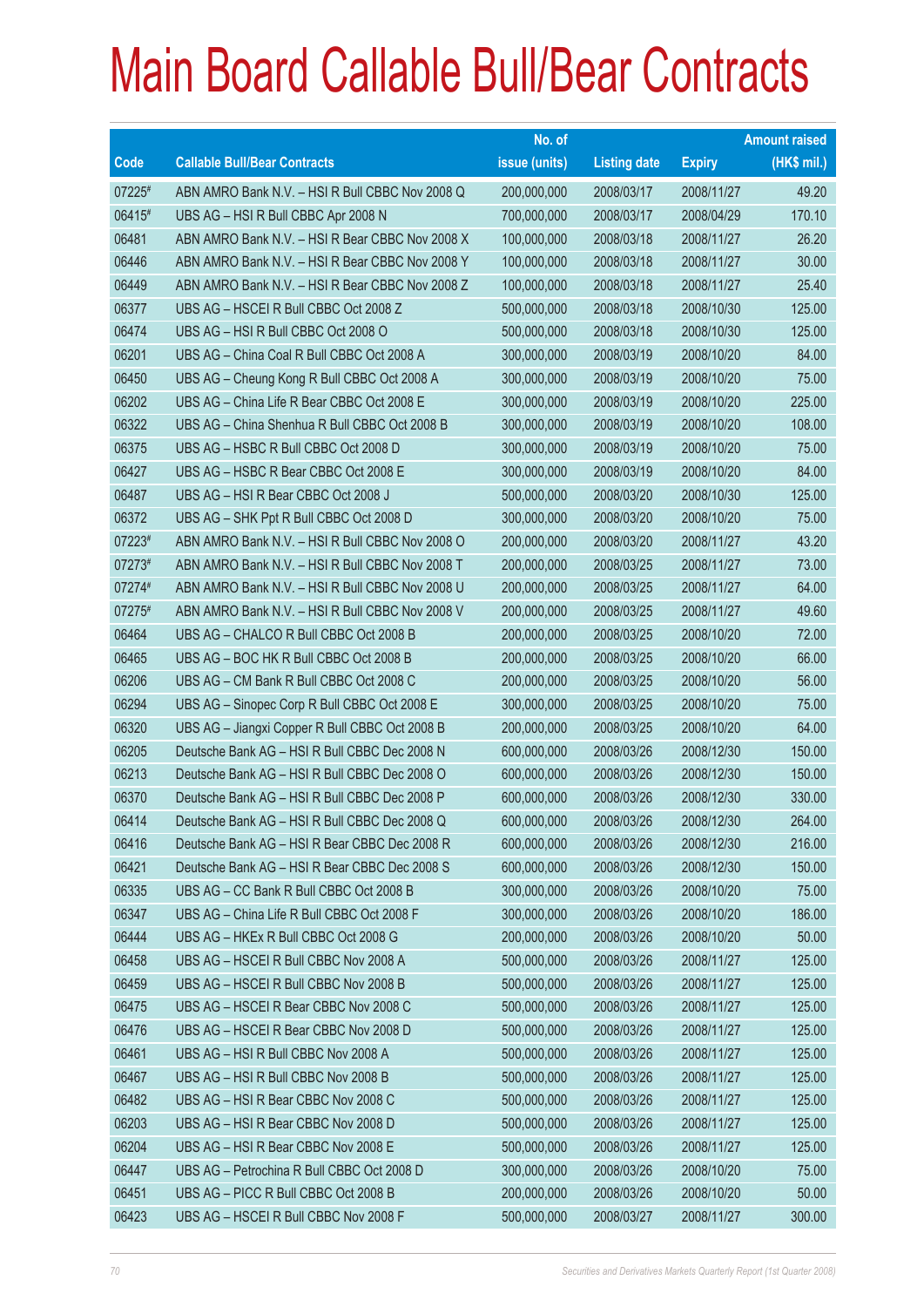|              |                                                 | No. of        |                     |               | <b>Amount raised</b> |
|--------------|-------------------------------------------------|---------------|---------------------|---------------|----------------------|
| Code         | <b>Callable Bull/Bear Contracts</b>             | issue (units) | <b>Listing date</b> | <b>Expiry</b> | $(HK$$ mil.)         |
| 06425        | UBS AG - HSCEI R Bull CBBC Nov 2008 G           | 500,000,000   | 2008/03/27          | 2008/11/27    | 125.00               |
| 06426        | UBS AG - HSCEI R Bear CBBC Nov 2008 H           | 500,000,000   | 2008/03/27          | 2008/11/27    | 125.00               |
| 06428        | UBS AG - HSCEI R Bear CBBC Nov 2008 I           | 500,000,000   | 2008/03/27          | 2008/11/27    | 125.00               |
| 06429        | UBS AG - HSCEI R Bear CBBC Nov 2008 J           | 500,000,000   | 2008/03/27          | 2008/11/27    | 125.00               |
| 06430        | UBS AG - HSCEI R Bear CBBC Nov 2008 K           | 500,000,000   | 2008/03/27          | 2008/11/27    | 150.00               |
| 06431        | UBS AG - HSI R Bull CBBC Nov 2008 F             | 500,000,000   | 2008/03/27          | 2008/11/27    | 360.00               |
| 06437        | UBS AG - HSI R Bull CBBC Nov 2008 G             | 500,000,000   | 2008/03/27          | 2008/11/27    | 325.00               |
| 06439        | UBS AG - HSI R Bull CBBC Nov 2008 H             | 500,000,000   | 2008/03/27          | 2008/11/27    | 130.00               |
| 06440        | UBS AG - HSI R Bull CBBC Nov 2008 I             | 500,000,000   | 2008/03/27          | 2008/11/27    | 125.00               |
| 06442        | UBS AG - HSI R Bear CBBC Nov 2008 J             | 500,000,000   | 2008/03/27          | 2008/11/27    | 125.00               |
| 06445        | UBS AG - HSI R Bear CBBC Nov 2008 K             | 500,000,000   | 2008/03/27          | 2008/11/27    | 125.00               |
| 06448        | UBS AG - Ping An R Bull CBBC Oct 2008 C         | 300,000,000   | 2008/03/27          | 2008/10/20    | 75.00                |
| 06422        | UBS AG - HSCEI R Bull CBBC Nov 2008 E           | 500,000,000   | 2008/03/27          | 2008/11/27    | 350.00               |
| 06411#       | UBS AG - HSI R Bull CBBC Apr 2008 L             | 700,000,000   | 2008/03/27          | 2008/04/29    | 138.60               |
| 06452        | Deutsche Bank AG - HSI R Bull CBBC Dec 2008 T   | 600,000,000   | 2008/03/28          | 2008/12/30    | 276.00               |
| 06457        | Deutsche Bank AG - HSI R Bull CBBC Dec 2008 U   | 600,000,000   | 2008/03/28          | 2008/12/30    | 228.00               |
| 06462        | UBS AG - China Coal R Bull CBBC Oct 2008 B      | 200,000,000   | 2008/03/28          | 2008/10/20    | 64.00                |
| 06466        | UBS AG - China Shenhua R Bull CBBC Oct 2008 C   | 200,000,000   | 2008/03/28          | 2008/10/20    | 58.00                |
| 06470        | UBS AG - HSCEI R Bull CBBC Nov 2008 L           | 500,000,000   | 2008/03/28          | 2008/11/27    | 127.50               |
| 06471        | UBS AG - HSCEI R Bull CBBC Nov 2008 M           | 500,000,000   | 2008/03/28          | 2008/11/27    | 125.00               |
| 06473        | UBS AG - HSI R Bull CBBC Nov 2008 L             | 500,000,000   | 2008/03/28          | 2008/11/27    | 125.00               |
| 06479        | UBS AG - HSI R Bull CBBC Nov 2008 M             | 500,000,000   | 2008/03/28          | 2008/11/27    | 125.00               |
| 06483        | UBS AG - HSI R Bull CBBC Nov 2008 N             | 500,000,000   | 2008/03/28          | 2008/11/27    | 125.00               |
| 06481#       | ABN AMRO Bank N.V. - HSI R Bear CBBC Nov 2008 X | 200,000,000   | 2008/03/28          | 2008/11/27    | 79.00                |
| 06489        | Deutsche Bank AG - HSCEI R Bull CBBC Oct 2008 A | 400,000,000   | 2008/03/31          | 2008/10/30    | 168.00               |
| 06497        | Deutsche Bank AG - HSCEI R Bull CBBC Oct 2008 B | 400,000,000   | 2008/03/31          | 2008/10/30    | 128.00               |
| 06488        | UBS AG - Cheung Kong R Bull CBBC Oct 2008 B     | 300,000,000   | 2008/03/31          | 2008/10/20    | 75.00                |
| 06485        | UBS AG - SHK Ppt R Bull CBBC Oct 2008 E         | 300,000,000   | 2008/03/31          | 2008/10/20    | 75.00                |
| 07291#       | UBS AG - HSI R Bear CBBC Oct 2008 K             | 1,000,000,000 | 2008/03/31          | 2008/10/30    | 320.00               |
| <b>Total</b> |                                                 |               |                     |               | 45,053.80            |

# Further issue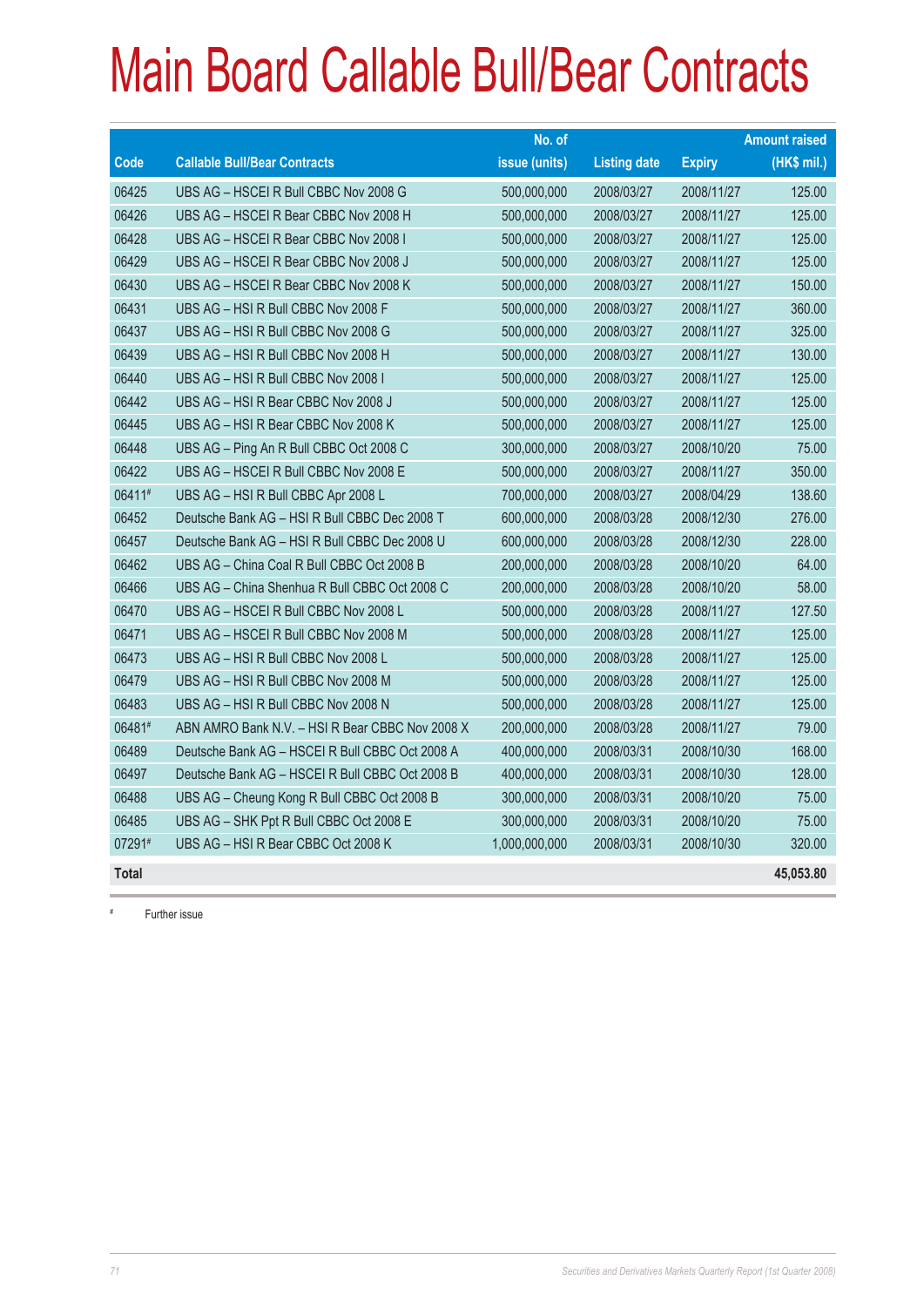# ELI/Trading Only Stocks Trading Statistics

### **Equity Linked Instrument Trading Statistics**

|      |    | No. of issues | Turnover value (HK\$ mil.) |
|------|----|---------------|----------------------------|
| 2007 | Q1 | -             |                            |
|      | Q2 | -             |                            |
|      | Q3 |               |                            |
|      | Q4 | -             |                            |
| 2008 | Q1 | –             |                            |

#### **NASDAQ Stocks**

|      |                | No. of issues | Turnover value (HK\$ mil.) |
|------|----------------|---------------|----------------------------|
| 2007 | Q1             |               | 2.88                       |
|      | Q2             |               | 5.07                       |
|      | Q <sub>3</sub> |               | 5.91                       |
|      | Q4             |               | 2.19                       |
| 2008 | Q1             |               | 0.41                       |

#### **iShares**

|      |    | No. of issues | Turnover value (HK\$ mil.) |
|------|----|---------------|----------------------------|
| 2007 | Q1 |               | 0.00                       |
|      | Q2 |               | 0.00                       |
|      | Q3 |               | 0.07                       |
|      | Q4 |               | 0.02                       |
| 2008 | Q1 |               | 0.00                       |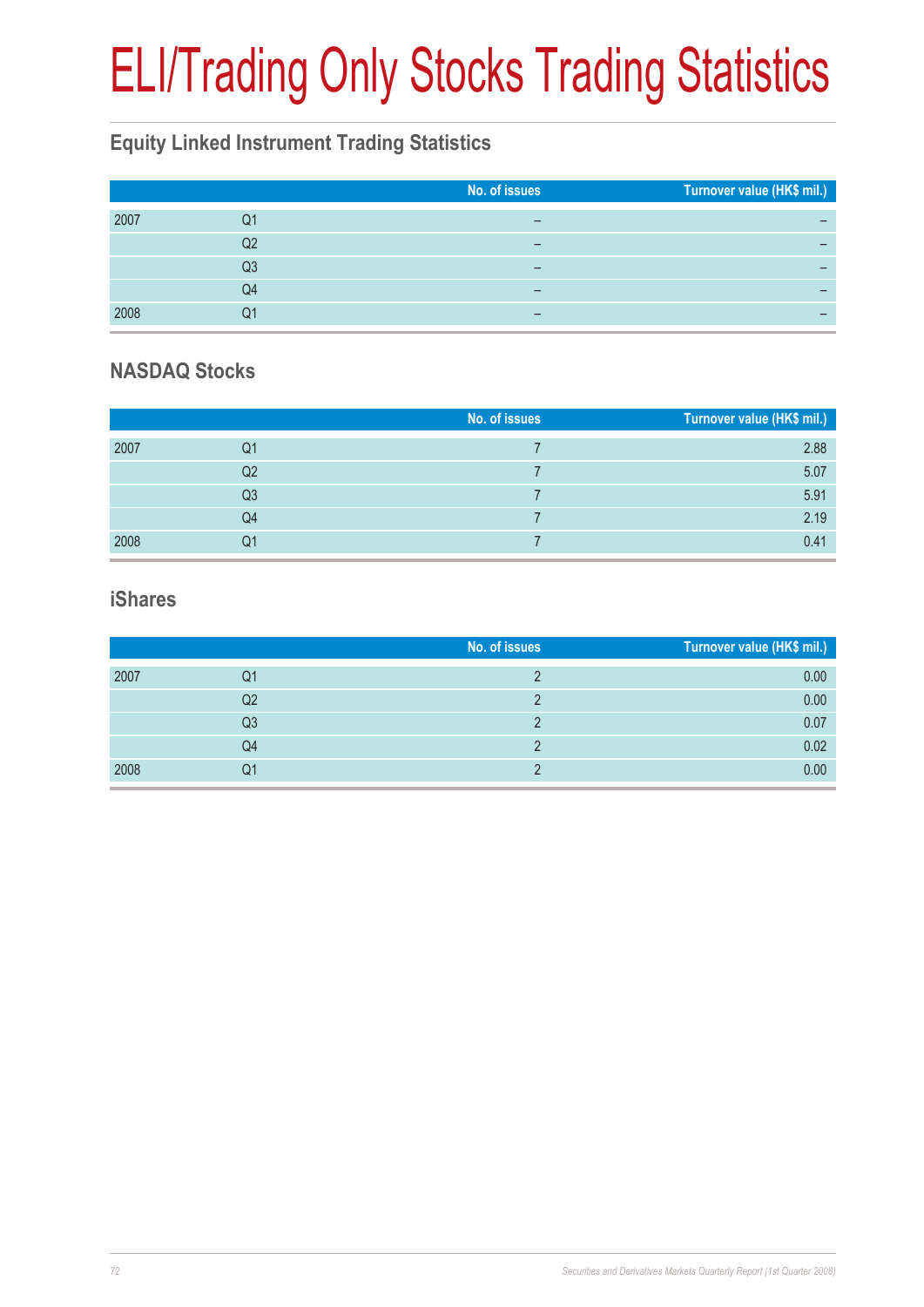#### **Equity Turnover – GEM**

|      |    | Share (Mil. shs) | Value (HK\$ mil.) | No. of deals |
|------|----|------------------|-------------------|--------------|
| 2007 | Q1 | 33,726.77        | 19,053.88         | 435,944      |
|      | Q2 | 77.226.99        | 52.484.46         | 1,020,884    |
|      | Q3 | 82.182.17        | 54,551.65         | 1,107,868    |
|      | Q4 | 56,876.01        | 33,142.09         | 705,030      |
| 2008 | Q1 | 60,007.62        | 21,381.98         | 530,401      |

#### **Equity Trading Statistics – GEM**

|      |                | No. of<br>trading days | <b>Average daily turnover</b><br>(HK\$ mil.) | <b>Average value</b><br>per deal |
|------|----------------|------------------------|----------------------------------------------|----------------------------------|
| 2007 | Q <sub>1</sub> | 62                     | 307.32                                       | 43,707                           |
|      | Q <sub>2</sub> | 59                     | 889.57                                       | 51,411                           |
|      | Q <sub>3</sub> | 63                     | 865.90                                       | 49,240                           |
|      | Q4             | 62                     | 534.55                                       | 47,008                           |
| 2008 | Q <sub>1</sub> | 60                     | 356.37                                       | 40,313                           |

#### **20 Most Advanced GEM Stocks**

for 1st quarter 2008

|                |       |                        | <b>Closing price</b> |                 |        |
|----------------|-------|------------------------|----------------------|-----------------|--------|
| <b>Rank</b>    | Code  | <b>Stock</b>           | End of Mar 2008      | End of Dec 2007 | % up   |
| 1              | 08167 | <b>BIG MEDIA</b>       | 0.243A               | 0.037A          | 556.76 |
| $\overline{2}$ | 08173 | <b>INTELLI-MEDIA</b>   | 0.455                | 0.073           | 523.29 |
| 3              | 08306 | <b>SUNGREEN INTL</b>   | 7.830                | 1.850           | 323.24 |
| 4              | 08076 | <b>SING LEE</b>        | 0.290                | 0.115           | 152.17 |
| 5              | 08055 | <b>PROSTICKS INT'L</b> | 0.800                | 0.425           | 88.24  |
| 6              | 08155 | <b>SOUTHCHINA LAND</b> | 0.880                | 0.560           | 57.14  |
| $\overline{7}$ | 08009 | <b>IMERCHANTS</b>      | 3.900                | 2.500           | 56.00  |
| 8              | 08042 | <b>KO YO GROUP</b>     | 0.166                | 0.114           | 45.61  |
| 9              | 08250 | <b>CORE HEALTHCARE</b> | 0.148                | 0.105A          | 40.95  |
| 10             | 08203 | <b>CHALLENGER GP</b>   | 0.640                | 0.480           | 33.33  |
| 11             | 08138 | <b>TOWN HEALTH</b>     | 0.150                | 0.122           | 22.95  |
| 12             | 08225 | <b>VENTUREPHARM</b>    | 1.930                | 1.600           | 20.63  |
| 13             | 08210 | <b>ADVANCED CARD</b>   | 0.330                | 0.275           | 20.00  |
| 14             | 08205 | <b>JIAODA WITHUB</b>   | 0.300                | 0.250           | 20.00  |
| 15             | 08003 | <b>T S TELECOM</b>     | 0.305                | 0.255           | 19.61  |
| 16             | 08045 | <b>NANDASOFT</b>       | 0.320                | 0.275           | 16.36  |
| 17             | 08293 | <b>JH AUTO SAFETY</b>  | 1.470                | 1.280           | 14.84  |
| 18             | 08156 | <b>CHINA VANGUARD</b>  | 0.850                | 0.750           | 13.33  |
| 19             | 08258 | <b>NW INDUSTRY</b>     | 0.232                | 0.205           | 13.17  |
| 20             | 08270 | <b>CHINA LEASON</b>    | 1.080                | 0.960           | 12.50  |
|                |       |                        |                      |                 |        |

A Adjusted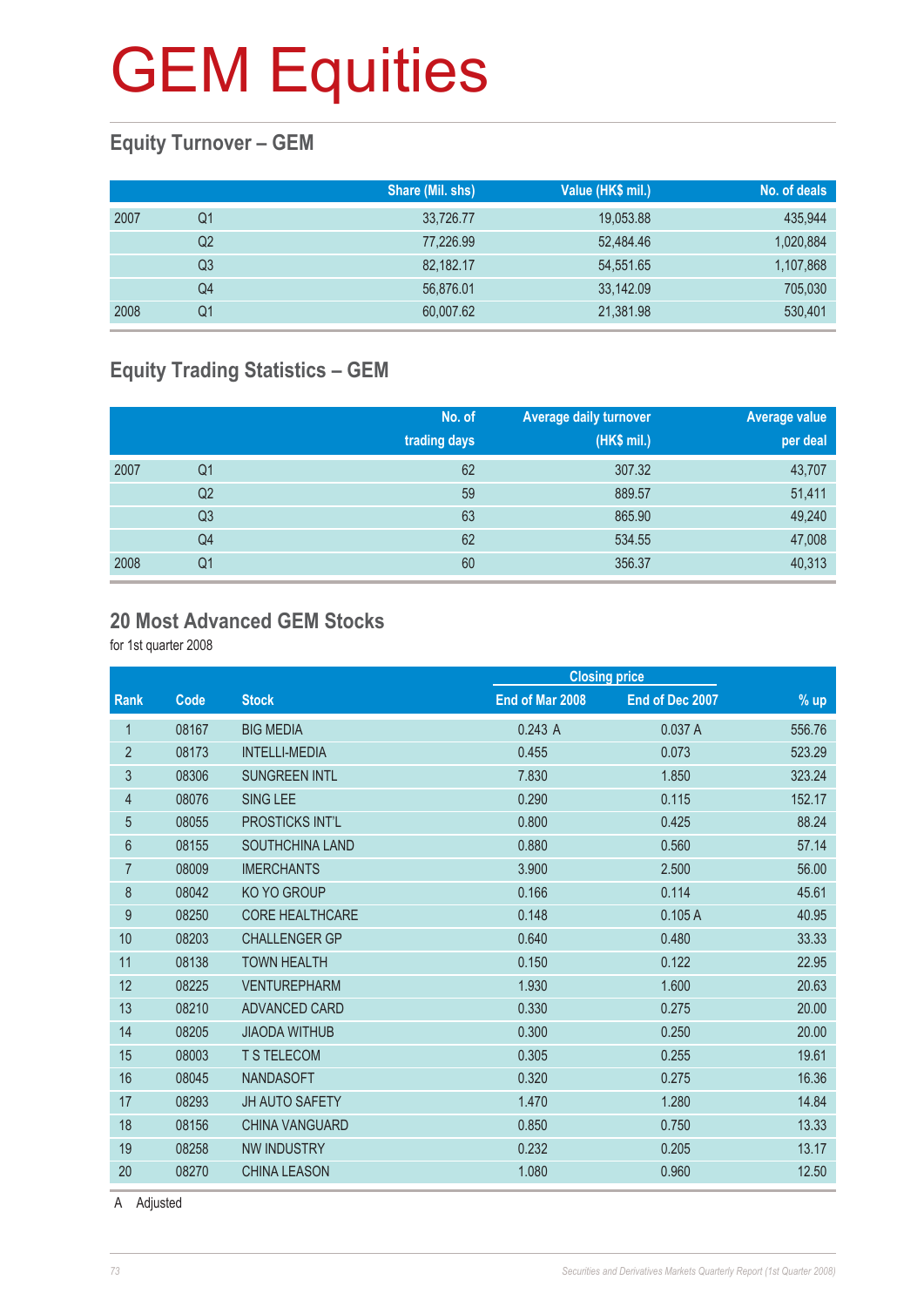#### **20 Most Declined GEM Stocks**

for 1st quarter 2008

|                |       |                        |                 | <b>Closing price</b> |          |  |
|----------------|-------|------------------------|-----------------|----------------------|----------|--|
| Rank           | Code  | <b>Stock</b>           | End of Mar 2008 | End of Dec 2007      | $%$ up   |  |
| $\mathbf{1}$   | 08182 | <b>ENVIRO ENERGY</b>   | 0.300           | 2.360                | $-87.29$ |  |
| $\overline{2}$ | 08271 | <b>GDC</b>             | 0.500           | 1.700                | $-70.59$ |  |
| 3              | 08299 | <b>ESPCO</b>           | 0.247           | 0.800                | $-69.13$ |  |
| 4              | 08120 | <b>CHINA MEDICAL</b>   | 0.128           | 0.395                | $-67.59$ |  |
| $\overline{5}$ | 08198 | <b>MELCO LOTTVENT</b>  | 0.890           | 2.650                | $-66.42$ |  |
| 6              | 08292 | <b>HC INTL</b>         | 0.300           | 0.890                | $-66.29$ |  |
| $\overline{7}$ | 08100 | <b>M DREAM INWORLD</b> | 0.165           | 0.465                | $-64.52$ |  |
| $\bf 8$        | 08017 | <b>LONG SUCCESS</b>    | 0.062           | 0.168                | $-63.10$ |  |
| 9              | 08211 | <b>YONGLONG</b>        | 0.680           | 1.810                | $-62.43$ |  |
| 10             | 08079 | <b>B.A.L. HOLD</b>     | 0.055           | 0.138                | $-60.14$ |  |
| 11             | 08172 | <b>GOLIFE CONCEPTS</b> | 0.034           | 0.085                | $-60.00$ |  |
| 12             | 08149 | <b>TSC OFFSHORE</b>    | 2.290           | 5.380                | $-57.43$ |  |
| 13             | 08178 | <b>CHINA INFO TECH</b> | 0.300           | 0.690                | $-56.52$ |  |
| 14             | 08136 | <b>RICHFIELD GROUP</b> | 0.141           | 0.320                | $-55.94$ |  |
| 15             | 08272 | <b>BYFORD INT'L</b>    | 0.850           | 1.900                | $-55.26$ |  |
| 16             | 08161 | <b>CHINALOTSYNERGY</b> | 0.435           | 0.970                | $-55.15$ |  |
| 17             | 08071 | <b>CHINA METAL RES</b> | 0.163           | 0.350                | $-53.43$ |  |
| 18             | 08208 | <b>CHANGMAOBIOCHEM</b> | 1.290           | 2.720                | $-52.57$ |  |
| 19             | 08196 | <b>LAUNCH TECH</b>     | 0.930           | 1.950                | $-52.31$ |  |
| 20             | 08089 | <b>C RAILLOGISTICS</b> | 1.920           | 4.020                | $-52.24$ |  |

A Adjusted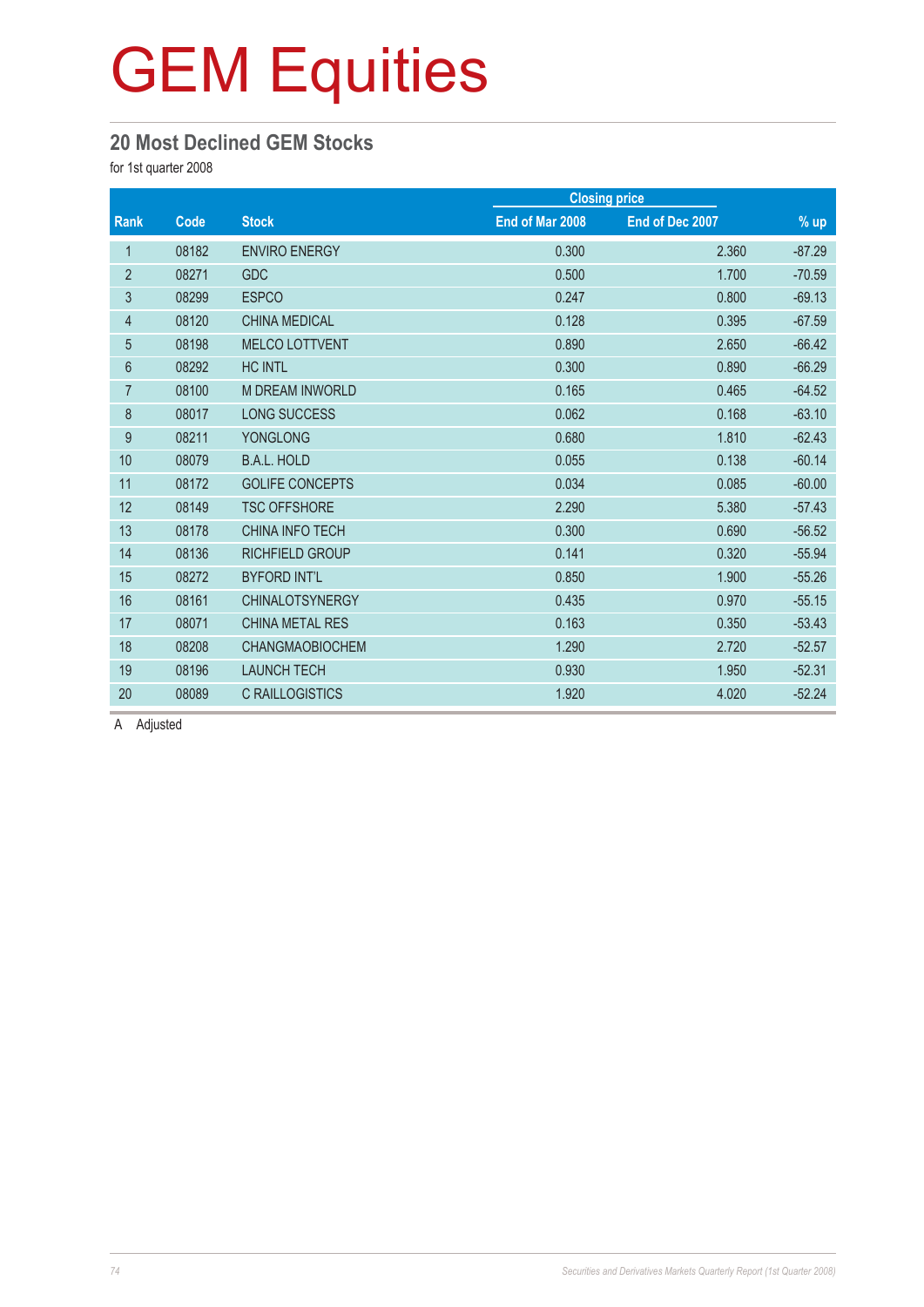#### **20 Most Active GEM Stocks by Value**

for 1st quarter 2008

| Rank             | Code  | <b>Stock</b>            | Turnover (HK\$ mil.) | % of total |
|------------------|-------|-------------------------|----------------------|------------|
| $\mathbf{1}$     | 08138 | <b>TOWN HEALTH</b>      | 2,834.52             | 13.26      |
| $\sqrt{2}$       | 08089 | <b>C RAILLOGISTICS</b>  | 2,764.17             | 12.93      |
| $\mathfrak{Z}$   | 08161 | <b>CHINALOTSYNERGY</b>  | 1,116.16             | 5.22       |
| $\overline{4}$   | 08173 | <b>INTELLI-MEDIA</b>    | 913.79               | 4.27       |
| 5                | 08199 | <b>WEIGAO GROUP</b>     | 898.41               | 4.20       |
| 6                | 08288 | <b>NETDRAGON</b>        | 702.21               | 3.28       |
| $\overline{7}$   | 08277 | <b>WUMART</b>           | 656.59               | 3.07       |
| 8                | 08141 | <b>INSPUR INT'L</b>     | 629.36               | 2.94       |
| $\boldsymbol{9}$ | 08090 | <b>MIDLAND IC&amp;I</b> | 546.26               | 2.55       |
| 10               | 08192 | <b>GS ENGINEERING</b>   | 539.26               | 2.52       |
| 11               | 08180 | <b>GOLDEN MEDITECH</b>  | 538.95               | 2.52       |
| 12               | 08046 | <b>TIGER TECH</b>       | 476.94               | 2.23       |
| 13               | 08276 | <b>SUNSHINE</b>         | 387.06               | 1.81       |
| 14               | 08063 | <b>TRASY GOLD EX</b>    | 368.32               | 1.72       |
| 15               | 08167 | <b>BIG MEDIA</b>        | 356.04               | 1.67       |
| 16               | 08299 | <b>ESPCO</b>            | 344.85               | 1.61       |
| 17               | 08250 | <b>CORE HEALTHCARE</b>  | 334.73               | 1.57       |
| 18               | 08178 | <b>CHINA INFO TECH</b>  | 332.35               | 1.55       |
| 19               | 08042 | KO YO GROUP             | 310.40               | 1.45       |
| 20               | 08306 | <b>SUNGREEN INTL</b>    | 278.20               | 1.30       |
| <b>Total</b>     |       |                         | 15,328.59            | 71.69      |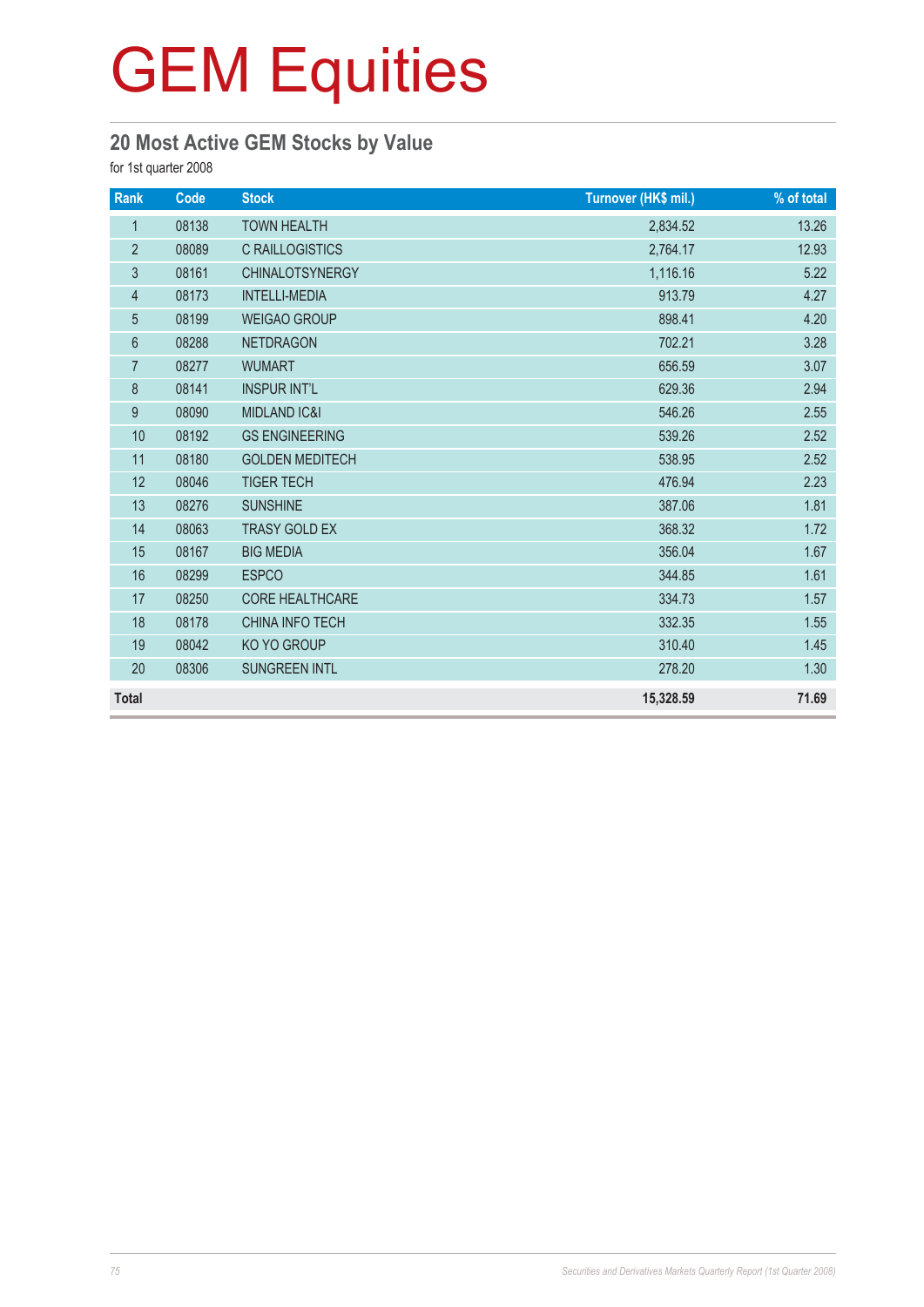#### **20 Most Active GEM Stock by Shares**

for 1st quarter 2008

| Rank           | Code  | <b>Stock</b>            | <b>Turnover (Mil. shs)</b> | % of total |
|----------------|-------|-------------------------|----------------------------|------------|
| $\mathbf{1}$   | 08138 | <b>TOWN HEALTH</b>      | 19,764.34                  | 32.94      |
| $\overline{2}$ | 08063 | <b>TRASY GOLD EX</b>    | 6,859.98                   | 11.43      |
| 3              | 08090 | <b>MIDLAND IC&amp;I</b> | 5,491.73                   | 9.15       |
| 4              | 08173 | <b>INTELLI-MEDIA</b>    | 2,258.09                   | 3.76       |
| $\overline{5}$ | 08250 | <b>CORE HEALTHCARE</b>  | 2,200.96                   | 3.67       |
| $6\,$          | 08161 | <b>CHINALOTSYNERGY</b>  | 2,151.82                   | 3.59       |
| $\overline{7}$ | 08042 | KO YO GROUP             | 1,850.58                   | 3.08       |
| 8              | 08192 | <b>GS ENGINEERING</b>   | 1,722.10                   | 2.87       |
| 9              | 08089 | <b>C RAILLOGISTICS</b>  | 1,090.95                   | 1.82       |
| 10             | 08276 | <b>SUNSHINE</b>         | 971.13                     | 1.62       |
| 11             | 08071 | <b>CHINA METAL RES</b>  | 815.51                     | 1.36       |
| 12             | 08011 | POLYARD PETRO           | 717.21                     | 1.20       |
| 13             | 08299 | <b>ESPCO</b>            | 703.83                     | 1.17       |
| 14             | 08178 | CHINA INFO TECH         | 682.75                     | 1.14       |
| 15             | 08017 | <b>LONG SUCCESS</b>     | 591.04                     | 0.98       |
| 16             | 08046 | <b>TIGER TECH</b>       | 590.11                     | 0.98       |
| 17             | 08158 | <b>BM INTELLIGENCE</b>  | 587.53                     | 0.98       |
| 18             | 08129 | <b>BIO CASSAVA</b>      | 487.58                     | 0.81       |
| 19             | 08141 | <b>INSPUR INT'L</b>     | 416.68                     | 0.69       |
| 20             | 08079 | <b>B.A.L. HOLD</b>      | 395.74                     | 0.66       |
| <b>Total</b>   |       |                         | 50,349.64                  | 83.91      |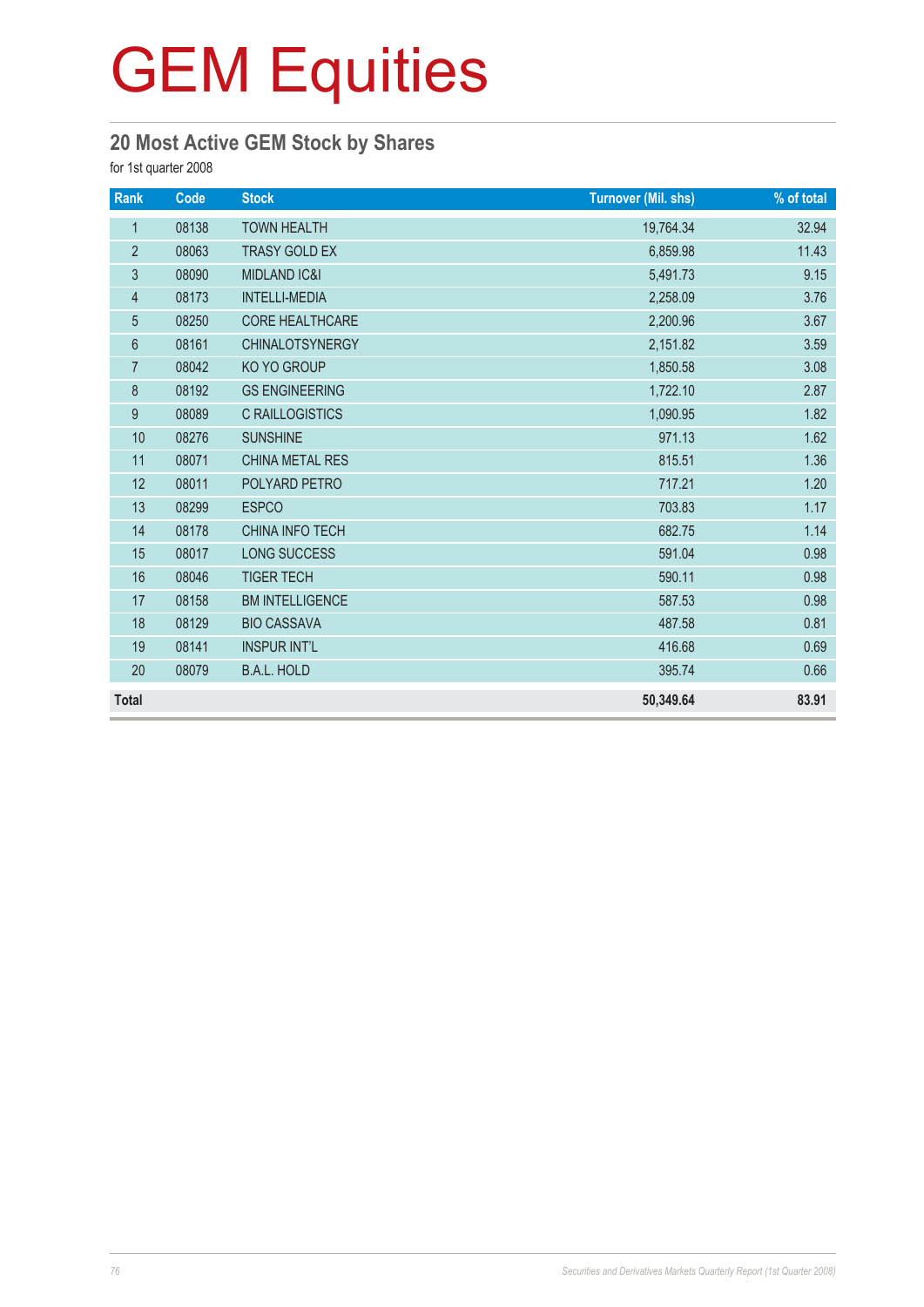#### **Market Capitalisation of Listed Companies for GEM**

as at the quarter end

|      |                | HK\$ mil.  |
|------|----------------|------------|
| 2007 | Q1             | 108,727.59 |
|      | Q <sub>2</sub> | 150,189.65 |
|      | Q3             | 150,850.17 |
|      | Q4             | 161,080.97 |
| 2008 | Q1             | 112,660.54 |

#### **Market Capitalisation by Hang Seng Industry Classification System**\* Quarter-end figures



Hang Seng Industry Classification System (HSICS) is provided by Hang Seng Indexes Company Limited.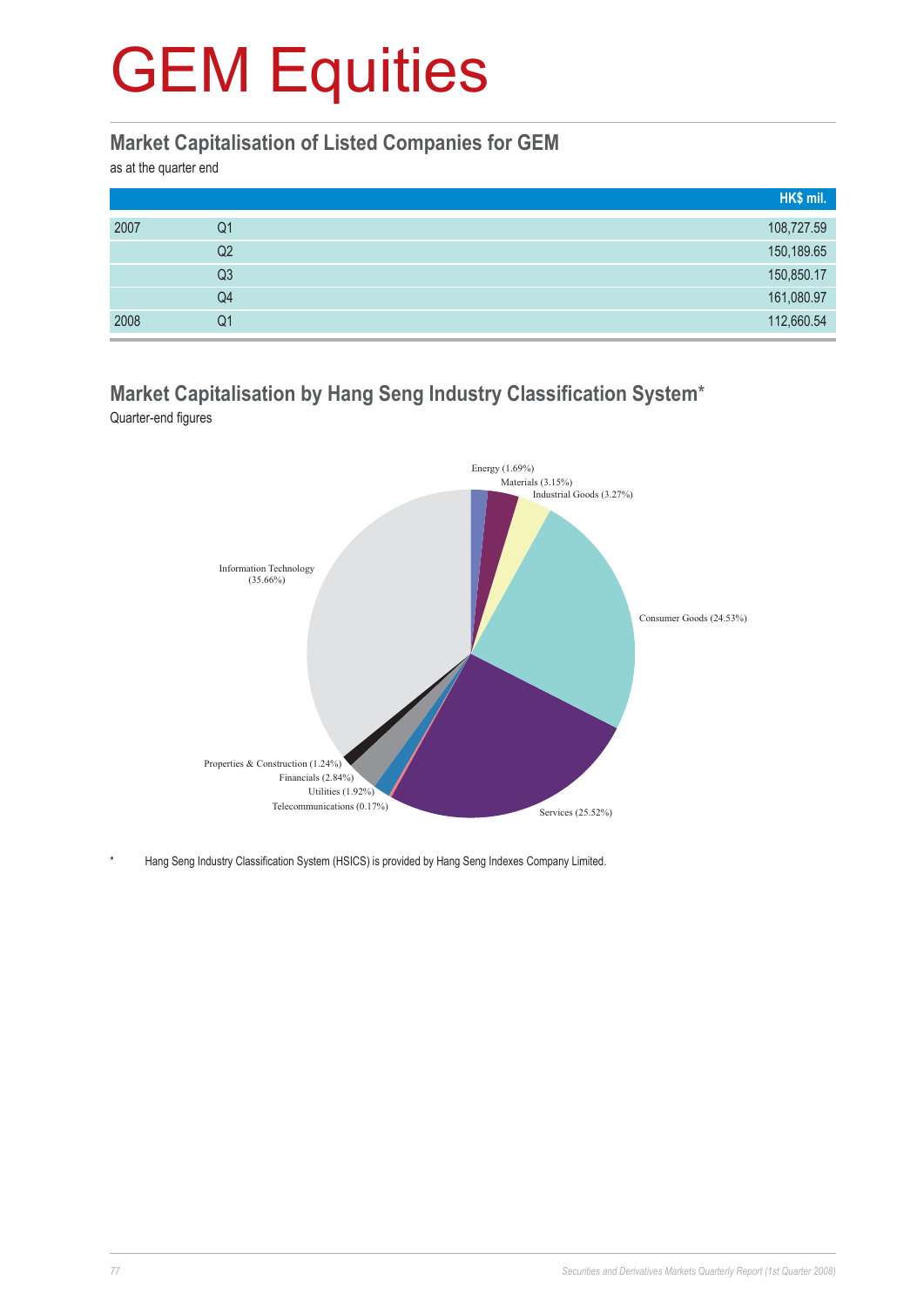#### **50 Leading Companies by Market Capitalisation – GEM**

as at the 1st quarter end 2008

| Rank                    | Code  | <b>Company</b>                                            | Market capitalisation (HK\$ mil.) | % of market total |
|-------------------------|-------|-----------------------------------------------------------|-----------------------------------|-------------------|
| 1                       | 08288 | NetDragon Websoft Inc.                                    | 5,765.00                          | 5.12              |
| $\overline{2}$          | 08002 | Phoenix Satellite Television Holdings Ltd.                | 5,598.49                          | 4.97              |
| $\sqrt{3}$              | 08141 | Inspur International Ltd.                                 | 3,788.13                          | 3.36              |
| $\overline{\mathbf{4}}$ | 08222 | CK Life Sciences Int'l., (Holdings) Inc.                  | 3,556.10                          | 3.16              |
| $\overline{5}$          | 08180 | Golden Meditech Co. Ltd.                                  | 3,532.85                          | 3.14              |
| $6\,$                   | 08277 | Wumart Stores, Inc. - H Shares                            | 3,475.06                          | 3.08              |
| $\overline{7}$          | 08161 | China LotSynergy Holdings Ltd.                            | 3,307.62                          | 2.94              |
| 8                       | 08199 | Shandong Weigao Group Medical Polymer Co. Ltd. - H Shares | 3,216.92                          | 2.86              |
| $\boldsymbol{9}$        | 08167 | Big Media Group Ltd.                                      | 3,031.25                          | 2.69              |
| 10                      | 08137 | Honbridge Holdings Ltd.                                   | 2,866.68                          | 2.54              |
| 11                      | 08138 | Town Health International Holdings Co. Ltd.               | 2,512.34                          | 2.23              |
| 12                      | 08279 | AGTech Holdings Ltd.                                      | 2,290.45                          | 2.03              |
| 13                      | 08052 | Convenience Retail Asia Ltd.                              | 2,041.96                          | 1.81              |
| 14                      | 08008 | Sunevision Holdings Ltd.                                  | 1,909.59                          | 1.69              |
| 15                      | 08178 | China Information Technology Development Ltd.             | 1,909.32                          | 1.69              |
| 16                      | 08118 | International Entertainment Corporation                   | 1,768.74                          | 1.57              |
| 17                      | 08272 | Byford International Ltd.                                 | 1,701.70                          | 1.51              |
| 18                      | 08070 | Zhongyu Gas Holdings Ltd.                                 | 1,536.24                          | 1.36              |
| 19                      | 08206 | China Cyber Port (International) Co. Ltd.                 | 1,452.14                          | 1.29              |
| 20                      | 08192 | Global Solution Engineering Ltd.                          | 1,361.53                          | 1.21              |
| 21                      | 08061 | AcrossAsia Ltd.                                           | 1,316.80                          | 1.17              |
| 22                      | 08201 | China Fire Safety Enterprise Group Holdings Ltd.          | 1,313.30                          | 1.17              |
| 23                      | 08123 | International Financial Network Holdings Ltd.             | 1,269.22                          | 1.13              |
| 24                      | 08029 | Galileo Holdings Ltd.                                     | 1,252.36                          | 1.11              |
| 25                      | 08006 | China.com Inc.                                            | 1,248.62                          | 1.11              |
| 26                      | 08117 | China Primary Resources Holdings Ltd.                     | 1,233.43                          | 1.09              |
| 27                      | 08216 | Chinasoft International Ltd.                              | 1,227.40                          | 1.09              |
| 28                      | 08239 | Ming Kei Energy Holdings Ltd.                             | 1,219.19                          | 1.08              |
| 29                      | 08259 | Yantai North Andre Juice Co. Ltd. - H Shares              | 1,108.91                          | 0.98              |
| 30                      | 08250 | Core Healthcare Investment Holdings Ltd.                  | 1,092.50                          | 0.97              |
| 31                      | 08085 | New Chinese Medicine Holdings Ltd.                        | 1,021.49                          | 0.91              |
| 32                      | 08212 | Aptus Holdings Ltd.                                       | 1,002.31                          | 0.89              |
| 33                      | 08313 | International Elite Ltd.                                  | 965.12                            | 0.86              |
| 34                      | 08299 | Espco Technology Holdings Ltd.                            | 956.23                            | 0.85              |
| 35                      | 08089 | China Railway Logistics Ltd.                              | 935.64                            | 0.83              |
| 36                      | 08069 | Tong Ren Tang Technologies Co. Ltd. - H Shares            | 913.37                            | 0.81              |
| 37                      | 08149 | TSC Offshore Group Ltd.                                   | 902.05                            | 0.80              |
| 38                      | 08042 | Ko Yo Ecological Agrotech (Group) Ltd.                    | 895.47                            | 0.79              |
| 39                      | 08230 | Shenzhen Dongjiang Environmental Co. Ltd. - H Shares      | 875.27                            | 0.78              |
| 40                      | 08005 | Yuxing InfoTech Holdings Ltd.                             | 862.30                            | 0.77              |
| 41                      | 08108 | FAVA International Holdings Ltd.                          | 817.90                            | 0.73              |
| 42                      | 08156 | China Vanguard Group Ltd.                                 | 808.67                            | 0.72              |
| 43                      | 08128 | IIN International Ltd.                                    | 769.62                            | 0.68              |
| 44                      | 08276 | Century Sunshine Ecological Technology Holdings Ltd.      | 765.70                            | 0.68              |
| 45                      | 08182 | Enviro Energy International Holdings Ltd.                 | 700.82                            | 0.62              |
| 46                      | 08225 | Venturepharm Laboratories Ltd.                            | 694.80                            | 0.62              |
| 47                      | 08066 | Cardlink Technology Group Ltd.                            | 677.92                            | 0.60              |
| 48                      | 08129 | Bio Cassava Technology Holdings Ltd.                      | 660.97                            | 0.59              |
| 49                      | 08058 | Shandong Luoxin Pharmacy Stock Co. Ltd. - H Shares        | 651.66                            | 0.58              |
| 50                      | 08293 | Jinheng Automotive Safety Technology Holdings Ltd.        | 651.36                            | 0.58              |
| <b>Total</b>            |       |                                                           | 85,432.51                         | 75.83             |
| <b>Market Total</b>     |       |                                                           | 112,660.54                        | 100.00            |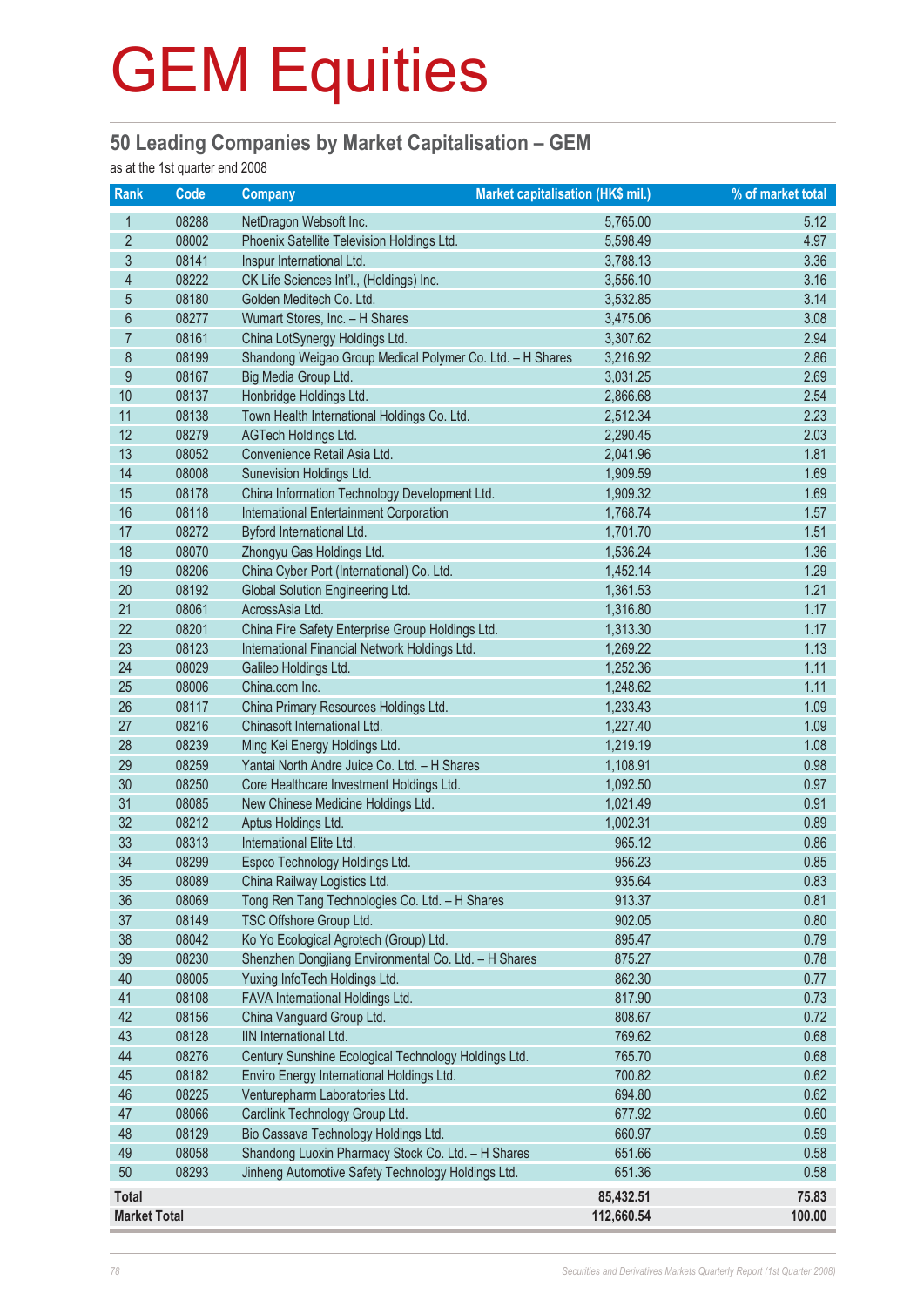#### **New Listing Statistics – equities for GEM**

|      |    | No. of newly listed companies | Funds raised (HK\$ mil.) |
|------|----|-------------------------------|--------------------------|
| 2007 | Q1 |                               |                          |
|      | Q2 | -                             |                          |
|      | Q2 |                               |                          |
|      | Q4 |                               | 1,993.55                 |
| 2008 | 01 |                               |                          |

### **Newly Listed Companies for GEM**

for 1st quarter 2008

| Code         | Company name | Listing date No. of issued shares Funds raised (HK\$ mil.) |  |
|--------------|--------------|------------------------------------------------------------|--|
| <b>NIL</b>   |              |                                                            |  |
| <b>Total</b> |              |                                                            |  |

#### **Withdrawal of listed Companies – GEM**

for 1st quarter 2008

| <b>Code</b> | <b>Company name</b>                                           | <b>Last trading date</b> | <b>Delisted date</b> |
|-------------|---------------------------------------------------------------|--------------------------|----------------------|
| 08280       | Xinjiang Tianye Water Saving Irrigation System Co Ltd - H Shs | 2008/01/23               | 2008/01/24           |
| 08245       | Beijing Jingkelong Co. Ltd. - H Shares                        | 2008/02/25               | 2008/02/26           |
| 08122       | <b>CASH Financial Services Group Ltd.</b>                     | 2008/02/29               | 2008/03/03           |
| 08039       | Loulan Holdings Ltd.                                          | 2005/01/26               | 2008/03/27           |

#### **Company Name Changes for GEM**

for 1st quarter 2008

| <b>Code</b> | Old name                             | New name                                      | <b>Effective date</b> | <b>Adoption date</b> |
|-------------|--------------------------------------|-----------------------------------------------|-----------------------|----------------------|
| 08190       | Golding Soft Ltd.                    | Goldmond Holdings Ltd.                        | 2008/01/02            | 2008/01/28           |
| 08203       | Ultra Group Holdings Ltd.            | Challenger Group Holdings Ltd.                | 2008/01/31            | 2008/02/06           |
| 08149       | <b>EMER International Group Ltd.</b> | TSC Offshore Group Ltd.                       | 2008/01/22            | 2008/03/05           |
| 08178       | Xteam Software International Ltd.    | China Information Technology Development Ltd. | 2007/12/28            | 2008/03/17           |
| 08071       | Glory Future Group Ltd.              | China Metal Resources Holdings Ltd.           | 2008/02/19            | 2008/03/18           |

\* Change of English name only

# Change of Chinese name only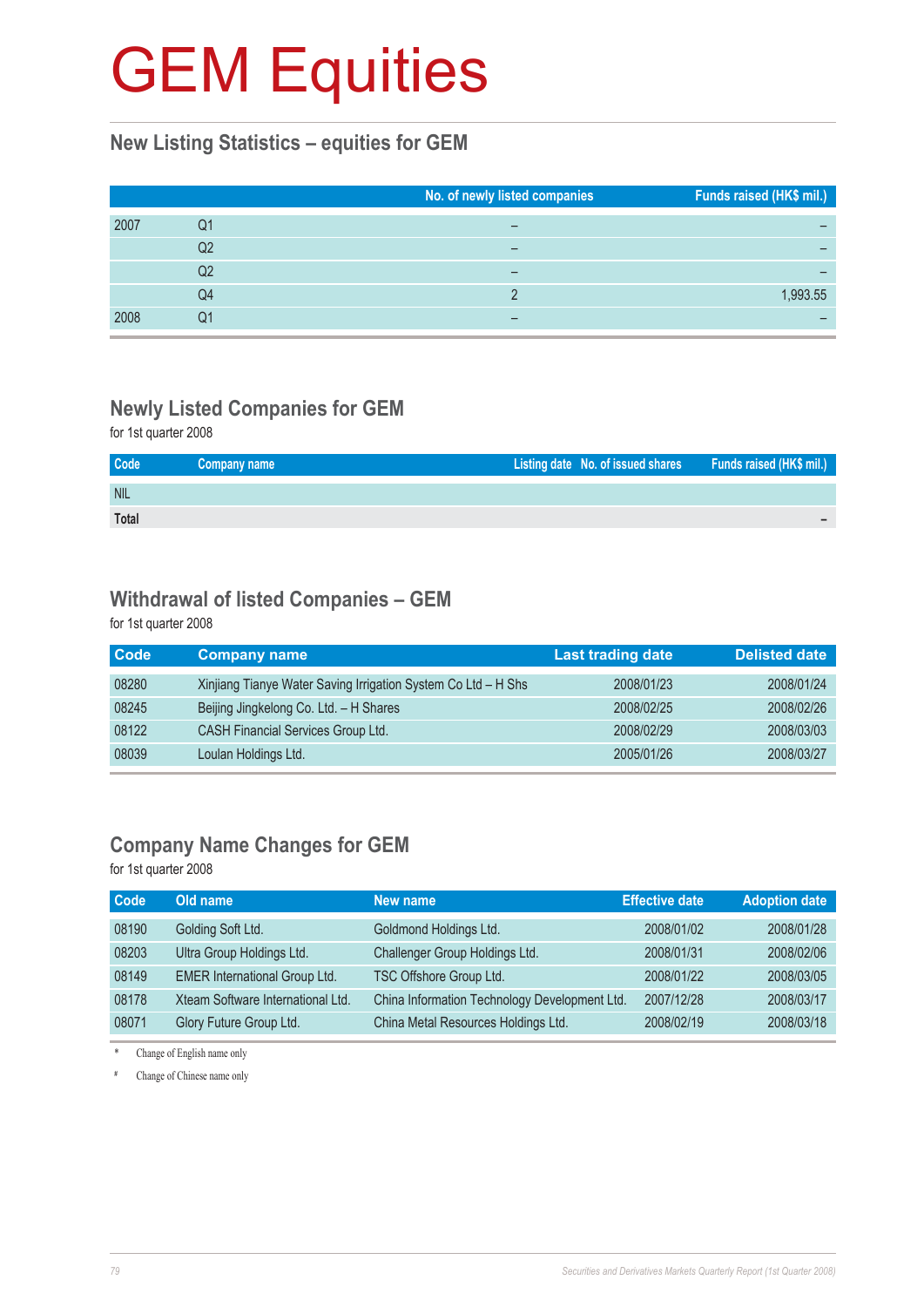#### **Bonus Issues/Bonus Warrants for GEM**

for 1st quarter 2008

| <b>Code</b> | <b>Company</b>               | <b>Particulars</b> ' | Ex-date    |
|-------------|------------------------------|----------------------|------------|
| 08041       | Intcera High Tech Group Ltd. | $1$ for $20$         | 2008/03/11 |

#### **Share Split/Consolidation for GEM**

for 1st quarter 2008

| Code  | <b>Company</b>                                | <b>Particulars</b> | <b>Effective date</b> |
|-------|-----------------------------------------------|--------------------|-----------------------|
| 08139 | Prosperity International Holdings (H.K.) Ltd. | Split 1 into 10    | 2008/01/07            |
| 08250 | Core Healthcare Investment Holdings Ltd.      | Split 1 into 10    | 2008/01/21            |

#### **Rights Issues & Open Offers for GEM**

for 1st quarter 2008

| <b>Month</b> | Code  | <b>Company</b>                             | <b>Ratio</b>               | Funds raised (HK\$ mil.) |
|--------------|-------|--------------------------------------------|----------------------------|--------------------------|
| Jan          | 08017 | Long Success International (Holdings) Ltd. | Open offer 1 for 1 @\$0.11 | 100.00                   |
|              | 08063 | Trasy Gold Ex Ltd.                         | Rts 1 for 2 @\$0.055       | 109.85                   |
| Mar          | 08083 | SYSCAN Technology Holdings Ltd.            | Rts 4 for 1 @\$0.01        | 16.38                    |
| <b>Total</b> |       |                                            |                            | 226.23                   |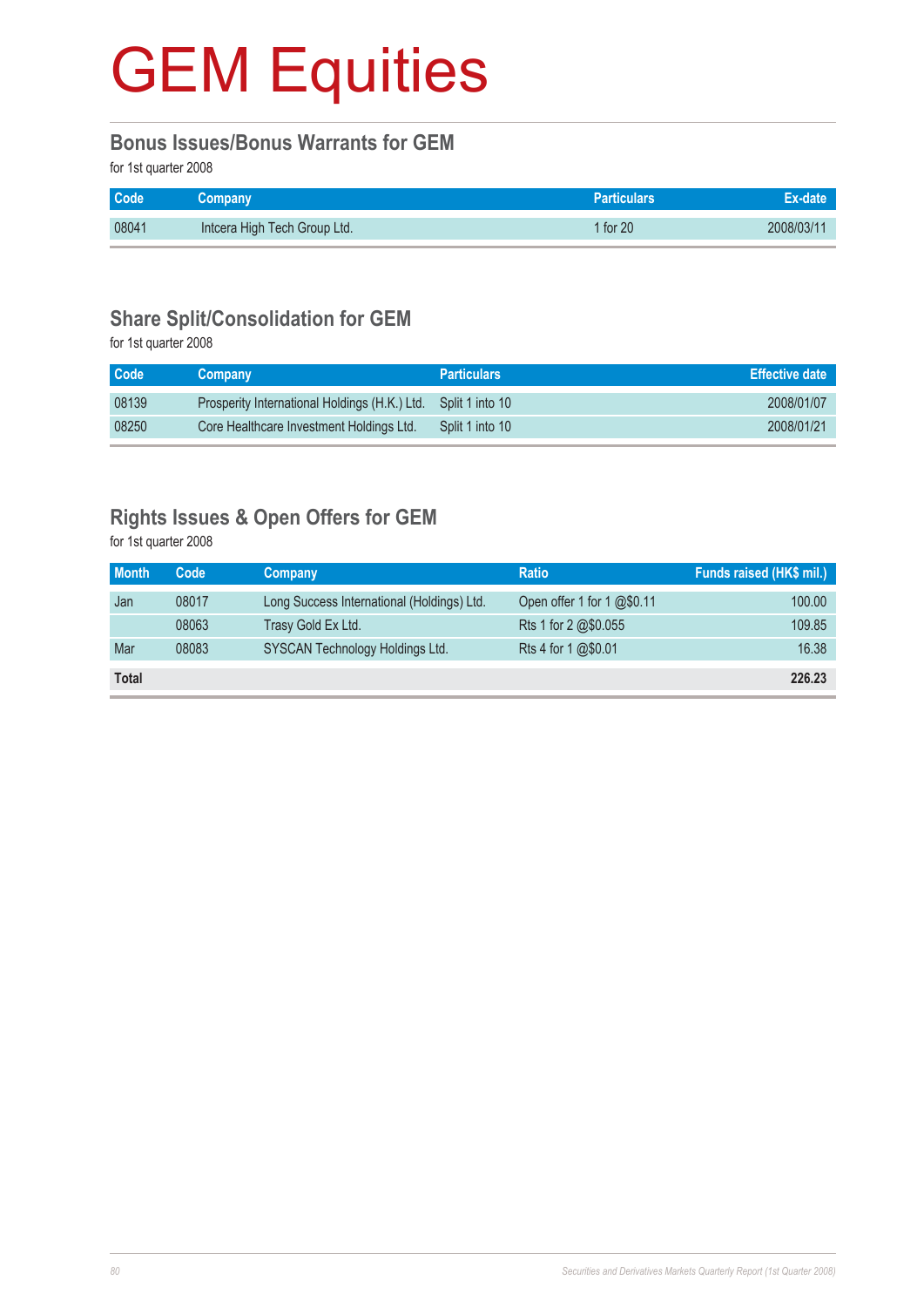#### **Placing\***

|              |       |                        | No. of      |                      |                     |
|--------------|-------|------------------------|-------------|----------------------|---------------------|
|              |       |                        | new shares  | <b>Placing price</b> | <b>Funds raised</b> |
| <b>Month</b> | Code  | <b>Company</b>         | placed      | (HK\$)               | (HK\$ mil.)         |
| 2007         |       |                        |             |                      |                     |
| Jun **       | 08172 | <b>GOLIFE CONCEPTS</b> | 150,000,000 | 0.165                | 24.75               |
| Oct **       | 08128 | <b>IIN INT'L</b>       | 390,752,000 | 0.198                | 77.37               |
| Dec**        | 08158 | <b>BM INTELLIGENCE</b> | 90,000,000  | 0.209                | 18.81               |
|              | 08250 | <b>CORE HEALTHCARE</b> | 30,000,000  | 0.170                | 5.10                |
|              | 08123 | <b>IFN</b>             | 100,000,000 | 0.625                | 62.50               |
|              | 08196 | <b>LAUNCH TECH</b>     | 45,600,000  | 1.630                | 74.33               |
|              | 08100 | M DREAM INWORLD        | 180,000,000 | 0.250                | 45.00               |
|              | 08116 | <b>NEOLINK CYBER</b>   | 194,000,000 | 0.218                | 42.29               |
|              | 08198 | MELCO LOTTVENT         | 58,000,000  | 1.800                | 104.40              |
| 2008         |       |                        |             |                      |                     |
| Jan          | 08299 | <b>ESPCO</b>           | 300,000,000 | 0.270                | 81.00               |
|              | 08141 | <b>INSPUR INT'L</b>    | 100,000,000 | 1.250                | 125.00              |
|              | 08076 | SING LEE               | 60,200,000  | 0.271                | 16.31               |
| Feb          | 08130 | <b>BRILLIANT ARTS</b>  | 450,000,000 | 0.120                | 54.00               |
|              | 08042 | KO YO GROUP            | 500,000,000 | 0.145                | 72.50               |
|              | 08055 | PROSTICKS INT'L        | 500,000,000 | 0.150                | 75.00               |
| <b>Total</b> |       |                        |             |                      | 878.36              |

\* Due to the reporting time-lag, placing figures for the quarter are provisional.

\*\* Supplementary information update for previous quarters.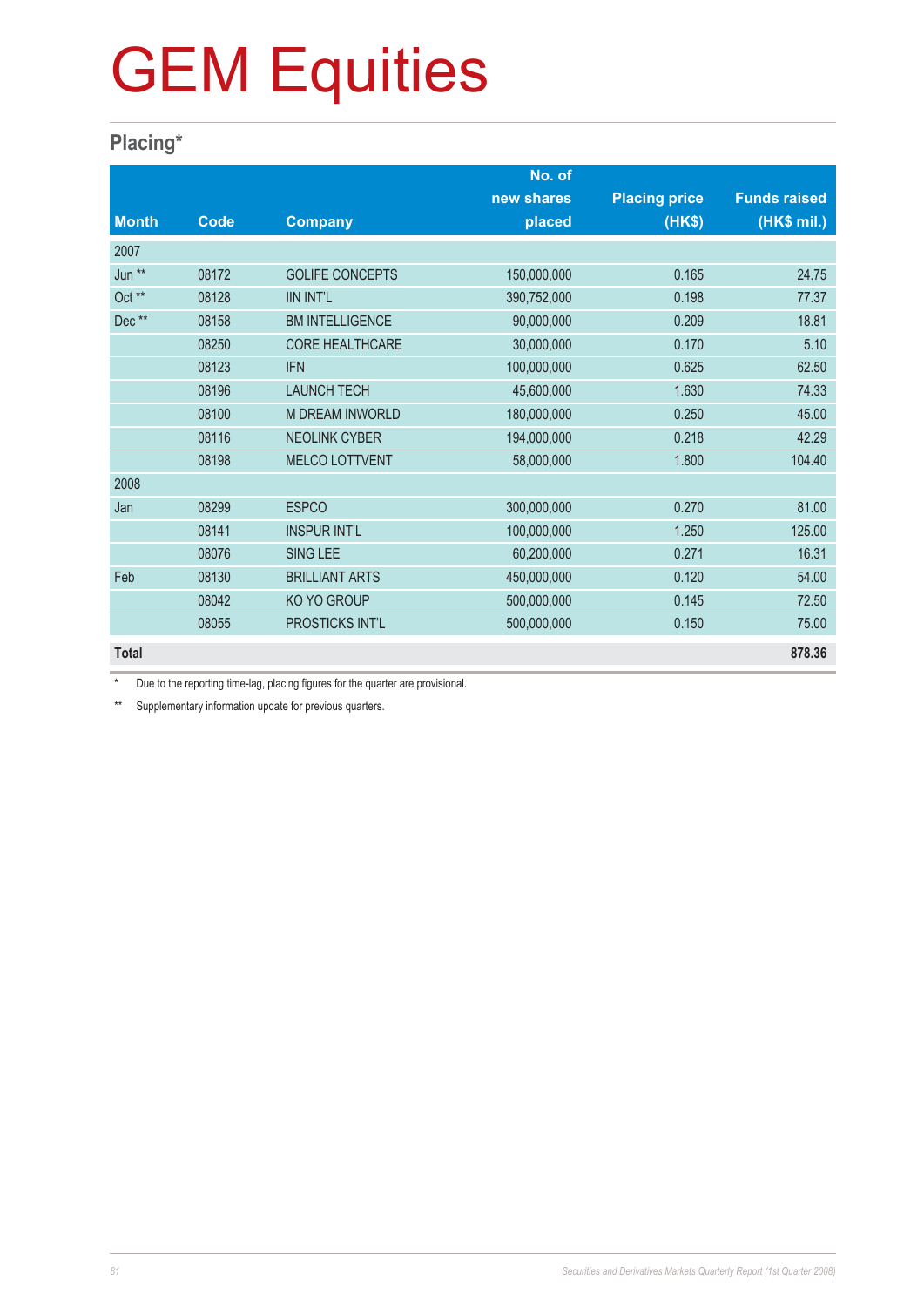### GEM Warrants

#### **Warrant Trading and Market Value Statistics – GEM**

|      |                | <b>Number</b> | Turnover value (HK\$ mil.) | Market value (HK\$ mil.) |
|------|----------------|---------------|----------------------------|--------------------------|
| 2007 | Q1             |               | 9.24                       | 59.56                    |
|      | Q <sub>2</sub> |               | 8.51                       | 97.00                    |
|      | Q3             |               | 7.59                       | 154.47                   |
|      | Q4             |               | 1.06                       | 71.23                    |
| 2008 | Q1             |               | 1.89                       | 70.34                    |

#### **Newly Listed Equity GEM Warrants**

for 1st quarter 2008

|              |                                                          | Initial issued |              |               | <b>Amount raised</b> |
|--------------|----------------------------------------------------------|----------------|--------------|---------------|----------------------|
| Code         | <b>Equity warrants</b>                                   | amount (HK)    | Listing date | <b>Expiry</b> | (HK\$ mil.)          |
| 08360        | Long Success International (Holdings) Ltd. Warrants 2009 | 9.999.990      | 2008/02/04   | 2009/01/30    |                      |
| <b>Total</b> |                                                          |                |              |               |                      |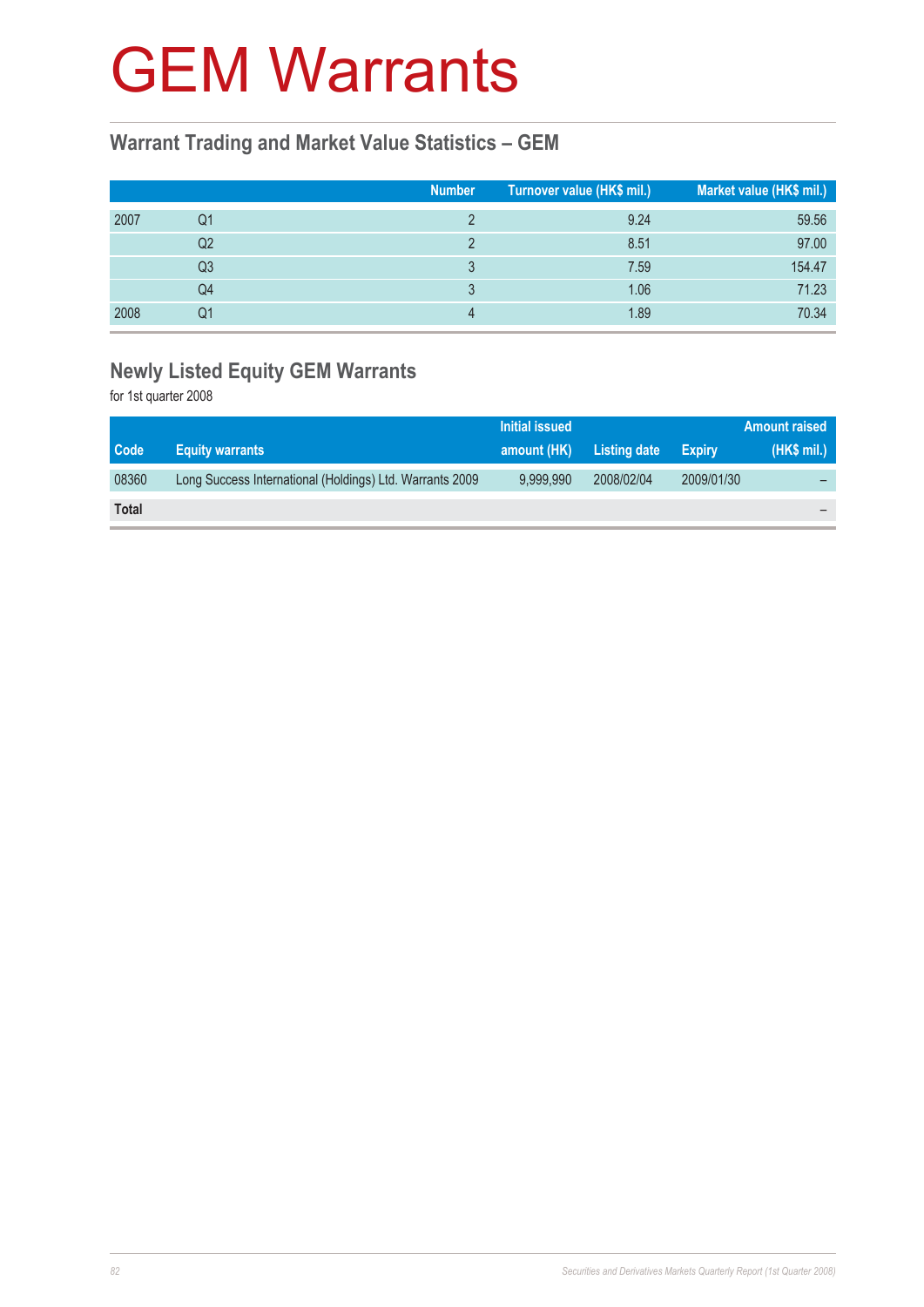## Stock Market Indices

#### **Hong Kong Stock Market Indices**

|                                               | End of Mar 2008 | End of Dec 2007 |               |
|-----------------------------------------------|-----------------|-----------------|---------------|
| <b>Index</b>                                  | <b>Close</b>    | <b>Close</b>    | Change %      |
| S&P/HKEx LargeCap Index                       | 27781.18        | 33708.99        | 17.59%        |
|                                               |                 |                 |               |
| S&P/HKEx GEM Index                            | 845.89          | 1349.64         | 37.32%        |
|                                               |                 |                 |               |
| <b>HANG SENG INDEX</b>                        | 22849.20        | 27812.65        | 17.85%        |
| <b>SECTORIAL INDICES</b>                      |                 |                 |               |
| Finance                                       | 33492.55        | 39526.27        | 15.27%        |
| <b>Utilities</b>                              | 45025.11        | 41065.12        | 9.64%<br>$+$  |
| Properties                                    | 28562.24        | 38079.97        | 24.99%        |
| Commerce & Industry                           | 13111.78        | 16568.00        | $-20.86\%$    |
|                                               |                 |                 |               |
| <b>HANG SENG COMPOSITE INDEX</b>              | 3226.47         | 3935.37         | 18.01%<br>$-$ |
| HANG SENG CHINA-AFFILIATED CORPORATIONS INDEX | 5087.58         | 6111.20         | 16.75%        |
| HANG SENG CHINA ENTERPRISES INDEX             | 12083.30        | 16124.72        | $-25.06\%$    |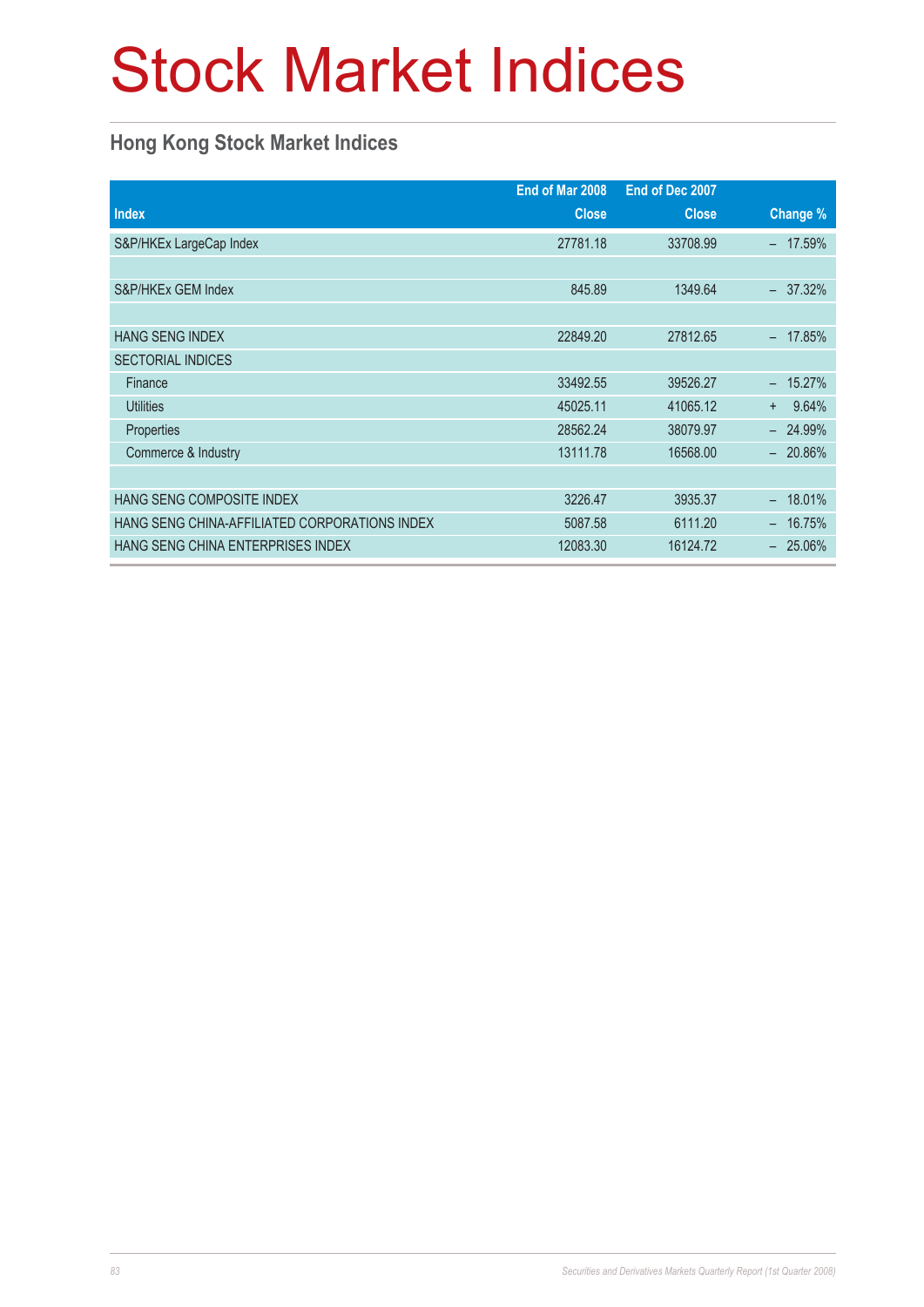### Stock Market Indices

#### **Hang Seng Index (2007/01/02 – 2008/03/31)**



#### **S&P/HKEx LargeCap Index (2007/01/02 – 2008/03/31)**



#### **S&P/HKEx GEM Index (2007/01/02 – 2008/03/31)**

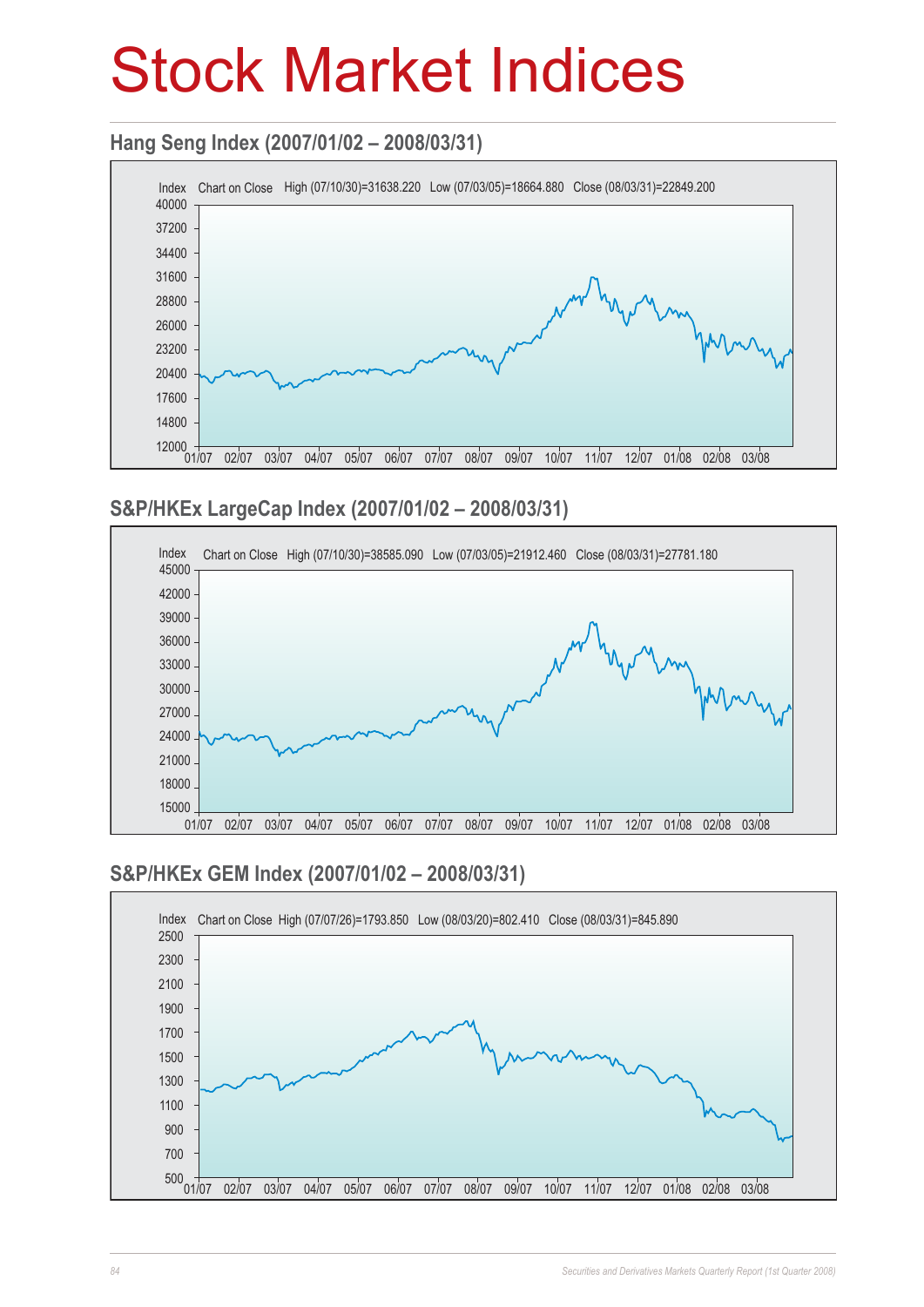### Stock Market Indices

#### **WORLD INDICES**

|                                 | End of Mar 2008 | End of Dec 2007 |                                   |
|---------------------------------|-----------------|-----------------|-----------------------------------|
| <b>Index</b>                    | <b>Close</b>    | <b>Close</b>    | Change %                          |
| <b>HONG KONG</b>                |                 |                 |                                   |
| S&P/HKEx LargeCap Index         | 27781.18        | 33708.99        | $-17.59%$                         |
| Hang Seng Index                 | 22849.20        | 27812.65        | $-17.85%$                         |
| <b>AUSTRALIA</b>                |                 |                 |                                   |
| All Ordinaries Index            | 5409.70         | 6421.00         | $-15.75%$                         |
| <b>JAKARTA</b>                  |                 |                 |                                   |
| Composite Index                 | 2447.30         | 2745.83         | $-10.87%$                         |
| <b>JAPAN</b>                    |                 |                 |                                   |
| Nikkei (225)                    | 12525.54        | 15307.78        | $-18.18%$                         |
| <b>KOREA</b>                    |                 |                 |                                   |
| Composite Index                 | 1703.99         | 1897.13         | $-10.18%$                         |
| <b>KUALA LUMPUR</b>             |                 |                 |                                   |
| Composite Index                 | 1247.52         | 1445.03         | $-13.67%$                         |
| <b>MANILA</b>                   |                 |                 |                                   |
| Composite Index                 | 2984.67         | 3621.60         | $-17.59%$                         |
| <b>NEW ZEALAND</b>              |                 |                 |                                   |
| <b>NZSE (50)</b>                | 3470.43         | 4041.38         | $-14.13%$                         |
| <b>SHANGHAI</b>                 |                 |                 |                                   |
| A Shares Index                  | 3643.24         | 5521.49         | $-34.02%$                         |
| <b>B</b> Shares Index           | 256.00          | 365.93          | $-30.04\%$                        |
| <b>SHENZHEN</b>                 |                 |                 |                                   |
| A Shares Index                  | 1153.90         | 1520.99         | $-24.13%$                         |
| <b>B</b> Shares Index           | 558.87          | 709.68          | $-21.25%$                         |
| <b>SINGAPORE</b>                |                 |                 |                                   |
| <b>FTSE Straits Times Index</b> | 3007.36         | 3465.63         | $-13.22\%$                        |
| <b>TAIWAN</b>                   |                 |                 |                                   |
| Taipei Weighted Stock Index     | 8572.59         | 8506.28         | 0.78%<br>$\ddot{}$                |
| <b>THAILAND</b>                 |                 |                 |                                   |
| <b>SET Index</b>                | 817.03          | 858.10          | 4.79%<br>$\overline{\phantom{0}}$ |
| <b>NEW YORK</b>                 |                 |                 |                                   |
| <b>DJIA</b>                     | 12262.89        | 13264.82        | 7.55%<br>-                        |
| Nasdaq Composite Index          | 2279.10         | 2652.28         | 14.07%<br>Ξ.                      |
| <b>TORONTO</b>                  |                 |                 |                                   |
| S&P/TSX Composite Index         | 13350.13        | 13833.06        | 3.49%<br>$\overline{\phantom{a}}$ |
| <b>GERMANY</b>                  |                 |                 |                                   |
| DAX Capital Value Index         | 4263.65         | 5277.23         | $-19.21%$                         |
| <b>LONDON</b>                   |                 |                 |                                   |
| FTSE (100)                      | 5702.10         | 6456.90         | $-11.69%$                         |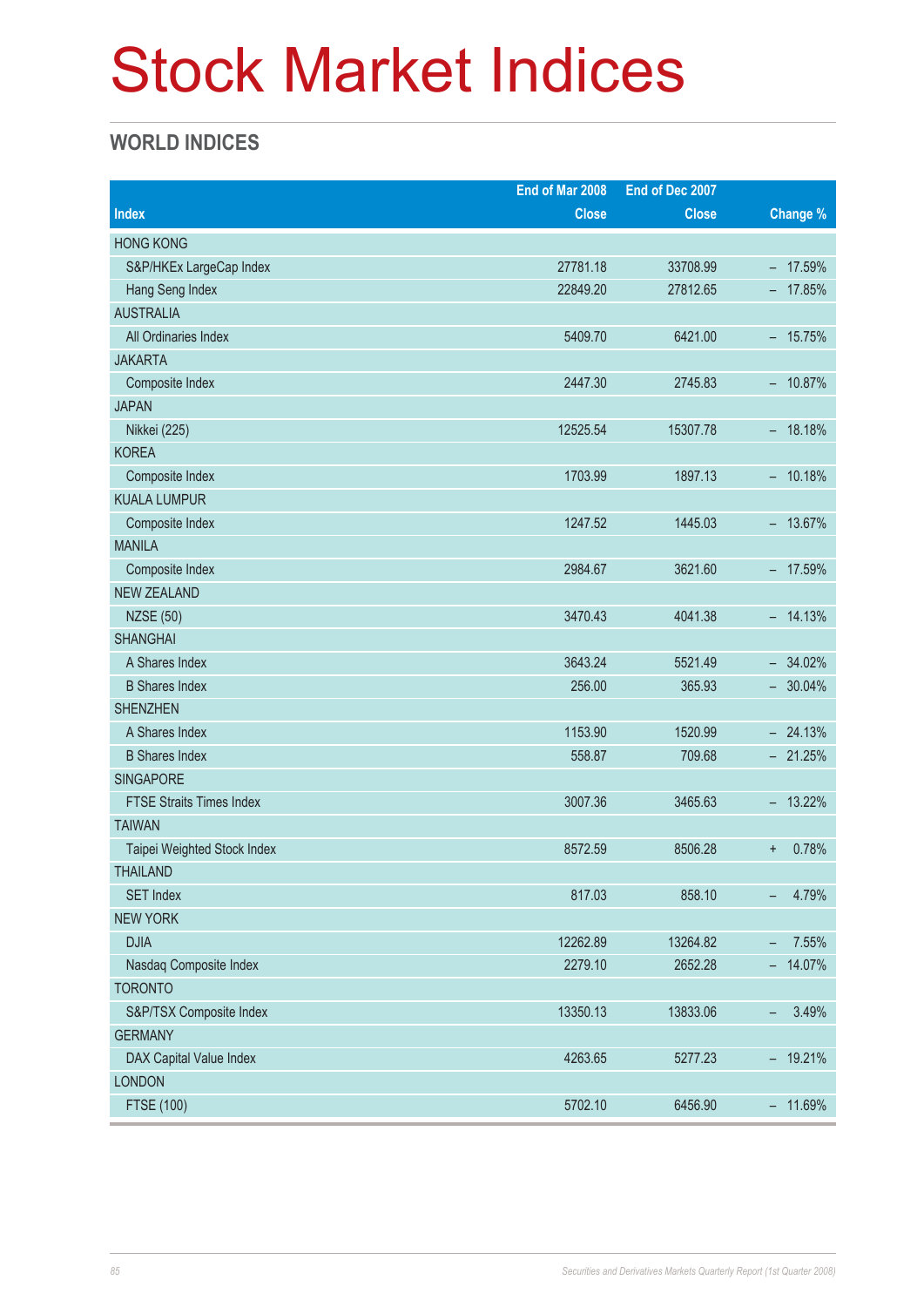#### **Contract Volume by Derivatives Products**

|                                                         | <b>Contracts</b> |                  |
|---------------------------------------------------------|------------------|------------------|
| <b>Derivatives product</b>                              | 1st Quarter 2008 | 1st Quarter 2007 |
| Hang Seng Index Futures                                 | 5,336,298        | 3,793,395        |
| Hang Seng Index Options                                 | 896,781          | 1,890,659        |
| Mini-Hang Seng Index Futures                            | 1,964,929        | 762,924          |
| Mini-Hang Seng Index Options                            | 21,132           | 31,333           |
| H-shares Index Futures                                  | 3,634,747        | 1,925,646        |
| H-shares Index Options                                  | 345,472          | 372,583          |
| Mini H-shares Index Futures <sup>1</sup>                | 1,204            |                  |
| Hang Seng China H-Financials Index Futures <sup>2</sup> | 9                |                  |
| FTSE/Xinhua China 25 Index Futures                      | 33               | 1,828            |
| FTSE/Xinhua China 25 Index Options                      | 381              | 719              |
| <b>Stock Futures</b>                                    | 39,376           | 151,769          |
| <b>Stock Options</b>                                    | 15,838,824       | 7,729,060        |
| <b>Three-month HIBOR Futures</b>                        | 7,543            | 10,503           |
| One-month HIBOR Futures                                 | 373              | 10               |
| Three-year Exchange Fund Note Futures                   | $\mathbf{0}$     | $\mathbf{0}$     |
| <b>Total</b>                                            | 28,087,102       | 16,670,429       |

1 Trading in Mini H-shares Index Futures commenced on 31 March 2008.

2 Trading in Hang Seng China H-Financials Index Futures commenced on 16 April 2007.

#### **Open Interest by Derivatives Products**

|                                                         | <b>Contracts</b>        |                  |  |
|---------------------------------------------------------|-------------------------|------------------|--|
| <b>Derivatives product</b>                              | <b>1st Quarter 2008</b> | 1st Quarter 2007 |  |
| Hang Seng Index Futures                                 | 107,570                 | 111,472          |  |
| Hang Seng Index Options                                 | 115,920                 | 240,259          |  |
| Mini-Hang Seng Index Futures                            | 2,260                   | 4,861            |  |
| Mini-Hang Seng Index Options                            | 1,193                   | 742              |  |
| H-shares Index Futures                                  | 114,938                 | 74,829           |  |
| H-shares Index Options                                  | 77,461                  | 99,224           |  |
| Mini H-shares Index Futures <sup>1</sup>                | 70                      |                  |  |
| Hang Seng China H-Financials Index Futures <sup>2</sup> | $\mathbf{0}$            |                  |  |
| FTSE/Xinhua China 25 Index Futures                      | $\mathbf{0}$            | 104              |  |
| FTSE/Xinhua China 25 Index Options                      | 45                      | 88               |  |
| <b>Stock Futures</b>                                    | 5,443                   | 20,782           |  |
| <b>Stock Options</b>                                    | 5,652,274               | 2,569,935        |  |
| Three-month HIBOR Futures                               | 1,971                   | 9,035            |  |
| One-month HIBOR Futures                                 | 89                      | $\theta$         |  |
| Three-year Exchange Fund Note Futures                   | $\mathbf{0}$            | $\mathbf{0}$     |  |
| <b>Total</b>                                            | 6,079,234               | 3,131,331        |  |

1 Trading in Mini H-shares Index Futures commenced on 31 March 2008.

2 Trading in Hang Seng China H-Financials Index Futures commenced on 16 April 2007.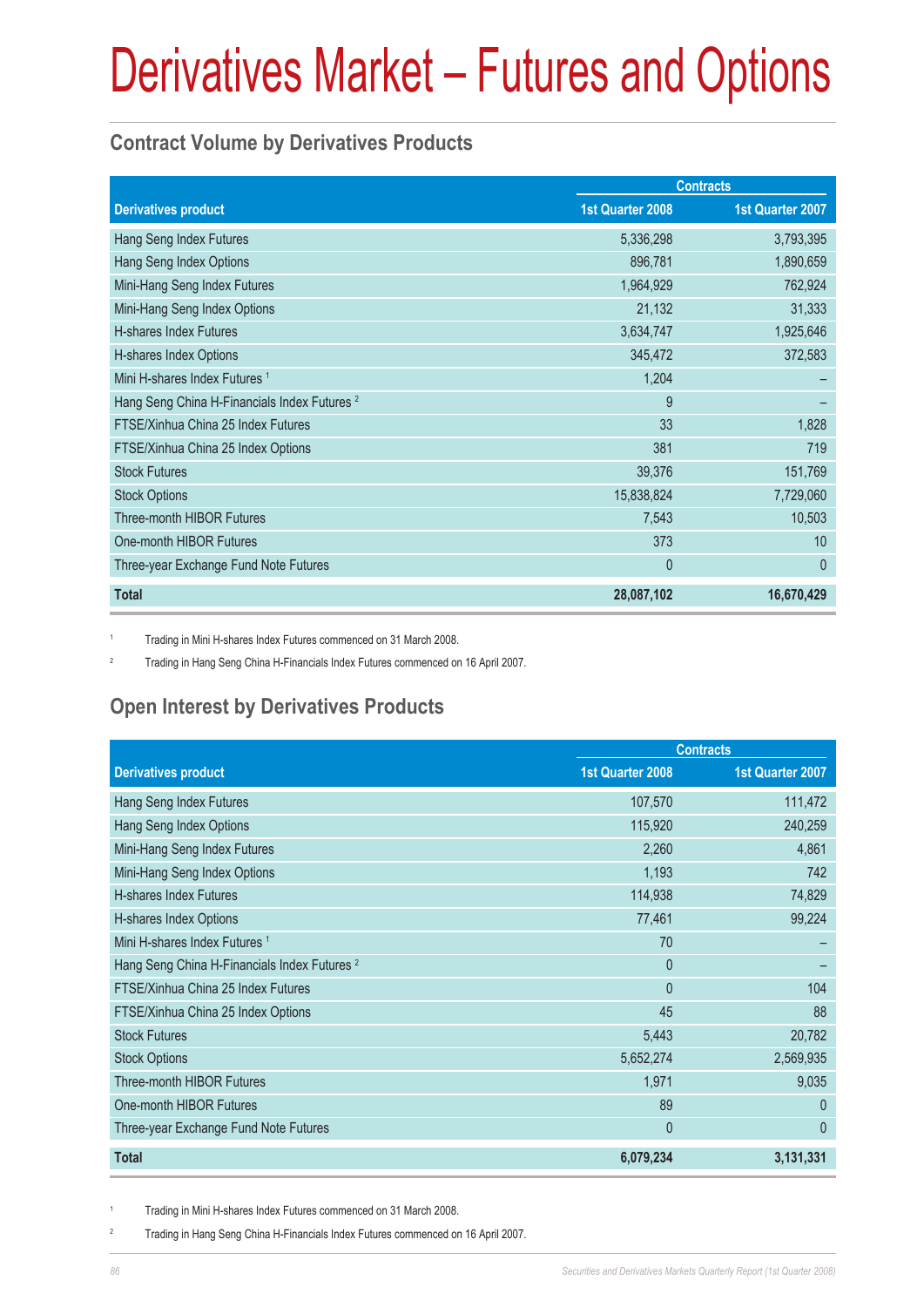#### **Stock Options Premium by Class**

for 1st Quarter 2008

|                           |            | Premium     |              |
|---------------------------|------------|-------------|--------------|
| <b>Options class</b>      |            | (HK\$ mil.) | $%$ of total |
| <b>CHALCO</b>             | <b>ALC</b> | 136.02      | 0.30%        |
| <b>BANK OF CHINA</b>      | <b>BCL</b> | 171.63      | 0.38%        |
| <b>BANKCOMM</b>           | <b>BCM</b> | 446.23      | 0.99%        |
| <b>BANK OF E ASIA</b>     | <b>BEA</b> | 61.12       | 0.14%        |
| <b>BOC HONG KONG</b>      | <b>BOC</b> | 268.65      | 0.59%        |
| <b>CCB</b>                | <b>CCB</b> | 1,110.25    | 2.46%        |
| <b>CHINA COMM CONS</b>    | CCC        | 700.08      | 1.55%        |
| <b>CHINA COAL</b>         | <b>CCE</b> | 59.22       | 0.13%        |
| <b>CHINA MOBILE</b>       | <b>CHT</b> | 6,533.45    | 14.47%       |
| <b>CHINA UNICOM</b>       | <b>CHU</b> | 137.79      | 0.31%        |
| <b>CITIC PACIFIC</b>      | <b>CIT</b> | 27.14       | 0.06%        |
| <b>CHEUNG KONG</b>        | <b>CKH</b> | 2,405.59    | 5.33%        |
| <b>CKI HOLDINGS</b>       | <b>CKI</b> | 5.68        | 0.01%        |
| <b>CHINA LIFE</b>         | <b>CLI</b> | 3,678.03    | 8.14%        |
| <b>CLP HOLDINGS</b>       | <b>CLP</b> | 148.19      | 0.33%        |
| <b>CM BANK</b>            | <b>CMB</b> | 255.51      | 0.57%        |
| <b>CNOOC</b>              | <b>CNC</b> | 842.82      | 1.87%        |
| <b>CHINA NETCOM</b>       | <b>CNM</b> | 35.69       | 0.08%        |
| <b>CATHAY PAC AIR</b>     | <b>CPA</b> | 74.72       | 0.17%        |
| SINOPEC CORP              | <b>CPC</b> | 1,212.11    | 2.68%        |
| <b>CITIC BANK</b>         | <b>CTB</b> | 3.69        | 0.01%        |
| <b>CHINA TELECOM</b>      | <b>CTC</b> | 740.99      | 1.64%        |
| <b>DENWAY MOTORS</b>      | <b>DWM</b> | 3.22        | 0.01%        |
| <b>ESPRIT HOLDINGS</b>    | <b>ESP</b> | 58.31       | 0.13%        |
| <b>FIH</b>                | <b>FIH</b> | 22.38       | 0.05%        |
| <b>HK ELECTRIC</b>        | <b>HEH</b> | 46.66       | 0.10%        |
| <b>HKEX</b>               | <b>HEX</b> | 3,263.22    | 7.23%        |
| <b>HSBC HOLDINGS</b>      | <b>HKB</b> | 6,435.37    | 14.25%       |
| <b>HK &amp; CHINA GAS</b> | <b>HKG</b> | 32.05       | 0.07%        |
| <b>HENDERSON LAND</b>     | <b>HLD</b> | 218.43      | 0.48%        |
| <b>HUANENG POWER</b>      | <b>HNP</b> | 25.99       | 0.06%        |
| <b>HANG SENG BANK</b>     | <b>HSB</b> | 303.06      | 0.67%        |
| <b>HUTCHISON</b>          | <b>HWL</b> | 1,862.61    | 4.12%        |
| <b>ICBC</b>               | <b>ICB</b> | 505.80      | 1.12%        |
| JOHNSON ELECH             | <b>JSE</b> | 0.79        | 0.00%        |
| <b>JIANGXI COPPER</b>     | <b>JXC</b> | 115.41      | 0.26%        |
| LI & FUNG                 | LIF        | 18.31       | 0.04%        |
| <b>MTR CORPORATION</b>    | <b>MTR</b> | 249.82      | 0.55%        |
| <b>NEW WORLD DEV</b>      | <b>NWD</b> | 190.53      | 0.42%        |
| <b>PING AN</b>            | PAI        | 3,289.80    | 7.29%        |
| <b>PCCW</b>               | <b>PCC</b> | 4.46        | 0.01%        |
| <b>PETROCHINA</b>         | PEC        | 4,689.92    | 10.39%       |
| PICC P&C                  | <b>PIC</b> | 26.42       | 0.06%        |
| <b>SHK PPT</b>            | <b>SHK</b> | 4,620.89    | 10.23%       |
| <b>SWIRE PACIFIC A</b>    | <b>SWA</b> | 79.53       | 0.18%        |
| <b>TRACKER FUND</b>       | <b>TRF</b> | 14.45       | 0.03%        |
| <b>WHARF HOLDINGS</b>     | <b>WHL</b> | 26.23       | 0.06%        |
| <b>Total</b>              |            | 45,158.26   | 100.00%      |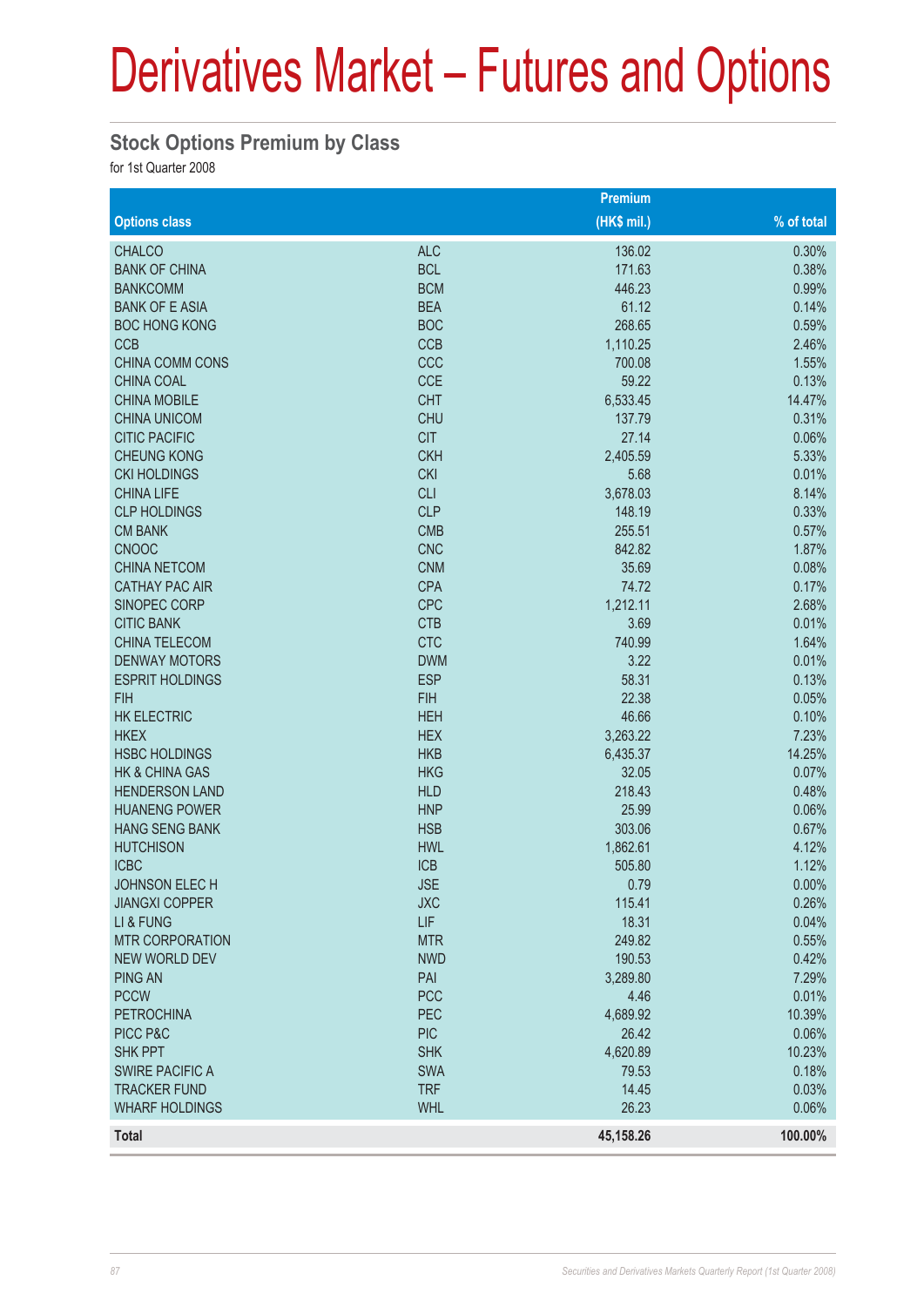#### **Stock Options Contract Volume by Class**

for 1st Quarter 2008

|                           |            | <b>Contract</b> |            |
|---------------------------|------------|-----------------|------------|
| <b>Options class</b>      |            | volume          | % of total |
| <b>CHALCO</b>             | <b>ALC</b> | 52,334          | 0.33%      |
| <b>BANK OF CHINA</b>      | <b>BCL</b> | 588,576         | 3.72%      |
| <b>BANKCOMM</b>           | <b>BCM</b> | 437,252         | 2.76%      |
| <b>BANK OF E ASIA</b>     | <b>BEA</b> | 126,821         | 0.80%      |
| <b>BOC HONG KONG</b>      | <b>BOC</b> | 316,275         | 2.00%      |
| <b>CCB</b>                | <b>CCB</b> | 1,250,818       | 7.90%      |
| <b>CHINA COMM CONS</b>    | CCC        | 444,084         | 2.80%      |
| <b>CHINA COAL</b>         | <b>CCE</b> | 30,593          | 0.19%      |
| <b>CHINA MOBILE</b>       | <b>CHT</b> | 1,319,988       | 8.33%      |
| <b>CHINA UNICOM</b>       | <b>CHU</b> | 37,841          | 0.24%      |
| <b>CITIC PACIFIC</b>      | <b>CIT</b> | 16,696          | 0.11%      |
| <b>CHEUNG KONG</b>        | <b>CKH</b> | 300,630         | 1.90%      |
| <b>CKI HOLDINGS</b>       | <b>CKI</b> | 8,553           | 0.05%      |
| <b>CHINA LIFE</b>         | <b>CLI</b> | 1,319,894       | 8.33%      |
| <b>CLP HOLDINGS</b>       | <b>CLP</b> | 115,031         | 0.73%      |
| <b>CM BANK</b>            | <b>CMB</b> | 212,343         | 1.34%      |
| <b>CNOOC</b>              | <b>CNC</b> | 657,083         | 4.15%      |
| <b>CHINA NETCOM</b>       | <b>CNM</b> | 32,961          | 0.21%      |
| <b>CATHAY PAC AIR</b>     | <b>CPA</b> | 66,149          | 0.42%      |
| SINOPEC CORP              | <b>CPC</b> | 498,454         | 3.15%      |
| <b>CITIC BANK</b>         | <b>CTB</b> | 14,571          | 0.09%      |
| <b>CHINA TELECOM</b>      | <b>CTC</b> | 585,155         | 3.69%      |
| <b>DENWAY MOTORS</b>      | <b>DWM</b> | 4,360           | 0.03%      |
| <b>ESPRIT HOLDINGS</b>    | <b>ESP</b> | 92,855          | 0.59%      |
| <b>FIH</b>                | <b>FIH</b> | 18,367          | 0.12%      |
| <b>HK ELECTRIC</b>        | <b>HEH</b> | 75,714          | 0.48%      |
| <b>HKEX</b>               | <b>HEX</b> | 506,202         | 3.20%      |
| <b>HSBC HOLDINGS</b>      | <b>HKB</b> | 2,520,805       | 15.92%     |
| <b>HK &amp; CHINA GAS</b> | <b>HKG</b> | 34,225          | 0.22%      |
| <b>HENDERSON LAND</b>     | <b>HLD</b> | 48,795          | 0.31%      |
| <b>HUANENG POWER</b>      | <b>HNP</b> | 20,039          | 0.13%      |
| <b>HANG SENG BANK</b>     | <b>HSB</b> | 387,524         | 2.45%      |
| <b>HUTCHISON</b>          | <b>HWL</b> | 403,922         | 2.55%      |
| <b>ICBC</b>               | <b>ICB</b> | 1,007,959       | 6.36%      |
| JOHNSON ELECH             | <b>JSE</b> | 6,588           | 0.04%      |
| <b>JIANGXI COPPER</b>     | <b>JXC</b> | 59,490          | 0.38%      |
| LI & FUNG                 | LIF        | 9,158           | 0.06%      |
| <b>MTR CORPORATION</b>    | <b>MTR</b> | 222,316         | 1.40%      |
| <b>NEW WORLD DEV</b>      | <b>NWD</b> | 47,940          | 0.30%      |
| <b>PING AN</b>            | PAI        | 358,525         | 2.26%      |
| <b>PCCW</b>               | <b>PCC</b> | 22,780          | 0.14%      |
| <b>PETROCHINA</b>         | PEC        | 1,085,650       | 6.85%      |
| PICC P&C                  | <b>PIC</b> | 16,022          | 0.10%      |
| <b>SHK PPT</b>            | <b>SHK</b> | 388,756         | 2.45%      |
| <b>SWIRE PACIFIC A</b>    | <b>SWA</b> | 31,849          | 0.20%      |
| <b>TRACKER FUND</b>       | <b>TRF</b> | 24,587          | 0.16%      |
| <b>WHARF HOLDINGS</b>     | <b>WHL</b> | 12,294          | 0.08%      |
| <b>Total</b>              |            | 15,838,824      | 100.00%    |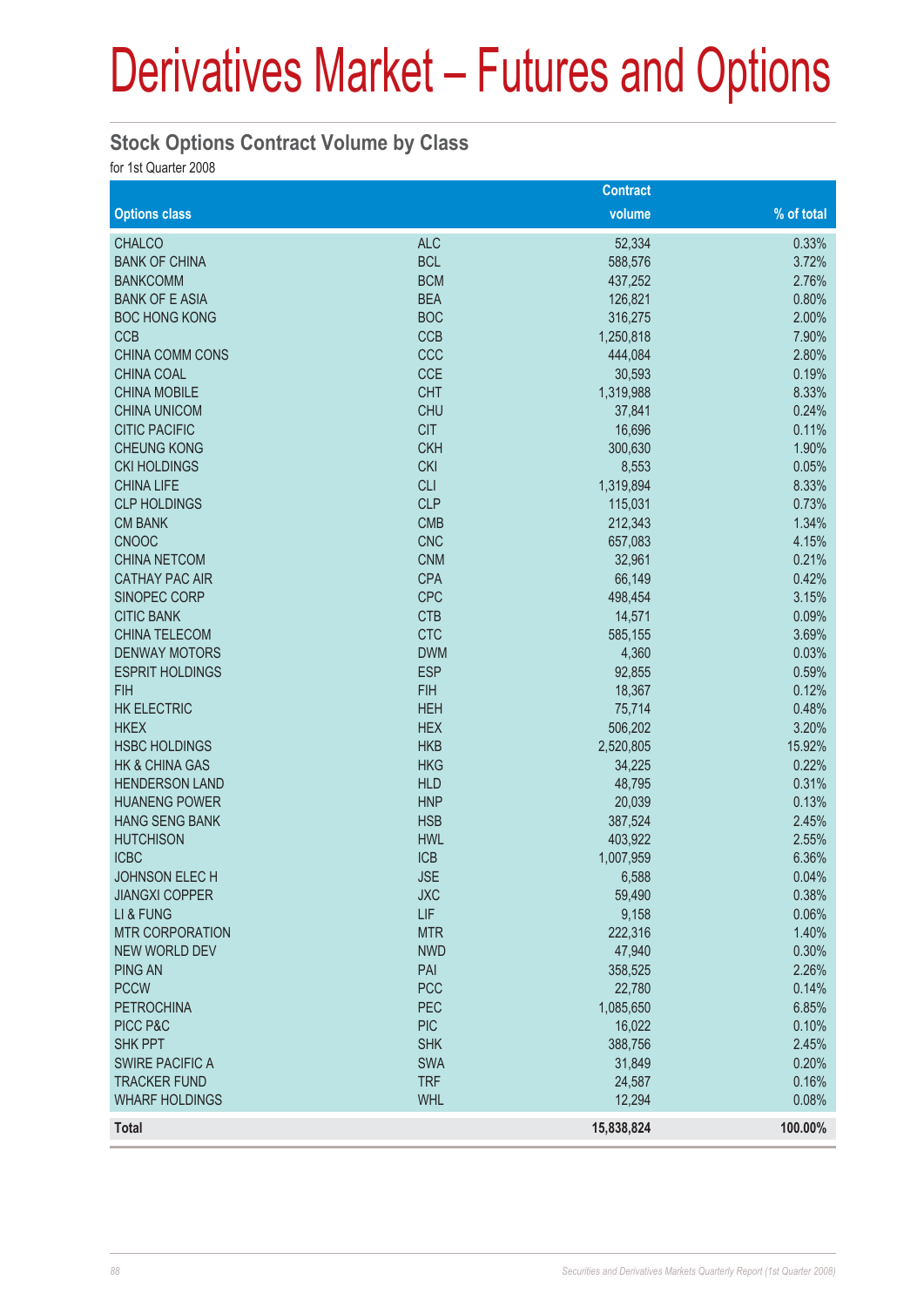#### **Hang Seng Index Futures – Contract Volume and Open Interest (contracts)**

|      |                | <b>Total</b><br>contract volume | <b>Quarter-end</b><br>open interest |
|------|----------------|---------------------------------|-------------------------------------|
| 2007 | Q <sub>1</sub> | 3,793,395                       | 111,472                             |
|      | Q <sub>2</sub> | 3,675,745                       | 129,596                             |
|      | Q <sub>3</sub> | 4,806,009                       | 123,347                             |
|      | Q4             | 4,885,815                       | 111,513                             |
| 2008 | Q1             | 5,336,298                       | 107,570                             |

#### **Mini Hang Seng Index Futures – Contract Volume and Open Interest (contracts)**

|      |                | <b>Total</b><br>contract volume | <b>Quarter-end</b><br>open interest |
|------|----------------|---------------------------------|-------------------------------------|
| 2007 | Q <sub>1</sub> | 762,924                         | 4,861                               |
|      | Q <sub>2</sub> | 666,408                         | 4,487                               |
|      | Q <sub>3</sub> | 1,092,186                       | 3,989                               |
|      | Q4             | 1,804,459                       | 3,457                               |
| 2008 | Q1             | 1,964,929                       | 2,260                               |

#### **Hang Seng Index Options – Contract Volume and Open Interest (contracts)**

|      |                | <b>Total</b>    | <b>Quarter-end</b> |
|------|----------------|-----------------|--------------------|
|      |                | contract volume | open interest      |
| 2007 | Q1             | 1,890,659       | 240,259            |
|      | Q <sub>2</sub> | 1,874,672       | 259,961            |
|      | Q3             | 2,390,985       | 296,304            |
|      | Q4             | 1,323,867       | 174,368            |
| 2008 | Q1             | 896,781         | 115,920            |

#### **H-Share Index Futures – Contract Volume and Open Interest (contracts)**

|      |                | <b>Total</b>    | <b>Quarter-end</b> |
|------|----------------|-----------------|--------------------|
|      |                | contract volume | open interest      |
| 2007 | Q <sub>1</sub> | 1,925,646       | 74,829             |
|      | Q <sub>2</sub> | 2,052,172       | 84,591             |
|      | Q3             | 3,415,202       | 91,397             |
|      | Q4             | 3,453,257       | 91,786             |
| 2008 | Q <sub>1</sub> | 3,634,747       | 114,938            |

#### **Stock Options Market Turnover and Open Interest (contracts)**

|      |    | <b>Total</b>        | <b>Total</b>    | Quarter-end   |
|------|----|---------------------|-----------------|---------------|
|      |    | Premium (HK\$ mil.) | contract volume | open interest |
| 2007 | Q1 | 11,404.52           | 7,729,060       | 2,569,935     |
|      | Q2 | 10,377.31           | 8,126,786       | 3,571,810     |
|      | Q3 | 29,463.30           | 15,128,231      | 5,435,153     |
|      | Q4 | 54,920.05           | 14,998,891      | 5,314,918     |
| 2008 | Q1 | 45,158.26           | 15,838,824      | 5,652,274     |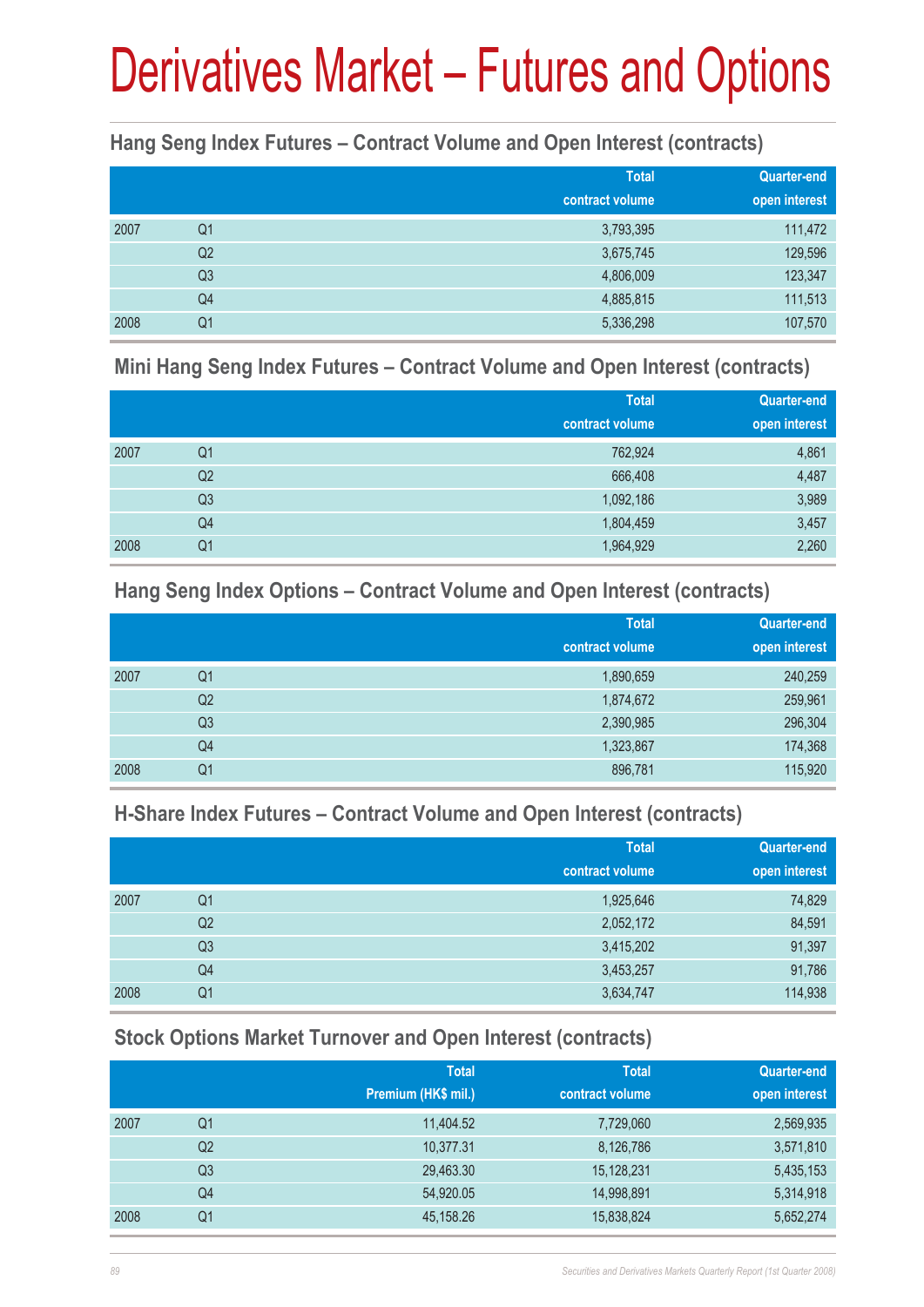#### **Open Interest by Derivatives Products**

|                                                         |                  | <b>Contracts</b> |
|---------------------------------------------------------|------------------|------------------|
| <b>Derivatives product</b>                              | 1st Quarter 2008 | 1st Quarter 2007 |
| Hang Seng Index Futures                                 | 107,570          | 111,472          |
| Hang Seng Index Options                                 | 115,920          | 240,259          |
| Mini-Hang Seng Index Futures                            | 2,260            | 4,861            |
| Mini-Hang Seng Index Options                            | 1,193            | 742              |
| H-shares Index Futures                                  | 114,938          | 74,829           |
| H-shares Index Options                                  | 77,461           | 99,224           |
| Mini H-shares Index Futures <sup>1</sup>                | 70               | $\Omega$         |
| Hang Seng China H-Financials Index Futures <sup>2</sup> | $\overline{0}$   | $\Omega$         |
| FTSE/Xinhua China 25 Index Futures                      | $\overline{0}$   | 104              |
| FTSE/Xinhua China 25 Index Options                      | 45               | 88               |
| <b>Stock Futures</b>                                    | 5,443            | 20,782           |
| <b>Stock Options</b>                                    | 5,652,274        | 2,569,935        |
| <b>Three-month HIBOR Futures</b>                        | 1,971            | 9,035            |
| One-month HIBOR Futures                                 | 89               | $\Omega$         |
| Three-year Exchange Fund Note Futures                   | $\mathbf{0}$     | $\mathbf{0}$     |
| <b>Total</b>                                            | 6,079,234        | 3,131,331        |

1 Trading in Mini H-shares Index Futures commenced on 31 Mar 2008

2 Trading in Hang Seng China H-Financials Index Futures commenced on 16 Apr 2007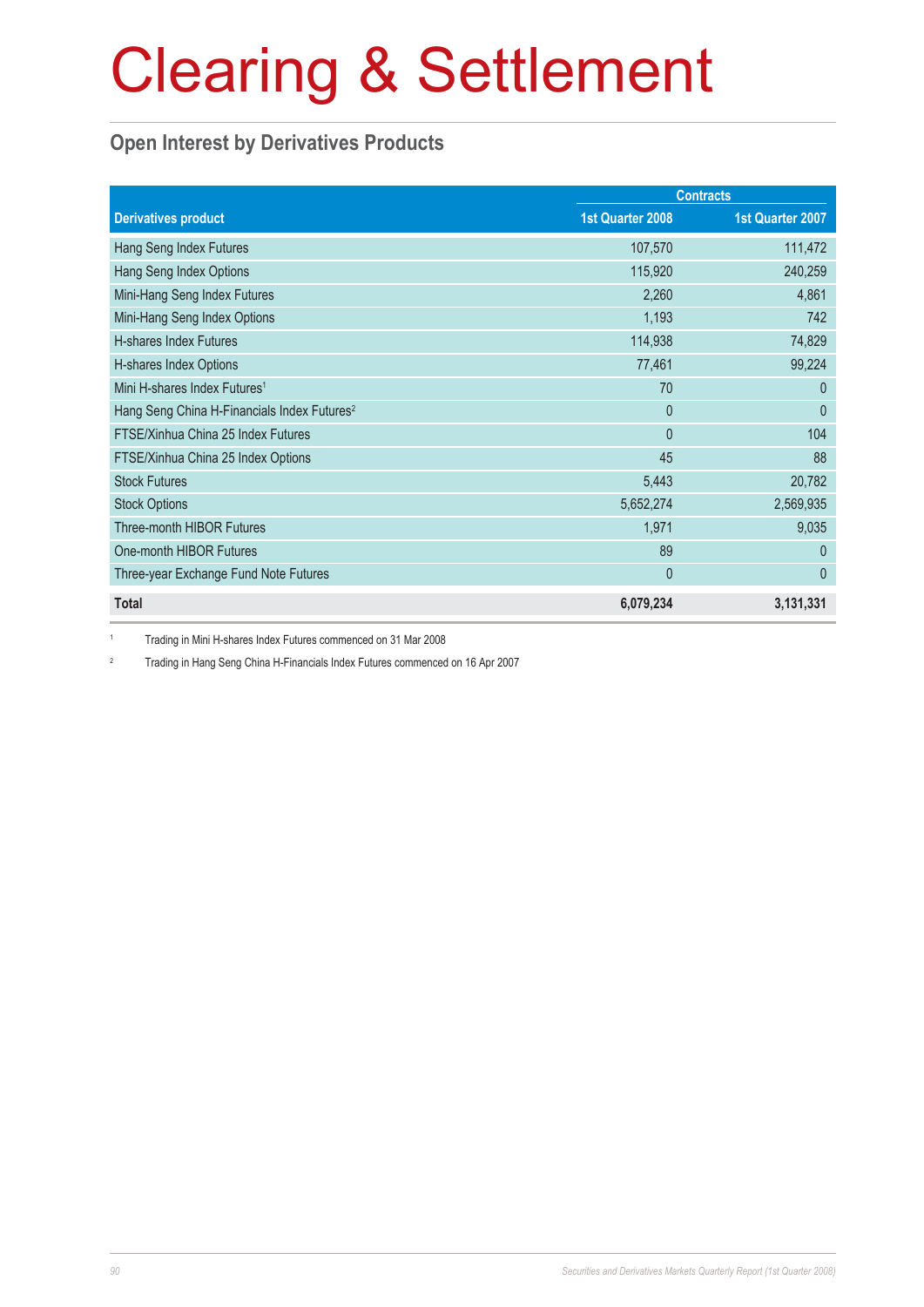#### **Stock Options Open Interest by Class**

as at the end of 1st Quarter 2008

|                           |             | <b>Open interest</b> |            |
|---------------------------|-------------|----------------------|------------|
| <b>Options class</b>      |             | (contracts)          | % of total |
| <b>CHALCO</b>             | <b>ALC</b>  | 18,947               | 0.34       |
| <b>BANK OF CHINA</b>      | <b>BCL</b>  | 467,607              | 8.27       |
| <b>BANKCOMM</b>           | <b>BCM</b>  | 198,283              | 3.51       |
| <b>BANK OF E ASIA</b>     | <b>BEA</b>  | 35,087               | 0.62       |
| <b>BOC HONG KONG</b>      | <b>BOC</b>  | 130,618              | 2.31       |
| <b>CATHAY PAC AIR</b>     | <b>CPA</b>  | 30,188               | 0.53       |
| <b>CHEUNG KONG</b>        | <b>CKH</b>  | 103,831              | 1.84       |
| <b>CKI HOLDINGS</b>       | <b>CKI</b>  | 3,187                | 0.06       |
| <b>CITIC BANK</b>         | <b>CTBO</b> | 9,914                | 0.18       |
| <b>CHINA COAL</b>         | CCEO        | 13,561               | 0.24       |
| CHINA COMM CONS           | CCC         | 150,671              | 2.67       |
| <b>CCB</b>                | <b>CCB</b>  | 426,937              | 7.55       |
| <b>CHINA LIFE</b>         | <b>CLI</b>  | 360,590              | 6.38       |
| <b>CM BANK</b>            | <b>CMB</b>  | 81,651               | 1.44       |
| <b>CHINA MOBILE</b>       | <b>CHT</b>  | 370,543              | 6.56       |
| <b>CHINA NETCOM</b>       | <b>CNM</b>  | 18,615               | 0.33       |
| SINOPEC CORP              | <b>CPC</b>  | 247,375              | 4.38       |
| <b>CHINA TELECOM</b>      | <b>CTC</b>  | 258,899              | 4.58       |
| <b>CHINA UNICOM</b>       | <b>CHU</b>  | 15,309               | 0.27       |
| <b>CITIC PACIFIC</b>      | <b>CIT</b>  | 5,446                | 0.10       |
| <b>CLP HOLDINGS</b>       | <b>CLP</b>  | 32,541               | 0.58       |
| <b>CNOOC</b>              | <b>CNC</b>  | 237,042              | 4.19       |
| <b>DENWAY MOTORS</b>      | <b>DWM</b>  | 2,787                | 0.05       |
| <b>ESPRIT HOLDINGS</b>    | <b>ESP</b>  | 20,150               | 0.36       |
| <b>FIH</b>                | <b>FIH</b>  | 6,712                | 0.12       |
| <b>HANG SENG BANK</b>     | <b>HSB</b>  | 146,031              | 2.58       |
| <b>HENDERSON LAND</b>     | <b>HLD</b>  | 16,487               | 0.29       |
| <b>HK ELECTRIC</b>        | <b>HEH</b>  | 11,752               | 0.21       |
| <b>HK &amp; CHINA GAS</b> | <b>HKG</b>  | 19,675               | 0.35       |
| <b>HKEX</b>               | <b>HEX</b>  | 136,856              | 2.42       |
| <b>HSBC HOLDINGS</b>      | <b>HKB</b>  | 611,862              | 10.83      |
| <b>HUANENG POWER</b>      | <b>HNP</b>  | 11,996               | 0.21       |
| <b>HUTCHISON</b>          | <b>HWL</b>  | 129,766              | 2.30       |
| <b>ICBC</b>               | <b>ICB</b>  | 444,000              | 7.86       |
| <b>JIANGXI COPPER</b>     | <b>JXCO</b> | 22,656               | 0.40       |
| <b>JOHNSON ELECH</b>      | <b>JSE</b>  | 2,820                | 0.05       |
| LI & FUNG                 | <b>LIF</b>  | 1,591                | 0.03       |
| <b>MTR CORPORATION</b>    | <b>MTR</b>  | 63,604               | 1.13       |
| NEW WORLD DEV             | <b>NWD</b>  | 20,599               | 0.36       |
| <b>PCCW</b>               | <b>PCC</b>  | 26,104               | 0.46       |
| <b>PETROCHINA</b>         | <b>PEC</b>  | 463,368              | 8.20       |
| PICC P&C                  | <b>PIC</b>  | 9,049                | 0.16       |
| <b>PING AN</b>            | PAI         | 141,754              | 2.51       |
| <b>SHK PPT</b>            | <b>SHK</b>  | 100,113              | 1.77       |
| <b>SWIRE PACIFIC A</b>    | <b>SWA</b>  | 10,464               | 0.19       |
| <b>TRACKER FUND</b>       | <b>TRF</b>  | 11,536               | 0.20       |
| <b>WHARF HOLDINGS</b>     | <b>WHL</b>  | 3,700                | 0.07       |
| <b>Total</b>              |             | 5,652,274            | 100.00     |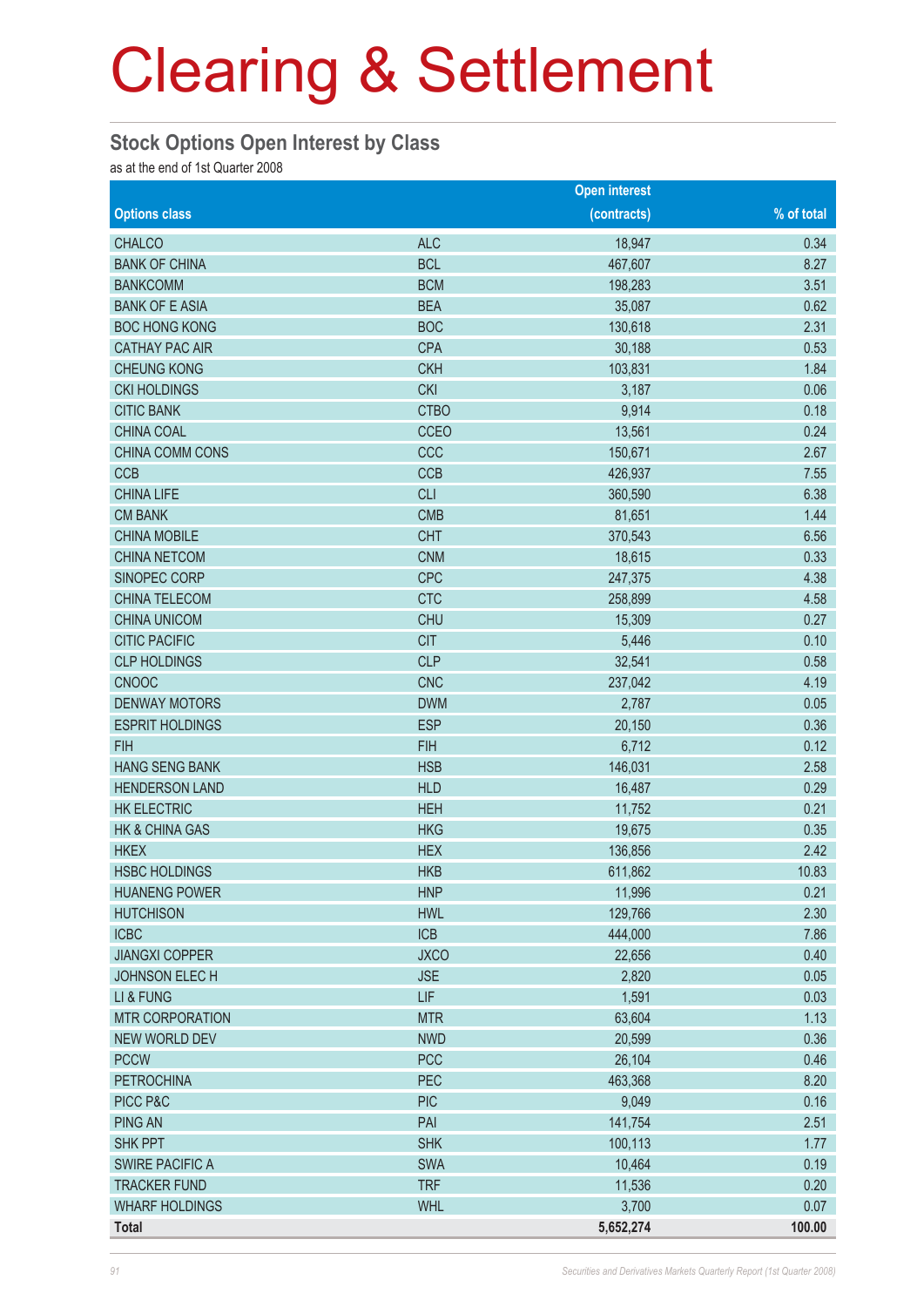#### **Securities under CCASS Custody**

(balances at quarter end)

|            |                |                  | % of issued       |                     | % of market       |
|------------|----------------|------------------|-------------------|---------------------|-------------------|
|            |                |                  | shares of         |                     | capitalisation of |
|            |                | Number of shares | admitted          | <b>Market value</b> | admitted          |
| Year/Month |                | (bil. shs)       | <b>securities</b> | (HK\$ bil.)         | <b>securities</b> |
| 2007       | Q <sub>1</sub> | 1,811.09         | 61.51             | 5,787.46            | 40.05             |
|            | Q <sub>2</sub> | 2,078.82         | 65.62             | 7,102.02            | 42.40             |
|            | Q <sub>3</sub> | 2,564.04         | 69.00             | 10,006.49           | 45.96             |
|            | Q4             | 3,570.43         | 74.95             | 10,438.86           | 47.02             |
| 2008       | Q <sub>1</sub> | 4,089.67         | 77.13             | 8,061.37            | 44.86             |

#### **Average Daily Stock Exchange Trades Processed in CCASS**

(including CNS trades, isolated trades and cross trades)

|            |                | No. of CCASS | % of Exchange | No. of shares | % of market | Value of trades | % of market |
|------------|----------------|--------------|---------------|---------------|-------------|-----------------|-------------|
| Year/Month |                | trades       | trades        | (Mil. shs)    | turnover    | (HK\$ mil.)     | turnover    |
| 2007       | Q1             | 431.701      | 100           | 62.821.42     | 100         | 52,883.97       | 100         |
|            | Q2             | 553.015      | 100           | 79.261.31     | 100         | 65.937.98       | 100         |
|            | Q <sub>3</sub> | 694.934      | 100           | 86.092.77     | 100         | 97.724.06       | 100         |
|            | Q4             | 780.804      | 100           | 147,873,77    | 100         | 134.512.38      | 100         |
| 2008       | Q1             | 644,083      | 100           | 155,030.88    | 100         | 98,707.00       | 100         |

#### **Average Daily Settlement Instructions (SIs) Settled in CCASS** (both delivering and receiving SIs are counted)

| Year/Month |    | <b>Number of SIs</b> | Sis by shares (bil. shs) | Sis by value (HK\$bil.) |
|------------|----|----------------------|--------------------------|-------------------------|
| 2007       | Q1 | 50,130               | 28.82                    | 128.90                  |
|            | Q2 | 60,016               | 39.04                    | 155.20                  |
|            | Q3 | 72.843               | 51.56                    | 212.38                  |
|            | Q4 | 84.422               | 74.95                    | 326.52                  |
| 2008       | Q1 | 70,212               | 61.47                    | 240.17                  |
|            |    |                      |                          |                         |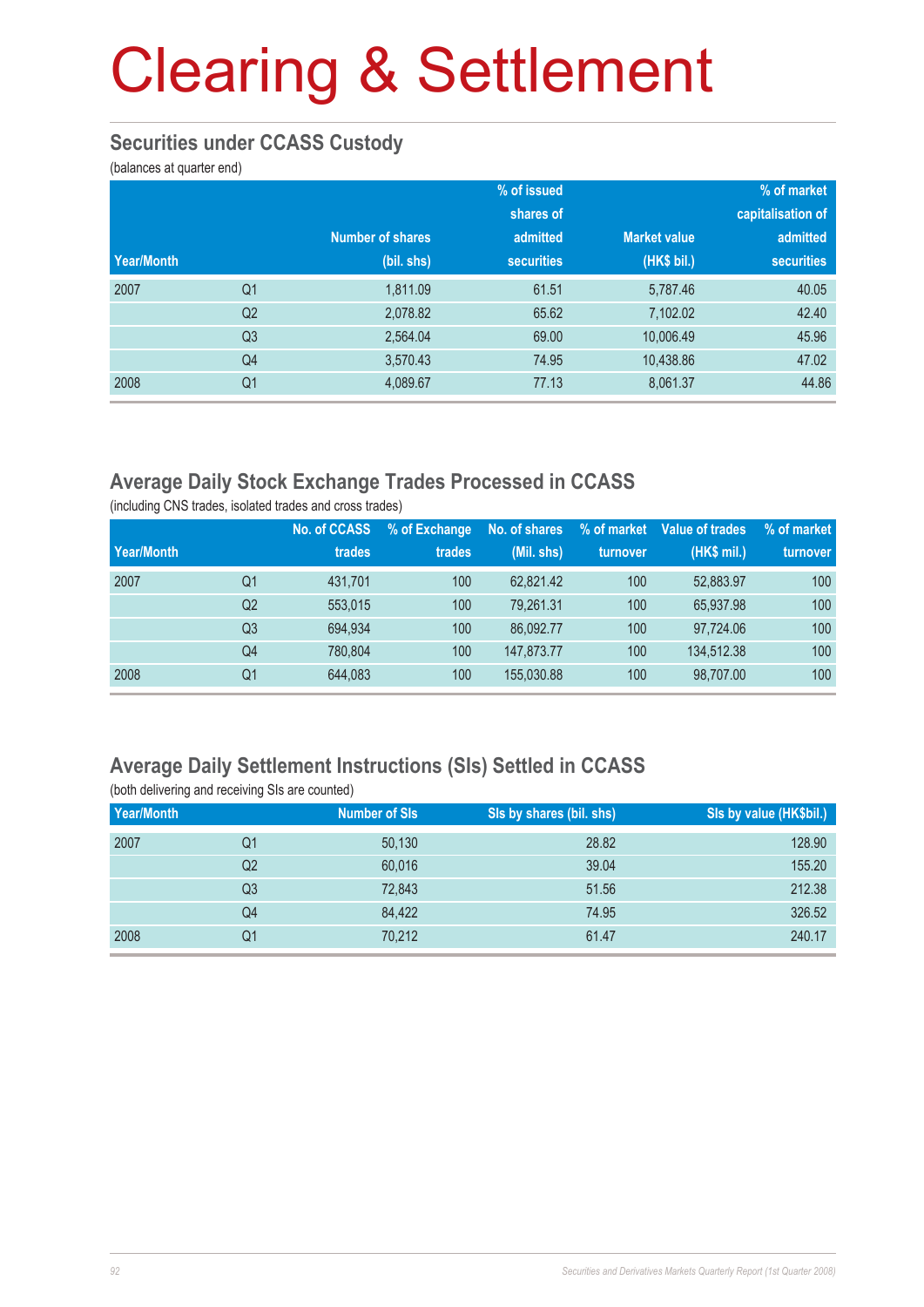#### **Average Daily Investor Settlement Instructions (ISIs) settled in CCASS**

(one sided ISIs are counted)

| Year/month |                | <b>Number of ISIs</b> | <b>ISIs by shares (Mil shs)</b> | ISIs by value (HK\$ mil.) |
|------------|----------------|-----------------------|---------------------------------|---------------------------|
| 2007       | Q1             | 782                   | 88.79                           | 207.34                    |
|            | Q2             | 912                   | 187.66                          | 244.91                    |
|            | Q <sub>3</sub> | 1,033                 | 129.15                          | 452.26                    |
|            | Q4             | 1,054                 | 615.59                          | 515.86                    |
| 2008       | Q1             | 624                   | 92.86                           | 211.10                    |

#### **Average Daily Netting Efficiency of CNS Trades**

(in stock positions and share quantity)

|            |                |                 | <b>Netting</b> | No. of shares due | <b>Netting</b> |
|------------|----------------|-----------------|----------------|-------------------|----------------|
|            |                | No. of CNS      | efficiency     | for settlement    | efficiency     |
| Year/Month |                | stock positions | $(\%)$         | (Mil. shs)        | (%)            |
| 2007       | Q1             | 57,612          | 93.05          | 21,875.02         | 82.12          |
|            | Q <sub>2</sub> | 72,067          | 93.23          | 32,522.36         | 79.05          |
|            | Q <sub>3</sub> | 82,826          | 93.79          | 33,405.17         | 80.08          |
|            | Q4             | 82,533          | 94.47          | 39,009.98         | 85.87          |
| 2008       | Q <sub>1</sub> | 64,952          | 94.71          | 31,361.71         | 89.64          |

#### **Average Daily Settlement Efficiency of CNS Stock Positions**

|            |                |       | <b>Settlement efficiency (%)</b> |  |
|------------|----------------|-------|----------------------------------|--|
| Year/Month |                | S day | $S + 1$ day                      |  |
| 2007       | Q <sub>1</sub> | 99.76 | 99.97                            |  |
|            | Q2             | 99.71 | 99.97                            |  |
|            | Q <sub>3</sub> | 99.61 | 99.97                            |  |
|            | Q4             | 99.72 | 99.97                            |  |
| 2008       | Q1             | 99.84 | 99.98                            |  |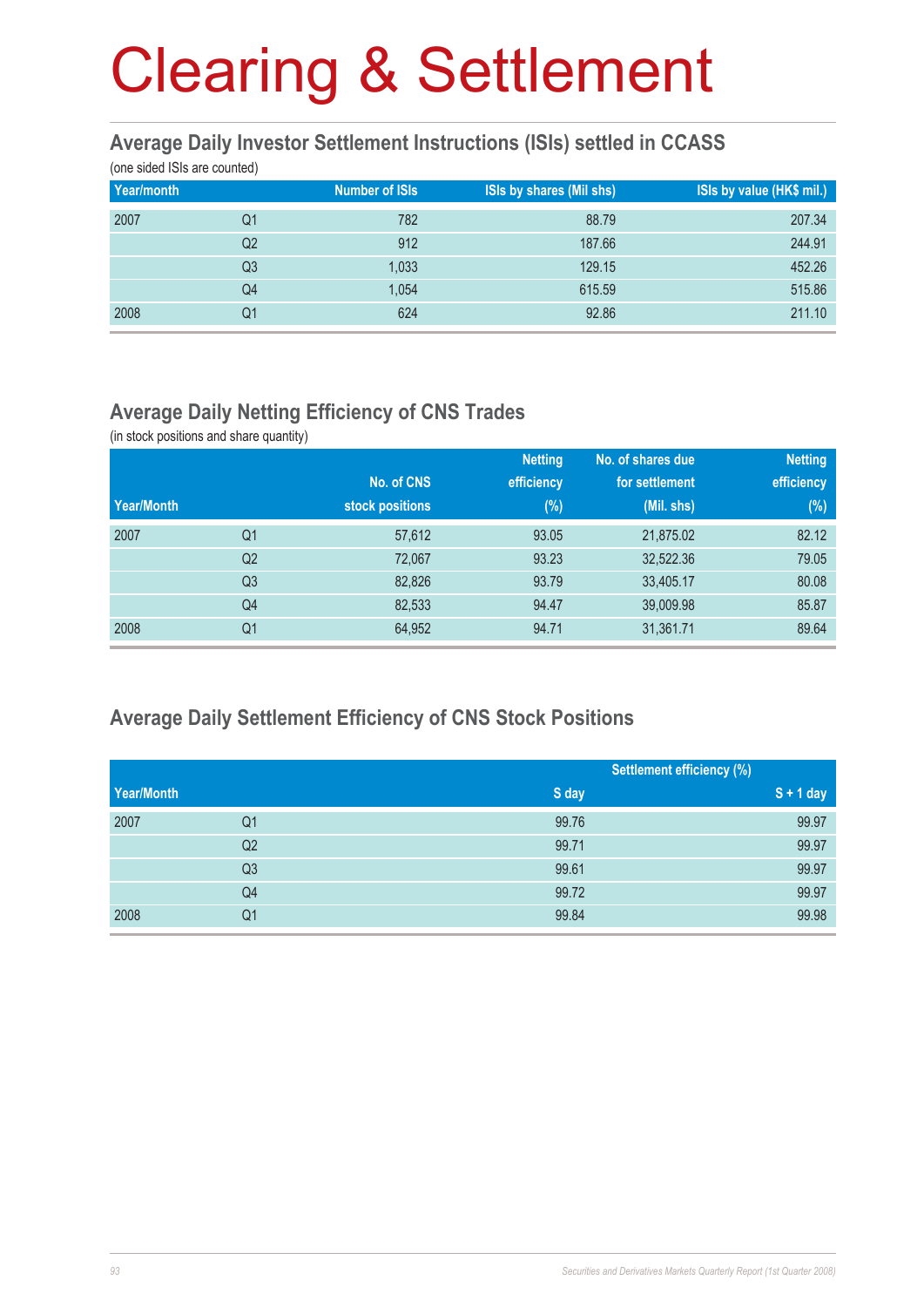## Exchange Participants Statistics

#### **Stock Exchange**

|      |                | No. of Trading<br><b>Right Holders</b> | <b>Exchange</b><br><b>Participants -</b><br><b>Trading</b> | <b>Exchange</b><br><b>Participants -</b><br><b>Non-Trading</b> | Non-Exchange<br><b>Participants</b> |
|------|----------------|----------------------------------------|------------------------------------------------------------|----------------------------------------------------------------|-------------------------------------|
| 2007 | Q <sub>1</sub> | 517 (918)                              | 427 (822)                                                  | 43 (49)                                                        | 47(47)                              |
|      | Q <sub>2</sub> | 515 (917)                              | 428 (822)                                                  | 42 (50)                                                        | 45 (45)                             |
|      | Q <sub>3</sub> | 514 (917)                              | 433 (829)                                                  | 39(46)                                                         | 42 (42)                             |
|      | Q4             | 518 (921)                              | 439 (835)                                                  | 39(46)                                                         | 40 (40)                             |
| 2008 | Q <sub>1</sub> | 519 (926)                              | 445 (845)                                                  | 36(43)                                                         | 48 (38)                             |

#### **Futures Exchange**

|      |                |                      | <b>Exchange</b> | <b>Exchange</b>          |                     |
|------|----------------|----------------------|-----------------|--------------------------|---------------------|
|      |                | No. of Trading       | Participants-   | <b>Participants -</b>    | Non-Exchange        |
|      |                | <b>Right Holders</b> | <b>Trading</b>  | <b>Non-Trading</b>       | <b>Participants</b> |
| 2007 | Q <sub>1</sub> | 193 (224)            | 136 (165)       | $\qquad \qquad$          | 57 (59)             |
|      | Q <sub>2</sub> | 194 (224)            | 137 (165)       | $\overline{\phantom{0}}$ | 57 (59)             |
|      | Q <sub>3</sub> | 194 (224)            | 140 (168)       | -                        | 54 (56)             |
|      | Q4             | 194 (224)            | 140 (168)       | $\qquad \qquad$          | 54 (56)             |
| 2008 | Q <sub>1</sub> | 196 (224)            | 143 (168)       | -                        | 53(55)              |

Notes:

(1) The figures in blanket is the number of trading rights held.

(2) An Exchange Participant is a corporation who may trade on or through the Exchange and is licensed under the Securities and Futures Ordinance to carry on securities/futures/options dealing activity.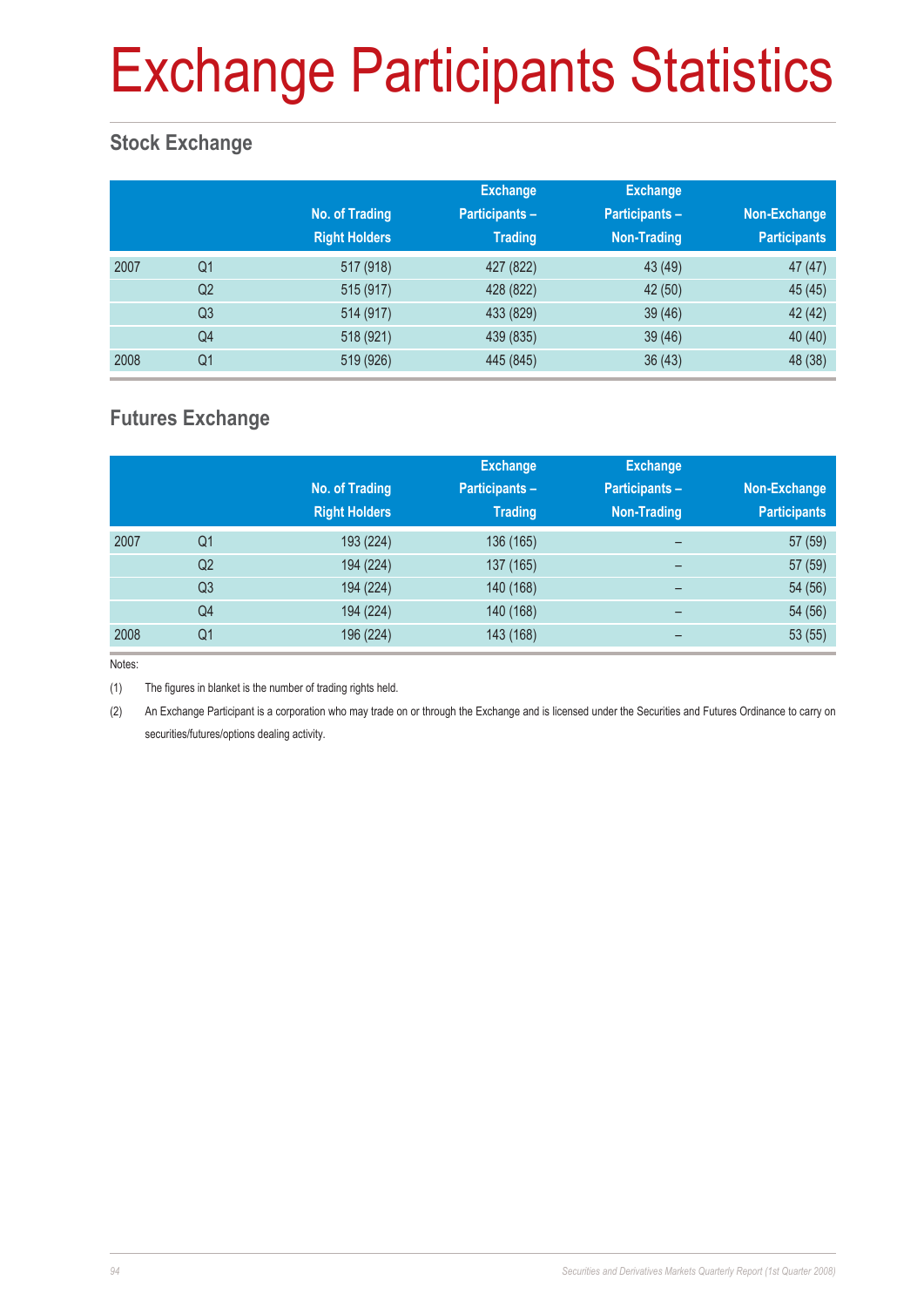# Clearing Participants Statistics

#### **HKCC Participants**

| Year/month |                | <b>Clearing Participants</b> | <b>General Clearing</b><br><b>Participants</b> |
|------------|----------------|------------------------------|------------------------------------------------|
| 2007       | Q1             | 123                          | 6                                              |
|            | Q2             | 124                          | $6\phantom{1}6$                                |
|            | Q <sub>3</sub> | 127                          |                                                |
|            | Q4             | 128                          |                                                |
| 2008       | Q1             | 132                          |                                                |

#### **SEOCH Participants**

|            |    |                                     | <b>General Clearing</b> |
|------------|----|-------------------------------------|-------------------------|
| Year/month |    | <b>Direct Clearing Participants</b> | <b>Participants</b>     |
| 2007       | Q1 | 46                                  | 4                       |
|            | Q2 | 46                                  | 4                       |
|            | Q3 | 48                                  | 4                       |
|            | Q4 | 48                                  | 4                       |
| 2008       | Q1 | 48                                  | 4                       |

#### **HKSCC Participants**

|            |                | <b>Direct Clearing</b> | <b>General Clearing</b> | <b>Broker</b>         | Non-broker            |
|------------|----------------|------------------------|-------------------------|-----------------------|-----------------------|
| Year/month |                | Participant (Note 1)   | Participant (Note 1)    | Participants (Note 1) | Participants (Note 2) |
| 2007       | Q1             |                        |                         | 433                   | 44                    |
|            | Q <sub>2</sub> |                        |                         | 436                   | 44                    |
|            | Q <sub>3</sub> |                        |                         | 442                   | 44                    |
|            | $Q4*$          |                        |                         | 445                   | 46                    |
|            | $Q4**$         | 442                    | $\overline{2}$          |                       | 46                    |
| 2008       | Q1             | 447                    | 3                       |                       | 45                    |

Note 1: Broker Participants were replaced by Direct Clearing Participants and General Clearing Participants when Third Party Clearing was introduced on 3 December 2007.

Note 2: Non-broker participants include Clearing Agency Participants, Custodian Participants and Stock Pledgee Participants.

up to  $&$  including 2.12.2007

\*\* from 3.12.2007 to 31.12.2007